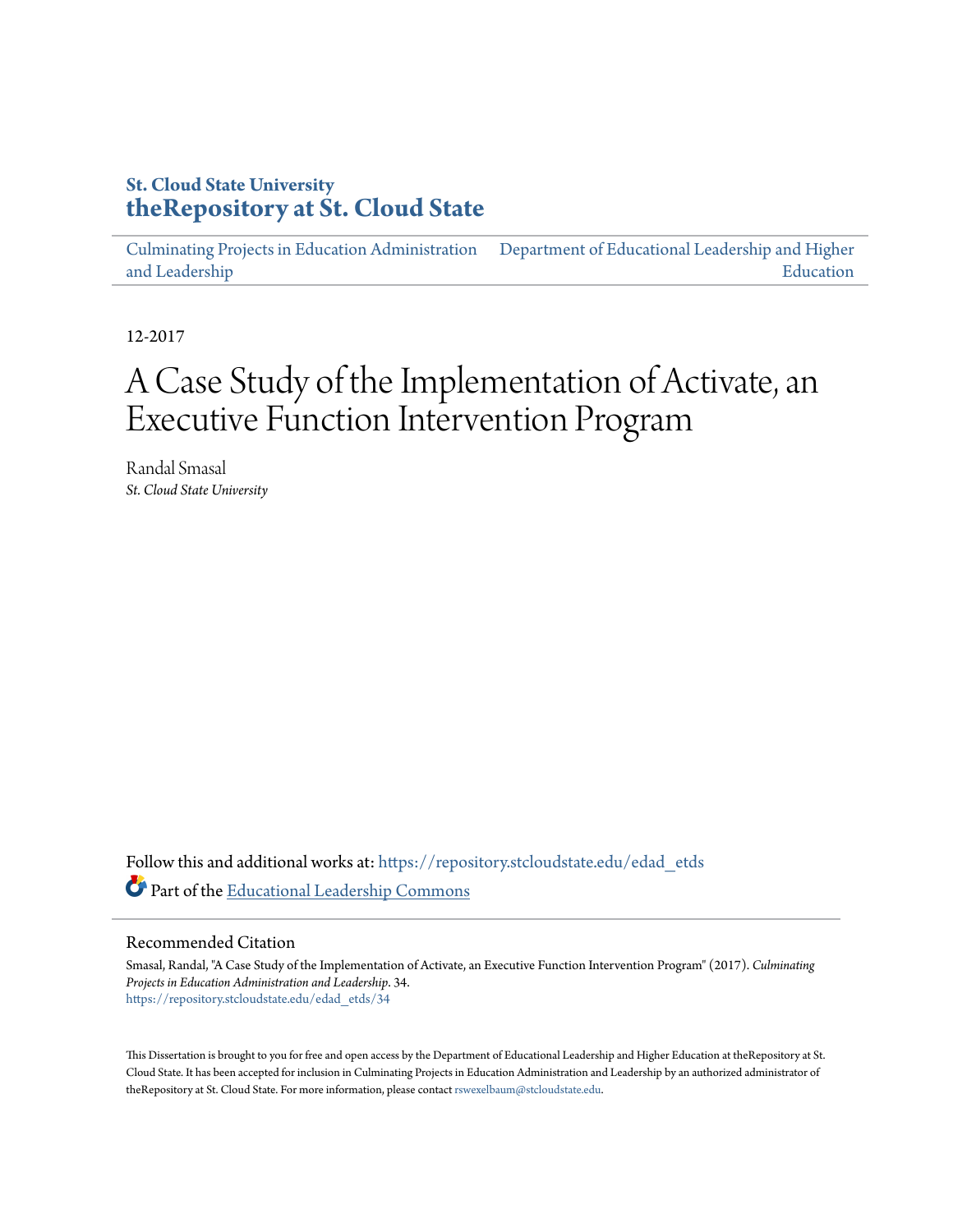# **A Case Study of the Implementation of Activate, an Executive Function Intervention Program**

by

Randal J. Smasal

A Dissertation

Submitted to the Graduate Faculty of

St. Cloud State University

in Partial Fulfillment of the Requirements

for the Degree of

Doctor of Education

in Educational Administration and Leadership

December, 2017

Dissertation Committee: Kay Worner, Chairperson Ric Dressen David Lund Roger Worner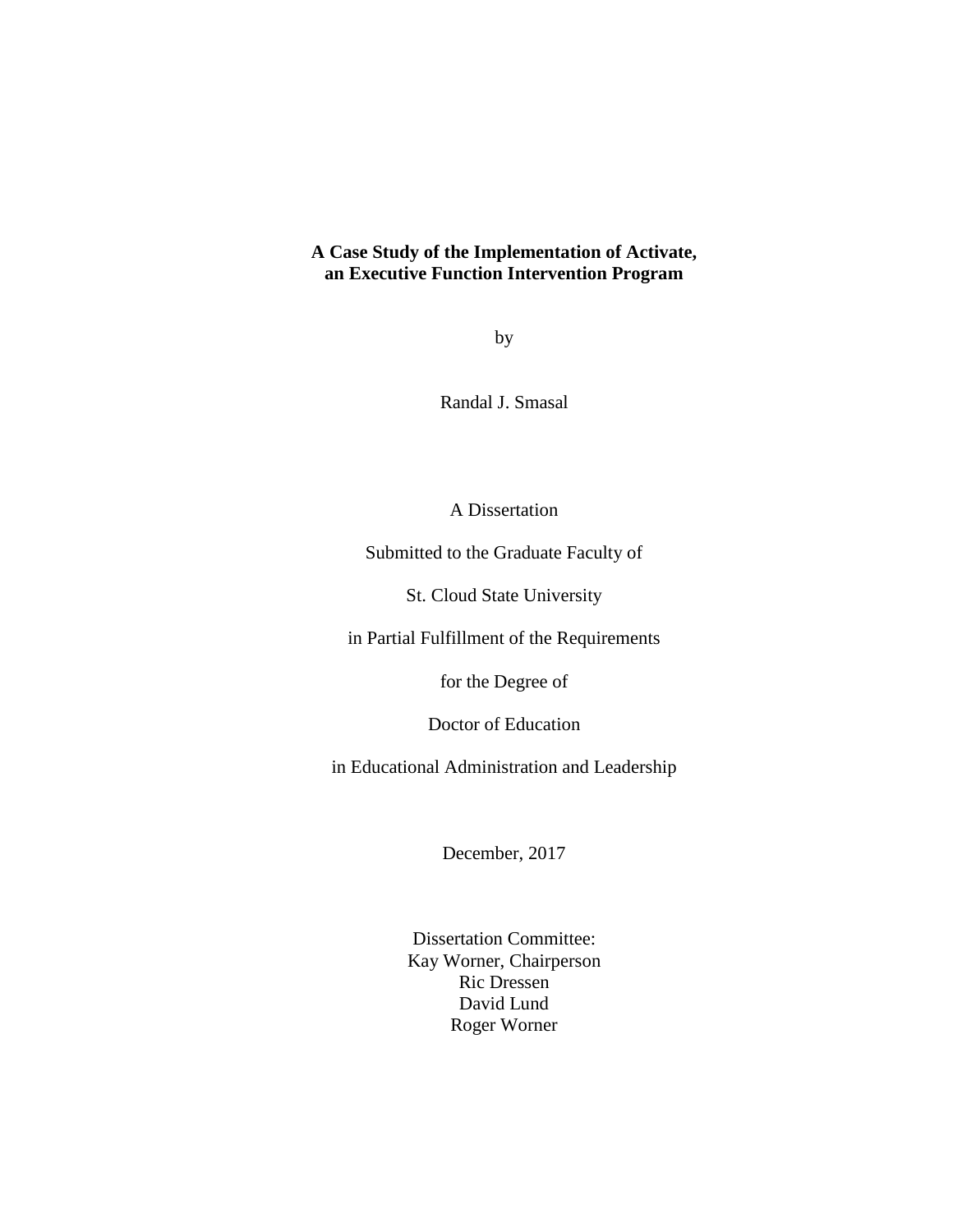#### **Abstract**

The purpose of this case study was to explore how three elementary schools located in the eastern region of the United States of America implemented the ACTIVATE executive function intervention program. The researcher investigated the practices used in these schools, the perceived benefits for children, the barriers to implementation and recommendations for schools initiating an implementation of this program. The case study format provided for the collection of responses, perspectives and insights through semi-structured interviews from seven individual educators most responsible for implementation of the program. Transcripts were coded for themes and frequency counts of the data were gathered. Analysis of the data for research question one indicated that physical activities used in the case study schools using the ACTIVATE program matched those articulated in the research as having beneficial effects on executive function. The selection of physical activities was driven by student feedback, space, and resources. The district wellness policy was not found to be a driver for the ACTIVATE implementation and training of teachers to implement the program was deemed insufficient. The conclusion from the second research question was that perceived benefits to children participating in the ACTIVATE program included improved executive function, reading and mathematics achievement scores. The analysis from the third research question identified scheduling, space and training as barriers to implementation of the ACTIVATE program. The findings and conclusions from the fourth research question identified recommendations for implementation to include establishment of the rationale with all stakeholders, more robust training for classroom teachers and integration of ACTIVATE programming into the school schedule. Limitations of the study, recommendations for professional practice and future studies were presented.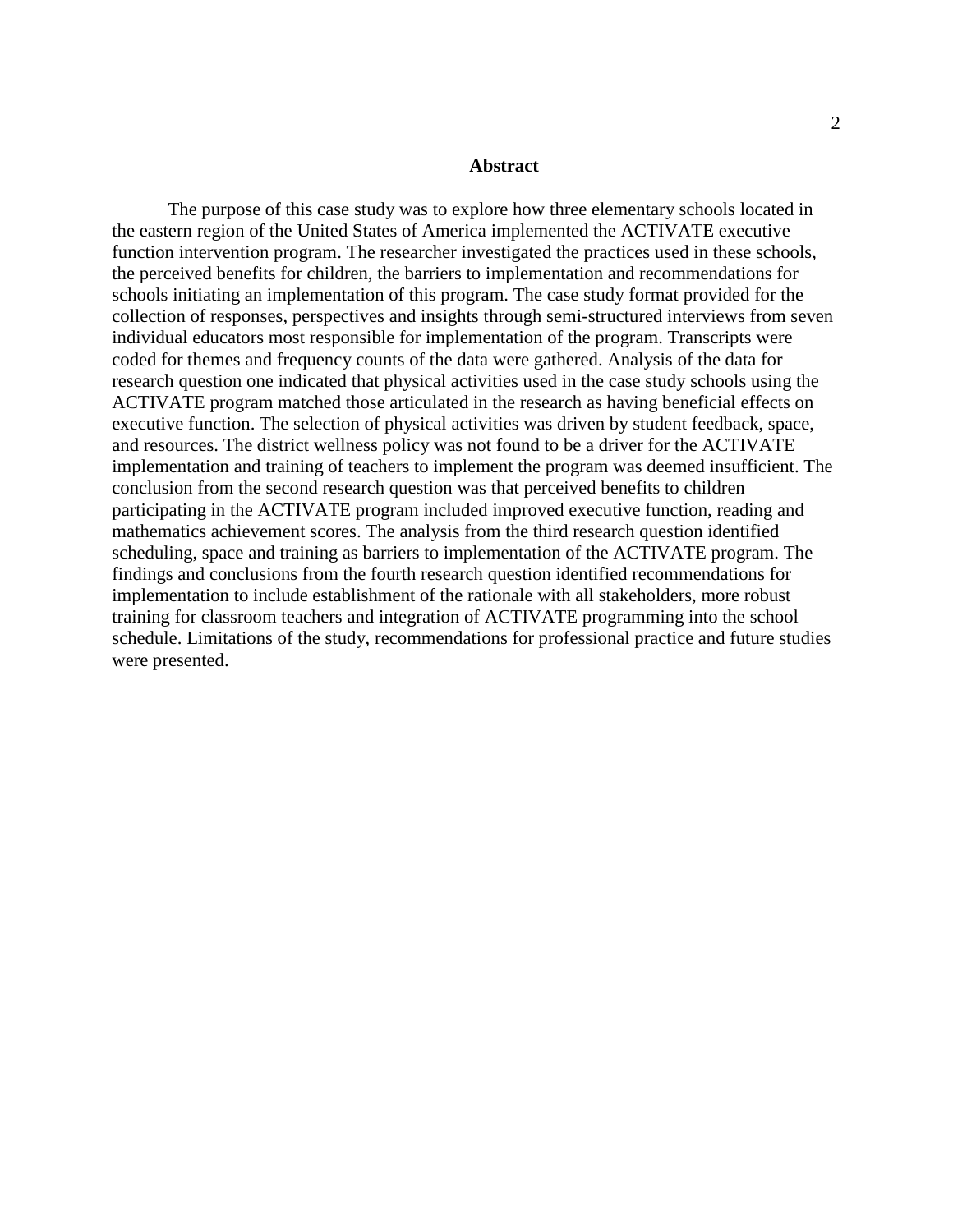# **Acknowledgements**

Thank you to my wife Jennifer, for your encouragement, compassion, loven, and support throughout this study. Thank you to my children Alec, Hunter, Savanna, Emman, and Tanner for inspiring me every day to be a better person and father. Thank you to my mentors, dissertation committee, instructors, family, friends, colleagues, and former students who cheered me on and said, "get it done." Thank you to my mom and dad (Marguerite and Donald Smasal) for valuing education. You taught me well.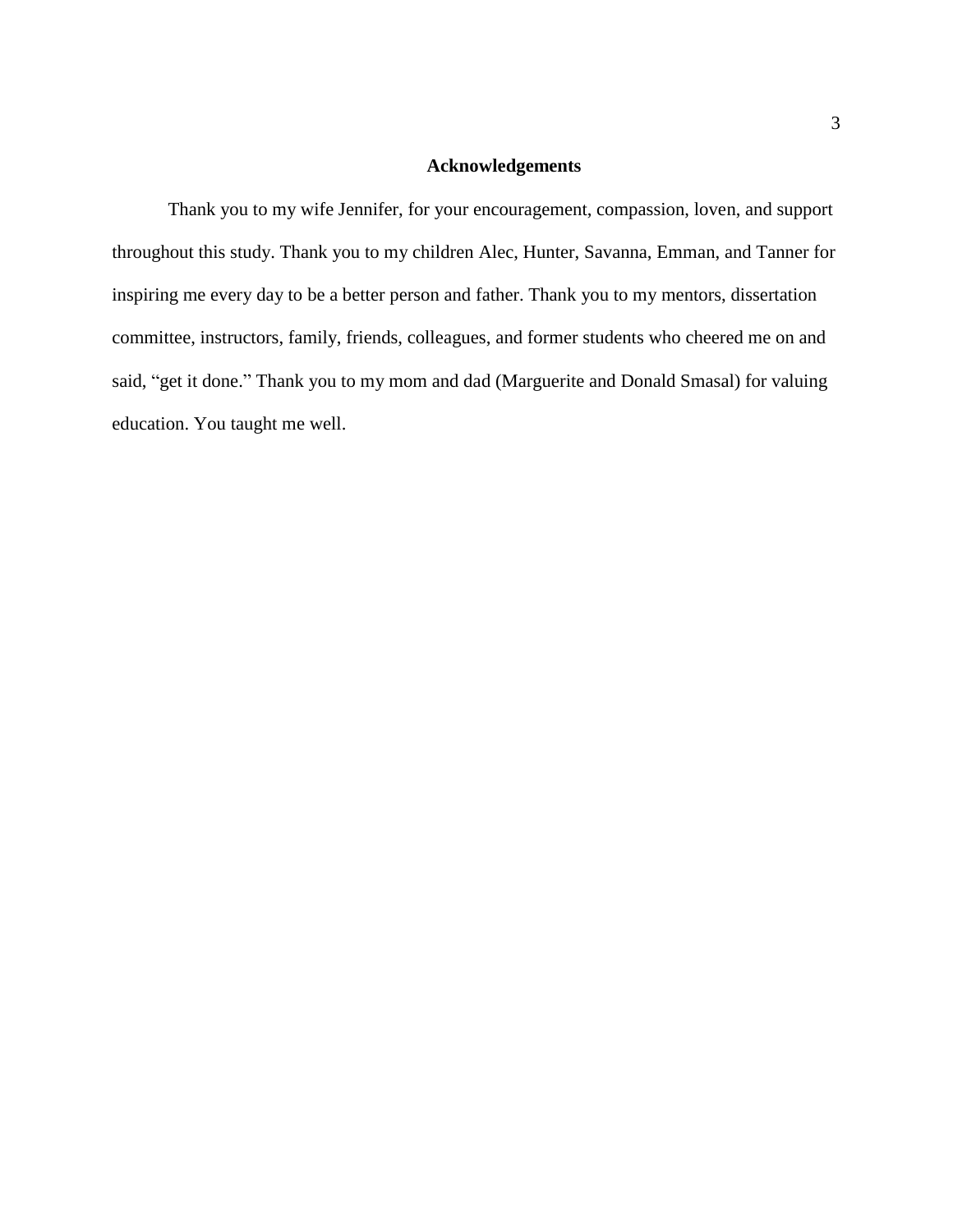# **Table of Contents**

| Chapter |                                                                        |  |
|---------|------------------------------------------------------------------------|--|
| I.      |                                                                        |  |
|         |                                                                        |  |
|         |                                                                        |  |
|         |                                                                        |  |
|         |                                                                        |  |
|         |                                                                        |  |
|         |                                                                        |  |
|         |                                                                        |  |
|         |                                                                        |  |
| II.     |                                                                        |  |
|         |                                                                        |  |
|         |                                                                        |  |
|         |                                                                        |  |
|         |                                                                        |  |
|         |                                                                        |  |
|         | Impact of Exercise on Executive Function of Elementary Aged Children41 |  |
|         |                                                                        |  |
|         |                                                                        |  |
|         |                                                                        |  |
|         |                                                                        |  |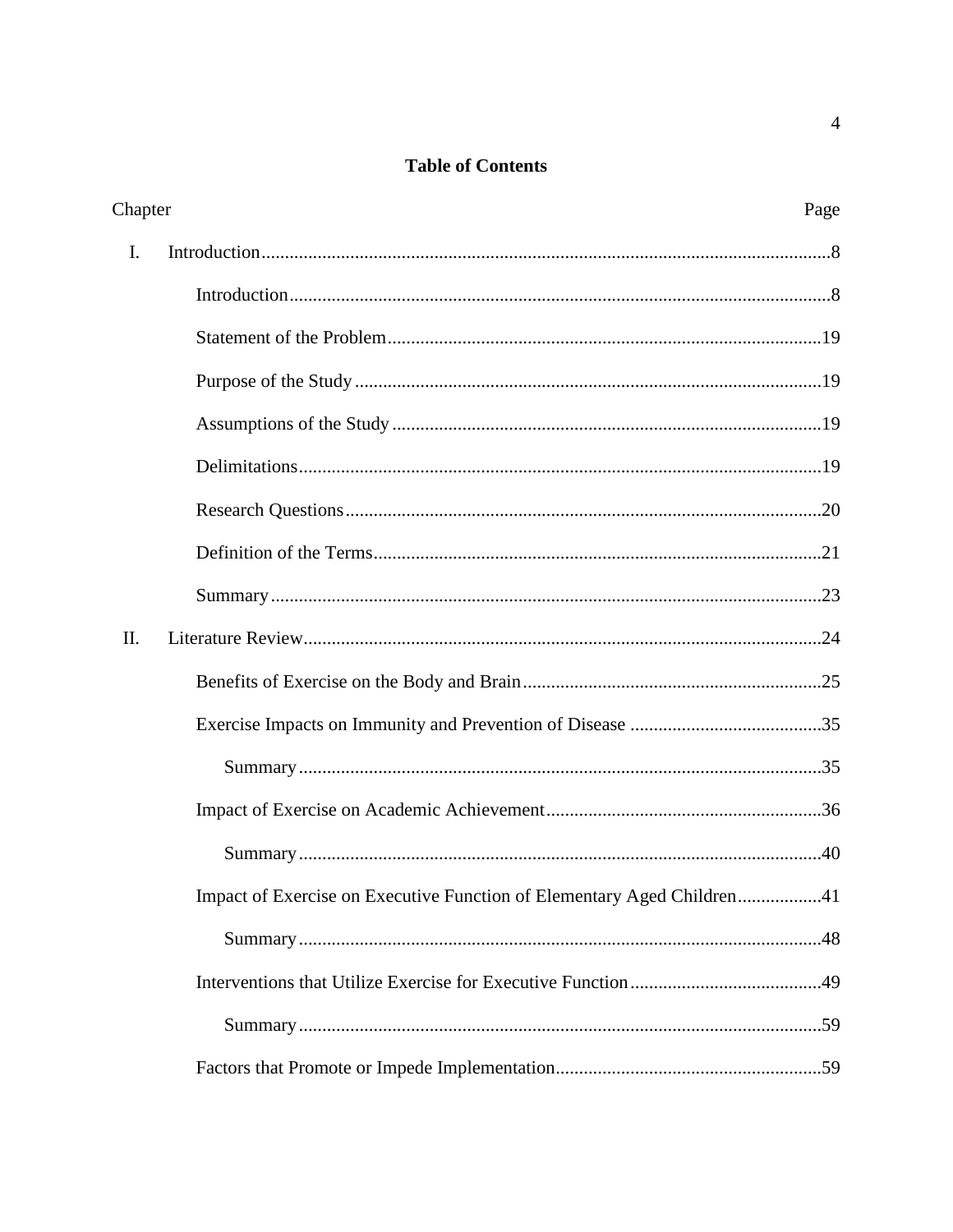Page

| Ш.  |  |
|-----|--|
|     |  |
|     |  |
|     |  |
|     |  |
|     |  |
|     |  |
|     |  |
|     |  |
|     |  |
|     |  |
| IV. |  |
|     |  |
|     |  |
|     |  |
|     |  |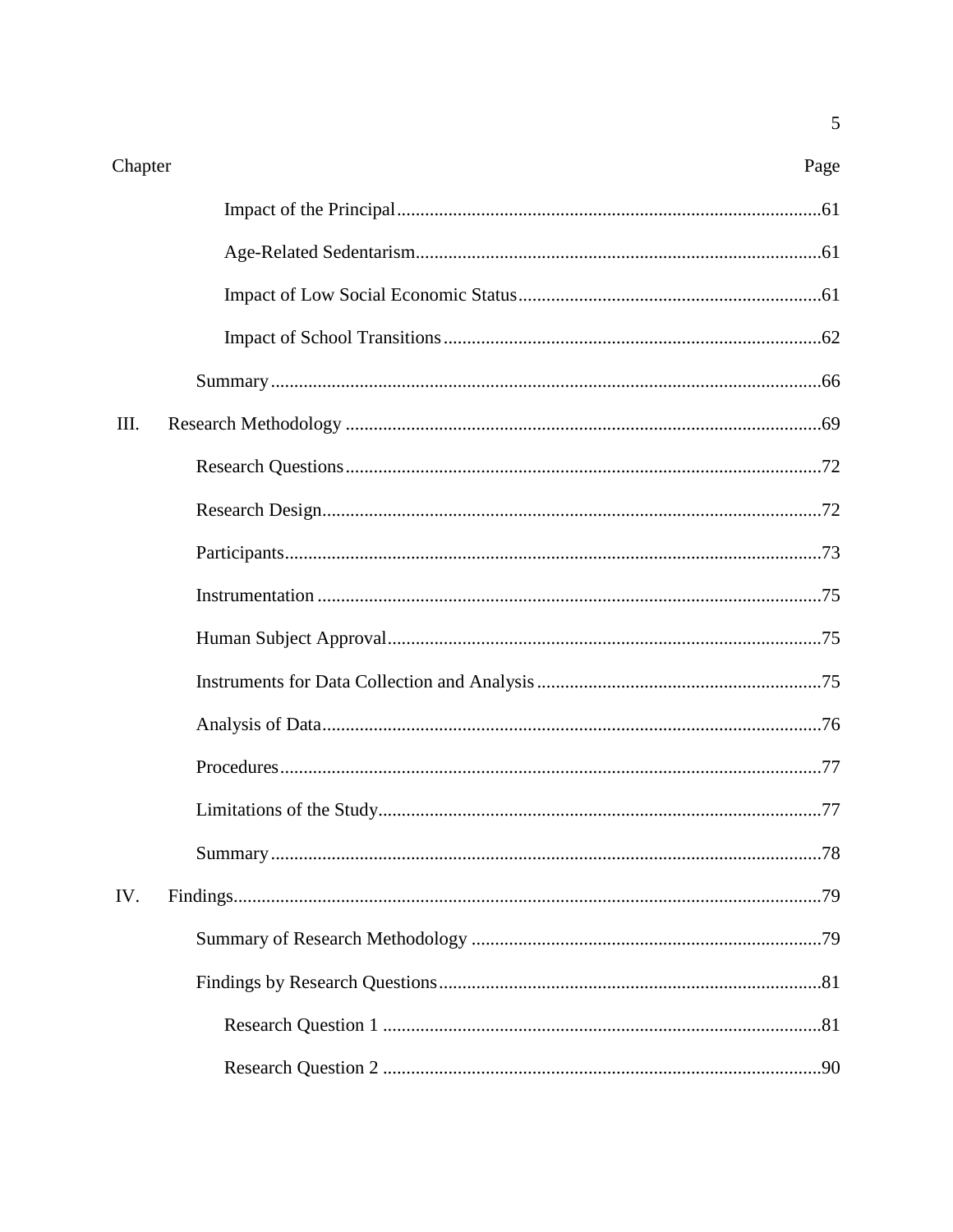| Chapter    |                                                                               | Page |
|------------|-------------------------------------------------------------------------------|------|
|            |                                                                               |      |
|            |                                                                               |      |
|            |                                                                               |      |
| V.         |                                                                               |      |
|            |                                                                               |      |
|            |                                                                               |      |
|            |                                                                               |      |
|            |                                                                               |      |
|            |                                                                               |      |
|            |                                                                               |      |
|            |                                                                               |      |
|            |                                                                               |      |
|            |                                                                               |      |
|            |                                                                               |      |
|            |                                                                               |      |
| Appendices |                                                                               |      |
| A.         | E-Mail Request for Identified Case Study School Principals/Teachers           |      |
| <b>B.</b>  |                                                                               |      |
| $C$ .      | Matrix of Research Questions, Interview Questions, and Relevant Literature160 |      |
| D.         |                                                                               |      |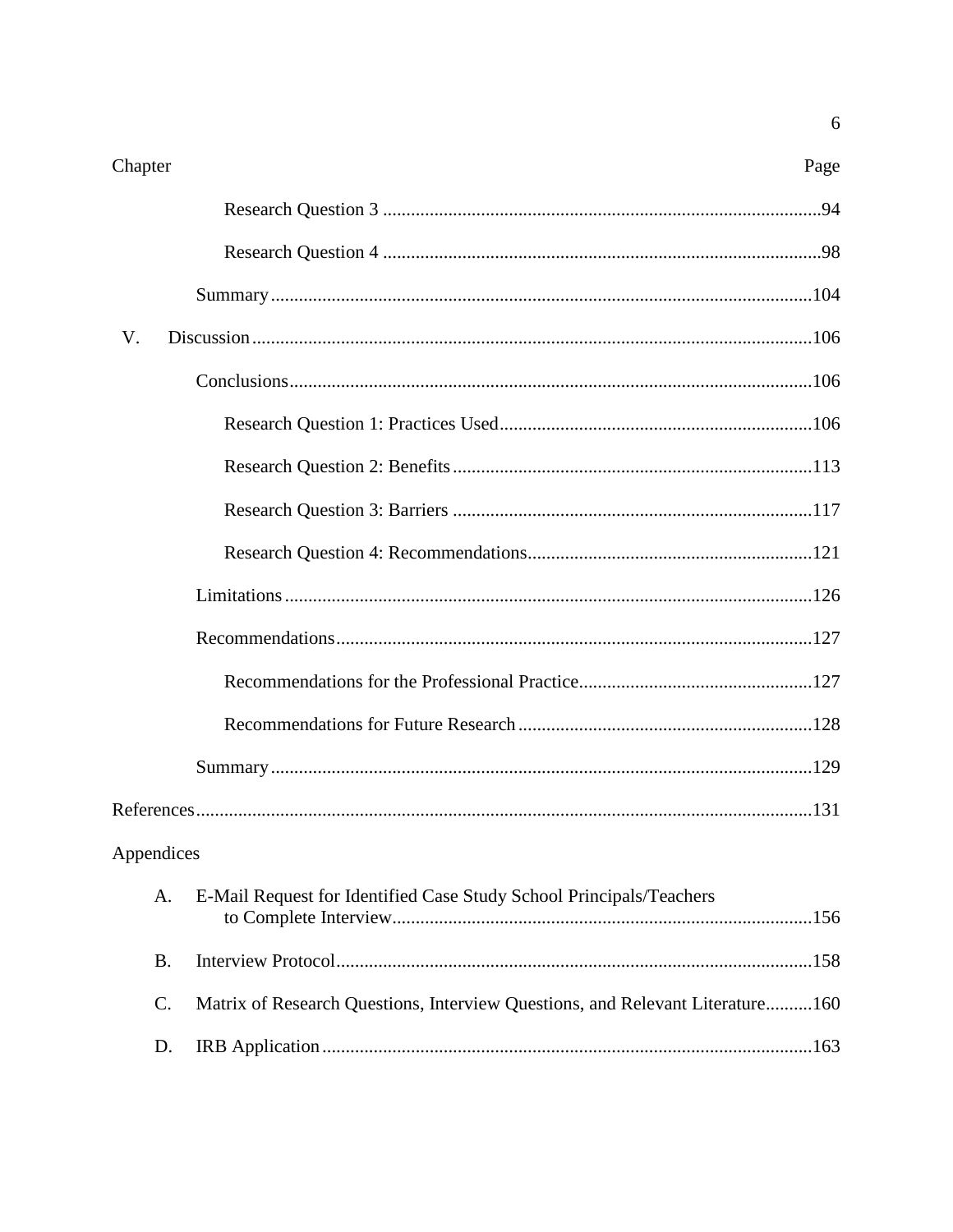| Chapter | Page |
|---------|------|
|---------|------|

| $F_{\cdot}$ | Description of Common Executive Function Tests Referred to in the               |  |
|-------------|---------------------------------------------------------------------------------|--|
|             |                                                                                 |  |
|             |                                                                                 |  |
|             | I. Websites Used in Participated Searches and Selection Criteria Development175 |  |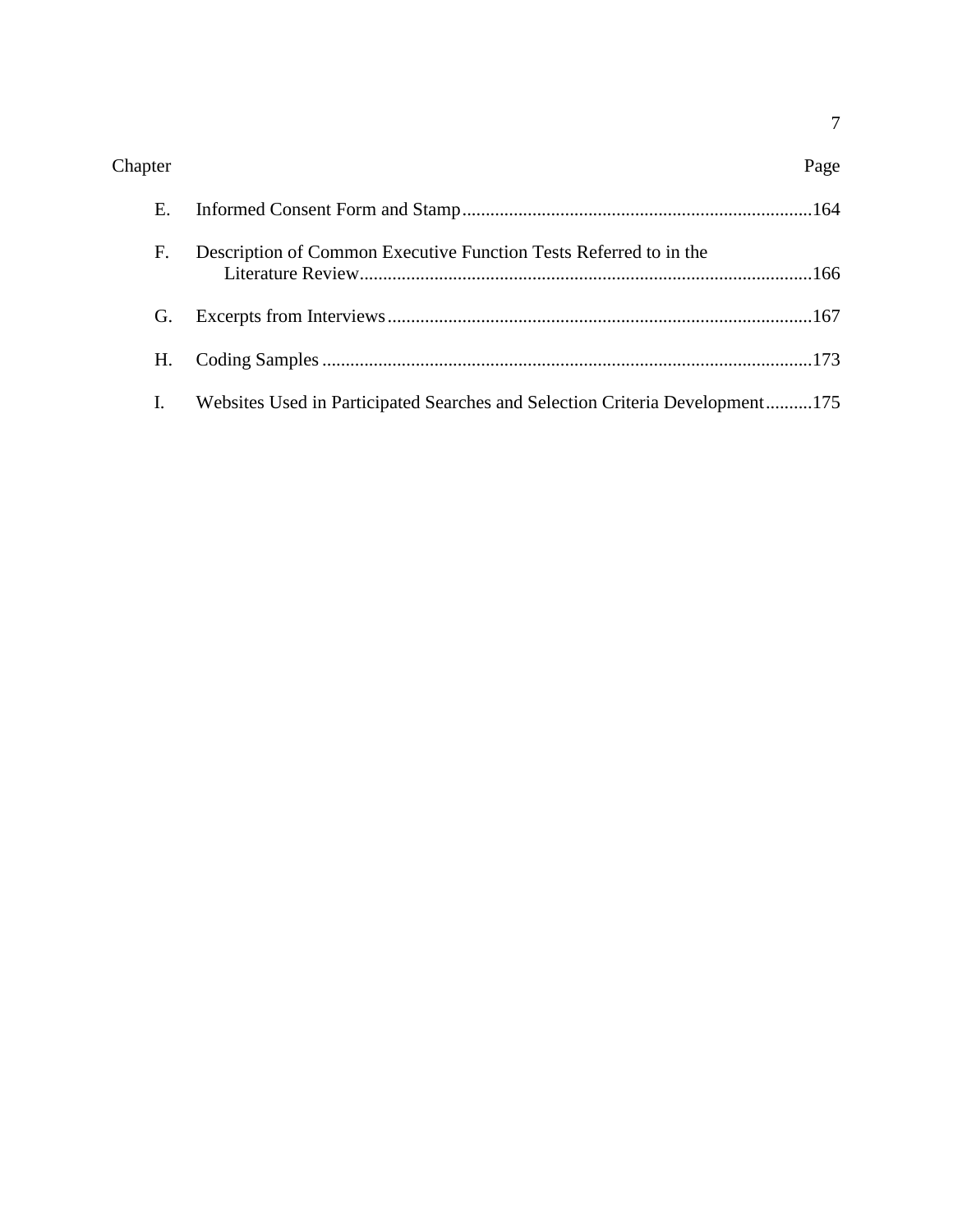#### **Chapter I: Introduction**

#### **Introduction**

The fundamental purpose of schools is to provide high levels of learning for all students using the most efficient and effective methods possible. To achieve this purpose, it may help if teachers more deeply understood factors that affect the ability of the brain to learn. One of the factors referenced in the study was the impact of physical movement of the body on the brain's ability to learn, specifically on executive function (Etnier & Chang, 2009). According to Diamond (2016), core executive functions of the brain include working memory (holding information in the brain long enough to use it for problem solving), cognitive flexibility (ability to mentally shift focus in response to changing tasks), inhibition/self-control (the ability to resist or ignore distractions). In the study, the researcher reviewed the literature to determine how humans have used exercise to promote healthy bodies and healthy brains, the relationship between exercise and achievement, the impact of exercise on executive function and how elementary schools utilize exercise interventions for learning, including barriers to implementation of exercise for executive function improvement.

For thousands of years, physical exercise has been a part of human culture including prescribing physical exercise to maintain health (Tipton, 2014). Citizens of Greece regarded physical exercise as part of their culture and as early as 375-300 BCE children were advised to exercise daily (Tipton, 2014). Intense training consumed much of the day of Spartans (Tipton, 2014) illustrating that the benefits of exercise to human physical and mental health have been known for thousands of years.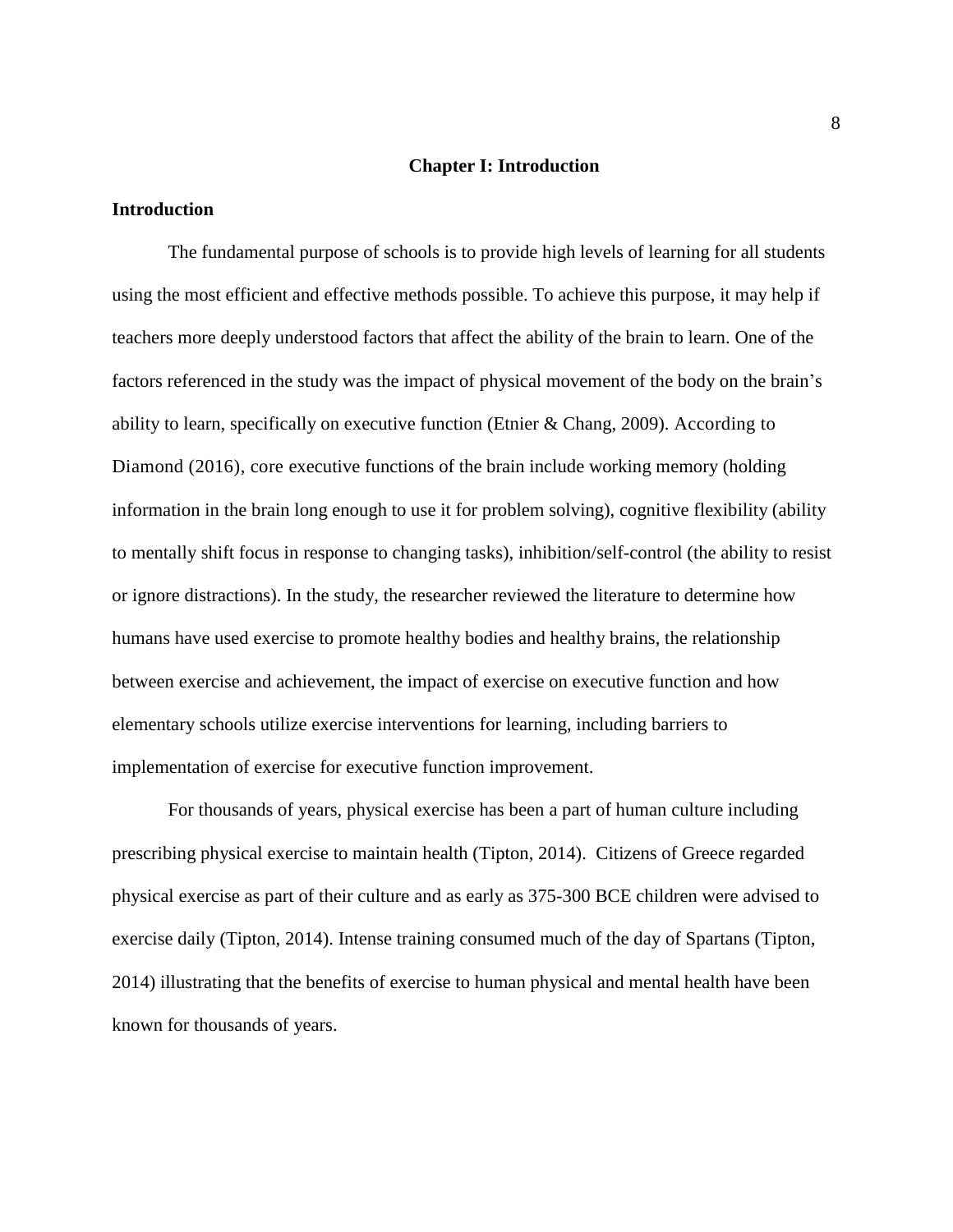A few decades prior to the  $20<sup>th</sup>$  century, physical education in schools regained priority as California became the first state to create legislation ensuring that physical education be part of the public school educational experience (Hackensmith, 1966). As national priorities shifted in the United States with the approach of World War I, an emphasis on individual physical fitness became critical as many recruits were found to be unfit (Lumpkin 2008). A similar emphasis occurred at the beginning of World War II (Lumpkin, 2008), but with the rise of popular sports and games in the 1960s and 70s, the shift was made to general physical education while at the same time, the research on the importance of physical movement for learning was beginning to emerge (Tomporowski, Lambourne, & Okumura,2011). The United States Department of Health and Human Services recommended that children engage in at least 60 minutes of moderate physical activity every day (Maese, 2015) which is still far less than that of our evolutionary ancestors (Cordain, Gotshall, Eaton, & Eaton, 1998).

Modern medical studies have provided strong empirical evidence that exercise improves blood flow to the brain, the development of new neurons (neurogenesis) and improved memory in animals (Fotuhi, 2013; Pereira et al., 2007). For example, mice which were allowed to exercise on an exercise wheel had greater Dentate Gyrus cerebral blood volume than control groups, and this increase in blood flow correlated with neurogenesis (Pereira et al., 2007). Aerobic exercise helped to increase blood flow and, thus, oxygen to the brain thereby enhancing its function (Fotuhi, 2013). Fotuhi (2013) explained that "a healthy vascular network with dense branches of blood vessels means more nourishment for neurons, helping them to stay vibrant and alive, and better retention of the brain's highways, allowing different parts of the brain to communicate more efficiently" (p.69).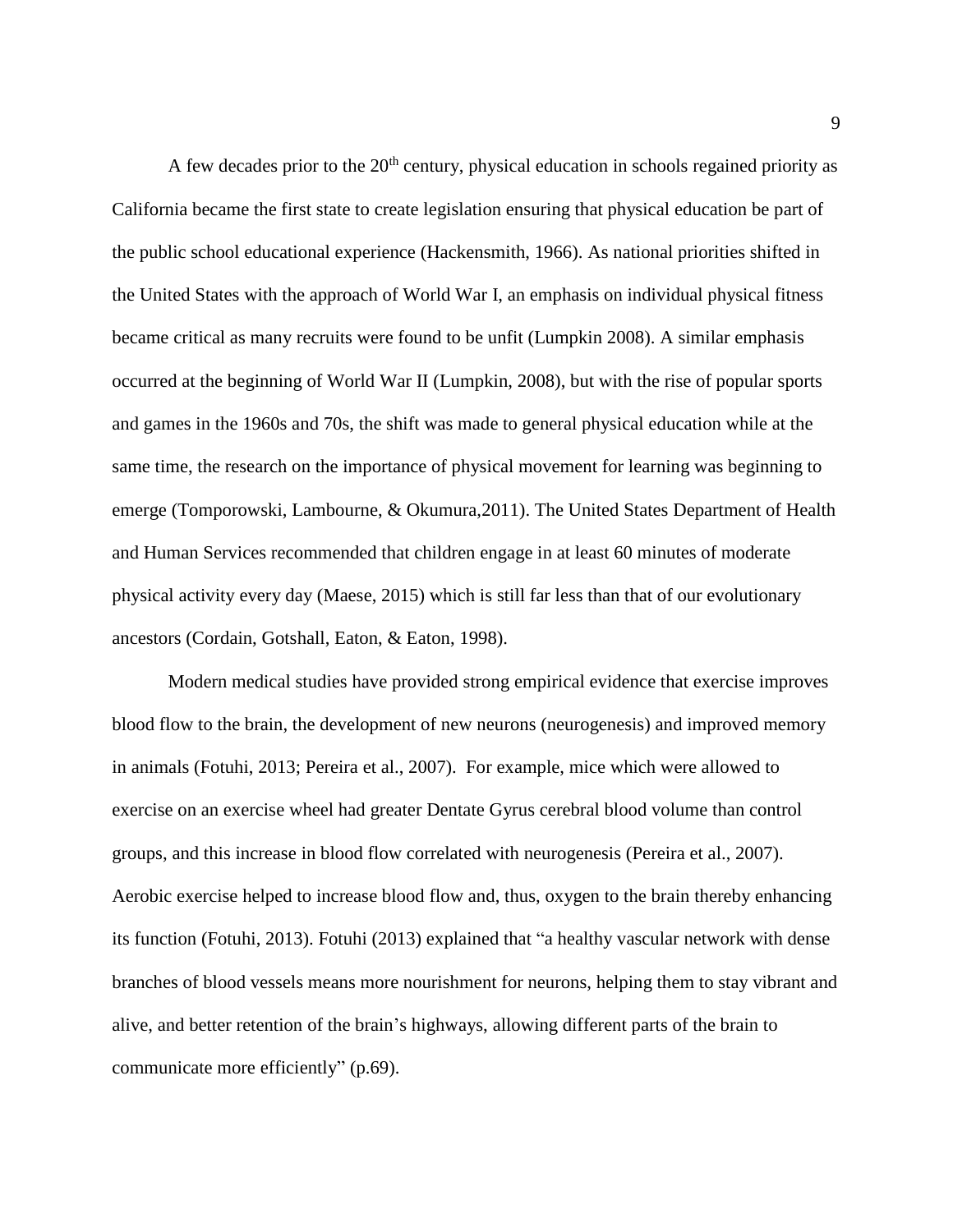Even brief bouts of aerobic physical activity, whether voluntary or forced, greatly increased the construction of neurons in the hippocampus of both mice and rats (Clark, Brzezinska, Puchalski, Krone, & Justin, 2009). Exercise was shown to enhance the development of neurons and the formation of synapses in the human brain through the release of brain derived neurotrophic factor (BDNF) (Conyers & Wilson, 2016; Szuhany, Bugatti, & Otto, 2014). The effects of exercise on the brain are most obvious in the hippocampus and specifically in an area called the Dentate Gyrus, a part of the brain involved with learning and memory. Neurogenesis in the adult brain is observed in only two areas. The dentate gyrus of the hippocampus is one of them, and exercise is one of the few known stimuli of this neurogenesis (Wrann et al., 2014). Specific beneficial effects of exercise in the brain include increases in the size of and blood flow to the hippocampus in humans and morphological changes in dendrites and dendritic spines, increased synapse plasticity and neurogenesis in the dentate gyrus in mice (Wran et al., 2014).

There is significant evidence that indicated that exercise improves many different body systems (Tomporowski, McCullick, Pendelton, & Pesce, 2015) and changes structures and functions in the brain (Chaddock, Pontifex, Hillman, Kramer, 2011; Hillman, Erickson, Kramer, 2008;). Researchers found in the late 1990's that animals, like mice, changed the structure and networks of their brain because of exercise, specifically running (Tomporowski et al., 2015).

The research investigating the impact of exercise on achievement has grown substantially in the last 20 years, and much of the inspiration for these studies trace back to the rat and the running wheel experiments. Rats which were allowed to run on a running wheel for eight weeks had three times the amount of BNDF in their blood, and older rats which exercised were smarter than sedentary younger rats (Madigan, 2000). BDNF is a protein, which improves neurons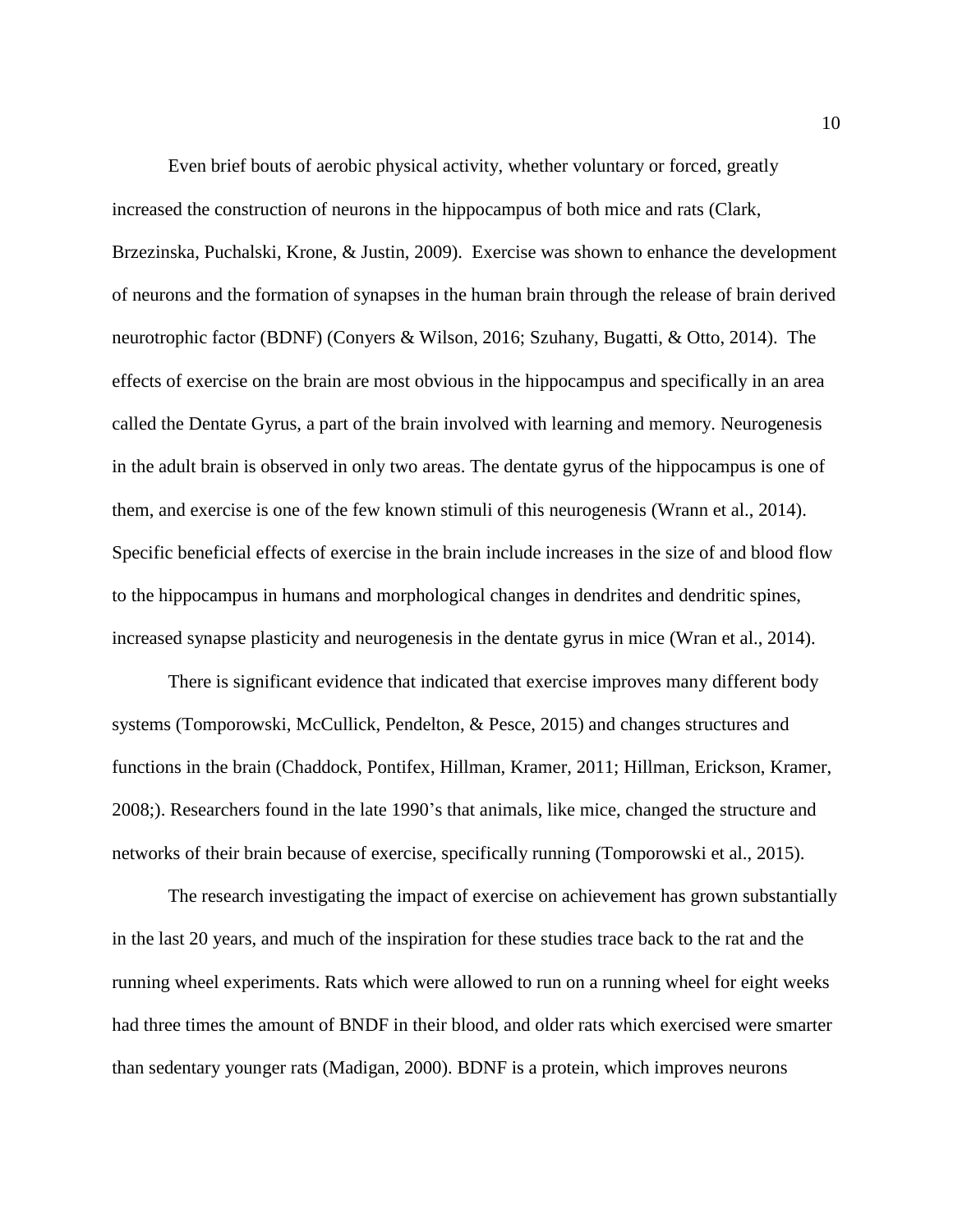function, growth, and strengthens and protects them against cell death (Ratey, 2008). This major finding generated a renewed interest in the impact of exercise on the brain. (Ratey, 2008)

Many health organizations and members of scientific communities outlined and researched the benefits of physical activity in children and adolescents (Tomporowski et al., 2011; Sibley & Etnier, 2003). The results of numerous correlational studies indicated that a moderate to strong positive correlation existed between physical fitness levels and academic achievement (California Department of Education, 2005; Carlson et al., 2008; Roberts, Freed, & McCarthy, 2010). Exercise enhances reading and mathematics scores, a student's reading comprehension and analysis, raises IQ, correlates with higher grade point averages, enhances creativity, improves focus, reduces truancy and drop out statistics and improves language acquisition (Madigan, 2000). Even acute or short bouts of exercise positively correlate with achievement (Gabbard & Barton, 1979; McNaugthen & Gabbard, 1993; Roig, Nordbrandt, Geersten, & Nielsen, 2013).

In 2005, the state of California correlated FitnessGram data from over 300,000 students with achievement results on the Stanford Achievement Test. A dose response showed that the more FitnessGram tests the students passed, the higher their achievement scores were (Kedler, 2012). A parallel study was replicated in the state of Texas with similar findings (Kedler, 2012). Students with higher aerobic fitness had a higher probability of passing the Texas state achievement test, had higher global intelligence and higher attendance rates in school (Kedler, 2012).

Kedler (2012) discussed the results of a Center for Disease Control (CDC) report consisting of over 260 studies on exercise and achievement confirming that when physical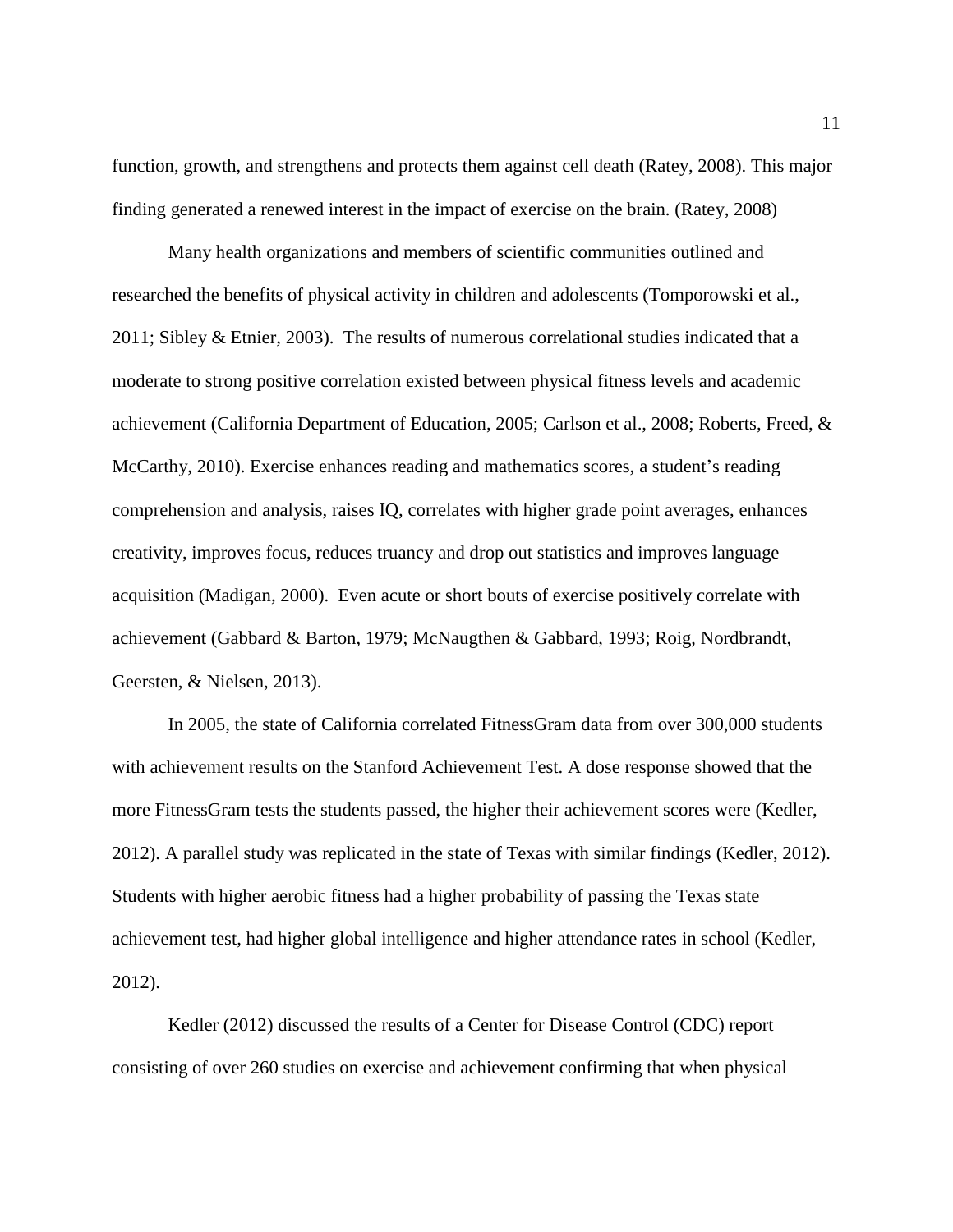exercise was incorporated into the learning day, test scores and student achievement would increase. Supporting this conclusion, Ratey (2012) described a 26 year-long study in which 1.2 million fifteen-year-old Swedish boys, who improved their cardiovascular fitness, also raised their IQ's. This claim, according to Ratey (2012), was supported by evidence even while controlling for genetic factors (i.e., comparing brothers and twins).

A biological mechanism to explain the connection between exercise and achievement was described by Peat (2015). As the brain develops, its ability to control movement of the body improves in ways that lay the foundation for all future learning. Motor development provides a framework for the brain to sequence the patterns needed for academic concepts, and the body's vestibular system controls balance and spatial awareness and facilitates the student's ability to place words and letters on a page. Proper development and remediation of these systems are critical to a child's ability to learn (Peat, 2015).

Exercise prepares the learner for learning and it creates a better learner (Ratey, 2012). The correlation between exercise and achievement is well established in the literature; however, the construct explaining why this correlation exists remains unclear. The best and most popular explanation is that exercise affects executive functions that serve as the foundation for higher cognitive processes like planning and problem solving. Current exercise research psychology is dominated by this executive function hypothesis (Etnier & Chang, 2009).

Early executive function skills are correlated to long-term academic achievement in school (Best, Miller & Naglieri, 2011; Fuhs, Nesbitt, Farran, & Dong, 2014). Working memory is related to inhibition (Davidson, Amso, Anderson, & Diamond, 2006). Planning and organizing are critical for middle school success (Langberg, Dvorsky, & Evans, 2013), while improved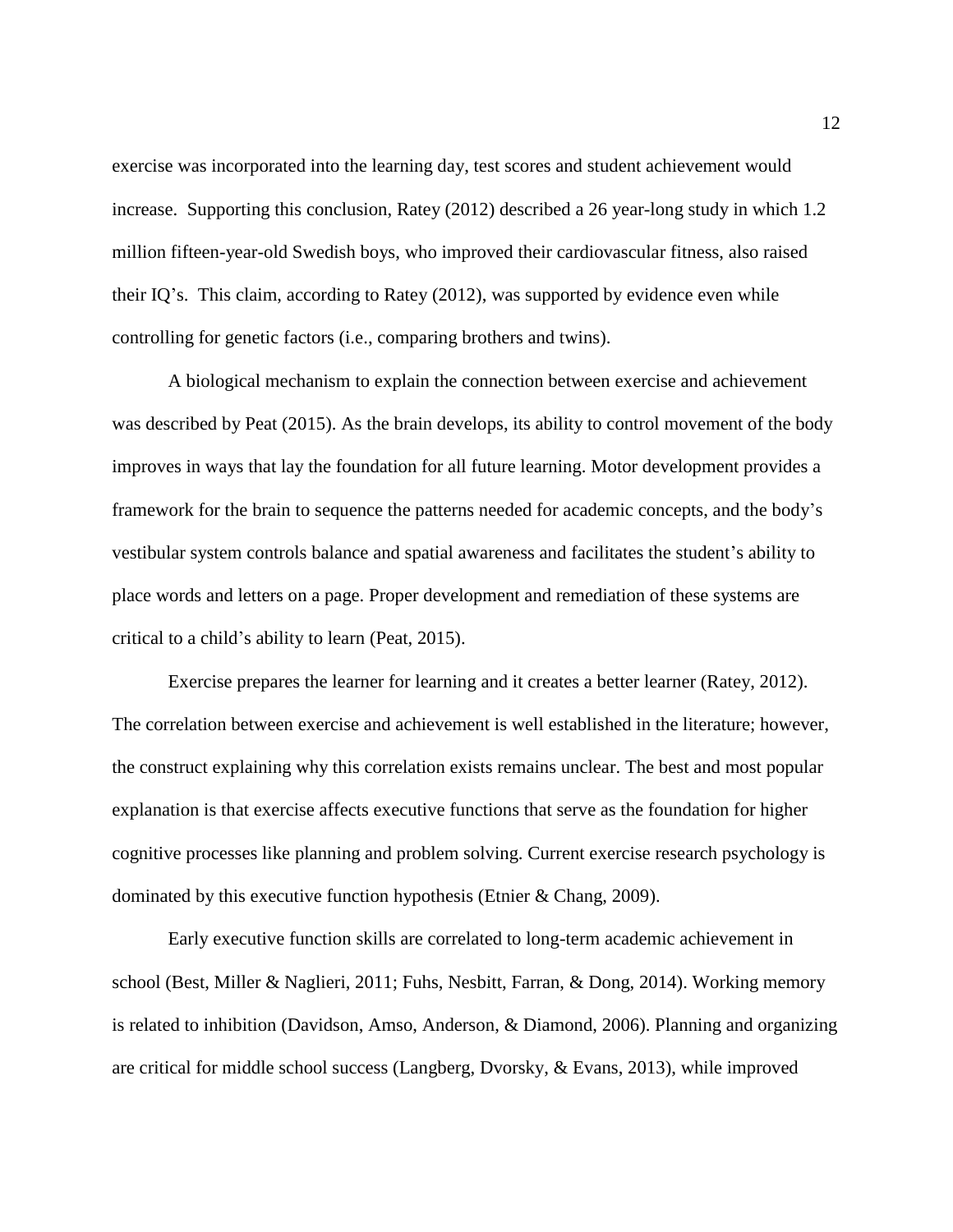behavior is linked to improved general executive function (Young et al., 2009). Deficits in executive function can have life long lasting impacts related to social relationships and career success (Best et al., 2011; Bull & Lee, 2014).

The development of response inhibition, a core executive function, allowed human ancestors to resist immediate reward behavior that could have jeopardized their lives (Madigan, 2009). Children need proper development, enrichment, and remediation of these executive functions in order to learn. Rolling, crawling/walking and jumping correlate with the way that information travels in the brain (Madigan, 2009), and once developed, the brain uses these motor neural networks as a framework for other learning. Physical exercise provides the opportunity to practice and rewire brain systems to give the brain needed processing mechanisms for more complex problem solving later in life (Madigan, 2009). Best (2010) suggested that daily sedentary behavior in young children like watching television, reading or playing on the computer is not challenging enough to the brain and thus executive function growth is slower in sedentary children.

Meta-analysis results found that acute exercise improves inhibition/interference control (Verbugh, Konigs, Scherder, & Oosterlaan, 2013) which is particularly important for children with attention deficit/hyperactivity disorder who often have inhibition-related challenges in school (Scheres et al., 2004). Tomporowski et al. (2015) concluded that both acute and chronic sessions of exercise improved cognition. However, few studies have reported on the effects of chronic (long term) exercise on executive function specifically in healthy children (Fisher et al., 2011; Kamijo et al., 2011; Stroth, Hille, Spitzer, & Reinhardt, 2009).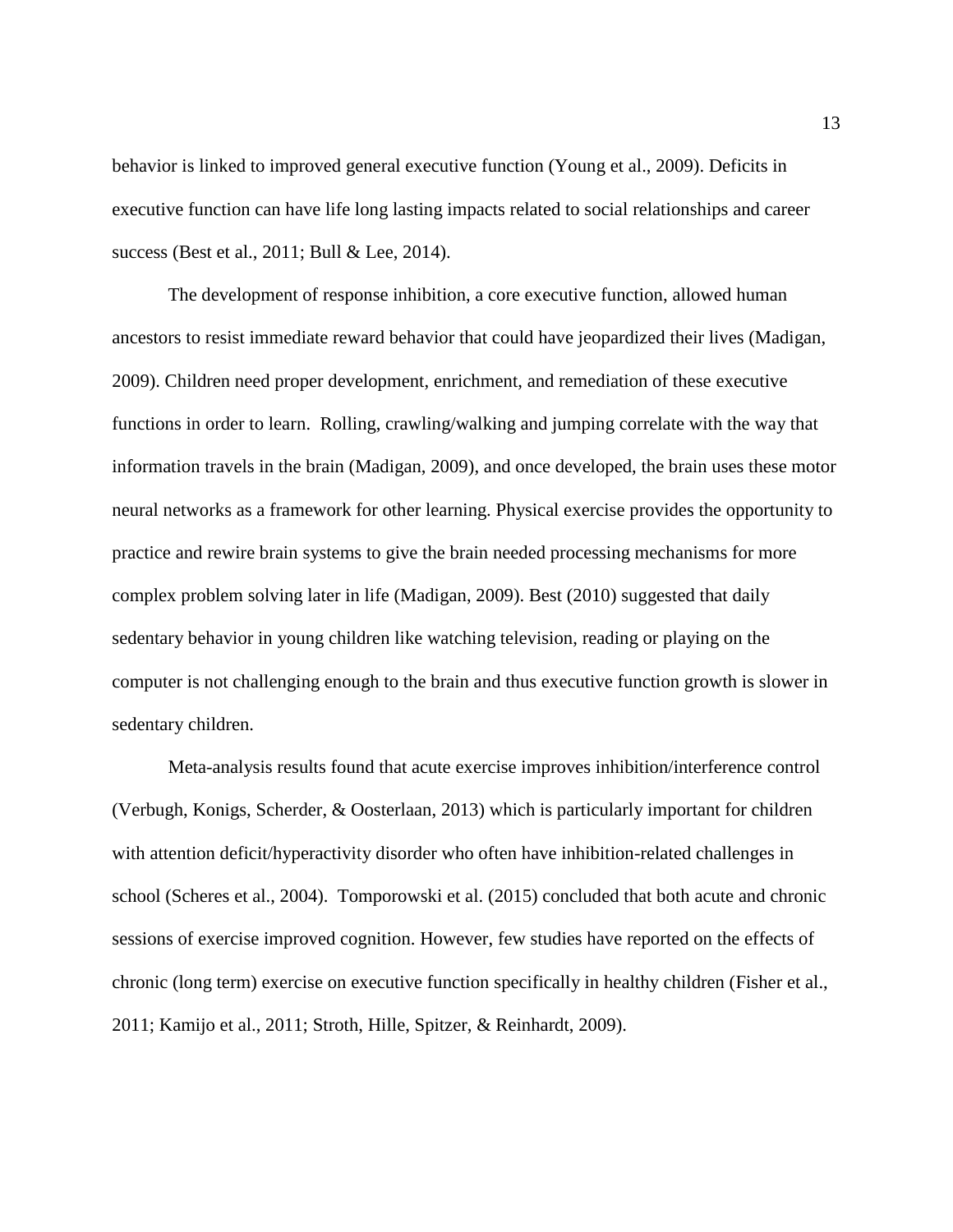Meta-analysis studies suggested that obese children and adolescents have cognitive deficits mostly related to executive function (Smith, Campbell, & Trollor, 2011). Some studies indicated that children, who are more fit, perform better and more accurately on executive function tests as compared to their less fit peers (Buck, Hillman, & Castelli, 2008; Hillman, Castelli, & Buck, 2005; Pontifex, Raine, Johnson, & Chaddock, 2011). Brain imaging indicated that children with higher fitness levels showed enhanced cognitive function (Chaddock et al., 2012).

Several researchers (Davis et al., 2011; Diamond, 2015) suggested that the effects of exercise on executive function became greater when the person shifted from simply moving to moving with thought which included activities such as Taekwondo and Yoga (Kamijo et al., 2011) and dance, band, drumming, and circus (Diamond, 2015). Activities that promote happy, calm, well rested, and socially supported students are especially critical to executive function (Diamond, 2012).

As a whole, executive function skills appear to be critical for school success (Alloway & Alloway, 2010; Borella, Carretti & Pelgrina, 2010; Duckworth & Seligman, 2005). Deficits in executive function often grow larger over time (O'Shaughnessy, Lane, Greshem, & Beebe-Frankenberger, 2003; Riggs, Blair & Greenburg, 2003). Long-term impacts in life include poorer health, less income, lower levels of happiness and higher likelihood of committing crime (Moffitt, 2012; Moffitt et al., 2011).

Schools are a quality environment to provide physical activity interventions since nearly all children spend approximately six hours each day in a school setting. The connection between physical activity and cognitive function exists both for acute (short) bouts of exercise (Hillman et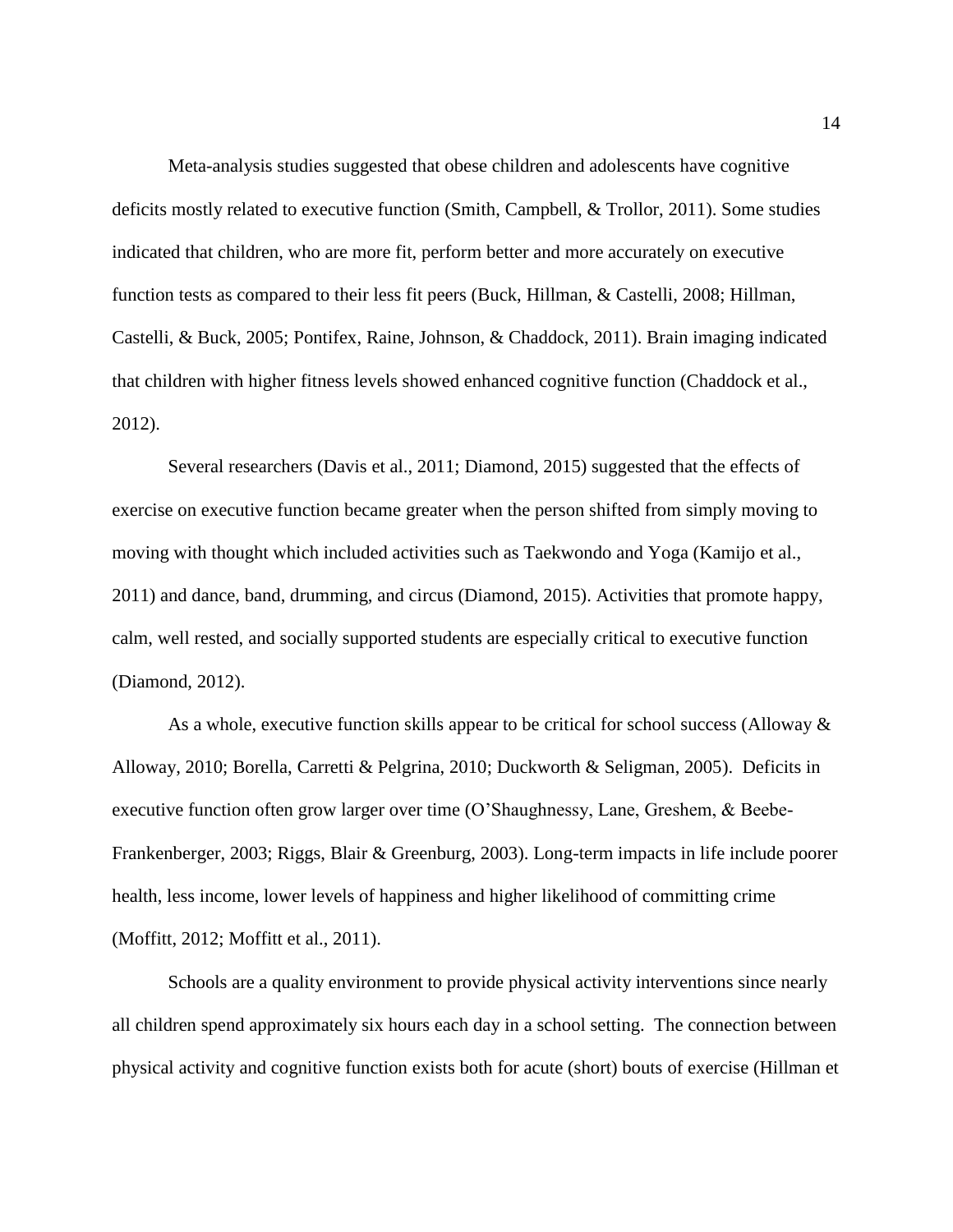al., 2009) and chronic (long-term) exercise activity (Davis et al., 2007). The intensity of the exercise is an important factor related to improved cognitive function (Castelli, Hillman, Hirsch, Hirsch, & Drollette, 2011). This is a significant consideration for physical activity interventions as more vigorous physical activity has shown to produce improved cognitive function. Heart rate tracking is an effective way to ensure that the exercise is vigorous (Basset, 2000; Freedson & Miller, 2000; Laukkanen & Virtanen, 1998) and, thus, executive function impact maximized.

Educational policies would be advised to include recommendations for physical activity interventions with guidelines related to frequency, intensity, time and the type of physical activity. It is important to note that on average students were only active for nineteen minutes in a standard physical education experience (Coe, 2006) which is inconsistent with Davis et al. (2007) who cited that 40 minutes or more of vigorous physical exercise are needed to produce significantly better cognitive performance.

Exergames (video games that require physical movement, i.e., Nintendo's Wii Fit) may provide cognitive and academic performance benefits for children. Children who played more sessions of exergaming experienced larger executive function gains (Flynn, Richart, Staiano, Wartella, & Calvert, 2014) which may be important for school-related success. Core executive function skills support higher order skills such as problem-solving (Zelazo, Carter, Reznick, & Frye, 1997), and improved executive functions have been connected to improved reading and mathematics abilities (Blair & Razza, 2007; Riggs et al., 2004). Flynn et al. (2014) and Staiano, Abraham, and Calvert (2012) demonstrated that children are motivated and enjoyed playing exergames. When children perform tasks that they enjoy, their cognition is improved (Dias & Harris, 1990; Parker & Lepper, 1992).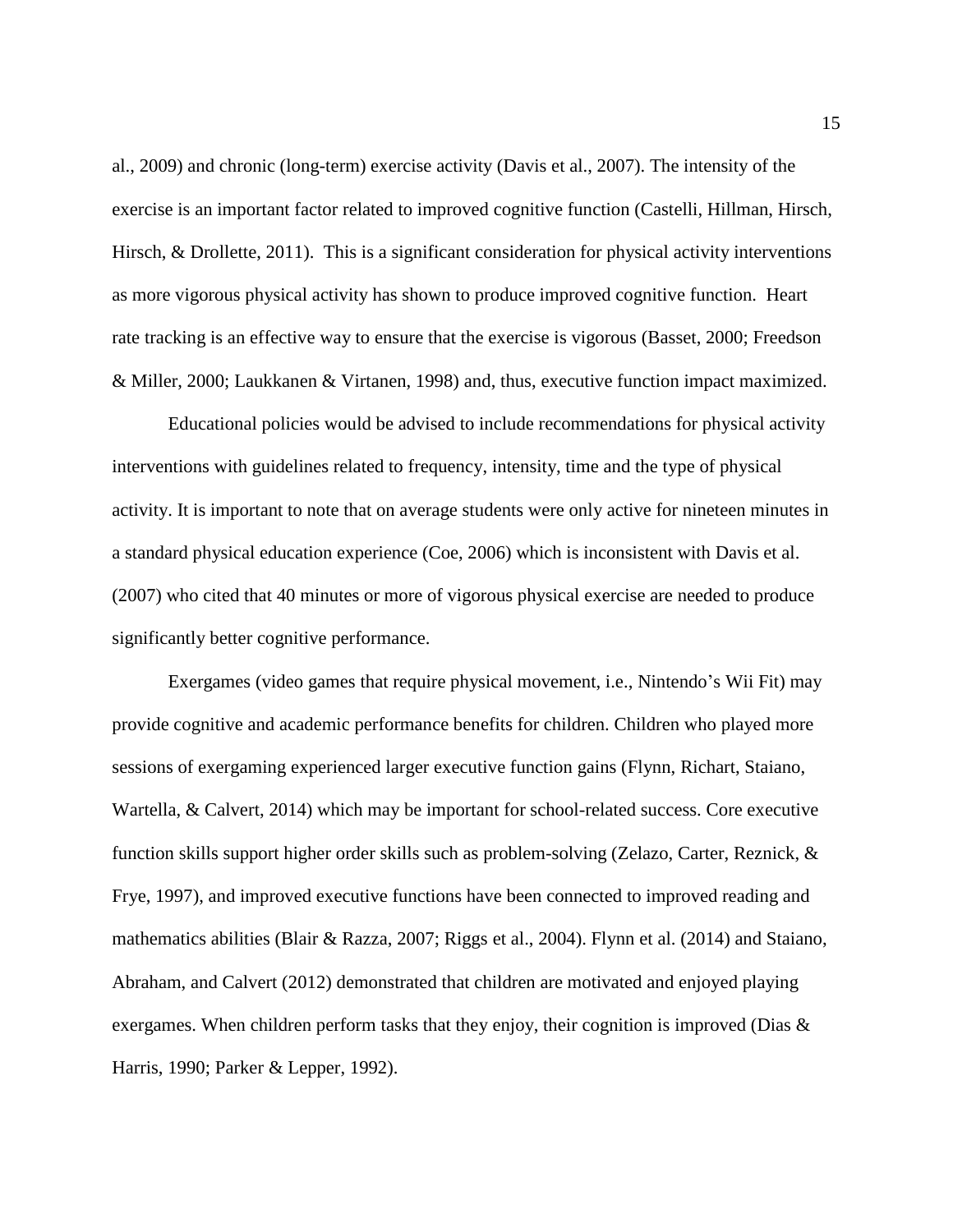Diamond and Lee (2011) stated that interventions must be sustainable to have the likelihood of improving executive function skills. Physical education curricula in many schools have begun to incorporate exergames as a valuable activity (Lieberman, 2006). Exergames are popular with adolescents and have power to promote physical activity even in children who typically are not involved with sports (Staiano & Calvert, 2011). Research on interventions of longer length would benefit from continuing to examine the long-term benefits of exergames on executive function (Flynn et al., 2014).

C8 Sciences (2015), a company created by Yale professors Bruce E. Wexler, M.D. and James F. Leckman, M.D., developed a program called ACTIVATE which capitalizes on an integrated brain, body and social intervention. The ACTIVATE program is designed to strengthen neurocognitive functions through a program which combines computer and physical exercises to treat children with ADHD and other executive function disorders. The program is adaptive, dynamic, and, when combined with the physical activity component of progressively challenging individual and group games, maintains the interest and engagement of the participants. According to the C8 Sciences (2015) website, the program dramatically improves working memory, self-control, sustained attention, cognitive flexibility, and other executive function skills. The program provides early cognitive intervention designed to help identify the causes of student cognition problems and uses National Institute of Health assessments to track a child's executive function development progress with real time data (C8 Sciences, 2015). The ACTIVATE program appears to be unique in that it is the only executive function intervention program that the researcher found to have an embedded executive function assessment contained in the intervention.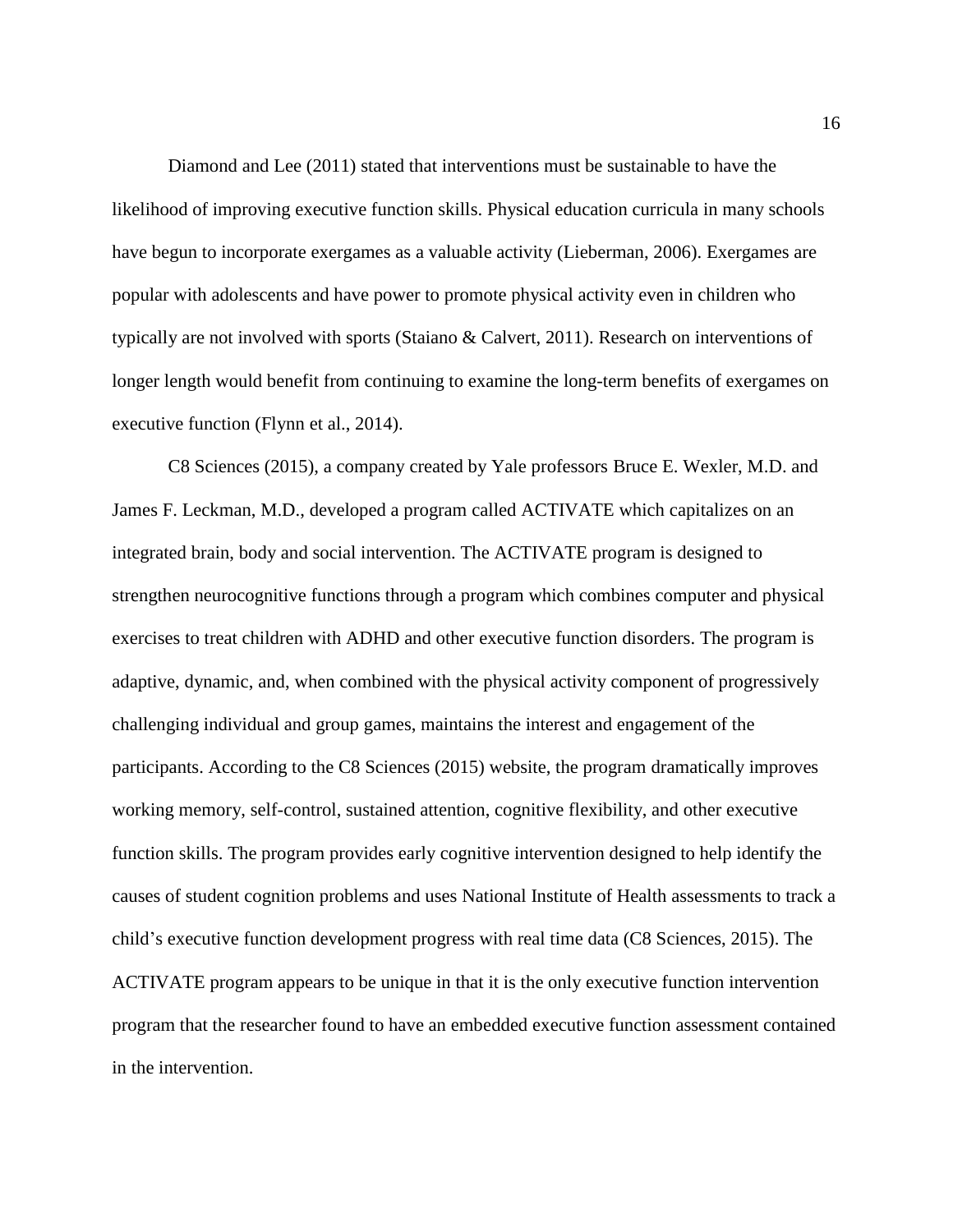Specific physical activity interventions that are designed to incorporate both core executive functions and higher order cognitive processes may provide the right type of brain training to improve children's academic performance (Tomporowski et al., 2015). However, many obstacles exist to implementing this type of programming in schools.

While the research base is relatively limited, several recent well designed studies indicated that chronic (long term) exercise interventions benefit specific types of executive function skills in children (Tomporowski et al., 2011). These results parallel findings that older adults who participate in routine aerobic exercise conditioning show improved cognitive performance, particularly improved executive function (Colcombe & Kramer, 2003; Hillman et al., 2008; Tomporowski, 2006).

Promising strategies in schools involve integrating curriculum with physically active lessons, brain breaks to improve learning through activity, aerobic fitness sessions and mentally complex physical activity sessions (Peat, 2015). "A checklist for optimal brain function and learning should include balance, crossing the midline, motor skills, beat competency (keeping the beat) and beat awareness (hearing the beat), mirror neurons, visual fitness, and emotional safety" (Madigan, 2000, p. 291). Crossing the midline of the brain and the body aids in coordination of movements. These developmentally appropriate strategies appear to be the preferred approach in the future.

Poor knowledge of accepted guidelines for the desired amount of daily physical activity to achieve sound health may contribute to the problem of physical inactivity. It is reasonable to suggest that increasing this knowledge should be targeted by public health interventions (Zenko & Ekkekakis, 2015). Carlson et al. (2014) stated that only 45% of schools in United States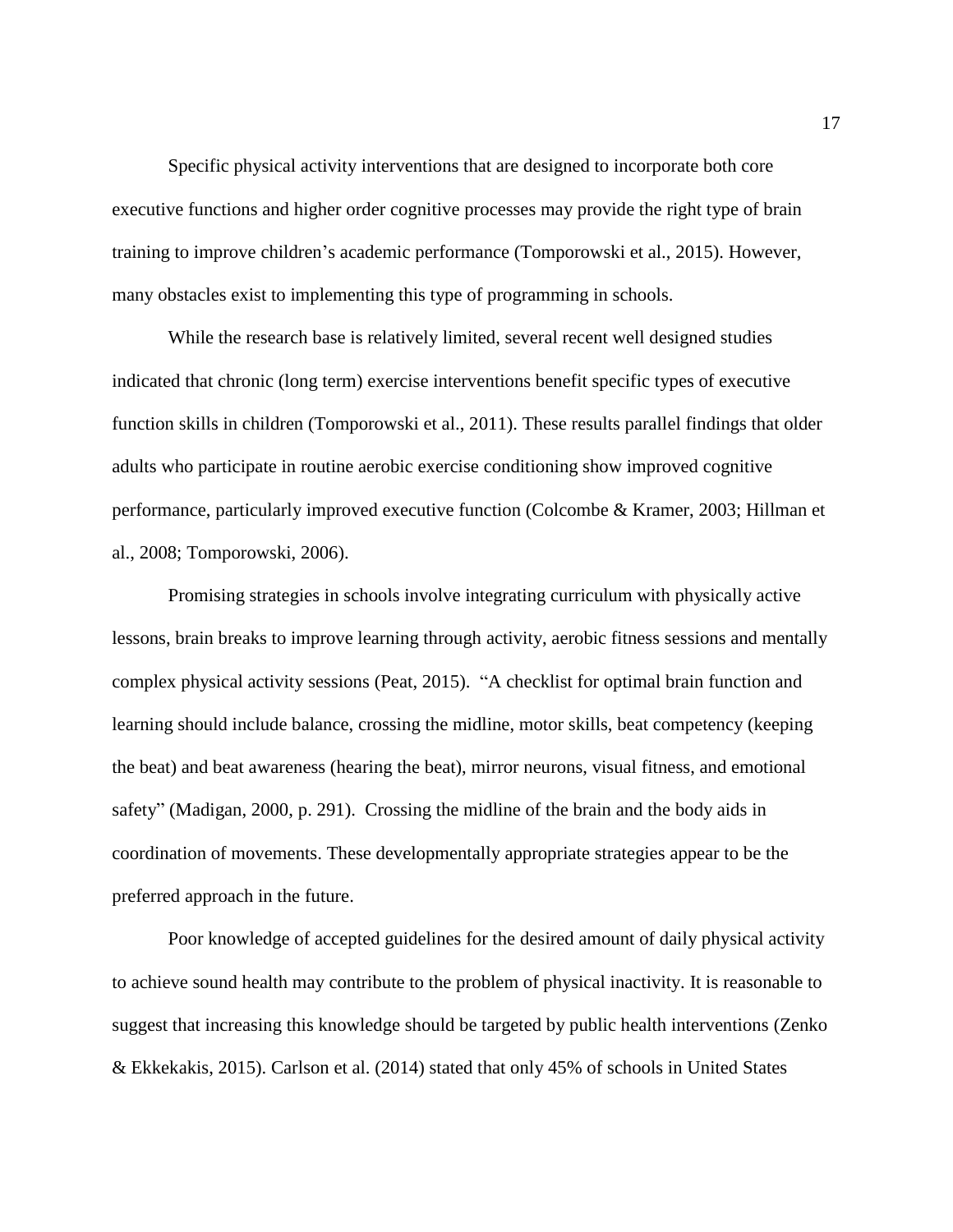metropolitan areas are meeting the guideline of thirty minutes of moderate to vigorous physical activity per day. This is critical as research has indicated that moderate to vigorous activity has the most impact on priming the brain for learning.

It is important to understand those factors that may affect intrinsic motivation in children to exercise. "Most reviews of the motivational forces behind human exercise behavior still fail to recognize the role played by such affective factors as energy, exhaustion, excitement, boredom, pride, shame, gratification, embarrassment, happiness or fear" (Ekkekakis, Hargreaves, & Parfitt, 2013, p. 749)

In schools where greater environmental support for physical activity exists, students will be more physically active (Barnett, O'Loughlin, Gauvin, Paradis, & Hanley, 2006). However, factors that influence exercise opportunities for students in elementary schools have not been examined. Most research on children's physical activity behavior today has focused on individual determinants of activity levels and little is known about environmental determinants. Barnett et al. (2006) described a study, which was the first to document physical activity opportunities available to children in elementary schools and to identify factors associated with increased availability. The level of physical activity opportunity in the study was related to the school principal's level of physical activity and not that of the physical education teacher. Further, they found that school staff can influence the school environment by role modeling healthy behavior opportunities for physical activity, which may relate more to priority setting and decision-making by school principals. It would be advised that future study examine the role school principals play in implementing policies pertaining to physical education and physical activity and how personal preferences and lifestyle influences this process (Barnett et al., 2006).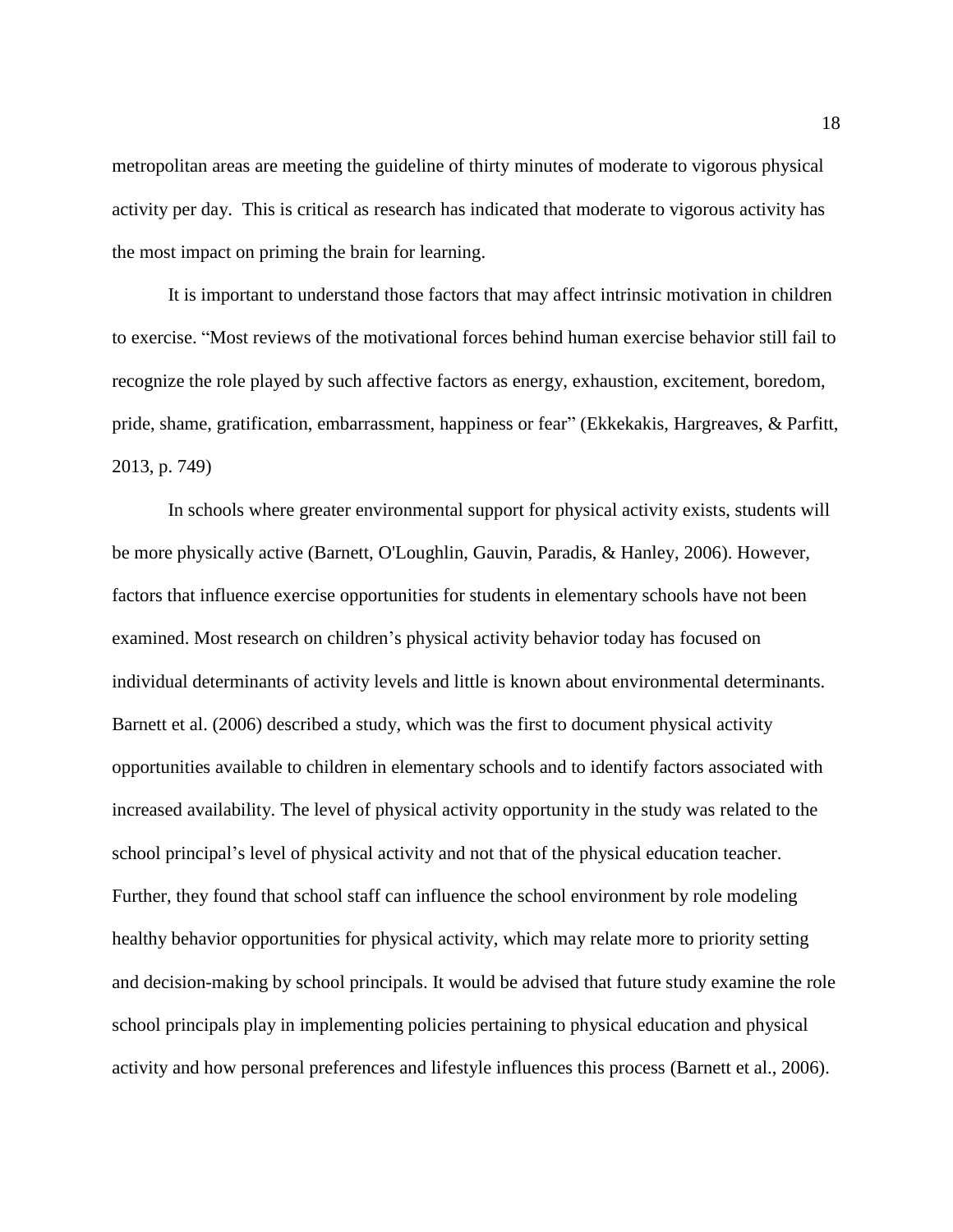# **Statement of the Problem**

The literature review revealed that there is limited research that described successful implementation of the ACTIVATE executive function intervention program in elementary schools. The case study was an investigation of three elementary schools that have implemented the ACTIVATE program.

# **Purpose of the Study**

There is a gap in the literature related to manner in which schools are using exercise to improve executive functions in preadolescent children. Recommendations for implementation will be summarized upon examining the case study elementary schools.

#### **Assumptions of the Study**

Assumptions are elements of the study that the researcher takes for granted (Roberts,

2010). The study assumed the following:

- 1. The principals and teacher leaders interviewed in the case study answered all of the interview questions with honesty.
- 2. The principals and teacher leaders interviewed in the study can remember and have processed the success factors and barriers to implementing the ACTIVATE program.
- 3. The principals and teacher leaders interviewed in the study were able to articulate their understanding of success and barriers to the ACTIVATE program.

## **Delimitations**

Delimitations are choices made by the researcher, which should be mentioned. They describe the boundaries that have been set for the study (Roberts, 2010). The following are delimitations of the study: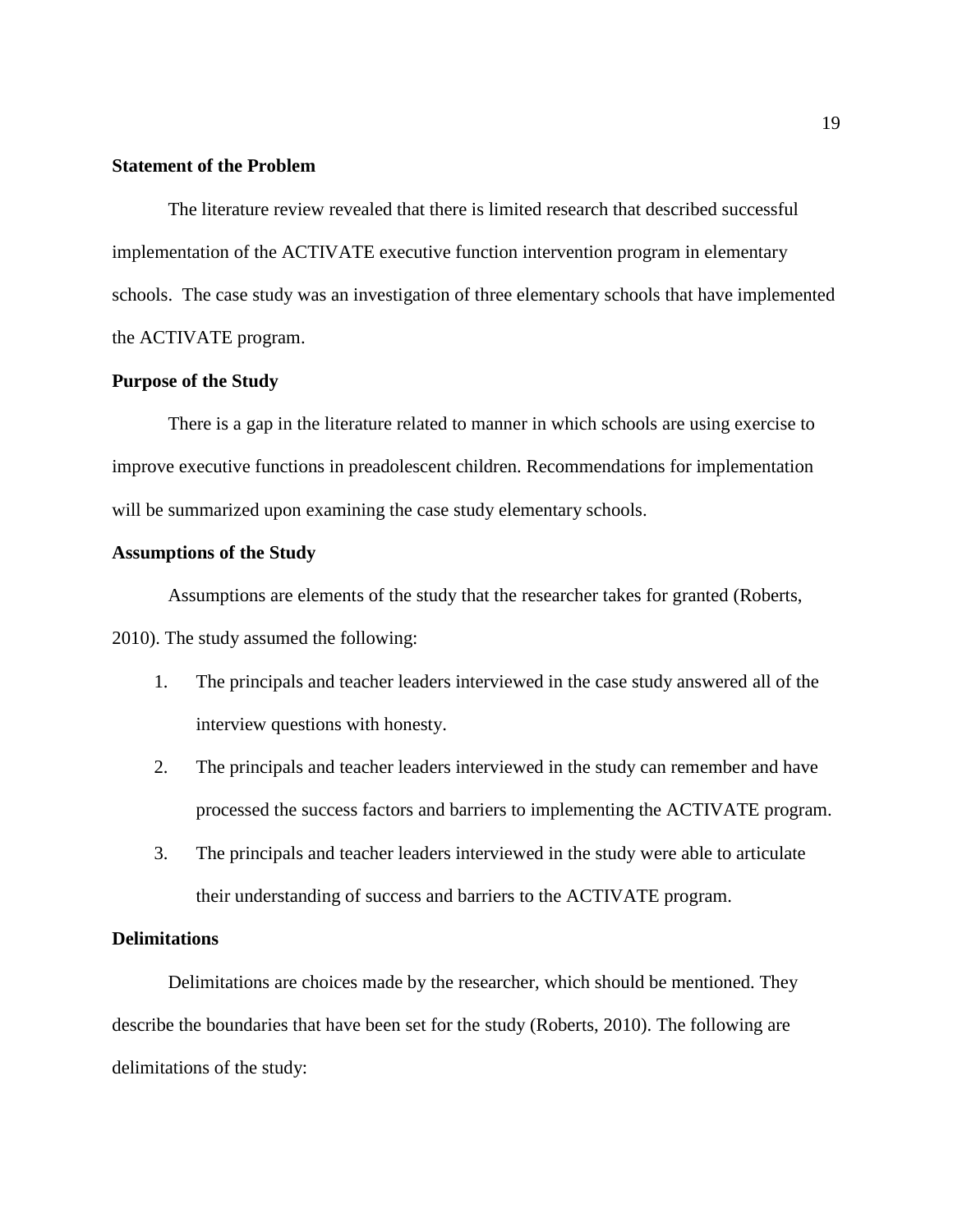- 1. The interviews were conducted in January through April of 2017 as part of a case study research design.
- 2. The location of the study was in the eastern region of the United States of
- 3. America.
- 4. The study included three elementary schools to ensure manageability.
- 5. Study participants included selected principals and/or teacher leaders at each participating elementary school. Principals provide program supervision for their schools and have decision-making abilities for their sites. Specific teacher leaders were typically in charge of implementation of programs and provided key insights into barriers and successes. The study did not control for either the principals' or teacher leaders' years of experience.
- 6. The study examined the barriers to and successes from implementing the ACTIVATE program for elementary aged children.

## **Research Questions**

Upon review of the literature, gaps in knowledge were discovered regarding the implementation of exercise programs that improve executive function, specifically a program called ACTIVATE created by C8Sciences. The four research questions guiding the study were as follows:

- 1. What practices were used in the case study schools to implement the ACTIVATE executive function intervention program?
- 2. What benefits were reported for students who participated in the ACTIVATE program?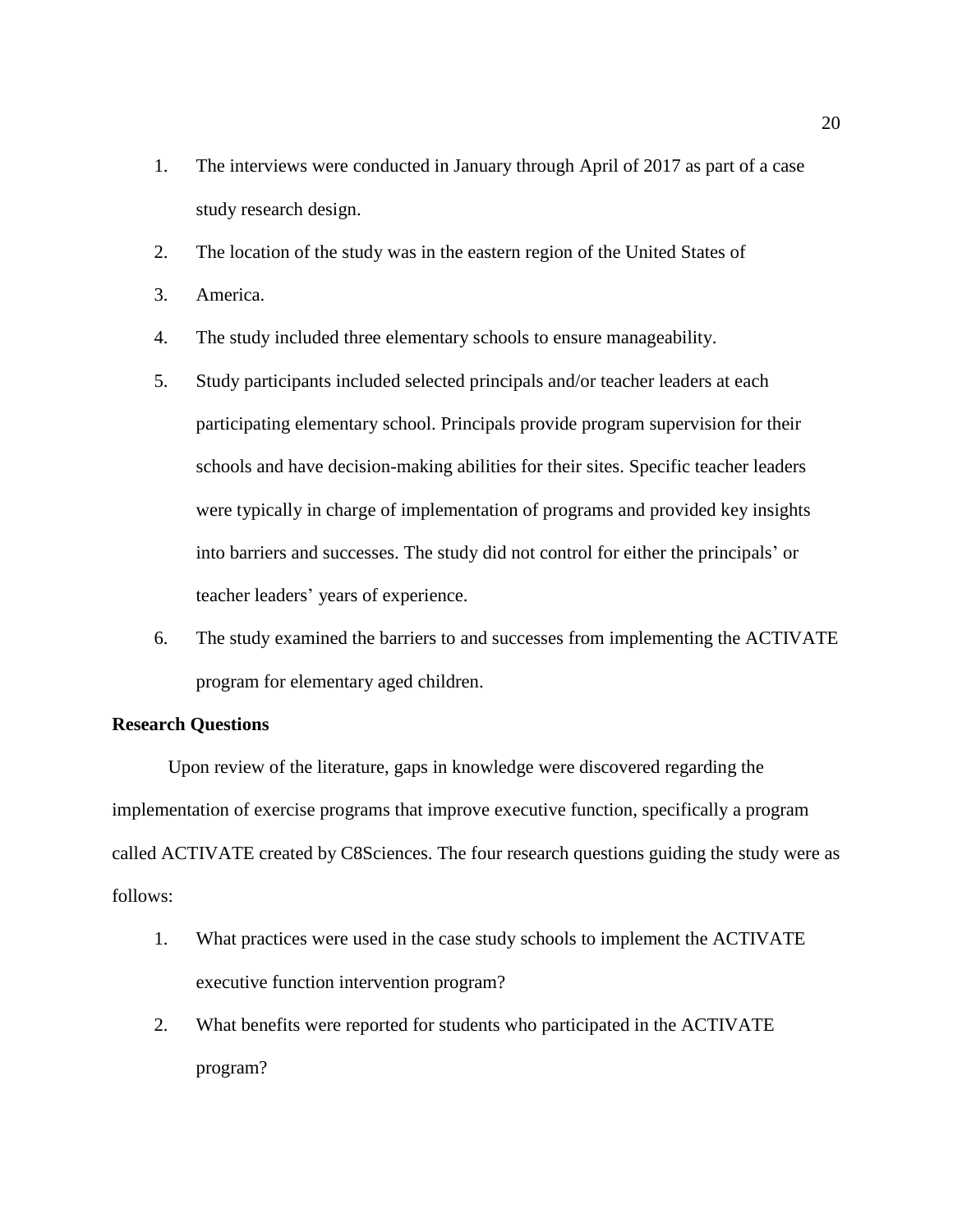- 3. What barriers challenged the implementation of the ACTIVATE program?
- 4. What recommendations did case study schools provide for successful implementation of the ACTIVATE program?

# **Definition of the Terms**

To clarify terminology in the review of literature, select terms and definitions have been provided. Specific types of executive functions are described below. C8Sceinces (2016) defines eight executive functions as follows:

*BDNF* (Brain Derived Neurotrophic Factor) is a protein which "improves the function of neurons, encourages their growth, and strengthens and protects them against the natural process of cell death. BDNF is a crucial biological link between thought, emotions, and movement" (Ratey, 2008, p. 40).

*Category formation* is the ability to prioritize tasks and organize information, skills, and concepts into meaningful categories to make the brain more efficient.

*Cognitive flexibility* is the ability to change what you are currently thinking or to switch thinking tasks.

*FitnessGram* is a physical assessment, which measures six areas of fitness including "aerobic capacity, percentage of body fat, abdominal strength and endurance, trunk strength and flexibility, upper body strength, and overall flexibility" (Ratey, 2008, p. 21).

*Multiple simultaneous attention* is the ability to maintain attention on two or more tasks with which the brain is engaged at the same time.

*Pattern recognition* is the ability of the brain to seek patterns and use those patterns to predict future events.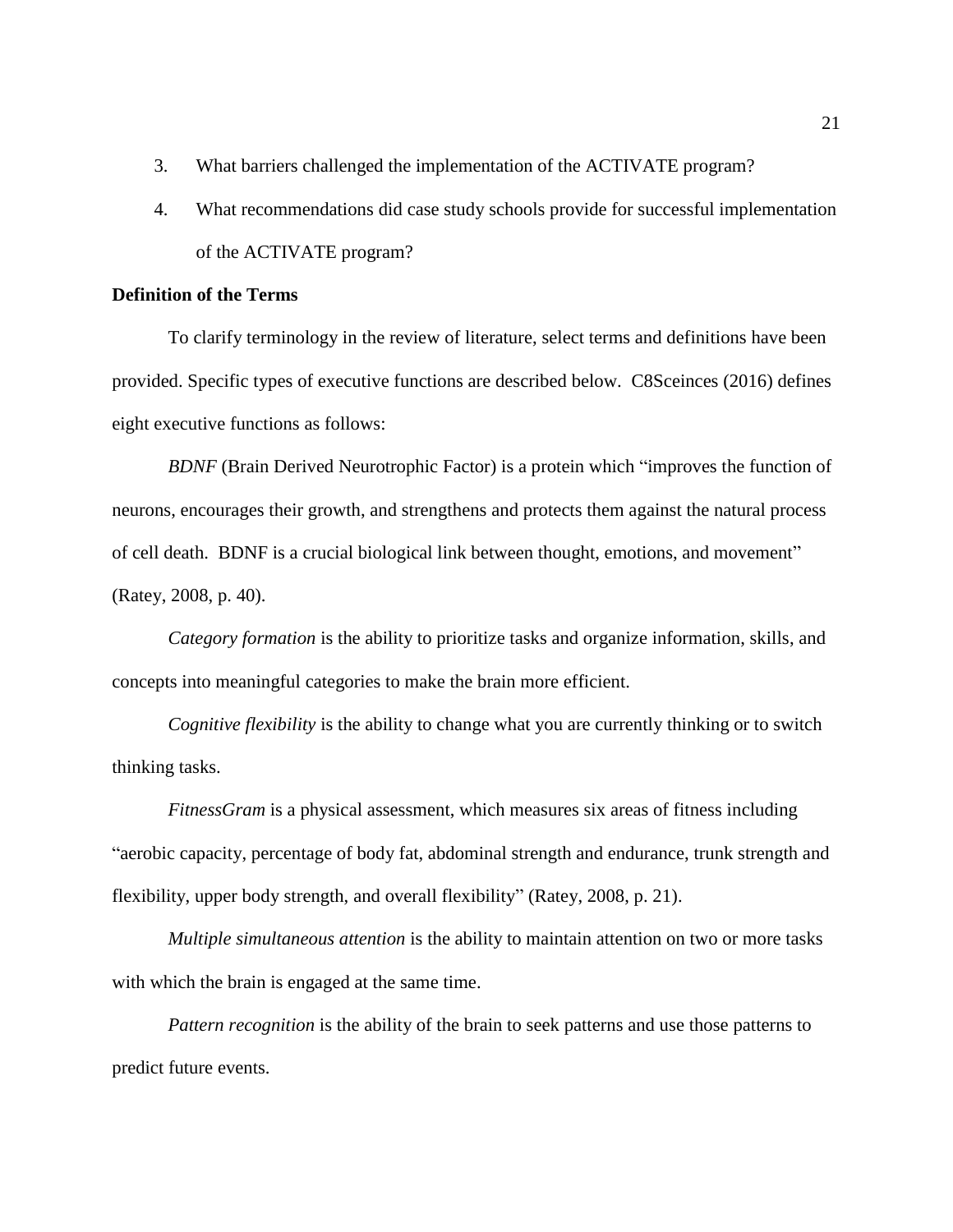*Response inhibition* or *inhibitory control* refers to one's ability to control the response to events or distractions in the surrounding environment.

*Speed of information processing* is the ability to process simple information rapidly and efficiently.

*Sustained attention* is the ability to focus on tasks, either through listening, observing, or thinking over a period of time.

*Working memory* refers to the brain's ability to remember instructions or hold information long enough to perform complex tasks like interpreting language, thinking, and learning.

The review of literature includes tests of core executive function skills (van der Niet, Hartman, Smith, & Visscher, 2014) such as:

The *Stroop Test* (Golden version) measures inhibition and requires a participant to complete three reading segments in 45 seconds each. On the first portion, a child is expected to read aloud words of colors written in black ink (i.e., red, yellow, green). On the second portion, a child is expected to name the colors of colored rectangles. On the last portion of the test, a child is expected to indicate the color of the ink, rather than a printed word (i.e. Word is red, but printed in green ink). The higher the score, the more a child is able to control attention and behavior related to a task while ignoring extraneous information (Diamond, 2013).

The *Visual Memory Span Test* measures a child's ability to hold and manipulate information in the brain, also termed working memory. The test involves a child repeating the pattern of colored squares that were touched by the test administrator, but performing it in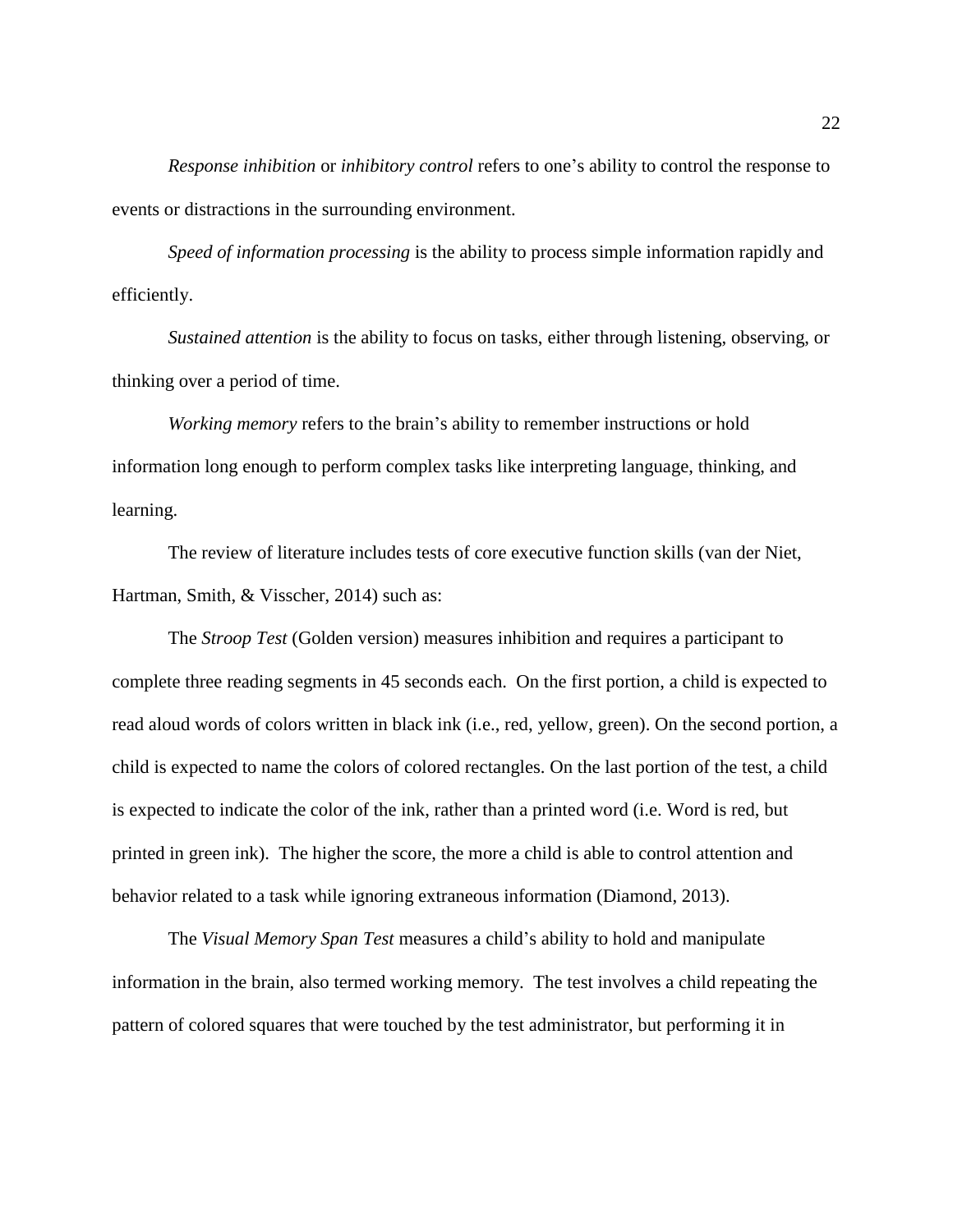backward order. The test is completed when a child is unable to repeat two sequences of patterns of the same length.

The *Trailmaking Test* measures cognitive flexibility or the ability to change attention and switch rapidly between different thoughts. In one part of the test, a child is asked to connect circles in numerical order. Then, the child is asked to connect circles but quickly alternate between both numerical and alphabetical order (Reitan, 1971).

The *Tower of London Test* measures planning ability. In the test a child has a limited number of moves to relocate three colored balls on three colored pegs to create a specific pattern (Shallice, 1982).

## **Summary**

The study is organized in five chapters. Chapter I introduced the topic of the case study and provided background information and contributing research studies. Further, the chapter provided a statement of the research problem, purpose of the study, significance of the study, research questions, assumptions, delimitations, and definition of terms. Chapter II contained the review of literature which focused on the history of exercise to improve brain function, the link between exercise and achievement, the link between exercise and executive function, exercise related interventions used to improve executive function, and the barriers to implementing exercise for executive function. Chapter III furnished the study's research design, participants, instrumentation, data collection procedures, and data analysis. Chapter IV prepared the study findings. Chapter V presented conclusions, limitations, and recommendations for professional practice.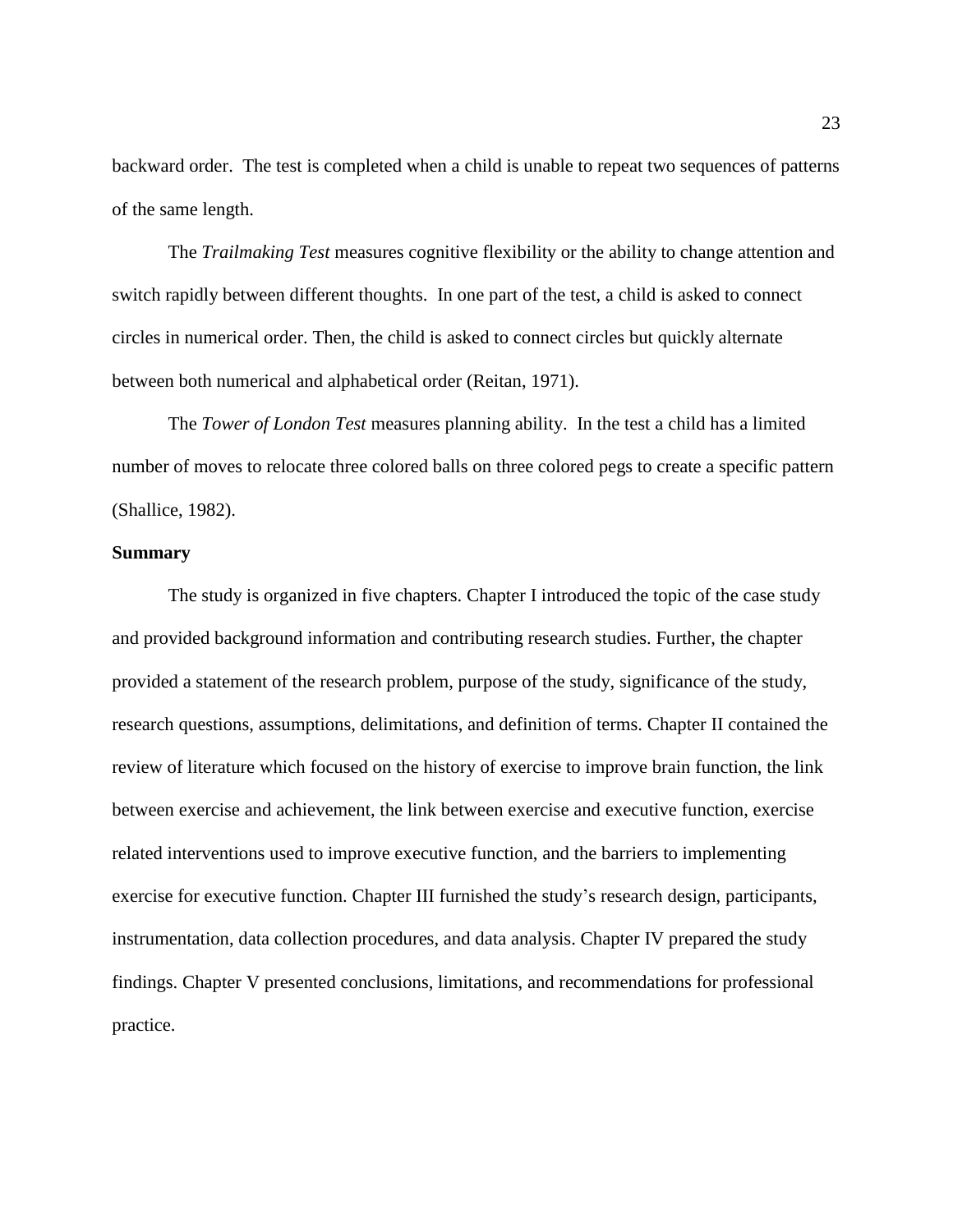#### **Chapter II: Literature Review**

The fundamental purpose of schools is to provide high levels of learning for all students using the most efficient and effective methods possible. To achieve these high levels of learning, schools may benefit from understanding factors that affect the ability of the brain to learn. One of the factors studied in this review of literature is the impact of physical exercise on the brain's ability to learn including achievement and executive function.

Physical movement has historically allowed humans to locate and gather food sources and escape unsafe environmental situations. This movement brought with it new experiences and new stimuli for the brain to interpret. In the brain, this information from the environment either is processed, sorted and stored as important memories and knowledge (learning) or is dismissed. The health of the body allows for more movement, more opportunity for stimuli and potentially more opportunity for the brain to learn.

The review of literature will summarize how humans have used exercise to promote healthy bodies and brains, the relationship between exercise and academic achievement, the impact of exercise on executive function and will examine how elementary schools are utilizing exercise interventions for learning, including barriers to implementation in schools.

To better understand this literature review, definitions of some concepts and terms related to physical activity and exercise need to be clarified. Physical activity is movement of the body by the muscular system. Physical activity can range from low intensity, short duration to high intensity, long duration. The energy required to move the body vary based on the particular activities. Physical fitness describes the body's ability to respond to the intensity and duration of the activity. Exercise is a structured and repetitive type of activity chosen to improve the fitness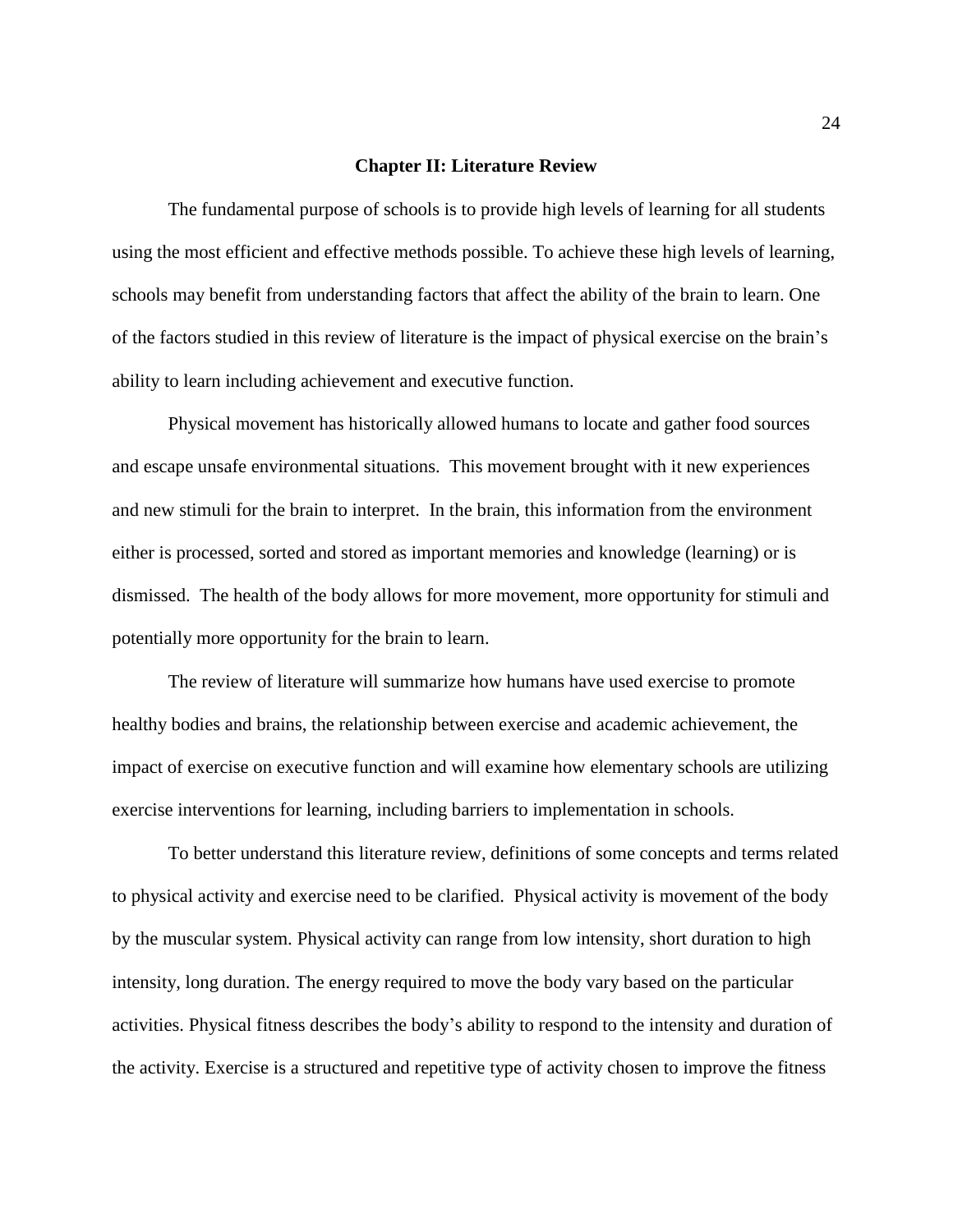and health of the human body (Dishman et al., 2006). Exercise activities generally fall into four main categories: endurance, strength, balance and flexibility. Humans are the only organism to do planned exercise.

#### **Benefits of Exercise on the Body and Brain**

Physical exercise has long been part of human culture and the concept of prescribing physical exercise to maintain health has existed for thousands of years. A physician named Susruta in 600 BCE (Before Common Era) prescribed exercise daily as a means of maintaining the health of the human body (Tipton, 2014).

Susruta advocated exercise because it made the body stout, strong, firm, compact, and light, enhanced the growth of limbs and muscles, improved digestion and complexion, prevented laziness, and reduced senility while being absolutely conducive to a better preservation of health. (Tipton, 2014, p. 110)

Citizens of Greece regarded physical exercise as part of their culture which led to the construction of many gathering places for exercise or public gymnasiums (Tipton, 2014). A disciple of Hippocrates, Diocles was a physician (375-300 BCE) who advised children to visit the gymnasium twice daily for its exercise benefits (Tipton, 2014). Tipton (2014) described how Spartan culture initiated physical exercise training with males at seven years old and put them on a track to be a physically fit warrior. Intense training consumed much of the day and at least one culture (the Aristophanes) claimed that Spartans were exercise addicts (Tipton, 2014).

The benefits of exercise to human physical and mental health have been known for thousands of years. Hippocrates (460-370 BCE) was one of many early physicians who prescribed exercise for patients (Tipton, 2014). Tomporowski et al. (2011) noted that ancient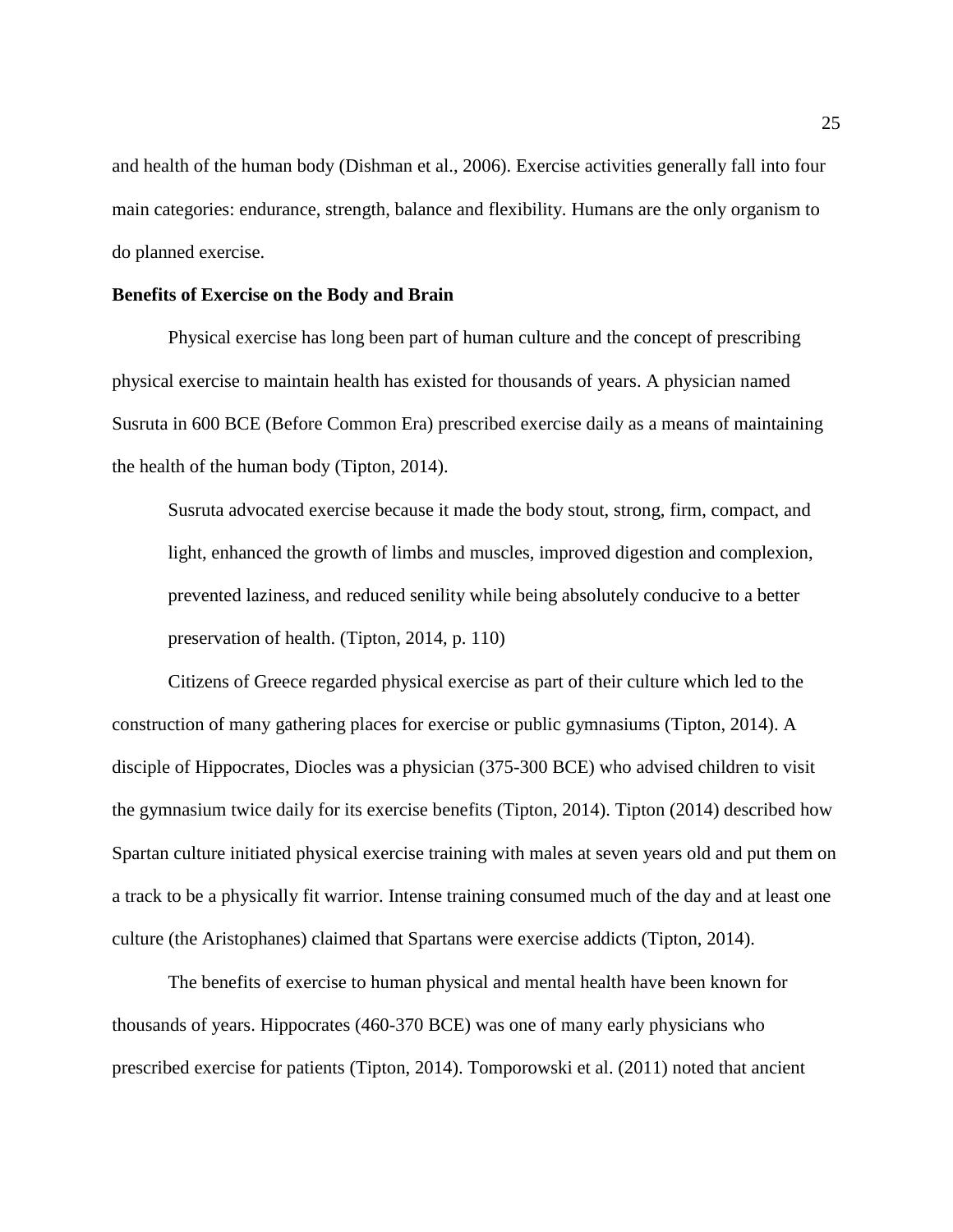Greek philosophers promoted exercise to create a sound mind in a sound body and the role of physical education can be traced back to ancient Greek and Roman cultures. Even though this knowledge existed in ancient cultures, its advancement in application through modern times has remained quite slow.

The history of offering physical education in schools in the United States is relatively sparse until near the end of the  $19<sup>th</sup>$  century. In 1866, California became the first state to create legislation ensuring that physical education be part of the public school educational experience (Hackensmith, 1966). In 1893, Thomas Wood advocated for physical education as a means to foster social, emotional and intellectual development. He believed that physical education was critical for whole child development (Rice, Hutchinson, & Lee, 1969). As national priorities shifted in the United States, so did policy regarding the content of physical education. With the onset of World War I, an emphasis on individual physical fitness became critical as many recruits were found to be unfit (Lumpkin, 2008). A similar emphasis occurred at the beginning of World War II, where the physical fitness levels of soldiers became a matter of national security (Lumpkin, 2008). With the rise of popular sports and games in the 1960s and 70s, the shift was made to general physical education while at the same time the research on the importance of physical movement to learning was beginning to emerge (Tomporowski et al., 2011).

van Praag (2009) wrote that in 1975, physical fitness and physical education were not respected as critical school programming elements. Within 10 years, this attitude toward physical fitness and education began to change when exercise was listed as one of 15 areas of greatest importance for improving health of the public (van Praag, 2009). Studies consistently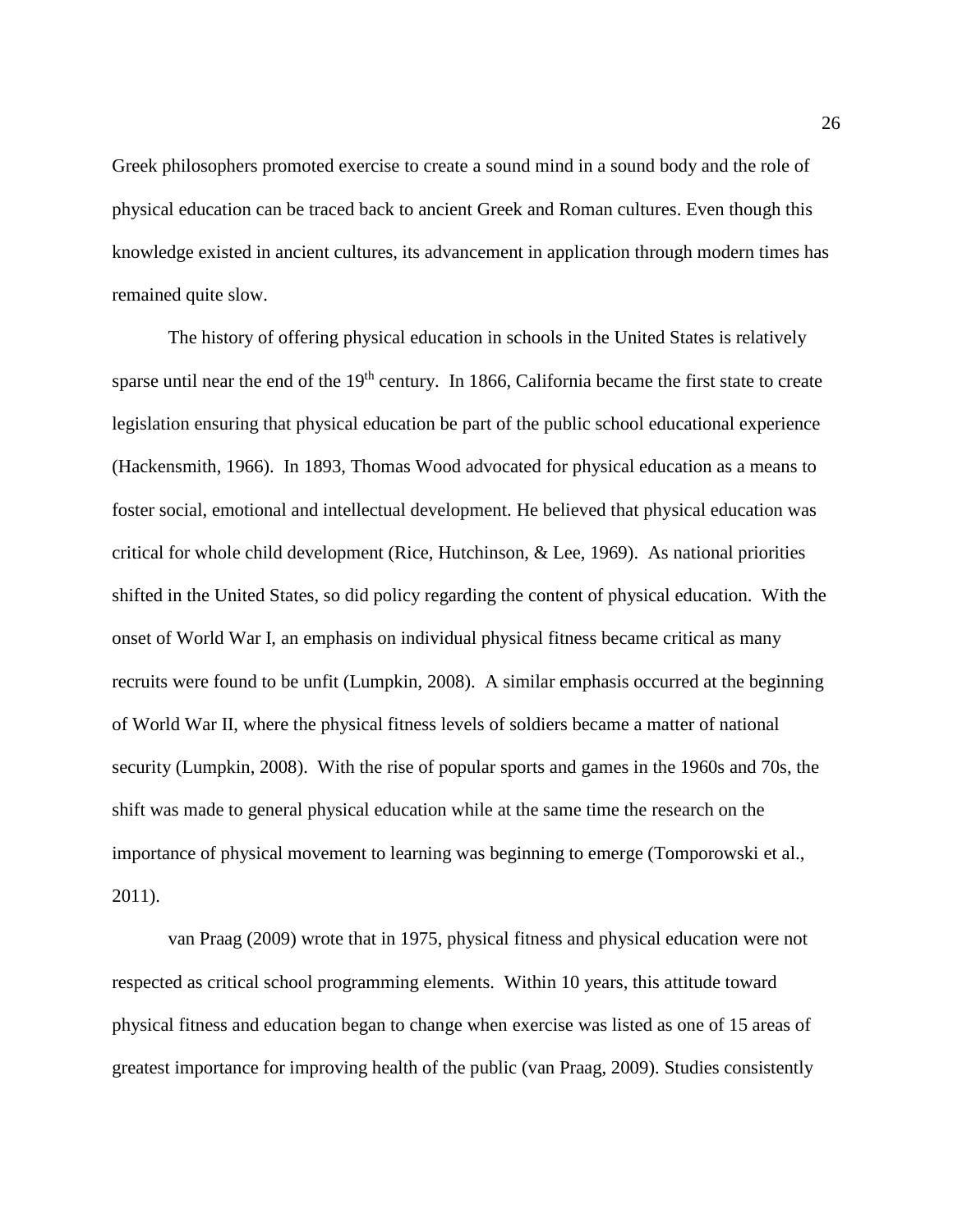illustrated that the probability of acquiring a particular disease is greatly reduced when participating in a regular exercise regimen (van Praag, 2009). However, these positive benefits on the health of the brain and its functions are still not well-appreciated (van Praag, 2009).

What has become clearer over time is the amount of exercise needed to maintain body health. In 2006, the American Heart Association, the United States Surgeon General, the Centers for Disease Control and Prevention (CDC), and the American College of Sports Medicine recommended at least 30 minutes of moderate-intensity physical activity on six to seven day per week cycle (Marcus et al., 2006). In the last decade, the United States Department of Health and Human Services recommended that children engage in at least 60 minutes of moderate physical activity every day. However, the children of the United States are not doing very well on this recommendation as the American College of Sports Medicine found that in 2014, only 25% of children ages 6-15 are active for 60 minutes a day. This may have implications for school programming since students spend a considerable portion of their day at school. In addition, as electronics become more popular, participation in youth sports has fallen about 10 percent since 2009 making the achievement of this recommendation even more challenging (Maese, 2015).

These recommendations still fall short of the physical activity levels from which the human brain has evolved. For typical Americans to approximate the energy expenditure of hunter-gathers (evolutionary ancestors) it would require adding a 12 mile walk to each day's current activity level (Cordain et al., 1998). At four miles per hour, this is the equivalent to three hours of physical movement in addition to a typical, modern human's daily activity level (Cordain et al., 1998). Understanding the conditions under which human brains have evolved is an important consideration for the structure of the learning environment as schools try to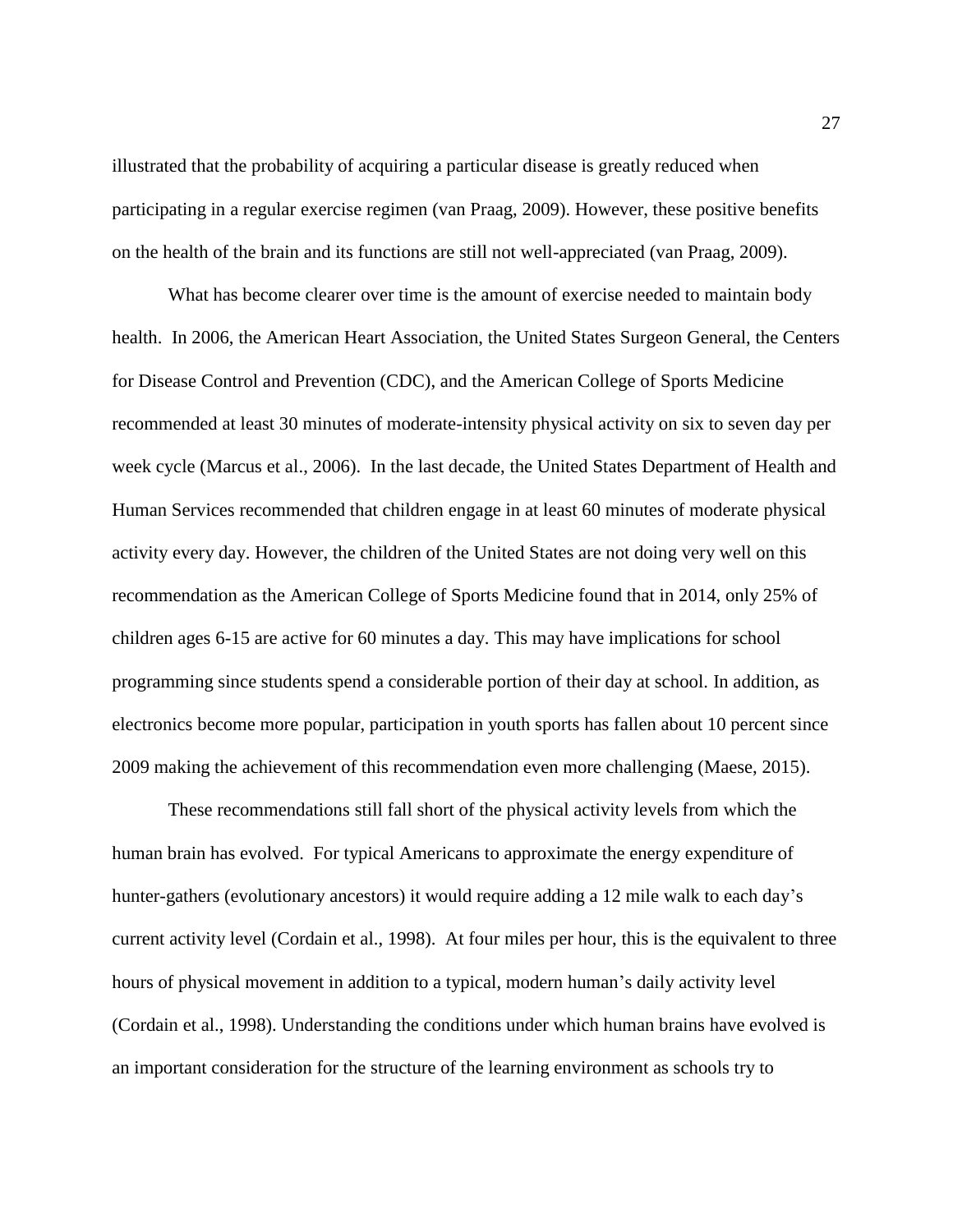maximize learning on any given day. Today's learning environment is more sedentary compared to the learning environment in the past.

There is significant evidence that regular physical exercise positively affects health across a wide range of variables. These benefits include reducing the risk of heart disease, cancers and diabetes (Blair, 2009). Approximately 16% of deaths in women and men can be attributed to low cardiorespiratory fitness (Blair, 2009). Blair (2009) continued to describe obese men who are moderately to highly fit as having less than half of the risk of death compared to their normal weight peers who are unfit.

Recently, programs have been designed to use exercise to improve health in adolescents. The CATCH (Child and Adolescent Trial for Cardiovascular Health) program had successfully changed student's nutrition intake and physical activity levels (Marcus et al., 2006). Marcus et al. (2006) stated that SPARK (Sports, Play and Active Recreation for Kids) is a health-related physical education program that produced several favorable outcomes as a large percentage of teachers continued to implement the program for students up to four years after initial training. School-based physical activity programs have had some long-term viability and can be diffused and maintained; however, the diffusion of additional evidence-based programs needs to be documented. Effective methods of spreading evidence-based programs need to be generated so learning from intervention studies related to physical exercise can be translated into improvements in overall public health (Marcus et al., 2006).

It is common knowledge that animal models have long been used in scientific studies to advance understanding of the human brain. The impacts of exercise on brain development were first reported in groundbreaking research, which included animal models, specifically rats and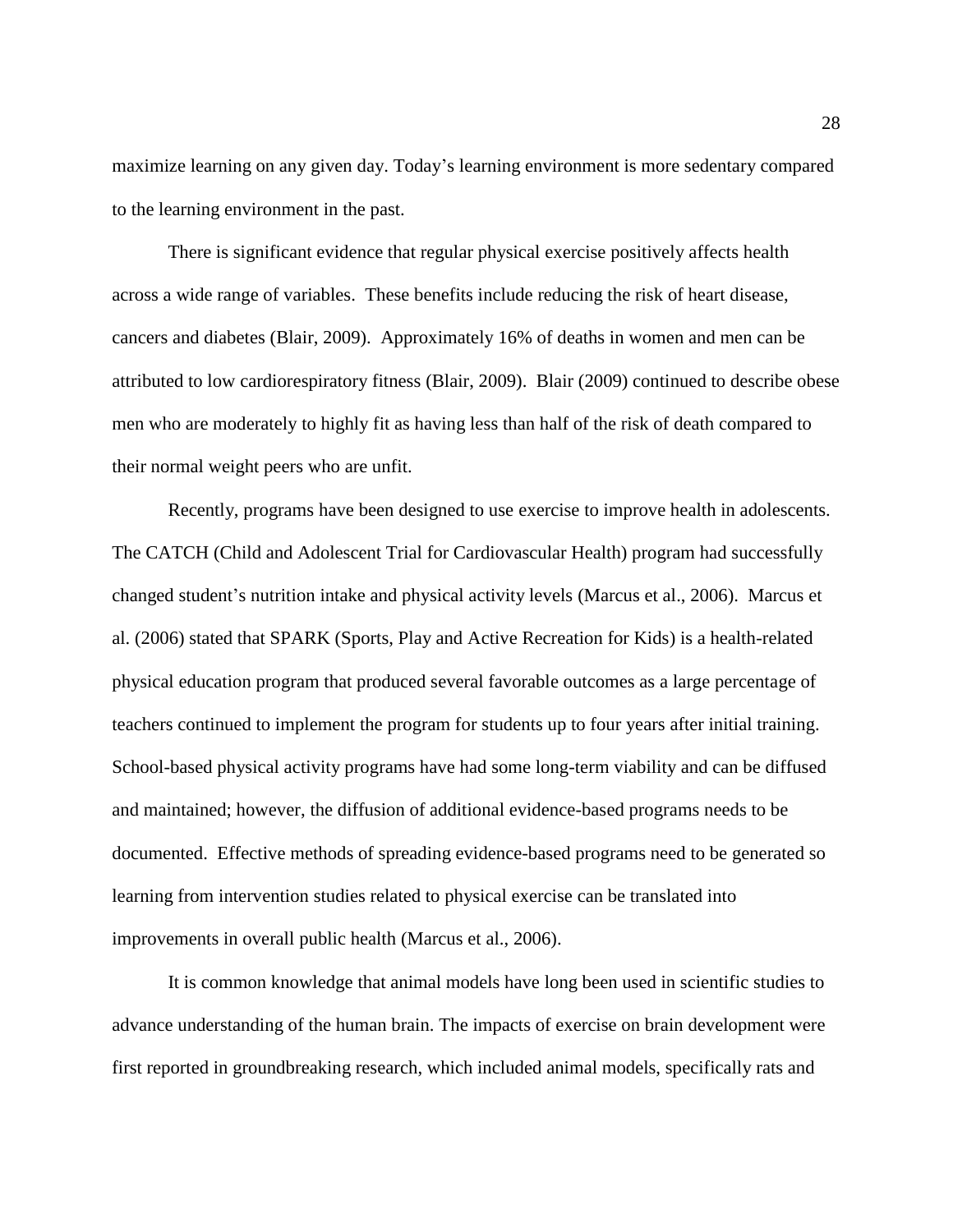mice. Some of the first studies involved the placement of running wheels inside the cages of mice. When doing so it was found that mice who had access to running wheels literally changed the structure of their brains. Mice housed with running wheels had about a threefold increase gain in vascular tissue in the dentate gyrus (Clark, Brzezinska, Puchalski, Krone, & Justin, 2009). The dentate gyrus is a part of the brain found in the hippocampus which is functionally tied to learning and memory (Clark et al., 2009). Aerobic physical activity (running on a wheel) whether voluntary or forced massively increased neurogenesis (new neuron formation) in the dentate gyrus of mice and rats (Clark et al., 2009).

The brains of mice are a good model for the brains of humans. "The remarkable similarities between the exercise-induced cerebral blood volume changes in the hippocampal formation of mice and humans suggest that the effect is mediated by similar mechanisms. Of course, in contrast to mice, it is impossible to directly confirm whether the changes in dentate gyrus cerebral blood volume observed in humans are a reflection of neurogenesis. (Pereira et al., 2007, p. 56)

There is a positive relationship between blood flow and neuronal activity in the brain (Ekkekakis, 2009). Brains are studied through a variety of visualizations including Near-Infrared Spectroscopy which tracks where oxygenated blood travels in the brain (Ekkekakis, 2009). It does not take a lot of body movement to increase the oxygenation of the prefrontal cortex. Exercising for as little as 10 minutes at 60% of  $VO<sub>2max</sub>$  can greatly increase the amount of oxygenated blood in the prefrontal cortex of the brain (Ekkekakis, 2009). van Praag (2009) described exercise as an activity that increases blood flow in the brain, which creates a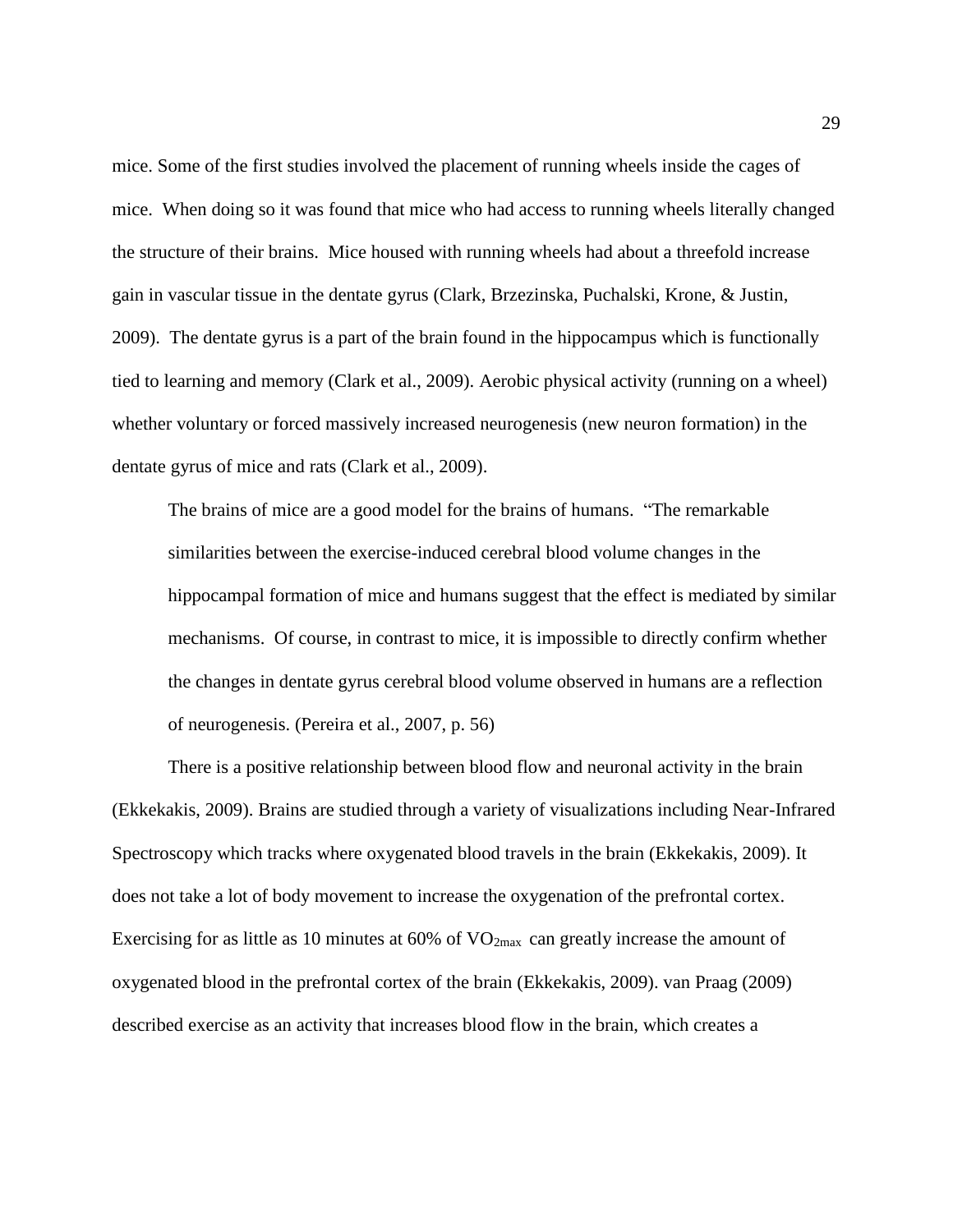mechanism to fuel the construction of new neurons. Exercise selectively increases blood flow to the Dentate Gyrus of the Hippocampus and is correlated to aerobic fitness (Pereira et al., 2007).

Consistent physical activity after even a short time improves factors that control brain growth. For example, after one week of voluntary wheel running, the capacity for learning and memory in the brains of rats is improved (Dishman et al., 2006). Exercise increases the release of brain-derived neurotrophic factor in the hippocampus, a critical area responsible for learning and memory. The function of BDNF has been shown to be deeply involved in learning and memory (Gomez-Pinilla, Vaynman, & Ying, 2010). Other neurotrophic factors including nerve growth factor, vascular endothelial growth factor, granulocyte colony-stimulating factor and insulin-like growth factor have been shown to be increased by physical exercise in humans. These other neurotrophic factors play a critical role in the growth and survival of neurons which influences learning, memory and processes important for cognitive functioning (Dishman, et al., 2006; Ferris, Williams, & Shen, 2007; Floel et al., 2010; Voss, Nagamatsu, Liu-Ambrose, & Kramer, 2011).

Wrann et al. (2014) shared that exercise can improve brain function and has been linked to the quantity of BDNF (Brain Derived Neurotrophic Factor) released. Exercise changes body chemistry by releasing proteins, nutrients and other substances into the blood. Exercise stimulates the release of a muscle protein called FNDC<sub>5</sub> (Aguirre, 2015). Aguirre (2015) cited that this protein diffuses into the blood and makes its way to the brain where it tells the brain to release BDNF. BDNF acts like a "Miracle Grow" for the brain, helping to establish new neurons, nourish existing neurons and promote the survival of existing brain cells (Ratey, 2008). Other researchers have provided similar conclusions (Szuhany et al., 2014). For example,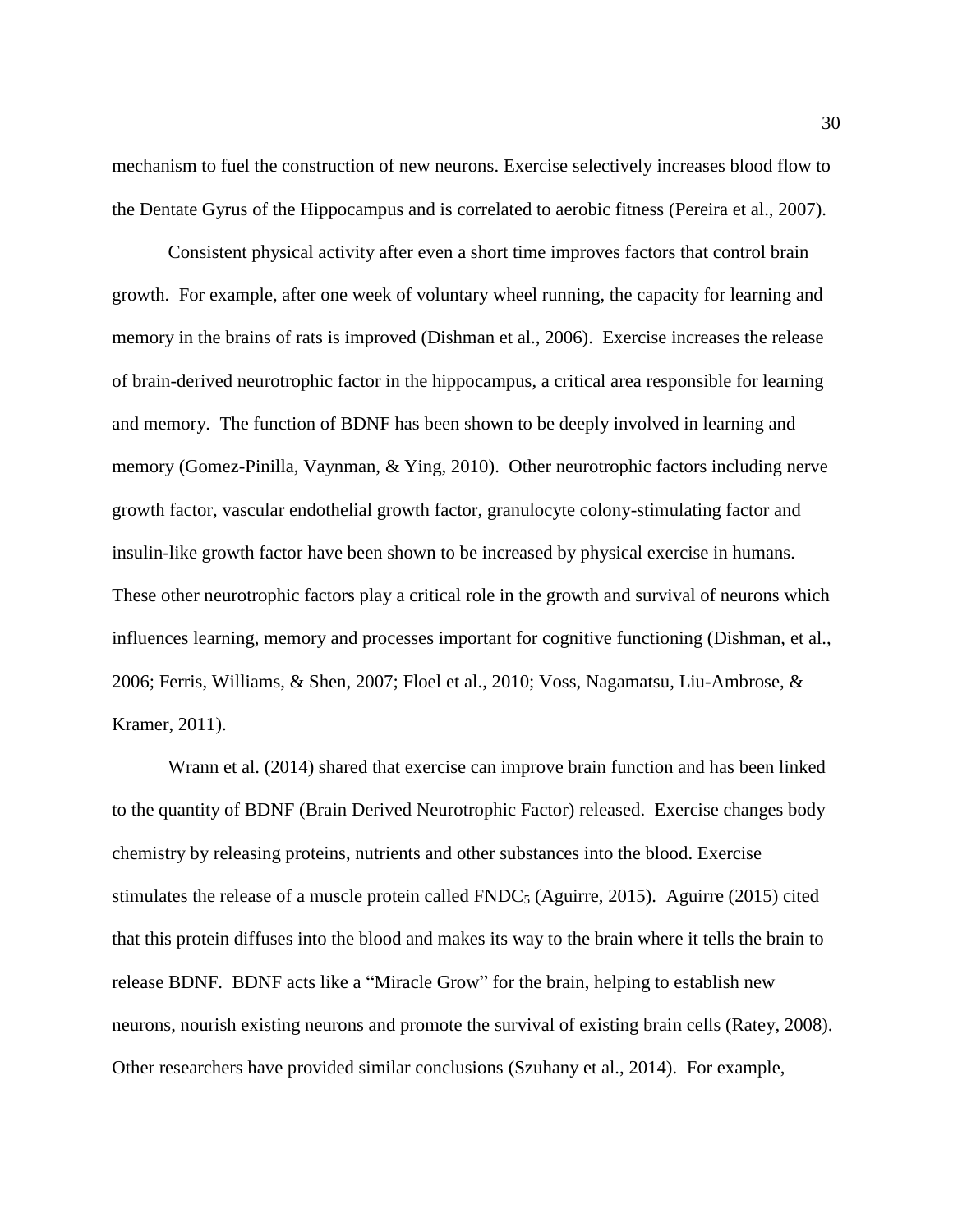physical exercise, specifically aerobic exercise, through a cascade of chemical events including the release of BDNF, promotes the development of new neurons and thus the opportunity for improved memory and learning (Aguirre, 2015). BDNF is rapidly and specifically released in the hippocampus during contextual learning events, and is critical for the formation of long-term memories that depend on the hippocampus (Barrientos et al., 2011). BDNF has been connected to the development of neurons that are linked to the executive function, impulse regulation (Hyman, et al., 1991; Knusel et al., 1991). Physical exercise increases hippocampal BDNF and enhances memory performance on tasks (Barrientos et al., 2011). To further demonstrate this strong connection, in humans that have a mutation in which the gene that regulates BDNF is restricted, brain development and memory function are impacted (Wrann et al., 2014).

The hippocampus is a small structure in the brain that is important for learning and memory. Exercise of the body causes the hippocampus to reproduce new neurons. Exercise also influences angiogenesis (expansion of vascular tissue) in the brain. Exercise is a quantifiable activity that improves cognition in young and aged animals and humans. According to Madigan (2000), exercise leads to:

Twice as much learning power with the growth of an estimated 9000 thinking cells (neurons) daily, more neurons in the learning and memory center of the brain called the hippocampus, protection of the brain functions for increased brain function and health, more connections among existing neural pathways in the brain, increased brain organization and integration. (p. 5)

Exercise also increases the size of physical structures of the brain. Exercise helps improve the condition of the brain in elderly humans by protecting it against a decline in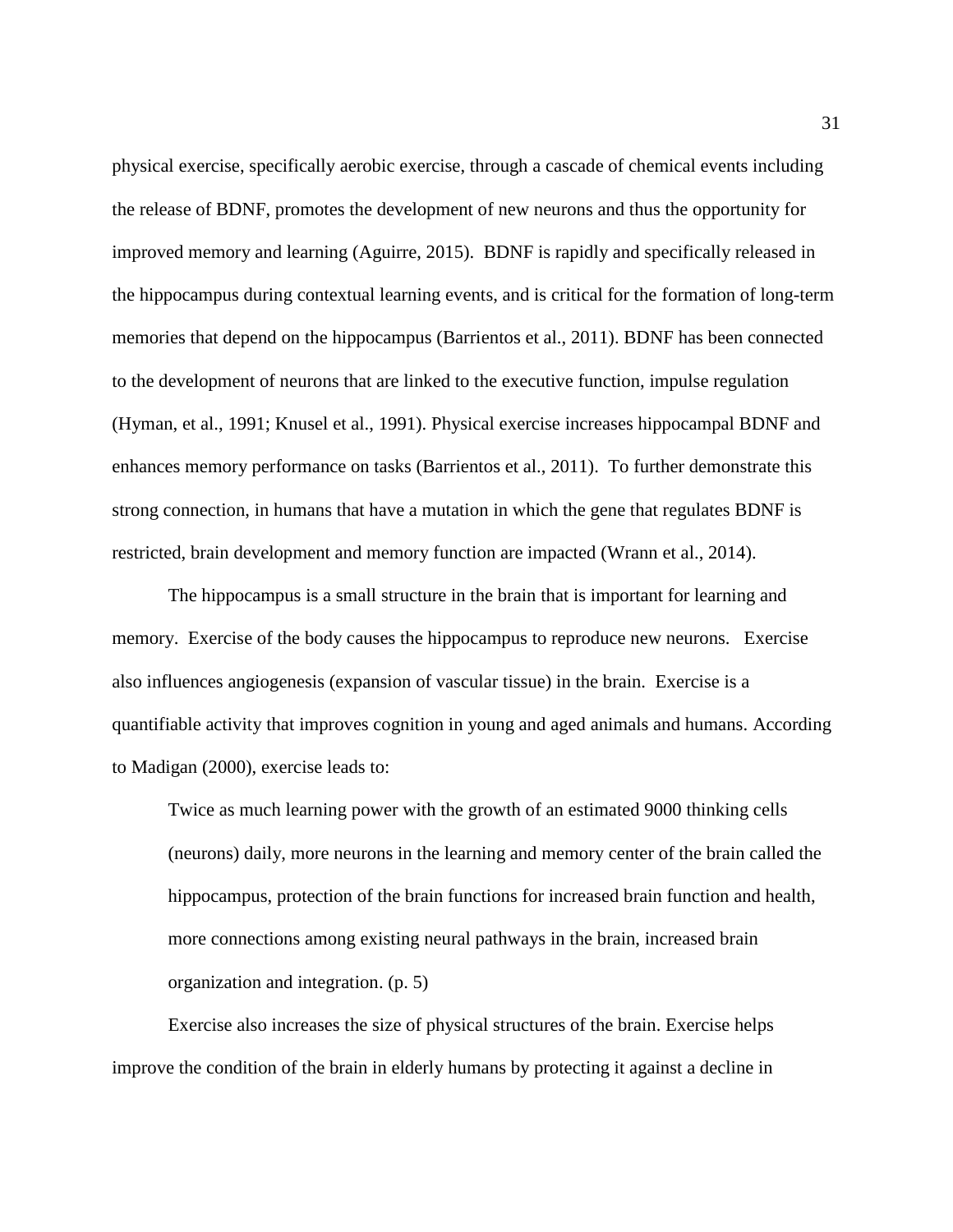cognitive functioning. Recent reports have established that aerobic exercise increases the volume of the hippocampus, improves spatial memory and reduces the decline in other cognitive functions of aging humans (Barrientos et al., 2011). Evidence suggests that exercise reduces the risk of dementia (Barrientos et al., 2011). Understanding the impact of exercise on the hippocampus is important because this is a critical area of the brain responsible for memory function and is also an area of the brain largely affected by aging (Pereira et al., 2007).

These studies provided a mechanism for how exercise can affect learning. Exercise causes an increase in blood flow, release of BDNF and promotes neuron growth in the Hippocampus which is an area of the brain responsible for memory formation (Barrientos et al., 2011). As an evolutionary construct, learning ability is related to skeletal movement as a way of obtaining energy balance by improving the human's ability to obtain food and survive in nature (Gomez-Pinilla et al., 2010). Learning and movement are linked in the brain (Ratey, 2008).

Wrann et al. (2014) reported that there is a positive correlation between endurance exercise capacity and human brain size, which suggests that human cognition and the ability to move the body greater distances evolved together. The ability to complete more complex tasks requires a more complex brain.

Foraging in wide and open spaces in the savannas put high demands on spatial orientation, as well as the ability to acquire and retain new information. Therefore, individuals with a more complex brain who performed better at these tasks might have had an evolutionary advantage. On the other hand, since endurance exercise clearly increases expression of BDNF in the brain, improvements in the exercise capacity might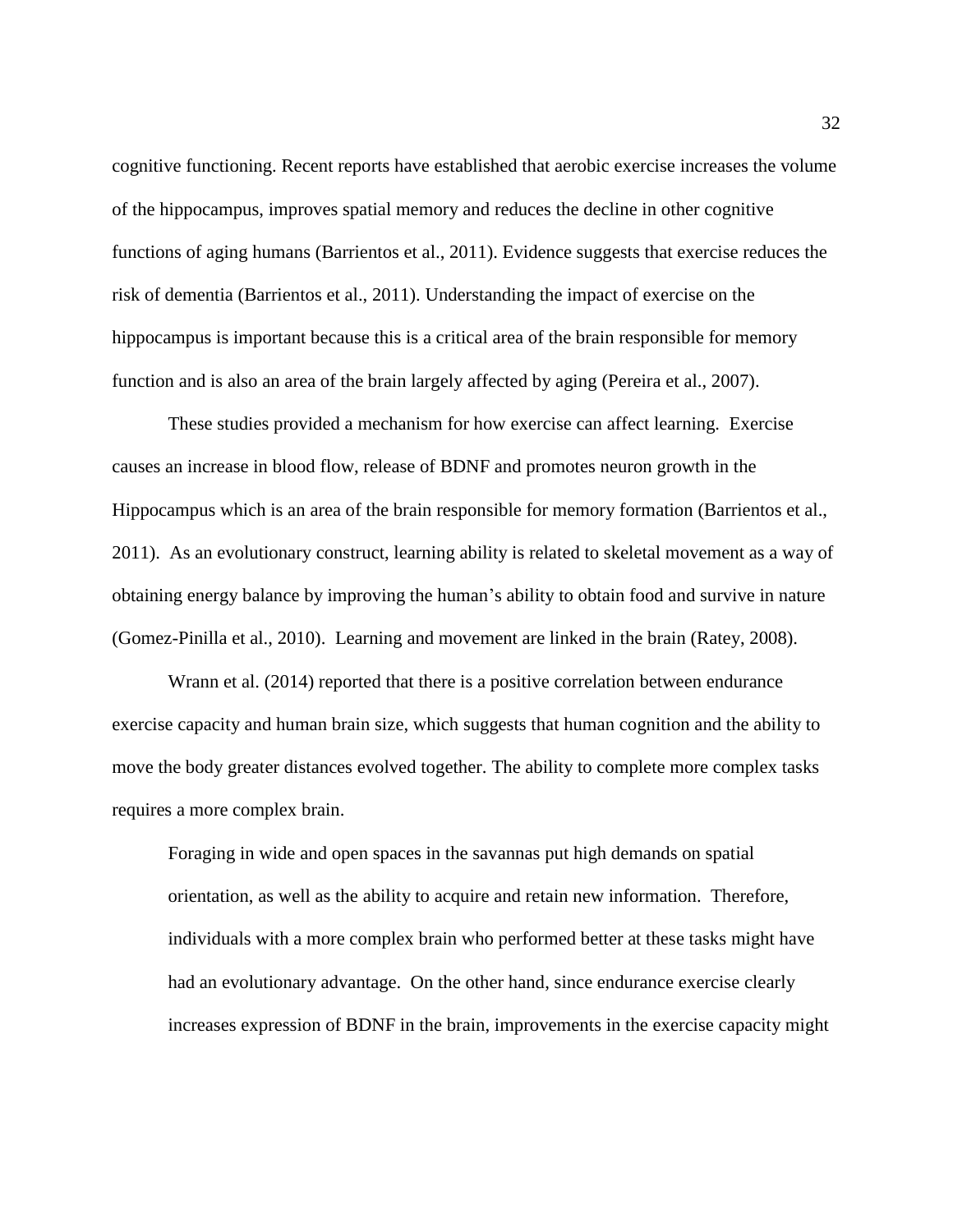have positively enforced brain growth, especially in the hippocampus. (Wrann et al., 2014, p. 7)

As humans move into late adulthood, the hippocampus shrinks which causes memory to erode and increases the possibility of dementia (Erickson et al., 2011). Erickson et al. (2011) articulated that the volume of the Hippocampus and medial temporal lobes of the brain is greater in older adults with higher fitness levels but the extent to which aerobic exercise can change this volume is not clear. In a randomized controlled trial with 120 older adults, aerobic exercise increased the size of the anterior hippocampus, leading to improvements in spatial memory. Exercise training increased hippocampal volume by 2%, which is equivalent to reversing agerelated brain volume loss by 1-2 years. The researchers further demonstrated that increasing the volume of the Hippocampus is correlated with greater levels of BDNF in the blood stream and BDNF neurogenesis in the dentate gyrus. In the control group, the volume of the Hippocampus decreased. In summary, the researchers concluded that aerobic exercise training can effectively reverse hippocampal volume loss in late adult life, thus improving memory function (Erickson et al., 2011).

Erickson et al. (2011) also found that aerobic exercise training increases volume of gray and white matter in the prefrontal cortex of older adults and improves executive function. Greater amounts of physical activity were associated with the preservation of prefrontal and temporal brain regions over a nine-year period, which lowers the risk for loss in cognitive function. Several parts of the brain, including the hippocampus and medial temporal lobe were larger in volume in higher fit older adults and a brain with a larger hippocampus shows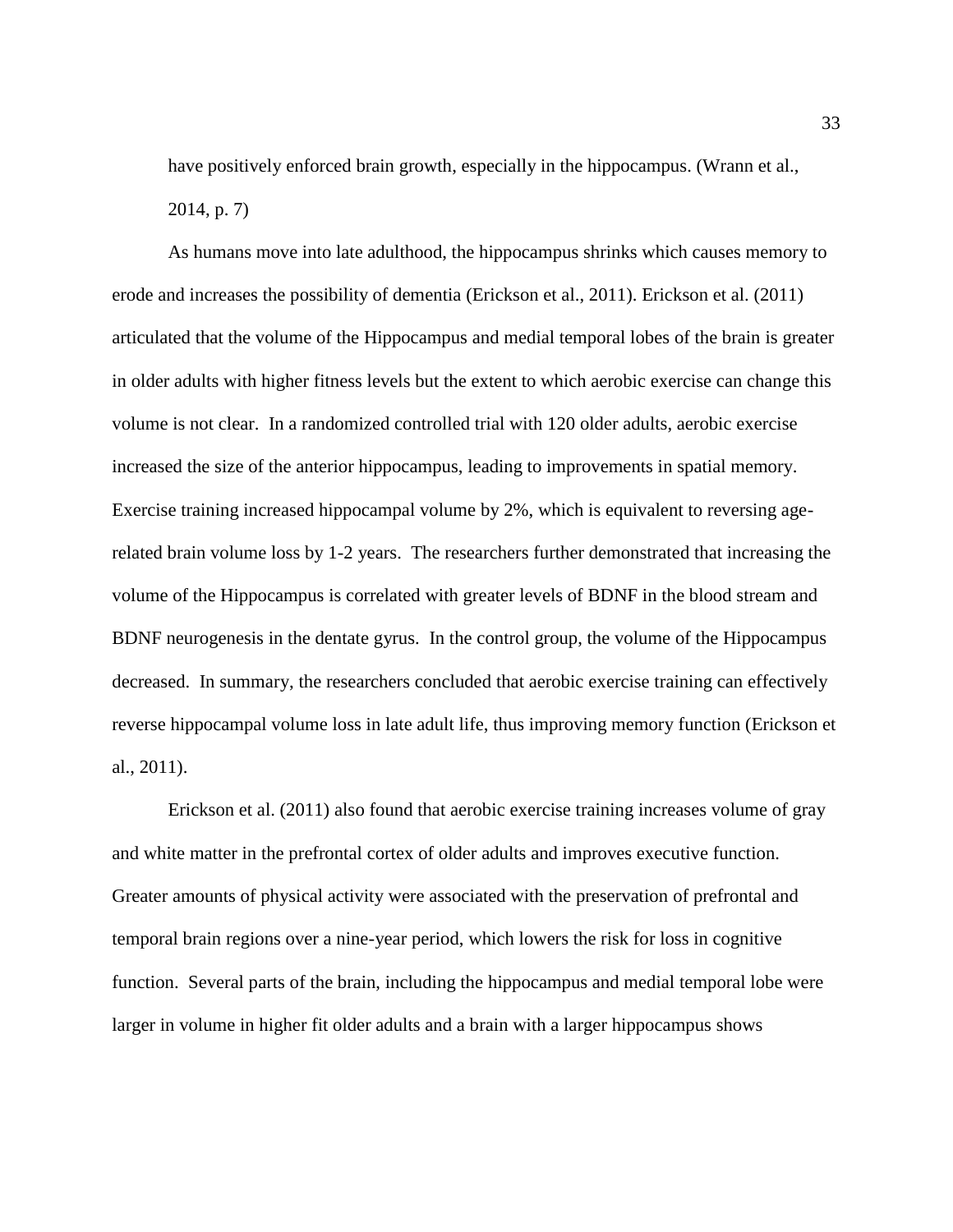improvements in spatial memory. The researchers concluded that overall, exercise promotes greater blood flow in the hippocampus (Erickson et al., 2011).

The Erickson et al. (2011) experiment was developed to determine whether exercise training increases the size of the hippocampus and improves spatial memory. It was a single blind, randomized controlled trial in which adults were randomly assigned to receive either moderate-intensity aerobic exercise (40 minutes of walking at 60-75 % of target heart range) three days per week or stretching and toning exercised that served as a control. One hundred and twenty adults without dementia were randomly assigned to either group. Magnetic Resonance Imaging (MRI) was used prior to experiment as a pre-assessment of current brain structures and six months after as a post assessment of brain structures. The researchers concluded that the front of the hippocampus grew in size and increased in both study groups but significantly more in the aerobic exercise group ( $P < 0.0001$ ). The researchers suggested that higher aerobic fitness levels at baseline and after intervention were associated with better memory performance on the spatial memory task.  $P < 0.004$ . The spatial memory task asks participants to follow 1, 2, or 3 black dots on a screen, and wait two seconds to determine if a new red dot is a match to previous black dot locations (Erickson et al., 2011).

In one study, Fotuhi (2013) shared that 9- and 10-year-olds with higher levels of physical fitness had "hippocampi that were 12% larger relative to total brain size than their less fit peers" which is significant as the hippocampus is understood to be "the gateway for new memories and essential for learning" (p. 16).

Olga Kotelko is well known for becoming a dominant athlete beginning at the age of 77. When she died at age 95, her brain was studied and it was found that her brain, specifically the

34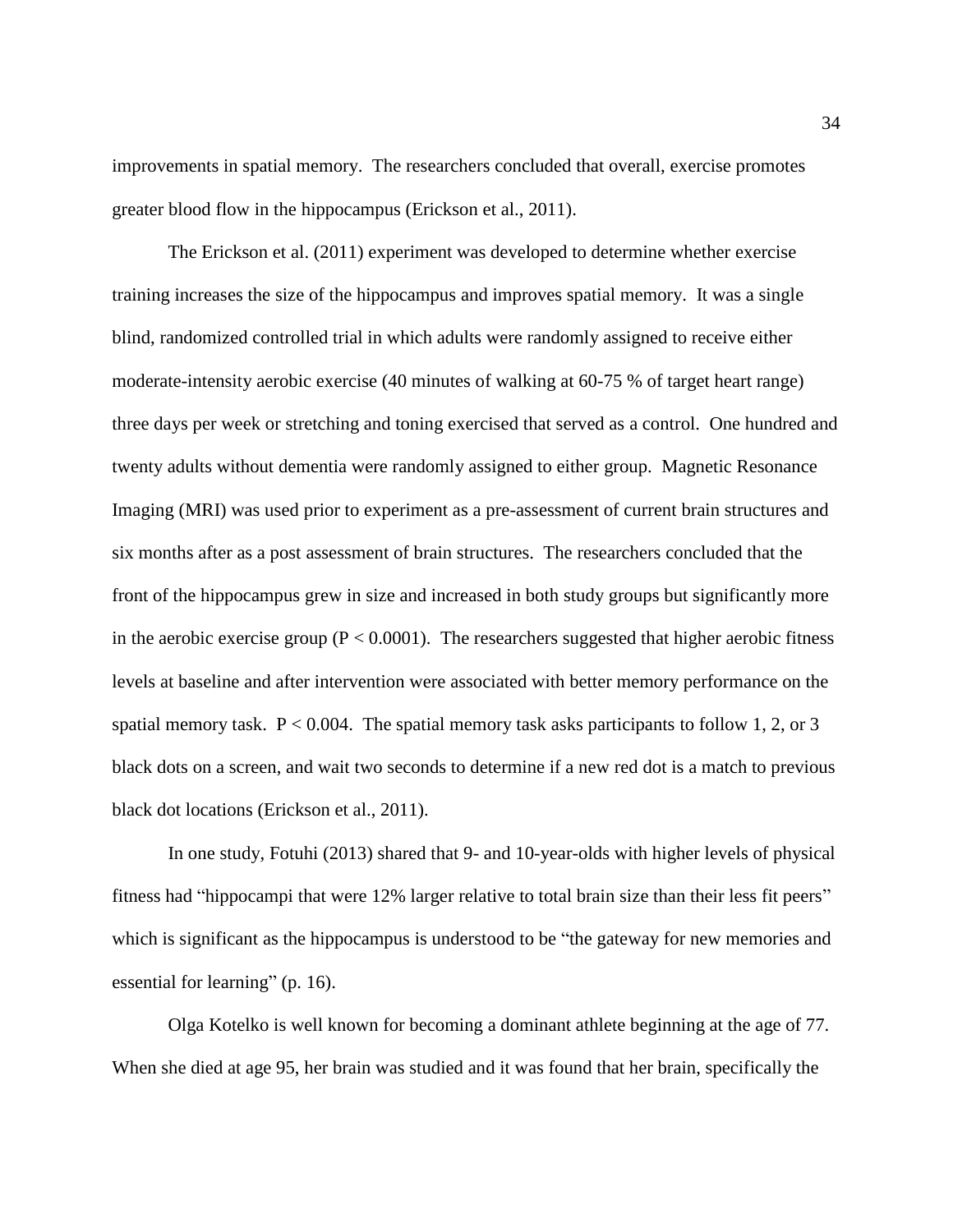hippocampus, was much larger than her same age peers (Reynolds, 2015). Reynolds (2015) described a study where physically active adults were found to have better oxygenation and healthier patterns of brain activity. He concluded that elderly people who walk, garden or simply move more each day have brains that appear to be in better shape than their same age peers.

# **Exercise Impacts on Immunity and Prevention of Disease**

It is important to note that the impact of exercise on brain function in older adults parallels that found in children. However, as the brain ages, mental decline becomes more likely. If exercise helps fosters healthy brain development in children, then it is reasonable to assume it bolsters brain maintenance in older adults. The literature appears to support this. As adults age, the hippocampus begins to atrophy and may cause impaired memory. Decreased levels of BDNF have been found in these older brains, which may be further linked, to Alzheimer's (Erickson et al., 2012; Murer et al., 2001). Older adults with infection-induced cognitive loss have benefited from small to moderate amounts of physical activity (Barrientos et al., 2011). In patients with traumatic brain injury, exercise has shown improvements in healing (Dishman et al., 2006). Exercise, especially aerobic, has been used as a natural antidepressant, to ward of the effects of dementia and improve neurocognitive function all while reducing many intolerable side effects commonly found in many pharmaceutical treatments (Erickson et al., 2011; Madigan, 2009). Exercise even reverses damage to the brains of animals. In a population of rats that were subjected to memory impairment via bacterial infections, running wheel exercise completely eliminated the memory impairment in the span of six weeks (Barrientos et al., 2011).

**Summary**. Physical exercise has historically been part of human culture and the concept of prescribing physical exercise to maintain health has existed for thousands of years. A few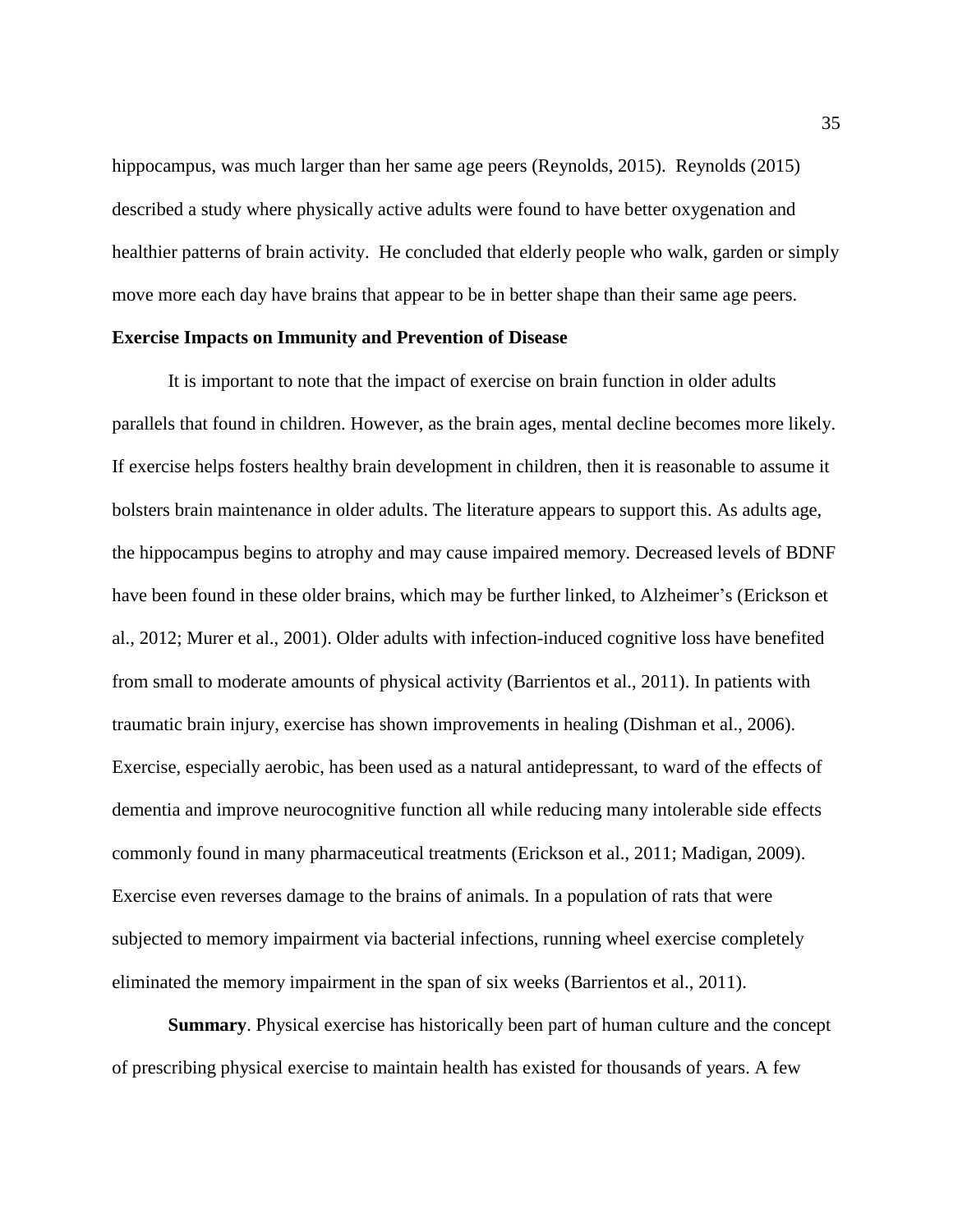decades prior to the 20<sup>th</sup> century, physical education became more prominent as California became the first state to create legislation ensuring that physical education be part of the public school educational experience (Hackensmith, 1966). The United States Department of Health and Human Services now recommends that children engage in at least 60 minutes of moderate physical activity every day (Maese, 2015) which is still far less than that of our evolutionary ancestors (Cordain et al., 1998).

There is strong empirical evidence in the literature that exercise improves blood flow to the brain, the development of new neurons (neurogenesis) and improves memory in animals. Even brief bouts of aerobic physical activity, whether voluntary or forced, greatly increases the construction of neurons in the hippocampus of both mice and rats (Clark et al., 2009). There is significant evidence which indicates that exercise, specifically running (Tomporowski et al., 2015), improves many different body systems (Tomporowski et al., 2015) and changes structures and functions in the brain (Chaddock et al., 2011; Hillman et al., 2008). A mechanism for how exercise affects the human brain may explain why exercise affects a brain's ability to learn.

## **Impact of Exercise on Academic Achievement**

The research investigating the impact of exercise on achievement has grown substantially in the last 20 years and much of the inspiration for these studies can be traced back to the rat and the running wheel experiments. Ratey (2012) cited a number of animal studies where exercise and achievement were strongly correlated. In one study, 200 male rats were subjected to stroke like surgery and then split into a control and experimental group. The experimental group was put on a passive exercise routine the next day. When the rats had to complete an escape task from a water maze, the rats who were on the exercise program were able to escape significantly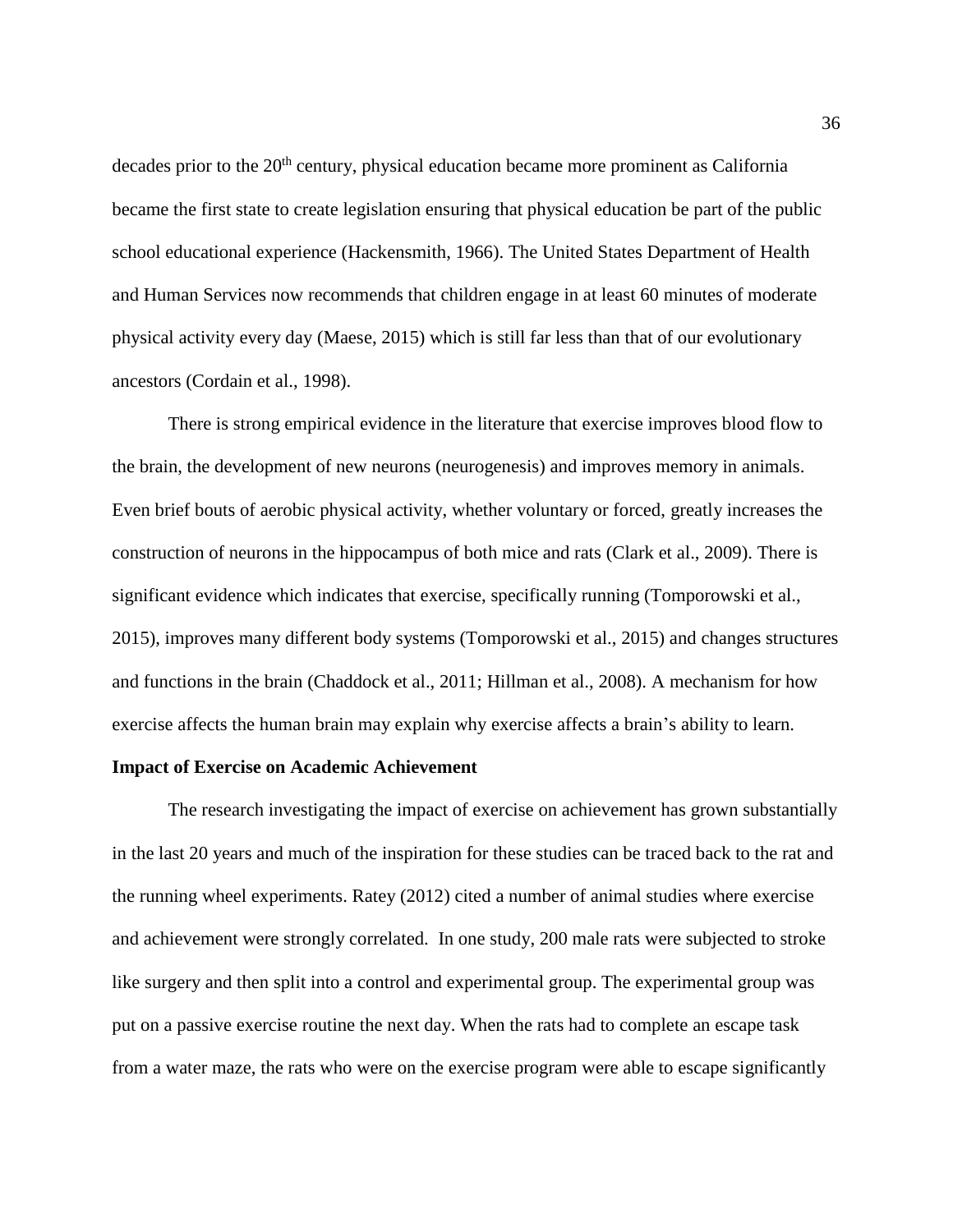quicker. These rats were learning faster than the other groups and the only variable was exercise after stroke like conditions (Li et al., 2014).

Rats who were allowed to run on a running wheel for eight weeks had three times the amount of brain derived neurotrophic factor in their blood. The same study found that older rats who exercised were smarter than sedentary younger rats (Madigan, 2000). This major finding grew a field of research that went from 10 published papers per month to 40 published papers per week. The implications for the human brain gained renewed interest.

Health organizations and members of scientific communities have outlined and researched the benefits of physical activity in children and adolescents (Tomporowski et al., 2011). The physical health improvements to the body are well noted (Malina, Bouchard, & Bar-Or, 2004) and the probability that exercise also improves mental abilities had been raised through a ground breaking meta-analysis (Sibley  $\&$  Etnier, 2003). In summary, the results of numerous correlational studies indicate that a moderate to strong positive correlation exists between physical fitness levels and academic achievement (California Department of Education, 2005; Carlson et al., 2008; Roberts et al., 2010).

The literature describing the correlation between aerobically fit children and achievement in school is vast. However, the first studies on children exploring the relationship of acute (short-term) exercise on classroom behavior and achievement were generated from anecdotal observations in which recess activities were believed to create over excitement in children. This was hypothesized to have a negative influence on learning (Tomporowski et al., 2011). Mid-20<sup>th</sup> century education programming often viewed recess and physical activity as distracting factors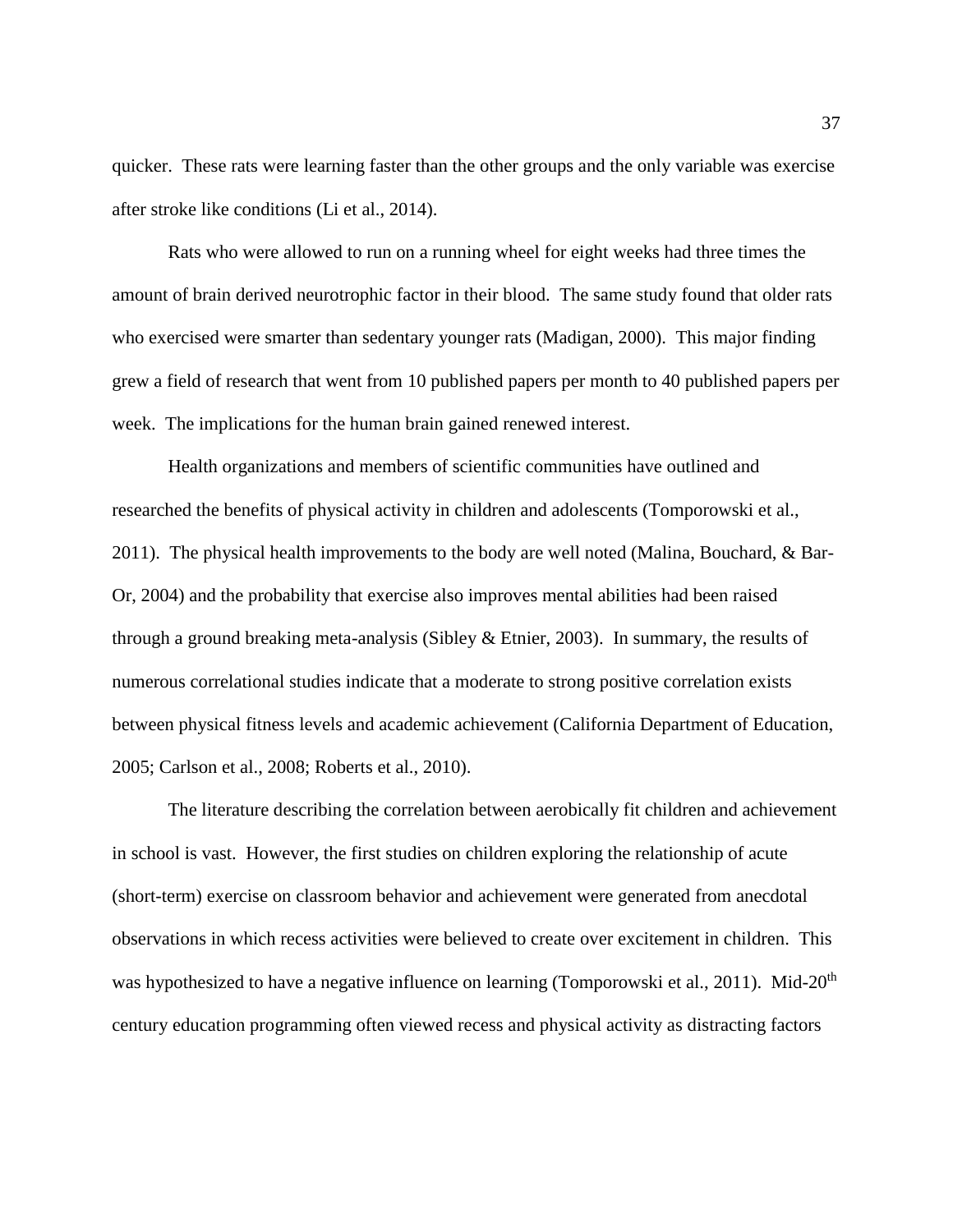that inhibited learning. However, the studies that followed this time period began to reject this hypothesis.

Gabbard and Barton (1979) tested 106 sixth-grade girls and boys immediately after 20, 30, 40, and 50 minute sessions of vigorous exercise. They found that the children's math computations improved dramatically after a 50-minute acute (short-term) exercise session. A similar result was found by McNaugthen and Gabbard (1993) in a replication study. In 2000, Madigan published a finding that exercise enhances reading and math scores, a student's reading comprehension and analysis, raises IQ, correlates with higher grade point averages, enhances creativity, improves focus, reduces truancy and drop out statistics, and improves language acquisition.

In 2005, the state of California reviewed their FitnessGram data (physical fitness test) and correlated it to achievement results on the Stanford Achievement Test. The data was analyzed from over 300,000 students. Students who only met one of the six physical fitness requirements on the FitnessGram had a statistically lower achievement test score than students who met all six of the physical fitness criteria (California Department of Education, 2005). In addition, it was noted that the more FitnessGram tests the students passed, the higher their achievement score tended to be (Kedler, 2012). A similar study was replicated with Grade 3-12 students in the state of Texas in 2009 with the same results. The data from over three million students was included in the study. Schools with high performance had more students scoring high on the FitnessGram (Kedler, 2012). Students with higher aerobic fitness had a higher probability of passing the Texas state achievement test, had higher global intelligence, and higher attendance rates in school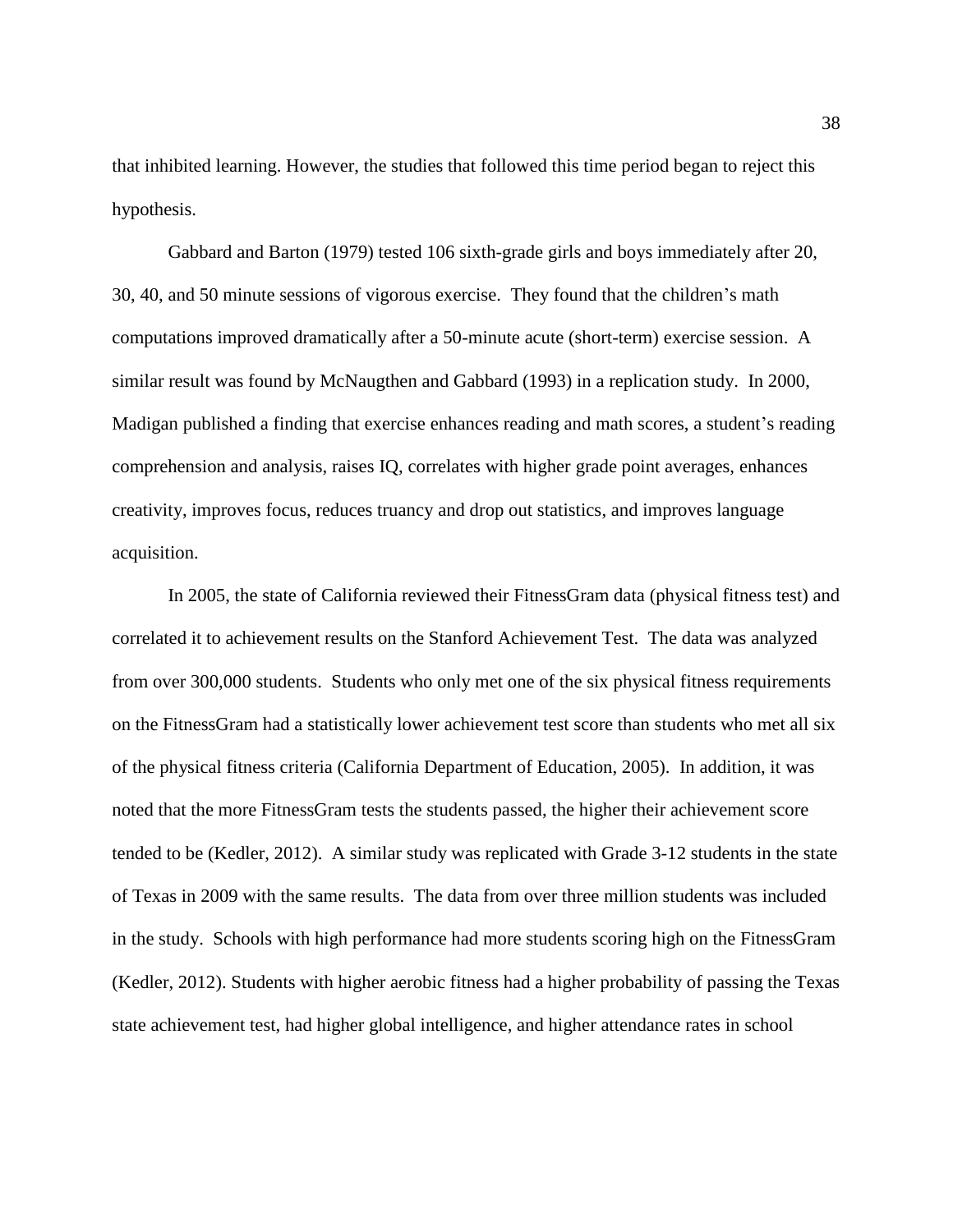(Kedler, 2012). Legislation has since been proposed in the state of Texas, which would require 60 minutes of exercise each day for school age youth.

Kedler (2012) discussed the results of a CDC report consisting of over 260 studies on exercise and achievement. His research confirmed that in this time of high stakes standardized testing, ensuring that physical exercise is incorporated into the learning day would improve test scores and raise student achievement. Ratey (2012) described a 26-year-long study in which 1.2 million 15-year-old Swedish boys were baseline tested for cardiovascular fitness and IQ and then tested again at age 18. Those who improved their cardiovascular fitness also raised their IQ. One of the remarkable parts of the study is that the results were consistent even while controlling for genetic factors (i.e., comparing brothers and twins). The implication from their study was that an environment of physical exercise could change the brain enough to raise IQ. To some degree, IQ must then be malleable (Ratey, 2012).

In their 2013 meta-analysis exploring the effects of cardiovascular exercise on human memory, Roig et al. found that short bouts of exercise (acute exercise) had significant impacts on memory. As an example, two acute exercise sessions of only three minutes of intense treadmill running applied prior to an associative vocabulary task showed increased levels of dopamine (Chowdhury, Guitart-Masip, Bunzeck, Dólan, & Dűzel, 2012) and epinephrine (Cahill & Alkire, 2003), a 20% improvement in vocabulary learning and improvement in long-term word recall (Winter, et al., 2007). This research is consistent with a large body of evidence on rodent studies, which strongly show that repeated sessions of exercise produce large improvements in memory tasks involving the hippocampus (van Praag, Christie, Sejnowski, & Gage, 1999; Vaynman, Ying, & Gomez-Pinilla, 2004).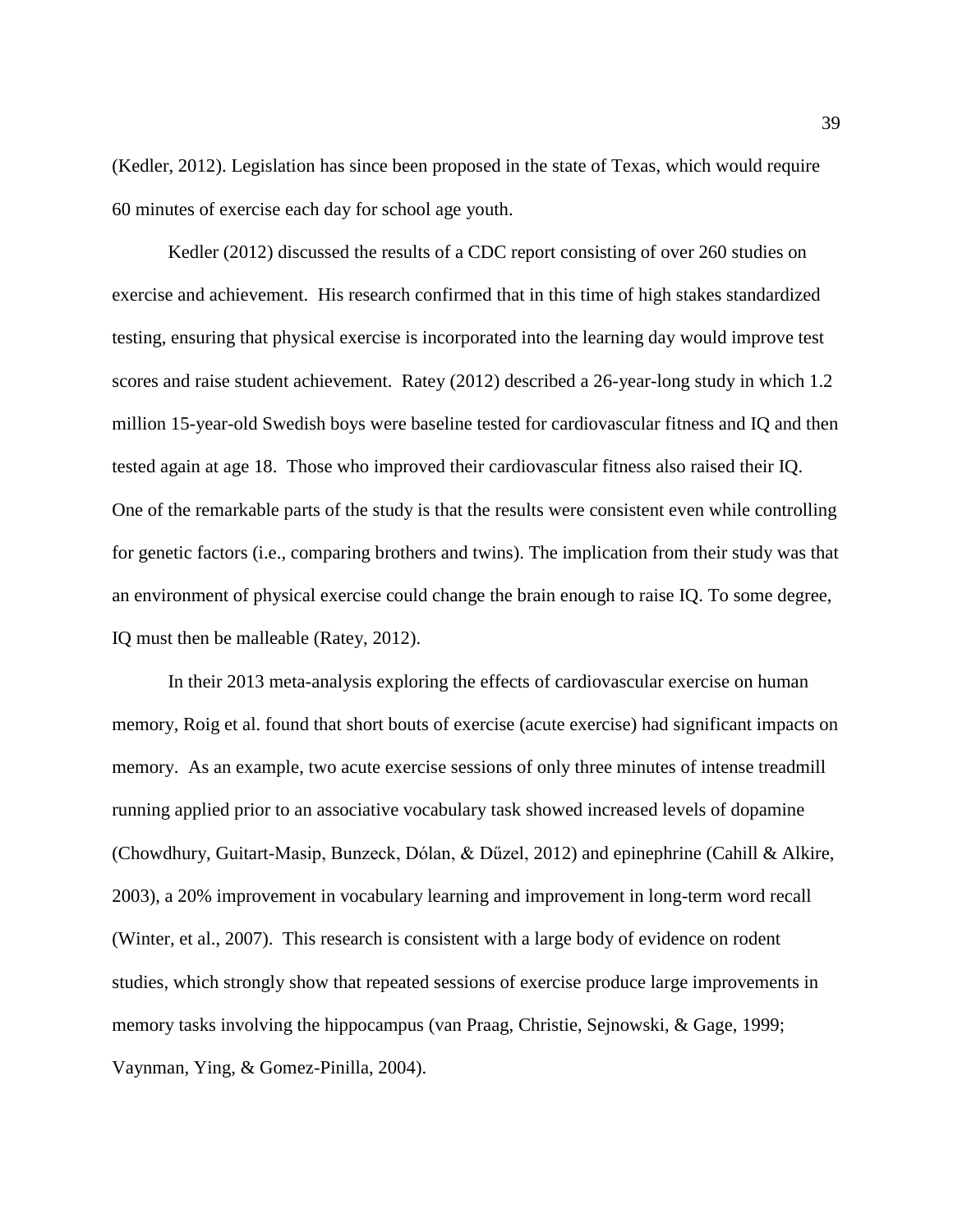A biological framework to explain the connection between exercise and achievement is beginning to materialize (Peat, 2015). As the brain develops, its ability to control movement of the body improves in ways that lay the foundation for all future learning. Brain science strongly supports the link of movement to learning. The brain and body's movement and learning systems are interdependent and interactive. For example, motor development provides the framework that the brain uses to sequence the patterns needed for academic concepts. The body's vestibular system controls balance and spatial awareness and facilitates the student's ability to place words and letters on a page. Proper development and remediation of these systems are critical to a child's ability to learn (Peat, 2015).

If movement can improve learning then the opposite should also hold true in that being sedentary activity should inhibit learning. Peat (2015) found this to be the case. Sitting in a chair appears to inhibit learning. Sitting for longer than 17 minutes causes blood to settle in the upper and lower leg muscles reducing the level of oxygen and glucose being provided to the brain (Peat, 2015). Melatonin gets released by the brain, the brain slips into a resting state, since the body is not moving and the brain becomes lethargic, sleepy, struggles to focus and the ability to learn is decreased (Peat, 2015).

**Summary**. The research investigating the impact of exercise on achievement has grown substantially in the last 20 years and much of the inspiration for these studies can be traced back to the rat and the running wheel experiments (Madigan, 2000), which generated a renewed interest in the impact of exercise on the brain. As a result, health organizations and members of scientific communities have outlined and researched the benefits of physical activity in children and adolescents (Tomporowski et al., 2011; Sibley & Etnier, 2003). The literature describing the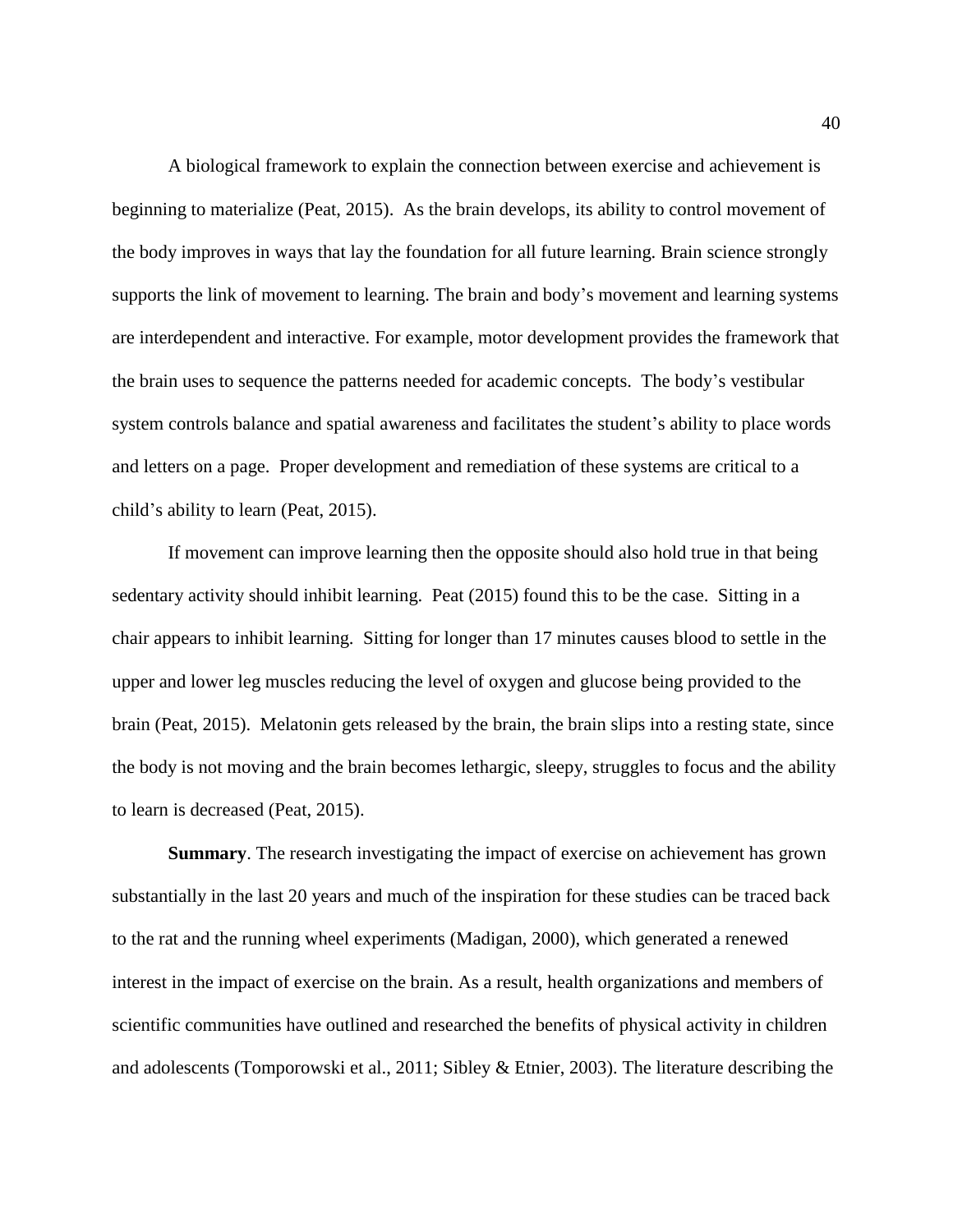correlation between aerobically fit children and achievement in school is vast and include benefits to reading and math scores (Kedler, 2012), reading comprehension and analysis, improved IQ (Ratey, 2012), higher grade point averages, creativity, focus, reduced truancy and drop out statistics and improves language acquisition (Madigan, 2000).

A biological framework to explain the connection between exercise and achievement is cited by Peat (2015), who explained that motor development provides a framework for the brain to sequence the patterns needed for academic concepts and the body's vestibular system controls balance and spatial awareness and facilitates the student's ability to place words and letters on a page. Proper development and remediation of these systems are critical to a child's ability to learn (Peat, 2015). Sitting inhibits learning (Peat, 2015) while exercise prepares the learner for learning and it makes a better learner (Ratey, 2012). Meta-analytic results indicate that, "there is substantial evidence that academic achievement and measures of executive function are correlated—both at a single point in time and as a predictor of future achievement, and for a variety of different constructs and age groups" (Jacob & Parkinson, 2015, p. 18).

The correlation between exercise and achievement has been presented however, the construct explaining why this correlation exists remains unclear. The best and most popular explanation is that exercise affects executive functions that serve as the foundation for higher cognitive processes like planning and problem solving (Etnier & Chang, 2009. Current exercise research psychology is dominated by this executive function hypothesis (Etnier & Chang, 2009).

## **Impact of Exercise on Executive Function of Elementary Aged Children**

Executive function refers to core processes in the brain that occur in time periods ranging from seconds or milliseconds to those that occur across several seconds or minutes. Core or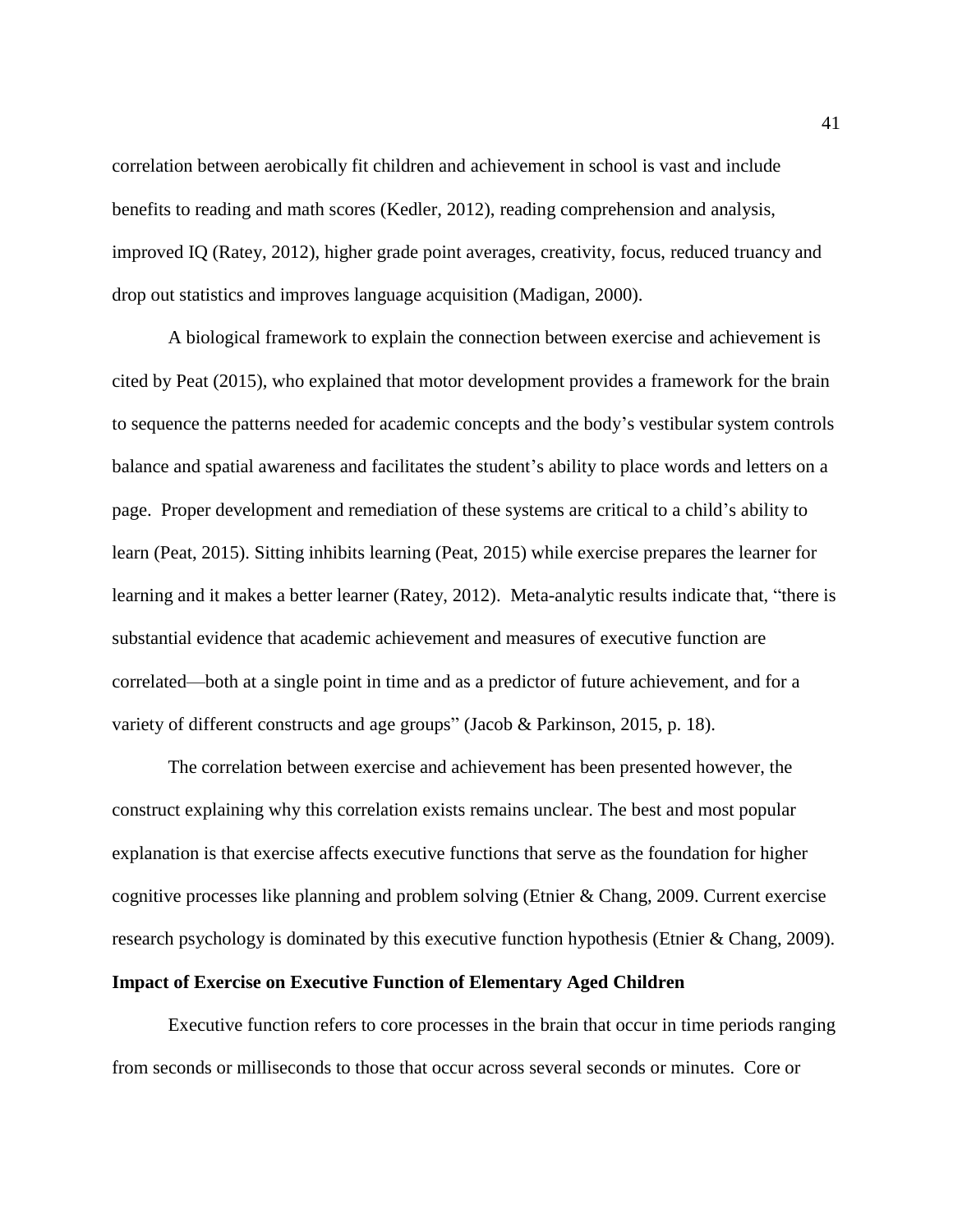baseline executive functions observed in early childhood include inhibition (thinking before acting), working memory (holding information in the mind for short-term work) and cognitive flexibility (ability to adjust to changing demands and priorities) (Steenbergen-Hu, Olszewski-Kubilius & Calvert, 2014).

Early executive function skills are correlated to long-term academic achievement in school (Best et al., 2011; Fuhs et al., 2014). Working memory is related to inhibition (Davidson et al., 2006). The executive functions of planning and organizing have been found to be critical for middle school success especially for students diagnosed with Attention Deficit and Hyperactivity Disorder (ADHD) (Langberg et al., 2013). Improved behavior has been linked to improved general executive function (Young et al., 2009). In order for these executive functions to develop to their capacity, they must be repeated and challenged through ever-increasing task difficulty to generate growth in children (Diamond, 2013). Deficits in executive function can have life long lasting impacts related to social relationships and career success (Best et al., 2011; Bull & Lee, 2014). The research highlights that quality executive function is critical to the success of the child in school and later as an adult in life.

From an evolutionary standpoint, growth in executive function may have improved human survival rates because physical movement was central to existence and moving intelligently through the environment was essential for survival (Ardila, 2008; Barkley, 1996). At some point in human evolution, brain systems developed to control voluntary motor actions and this was an important milestone in adapting behavior to improve chances for survival (Ardila, 2008; Barkley, 1996). The development of response inhibition, a critical executive function, allowed human ancestors to resist immediate reward behavior that could have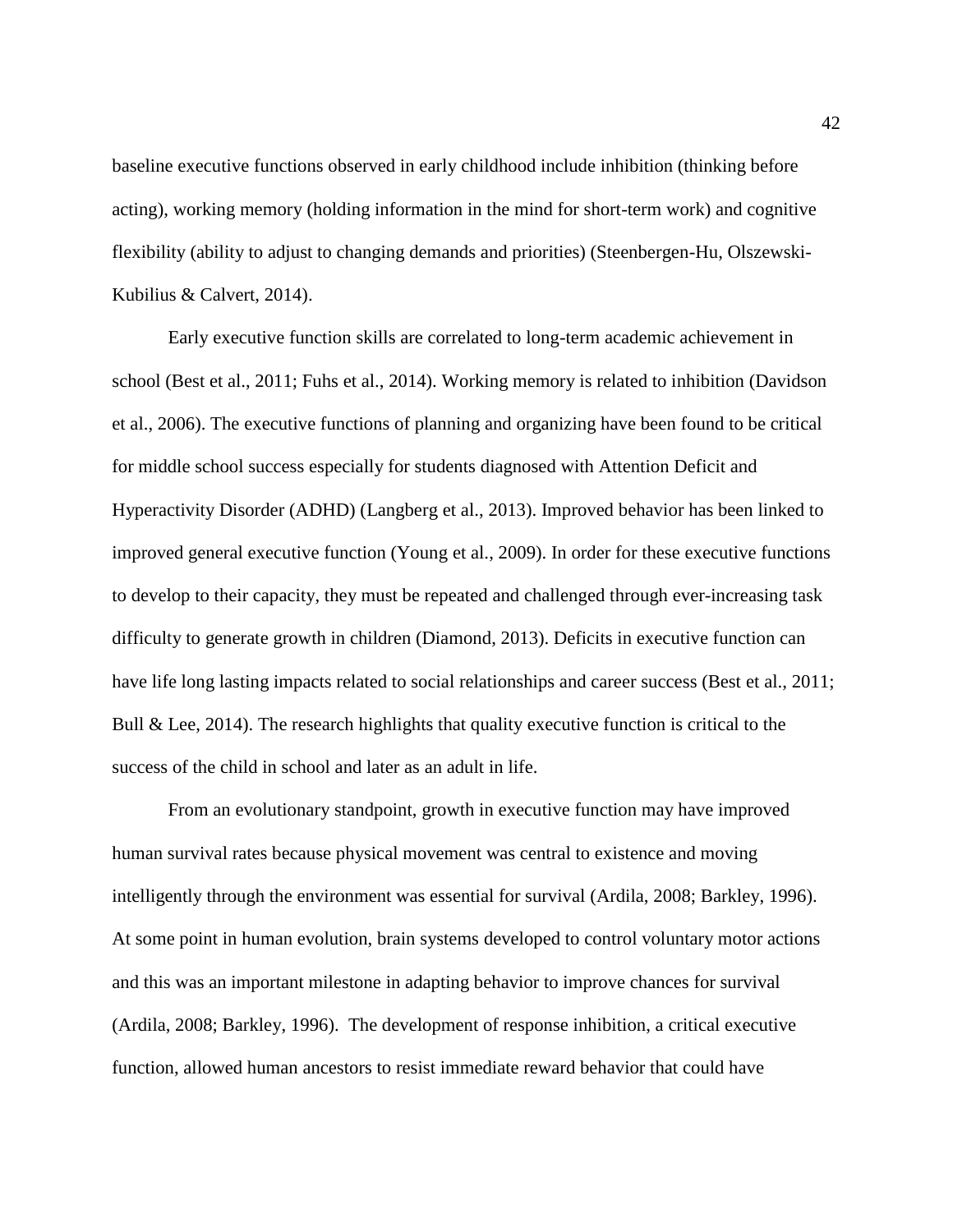jeopardized their life. "Instead of responding reflexively and mindlessly to environmental events, our ancestors began to ponder the benefits of initiating later goal-directed behaviors. Behavioral inhibition is viewed as a cornerstone of executive function" (Tomporowski et al, 2011, p. 55). Thus, the framework for connecting physical movement to executive function can be found in the evolutionary past of human ancestors. Thinking is the evolutionary internalization of movement (Ratey, 2012).

The framework for learning is constructed through movement. Madigan (2009) described a student's physical movement, emotional, social and cognitive learning systems as interactive and interdependent. If a child does not have proper development, enrichment, and remediation of these systems, it may affect their long-term ability to learn. There are three basic human motor movements: rolling, crawling/walking and jumping. These correlate with the way that information travels in the brain: side to side across the corpus callosum, back to front across the motor cortex and up and down from the bottom to the top of the brain (Madigan, 2009). Once developed, the brain uses its motor patterns as the framework for other learning. If the body's motor, balance and vestibular systems are not developed properly then the brain may not have the mechanisms necessary to process information. For example, if a child did not crawl or crawl enough, the brain may not have developed its pathways to process information and could struggle to learn as efficiently (Madigan, 2009). Physical exercise provides the opportunity to practice and rewire brain systems to give the brain needed processing mechanisms for more complex problem solving later in life (Madigan, 2009).

The prefrontal cortex controls executive function of the brain and it is turned on when a student exercises (Ratey, 2012). Regular aerobic exercise performed at moderate to vigorous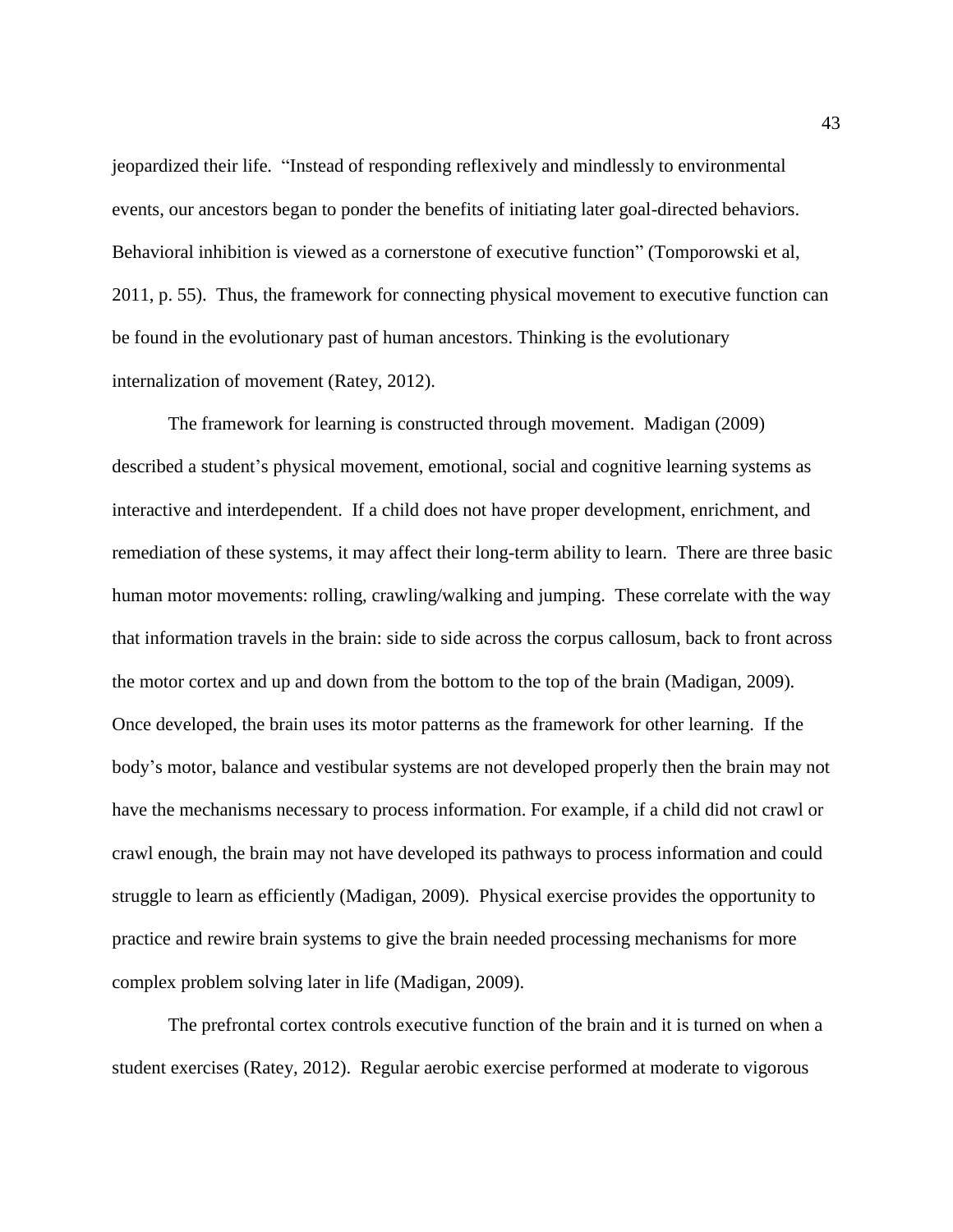intensity can create chemical and physical changes in the brain areas that are responsible for executive function (Best, 2010). Best (2012) continued to describe play and other childhood physical activities as being important to development of executive functions. The opposite of this may also be true as one study reported that sedentary behavior correlated with lower performance on the Stroop test (Best, 2010). The study suggested daily sedentary behavior in young children like watching TV, reading or playing on the computer is not challenging enough to stimulate the inhibition network in the brain and executive function growth is slower in sedentary children.

Benefits were cited in the literature for exercise even if the exercise sessions were very brief. The meta-analysis results presented by Verbugh et al. (2013) found current literature in support of improved executive function as a result of acute exercise. Acute exercise consists of a single, short-term activity usually lasting 10-40 minutes whereas chronic exercise consists of a regular exercise program, multiple days per week, typically lasting 6 to 30 weeks (Verbugh et al., 2013). Most of the studies of acute exercise focused on measuring the impact on the executive function of inhibition/interference control. These studies showed a positive correlation between acute exercise and this particular executive function (Verbugh et al, 2013). This is particularly important for children with ADHD who often have challenges related to inhibition, which can lead to a cascade of negative outcomes for traditional school including poor academic performance, disrupted cognitive performance, and lagging behavior and social skills (Scheres et al, 2004). Some researchers have reported positive outcomes for students with ADHD when they utilize a regular physical training routine including improved behavior and cognition (Maddigan & Hodgson, 2003; Tantillo, Kesick, Hynd, & Dishman, 2002).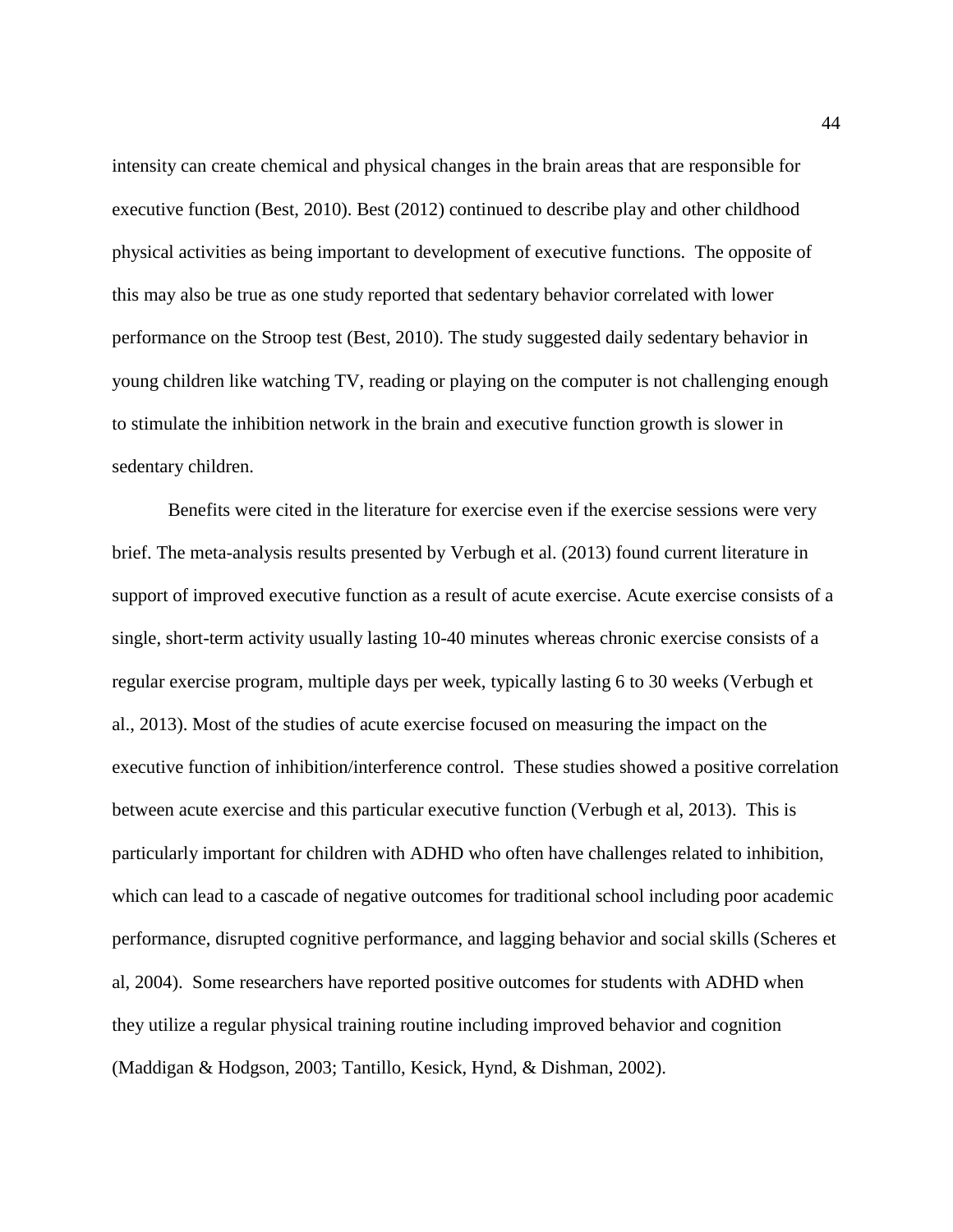Although no impact on executive function was observed in studies involving chronic exercise as reviewed by Verbugh et al. (2013), the researchers noted that a very limited number of studies (five, but only four in pre-adolescent children) met the inclusion criteria for the metaanalysis. Even broader, few studies in this the literature have reported on the effects of chronic exercise on executive function specifically in healthy children (Fisher et al., 2011; Kamijo et al., 2011; Stroth et al., 2009). Improvements in working memory (Kamijo et al., 2011) and inhibition and cognitive flexibility (Hillman et al., 2014) were found in two studies that did report improvement in executive function because of a monthly after school activity program.

A review of the literature revealed that researchers have hypothesized overall fitness levels to be linked to executive function. A recent meta-analysis suggested that obese children and adolescents had cognitive deficits mostly related to executive function (Smith, et al., 2011) and one study reported a significant positive impact of 40 minute sessions of chronic physical exercise on the executive function of overweight children (Davis et al., 2011). Some studies indicated that children, who are more fit, perform better and more accurately on executive function tests as compared to their less fit peers (Buck, Hillman, & Castelli, 2008; Pontifex, Raine, Johnson, & Chaddock, 2011).

Brain imaging has greatly improved scientists understanding of the brain. Using functioning magnetic resonance imaging (fMRI) researchers found that subjects with higher fitness levels showed, "a superior ability to activate frontal and parietal brain regions important for the monitoring, maintenance, and strategizing of higher-level cognitive control abilities, important skills for academic performance" (Chaddock et al., 2012, p. 266). In follow-up studies, 8- and 9-year-old children who completed a daily average of 77 minutes of vigorous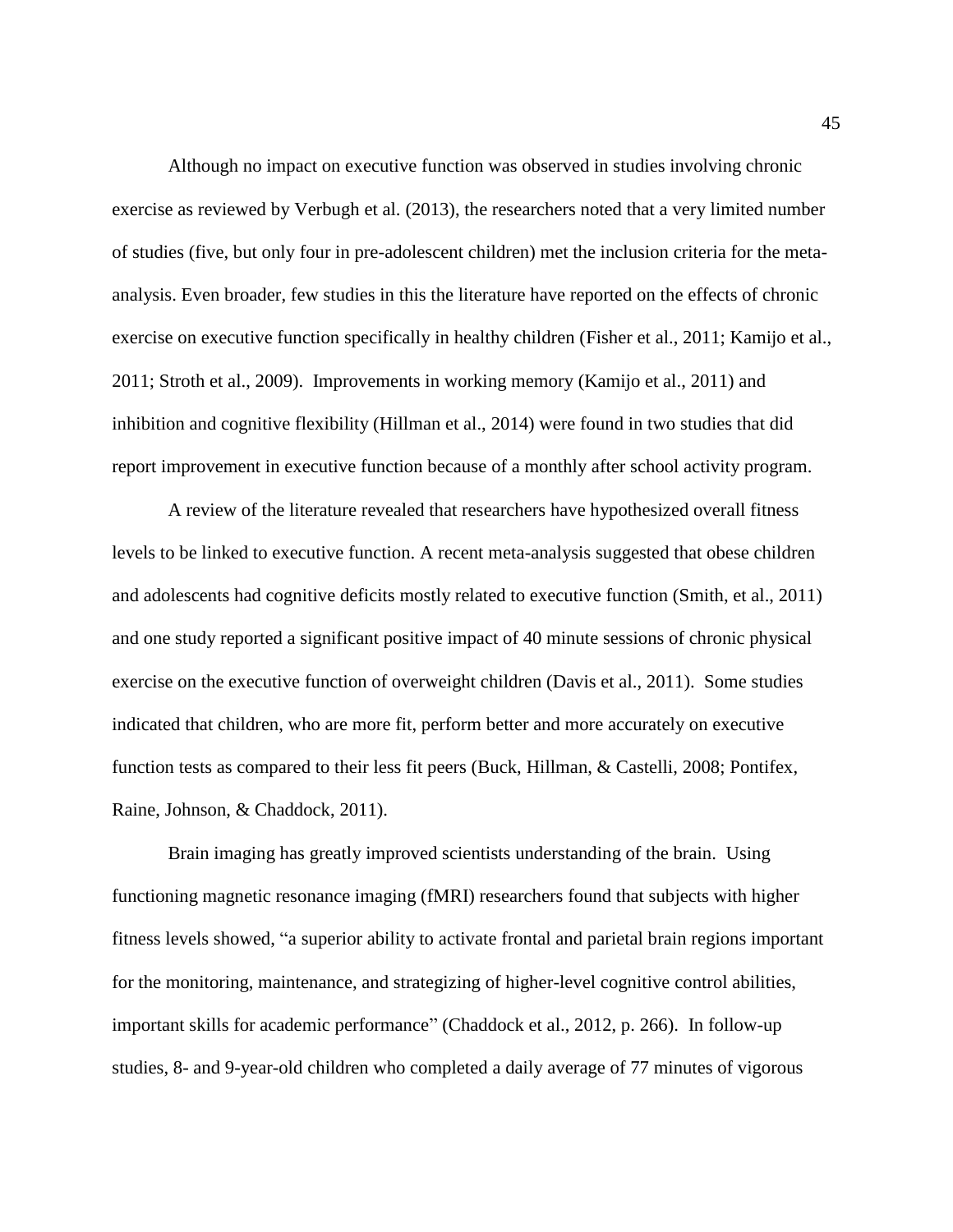physical activity, had fMRI scans that showed more efficient functioning of the prefrontal cortex which is the area of the brain that manages executive function and higher order thinking (Chaddock et al., 2012).

Hillman et al. (2005) conducted a study which assessed the aerobic fitness and cognitive function of high vs low fit preadolescent children and adults. In the preadolescent group, 24 students were compared. Fitness levels were assessed using the FitnessGram test and cognitive function was assessed by measuring, "neuroelectric and behavioral responses to a stimulus discrimination task" (Hillman et al., 2005, p. 1). The researchers concluded that fitness levels were positively associated with attention, working memory and response speed in the preadolescent children. They suggested that improving fitness levels in children may be a route to improving cognitive function skills of the brain (Hillman et al., 2005).

The way in which the exercise program is administered may affect a measurable result in executive function. To improve executive function, an activity with incremental task difficulty is needed (Diamond & Lee, 2011). Budde, Voelcker-Rehage, Pietrabyk-Kendziorra, Ribeiro, and Tidow (2008) found that a 10-minute session of mentally engaging exercise resulted in greater improvements in pre-adolescent executive function than sessions of exercise that were not mentally engaging. Pesce, Crova, Cerreatti, Casella, and Bellucci (2009) reported similar findings after children participated in a 40-minute aerobic, mentally engaging exercise session they had improved memory performance compared to the control group. A review of 11 experiments in 2008 by Tomporowski et al. revealed that aerobic training improves children's executive function.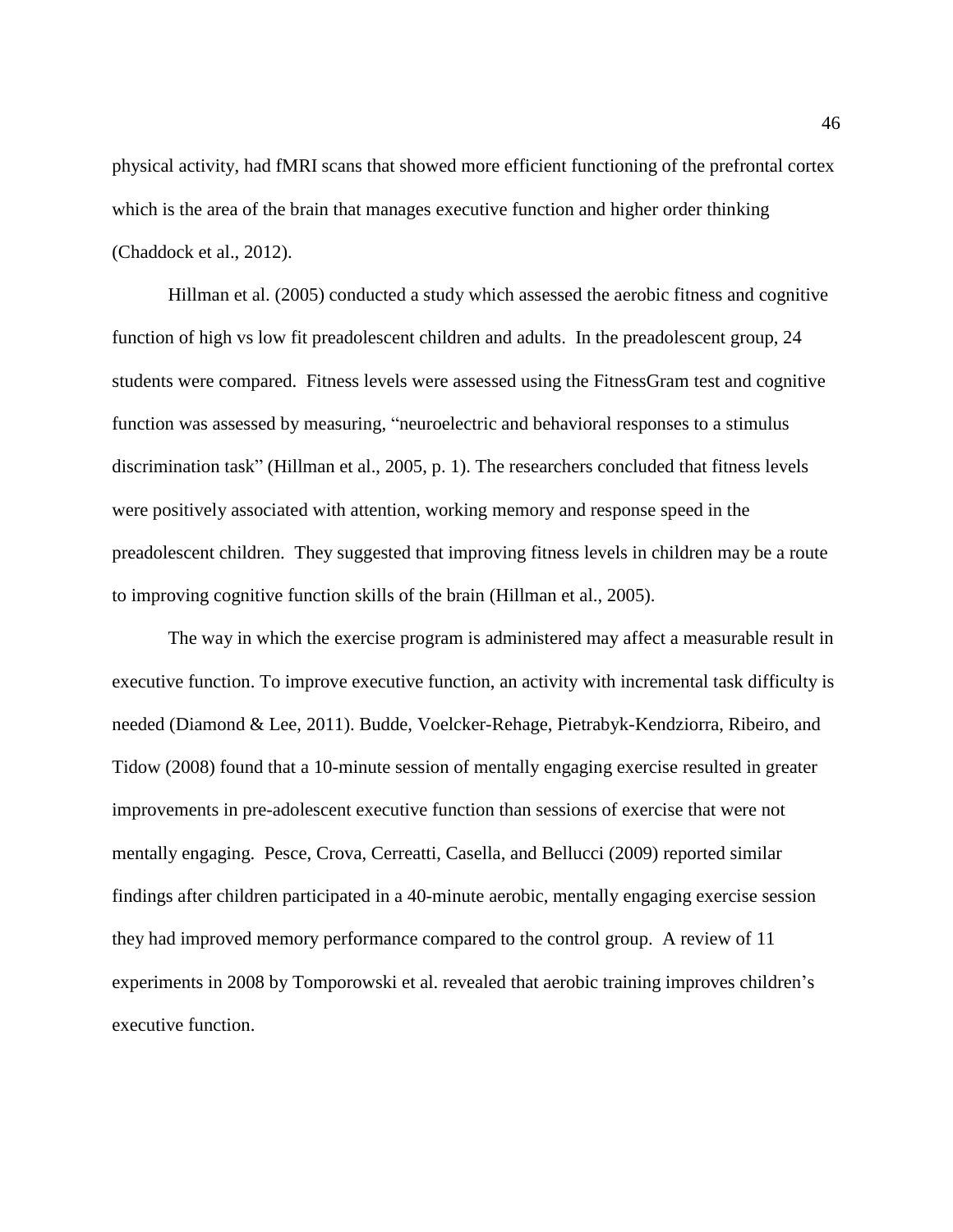Diamond (2015), in her review of the literature (15 studies meeting criteria), suggested that the effects of exercise on executive function become greater when the person shifts from simply moving to moving with thought. In other words, if the exercise requires thinking or active engagement and challenge to the pre-frontal cortex the impact on executive function will be enhanced. Although aerobic running appears to improve executive function more than standard physical education (Kamijo et al., 2011), Taekwondo and Yoga appear to improve executive function more than simple aerobic activity. For example, students randomly assigned to Taekwondo showed greater improvement and post-test scores on all executive functions measured than students who were randomly assigned to regular physical exercise (Lakes & Hoyt, 2004). Additionally, students randomly assigned to yoga showed greater improvement on the Tower of London (multi-step problem solving) executive function task when compared to randomly placed students performing physical exercise (Manjunath & Telles, 2001). Davis et al. (2011) concluded that exercise that causes a child to think, has a greater impact on executive function growth than less cognitively engaging exercise. Diamond (2015) predicted that exercises like dance, band, drumming, circus, martial arts, yoga and, in particular, activities that require progressive improvement in bimanual coordination, hand-eye coordination, crossing the midline and or rhythmic movement, might be particularly valuable to study. The impact of these types of activities could provide insight as to effective executive function interventions. Diamond (2012) extended that prediction to include activities or interventions that promote happy, calm, well rested, and socially supported students as the absence of these elements can be detrimental to executive function.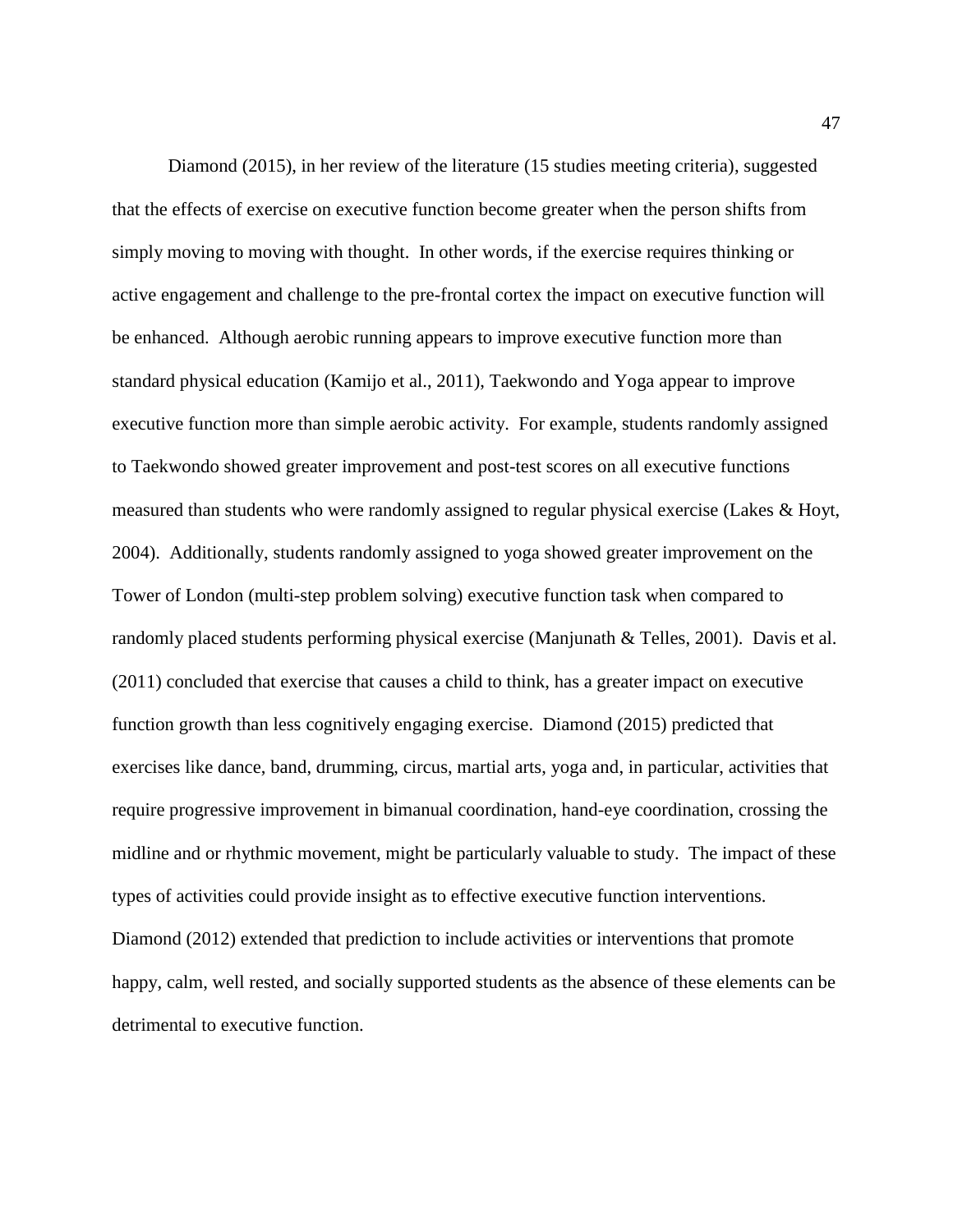Diamond (2015) suggested that there are three core executive function skills including inhibitory control (thinking before acting), working memory (holding information in the mind and working with it in the short term) and cognitive flexibility (able to adjust to changing demands or priorities). Diamond (2013) also suggested that higher order executive function skills reasoning, planning and creative problem solving are built upon this core. This is significant when examining interventions and their impact on core versus higher order executive functions as much of the literature studies focus on one or a few executive function measures.

**Summary**. Early executive function skills have been correlated to long-term academic achievement in school (Best et al., 2011; Fuhs et al., 2014). Working memory is related to inhibition (Davidson et al., 2006). Planning and organizing are critical for middle school success (Langberg et al., 2013) while improved behavior is linked to improved general executive function (Young et al., 2009). Rolling, crawling/walking and jumping correlate with the way that information travels in the brain and once developed the brain uses its motor patterns as the framework for other learning (Madigan, 2009). Best (2010) suggested that executive function growth is slower in sedentary children. Deficits in executive function can have life long lasting impacts related to social relationships and career success (Best et al.,2011; Bull & Lee, 2014).

Some studies indicated that children, who are more fit, perform better and more accurately on executive function tests as compared to their less fit peers (Buck et al., 2008; Hillman et al., 2011; Pontifex, Raine, Johnson, & Chaddock, 2011). Brain imaging indicates that children with higher fitness levels show enhanced cognitive function (Chaddock et al., 2012). Meta-analysis studies suggested that obese children and adolescents have cognitive deficits mostly related to executive function (Smith et al., 2011).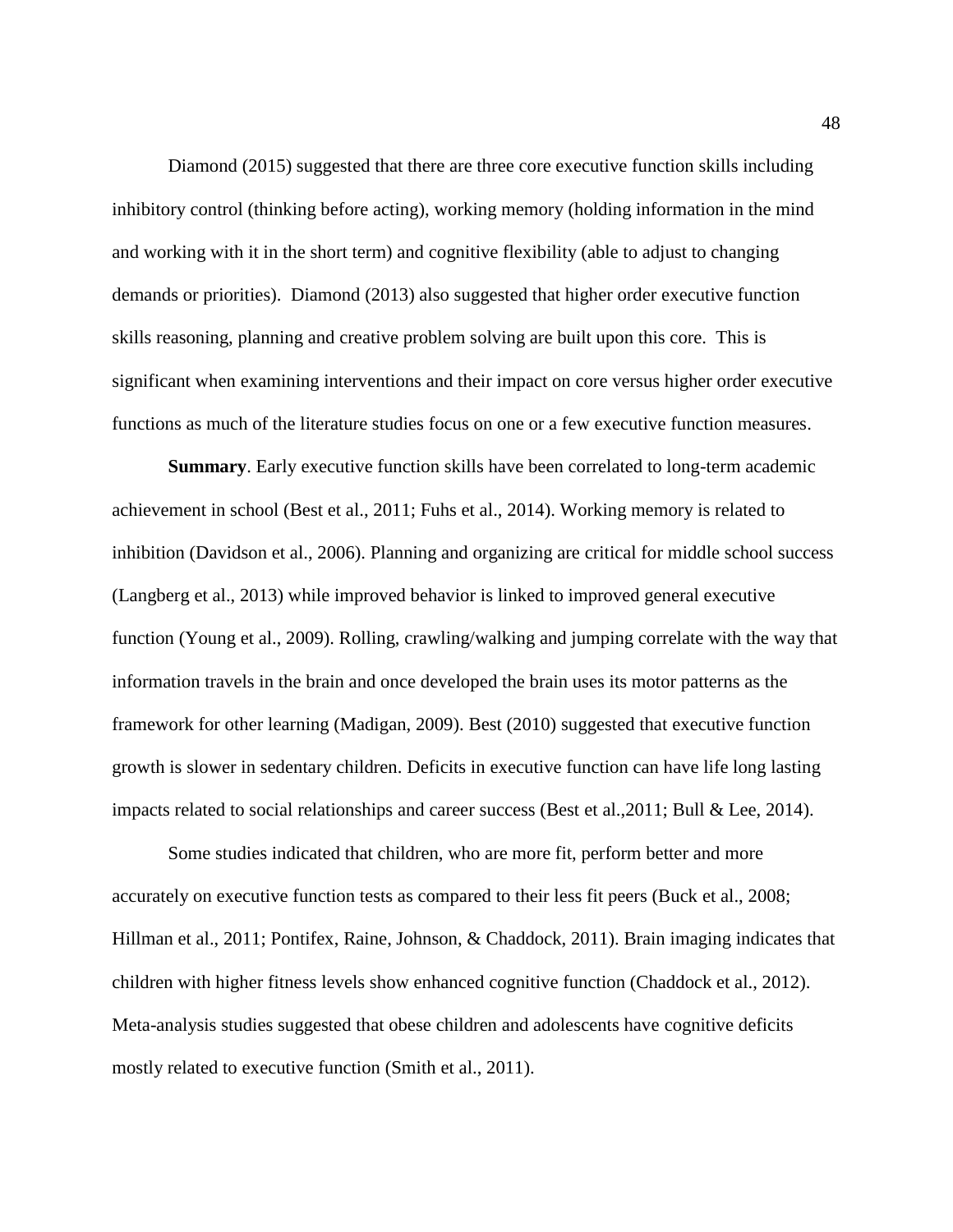Tomporowski et al. (2015) concluded that both acute and chronic sessions of exercise and improved cognition. However, few studies have reported on the effects of chronic exercise on executive function specifically in healthy children (Fisher et al., 2011; Kamijo et al., 2011; Stroth et al., 2009).

Overall, executive function skills appear to be critical for school success (Alloway & Alloway, 2010; Borella et al., 2010; Duckworth & Seligman, 2005). Deficits in executive function often grow larger over time (O'Shaughnessy et al., 2003; Riggs et al. 2003). Long-term impacts in life include poorer health, less income, lower levels of happiness and higher likelihood of committing crime (Moffitt, 2012; Moffitt et al., 2011). A review of literature regarding exercise interventions designed to improve executive function is presented in the next theme.

#### **Interventions that Utilize Exercise for Executive Function**

Executive functions develop as a child matures and they play a key role in the behavioral and social-emotional development of children, which leads to success in school (Anderson, 2002). Activities that challenge executive function can lead to improved brain development (Diamond  $&$  Lee, 2011) and so incorporating these interventions into the school day may enhance learner success. Regular physical activity in early childhood can stimulate the development of executive function (Best, 2010). There is evidence from intervention studies that vigorous exercise can improve executive function (Davis et al., 2011; Fisher et al., 2011). Group games for example have shown to improve inhibition skills, working memory, the ability to shift attention and act according to a plan (Best, 2010) while sedentary behavior has shown to be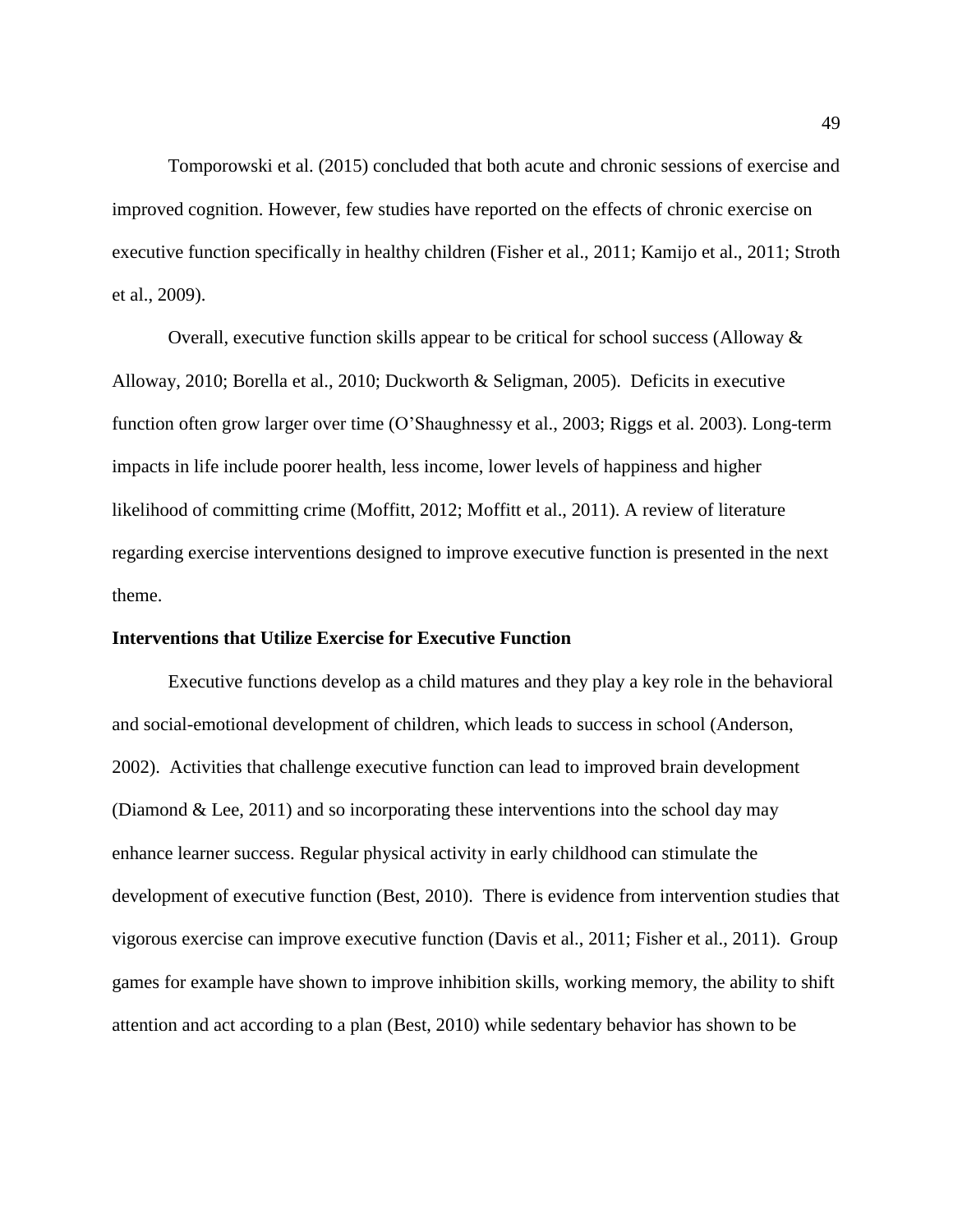associated with executive function problems (Riggs et al., 2012). The evidence for use of physical activity interventions to improve executive function need to be explored.

A meta-analysis was conducted in 2015 to review the literature related to the impact of school based interventions that target executive function and academic achievement (Jacob & Parkinson, 2015). The meta-analysis results indicated that there is a moderate, unconditional association between executive function and achievement, at both a single point in time and as a predictor of future achievement regardless of age. Students with higher executive function do better on standardized achievement tests. The next question addressed in the Jacob and Parkinson study was whether interventions designed to improve executive functions would thus also improve student achievement. The limited number of studies available for such analysis did not produce compelling evidence that a causal relationship exists (Jacob & Parkinson, 2015). The authors found five studies that explore the predictive association between executive function and achievement. One of the studies showed a positive and statistically significant causal relationship. Jacob and Parkinson (2015) also looked at seven concurrent studies with fewer than half of those showing statistically significant causal relationships. Some of the interventions analyzed in the study are familiar to educators and were identified by title as *Tools of the Mind, Headstart, REDI, Chicago School Readiness Program, Red Light, Purple Light, and* 

*Computerized Attention Training*. Evidence that these executive function interventions improve student achievement is limited and by the authors description not compelling. According to van der Niet et al. (2014), these results should be reviewed with caution as many of the studies only used light intensity exercise, which may not have been rigorous enough to see effects that are more robust.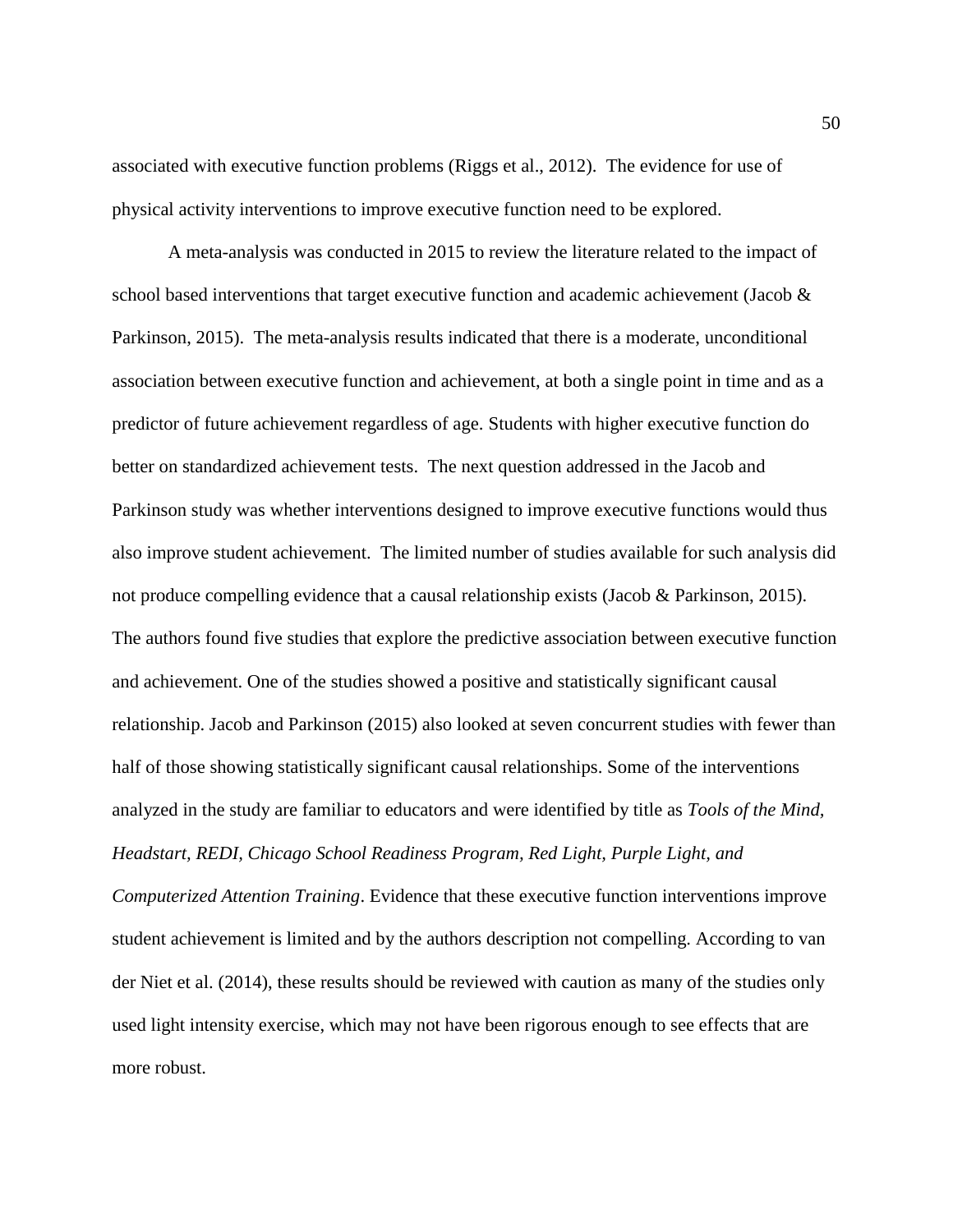Jacob and Parkinson (2015) stated that understanding the impact of executive function interventions on academic achievement is a recent research field. Of the 67 studies that were included in their sample, more than half of them were published after 2010 and thus the research in this area is quite limited and new. Limitations in their meta-analysis included only using standardized test scores as a measure of academic achievement. Measures such as grades, attendance, and dropout rates are all important to a child's achievement but studies with these factors were not included in the meta-analysis. In addition, studies of students with ADHD specifically were not included in the meta-analysis. This is important because it could be hypothesized that if a causal relationship between executive function and achievement exists, it would be most readily observed in a population of students who have the most room for executive function improvement. In fact, some researchers have described ADHD as executive function deficits or dysfunction (Barkley, 1997, 2012). Not including ADHD children and still finding a correlation between achievement and exercise would provide the strongest evidence for a correlation.

According to Tomporowski et al. (2015), physical activity interventions can be organized into two categories: quantitative which include activities that require minimal cognitive demand such as running, jumping, sprinting, cycling, calisthenics and qualitative which require higher cognitive demand and include activities like strategy or learning games, multi-limb coordination games and active video games. The researchers concluded from their meta-analysis that both quantitative and qualitative types of exercise interventions, both acute and chronic, improve cognitive processing in children. Specific examples of types of interventions in these two categories are described next.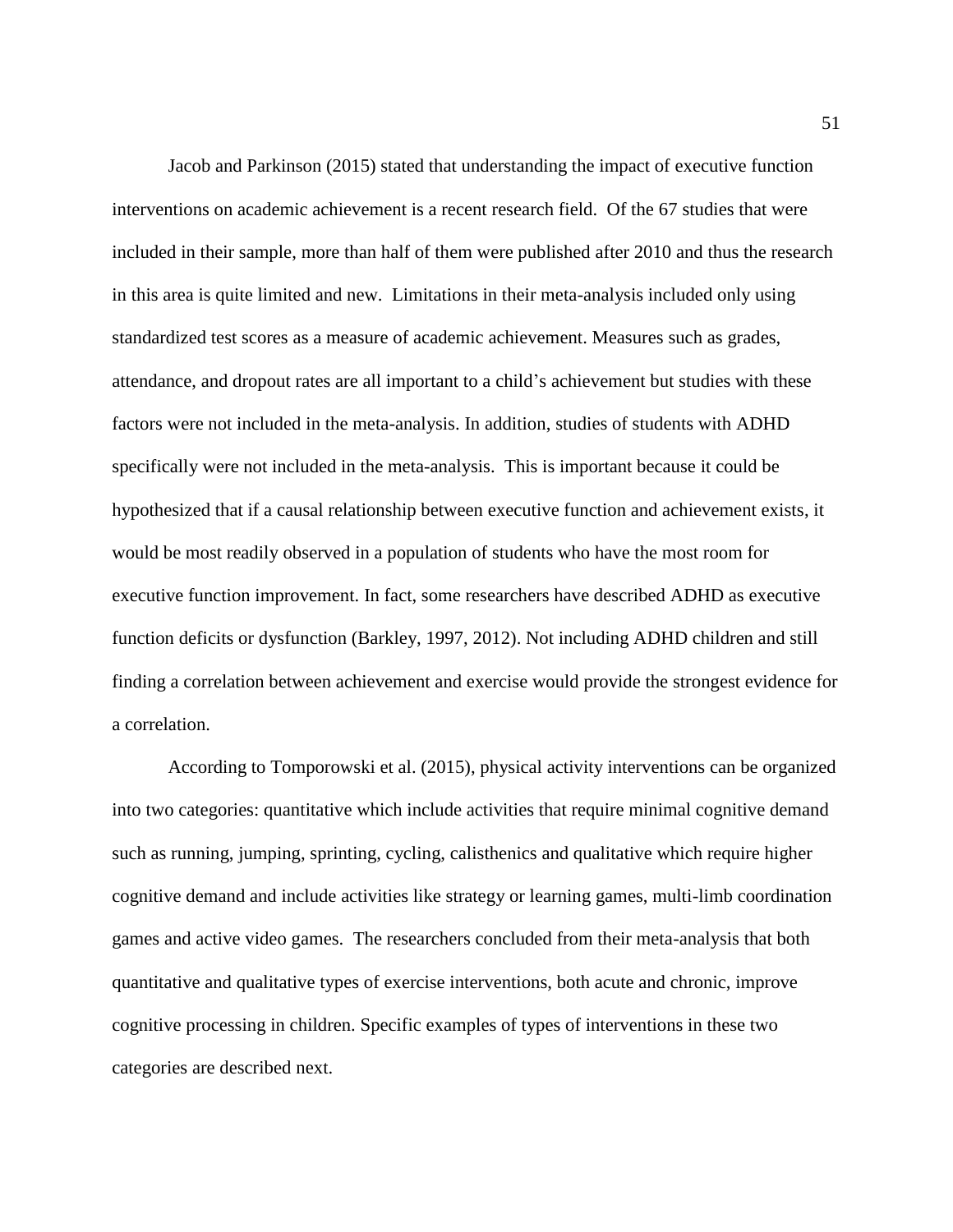An elementary school in Kansas City inner city implemented an exercise program similar to that of the Naperville school district, which was made famous in John Ratey's book, *SPARK*. The exercise program was expanded from one day a week to five days a week and after one-year discipline, problems went down by 63% (Ratey, 2012). Another elementary school piloted an exercise for kids program and after four months, discipline problems went down by 83% (Ratey, 2012). Students had access to pogo sticks, cup-stacking activities, jump rope and had to rotate stations every eight minutes upon hearing their teacher blow a whistle. Mahar et al. (2006) found that physical exercise increased on-task behavior in the classroom by children in Grades K-4 when using the Energizers program, which consists of ten-minute bouts of exercise distributed throughout the day.

Castelli et al. (2011) reported that the FIT kids program (a chronic exercise, after school intervention) produced improvements in cognitive function as well as changes in brain neurological structure, function and activity. Their study was conducted with elementary school aged children over a period of nine months and included forty minutes of activities including fitness, motor skill development and cooperative games. Similar studies show improved cognitive functions because of exercise interventions including tennis skill instruction (Crova et al., 2013) and soccer-based exercise program for kindergartners (Chang, Tsai, & Chen, 2013).

Attention Deficit and Hyperactivity Disorder often results in lower achievement outcomes (Frazier, Youngstrom, Glutting, & Watkins, 2007) and significant impairment in planning, working memory and response inhibition (Wilcutt, Doyle, Nigg, Faraone, & Pennington, 2005). If physical exercise provides gains in executive function, then these gains should most greatly be observed in students with the greatest discrepancies like those who have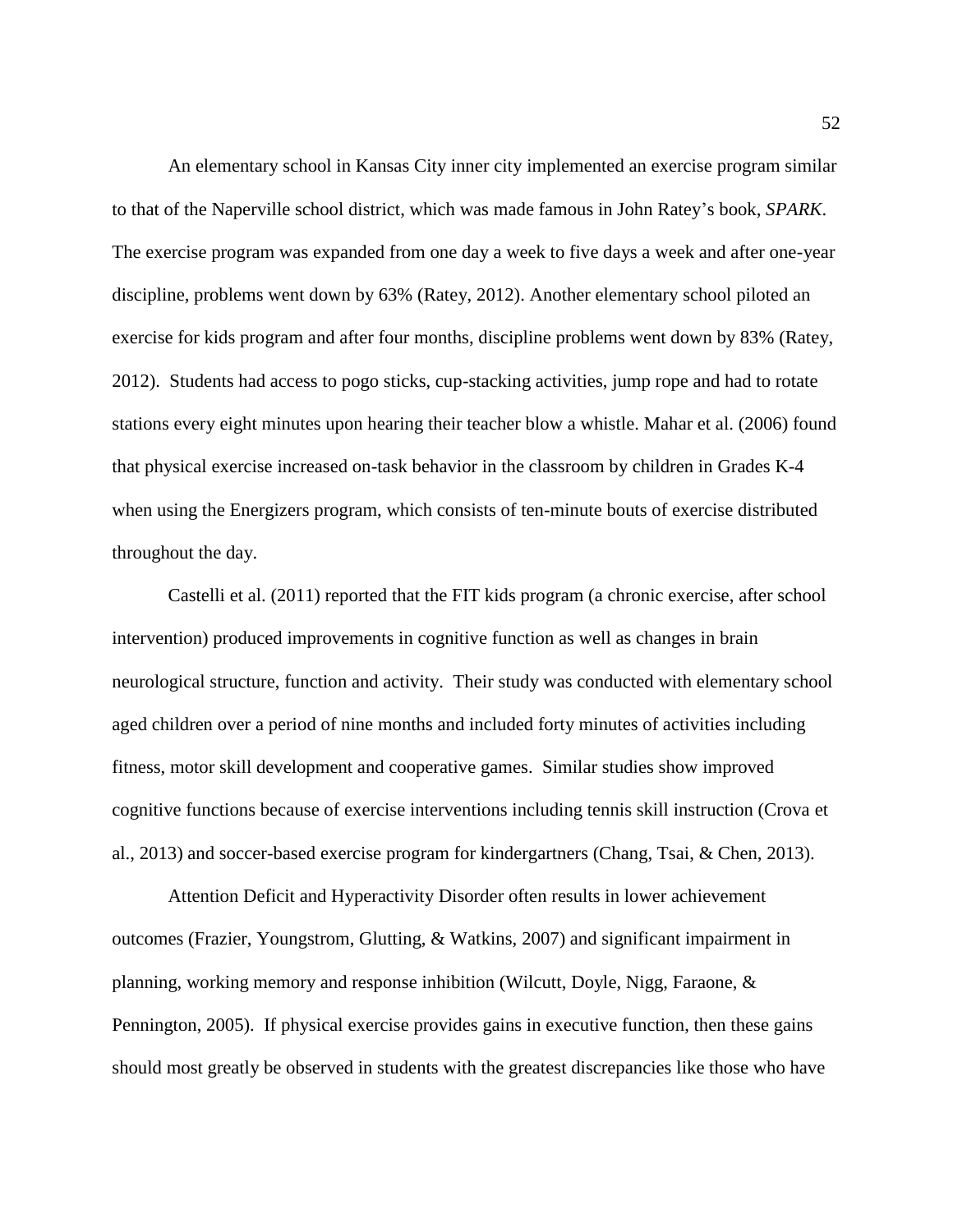ADHD. Both Tette (2003) and Wendt (2001) found this to be the case. ADHD diagnosed children who participated in regular physical exercise for six weeks showed significant improvements in behavior comparted to controls.

Literature revealed that the intensity of exercise also appears to be a factor affecting executive function in ADHD children. In one study, Gapin and Etnier (2010) found that more vigorous physical exercise predicted better executive function skills specifically on four tasks in male children diagnosed with ADHD. In another study, Medina et al. (2009) showed there was a significant improvement to sustained attention, response time, and persistence in ADHD diagnosed boys on an acute bout of treadmill running for 30 minutes. Even though there are some studies showing positive correlation, there continues to be a very limited amount of research examining the impacts of acute exercise on executive function of children with ADHD (Gapin & Etnier, 2010).

Specific programs have been developed which utilize physical fitness and body movement as a means of improving cognitive function. Motor coordination activities have been shown to improve cognitive functions of attention and reading comprehension (Budde et al., 2008; Planinsec, 2002; Uhrich & Swalm, 2007). These effects are even observed after single bout (acute) exercise sessions of as little as 10 minutes (Budde et al., 2008). *Brain Gym* is a program developed in 1981, which claims to use 26 different exercises that involve using the extremities to cross the mid-line of the body to strengthen communication across the left and right hemispheres of the brain. Interhemispheric communication is important for executive function (Sauseng, Klimesch, Schabus, & Dippelmayr, 2005; Shibata et al., 1997; Shibata et al., 1998). In a study of 32 females, ages 19-30, crossing the mid-line exercises did not show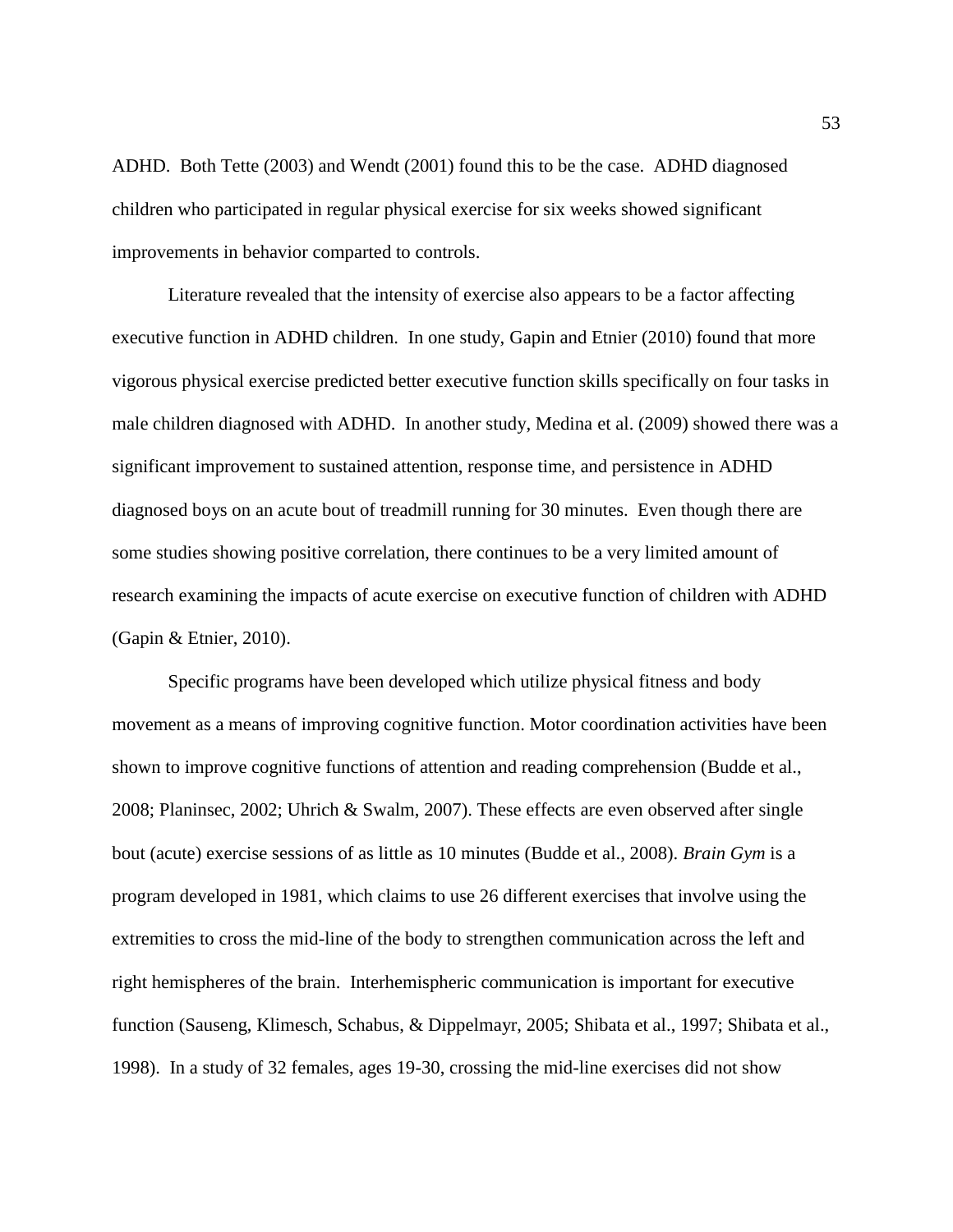significantly improved outcomes for concentration and attention (Thomas, 2012). Thomas did indicate that both the control group and the experimental group improved their performance because of exercising, but the additional benefits of using exercises that cross the mid-line to improve cognitive abilities could not be confirmed.

Recess would seem to provide a great opportunity to improve executive function however most recess consists mostly of low intensities with brief stints of higher intensity physical activity (Ridgers, Stratton, & Fairclough, 2005). Researchers in the Netherlands examined recess as an opportunity for enhancing cognitive function through more intense physical activity. For their study, 53 children completed 22 weeks of a 30-minute recess intervention, two times per week, consisting of aerobic exercise and cognitively engaging physical activities. The researchers found that children who participated in the study showed significantly greater growth on executive functions for inhibition (Stroop test) and working memory (Digital Span test) than the control group of children participating in a regular recess period each day (van der Niet et al., 2015). These results were consistent with those of other researchers who found that working memory and inhibition can be improved significantly through physically and cognitively active interventions (Hillman et al., 2014; Kamijo et al., 2011).

Although evidence exists indicating that aerobic activity improves executive function, consideration of activities that motivate children is important to understand, as children will put time and effort into activities they love. In the study by van der Niet et al. (2015), emphasis on intensity and enjoyment were critical design factors in order to make the activities both challenging and interesting for students to want to continue. Running games, rope skipping, tag, modified football, and word relay were some of the activities played by the children.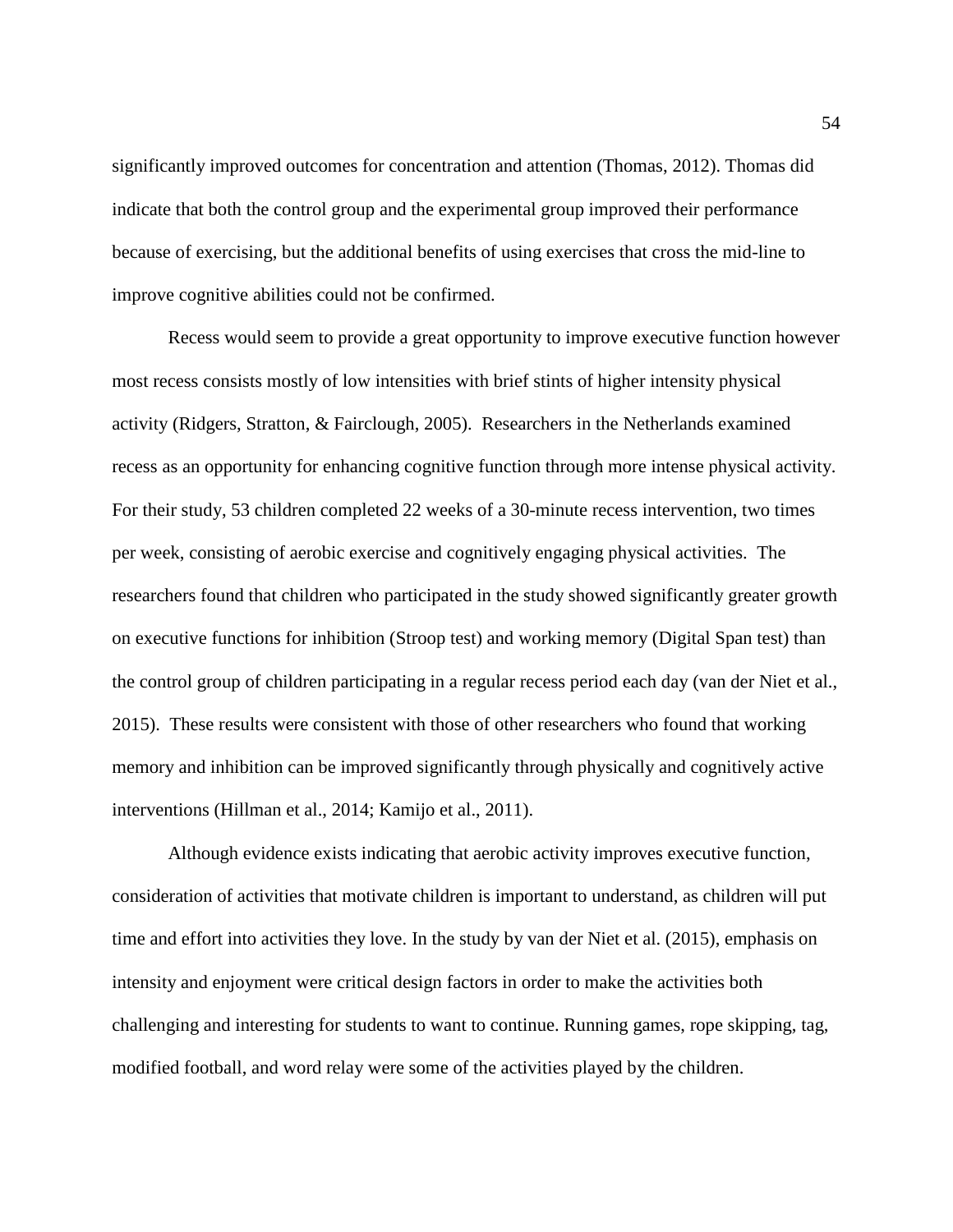The BOKS (Building Our Kids' Success) program has similar motivational elements embedded in it. This program is a before school, physical activity intervention that involves a running-related activity, a featured skill of the week and nutrition tips. The program is endorsed mainly by Reebok, is in more than 1000 schools, 40 states, six countries and has participant satisfaction survey of 96% as rated by children (Viering, 2016). Children are motivated by the program to continue with future sessions and the program's high satisfaction endorsement by children is evidence of its effectiveness at maintaining their engagement (Viering, 2016).

Children with poorer executive function skills have the most to gain from participating in these types of interventions (Diamond  $\&$  Lee, 2011). The core executive function skills include inhibition, working memory and cognitive flexibility (Miyake et al., 2000), while reasoning, problem solving and planning represent higher order executive functions that build upon this core (Christoff, Ream, Geddes & Gabriele, 2003; Collins & Koechlin, 2012). This is important because physical exercise that improves the core executive functions such as inhibition could shift an entire set of higher order executive functions (Moffitt et al., 2011).

C8 Sciences (2015), a company created by Yale professors Bruce E. Wexler, M.D. and James F. Leckman, M.D., developed a program called ACTIVATE™, which capitalizes on an integrated brain, body and social intervention to treat children diagnosed with ADHD and other attention deficit disorders (B. K. Wexler, personal communication, December 2, 2016. Wexler and Leckman received a National Institute of Health grant to fund two randomized control trials of their new treatment program, one in Connecticut's Hamden public school system and the other in Beijing, China. The ACTIVATE™ program is designed to strengthen neurocognitive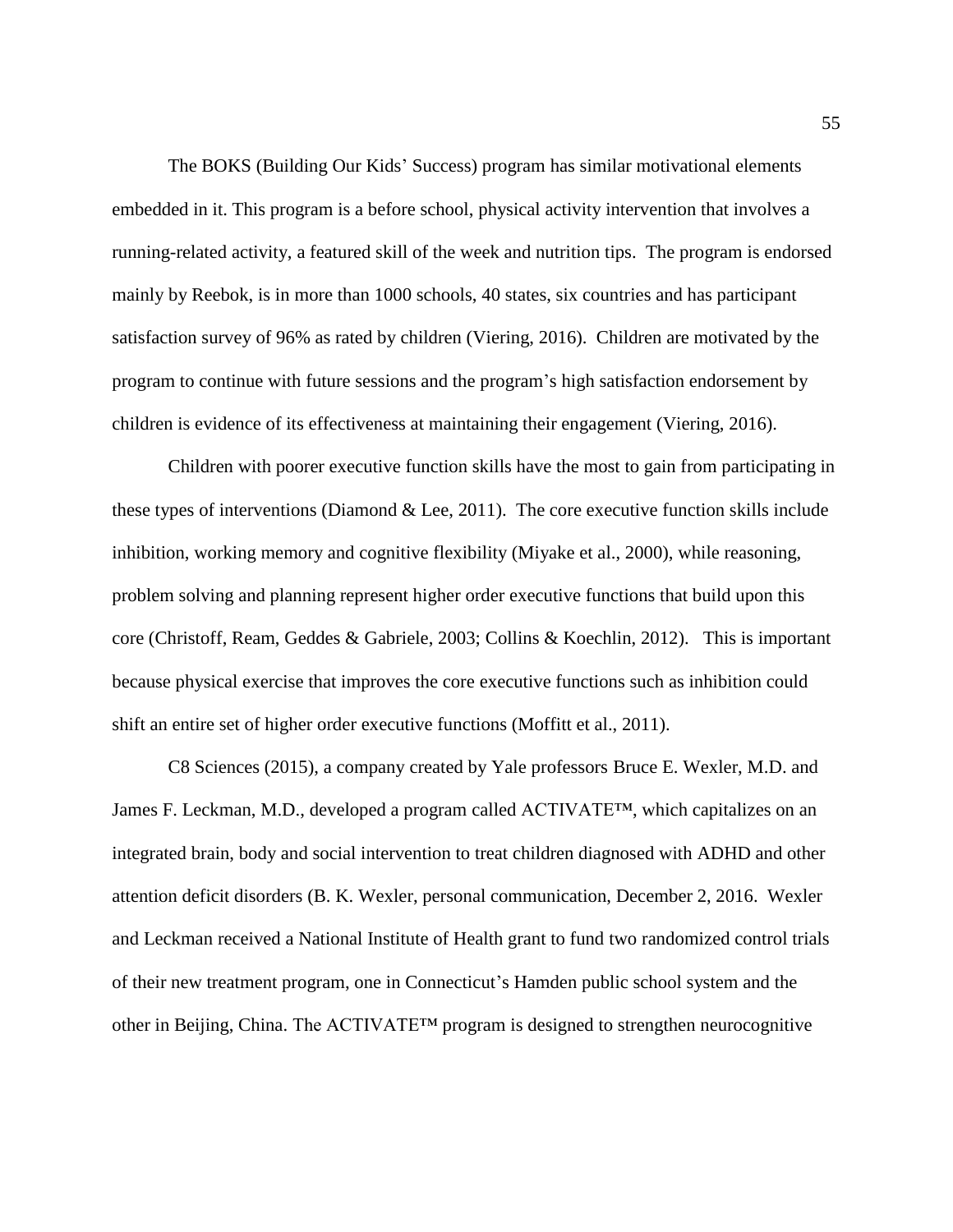functions through a program, which combines computer and physical exercises to help children with ADHD and other executive function disorders.

The computerized portion of the ACTIVATE program has a gaming structure to it and allows students to complete games and continue to "level up" to challenges that are more complex. The games require children to switch tasks, memorize sequences of items, put items into categories and promote thinking strategies (C8 Sciences, 2015). The program is adaptive, dynamic and when combined with the physical activity component of progressively challenging individual and group games, maintains the interest and engagement of the participants.

According to the C8 Sciences (2015) website, the program dramatically improves working memory, self-control, sustained attention, cognitive flexibility, and other executive function skills. The program claims to provide early cognitive intervention designed to help identify the causes of student cognition problems and uses National Institute of Health assessments to track a child's executive function development progress via real time data (C8 Sciences, 2015). The ACTIVATE program appears to be unique in that it is the only executive function intervention program that the researcher found to have an embedded executive function assessment built into the intervention.

*Let's Move!* Active Schools (2016) is established as a public-private partnership between the Alliance for a Healthier Generation, the Partnership for a Healthier America, the President's Council on Fitness, Sports & Nutrition, SHAPE America and the United States Departments of Health and Human Services. Over 20,000 schools have signed on to the program as a way to ensure that 60 minutes of physical activity is part of the learner experience each day. *Let's Move!* Active Schools provides schools with resources and tools to increase physical education and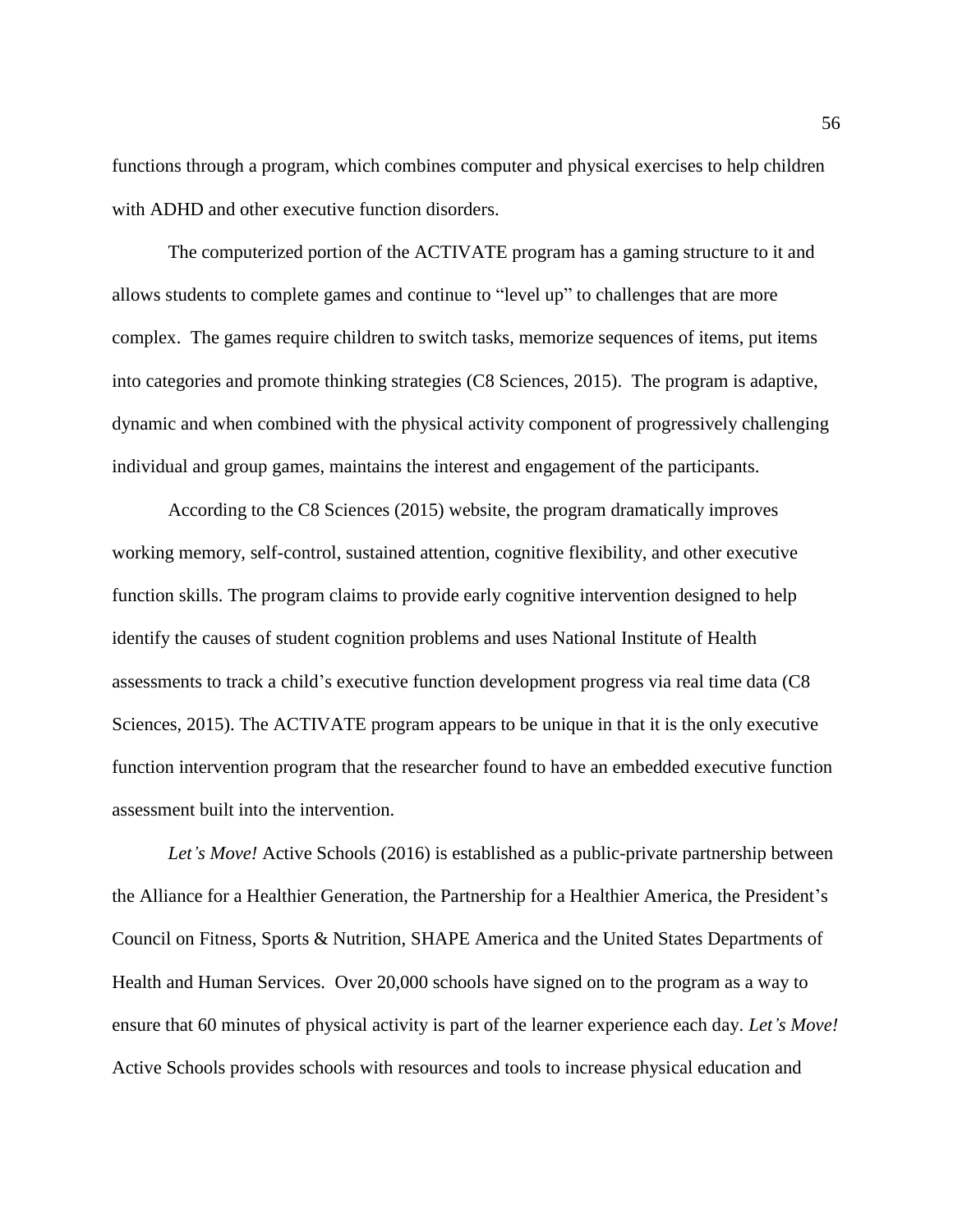physical activity opportunities for students, and helps build a school culture with an active school environment. The *Let's Move!* Active Schools website claims that the program improves achievement, attendance, concentration, focus, behavior, leadership skills and promotes healthy habits surrounding physical and mental health.

Other considerations for interventions to improve executive function include embedding increasing cognitive challenge into physical activities. The most significant changes in executive function interventions are observed when the limits of children's executive function skills are really challenged through rigorous cognitive tasks (Davis, et al., 2011; Diamond, Barnett, Thomas, & Munro, 2007; Manjunath & Telles, 2001). The increasing challenge motivates students to stay engaged and repeatedly practice. Activities like Tae Kwon Do have been shown to improve physical conditioning and maintain high engagement through increasingly complex cognitive tasks, which provide improved executive functions skills like inhibition (Diamond, 2015).

Exergames could be another option for engaging children in physical exercise which has been showing to produce both physical and cognitive benefits (Hillman et al., 2008; Tomporowski, 2003). Exergames are video games that require physical movement like that observed while playing Nintendo Wii Sports games. Some games cause movement of the hands and arms like bowling, boxing and tennis while others require complete body movements such as those observed while playing Nintendo Wii Fit, Nintendo Wii Active, Microsoft Kinect, and Konami Dance Revolution (Staiano & Calvert, 2011). Exergames require moderate energy expenditure (Bidess & Irwin, 2010; Daley, 2009; Peng, Lin, & Crouse, 2011) although some like Nintendo Wii Fit and Konami Dance Dance Revolution require higher levels (Ainsworth et al.,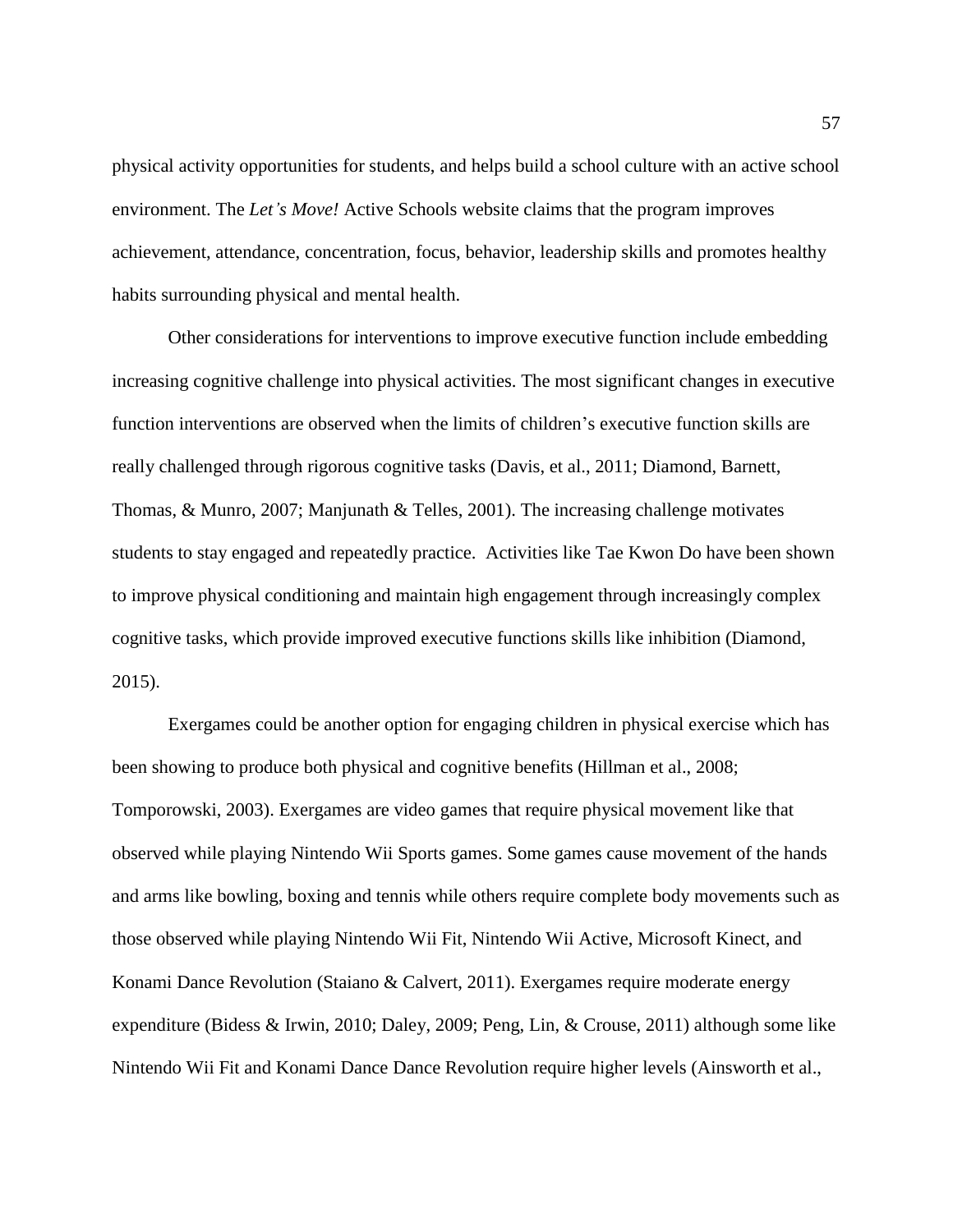2011; Graf, Pratt, Hester, & Short, 2009; Graves, Stratton, & Ridgers, 2008; Graves, Ridgers, & Stratton, 2008; Lanningham-Foster et al., 2006; Lanningham-Foster et al., 2009).

The combination of game play with physical exercise may affect executive function more than either in isolation (Anderson-Hanley, Tureck, & Schneiderman, 2011; Anderson-Hanley et al., 2012; Best, 2010; Staiano et al., 2012). Executive function skills support higher order skills such as problem-solving (Zelazo et al., 1997), improved reading and math abilities (Blair & Razza, 2007; Riggs, Blair, & Greenberg, 2004). Playing a sport with strategies and rules often requires executive function skills (Tomporowski, Davis, Miller, & Naglieri, 2008) while interactive games develop visual attention, spatial relations, and mental rotation (Bottio, Ferlino, Ott, & Tavella, 2007; De Lisi & Wolford, 2002; Subrahmanyam & Greenfield, 1994). Attention, inhibition and memory may also be improved by playing exergames (Best, 2010; Staiano et al., 2012). Staiano et al. (2012) showed that single bouts of exergames improved executive function and Flynn et al. (2014) found that children who played exergames for five weeks improved their executive function skills suggesting that long-term benefits of playing exergames exist.

Research that explained how exergames impact executive function is very limited (Flynn et al. 2014; Green & Bavelier, 2007; Staiano & Calvert, 2011). The study of exergames is important, as it is an activity that generates enjoyment and engagement, which are critical intrinsic factors underlying motivation. Lwin and Malik (2012) found that when children experienced exergames in their physical education class their attitudes toward physical activity improved. This is relevant as more than half of student's age 8-18 play video games, on average, an hour per day (Rideout, Foehr, & Roberts, 2010). Flynn et al. (2014) found that executive function skills were related to the amount of physical activity in the exergame and boredom was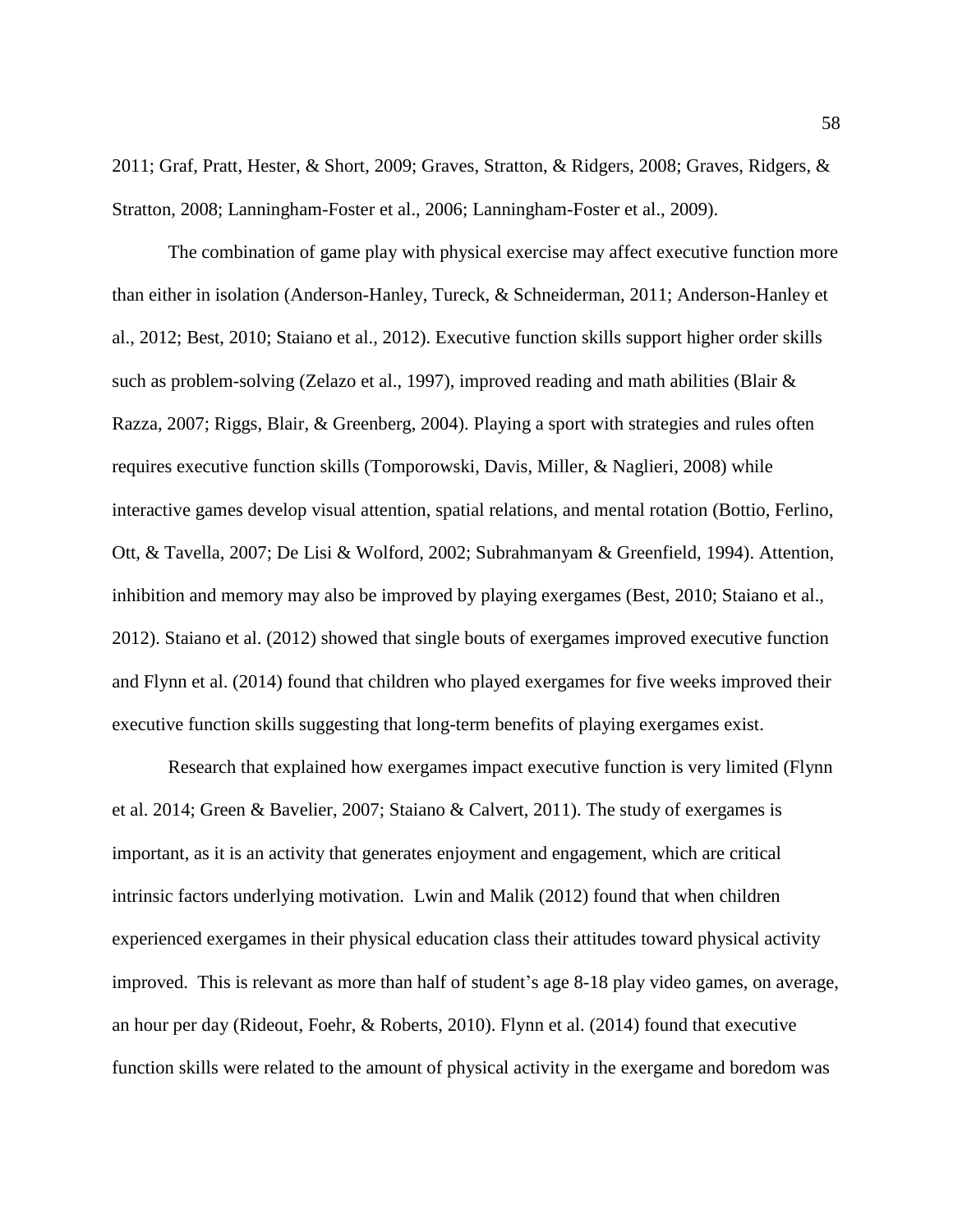a significant predictor of the degree to which executive function skills improved. Exergames as school programming or intervention, show promise based upon their impact on intrinsic motivation and executive function benefits.

**Summary**. The connection between physical activity and cognitive function has been shown for both acute bouts of exercise (Hillman et al., 2009) and chronic exercise activity (Davis et al., 2007). The intensity of the exercise is an important factor related to improved cognitive function (Castelli et al., 2011). This is a significant consideration for physical activity interventions as more vigorous physical activity has shown to produce improved cognitive function.

Diamond (2015) hypothesized that the most effective executive intervention programs will "challenge EFs continually and also bring children joy and pride, give them a feeling of social inclusion and belonging, and help their bodies to be strong, fit and healthy" (p. 59). Diamond and Lee (2011) stated that interventions must be sustainable to have the likelihood of improving executive function skills. Physical education curriculum in many schools have begun to incorporate exergames as a valuable activity (Lieberman, 2006).

Specific physical activity interventions designed to incorporate both core executive functions and higher order cognitive processes may provide the right type of brain training to improve children's academic performance (Tomporowski et al., 2015).

## **Factors that Promote or Impede Implementation**

Implementing exercise to improve executive function of students in a public school setting may begin with policy. However, even when wellness policies are in place there are many identified barriers to their successful implementation. In 2006, a national research study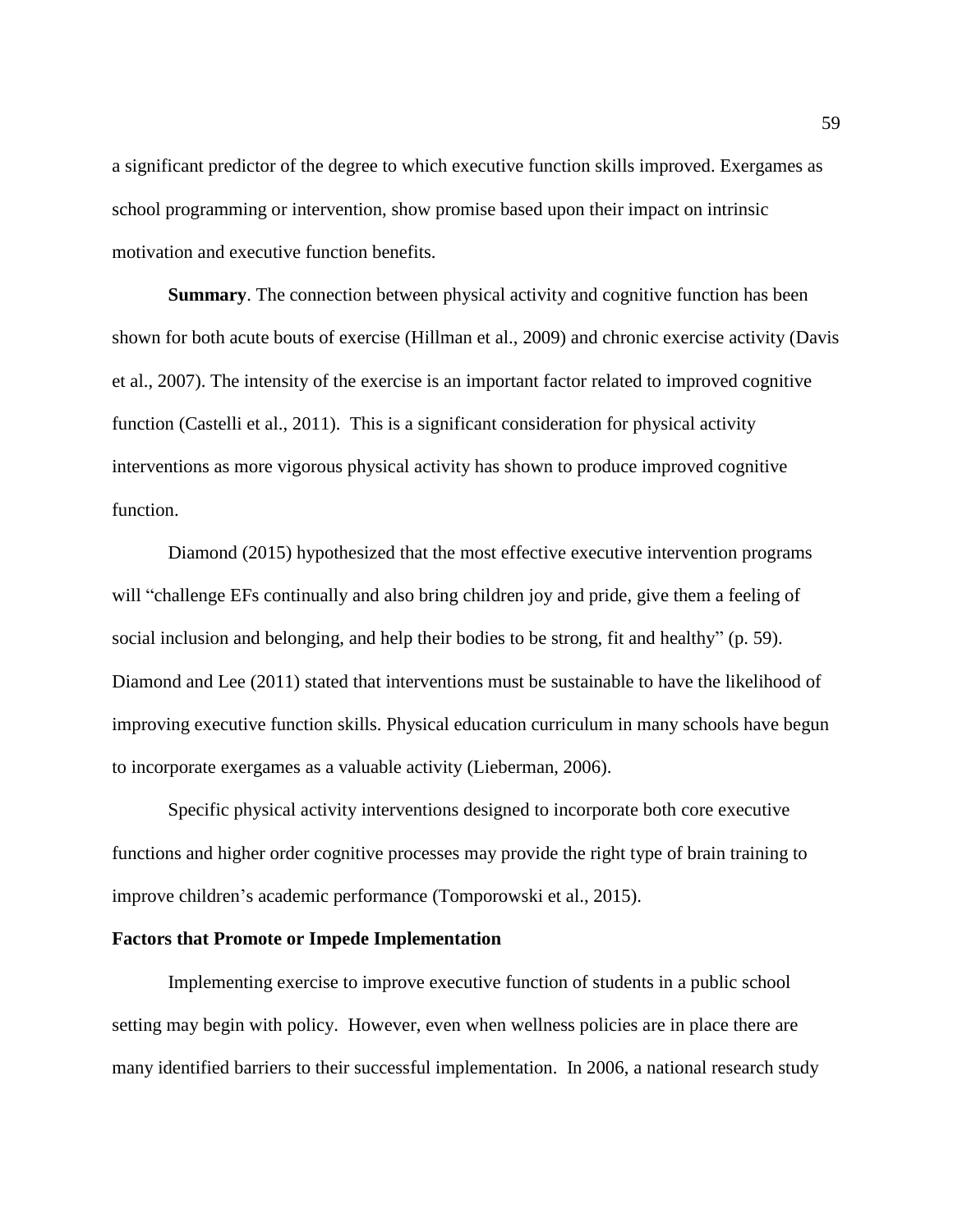was conducted involving nearly 3000 individuals who participated in focus groups and online surveys pertaining to perceptions, barriers and opportunities related to the development, implementation and monitoring of school wellness policies (Agron, Berends, Ellis, & Gonzalez, 2010). Three barriers to implementation of wellness policies were identified: adequate funding, competing priorities for time and education of and support from various stakeholders (Agron et al., 2010). The surveys and focus group questions were administered to state public health nutrition directors, state school board association members, local school board members, and local wellness leaders. Without support for wellness policy implementation and without the addition of information related to the impacts of exercise on executive function in school district wellness policies, the hope of implementing exercise to improve executive function in students appears nebulous.

Belansky et al. (2013) conducted a pre-and post-test of the impact of the Local Wellness Policy federal mandate. In the Belansky et al. study, a survey was administered to a random sample of school principals, teachers of physical education and food service managers in 45 rural low-income elementary schools in Colorado. The purpose of their study was to evaluate the long-term effect of the Local Wellness Policy mandate and health practices of elementary schools in Colorado. The results of the study showed that the total minutes for physical education and recess did not increase over this time period. Some schools had adopted policies prohibiting teachers from restricting recess as a punishment for students or for those who need to make up missed work. The researchers stated that further investigation would be helpful to determine the attitudes, knowledge, skills, as well as physical and financial resources required for building leaders to make effective long term changes in school practices (Belansky et al., 2013).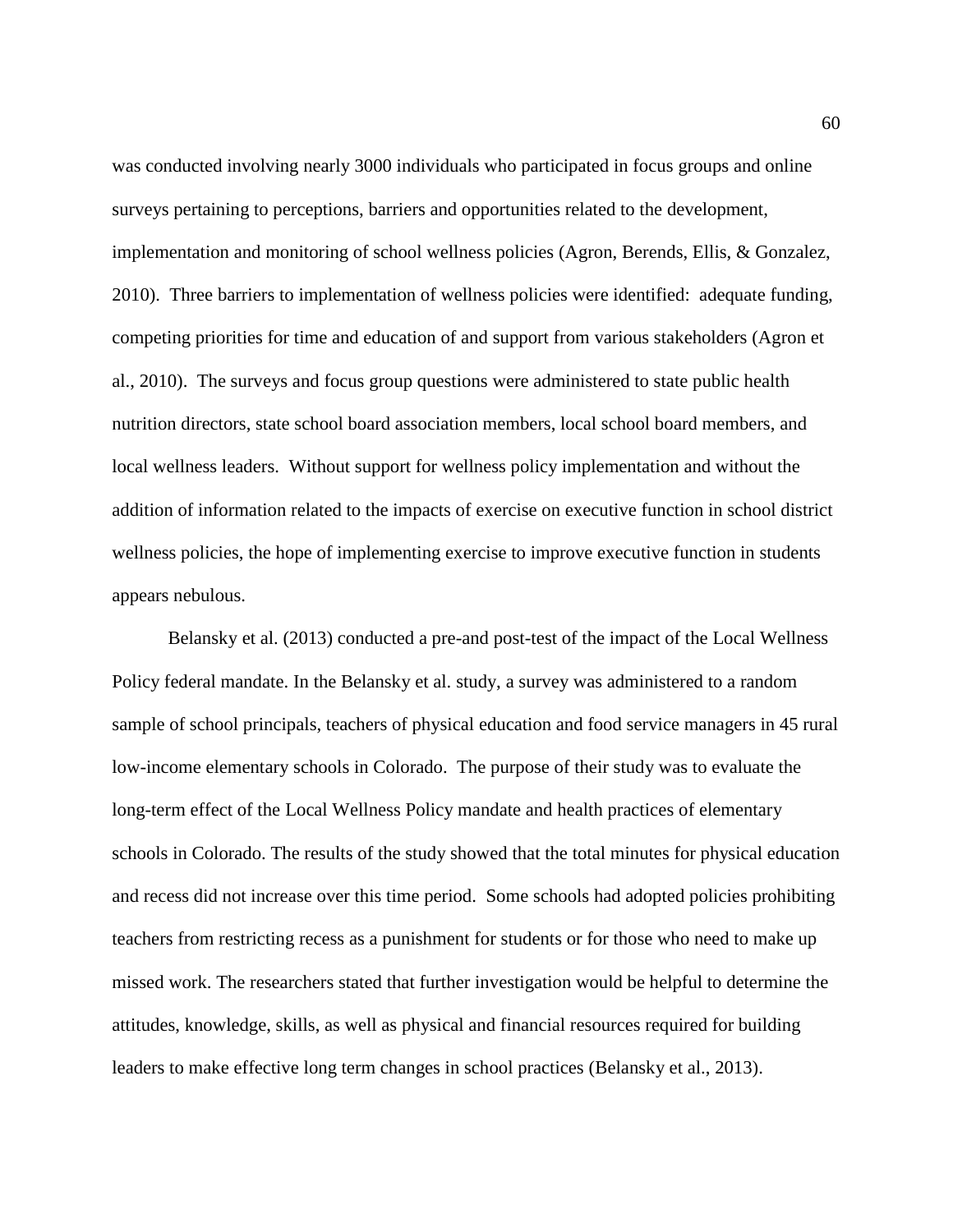**Impact of the principal.** In 2006, a Montreal study surveyed school principals and physical education teachers in 277 schools. The cross-sectional study explored opportunities for student physical activity in elementary schools and found substantial variation in physical activity opportunities among the schools surveyed. More opportunity for physical activity was linked to role modeling of physical activity by school principals, connections to the out of school environment, adequate funding, and access to facilities storage and physical space (Barnett et al., 2006).

**Age-related sedentarism**. As students age there is a decrease in their physical activity (Bunke, Apitzsch, & Bäckström, 2011). In a 2011 Sweden study of adolescent students, it was found that social influence affects students' current and intended physical activity. Understanding all barriers to physical activity become important to consider when implementing an exercise intervention program. It was also noted that boys engage in more physical activity than girls and the lower the social economic status, the less likely a student is to be physically active as compared to their higher social economic peers.

**Impact of low social economic status.** In the Carlson et al. (2014) study, 97 elementary schools in two regions of the United States were studied to examine the relationship between social economic status and physical activity related practices and children's physical activity. A survey was administered to physical education teachers and or principals at the schools regarding physical activity supportive practices. The percent of students on free and reduced priced meals was collected from the schools. Physical movement data was collected objectively and measured across the entire school day using accelerometers. One finding from the study was that lower social economic status schools were less likely to have a physical education teacher and these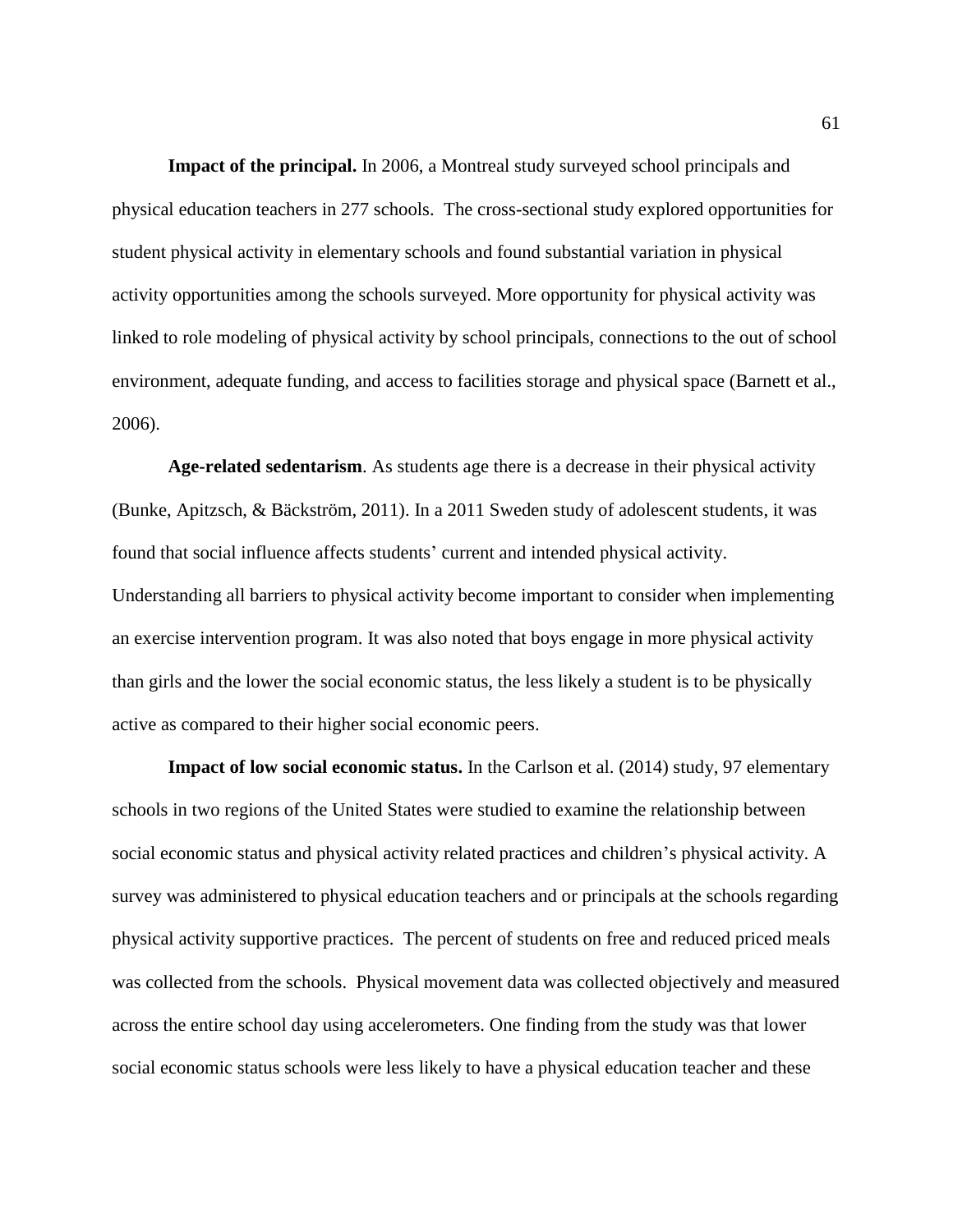schools had fewer physical activity supportive physical education practices. Contrary to that, these same schools had more students participating in active travel to school (Carlson et al., 2014).

The researchers noted that schools in low-income areas are less likely to offer recess and provide fewer physical activity supportive practices than higher income areas. Also, predominantly white non-Hispanic schools have better recess practices and facilities, including gymnasiums and playgrounds, when compared to predominately Black or Latino schools (Carlson et al., 2014).

**Impact of school transitions**. In 2009-10, 500 students participated in a longitudinal study to determine if their level of physical activity increased, stayed the same or decreased as they moved from the last year of primary school to the first year of secondary school in Belgin (De Meester, Van Dyck, De Bourdeaudhuij, Deforche, & Cardon, 2014). Accelerometers, Pedometers and the Flemish Physical Activity Questionnaire were used to measure physical activity. Principals responded to questions regarding school environmental characteristics. The study indicated that moderate to vigorous physical activity increased after the transition to secondary school while extracurricular physical activity and total physical activity decreased. Secondary schools scored higher on the school environmental characteristics, physical activities during lunch break, active schoolyards and playgrounds and in health education policy but lower on sports and physical activity after the school day than primary schools. Changes in the school environment characteristics, active commuting to school, active schoolyards, playgrounds and health education policy resulted in changes in self-reported extracurricular physical activity, total physical activity, step counts and moderate to vigorous physical activity. Secondary schools are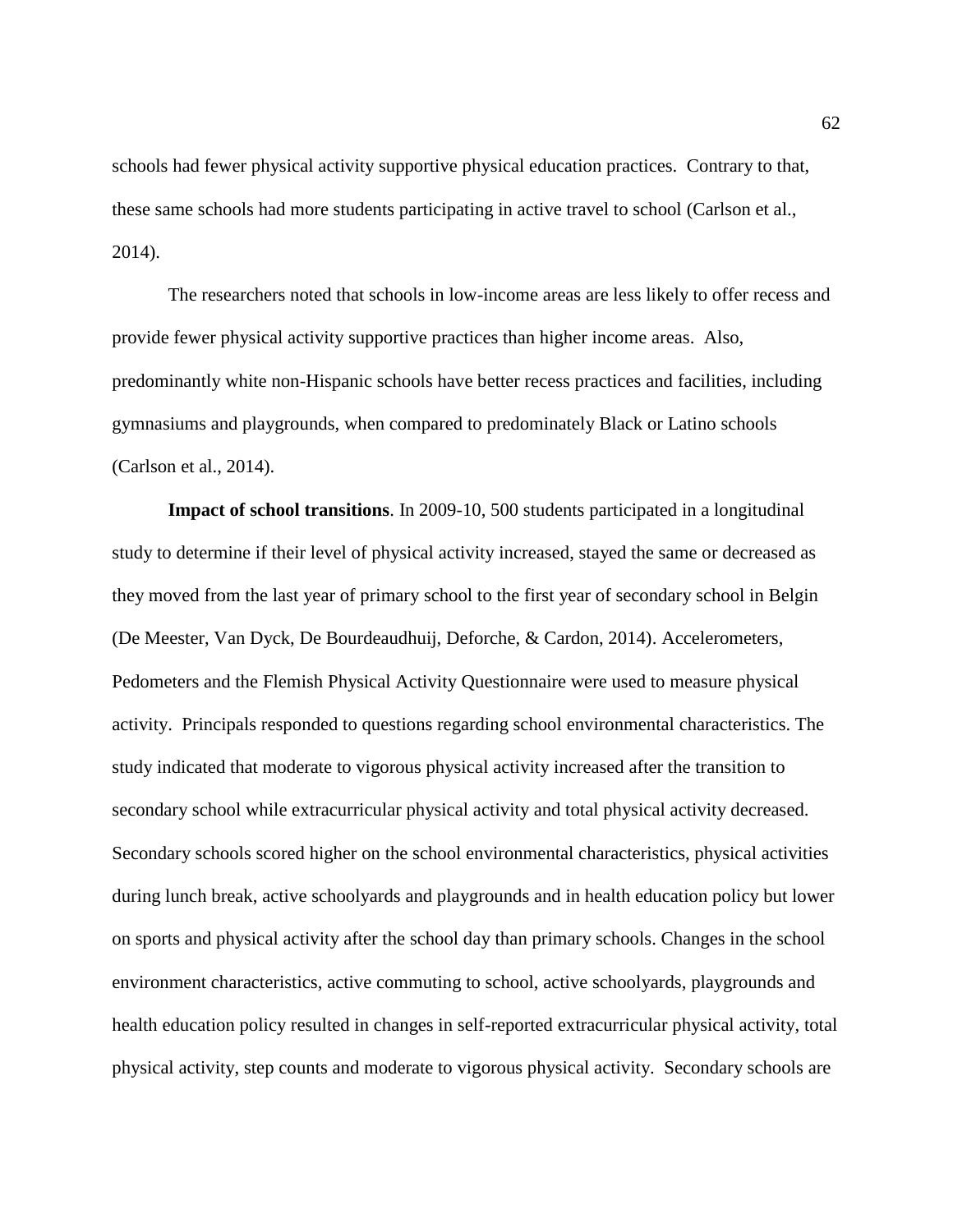more likely to foster strategies to promote physical activity during school hours and primary schools are more likely to promote physical activity after school. De Meester et al. (2014) stated that the school environment plays a central role in the change in physical activity patterns however, contribution of other social and physical environmental factors to the changes in physical activity need to be further explored.

The Norwegian Ministry of Education published a white paper in 2007, which highlighted the fact that physical activity can improve student's health and learning in schools and it recommended daily physical activity in the school setting. To understand the impact of this policy, a qualitative case study of eight Norwegian schools' experience with the implementation of a national policy was analyzed (Larsen, Samdal, & Tjomsland, 2012). Their study explored and identified successes and barriers to implementation of increased student physical activity as perceived by school administration, teachers, project leaders and students. Schools were selected based on their participation in the *Physical Activity and Healthy School* Meals project. The researchers concluded that all schools were able to ensure extra time for physical ranging from 20 to 45 minutes per day; however, none had managed to meet the recommendation of 60 minutes per day. Factors promoting the implementation were related to formalizing and anchoring policies and establishment of a leadership group for this project. Factors hindering the implementation were related to the lack of allocated time by school leaders and the confidence and competence expressed by teachers (Larsen et al., 2012).

Even though evidence-based physical education programs have increased physical activity by as much as 18%, adoption has not happened in a systemic way. Lounsbery, McKenzie, Trost, and Smith (2011) surveyed pairs of principals and teachers from 150 schools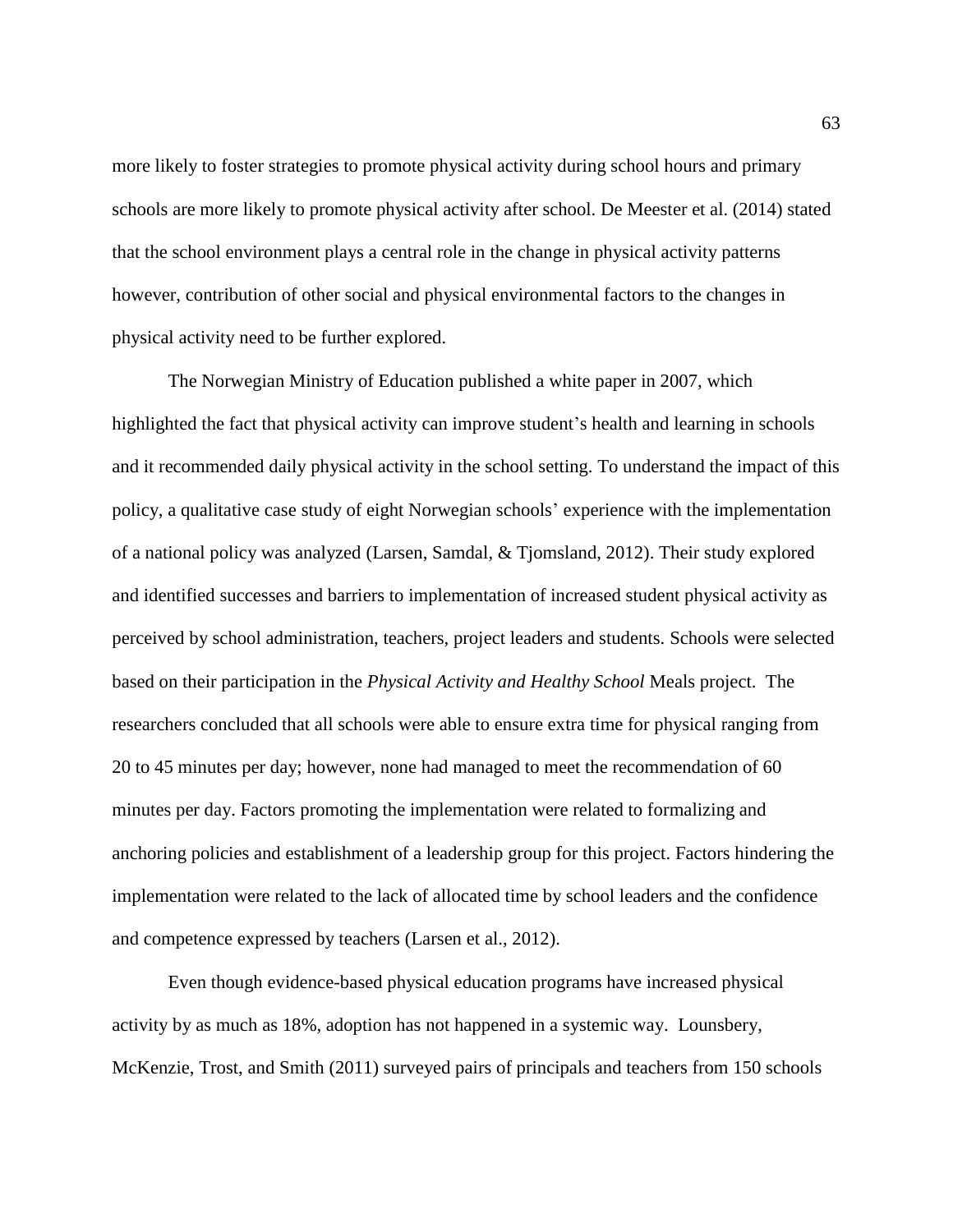(75 adopters and 79 non-adopters) across 34 states. The differences between adopter and nonadopter schools were compared. The findings show that both principals and teachers reported distinct physical education curriculum adoption decision-making roles but few see themselves as integral to program evaluation. Teachers in adopter schools did state they were more satisfied with program outcomes and were more involved in program decision-making. When compared with teachers, principals were generally more satisfied with their schools physical education program outcomes and did not share the same perceptions of barriers to physical education programming. Principals also demonstrated a general lack of physical education program knowledge

Action Schools! British Columbia (2016) is a comprehensive school-based model that promotes physical activity and healthy eating in elementary schools in British Columbia, Canada. The expected outcomes of the program include increased student interest and attitude toward physical activity, improvement in overall student health, improved academic performance and better classroom behavior. A follow up study was conducted in 2008 and 2009 to determine to what degree the program was being implemented four years after the initial implementation phase. Surveys were administered to 133 principles and 587 teachers of grades 4-7. The results of the follow up study showed that three factors affected implementation: self-efficacy, training of staff and level of institutionalization. If teachers believed they could meet the expectations, they received training and if expectations were transparent through policy, then implementation was successful. The Action Schools, British Columbia study discusses the importance of academic performance as an expected outcome for increased physical activity but there is no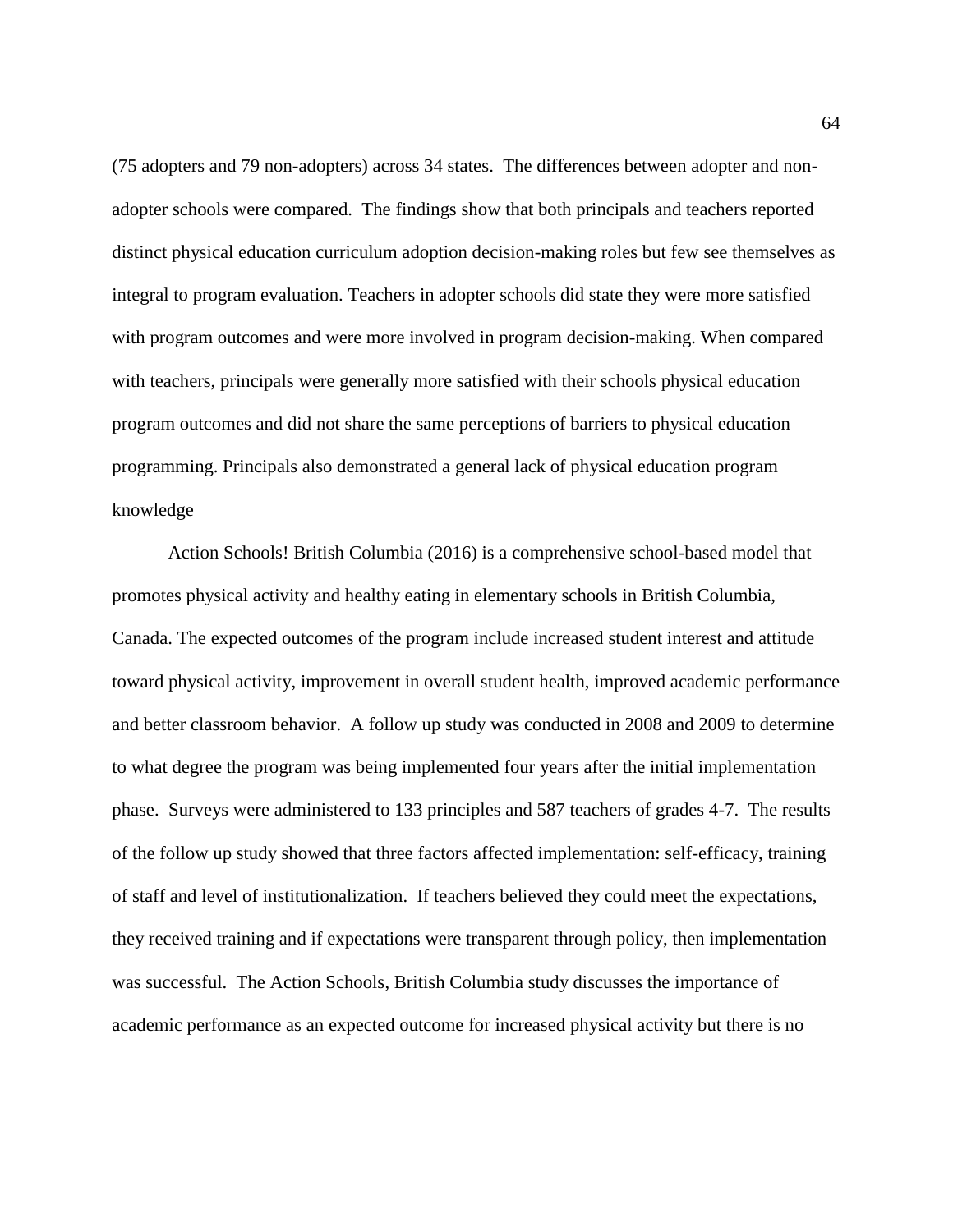mention of overall impacts on cognition and executive functioning as a rationale for participation.

The Roslow Research Group (2009) administered a survey to 1375 physical education teachers from elementary, middle and high schools in the United States of America. One finding from the survey suggested that the majority (53%) of elementary teachers believe that a focus on motor skills and movement forms is the primary purpose for elementary physical education. In the survey, teachers stated that only 27% of principals were believed to be very knowledgeable about after school programming for physical education. Most teachers (58%) believed their principals were supportive however, only 11% of teachers reported being observed three or more times during the school year. Of the elementary teachers, 17% indicated that they had never been observed in the physical education class (Roslow Research Group, 2009).

In 2002, phone surveys were completed with 101 parents of children age 5 to 12 years in a New Zealand community. Four elementary principles were interviewed as part of the follow up to the study. Researchers were investigating the barriers and promoters of healthy eating and physical activity in this New Zealand community. Major barriers to physical activity identified included lack of facilities, coaches and equipment. Work commitments prevented 40% of parents from being physically active with their children. It also was found that 70% of parents thought their child preferred TV or computers to sports and games. Limited research has explored the barriers and promoters of healthy eating and physical activity for 5- to 12-year-olds (Romero et al., 2001).

The preference for sedentary leisure options could prove to be one of the greatest challenges faced by researchers when developing strategies to remove the barriers to healthier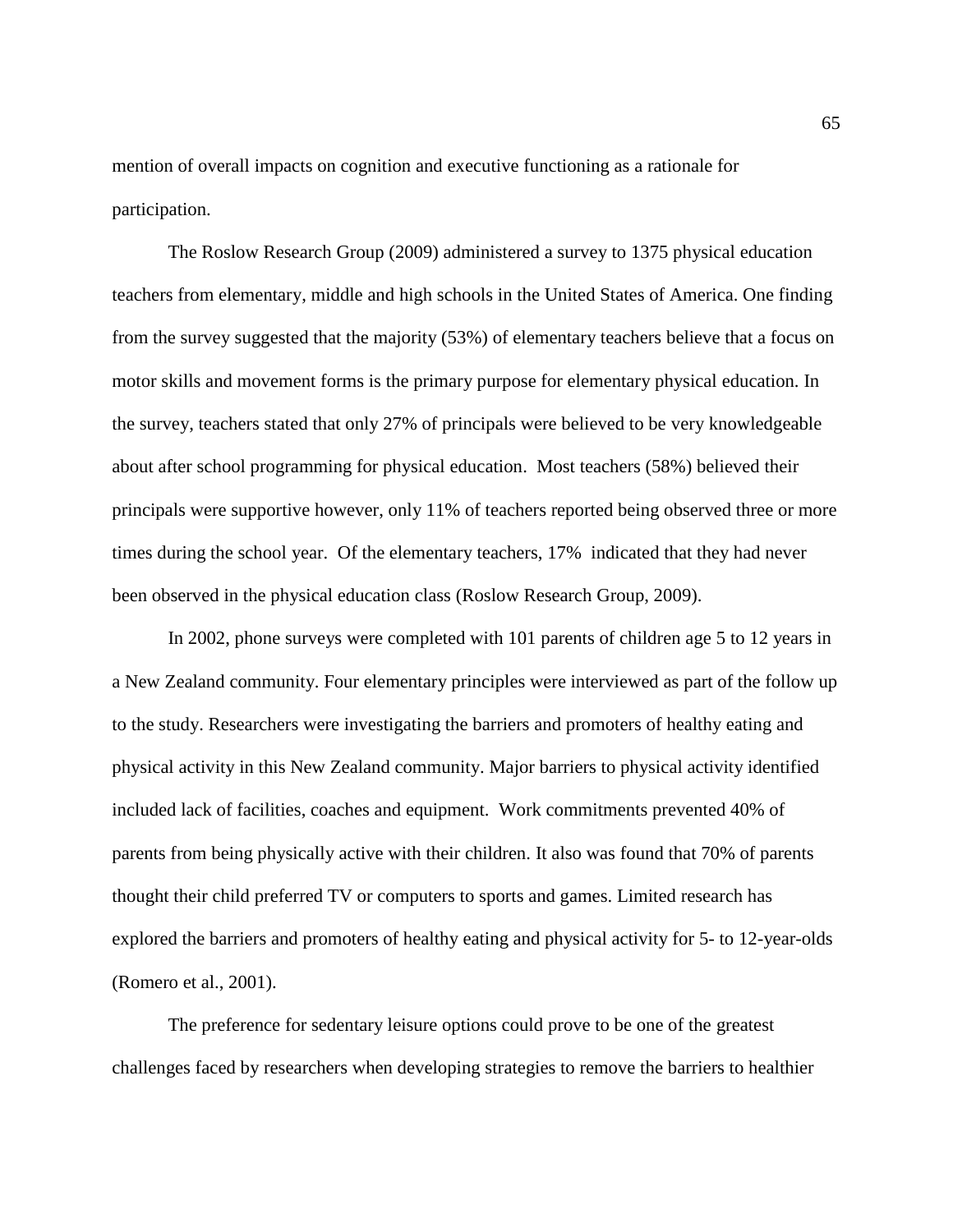behaviors. Children respond more positively if exercise is promoted rather than if physical activity is encouraged, perhaps because children feel forced to participate in physical activity, but perceive the choice is theirs when encouraged to decrease television time. In conclusion, these barriers included greater preference for sedentary activities, a lack of variety in the types of physical activities available and work commitments of parents.

# **Summary**

The review of literature summarized research on how humans have used exercise to promote healthy bodies and brains, the relationship between exercise and academic achievement, the impact of exercise on executive function and how elementary schools have utilized specific exercise interventions for learning, including barriers to implementation in schools.

Physical exercise has historically been part of human culture and the concept of prescribing physical exercise to maintain health has existed for thousands of years. A few decades prior to the 20<sup>th</sup> century, physical education became more prominent in school curriculum and now the United States Department of Health and Human Services recommends that children do 60 minutes of moderate physical activity every day (Maese, 2015).

The literature suggested that exercise improves blood flow to the brain, the development of new neurons and improved memory in animals. There is significant evidence which indicates that exercise, specifically running (Tomporowski et al., 2015), improves many different body systems (Tomporowski et al., 2015) and changes structures and functions in the brain (Chaddock et al., 2011; Hillman et al., 2008).

The literature described the correlation between aerobically fit children and achievement in school and included benefits to student's reading and math scores (Kedler, 2012), reading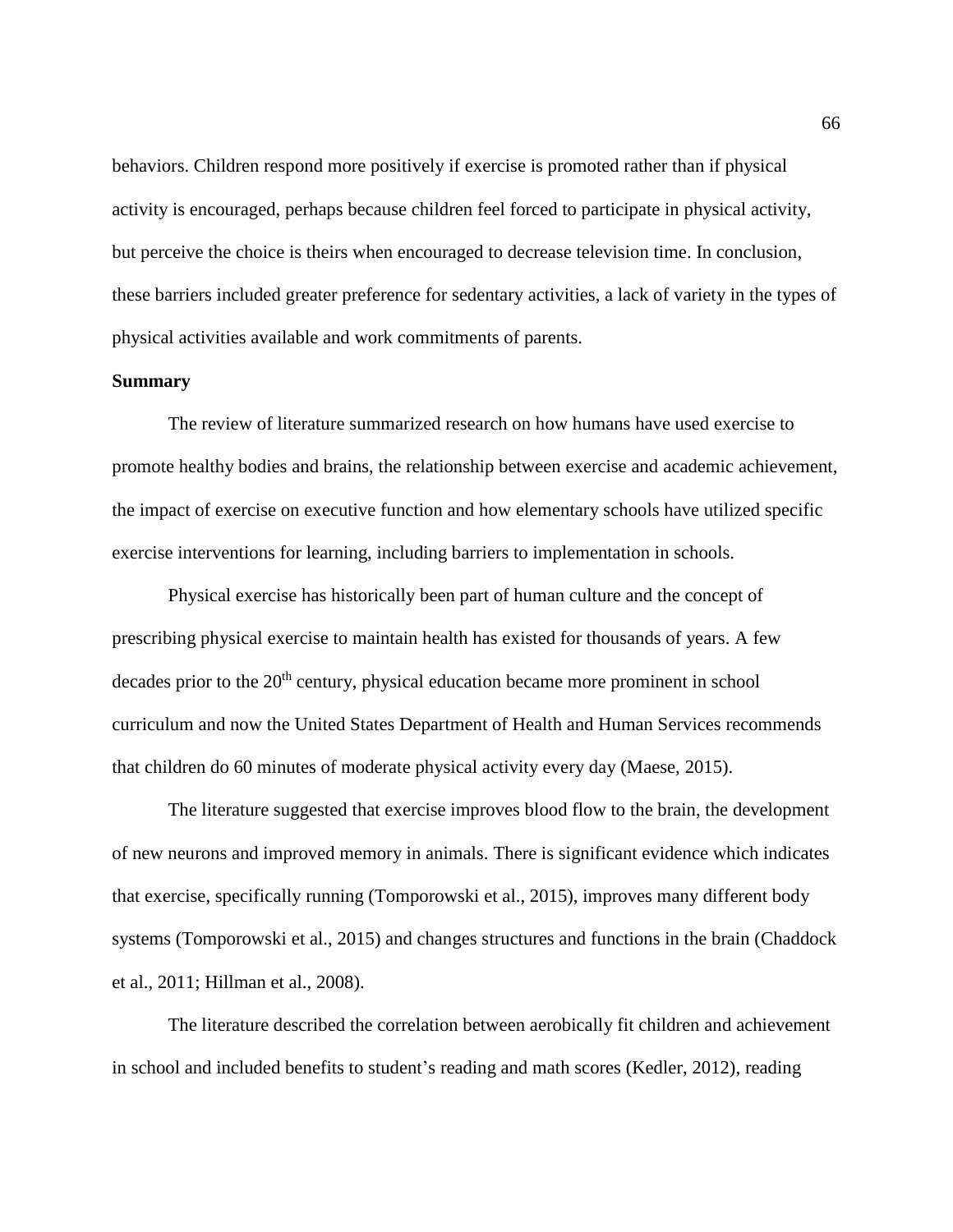comprehension and analysis, improved IQ (Ratey, 2012), higher grade point averages, creativity, focus, reduced truancy and drop out statistics and improves language acquisition (Madigan, 2000). Meta-analytic results indicated that "there is substantial evidence that academic achievement and measures of executive function are correlated—both at a single point in time and as a predictor of future achievement, and for a variety of different constructs and age groups" (Jacob & Parkinson, 2015, p. 18). Current exercise research psychology is dominated by the hypothesis that improvements in executive function caused by exercise are the cause of increased academic achievement (Etnier & Chang, 2009).

Early executive function skills are correlated to long term academic achievement in school (Best et al., 2011; Fuhs et al., 2014) and deficits in executive function can have life long lasting impacts related to social relationships and career success (Best et al., 2011; Bull & Lee, 2014). Executive function skills appear to be critical for school success (Alloway & Alloway, 2010; Borella et al., 2010; Duckworth & Seligman, 2005) and deficits in executive function often grow larger over time (Riggs et al., 2003; O'Shaughnessy et al., 2003). Long-term impacts in life include poorer health, less income, lower levels of happiness and higher likelihood of committing crime (Moffitt, 2012, Moffitt et al., 2011).

Specific physical activity interventions that are designed to incorporate both core executive functions and higher order cognitive processes may provide the right type of brain training to improve children's academic performance (Tomporowski et al., 2015). ACTIVATE was the only executive function intervention program found by the researcher to have an embedded executive function assessment incorporated into the intervention.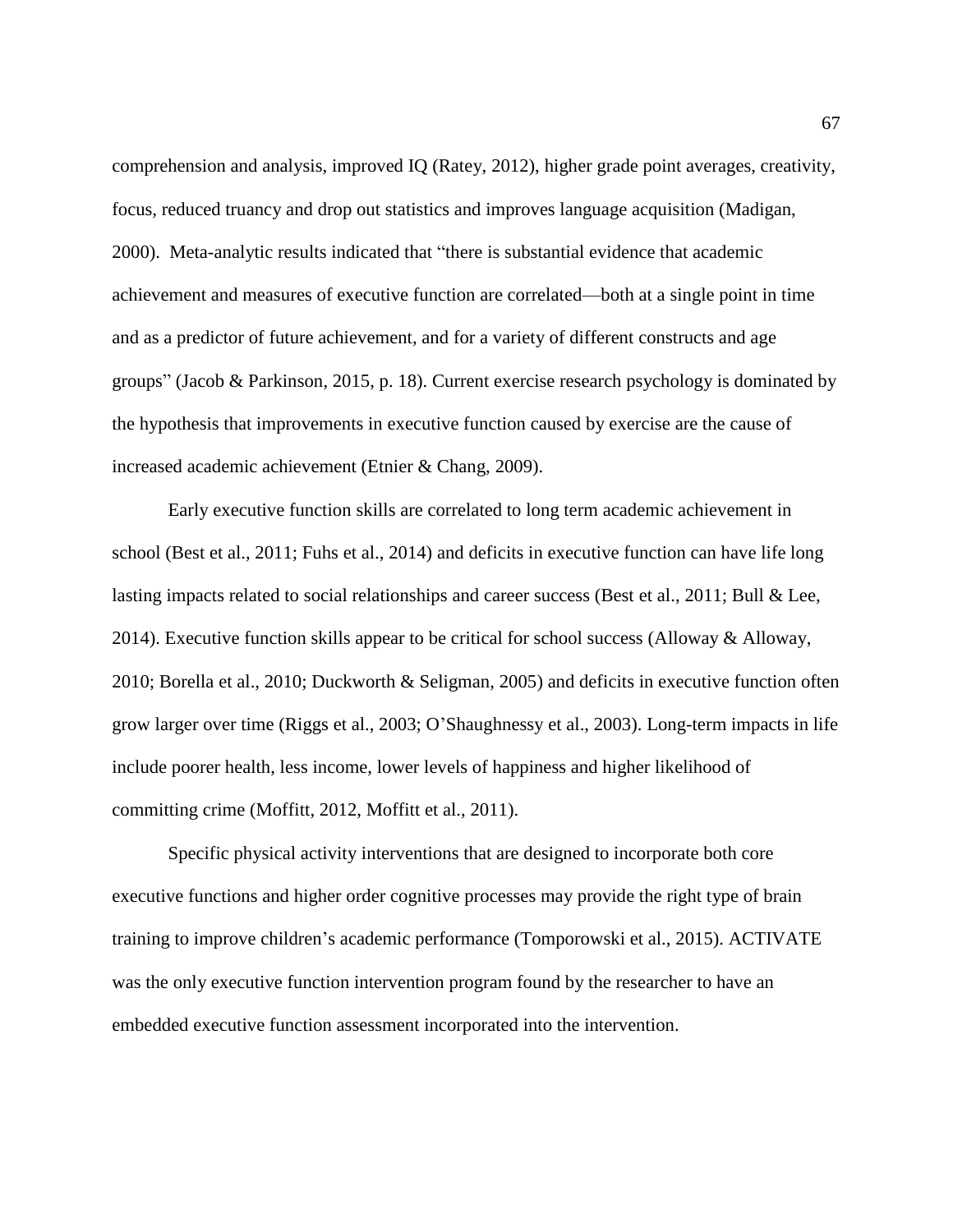Factors that promoted or impeded implementation of exercise intervention programs included wellness policy implementation (Agron et al., 2010), school leadership (Barnett et al., 2006), youth sedentarism (Bunke et al., 2011), social economic status of students (Carlson et al., 2014), and school transitions (De Meester et al., 2014).

Exploration of the implementation of ACTIVATE in case study schools was the subject of the study. In schools where greater environmental support for physical activity exist, students will be more physically active (Barnett et al., 2006). The literature could be enhanced by studying experienced practitioners and users to understand the practices, perceived benefits and barriers and recommendations for schools choosing to implement the ACTIVATE program, designed to improve executive function.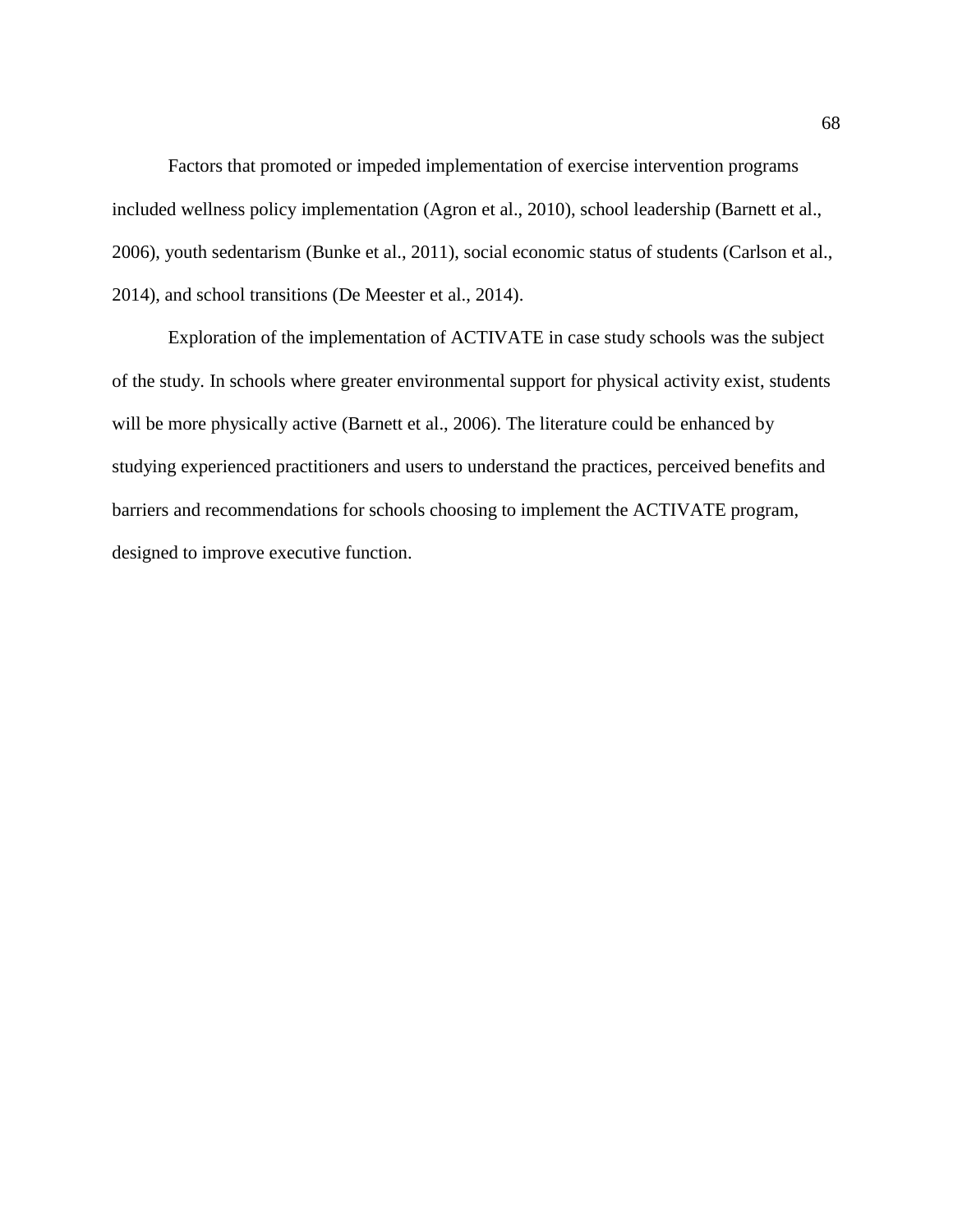#### **Chapter III: Research Methodology**

The fundamental purpose of schools is to provide high levels of learning for all students using the most efficient and effective methods possible. To help achieve this goal, it may be beneficial to understand factors that affect the ability of the brain to learn. One of the factors referenced in the study is the impact of physical movement of the body on the brain's ability to learn, specifically on executive function.

Key studies in the review of literature summarized how humans have used exercise to promote healthy bodies and brains, the relationship between exercise and achievement, the impact of exercise on executive function and examine how elementary schools are utilizing exercise interventions for learning, including barriers to implementation in schools. A brief overview of these studies is provided hereafter.

Physical exercise has historically been part of human culture and the concept of prescribing physical exercise to maintain health has existed for thousands of years. A few decades prior to the 20<sup>th</sup> century, physical education became more prominent in school curriculum and now the United States Department of Health and Human Services recommends that children do 60 minutes of moderate physical activity every day (Maese, 2015).

The literature suggested that exercise improves blood flow to the brain, the development of new neurons and improved memory in animals. There is significant evidence which indicated that exercise, specifically running (Tomporowski et al., 2015), improves many different body systems (Tomporowski et al., 2015) and changes structures and functions in the brain (Chaddock et al., 2011; Hillman et al., 2008).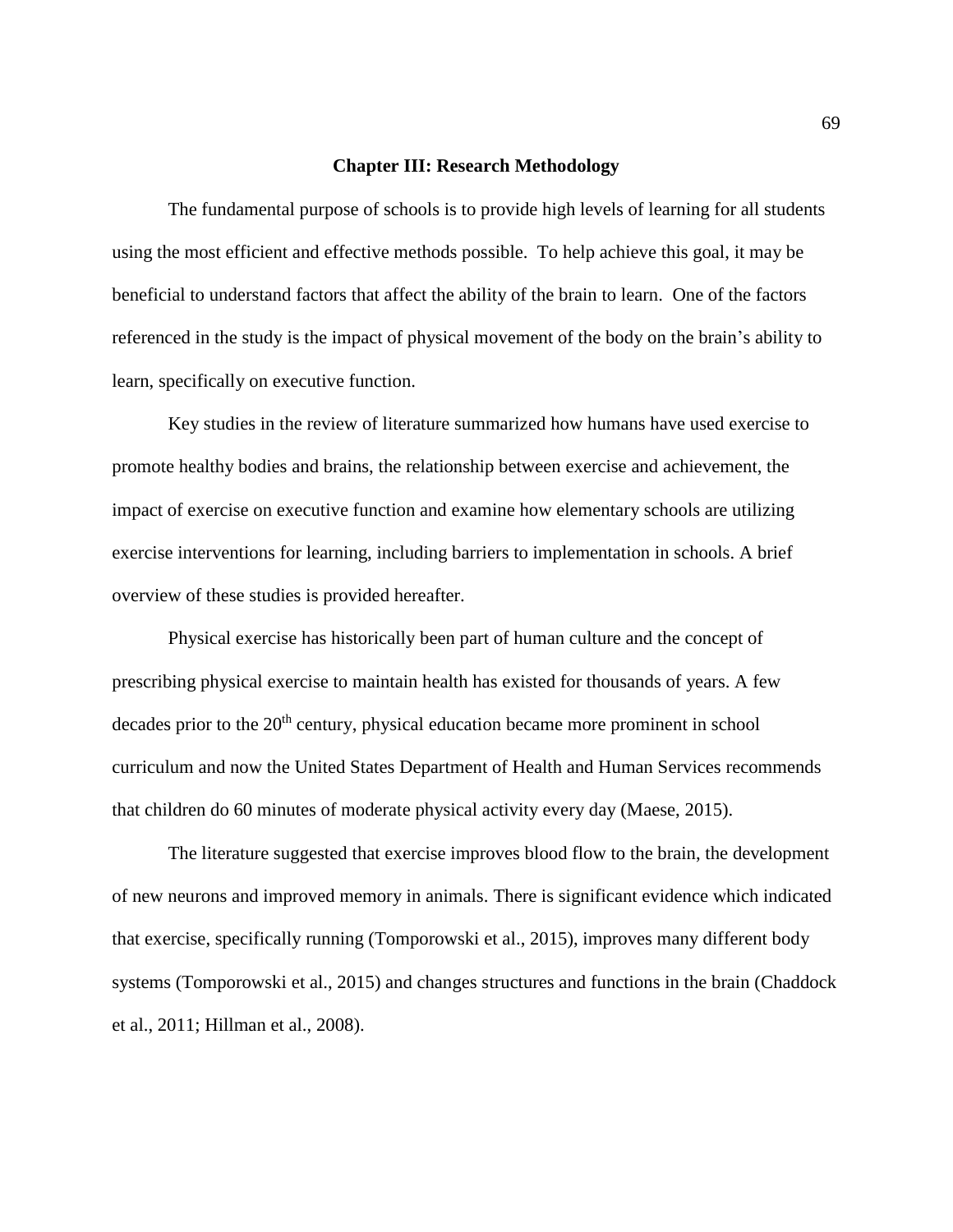The literature described the correlation between aerobically fit children and achievement in school and included benefits to student's reading and math scores (Kedler, 2012), reading comprehension and analysis, improved IQ (Ratey, 2012), higher grade point averages, creativity, focus, reduced truancy and drop out statistics and improves language acquisition (Madigan, 2000). Meta-analytic results indicated that "there is substantial evidence that academic achievement and measures of executive function are correlated—both at a single point in time and as a predictor of future achievement, and for a variety of different constructs and age groups" (Jacob & Parkinson, 2015, p. 18). Exercise research psychology is dominated by the hypothesis that improvements in executive function caused by exercise are the cause of increased academic achievement (Etnier & Chang, 2009).

Early executive function skills are correlated to long term academic achievement in school (Best et al., 2011; Fuhs et al., 2014) and deficits in executive function can have life long lasting impacts related to social relationships and career success (Best et al., 2011; Bull & Lee, 2014). Executive function skills appear to be critical for school success (Alloway & Alloway, 2010 Borella et al., 2010; Duckworth & Seligman, 2005) and deficits in executive function often grow larger over time (Riggs et al., 2003; O'Shaughnessy et al., 2003). Long-term impacts in life include poorer health, less income, lower levels of happiness and higher likelihood of committing crime (Moffitt, 2012; Moffitt et al., 2011).

Specific physical activity interventions that are designed to incorporate both core executive functions and higher order cognitive processes may provide the right type of brain training to improve children's academic performance (Tomporowski et al., 2015). ACTIVATE,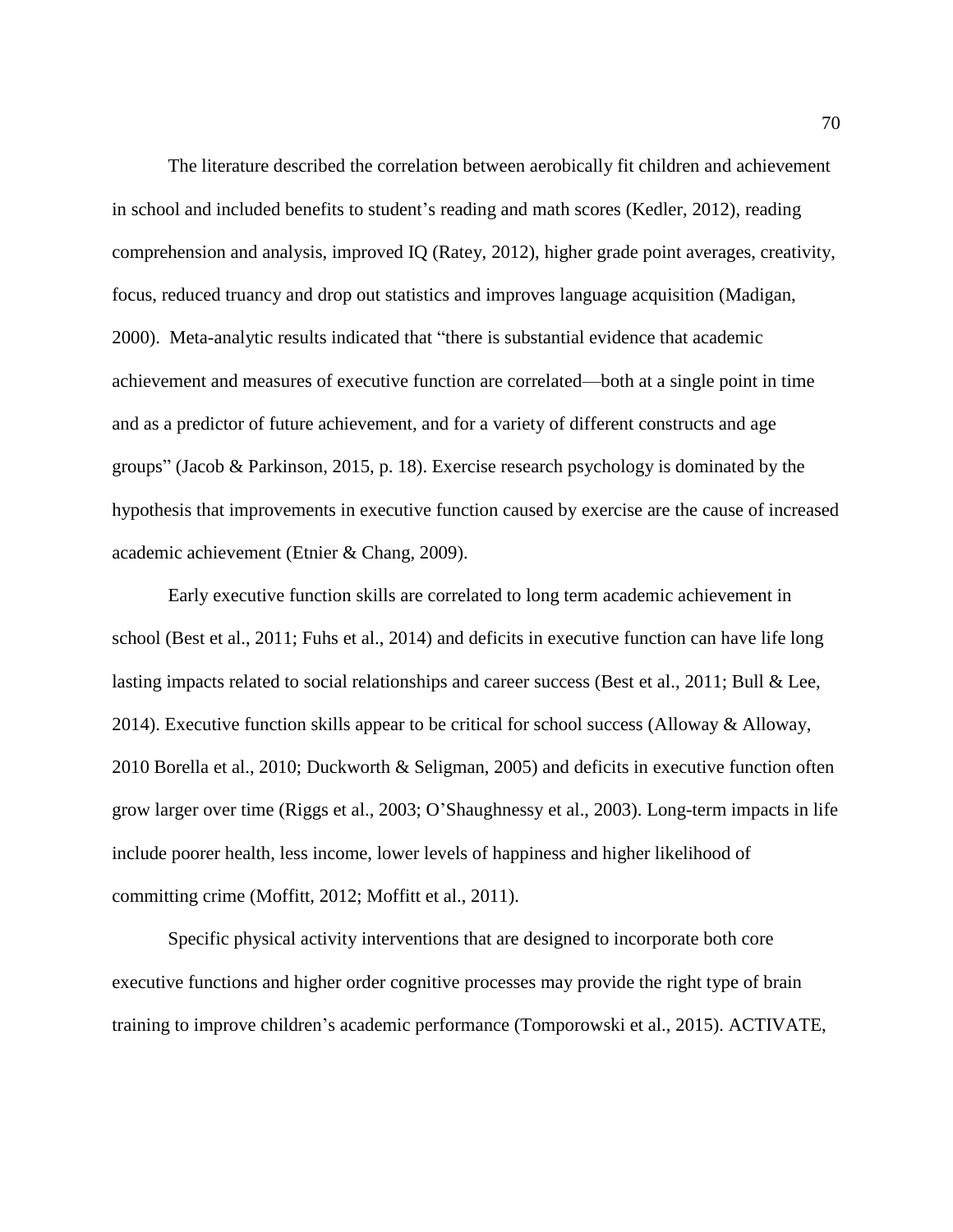created by C8 Sciences, and was the only executive function intervention program found by the researcher to have an embedded executive function assessment built into the intervention.

Factors that promoted or impeded implementation of exercise intervention programs included wellness policy implementation (Agron et al., 2010), school leadership (Barnett et al., 2006), youth sedentarism (Bunke et al., 2011), social economic status of students (Carlson et al., 2014), and school transitions (De Meester et al., 2014).

Exploration of the implementation of ACTIVATE in case study schools was the subject of the ensuing study. In schools where greater environmental support for physical activity exist, students will be more physically active (Barnett et al., 2006). The literature could be expanded by studying experienced practitioners and users to understand the practices, perceived benefits and barriers and recommendations for schools choosing to implement the ACTIVATE program, which is designed to improve executive function.

Exploring the barriers that have led to the successful implementation of exercise for executive function was also the subject of the study. The failure to apply what is known regarding this topic could affect educational systems by failing to support young children who would most benefit from enhanced executive function. Hope for change in policy and practice can be derived from examining pockets of excellence and sharing their story of barriers and success to implementation of ACTIVATE. A case study of three elementary schools with successful implementation of the ACTIVATE executive function intervention was conducted. The literature will be expanded by studying the perceptions of experienced practitioners to better understand the processes by which such programs are implemented and maintained in schools. The investigation included practices used in the case study schools, perceived benefits of and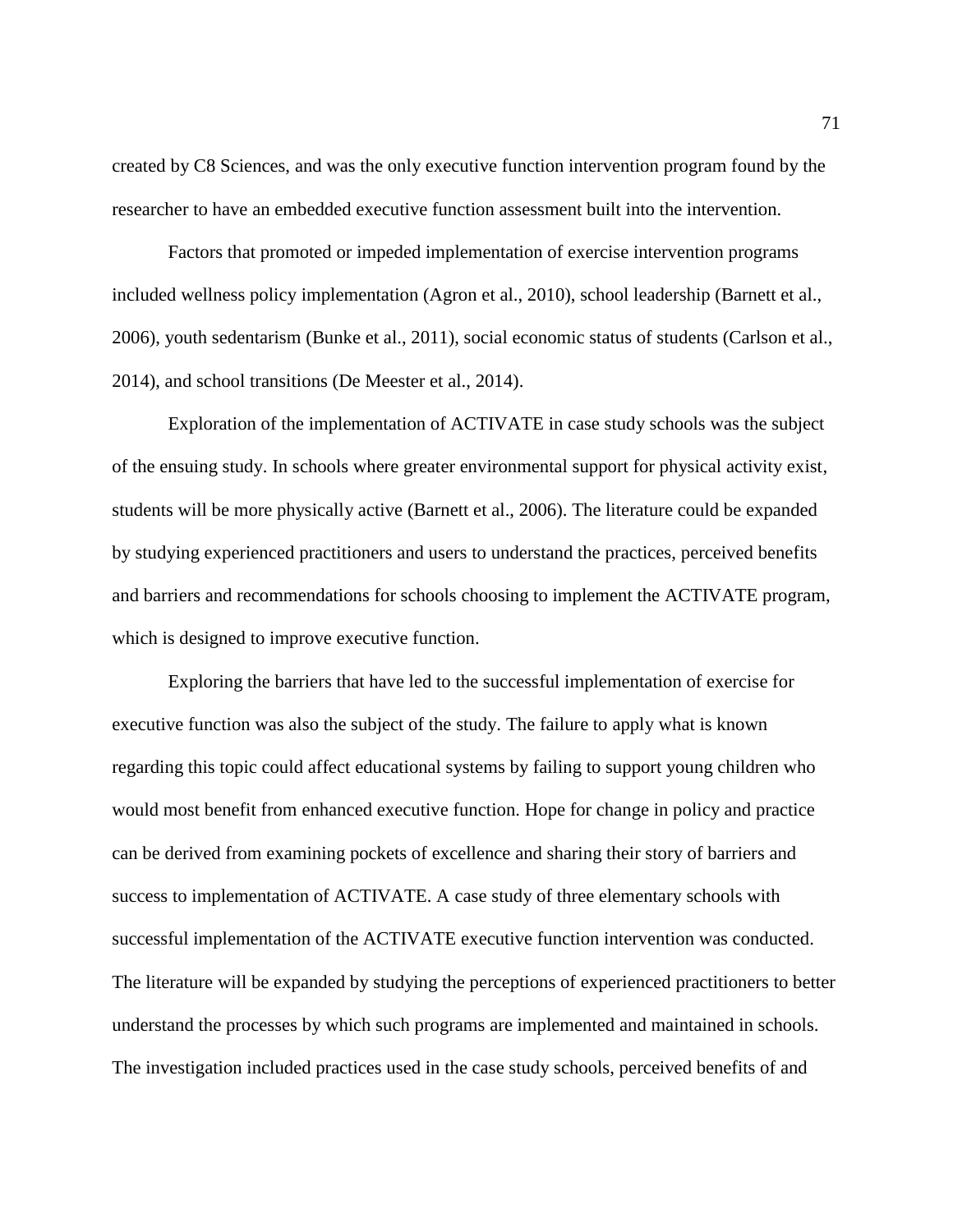barriers to implementation of the program. Finally, the researcher sought to identify recommendations from the case study schools for successful implementation of the ACTIVATE program.

## **Research Questions**

Four research questions guided the study:

- 1. What practices were used in the case study schools to implement the ACTIVATE executive function intervention program?
- 2. What benefits were reported for students who participated in the ACTIVATE program?
- 3. What barriers challenged the implementation of the ACTIVATE program?
- 4. What recommendations did case study schools provide for successful implementation of the ACTIVATE program?

# **Research Design**

There are two types of research, quantitative and qualitative, typically conducted to answer research questions. Quantitative research involves collecting numerical data and information from participants to determine the relationship between them (Slavin, 2007). Qualitative research methods focus on discovering and understanding the experiences, perspectives, and thoughts of participants (Hiatt, 1986). Since the intent of the research is to replicate a model which has successfully implemented the ACTIVATE program in elementary schools, a qualitative case study approach was utilized.

The case study format allows for the collection of individual interview responses regarding implementation benefits and barriers and helped to generate an in depth analysis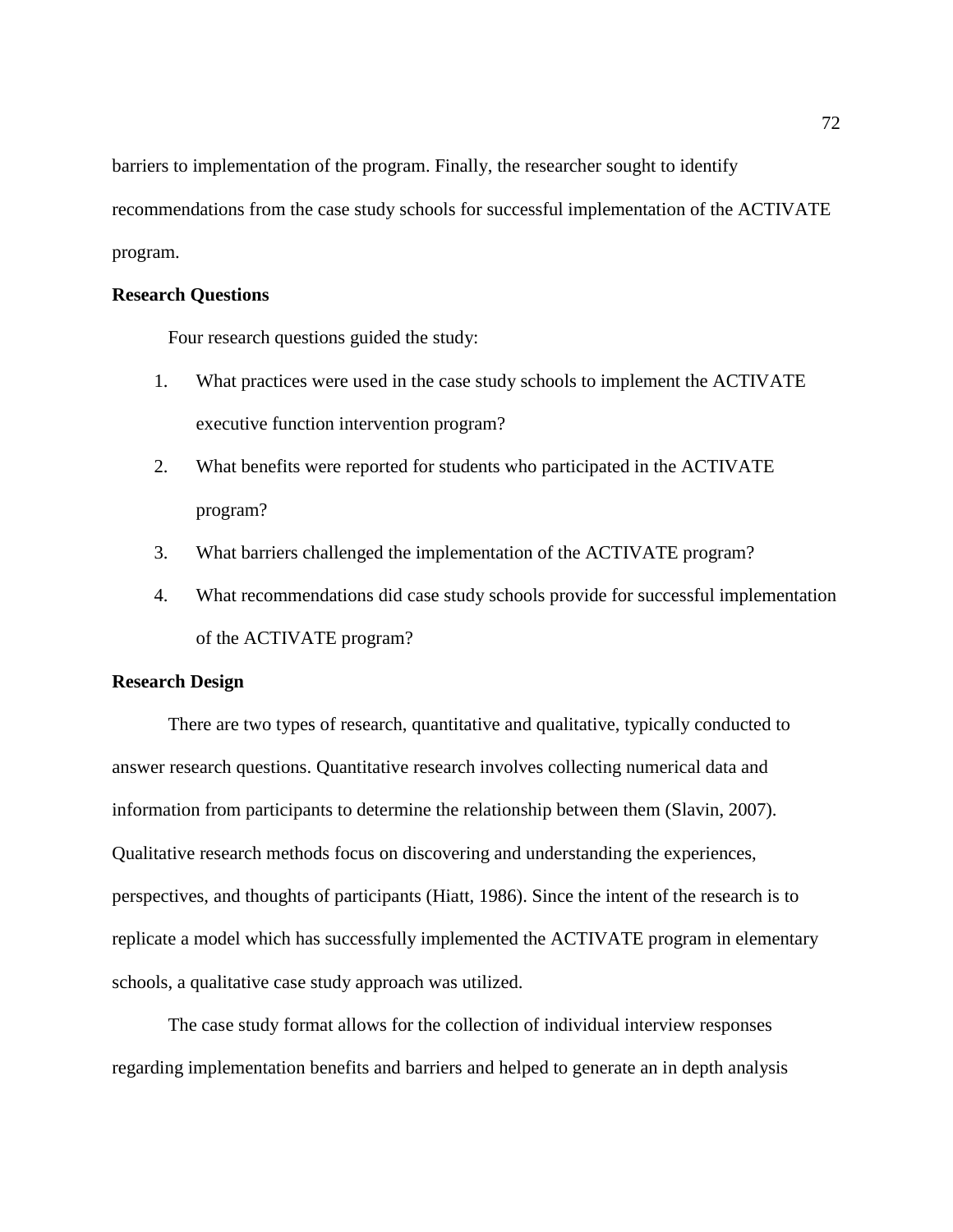needed to provide replication potential in other schools. As stated by Cresswell (2009), a case study is a "strategy of inquiry in which the researcher explores in depth a program, event, activity, and process, of one or more individuals" (p. 13). The researcher sought opportunities to ask more in depth follow-up questions to elicit further details, which further clarified the study results (Creswell, 2007, 2009). Discovering key elements of successful implementation through a qualitative case study approach provided insight to barriers for implementation and factors promoting success.

## **Participants**

The first step in identifying the list of participants for the case study was to develop the criteria for reviewing potential schools for the study. Those criteria included schools that have implemented the ACTIVATE program for at least two years and have measured the fidelity of implementation including the impact on the children.

The second step was to identify schools nationally to consider in the study population. For this step, the researcher contacted Dr. Wexler, owner of C8Sciences and creator of the ACTIVATE program, to conduct an initial interview to determine schools meeting criteria. In that interview, Dr. Wexler shared published and non-published research on the ACTIVATE program summarizing their successes and challenges. Controlled scientific studies of the impact of the ACTIVATE program on learning had been conducted by Dr. Wexler in some of the schools who first implemented the program indicating great growth in executive function and math and reading achievement scores. Dr. Wexler further indicated that a few schools districts had used the program for three years and both were using the physical component of the program but "we don't have any data on teacher's reactions to the program" (B. K. Wexler, personal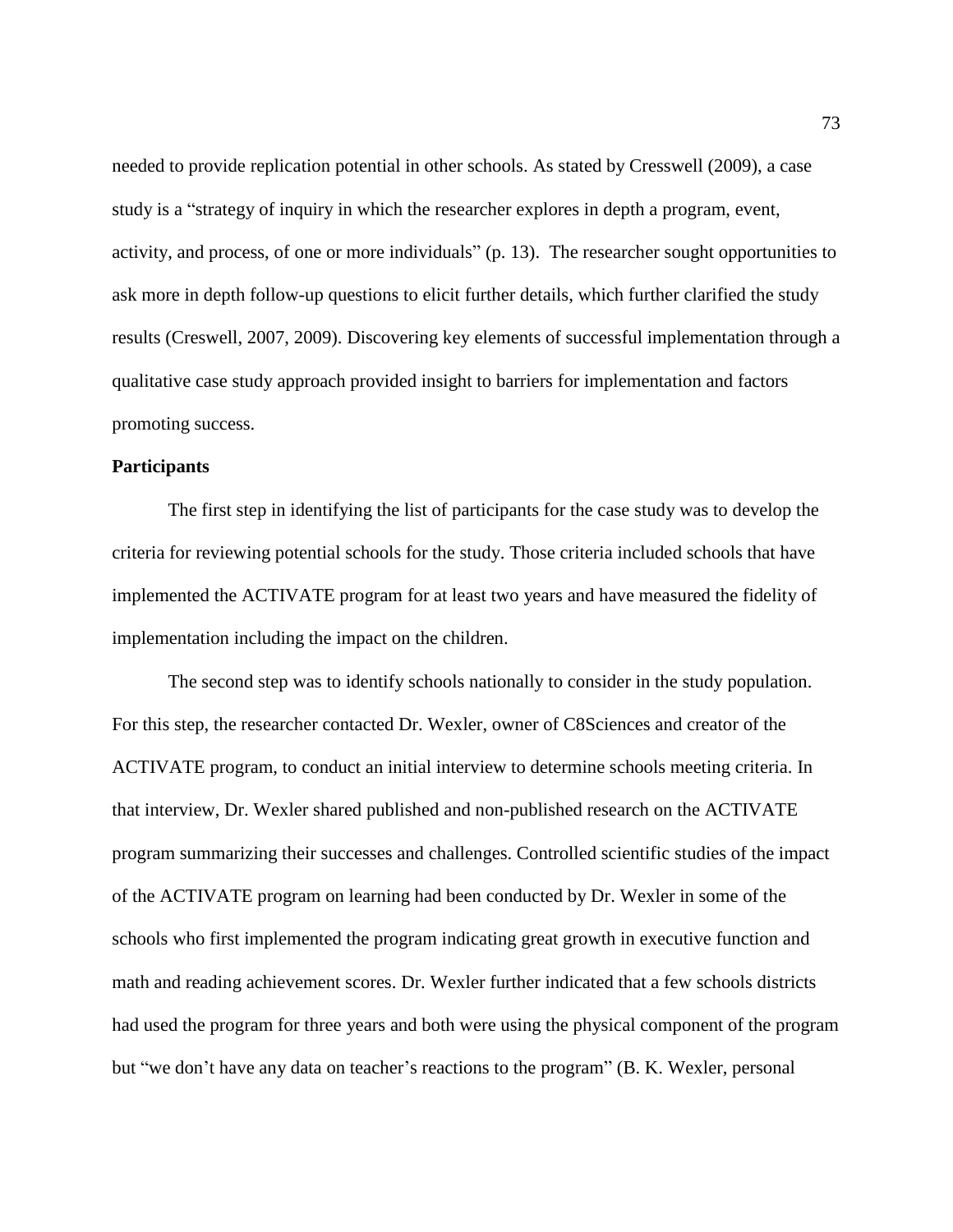communication, December 2, 2016). Following the interview, Dr. Wexler contacted schools meeting criteria, who had implemented the program for at least three years, and requested their permission to release their names to the researcher. Upon receiving permission, Dr. Wexler forwarded the contact information to the researcher for initial contact.

The researcher contacted two different school district leaders, eliminating one school district because it was not using the physical activity portion of the ACTIVATE program. The school district that did meet criteria included seven elementary schools, three of which had been using the ACTIVATE program for over three years. Staff at the selected case study schools were contacted and asked to review the case study purpose using the form in Appendix A: Email Request for Identified Case Study School Principals/Teachers to Complete Interview. Nine teachers or principals were contacted and seven agreed to participate in the study. One principal was interviewed for the study. The principal was responsible for overall programming decisions in school, made final decisions related to budget and expenditures for the site and thus was an important voice to capture in the study. Six classroom teachers were selected for interviews included two district teacher leaders and four classroom teachers. Classroom teachers worked closely with students each day and had important information regarding the observable impact (both quantitative and qualitative) of the program on executive function in the school environment. Seven interviewees kept the scope of the study manageable. For a qualitative study that uses interviews, Kornuta and Germaine (2006) articulated that:

Interviews in qualitative research are likely to produce large amounts of data, and therefore, the number of participants should be limited to keep the study manageable. For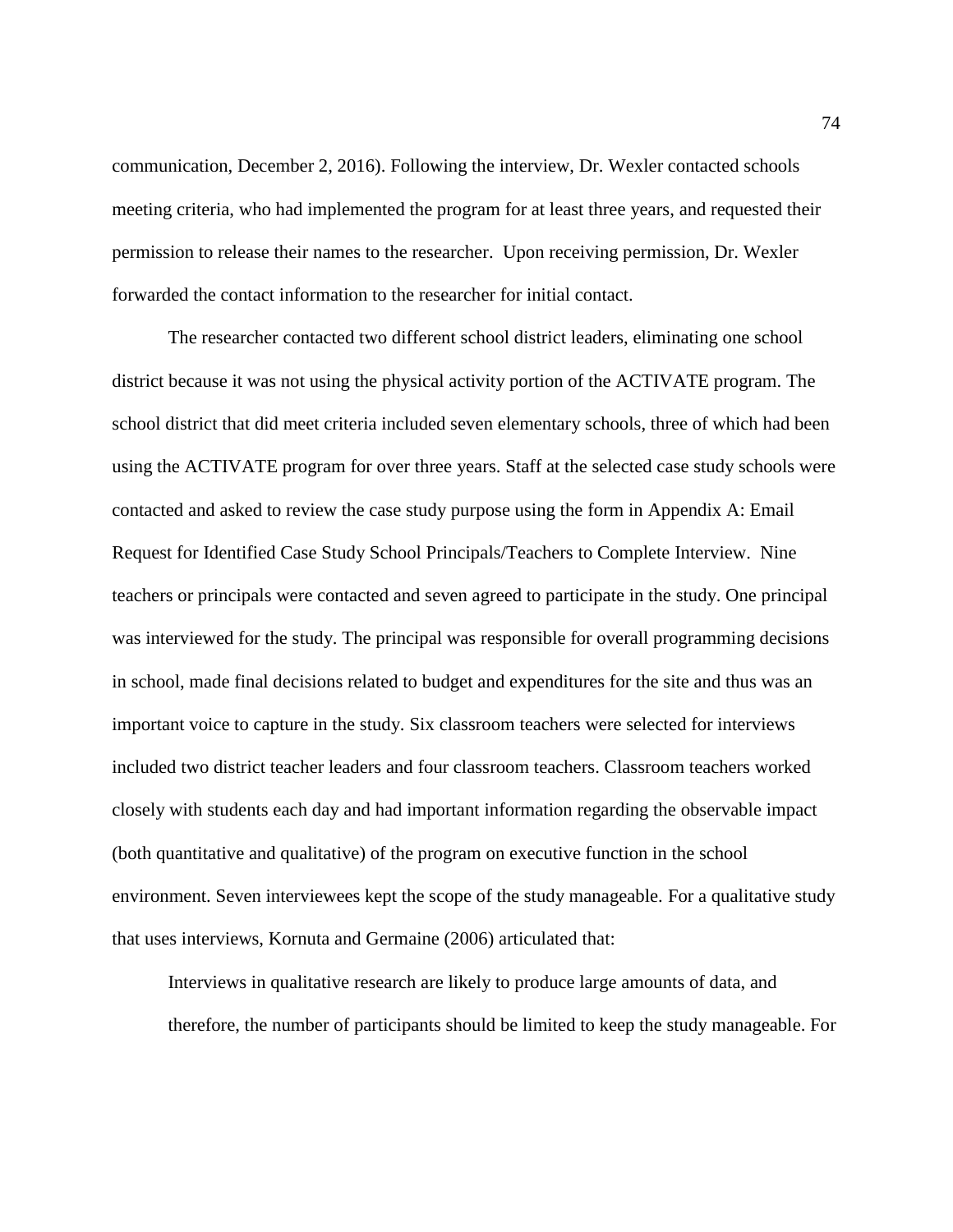this reason, few qualitative studies conducted by individual researchers have more than six participants. (p. 49)

### **Instrumentation**

Data were collected using a semi-structured format and a specific set of interview questions. A specific interview instrument to utilize for the study was not found through examination of the literature. The researcher generated interview questions based on findings from the review of literature. Themes to be explored in the interviews were divided into sub questions listed in Appendix C: Matrix of Research Questions, Interview Questions and Relevant Literature. As an example, one study revealed that principal role modeling of the importance of physical activity impacted the number of minutes in which students were physically active (Barnett et al., 2006). Therefore, this was a question explored by the researcher.

### **Human Subject Approval**

Upon approval of the research study in the preliminary process, the researcher submitted the necessary forms to the Institutional Review Board (IRB) for St. Cloud State University approval. The elementary principals and teachers interviewed in the study are anonymous. The schools that were referenced in the study have fictitious names or pseudonyms to protect their anonymity, i.e., Haset Elementary. Pseudonyms honor the confidentiality requirement of ethical research guidelines and the IRB approval requirements.

#### **Instruments for Data Collection and Analysis**

Since the literature review did not provide insight for a valid and reliable instrument for data collection, the instrument was developed by the researcher. The interview questions were aligned to the research questions and to literature citations as indicated in Appendix C: Matrix of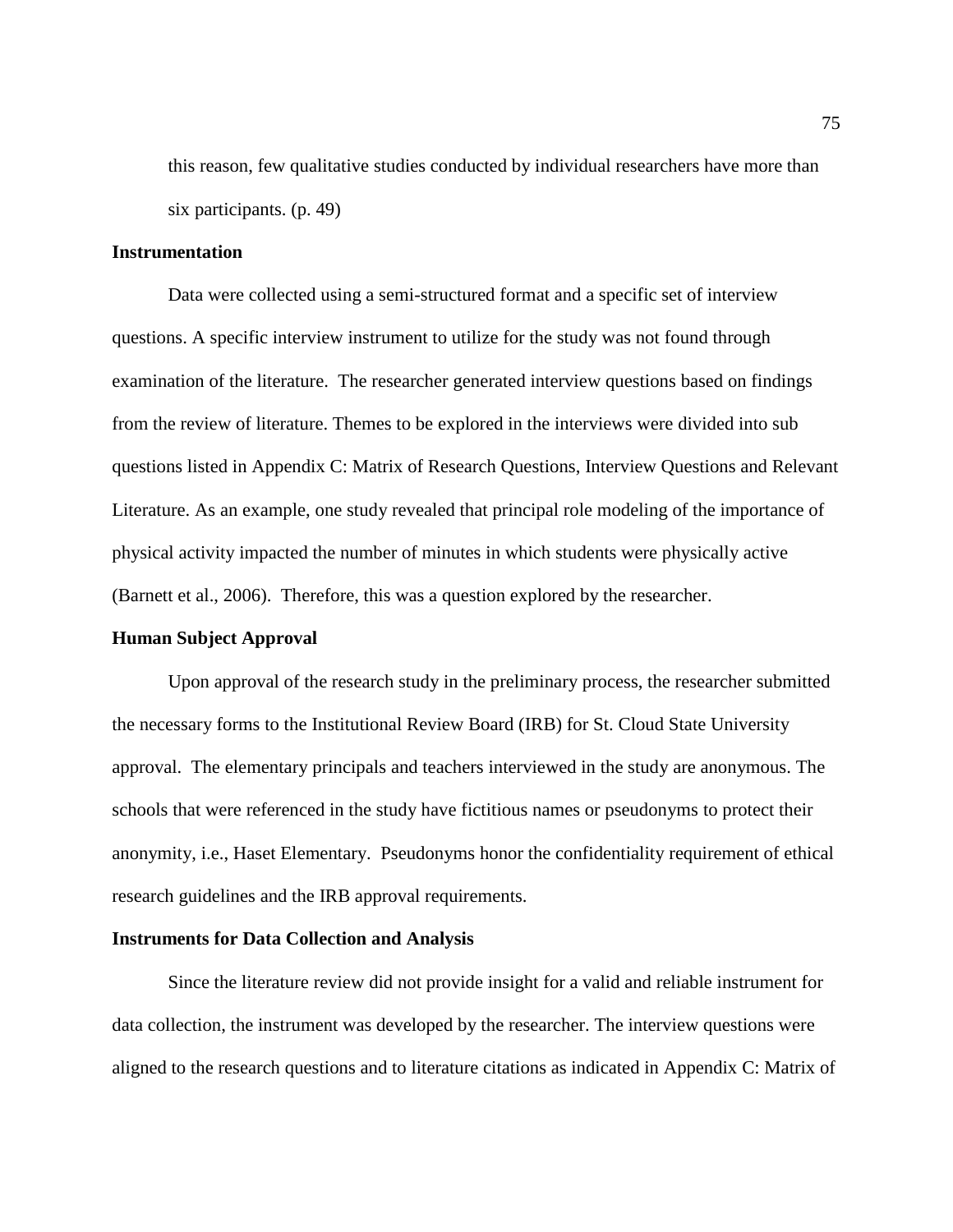Research Questions, Interview Questions, and Relevant Literature. The crosswalk in Appendix C will ensured that the type of information solicited in the interview questions were aligned to the literature and reference gaps in the literature. The Interview questions were developed by field testing questions with a focus group of six elementary principals and six elementary teachers in a suburban school district in the mid-west United States of America. The elementary principals reviewed the questions during their monthly meeting. The elementary teachers were classroom teachers and were asked to review the questions during their regular Professional Learning Community meeting time. Interview questions were reviewed for clarity and understanding and modified based upon suggested feedback.

### **Analysis of Data**

Bogdan and Biklen (2007) described data analysis as working with data, organizing and breaking it into manageable chunks, coding, and then synthesizing to search for themes and patterns. Transcribed responses from interviews were coded and analyzed for common themes with associated frequencies. These themes were verified by searching through the data while repeating the coding process in order to further develop the categories and themes (Pope, Ziebland, & Mays, 1999).

The first step was to read each interview transcript and write notes in the margin of words, and/or phrases that summarized what was stated (Burnard, Gill, Stewart, Treasure and Chadwick, 2008). If the respondent clearly goes off track while responding to a question, that response was simply uncoded. Next all words and phrases were collected and rewritten on a separate page. All duplications were crossed out and frequencies of responses were noted. This helped to reduce the number of categories (Burnard, 1991, 2006). Once the second list review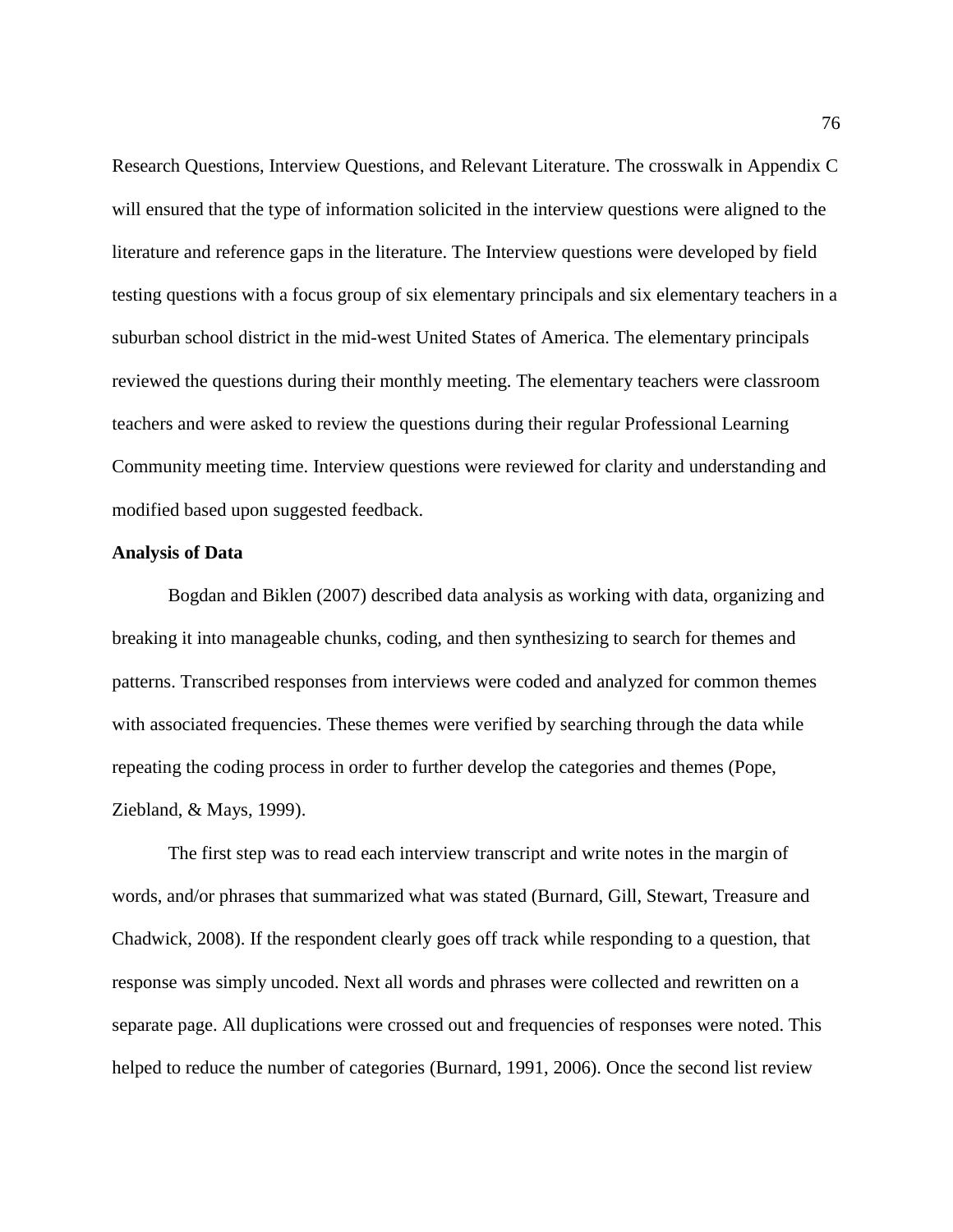was completed the process was repeated a third time looking for redundant categories (Burnard, Gill, Stewart, Treasure, & Chadwick, 2008). Burnard et al. (2008) recommended that once the final categories are determined, the researcher should assign a color to each category and color code all transcribed responses. These responses were then collated and entered into a database. Data tables were constructed and organized to display themes by category and frequency. In terms of further data validation, there is debate in the literature as to the value of third party validation of coding (Barbour, 2001; Mays & Pope, 1995) so that option was not be utilized in the study.

## **Procedures**

Upon Institutional Review Board (IRB) approval, the forms necessary to protect the privacy and rights of the participants were generated. Those in agreeing to be interviewed were sent the forms in Appendix E: Informed Consent Form and Stamp and Appendix B: Interview Protocol to complete. Once signed consent forms were obtained, the researcher organized times and dates for the interviews with the respondents in the case study schools.

### **Limitations of the Study**

Limitations of a study describe weaknesses that exist beyond the control of the researcher (Simon, 2011). The limitations within the study included the following:

1. The study was conducted in one school district, including three elementary schools. It was difficult to convince staff to participate in an extended interview regarding the ACTIVATE implementation. Therefore, it is difficult to generalize the results across other classrooms and schools due to the limited number of participants in the study.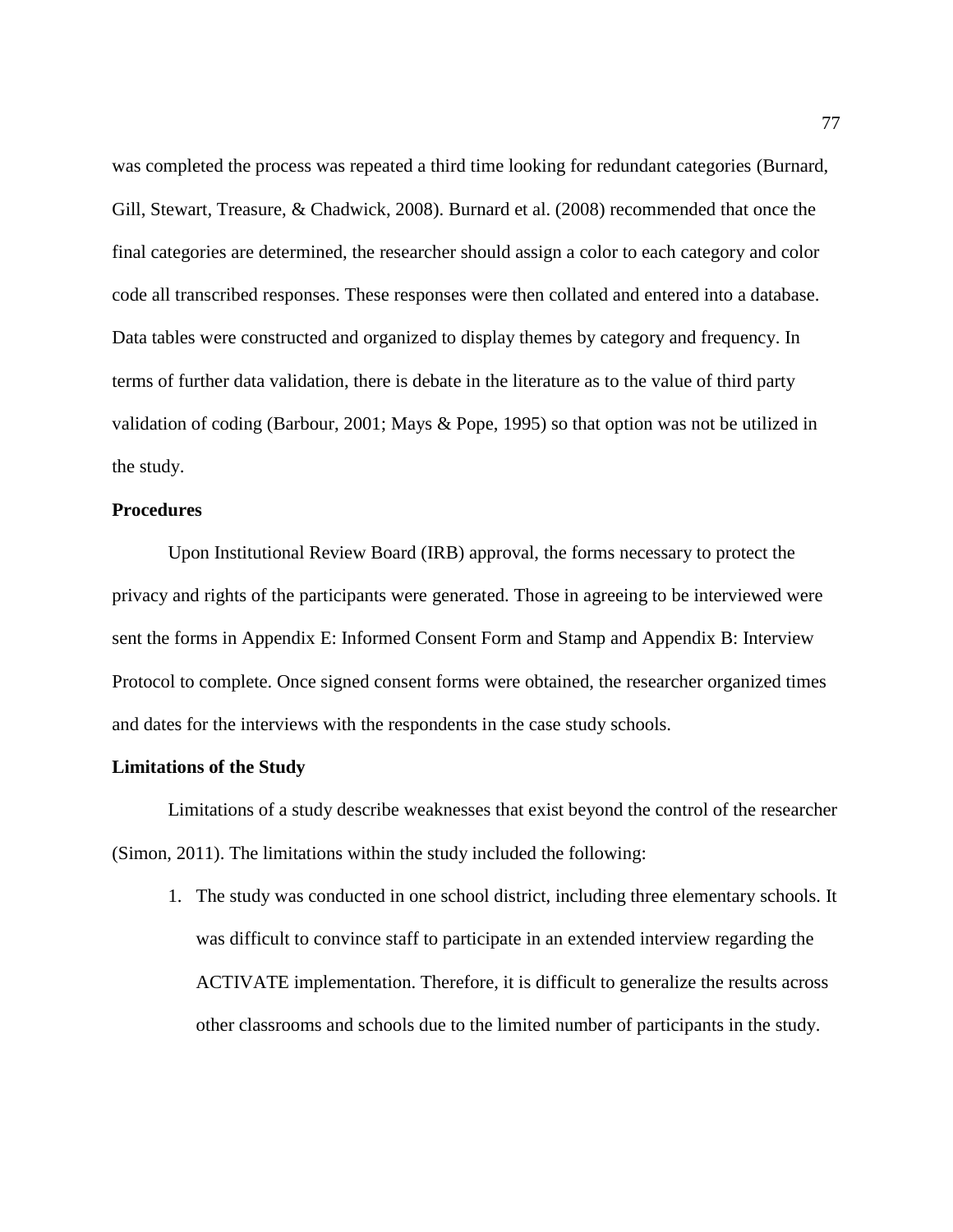- 2. Self-reported data was collected through the interview process. Staff bias regarding the ACTIVATE program may have influenced the description of benefits and barriers of the implementation.
- 3. Staff may have not fully shared information regarding the implementation of the ACTIVATE program thus generalizability of the data could be limited.

## **Summary**

This chapter presented background information on exercise for executive function and the research methodology of the case study. Research questions and the case study design elements were articulated. Study criteria were outlined for the selection of elementary site participants and as well as individual participants. Instrumentation, data collection and data analysis were also presented. Finally, limitations of the study were described and Chapter IV presents the findings of the participant interviews designed to answer the research questions.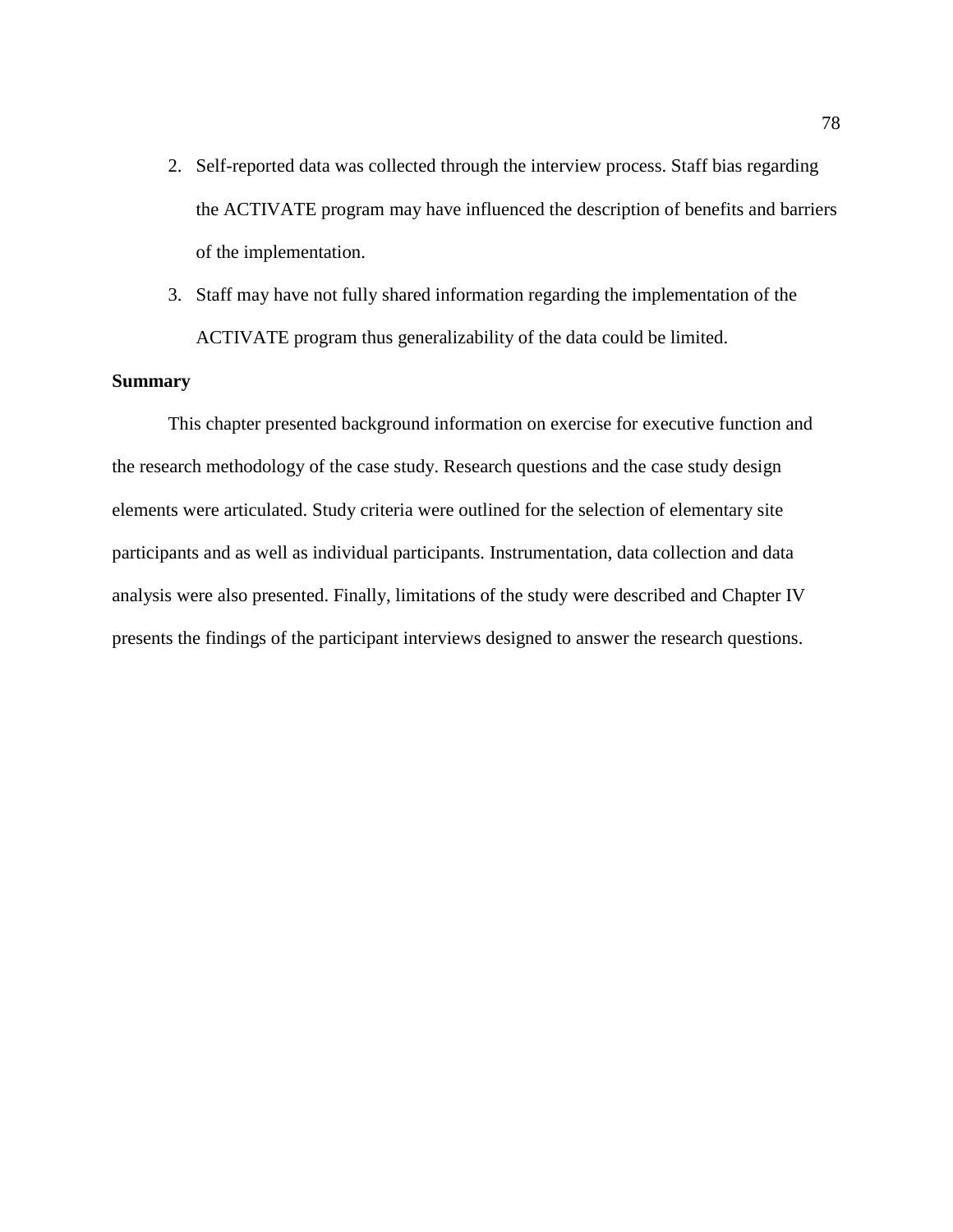### **Chapter IV: Findings**

The purpose of the study was to explore a research gap related to the use of exercise intervention for improvement in executive function of elementary aged children. The literature review revealed that there was limited research that described successful implementation of exercise interventions for improved executive function in elementary schools. To address the research gap, a case study investigating three elementary schools was conducted regarding the implementation of the ACTIVATE exercise intervention program which was designed to improve executive function. The researcher investigated the practices used in the participating schools, the perceived benefits for their children, the barriers to implementation and recommendations for schools initiating implementation of this program. This chapter provides an analysis of the findings from the study investigation.

#### **Summary of Research Methodology**

A case study format was used to examine the research questions pertaining to implementation of the ACTIVATE exercise intervention program. The case study design involved individual interviews of staff who were knowledgeable of the intervention. The literature did not reveal the availability of a specific interview tool appropriate for the study. Therefore, an instrument to was created by the researcher and field-tested with elementary principals in a mid-west united states school district. The interview instrument was also reviewed by Dr. Wexler, the creator of the ACTIVATE program. Interview questions were generated based on research recommendations for further study from the literature review: see Appendix C: Matrix of Research Questions, Interview Questions and Relevant Literature. Interviews were recorded, transcribed, and raw coded for common themes. Common theme coding was validated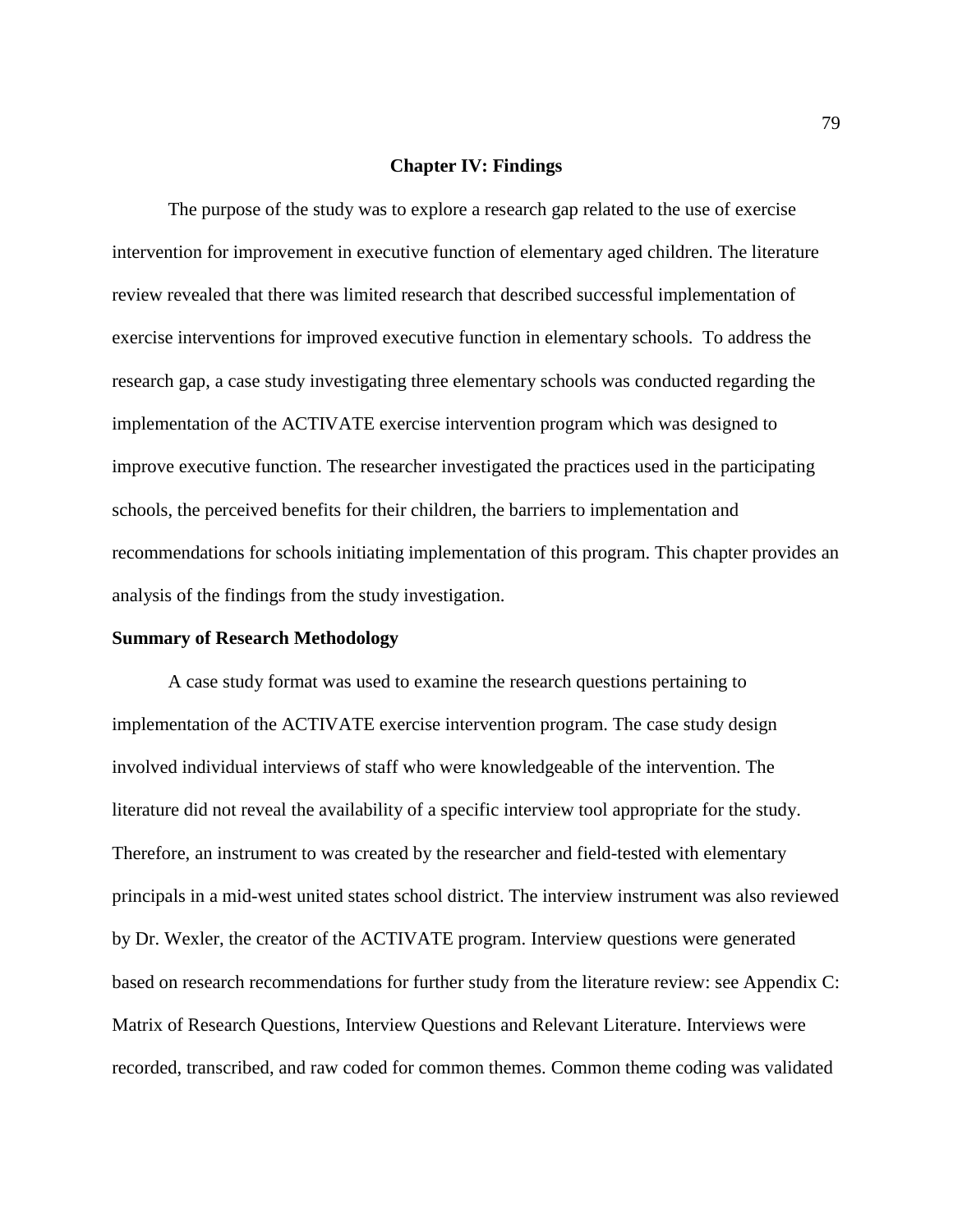and frequency counts were recorded. Data exemplars from interview transcripts were selected based on insight, depth of response and response clarity in answering interview questions.

Four research questions guided the study:

- 1. What practices were used in the case study schools to implement the ACTIVATE executive function intervention program?
- 2. What benefits were reported for students who participated in the ACTIVATE program?
- 3. What barriers challenged the implementation of the ACTIVATE program?
- 4. What recommendations did case study schools provide for successful implementation of the ACTIVATE program?

The schools in the study were selected on the basis of their implementation of

ACTIVATE. ACTIVATE was the only exercise intervention program identified in the review of literature that contained a measure of executive function improvement. After the ACTIVATE program was identified, the researcher contacted the parent company of ACTIVATE, C8Sciences. The researcher requested references and permission to contact the schools that had been implementing the program. The researcher then established that the participating schools had been implementing the full ACTIVATE program, including both the computer and exercise game components, for at least three years. Two school districts were recommended by C8Sciences. Only one school district met the qualifying criteria for participating in the study. School district staff were contacted and permission was obtained to conduct the study. Staff members were expected to have been trained in the ACTIVATE program and have observed it in operation or were directly implementing it for one year. The participating school district included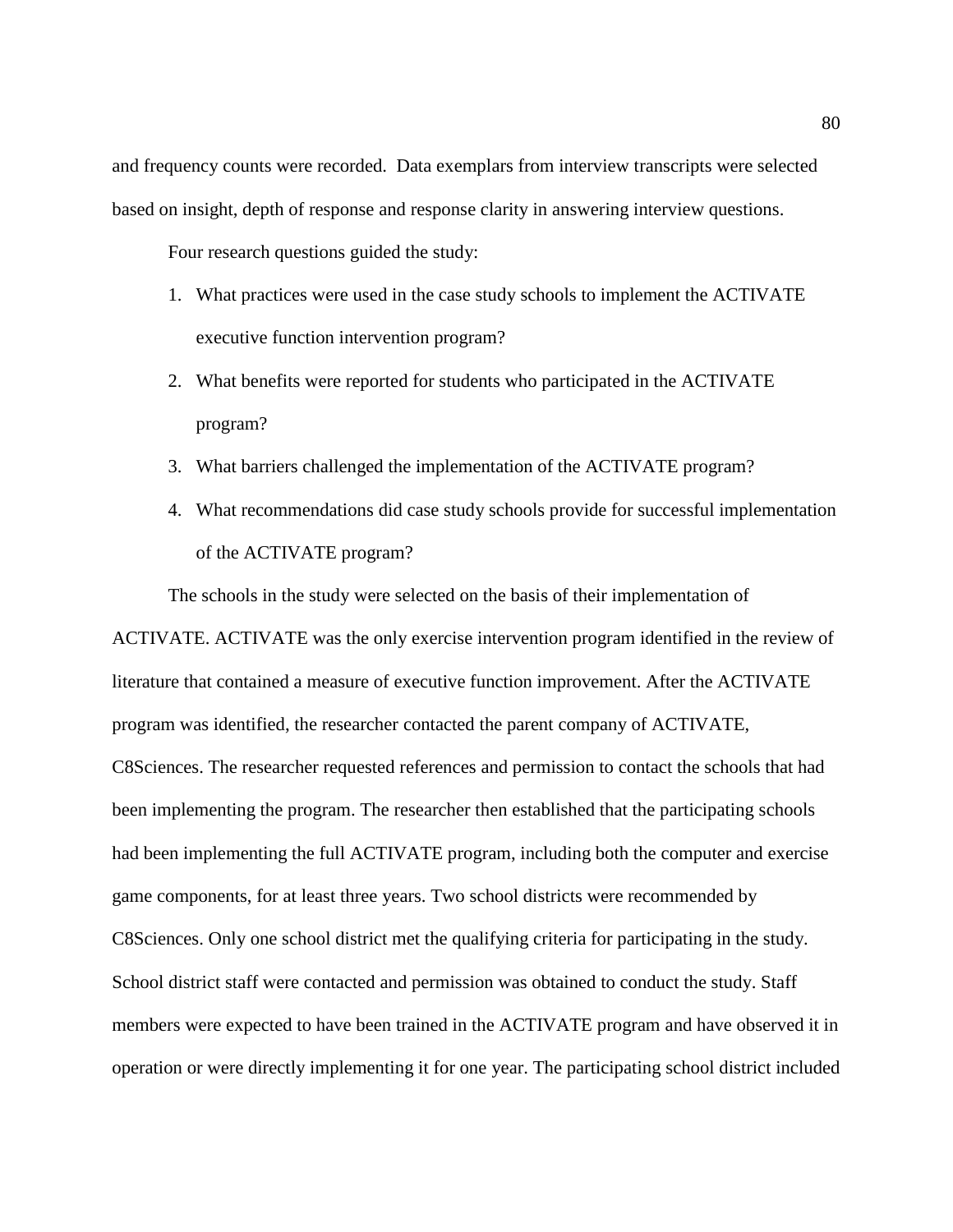three elementary schools, and the respondents were voluntary. A snowball sampling technique was used during interviews to determine additional potential respondents who would meet interview criteria. Nine respondents met these criteria; seven agreed to participate in the study. The three participating schools were located in the eastern region of the United States and were assigned pseudonyms to protect confidentiality of the respondents.

The research questions were investigated through in depth interviews of seven individuals who were actively implementing ACTIVATE either at the district level or in the schools in which they served. Interview questions, aligned to the research questions, were asked of participants in order to gather sufficient data to answer the research questions. Responses to the research questions were organized by theme with supporting quotations from the respondents to provide evidence for interpretation. Verbatim quotations, as recommended by Corden and Sainsbury (2006), were used to explain how something happened, illustrate themes, deepen understanding, provide a voice for respondents, and enhance readability. In summary, demonstrating the manner in which the findings emerged from the data increases credibility or trustworthiness of the data (Corden & Sainsbury, 2006).

### **Findings by Research Questions**

**Research Question 1.** What practices were used in the case study schools to implement the ACTIVATE executive function intervention program? The findings revealed that staff employed many different practices to support the implementation of the ACTIVATE program. The most common reported practices are articulated in the following themed subsections: (a) identification of participants, (b) selection and use of physical activities, and (c) training and support.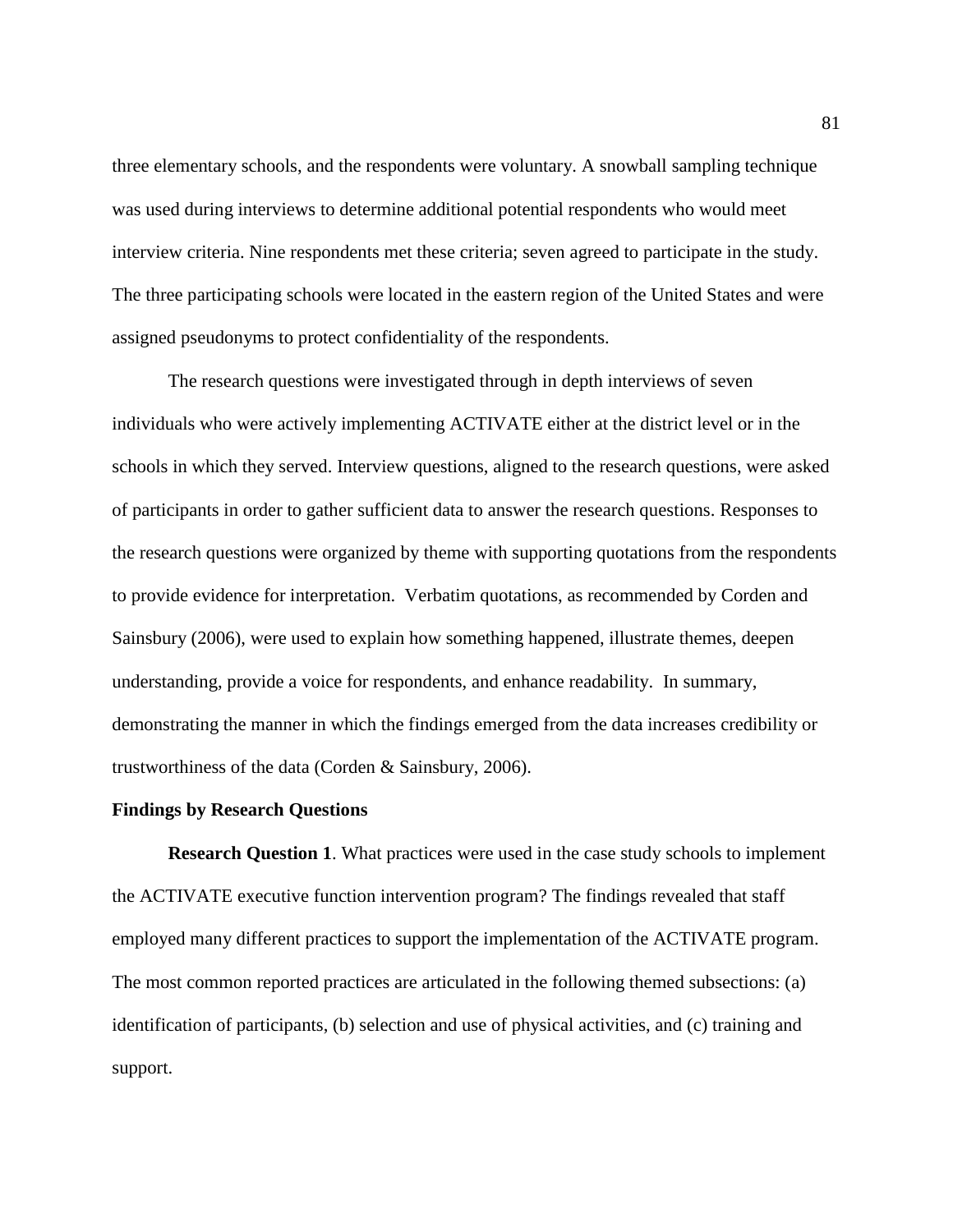*Identification of ACTIVATE participants.* The first practice examined by the researcher was the selection of student participants for the ACTIVATE program. In the literature review, improved executive function was found to correlate with improved achievement (Jacob & Parkinson, 2015), problem solving (Zelazo et al., 1997) and increased reading and mathematics abilities (Blair & Razza, 2007; Riggs et al., 2004). The researcher explored whether executive function deficiencies were used as a criteria to identify participation in the ACTIVATE program.

Two of the respondents shared a consistent story of the history of student participation in the program and how it had evolved over time. Both the District Reading Supervisor and the Principal at Haset Elementary shared that ACTIVATE was implemented as a pilot program in the 2012-13 school year with 25 students at Haset Elementary. The pilot expanded to 100 students, 25 in each of four elementary schools in the school district. Each elementary school had access to an unlimited number of participants, but all respondents shared that participation generally involved the neediest students. The District Reading Supervisor explained that:

The kids participating now are the kids we have identified as having executive function weakness. Therefore, we have very few kids who are using ACTIVATE who don't have significant needs. We have been able to break out of that in a couple of places and try more of that whole class or whole building approach, but we haven't got the kind of traction we would like. They [the teachers] weren't able to keep up with it. It wasn't working so we modified it and decided to use it just with the most needy kids. We kept them on and pulled some of the other kids off just because logistically it wasn't working.

The researcher found that teachers from each of the three elementary schools reported similar practices for identifying student participants which included teacher observations, use of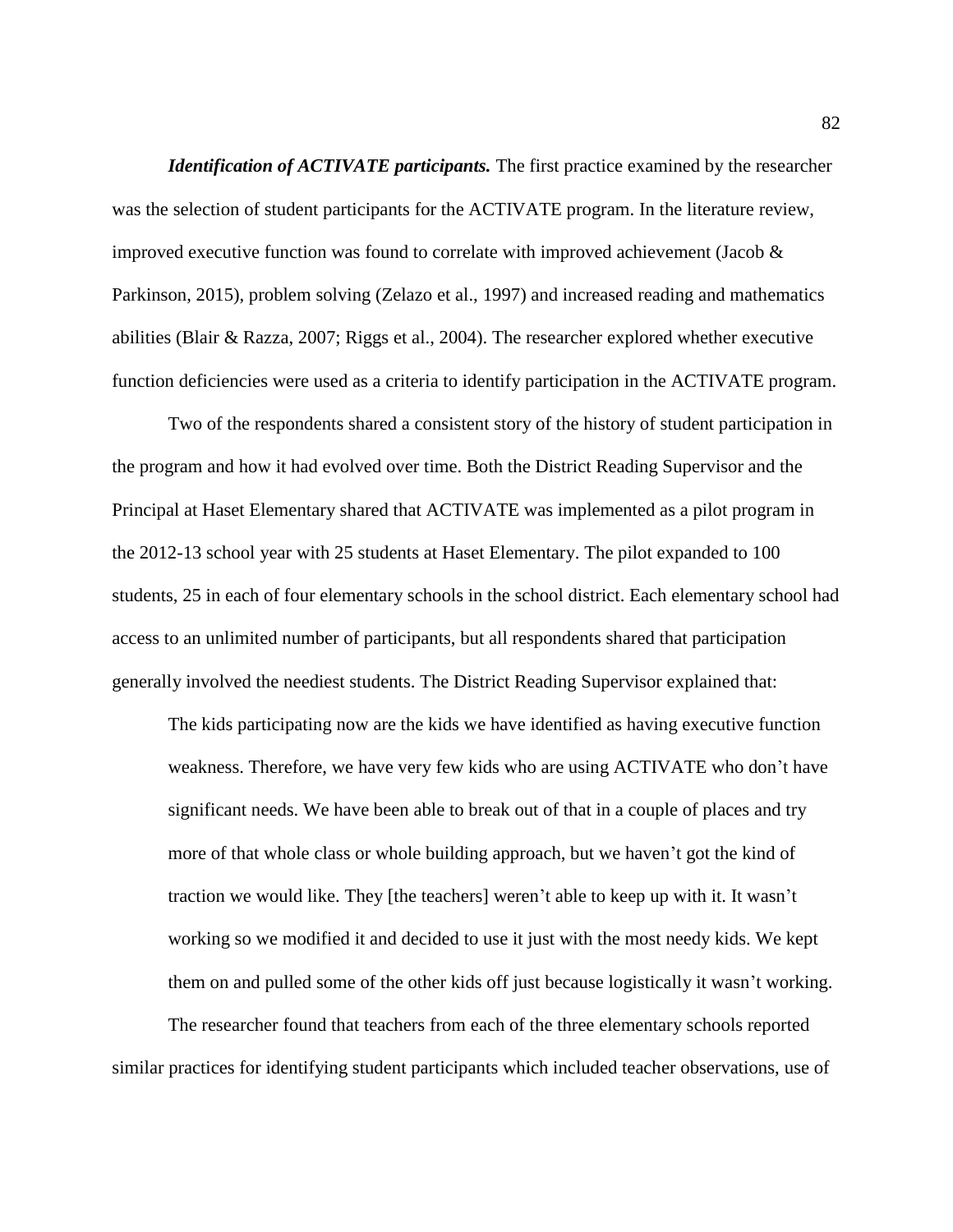an executive function checklist and district assessment results. These tools were used to assist teachers in identifying students for the ACTIVATE program. The Reading Specialist at Haset Elementary shared that:

We have used teacher observation, and this year we've also used executive function checklists to determine the students that would need the program and which type of grouping may be the best fit. We have groups in kindergarten through fifth grade.

The Learning Support Specialist at Haset Elementary expanded upon the use of checklists as identification criteria:

We starting trying to find students who showed signs of executive dysfunction, poor time management, messy desk area, can't stay organized, can't follow routines, poor working memory, all of those things. We don't have a standardized assessment for executive function . . . so instead what we did was we asked the classroom teacher and gave them a checklist and said look for these signs . . . We also have an assessment which assesses biological processing and in there is a rapid naming subtest which taps into working memory. The students who scored very low on this assessment, we would look at that as a qualifier for the program as well.

The Reading Specialist at Jetash Elementary explained that:

We look at district reading assessments and any kind of testing the school psychology may have done with students to see if they would benefit from the executive functioning program during the school schedule they have . . . Maybe they have ADD, ADHD or are on some type of medication, or sometimes the classroom teacher will have voiced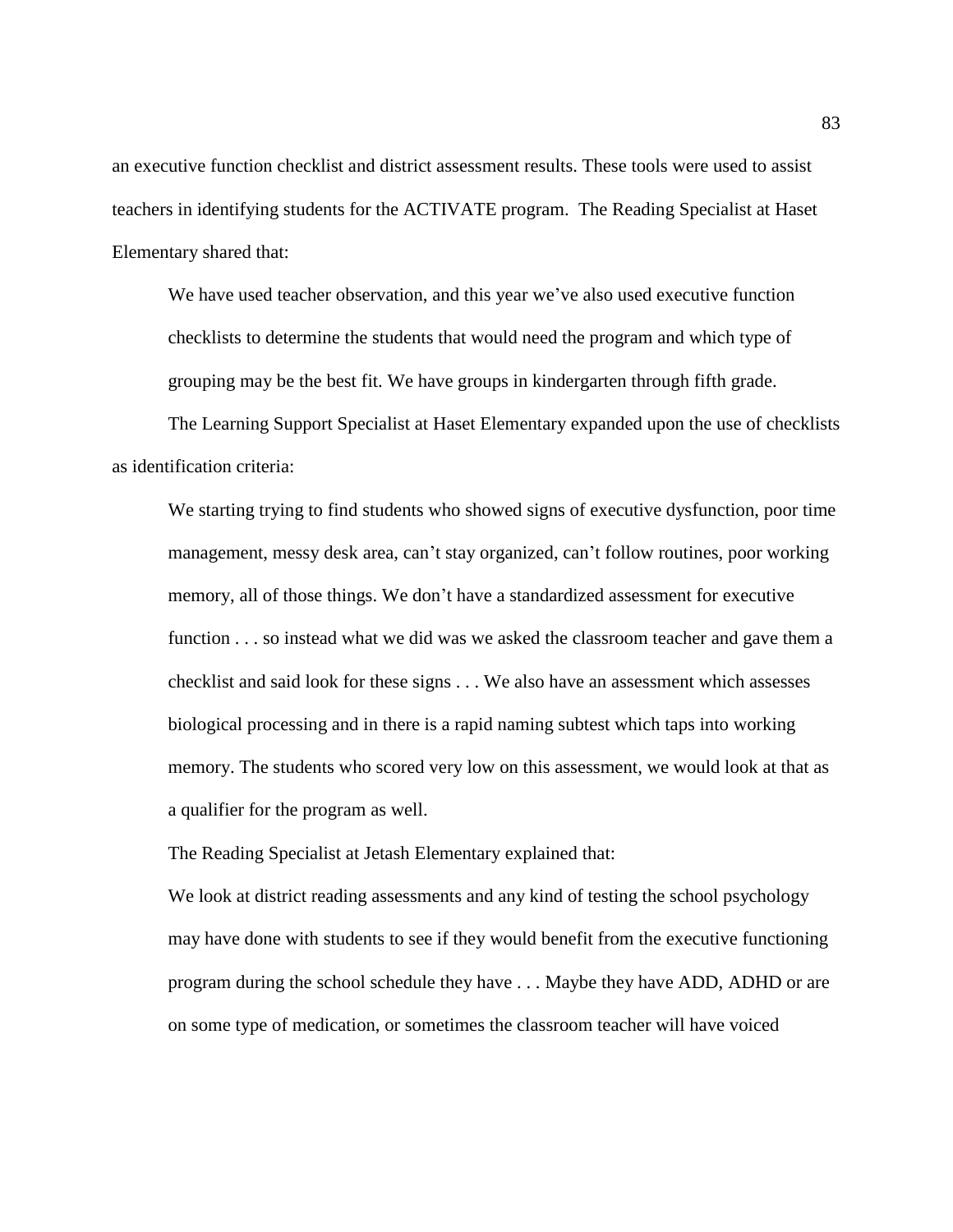concerns about the students lack of progress being in reading interventions and they think being in ACTIVATE will also help them.

The Reading Specialist at Raseth Elementary stated, "[students] may be selected based on lack of reading proficiency. It is kind of on a case-by-case basis. We look at each child and talk with the teachers." Although, as stated by the principal from Haset Elementary, "we really don't have a policy or set of procedures guiding the implementation of the ACTIVATE program," it was found that the three elementary schools utilized teacher observations, the executive function checklist and district assessment results as common criteria to identify the most needy learners for participation in the program.

*Selection and use of physical activities.* The second practice examined was the selection and use of physical activities to impact executive function of participating students. Physical activities are an important component of the ACTIVATE program and are specifically designed to grow executive function. The literature reports that when students participate in physical motor coordination activities the following effects occur: improved executive function (Best, 2010; Davis et al., 2011; Fisher et al., 2011, Gapin & Etnier, 2010), improved attention (Planinsec, 2002) and enhanced reading comprehension (Uhrich & Swalm, 2007; Budde et al., 2008).

The participants described the most common physical activities utilized by teachers of the ACTIVATE program and explained the reasons those activities were selected. Balancing activities (6 of 7 respondent responses), ball passing and dribbling activities (5 of 7 responses) and juggling (3 of 7 responses) were described as primary activities in which students would participate. Other activities mentioned less frequently by respondents included martial arts (3 of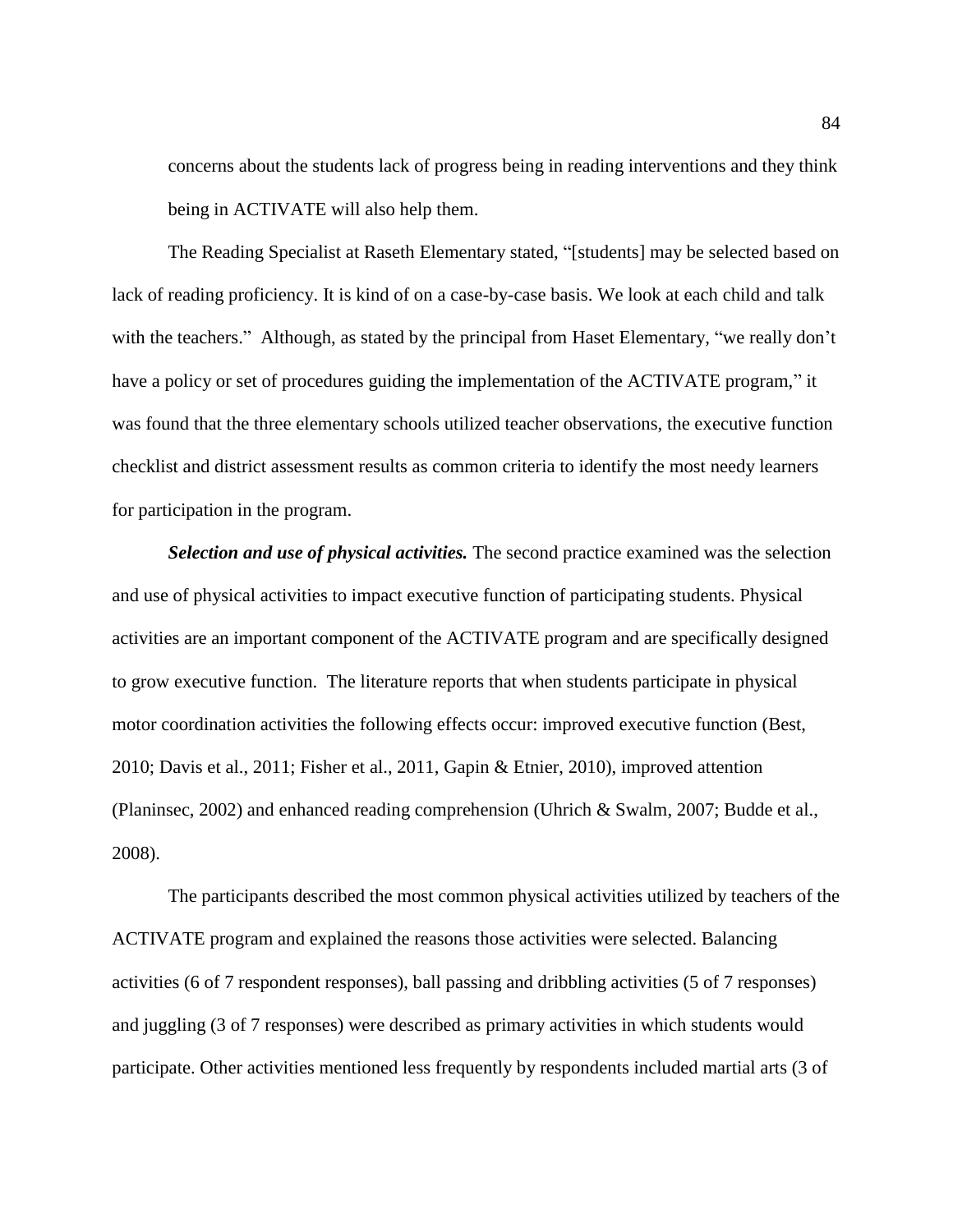7 responses), dance (2 of 7 responses), relay races (2 of 7 responses) and Yoga (1 of 7 responses).

The Reading Specialist at Raseth Elementary articulated use of the following activities at that school:

When I taught I did the balancing activities. There is a whole set of lessons and format with a progression of balance activities. We did juggling, dribbling, passing, and built upon that. We worked on memory and there was dancing involved.

The Reading Specialist at Haset Elementary confirmed the use of these activities stating that:

The physical activities are called large group, small group, energizer and cognitive supplement activities, and the types of activities used are based on the number of students in the group and the type of grouping. Teachers choose from different activities if the group is in the classroom or being pulled out of the classroom for a session. Many of the activities we use are balancing activities, yoga, martial arts, relay and specific activities that involve direction and changing direction, catching, and throwing activities. The kids love the variety of activities.

Lastly, an instructional coach from the district office shared the following observation made when visiting Haset Elementary:

Some of the activities I observed were races, more like relay races, or obstacle courses. About halfway through I saw a lot of drills such as using a basketball but switching it up to passing to every second person, then to every third person, then to every girl, trying to do the cognitive flexibility piece. We had a custodian at one of the elementary schools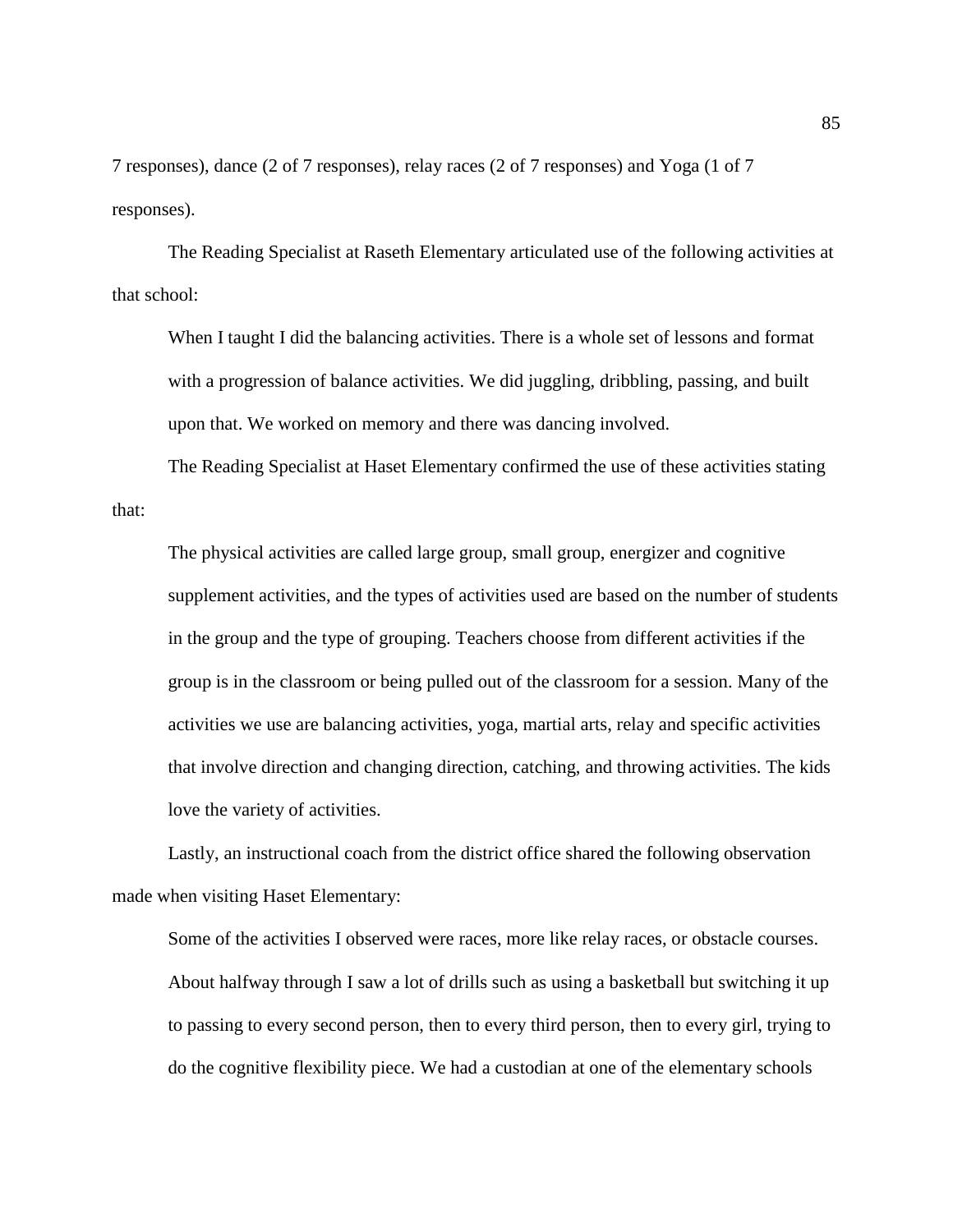that taught Tai Chi. He came in and worked with the students maybe once or twice a cycle on drills. These were just a few that I observed personally.

When asked why specific activities were selected, the responses of the respondents were, executive function need of child (6 of 7 responses), size of student group (3 of 7 responses), ease of set up and student feedback (2 of 7 responses). Other remaining responses mentioned by at least one respondent included available resources such as space, recommendations from the ACTIVATE manual and the degree of physical challenge.

The Reading Specialist at Haset Elementary shared the following reason for selecting specific activities:

The activities were selected based on the executive function areas of need. C8 Sciences centers the need around eight core cognitive processes and this includes sustained attention, multiple simultaneous attention, impulse control, working memory, cognitive flexibility, task initiation, and speed of processing. All of those activities target one of those executive function areas, or multiple function areas at the same time.

The Reading Specialist at Raseth Elementary also shared the importance of building a child's executive function of sustained attention as follows:

Well first we were looking for attention. With the balancing activities, they have to focus, sustain attention and they had to process all the stimuli coming in from the side, so we worked on their ability to balance while they worked on their other skills. We did juggling so they had multiple stimuli coming at them and they had to focus and then we worked on being faster. For the dribbling and passing, we were working on them being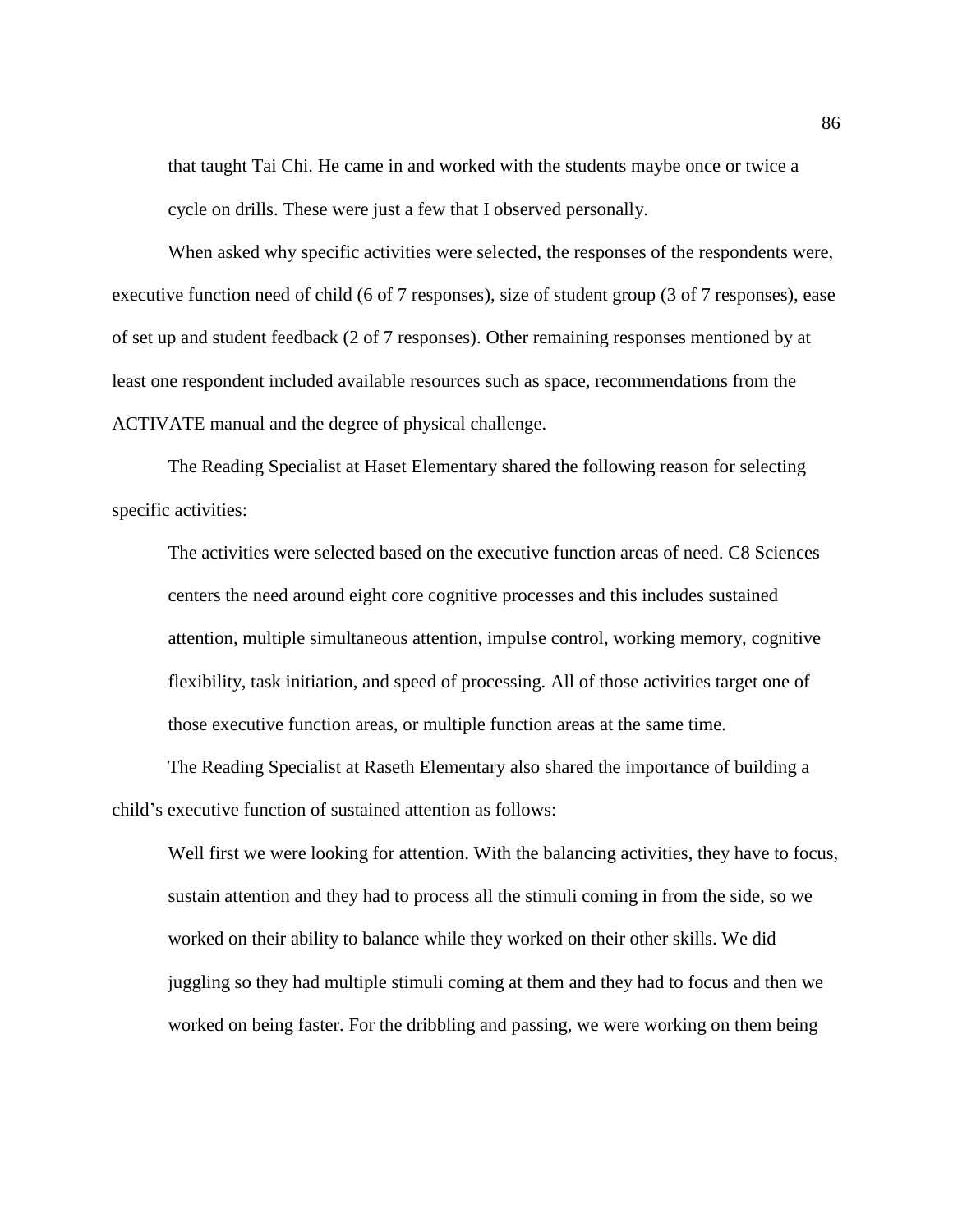able to do multiple things at one time and then obviously we did memory things to improve their working memory.

The Learning support teacher at Haset Elementary continued to describe reasons for selection of physical activities as follows:

The ones that we can easily implement in the classroom setting we are kind of go to first. So if we can grab some materials like some beanbags and some stopwatches and make a quick game in the moment we tend to use those activities first. We also try to look for the ones that the kids like and will be very vocal about. There is a game called max pass where all the kids stand in a circle and they have a ball and they all throw them in the air at the same time and you have to catch the one that's not the same color as the one you threw. They struggle to do that. So it is hard and sometimes they just do not want to play. We also use their feedback as well.

The findings for the selection and use of physical activities revealed that balancing activities, ball passing and dribbling, juggling, martial arts, dance, relay races, and Yoga were the most common activities utilized in the ACTIVATE program implementation. The study respondents also indicated that these activities were selected to promote executive function development, meet the needs of the size of a student group, were easy to set up, were popular with students, worked in the given space, were suggested by ACTIVATE and met an appropriate degree of physical challenge for the intended students. The researcher's findings summarize the methods in which the participating schools utilized physical activities, increasing cognitive demand and student feedback as a means to develop executive function for students using the ACTIVATE program.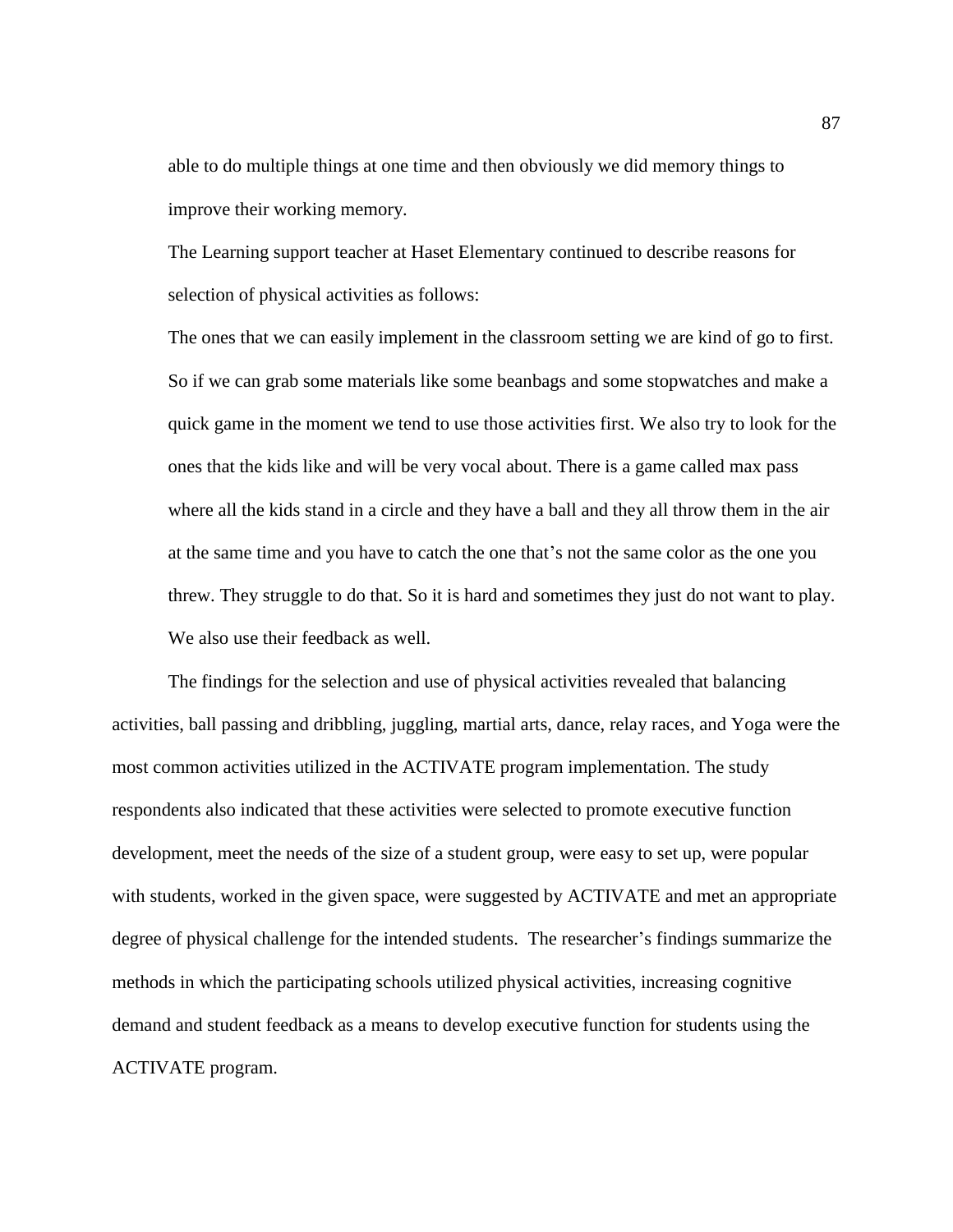*Training and support***.** The third practice examined by the researcher was that of training and support provided for the ACTIVATE program implementation. The literature indicated that barriers to implementing wellness policies include adequate funding, competing priorities for time and education, and support from various stakeholders (Agron et al., 2010). Factors affecting physical activity implementation included lack of confidence and competence expressed by teachers (Larsen et al., 2012), the belief teachers had that they could meet expectations, amount of staff training, and transparent expectations of district policy (Action Schools, 2016). Respondents were asked the degree to which the district wellness policy helped advance the ACTIVATE implementation, and they were asked to describe whether or not training was sufficient.

Results of the respondent interviews found that six of the seven staff members interviewed either were not aware of the district wellness policy or were not familiar with it. Three of the interviewed respondents stated they were not aware of whether or not the district had a wellness policy. Three of the respondents were aware of the district wellness policy but were not familiar with it. One respondent was aware of the district policy and was familiar with it. Five of the seven respondents were confident that the ACTIVATE program was not referenced in the district wellness policy. As an example, the Reading Specialist from Raseth Elementary shared that "We do have one [a wellness policy]. I am not positive how it has affected our ACTIVATE implementation."

Results of the interviews suggested mixed perceptions regarding the degree to which training for implementation of the ACTIVATE program was sufficient. Three of the seven respondents expressed that the amount of training was sufficient while the other four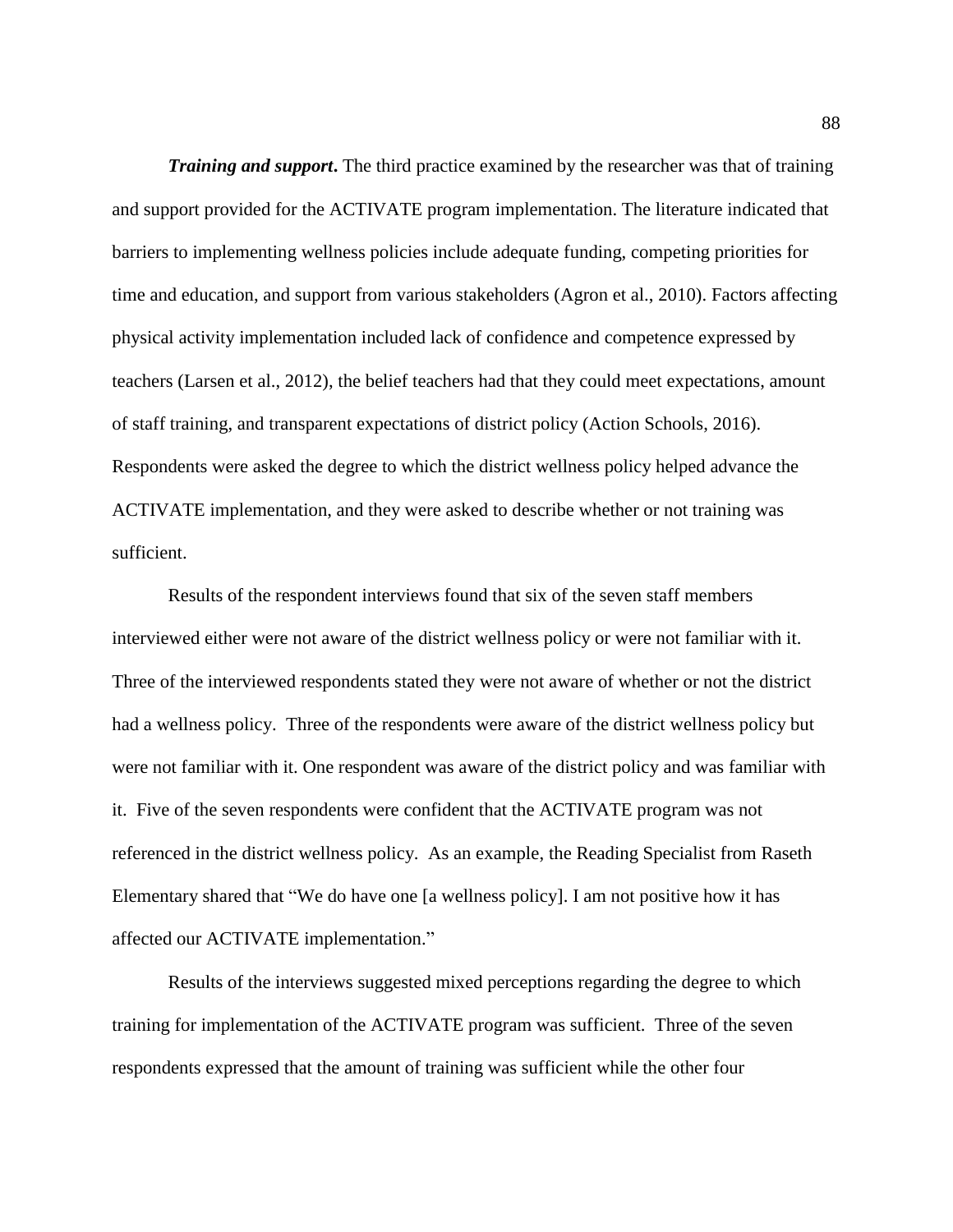interviewees suggested more training was needed. The district reading specialist shared the following perception of the training:

Yes, it was [sufficient]. Once you have people in the district who have done ACTIVATE for a longer period of time that is helpful. From the teacher's perspective, the biggest hurdles are not how to use it once you get kids into it. It is more like setting up the roster, and getting the right people access to the reports, that kind of logistical stuff and because we kind of have people, who have done it that is great for us.

Contrary to this perception, the learning support teacher at Haset Elementary shared this opinion:

We did not really have a lot of training per se. There was a webinar on the portal site that we watched. It was somewhat like a learn as you go situation. So, a lot of it fell on us to train ourselves. We did have a conversation since we got in with ACTIVATE when they were relatively new and they were still trying to extend their reach, so they worked really well with us. We had conversations with them and I was also able to pilot an updated version of the program so again that put me in direct communication with the people behind ACTIVATE. As far as professional development and training there was really not a lot . . . So, I would say it was not very sufficient.

Additional findings addressed the types of training activities and depth of the professional development for staff members. Six respondents mentioned the use of webinars and or skype sessions for training. Four respondents cited the importance of questions and answers with C8Sciences, the developers of the ACTIVATE program. The reading specialist at Haset Elementary described the experience as follows: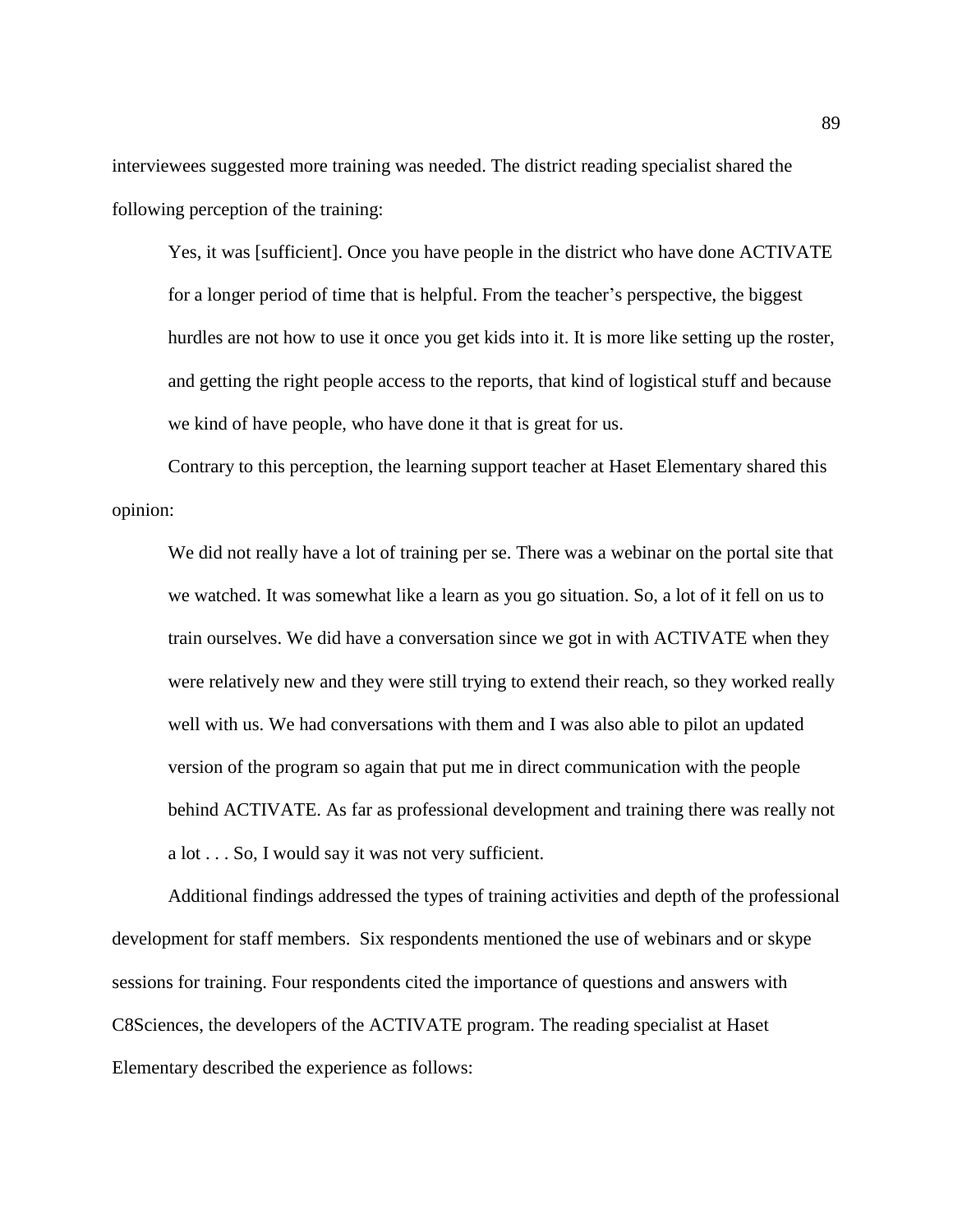We actually received training through Skype and there were a couple of times when we could interact and talk with the team at C8 Sciences through this manner. ACTIVATE provides an online training course and it explains all avenues of the program in detail with examples. There are videos that are incorporated to share examples of how to complete the activities in the program for both the online and physical activity components. The Help Center is extremely valuable, as the team answers any questions that we have. There are detailed lesson plans that provide tips on coaching students during the physical and online components of the program. There are reports that share student progress and data explained in detail. The overall team at C8 Sciences goes above and beyond to answer all questions and make sure needs are met to better implement the program. They are very professional and they offer almost an immediate response. I feel as soon as I email them, they are coming back with an answer right away, which is really great.

Finally, website resources and trained district staff were described by two respondents as other, helpful training components.

**Research Question 2.** The second research question explored the benefits for students who participated in the program that were identified by staff members. Interview responses suggested the benefits included two main themes: (a) improved executive function and (b) increased academic performance in reading and mathematics.

*Improved executive function.* Executive function pertains to core processes in the brain that affect a learner's cognitive ability (C8 Sciences, 2016). C8 Sciences (2016) defined critical processes involved with executive function as sustained attention, working memory, speed of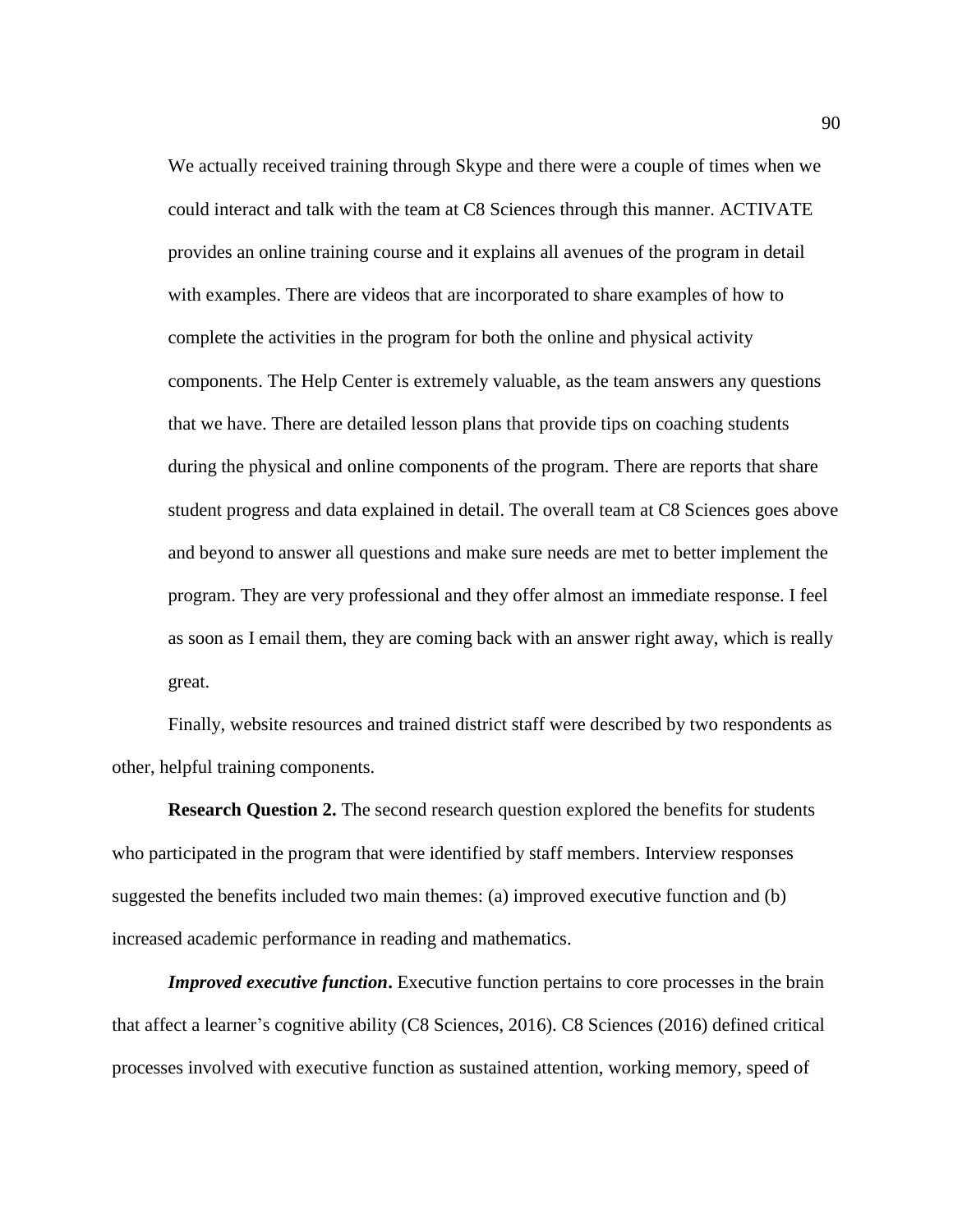information processing, response inhibition, cognitive flexibility, category formation, pattern formation, simultaneous sustained attention. Interview transcript analysis suggested that many of these processes were observed when students participated in ACTIVATE. Responses from all seven respondents identified perceptions of improvement in overall executive function (three responses), attention span, self-regulation and focus (seven responses), working memory (two responses), ability to follow multi-step problems and cognitive flexibility (one response).

The reading specialist at Haset Elementary described the impact on executive function of students as follows:

The students are engaged and are challenged with both the physical activities and the online portion of the program. Executive function deficits are targeted in all activities. The benefits are directly related to a student's growth in executive function and the idea of neuroplasticity, or the ability to reshape the brain through experiences. ACTIVATE helps provide experiences to strengthen the eight core cognitive capacities of executive function, which students need to thrive in classrooms today.

The instructional coach from the district office shared an explanation of the impact of the program on student's attention span with the following response:

We did notice attention increased especially on high stakes testing. So, for example with our third, fourth, and fifth grade students, we definitely saw a shift in how long the students were attending to the task. Normally, particularly the students that participated in the ACTIVATE program, within 10 minutes they would be done. They came to the test and that's it they put their heads down. We saw them applying more time longer to sit and work through these problems. You know, they're actually holding on to this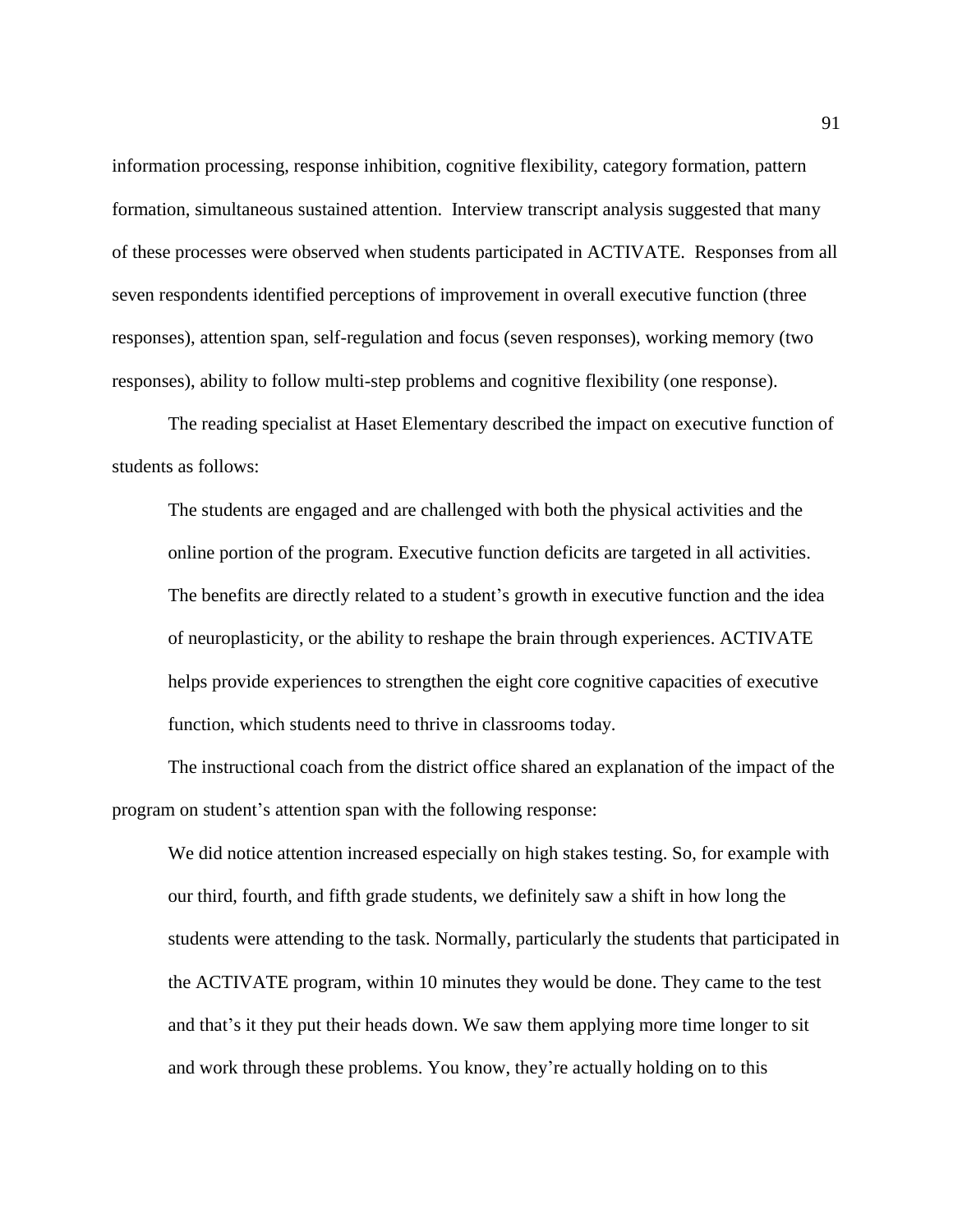assessment longer. They are taking time to think things through and be a little bit more cautious and give me there attention longer to the task in front of them. It was just a noticeable shift in their thinking and their behavior.

A final and especially insightful response from the reading specialist at Raseth Elementary school described how students had become more aware of changes to their own executive functioning.

I notice that they have an increased awareness of their executive functioning skills…they can control themselves longer or they may explain to you why they are doing something. I have had students say that I am working on better improving my attention span because in my class I want to be able to finish my math workbook page…they are able to adapt to change in directions. So, their awareness really has improved.

*Increased academic performance in reading and mathematics.* Increased reading and mathematics performance of students was found to be a benefit of implementation of the ACTIVATE program. Two respondents mentioned the increase in reading scores while one mentioned the increase in mathematics scores. The principal of Haset Elementary shared multiple studies conducted in the school over a several year period to track the learning progress of ACTIVATE students. The study revealed the following:

We've done a couple of studies internally and we've looked at the longest data we have and it's on those students who are the most needy students with executive weaknesses and what we found is that on achievement, they score higher than our students who are participating in just a tier 3 intervention. We've measured them compared to peers who didn't have the ACTIVATE program (control group) but have a similar assessment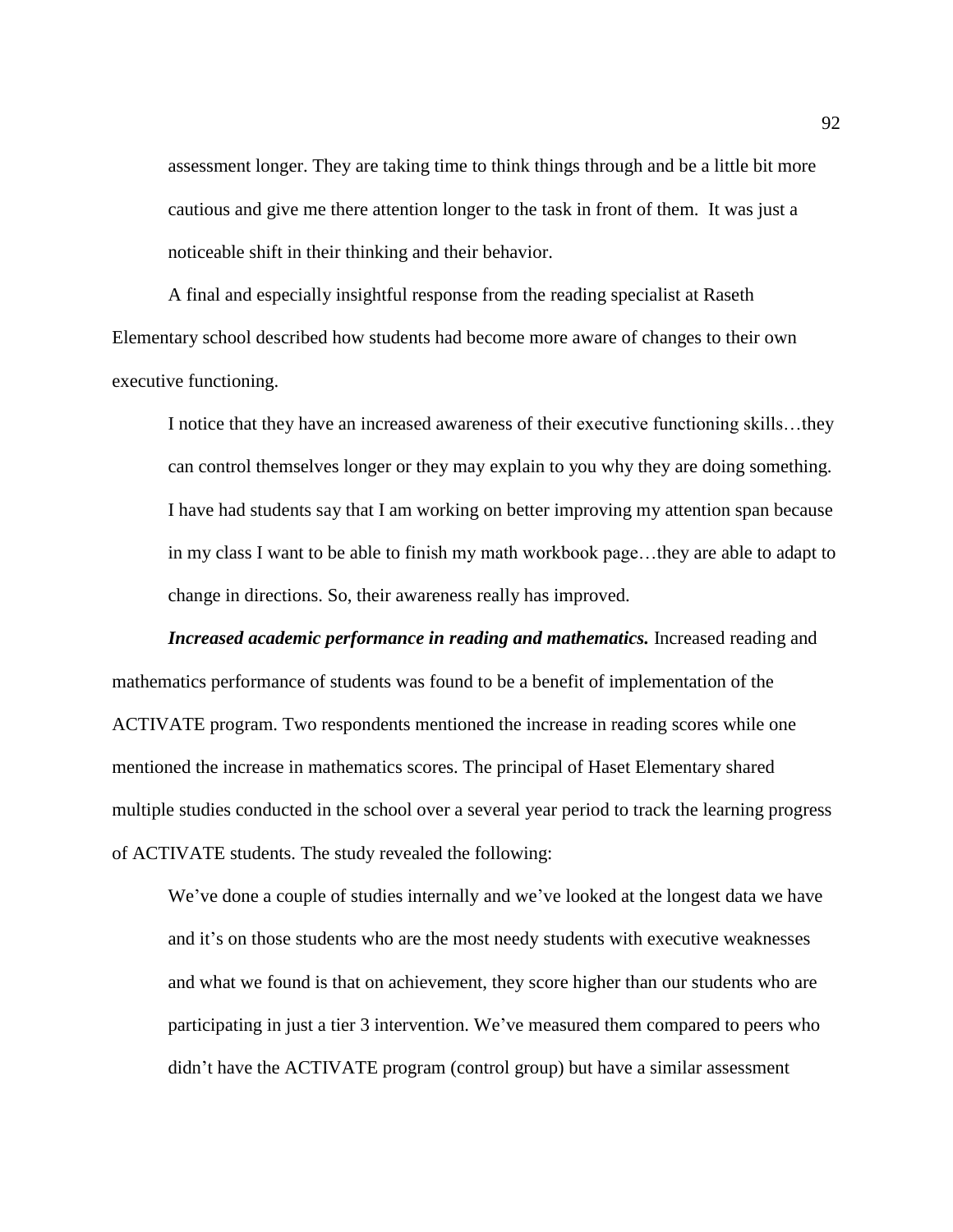profile who went to the exact same tier three interventions. The students that are participating in the ACTIVATE program are actually having more success with our benchmark assessments and our state assessments and they're scoring higher on those different assessments. We have looked at this for multiple years with those 25 students. We have looked at it across the board in terms of reading and math to see how they're performing and it is showing an increase in their student achievement scores and we were able to see that over a number of year.

Of the three schools in the school district, Haset Elementary school had been using the ACTIVATE program for the longest period of time. Longitudinal data on learner performance were data they believed needed to be collected to examine the long-term benefits of the program. They concluded that students participating in ACTIVATE programming achieved higher reading and mathematics scores than peers.

Another example of increased reading performance was linked to improved working memory. The reading supervisor at the district office described the mechanism by which improved working memory allows children to process words more effectively. The benefit was described as follows:

I think definitely we have seen that specifically in literacy the working memory has increased. Some people may not see it as major, but because we work with kiddos that struggle in reading, the idea that you can hold phenomes in your head across a four phenome word and you couldn't do that four months ago, or last year, because you couldn't remember what the letter was that I have you, we have seen a lot of growth in our student's ability to decode across a word.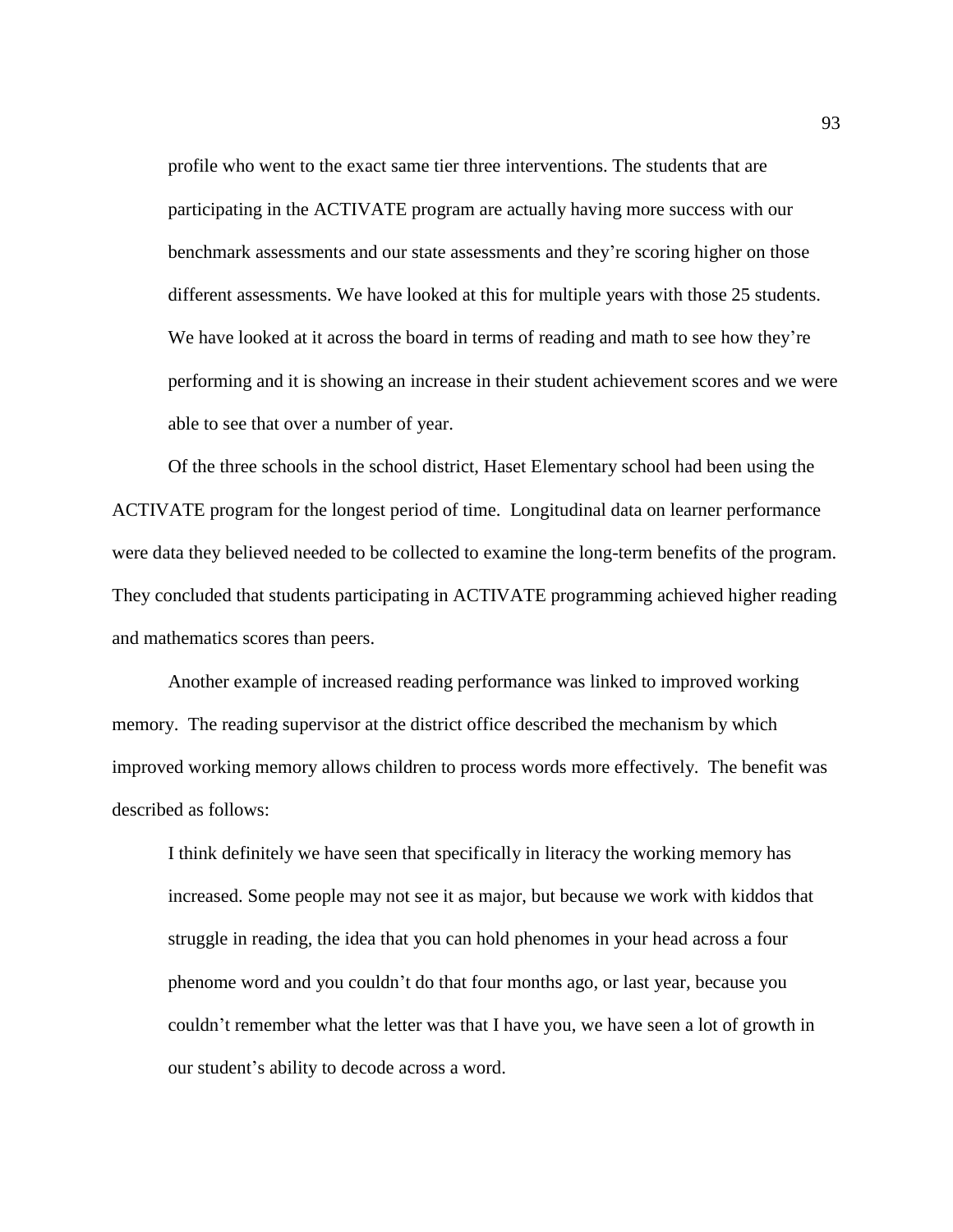**Research Question 3.** The third research question explored the challenges school district licensed staff members experienced while implementing the ACTIVATE program. Factors limiting physical activity implementation included lack of allocated time by school leaders (Larsen et al., 2012), lack of confidence and competence expressed by teachers (Larsen et al., 2012), belief teachers had that they could meet expectations, amount of training, and transparent expectations as written in school district policy (Action Schools, British Columbia, 2016). However, limited research had explored the barriers and promotors of healthy eating and physical activity for 5- to 12-year-olds (Romero et al., 2001).

Through interview transcript analysis, eight types of barriers to implementing the ACTIVATE program were identified. In order of frequency, the barriers were time/schedule, available space, qualified staffing, sufficient technology, boredom on the part of the student, size of the student groups, limitations of resources and cost of the ACTIVATE program. The most frequent responses included (a) time/schedule, (b) available space, and (c) qualified and trained staff.

*Time/schedule***.** The barrier of time and schedule was mentioned by all seven respondents including those working at the district office and in each of the three elementary schools. The comments mainly reflected the lack of integration into the regular school programming. The reading specialist at Haset Elementary reflected on this issue as follows:

I would say the biggest barriers are time and scheduling during the school day. There are many demands based on the curriculum and the many tasks that students and teachers have to complete during the day. Creatively finding the time, structuring the time, and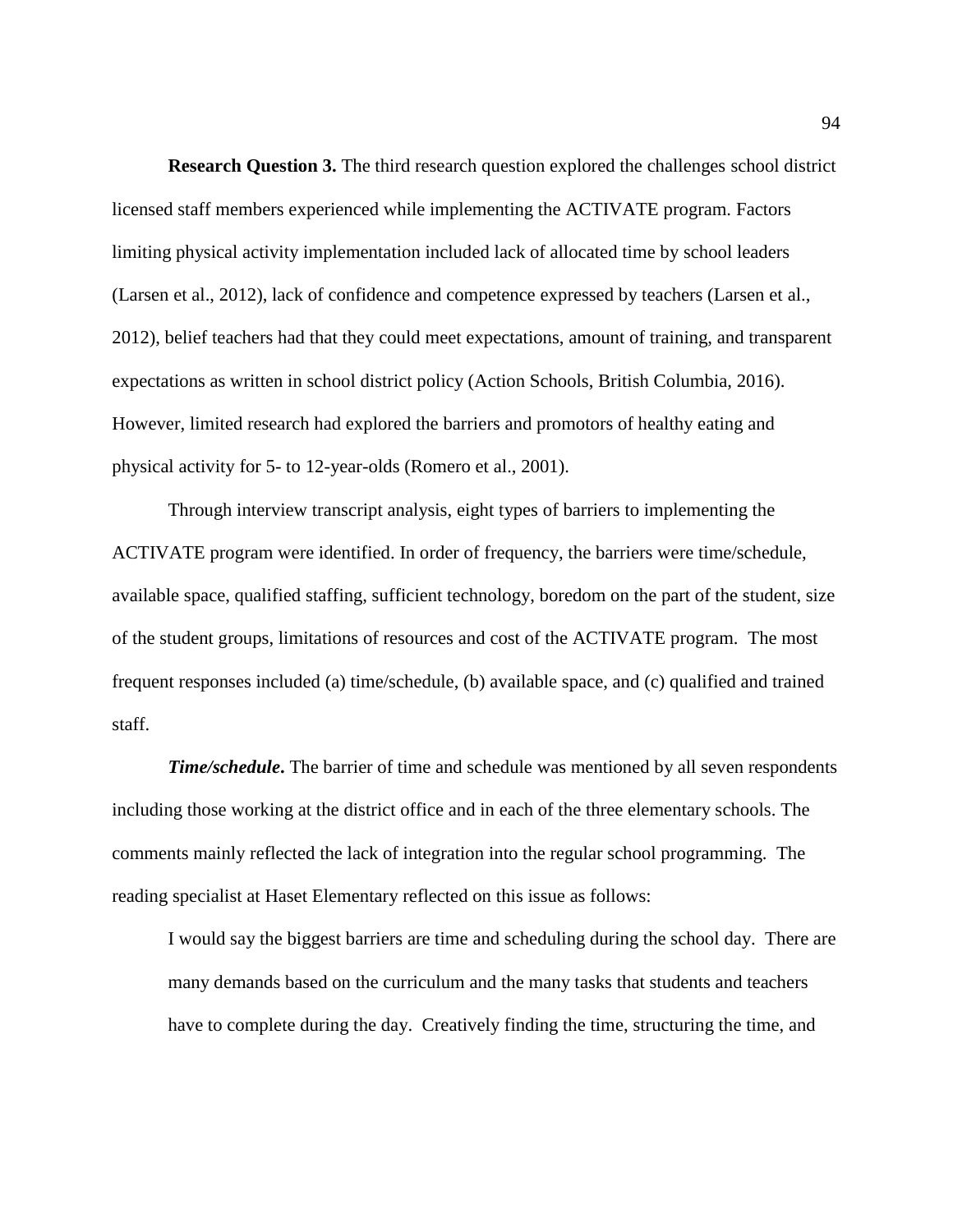integrating the program into your day, especially with a whole classroom, can be a challenge.

Adding one more intervention to students' schedules without removing something proved to be a challenge according to the district instructional coach.

The biggest hurdle that I can speak to is scheduling conflicts and staffing . . . Because, as I said, these students have multiple other interventions in place and I think that was the biggest conflict for us.

Building schedules that allowed students to participate required that conflicts in their schedules be creatively solved. This was not always possible and at times students were not able to participate in ACTIVATE. Sometimes those conflicts occurred within core content classes like science and social studies. The reading specialist at Raseth Elementary school expressed the concern of students missing science and social studies classes:

As a reading specialist, the amount of time we could pull our students from our classes was limited. We are already pulling them out of reading for reading support, and out of math for math support and they are missing science and social studies for ACTIVATE. So it was a fine balance of when and who was going to be teaching that and how we were going to manage.

At times, a schedule conflict could occur when students receive special services during their school day as described by the learning support teacher at Haset Elementary.

The number one staff limitation is space and then time. Maybe time should be number one. A lot of kids that are in the ACTIVATE program have many needs. They are in with a learning specialist. They also have an IEP so they see me for support. They have maybe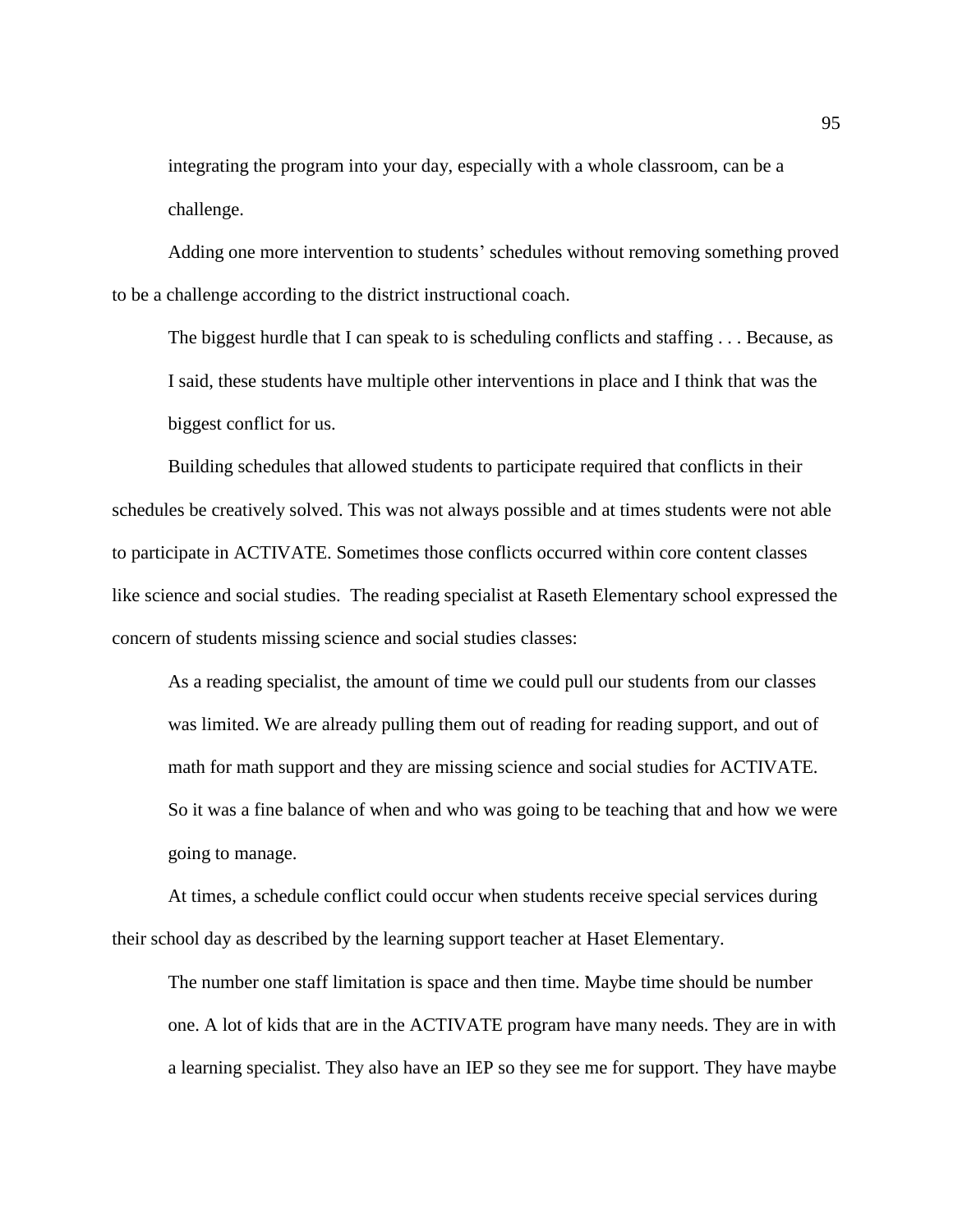a teacher for language therapy so these kids are bounced around a lot and fitting it into their schedule is difficult.

Scheduling was a challenge expressed by all respondents, but followed closely by the challenge of available space.

*Available space.* Space is necessary to participate in the games in the ACTIVATE program. The small group games require less space than the large group games. Sometimes games are played in the classroom, and at times they are played in a gymnasium or on an outside field. Non-moveable desks and chairs often created barriers to available classroom space. The learning support teacher at Haset Elementary described this problem:

It's really hard to with fidelity implement these physical activities when you have a classroom with desks and tables and chairs. We have one group who is literally in a hallway during their ACTIVATE time because we are a small school. We have some kids that go into a trailer that is outside of the school.

In addition, construction in one participating school proved a barrier as available space was reduced or temporarily unavailable. "Jetash has struggled to maintain ACTIVATE this year compared to how we had it last year because that building has been under construction" (Reading Supervisor, District Office).

The Jetash Elementary school reading specialist described the challenge presented by the classroom being smaller than in previous years as follows:

Last year I had a bigger more spacious classroom where we could move desks, tables and chairs out of the way and we had more space to do the physical activities…Unfortunately my room is smaller now and I don't have as much physical space to do the physical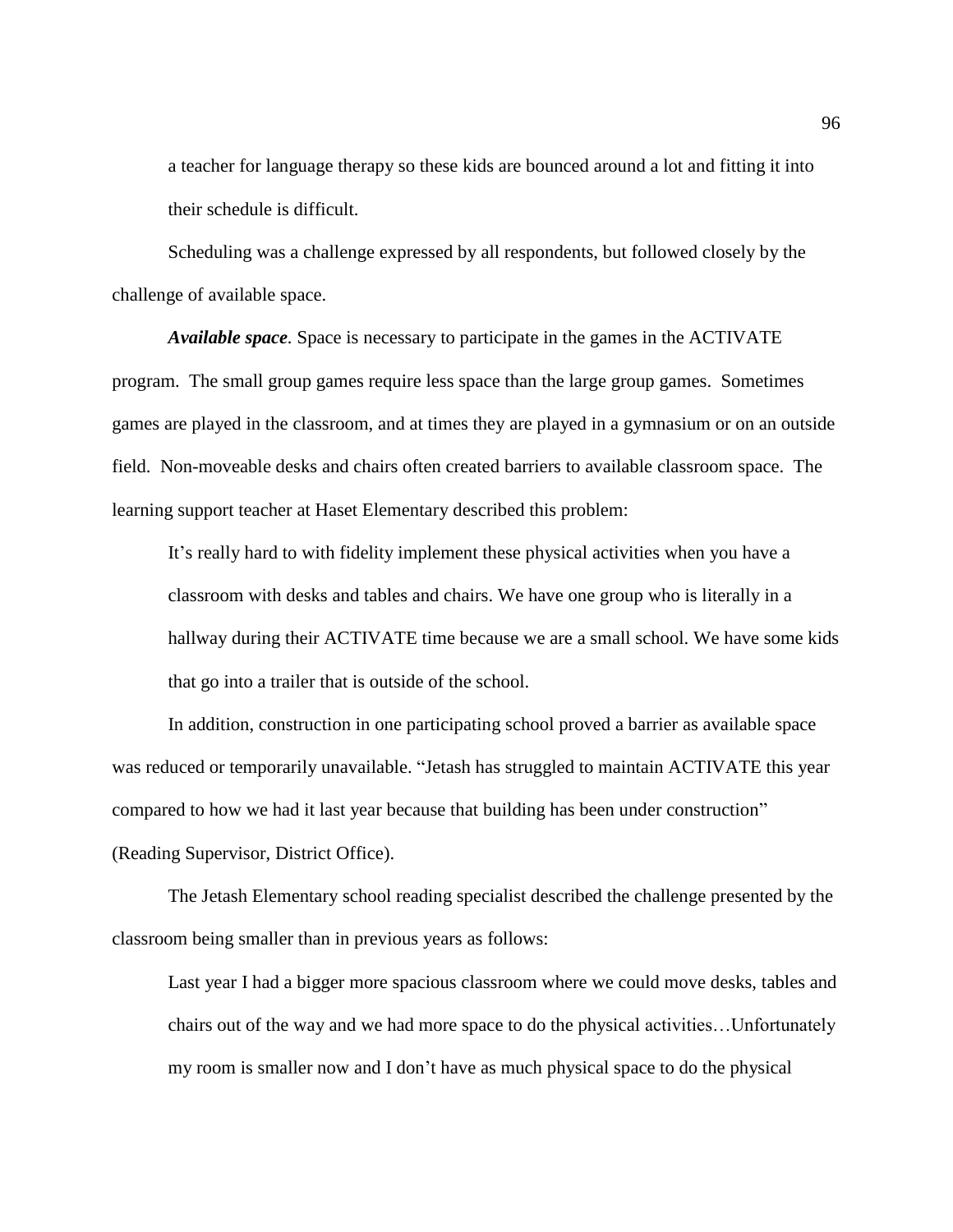components of ACTIVATE. Our outdoor playground to use for larger groups in limited with construction still going on.

Having sufficient available space was presented as a barrier by four of the staff members who were interviewed.

*Qualified and trained staff***.** A second theme emerged from the analysis of barriers to the implementation of ACTIVATE in the case study schools. Four of the seven staff members interviewed described the level of training teachers received as a major barrier prior to and during implementation. As an example, the reading specialist at Jetash Elementary shared this statement: "I don't think the physical activity parts were modeled very well. I feel like we could have had a guest speaker in front of us doing the training and giving more information about the physical parts of the program." Modeling the physical activities was described as a barrier because the reading specialist was not confident in the activities he/she was asked to lead.

The training barrier was further described by one respondent as really a conflict that occurred due to the student's schedule. If students had only one block for intervention in their schedule, then having an interventionist who is trained in the ACTIVATE program in addition to other interventions would be more beneficial for that student. "You know, finding an interventionist who is trained in understanding the ACTIVATE program as well as understands executive function is critical" (Instructional Coach, District Office). An interventionist can then utilize the ACTIVATE program as needed for the children they are assigned to.

Keeping the students engaged and motivated to work through challenges were described by one staff member as essential for the ACTIVATE teacher. The principal at Haset Elementary described this need as follows: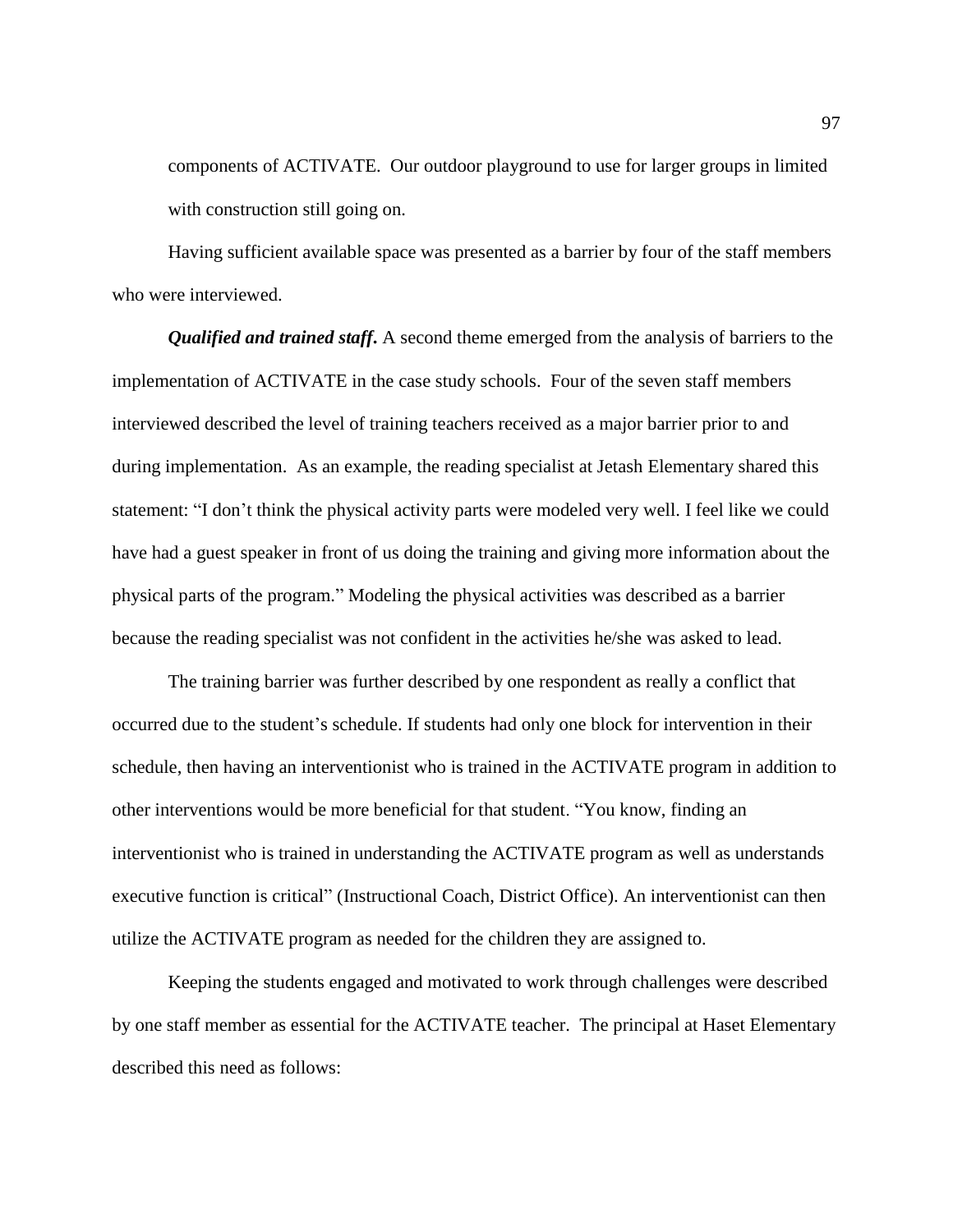What we found is even in the district there are some staff who did not engage students as frequently and we have seen that if the students aren't engaged and there isn't somebody there coaching along with the process then the scores really suffered as a result of that. So I think the big barrier is finding that one staff member who can do that and keep the students motivated to play a game that they have seen on a regular basis.

The principal continued to explain the importance of the principal in leading this type of training:

The other one I think is kind of going back to the barriers that we experience and encouraging principals to really educate their staff on a program like this and ways to make it motivating and encouraging to students and helping teachers understand that many students do have executive function weakness and they are struggling in these areas and that can be really hard for the student.

The principal explained that when students struggle with executive function they need to be stretched in their persistence. Consequently, training teachers who can motivate students through challenges is critical.

**Research Question 4**. What recommendations would case study school respondents provide for successful implementation of the ACTIVATE program? The fourth question solicited recommendations that would support effective implementation of the ACTIVATE program. In an interview with Dr. Wexler (personal communication, December2, 2016), he noted that a study of the implementation of the ACTIVATE program had not been conducted. As a result of this interview, the researcher was motivated to conduct this research. Insights into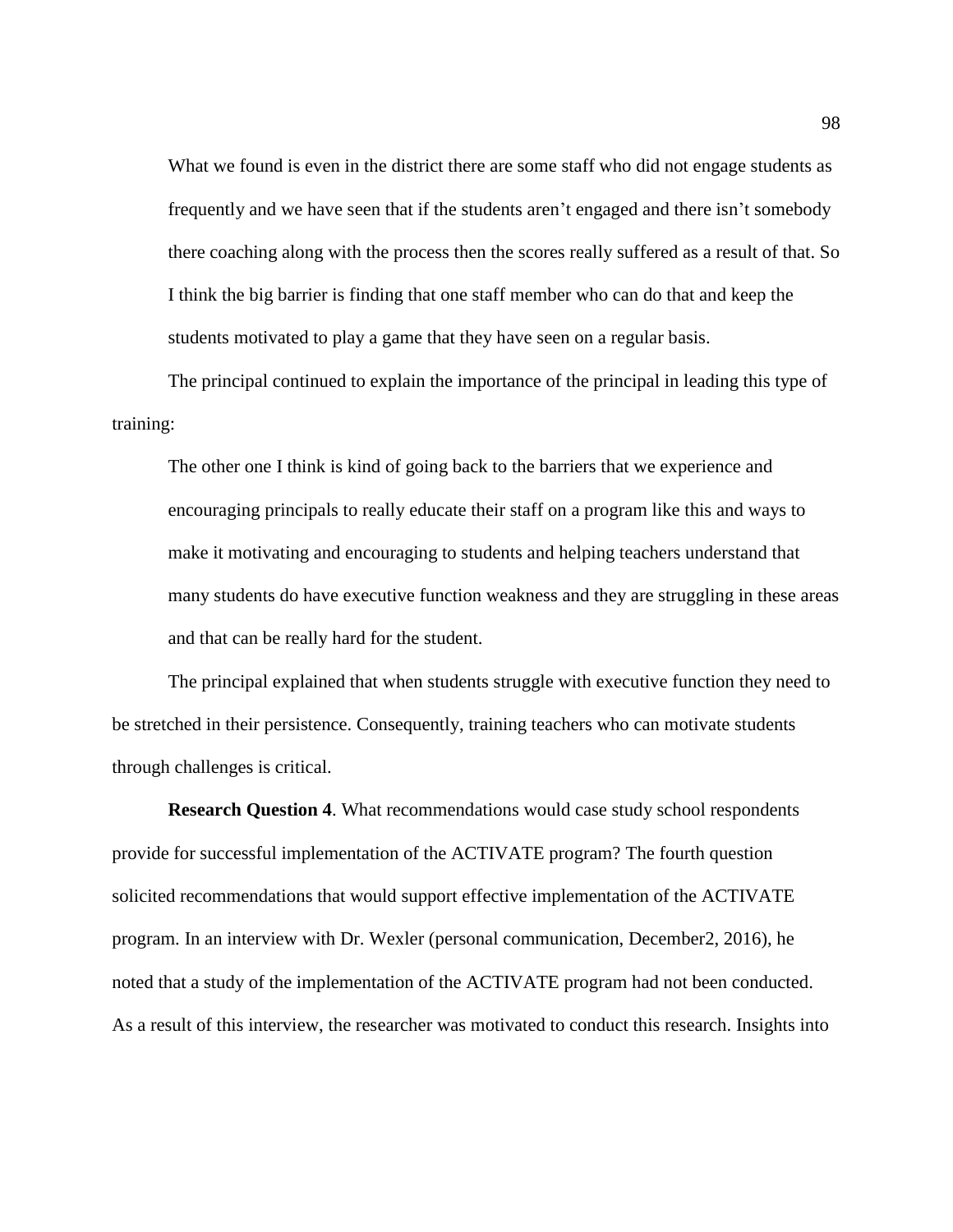effective implementation of ACTIVATE were gathered and summarized and recommendations prepared for school districts and schools considering implementation of this program.

Eleven types of responses were collected from staff members, summarized and themed. The findings from the staff interviews suggested that recommendations for implementation could be categorized into three themes: (a) establishing the purpose with stakeholders, (b) providing sufficient training, and (d) integration of the ACTIVATE program into the schedule.

*Establishing the purpose.* When asked about recommendations for implementing the ACTIVATE program, five of the seven respondents interviewed mentioned the importance of ascertaining the purpose of using the ACTIVATE program. Understanding the purpose required some background knowledge of executive function, its importance and how its development can be manipulated.

A staff member mentioned the importance of ensuring that families, teachers and staff members understand the purpose of ACTIVATE prior to its implementation:

My first recommendation is that you understand executive function, first before you jump to the program. You have to understand why you are putting it into place. Your staff and your families have to understand why you're putting it into place. (Instructional Coach District Office)

The principal from Haset Elementary supported that statement with the following: So I think this recommendation would certainly be number one. I think it's important to understand executive function and cognitive capacity and how they all relate to the learning process, basically understanding purpose for a program like this and understanding why you would go through a process like this.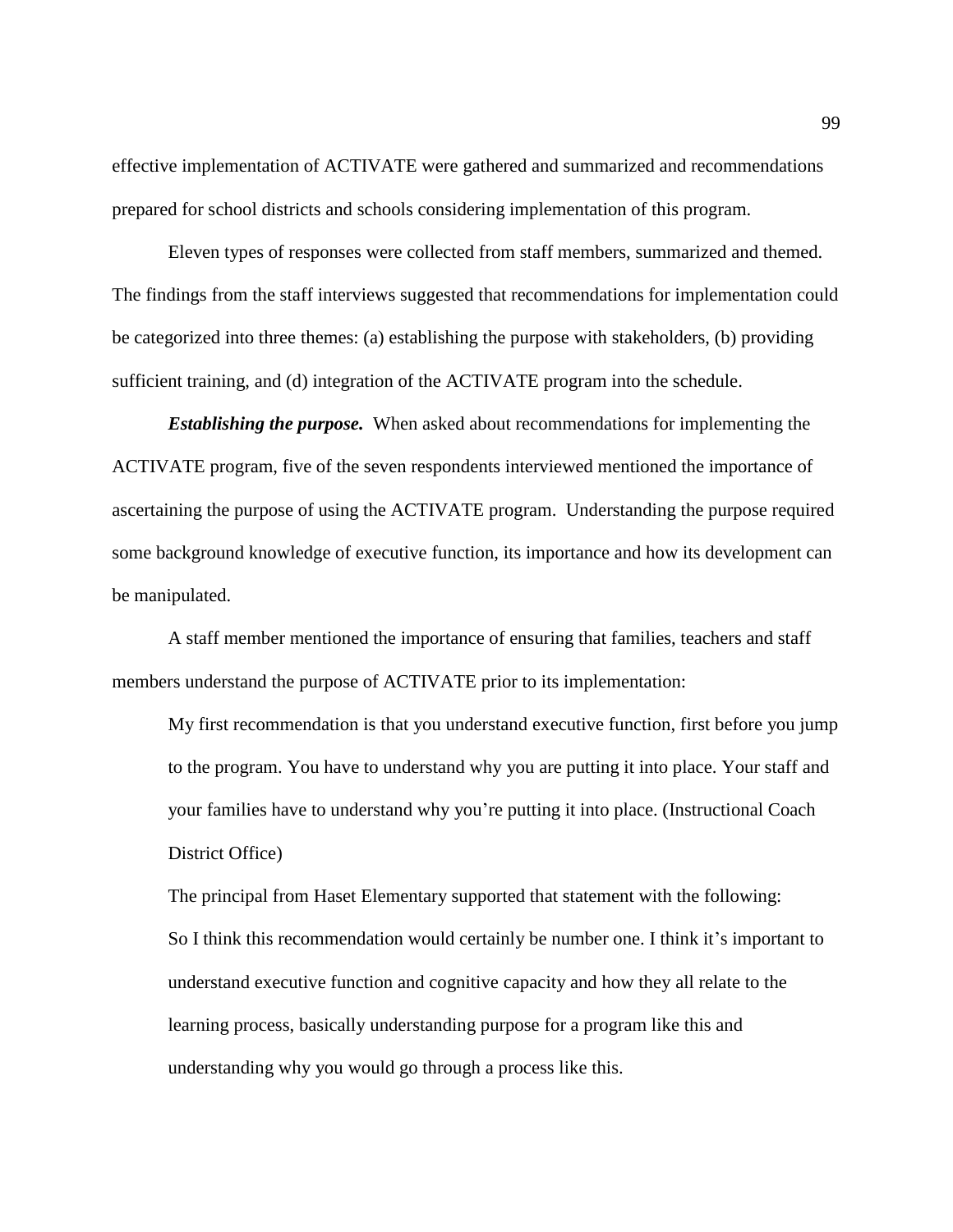The reading specialist at Raseth Elementary school described the critical role of resources and the importance of staff effectively communicating what students are doing as follows:

Provide professional development for the parents and the teachers. Make sure you have the time and resources to effectively and systematically implement the program so that you have fidelity and have the ability to explain to parents and everybody about what students are doing and what they are learning.

Finally, the learning support teacher at Haset Elementary stated as follows that the students should be informed about and understand the purpose of ACTIVATE:

Explicitly teach the student what the purpose of ACTIVATE is. They need that knowledge to build their executive function. They really need explicit instruction on how to improve their executive function, why they are here, what their brain is doing, and what it should be doing.

The last set of responses were especially insightful as they addressed the importance of knowing that improvement in executive function in the present has a great impact on learning in the future. The reading supervisor from the district office stated that it is important to "help teachers understand that we can change kids' executive functioning trajectory. It doesn't have to stay the way it is and it is not something the kid is stuck with, and we can make it better." The impact on executive function development is an especially powerful reason for incorporating ACTIVATE into the schedule for certain learners. The reading specialist from Raseth Elementary also explained how improvement in executive function creates leverage for students across disciplines. This specialist reported a rationale for teaching students the purpose as follows "I think the overall importance of executive function across all settings [is critical]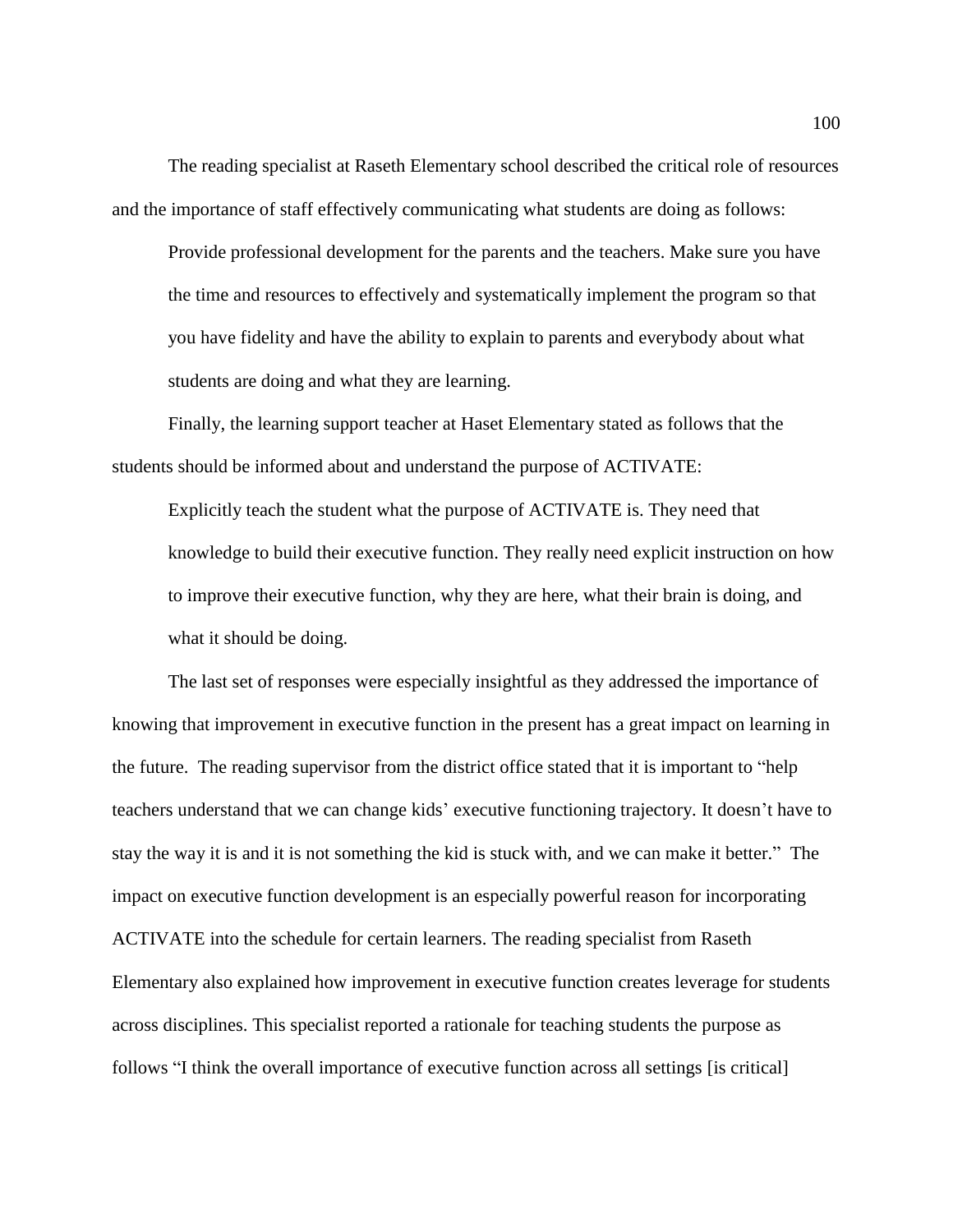because we are preparing our students for the future and it can have such an impact on today, tomorrow and the rest of their schooling." The importance of knowing that improvement in executive function affects important aspects of life was described as critical to the "why" message shared with stakeholders.

*Sufficient training*. Five respondents recommended the need for sufficient staff member training to achieve effective implementation of ACTIVATE. The responses included training on the brain and the mechanisms of learning, the impact of movement on executive function and learning, and capacity building through the use of mentors. The training focus begins with knowing how the brain works.

The principal of Haset Elementary explained the need for training staff members about brain function as follows:

As educators we are trained in a lot of things but I think few universities and colleges are actually educating students on the brain and how the brain goes about learning and so we talk about all these great strategies and these great things that we can try and these tips to build a little teacher-toolbox but we don't really talk about how it affects the brain and the internal components of that. So one recommendation is to increase that professional development around the brain.

The principal's perception was that this type of brain training has not been a standard component of preservice teacher preparation programs and the need exists to do so. The reading specialist from Haset Elementary described how the gap in understanding brain function was changed because of participation in the ACTIVATE training experiences. The experience was summed up as: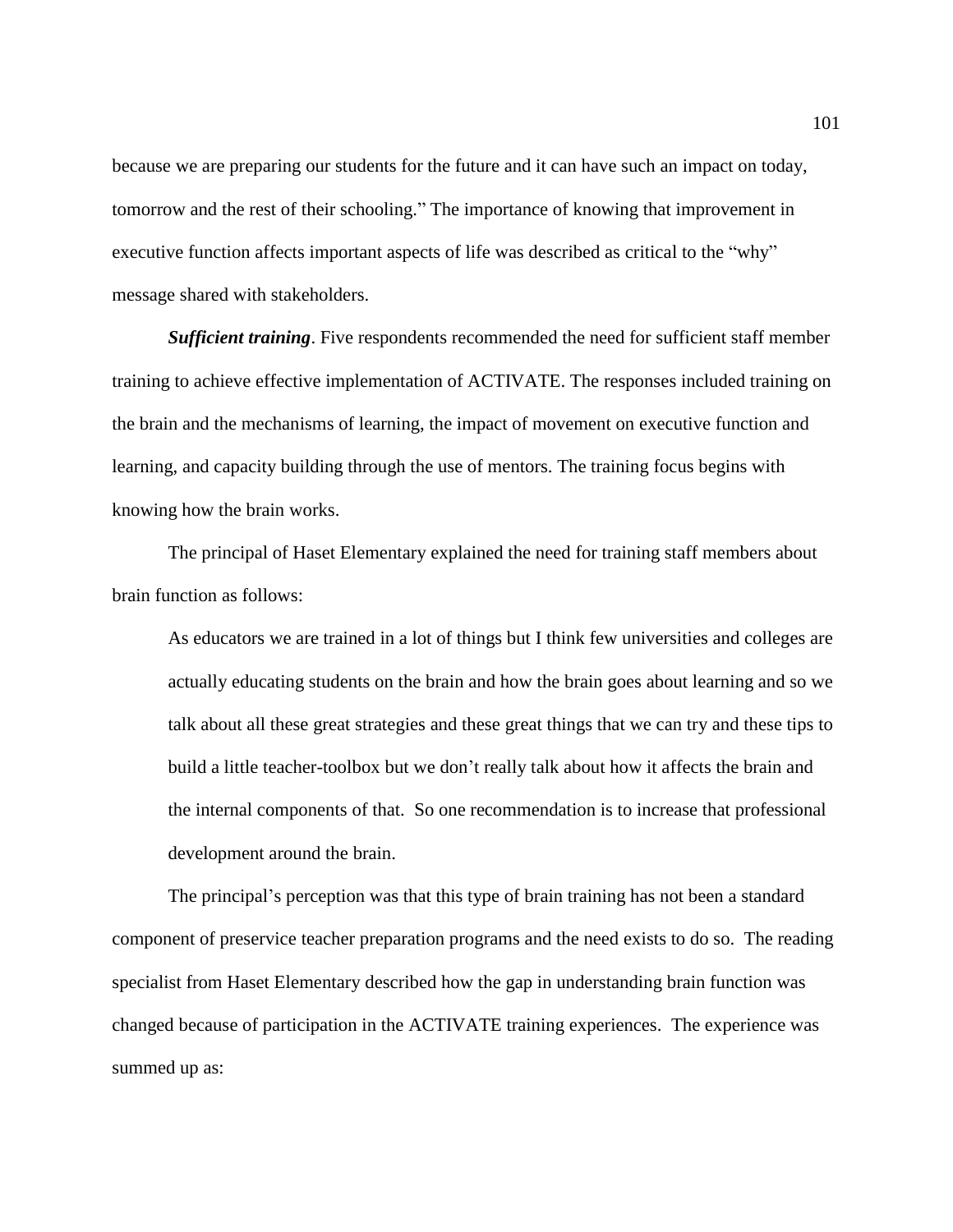I have learned about executive function and the impact it has on all learners, including adults. I've learned more about brain connections and synapses between the brain and about neuroplasticity and its ability to reshape the brain through experiences. I've also used this knowledge and incorporated it into my daily instruction, whether it's actually an ACTIVATE class or the reading class I'm teaching.

The reading specialist described the relevance of learning about how the brain works and how that has influenced other areas of instruction beyond the use of the ACTIVATE intervention.

Another rationale presented for training staff about the brain is understanding its impact on success in the school environment. The district office reading supervisor articulated the importance of training staff on how the brain learns, its impact on being successful in school, and having a broader perspective. "The staff need an understanding of how kids learn and how executive function strengths and weaknesses fit into that. They need to have a wider lens" (Reading Supervisor, District Office). The reading specialist at Jetash Elementary described learning about the importance of brain breaks for school success as follows: "Doing the brain breaks and getting more physical activities throughout the day help the struggling students' needs with being able to pay attention in their work throughout school day." Understanding how the brain works and how it relates to school success was deemed critical training by the previously mentioned respondents.

The last component of training was described by one respondent as that of capacity. "Have mentors for the teachers so that you have someone to support the teachers and they can get their questions answered in a timely fashion" (Reading Specialist, Raseth Elementary). The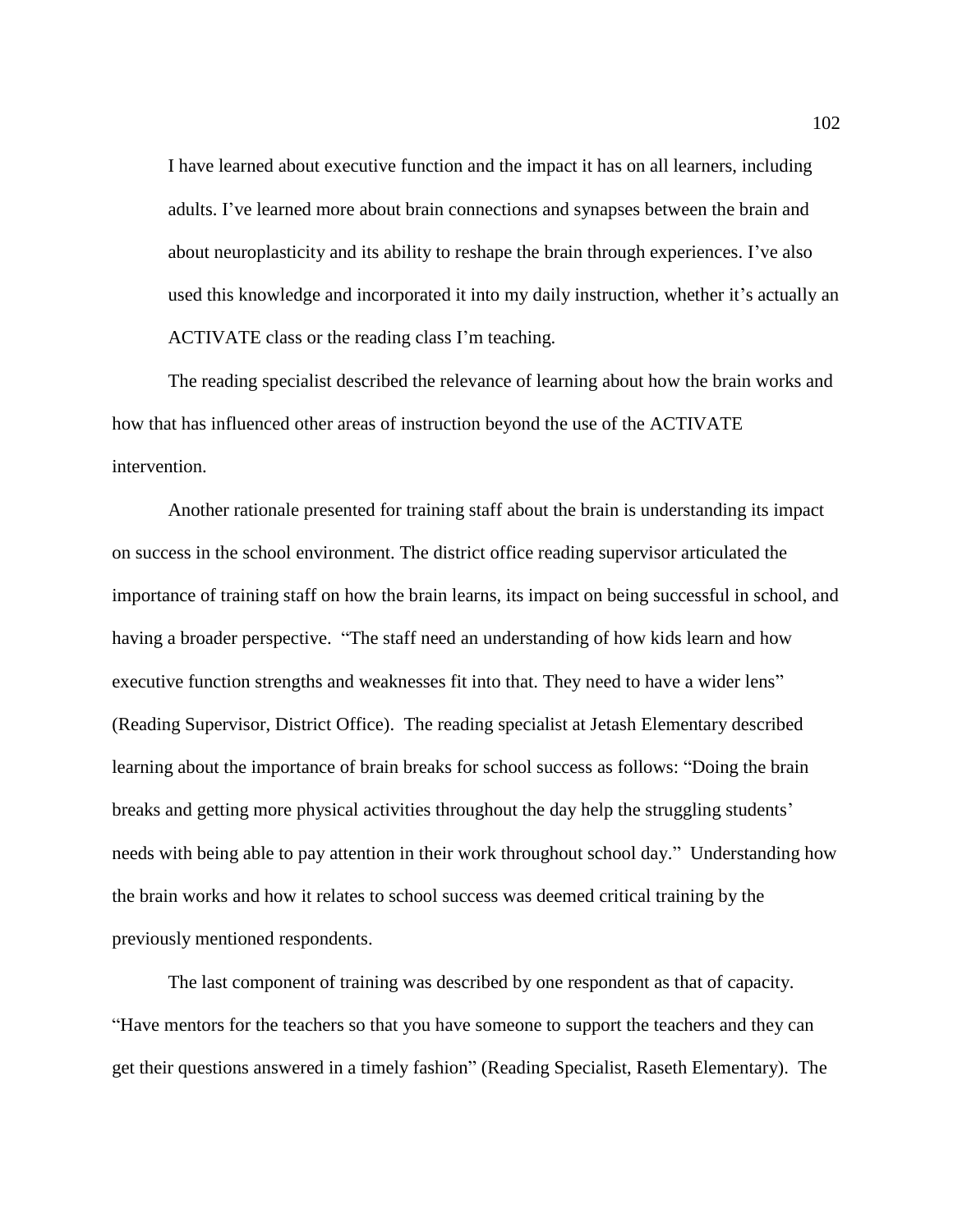use of mentors was described in this interview as a way to build capacity and provide a response network for ongoing training and questions and thus was deemed an important training aspect.

*Integration into the schedule***.** Finding ways to integrate the ACTIVATE program into the existing school schedule was shared as a strategy for a successful implementation. Four of the seven staff interviewed mentioned the need to start small, integrate the program into the existing schedule and reduce schedule conflict impacts by limiting participation to those students whose schedule accommodate the ACTIVATE program. The reading specialist from Haset Elementary shared this advice:

Start small and try to integrate as much as you can with the schedule you already have. Look at what you're already doing, and then creatively include the ACTIVATE activities or expand upon them with what you're doing. This can be demanding with the demands that teachers have.

The reading supervisor at the district office stated that helping staff see how ACTIVATE fits in a schedule will help with implementation. The recommendation was to:

Make sure that is has a place. Where does it fit into your school day, your day, your block, whatever is going on? If you show them how it is going to fit and that it isn't going to be one more thing on their plate, they are going to be more willing to come along with you.

Even after multiple years of implementation, making room for extra time to do the physical component of ACTIVATE proved to be an ongoing challenge. The principal at Haset Elementary shared this perspective: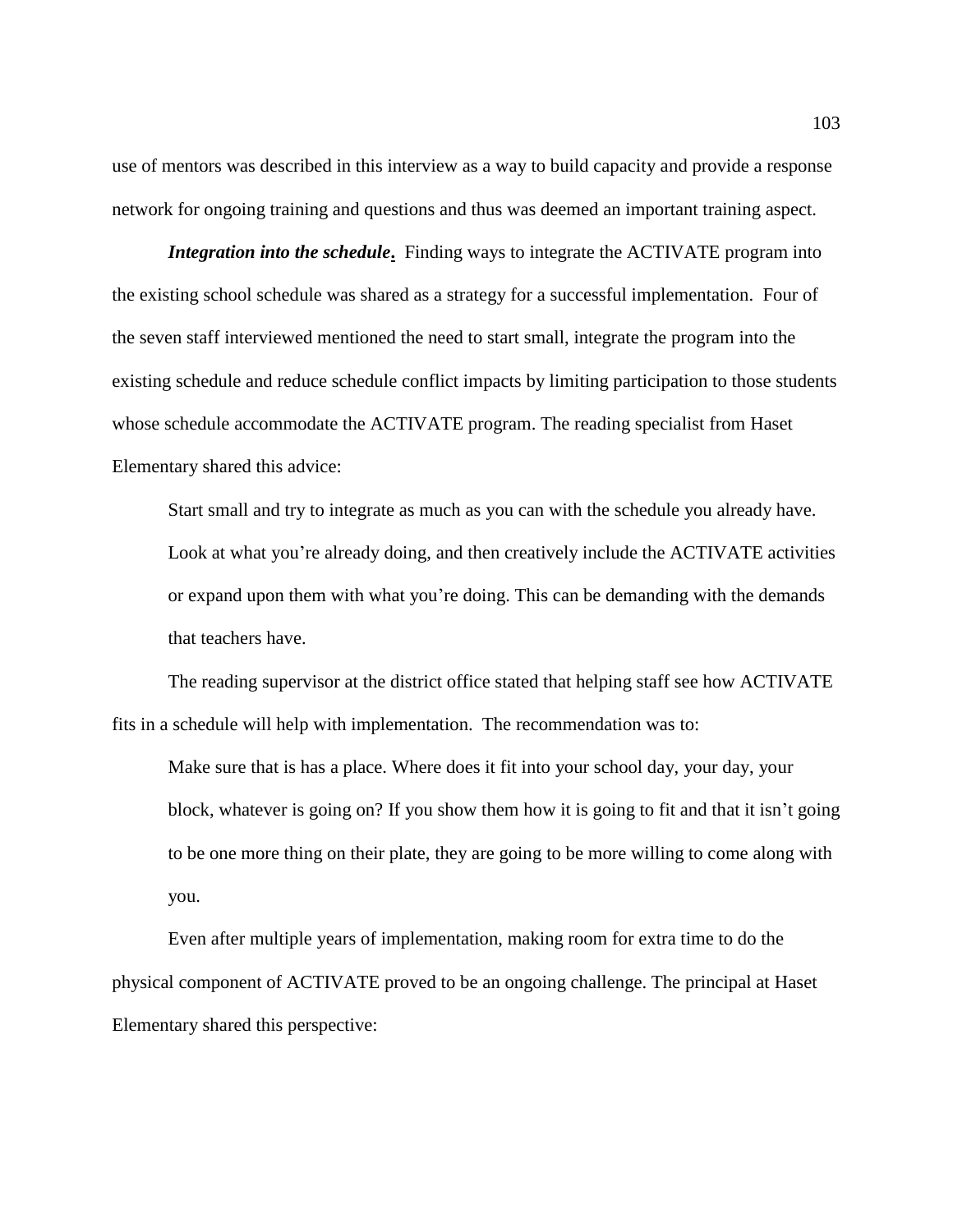We're really trying to find creative ways to solve the physical component and finding time for the physical component. We were able to find lots of times where the students were able to do the online component. We can find that time. The challenge is trying to find time for the physical component. That seems to be where we're struggling so ensure that you're incorporating that physical component as well as the online component.

The learning support teacher at Haset Elementary suggested that the solution may be found through streamlining the process by which students are identified for the ACTIVATE program. "Finding time to incorporate the physical activity into their schedule is difficult, so I would be more selective about who's in the program and be okay with stopping it when it's not effective." Limiting participation in ACTIVATE only to students who would benefit the most helped to simply schedule conflicts.

### **Summary**

Chapter IV presented the findings of the four research questions. Interview responses were analyzed from seven staff members regarding their expertise in the implementation of the ACTIVATE exercise intervention program. The first question addressed the practices that district, site and teacher leaders used to implement the ACTIVATE program. The findings revealed that staff used many different practices to support the implementation of the ACTIVATE program. However, the most common reported practices referred to identification of participants, selection and use of physical activities, and training and support of staff.

The second research question explored the benefits presented by staff for students who participated in the program. Interview responses suggest two main benefits including improved executive function and increased academic performance in reading and math. Responses from all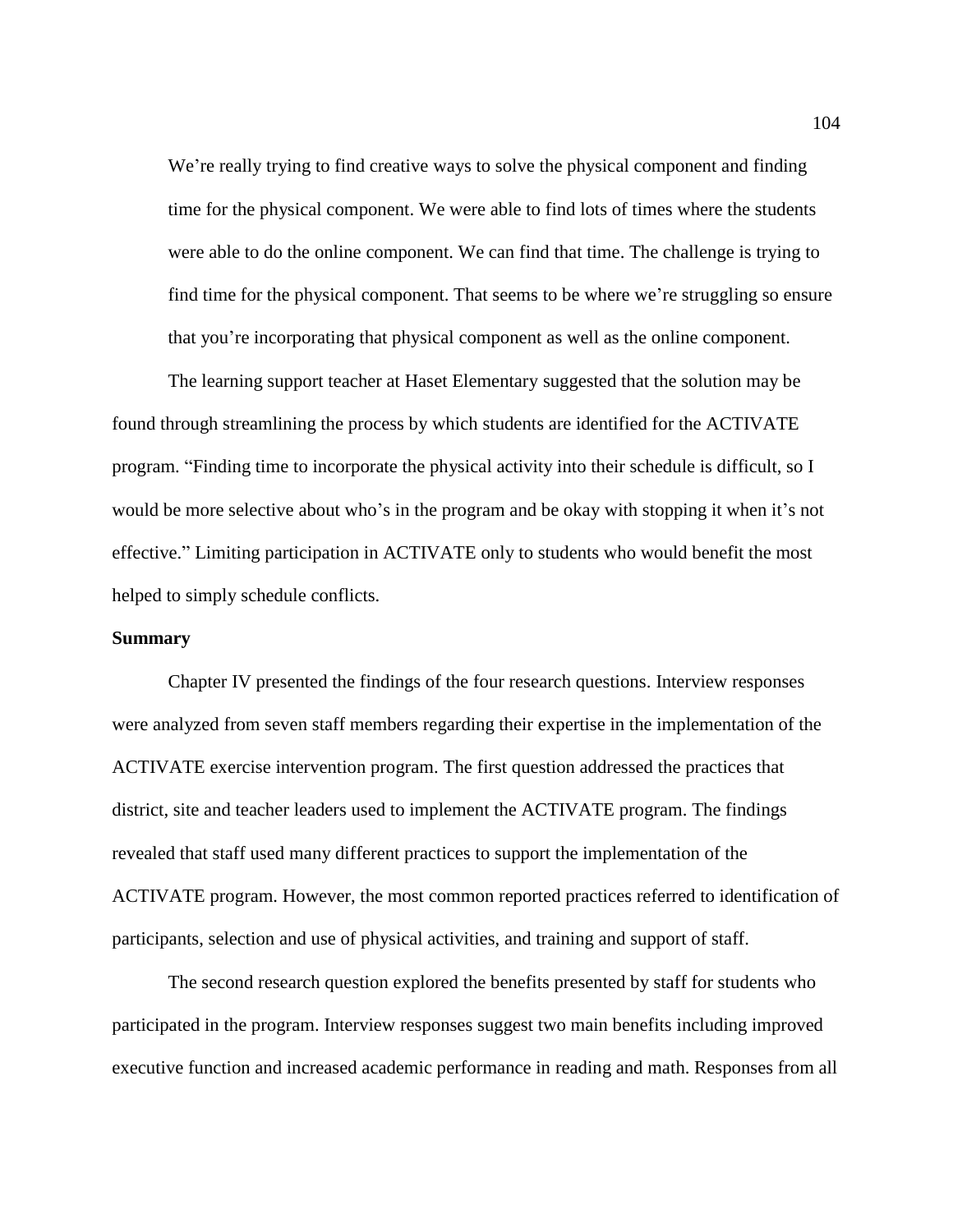seven respondents included perceptions of improvement in overall executive function including attention span, self-regulation and focus, working memory, ability to follow multi-step problems and cognitive flexibility. Two respondents mentioned an increase in reading scores while one mentioned an increase in mathematics scores.

The third research question explored the challenges staff experienced while implementing the program. Through interview transcript analysis, eight types of barriers to implementing the ACTIVATE program were found. The most frequently reported barriers included time and the schedule, available space for the physical activities, and ensuring qualified and trained staff.

The fourth research question explored recommendations that would support an effective implementation of the ACTIVATE program. Eleven types of responses were collected from the seven interviews, summarized and themed. The findings suggested that recommendations for implementation were categorized into three themes including the importance of establishing the purpose with stakeholders, providing sufficient training, and integration into the schedule. Chapter V examines the findings, comparing and contrasting them to the literature. Conclusions of the study are presented followed by a description of limitations of the study. Lastly, the researcher provides recommendations for effectively implementing the ACTIVATE exercise intervention program and recommendations for potential research studies in the future are articulated.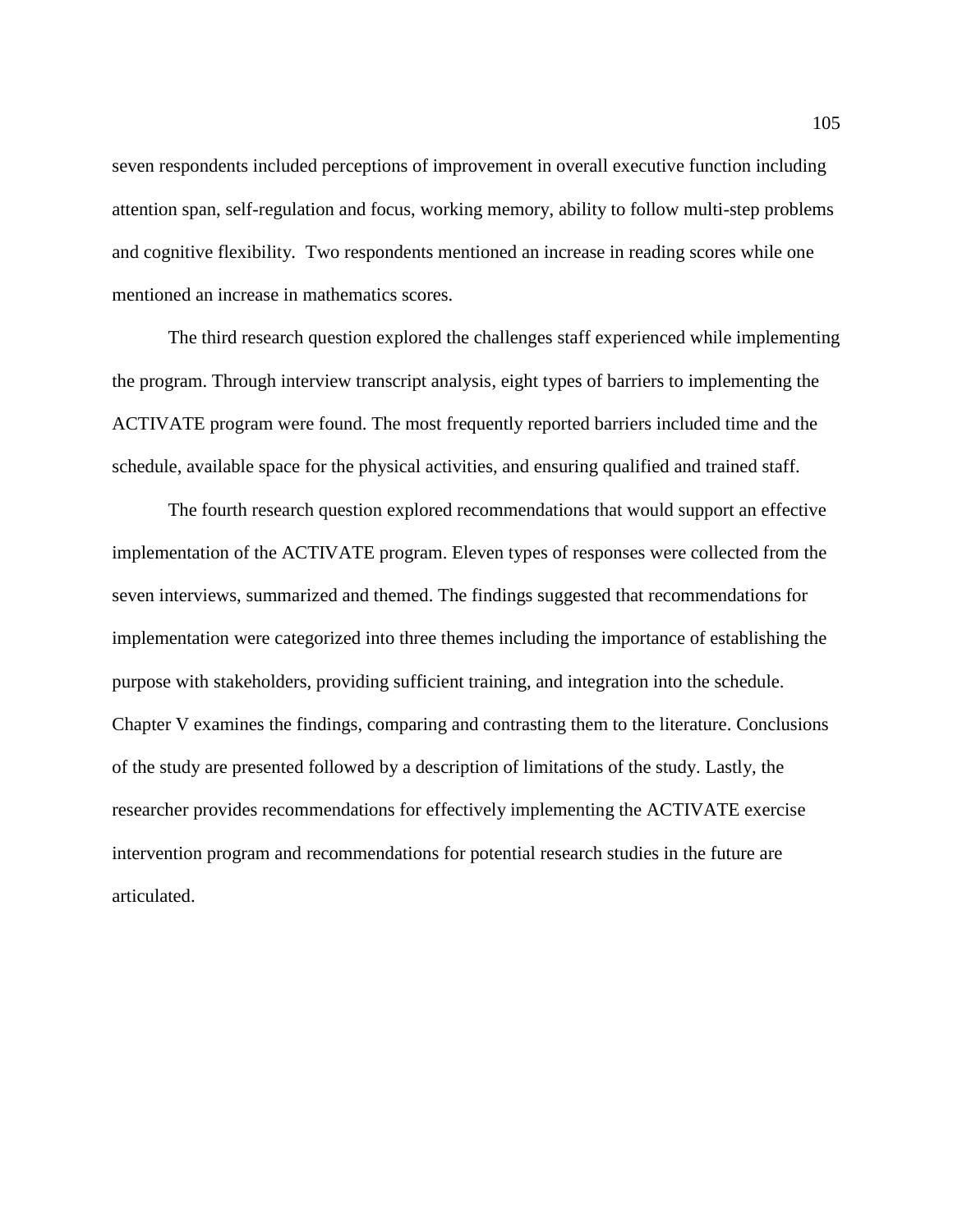#### **Chapter V: Discussion**

The purpose of the case study was to explore how three elementary schools implemented the ACTIVATE exercise intervention program with intentions to improve executive function. The researcher investigated the practices used in the participating schools, the perceived benefits for children, the barriers to implementation and recommendations for schools intending to implement the program. The case study format provided for the collection of responses, perspectives and insights from educators most responsible for implementation of the program. Chapter V will describe the conclusions of the study relative to the review of literature (Chapter II) on the effect of exercise intervention on executive function. Limitations of the case study, recommendations for educators and education leaders as well as potential future research studies are presented.

#### **Conclusions**

**Research Question 1: Practices Used**. The first research question explored how practices embedded in case study schools compared to literature findings regarding the use of exercise interventions to improve executive function. There are many practices that can support the use of exercise interventions to improve executive function in children (see Appendix C), but the research question and the staff responses focused on the following practices: identification of participants, selection and use of physical activities, and training and support of staff.

*Identification of program participants.* The researcher explored whether executive function deficiencies were being used as a criteria to identify student participation in the ACTIVATE program. All respondents reported that use of the program has generally occurred with the students who would benefit the most. The District Reading Supervisor explained that: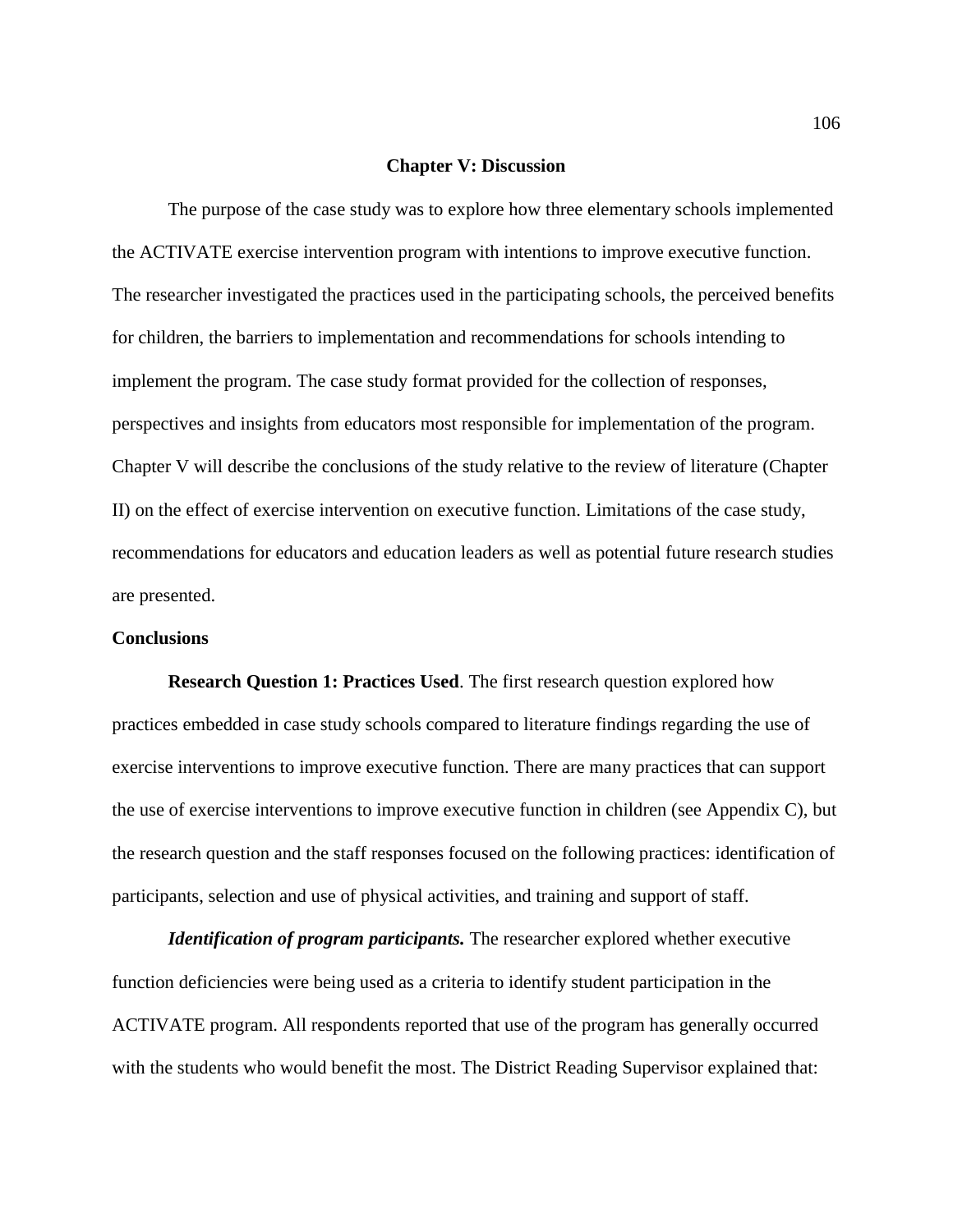The kids participating now are the kids we have identified as having executive function weakness. So we have very few kids who are using ACTIVATE who don't have significant needs. We've been able to break out of that in a couple of places and try more of that whole class or whole building approach, but we haven't got the kind of traction we would like. They [the teachers] weren't able to keep up with it. It wasn't working so we modified it and decided to use it just with the most needy kids.

The Learning Support Specialist at Haset Elementary expanded upon this with the following identification criteria:

We starting trying to find students who showed signs of executive dysfunction, poor time management, messy desk area, can't stay organized, can't follow routines, poor working memory, all of those things. We don't have a standardized assessment for executive function . . . so instead what we did was we asked the classroom teacher and gave them a checklist and said look for these signs.

Although, as stated by the principal from Haset Elementary, "we really don't have a policy or set of procedures guiding the implementation of the ACTIVATE program" the researcher's findings indicated that the three elementary schools utilized teacher observations, an executive function checklist and district assessment results as common criteria to identify the most needy learners for the program.

It was found that the case study schools utilized the ACTIVATE program primarily for students who would benefit most from improved executive function. The decision to use the physical activity component of the ACTIVATE program was connected directly with the desire to improve children's executive function. That decision aligned with research which articulated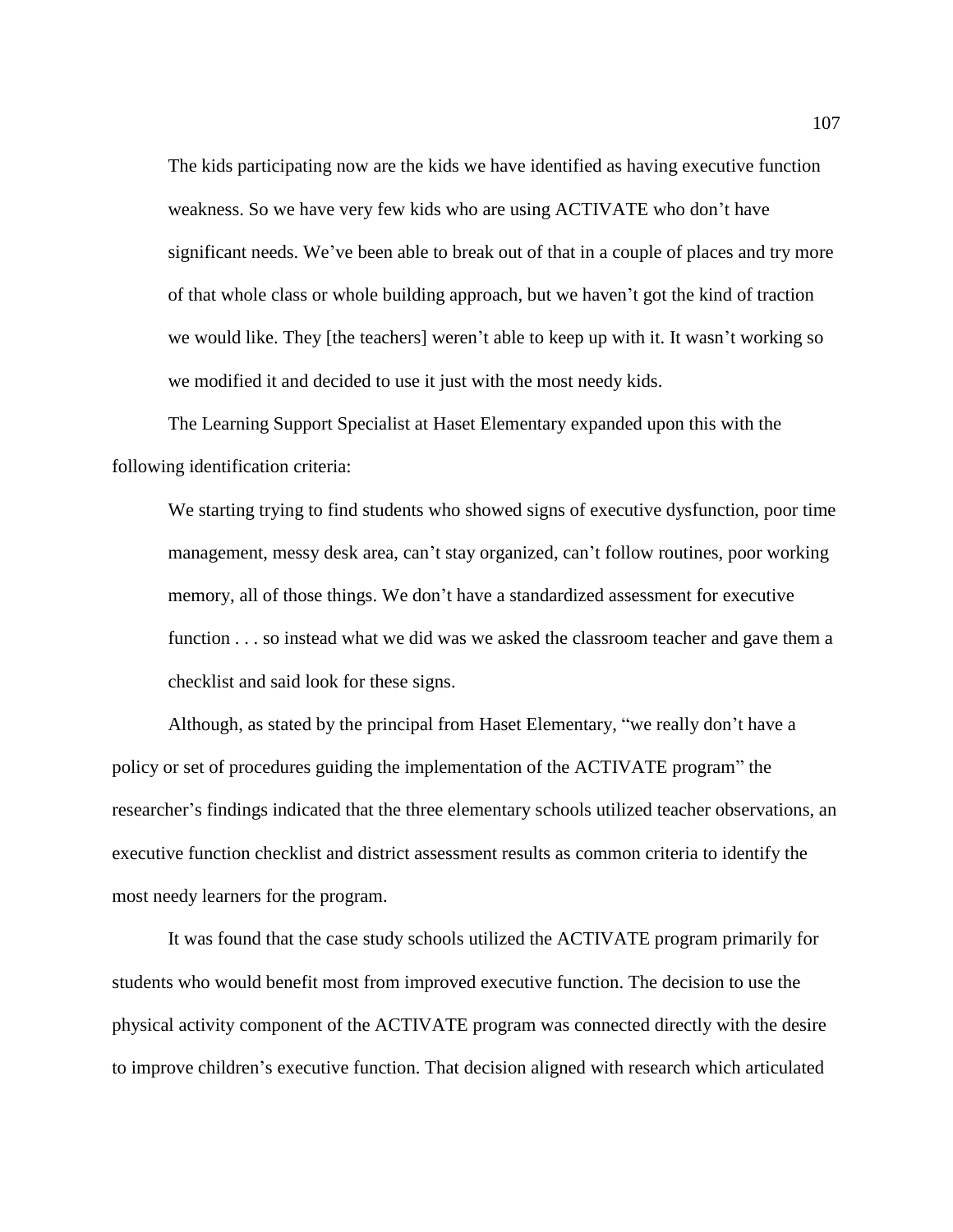how physical exercise benefits executive function development (Best, 2010; Davis et al., 2011; Fisher et al., 2011).

*Selection and use of physical activities.* The researcher explored how the selection and use of physical activities matched recommendations from the literature related to impact on executive function. Staff responses stated that balancing activities, ball passing and dribbling activities and juggling were primary activities in which students would participate while martial arts, dance, relay races and Yoga were used less frequently. The Reading Specialist at Raseth Elementary described using balancing activities, juggling, dribbling, dribbling and passing and dancing. The Reading Specialist at Haset Elementary utilized large group, small group, energizer and cognitive supplement activities. The staff member indicated, "many of the activities we use are balancing activities, yoga, martial arts, relay and specific activities that involve direction and changing direction, catching, and throwing activities."

The researcher concluded that the physical activities utilized in the case study schools align with many of those recommended in the literature. The findings suggested that balancing activities, ball passing and dribbling, juggling, martial arts, dance, relay races and Yoga were the most frequently described activities utilized in the ACTIVATE program implementation. The following physical activities, among others, are recommended in the literature for their cognitive benefits: group games (Best, 2010), Tennis (Crova et al., 2013), Soccer (Chang et al., 2013), Exergames (Hillman et al., 2008; Tomporowski, 2003), Taekwondo and Yoga (Kamijo et al., 2011) dance, band, drumming, and circus (Diamond, 2015).

The researcher also found that the physical activities used in the case study schools were selected primarily to improve executive function. When asked why specific activities were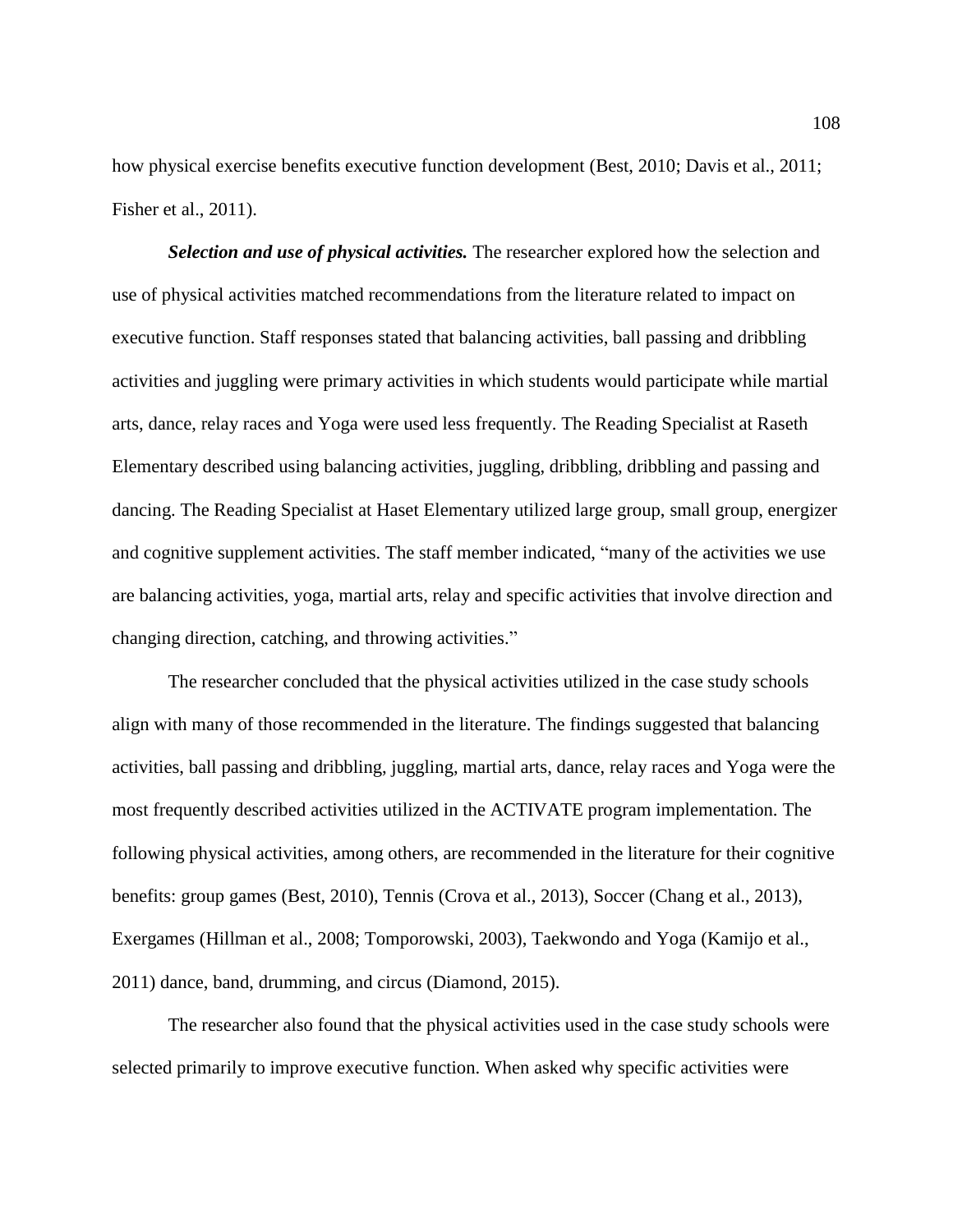selected, the most common response of the respondents was to improve executive function of the child (6 of 7 responses). A district office instructional coach provided insight from an observation stating, "about halfway through I saw a lot of drills such as using a basketball but switching it up to passing to every second person, then to every third person, then to every girl, trying to do the cognitive flexibility piece." The reading specialist at Haset Elementary stated that "the activities were selected based on executive function areas of need . . . All of those activities target one of those executive function areas, or multiple function areas at the same time." The reading specialist at Raseth Elementary described the importance of the balancing activities as follows:

With the balancing activities, they have to focus, sustain attention and they had to process all the stimuli coming in from the side, so we worked on their ability to balance while they worked on their other skills. We did juggling so they had multiple stimuli coming at them and they had to focus and then we worked on being faster. For the dribbling and passing we were working on them being able to do multiple things at one time and then obviously we did memory things to improve their working memory.

When children participate in physical motor coordination activities, they have improved executive function (Best, 2010; Davis et al., 2011; Fisher et al., 2011, Gapin & Etnier, 2010) including improved attention (Planinsec, 2002).

A third researcher conclusion was that the physical activities were designed to provide an ongoing cognitive challenge. Four respondents described this as increasing the physical challenge (speed or difficulty) while maintaining focus on a thinking task. Three of the seven respondents described this as increasing the thinking challenge while focusing on a physical task.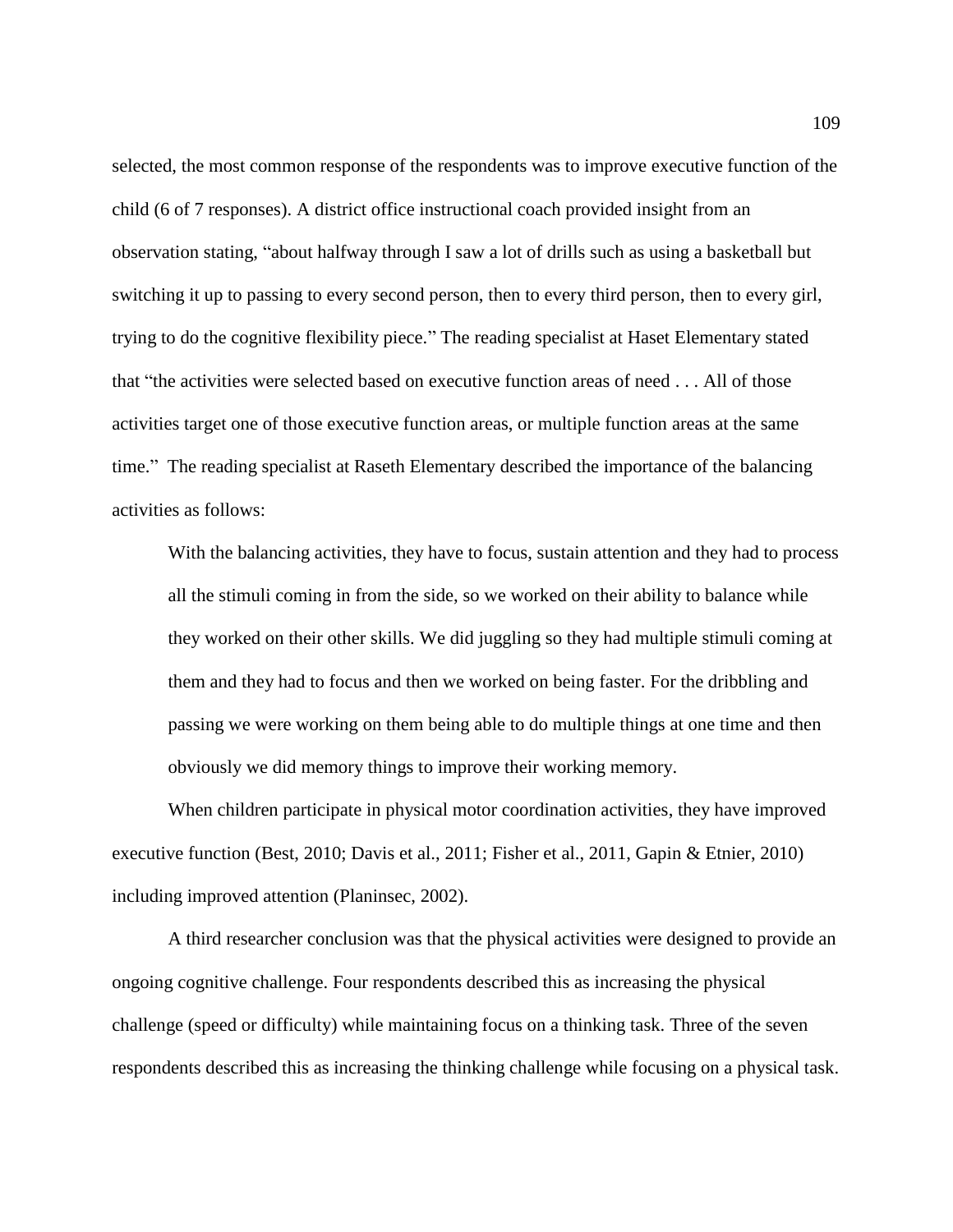This approach aligned with research by Diamond (2015) and Davis et al. (2011) who suggested that the effects of exercise on executive function become greater when the person shifts from simply moving to moving with thought and that increased cognitive challenge of the physical activity improves executive function (Diamond et al., 2007, Diamond & Lee, 2011; Manjunath & Telles, 2001;). Although one respondent claimed that physical activities were not cognitively challenging enough, the findings suggested that the exercises used in the case study schools were primarily selected and designed to provide this ongoing cognitive challenge.

The fourth researcher conclusion was that other factors for selection of physical activities, including logistics and student feedback, impacted the decision making process regarding the selection of physical activities. The size of student group, ease of set up, student feedback and space were mentioned by at least one of the seven respondents as factors that affected which physical activities were selected for use. The Learning support teacher at Haset Elementary described the following reasons for selection of physical activities:

The ones that we can easily implement in the classroom setting we're kind of go to first . . . We also try to look for the ones that the kids like and will be very vocal about . . . We also use their feedback as well.

Student feedback is important as activities that promote happy, calm, and socially supported students are especially critical to executive function (Diamond, 2012).

*Training and support*. The third practice examined was the depth of training and support provided for the ACTIVATE program implementation. Research based factors associated with successful implementation of physical activity intervention programs included lack of confidence and competence expressed by teachers (Larsen et al., 2012), belief teachers have that they can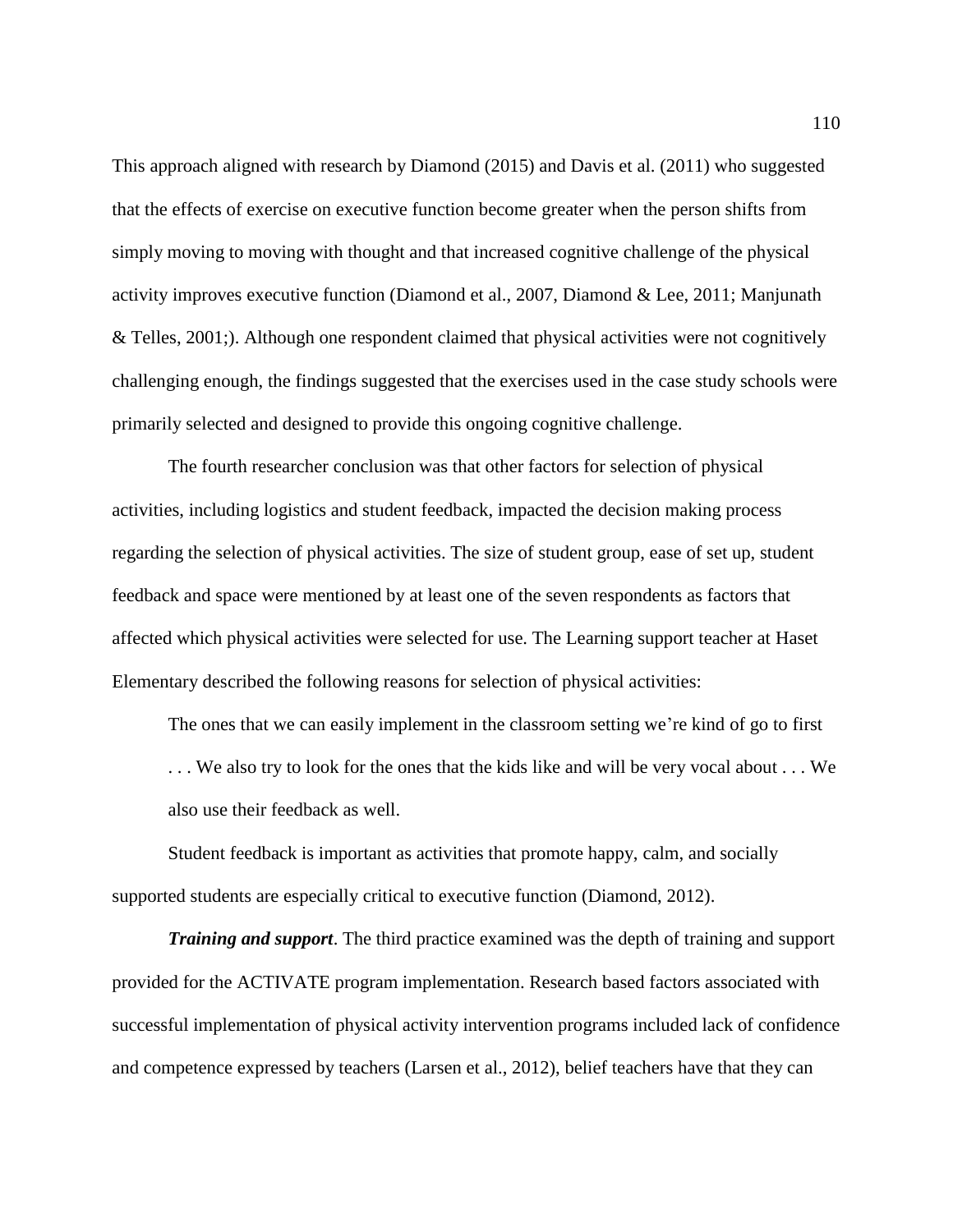meet expectations, depth of staff training, and transparent expectations of district policy (Action Schools, British Columbia, 2016).

The first conclusion determined by the researcher was that the district wellness policy was not instrumental in the implementation of the ACTIVATE program. The findings in the study indicated that six of the seven staff members interviewed either were not aware of the district wellness policy or if they were aware of the policy, they were not familiar with the content. Three of the respondents interviewed stated they were not aware of whether or not the district had a wellness policy while three of the respondents were aware of the district wellness policy but were not familiar with it. Only one respondent was aware of the district policy and was familiar with it. Five of the seven respondents were confident that the ACTIVATE program was not referenced in the district wellness policy. As an example, the Reading Specialist from Raseth Elementary shared that "We do have one [a wellness policy]. I am not positive how it has affected our ACTIVATE implementation." The literature reviewed by the researcher was sparse as to whether or not wellness policies successfully result in the implementation of practices promoting exercise intervention programs. Several researchers concluded that a local wellness policy was found not to have impacted the minutes of physical education instruction or recess over time however, though did suggest that further investigation would be helpful to determine the impact of wellness policies on long term changes in school practices (Belansky et al., 2013). The ACTIVATE intervention program implementation in the case study did not appear to have been initiated by the district wellness policy.

The second conclusion regarding training and support was that training was sufficient for staff leading the implementation of the ACTIVATE program but not sufficient for others. Three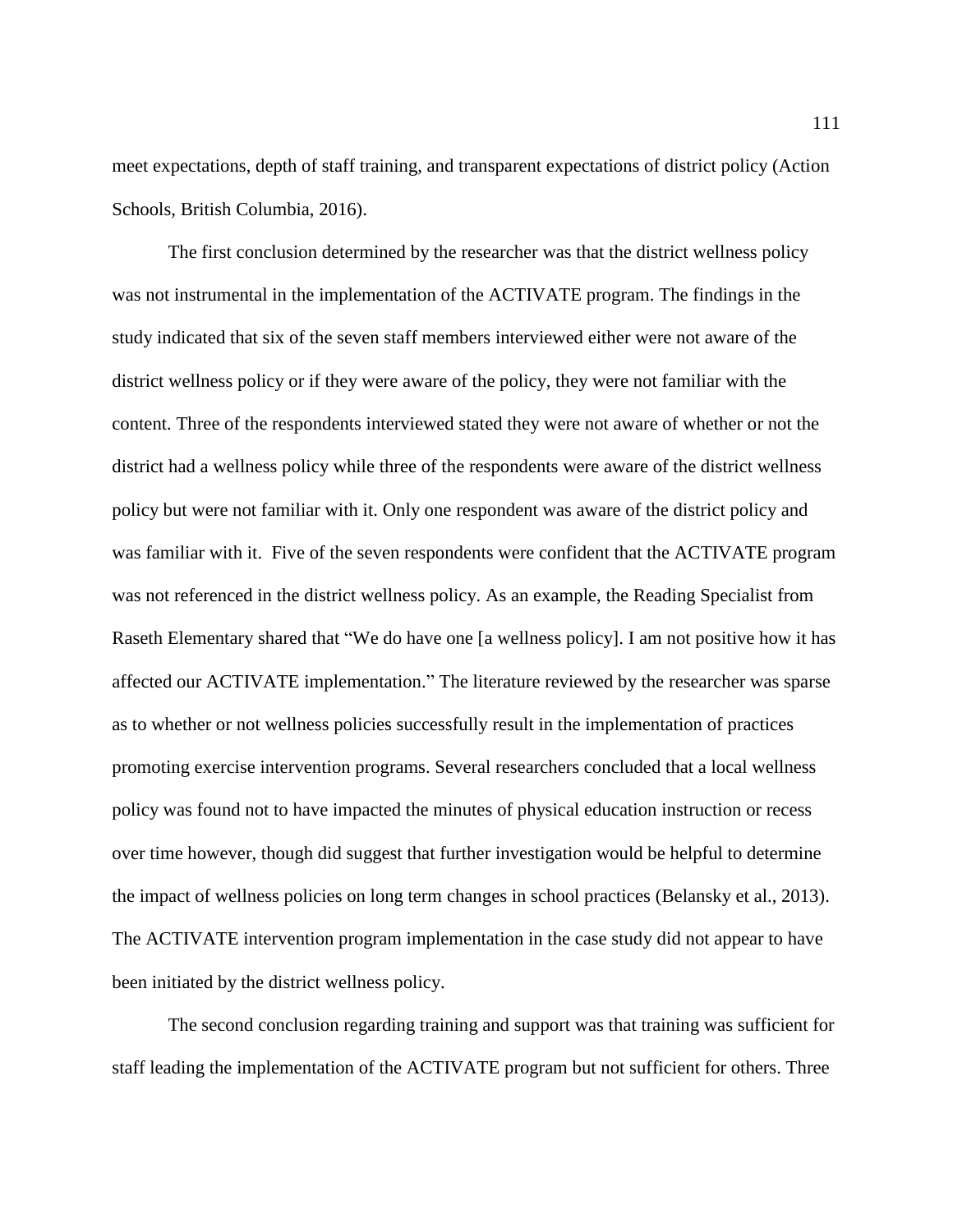of the seven respondents indicated the amount of training they received to be sufficient. The district reading specialist shared the following perception of the training:

Yes it was [sufficient]. Once you have people in the district who have done ACTIVATE for a longer period of time, that is helpful. From the teacher's perspective, the biggest hurdles aren't how to use it once you get kids into it. It's more like setting up the roster, and getting the right people access to the reports, that kind of logistical stuff and because we kind of have people, who have done it that is great for us.

The reading specialist at Haset Elementary described the experience as follows: ACTIVATE provides an online training course, and it explains all avenues of the program in detail with examples. There are videos that are incorporated to share examples of how to complete the activities in the program for both the online and physical activity components. The Help Center is extremely valuable, as the team answers any questions that we have. There are detailed lesson plans that provide tips on coaching students during the physical and online components of the program. There are reports that share student progress and data explained in detail. The overall team at C8 Sciences goes above and beyond to answer all questions and makes sure needs are met to better implement the program. They are very professional, and they offer almost an immediate response. I feel as soon as I email them, they are coming back with an answer right away, which is really great.

Four respondents suggested that more training was desired. Upon reviewing the responses from respondents, the train the trainer model did not appear to be sufficient. The learning support teacher at Haset Elementary shared this opinion: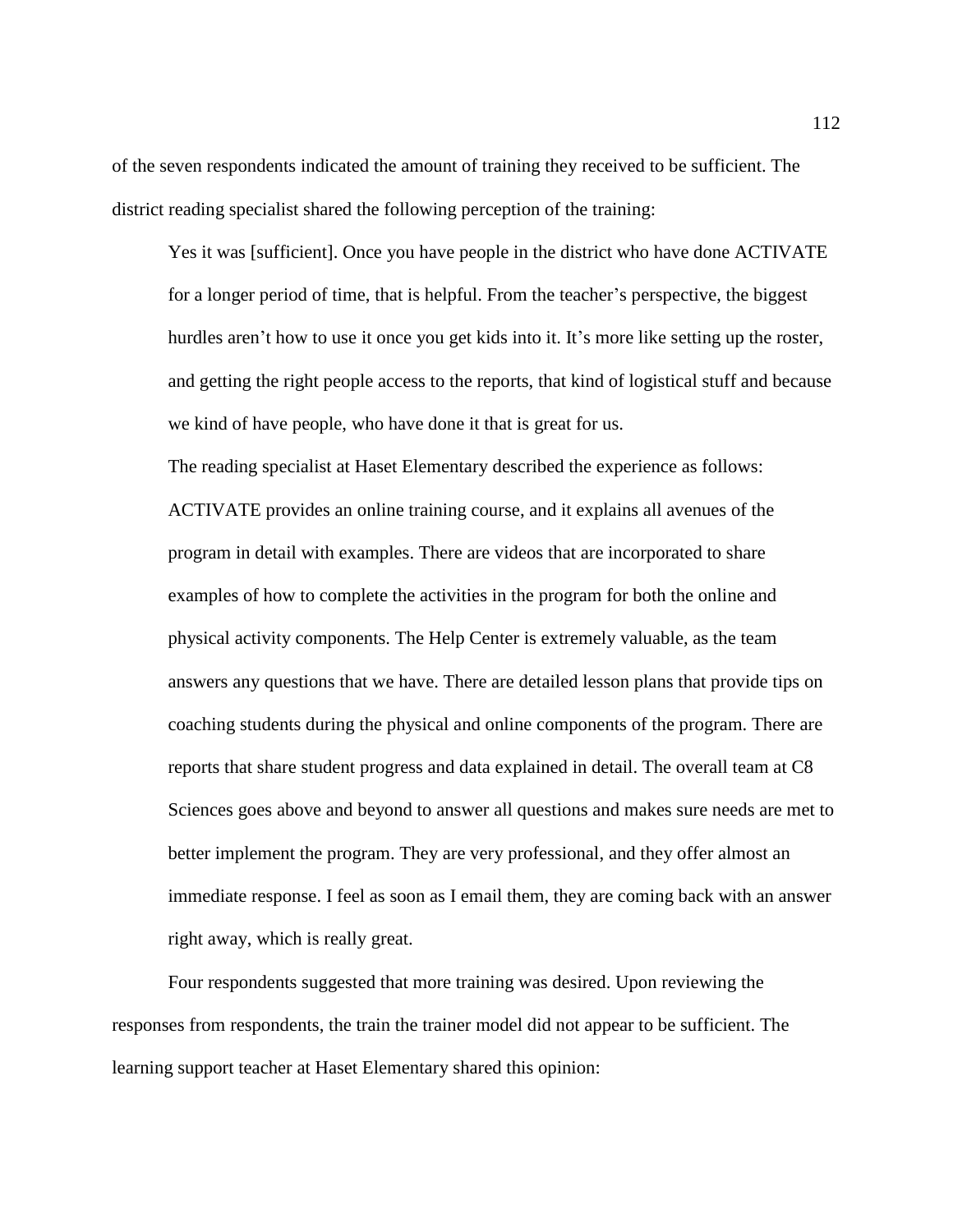We did not really have a lot of training per se. There was a webinar on the portal site that we watched. It was kind of like a learn as you go situation. So, a lot of it fell on us to train ourselves. We did have a conversation since we got in with ACTIVATE when they were relatively new and they were still trying to extend their reach, so they worked really well with us . . . As far as professional development and training, there was really not a lot . . . So, I would say it was not very sufficient.

Although the types of training activities provided by C8Sciences were deemed helpful by all seven staff members interviewed, it was found that staff not leading the district implementation felt too much of the training responsibility was left up to the teachers at the sites. A lack of confidence and competence expressed by teachers has been found to be a barrier affecting implementation of physical activity programs (Larsen et al., 2012).

**Research Question 2: Benefits**. The second research question explored the benefits shared by staff for students who participated in the ACTIVATE program. The staff responses suggested the benefits included two main themes: (a) improved executive function and (b) increased academic performance in reading and mathematics.

*Improved executive function***.** The researcher explored whether ACTIVATE was perceived to positively impact participants' executive functioning. Responses from all seven respondents included perceptions of improvement in overall executive function (three responses), attention span, self-regulation and focus (seven responses), working memory (two responses), ability to follow multi-step problems and cognitive flexibility (one response).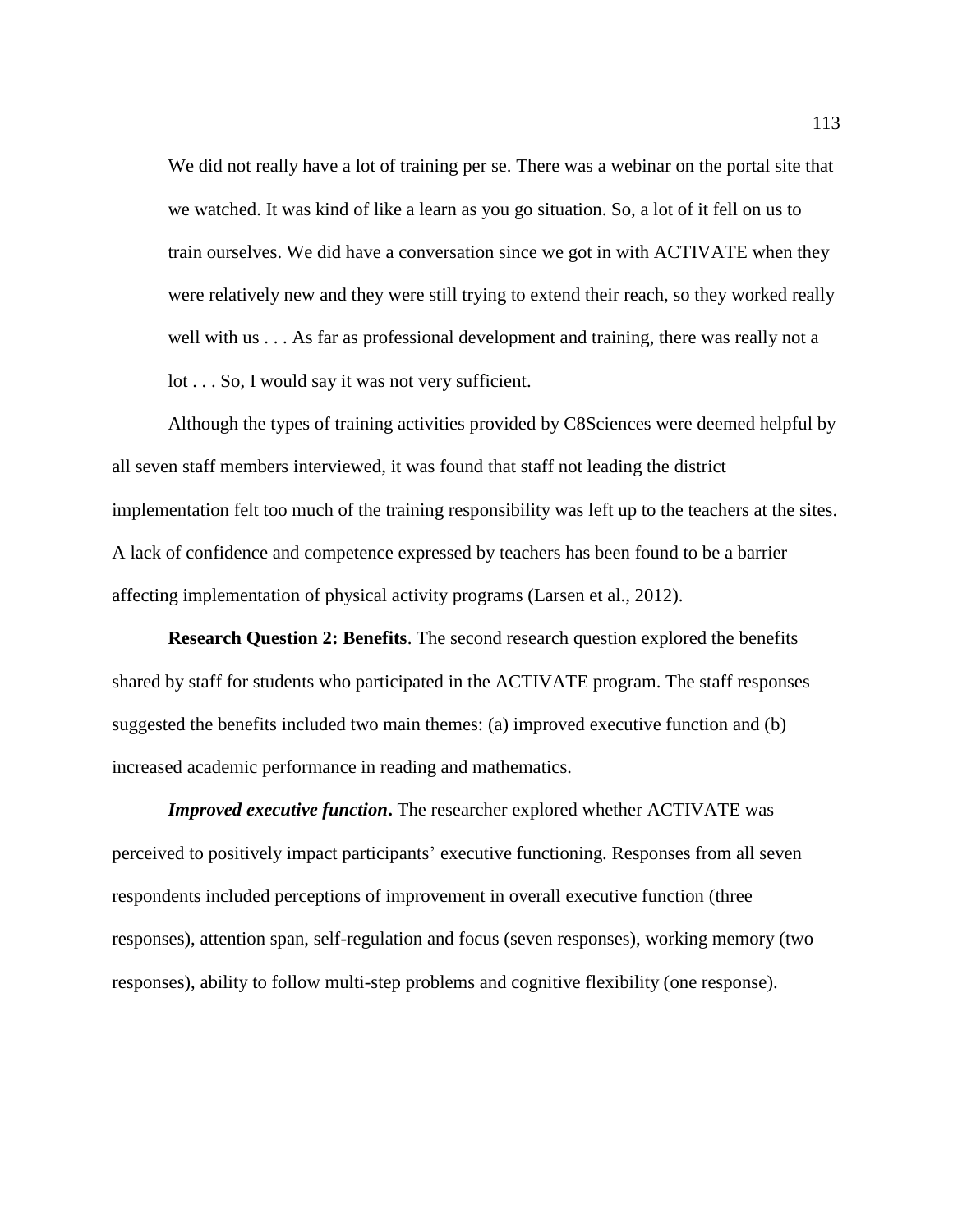The researcher concluded that a perceived benefit of the ACTIVATE program was improved executive function in participating students. The reading specialist at Haset Elementary described impact on executive function as follows:

The benefits are directly related to a student's growth in executive function and the idea of neuroplasticity, or the ability to reshape the brain through experiences. ACTIVATE helps provide experiences to strengthen the eight core cognitive capacities of executive function, which students need to thrive in classrooms today.

The stated benefits are consistent with several researchers' findings. When children participate in physical motor coordination activities they have improved executive function (Best, 2010; Davis et al., 2011; Fisher et al., 2011, Gapin & Etnier, 2010), specifically improved attention (Planinsec, 2002). The instructional coach from the district office verified this literature finding by stating that:

We did notice attention increased especially on high stakes testing . . . with our third-, fourth-, and fifth-grade students, we definitely saw a shift in how long the students were attending to the task. Normally, particularly the students that participated in the ACTIVATE program, within 10 minutes they would be done. They came to the test…they put their heads down. We saw them applying more time longer to sit and work through these problems. You know, they're actually holding on to this assessment longer. They are taking time to think things through . . . be a little bit more careful and they give me their attention longer for the task in front of them. It was just a noticeable shift in their thinking and their behavior.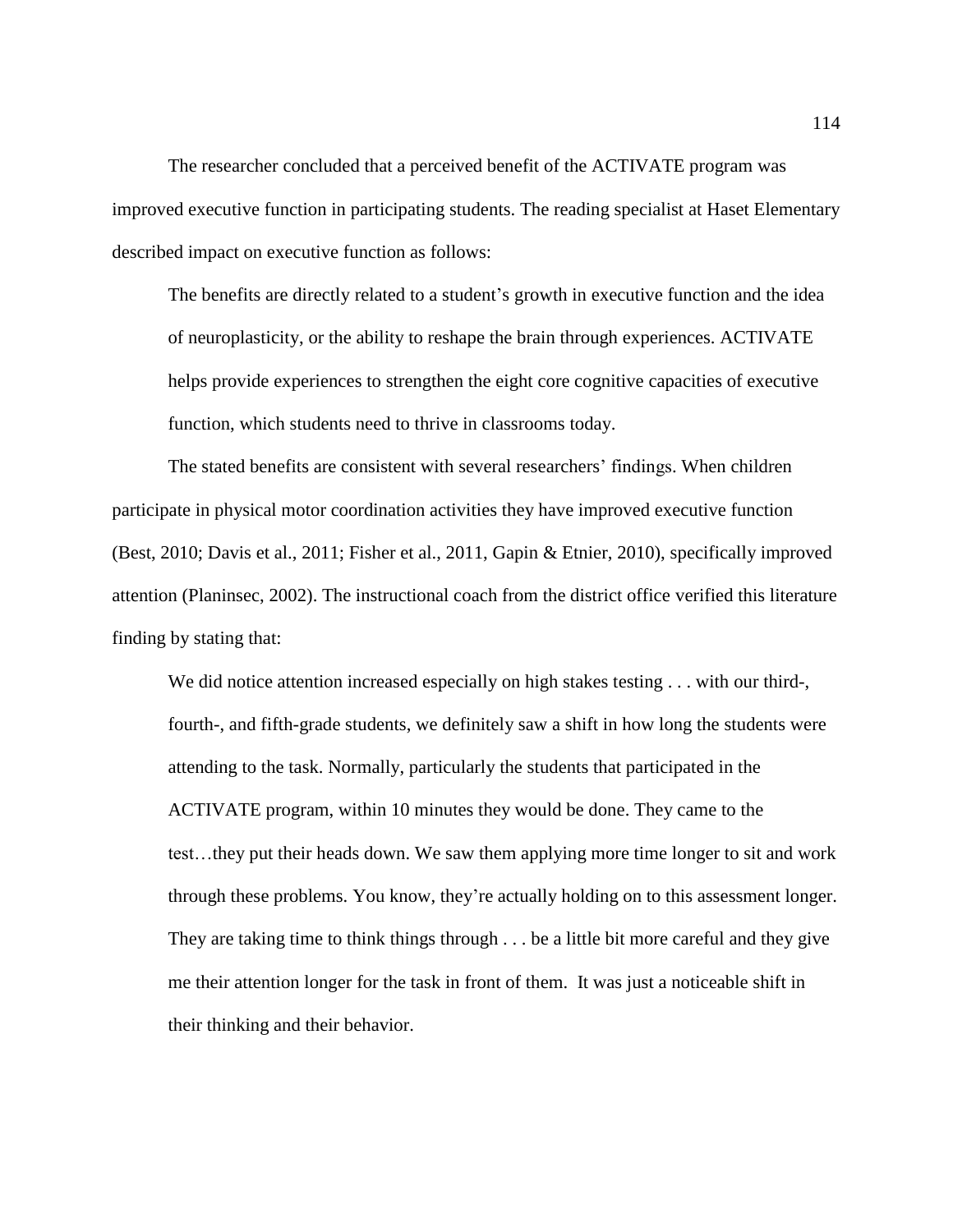A final and especially insightful response was offered by the reading specialist at Raseth Elementary who described how students became more aware of changes to their own executive functioning:

I notice that they have an increased awareness of their executive functioning skills…they can control themselves longer, or they may explain to you why they are doing something. I have had students say that I am working on better improving my attention span because in my class I want to be able to finish my math workbook page…they are able to adapt to change in directions. So, their awareness really has improved.

Student awareness of the impact on his or her own executive functioning appears to be a powerful motivator. This is significant because of the impact improved executive functioning can have a student's every day learning experiences and long-term success. Working memory is related to inhibition (Davidson et al., 2006). Enhanced inhibition improves behavior which is linked to improved general executive function (Young et al., 2009), and deficits in executive function can have life long lasting impacts related to social relationships and career success (Best et al., 2011; Bull & Lee, 2014). Overall, executive function skills appear to be critical for school success (Alloway & Alloway, 2010; Borella et al., 2010; Duckworth & Seligman, 2005). Deficits in executive function often grow larger over time (Riggs et al., 2003; O'Shaughnessy et al., 2003), and long term impacts in life include poorer health, less income, lower levels of happiness and higher likelihood of committing crime (Moffitt, 2012; Moffitt etal.,2011).

*Increased academic performance in reading and mathematics***.** Two respondents suggested a benefit of participation in the ACTIVATE program was an increase in reading scores while one mentioned the increase in mathematics scores. The principal at Haset Elementary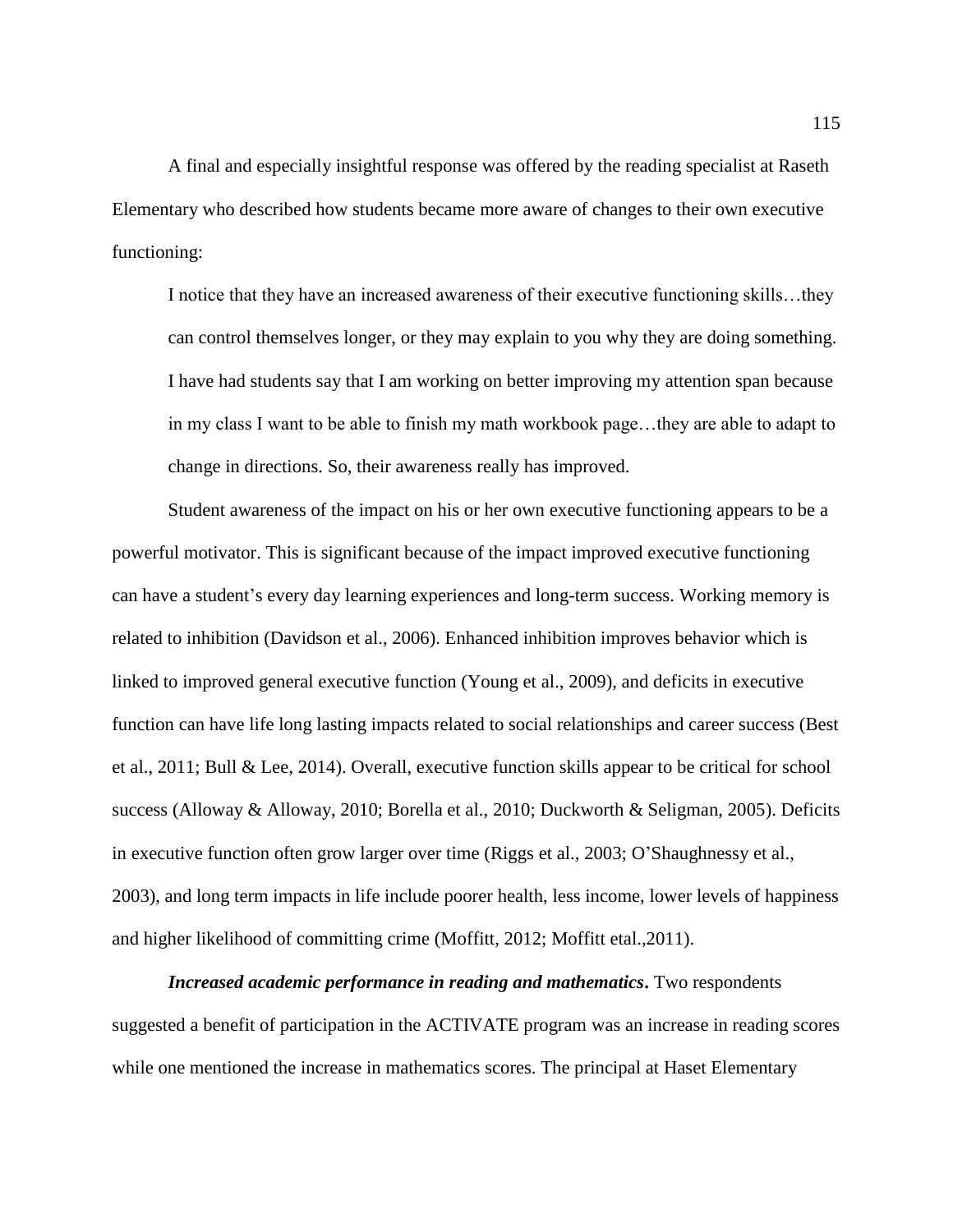provided insight into the perceived reading and mathematics benefits of ACTIVATE with the following data story:

We've done a couple of studies internally, and we've looked at the longest data we have and it's on those students who are the most needy students with executive weaknesses and what we found is that on achievement, they score higher than our students who are participating in just a Tier 3 intervention. We've measured them compared to peers who didn't have the ACTIVATE program (control group) but have a similar assessment profile who went to the exact same tier three interventions. The students that are participating in the ACTIVATE program are actually having more success with our benchmark assessments and our state assessments and they're scoring higher on those different assessments. We have looked at this for multiple years with those 25 students. We have looked at it across the board in terms of reading and math to see how they're performing and it is showing an increase in their student achievement scores and we were able to see that over a number of year.

A mechanism for how the ACTIVATE program impacts reading performance through improved working memory was articulated by the reading supervisor at the district office with the following statement:

I think definitely we have seen that specifically in literacy the working memory has increased. We work with kiddos that struggle in reading. The idea that you can hold phenomes in your head across a four phenome word and you couldn't do that four months ago, or last year, because you couldn't remember what the letter was . . . we have seen a lot of growth in our student's ability to decode across a word.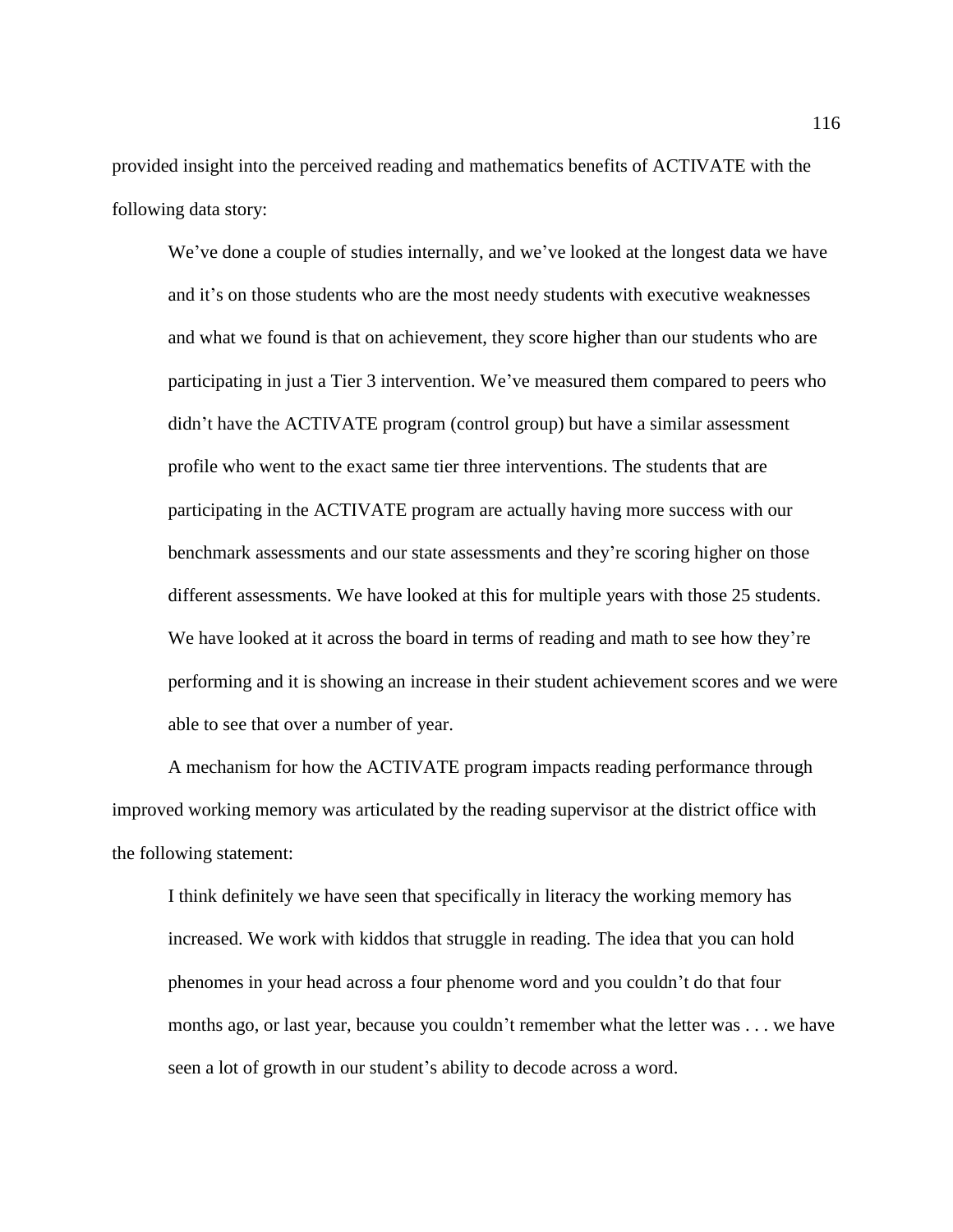The respondent explained that an improved working memory because of participating in the ACTIVATE program has enhanced a children's abilities to remember parts of a word in their head as they are learning to sound out the word or determine the words meaning. A small improvement in working memory could provide greater access to literacy gains.

The researcher concluded that a perceived benefit of ACTIVATE participation is improved mathematics and reading scores. Several researchers have made similar claims for physical motor coordination activities in general. When children participated in physical motor coordination activities they had enhanced reading comprehension (Budde et al., 2008; Uhrich  $\&$ Swalm, 2007). Other researchers suggested that improved executive function correlates with improved achievement (Jacob & Parkinson, 2015), problem solving (Zelazo et al., 1997) and increased reading and mathematics abilities (Blair & Razza, 2007; Riggs et al., 2004) and longterm academic achievement in school (Best et al., 2011; Fuhs et al., 2014).

**Research Question 3: Barriers**. Research factors which limited physical activity implementation included a lack of allocated time by school leaders (Larsen et al., 2012), lack of confidence and competence expressed by teachers (Larsen et al., 2012), belief teachers have that they can meet expectations, amount of staff training, and transparent expectations via district policy (Action Schools, British Columbia, 2016). Limited research was found that explored the barriers to physical activity for 5- to 12-year-olds (Romero et al., 2001) or more specifically barriers to implementation of the ACTIVATE program (B. K. Wexler, personal communication, December 2, 2016). The participant responses regarding barriers to the ACTIVATE implementation focused on three main themes: (a) time/schedule, (b) available space, and (c) qualified and trained staff.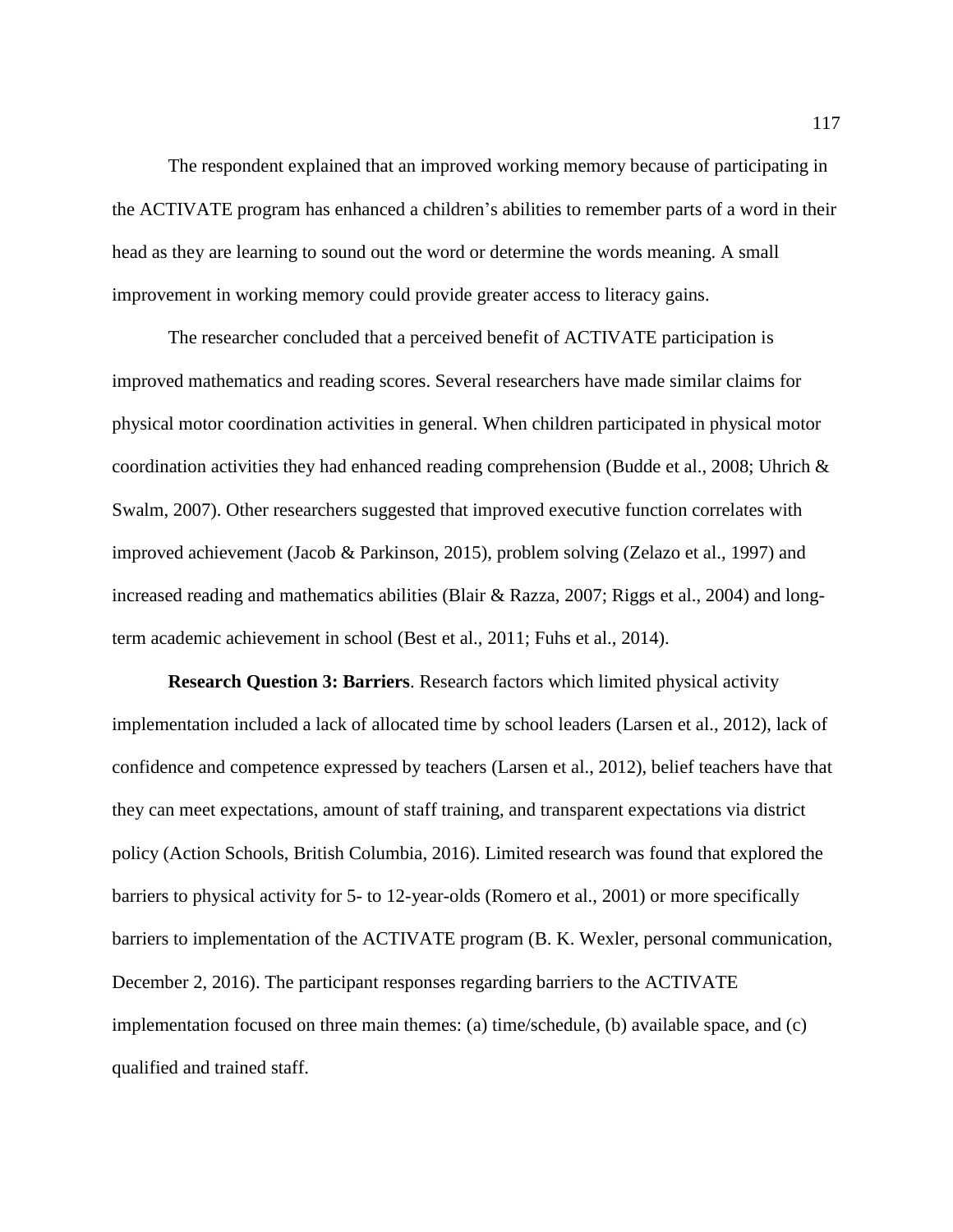*Time/schedule.* Time and the schedule was the most frequently mentioned barrier to implementation of the ACTIVATE program. All seven respondents mentioned this barrier. The respondents mentioned the lack of ACTIVATE's integration into the regular school day programming as a barrier. The reading specialist at Haset Elementary reflected:

I would say the biggest barriers are time and scheduling during the school day. There are many demands based on the curriculum and the many tasks that students and teachers have to complete during the day. Creatively finding the time, structuring the time, and integrating the program into your day, especially with a whole classroom, can be a challenge.

Many struggling learners that would benefit from the ACTIVATE program already had a schedule that required time for special services. Adding one more service/intervention to their schedule without removing something was shared as a challenge according to the district instructional coach who stated, "the biggest hurdle that I can speak to is scheduling conflicts and staffing . . . because, as I said, these students have multiple other interventions in place." Building a schedule that allowed students to participate required that conflicts in the child's schedule were creatively solved. This was not always possible and at times students were not able to participate in the ACTIVATE program because of this. Sometimes those conflicts occurred with core content areas like science and social studies. The reading specialist at Raseth Elementary confirmed this as follows:

As a reading specialist the amount of time we could pull our students from our classes was limited. We are already pulling them out of reading for reading support, and out of math for math support, and they are missing science and social studies for ACTIVATE.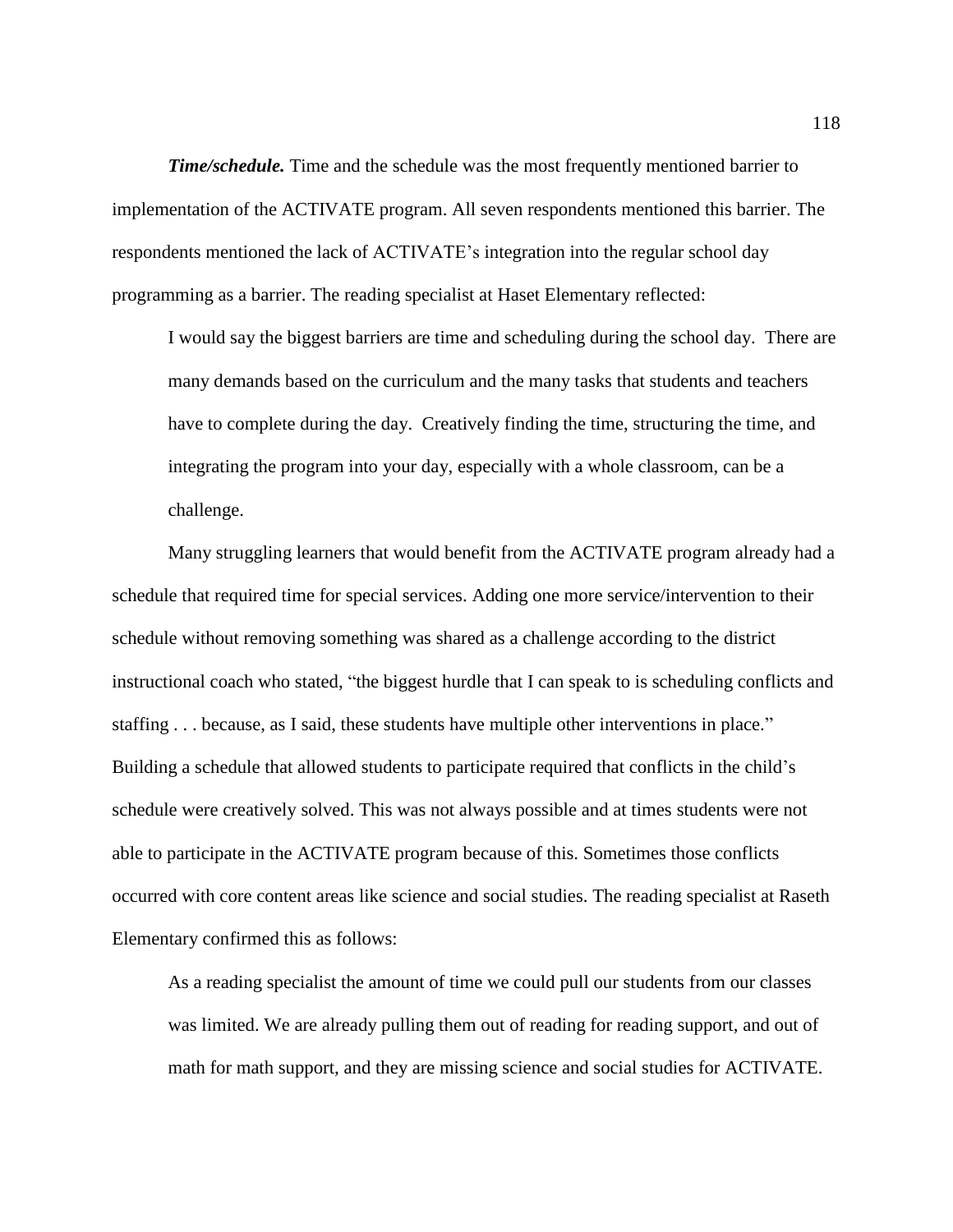So it was a fine balance of when and who was going to be teaching that and how we were going to manage.

At times, conflicts may have occurred with other special services that a student was receiving such as those described in the narrative from the learning support teacher at Haset Elementary.

The number one staff limitation is space and then time. Maybe time should be number one. A lot of kids that are in the ACTIVATE program have many needs. They are in with a learning specialist. They also have an IEP so they see me for support. They have maybe a teacher for language therapy so these kids are bounced around a lot and fitting it into their schedule is difficult.

Factors limiting physical activity implementation included the lack of allocated time by school leaders (Larsen et al., 2012). Scheduling proved to be a challenge and was expressed strongly by all respondents.

*Available space.* Adequate space was the second most mentioned by respondents as a barrier for staff implementing the ACTIVATE program. Four out of seven respondents described adequate space including lack of mobile furniture as major barrier to overcome when implementing small and larger group games. The learning support teacher at Haset Elementary described the problem as follows:

It's really hard to with fidelity implement these physical activities when you have a classroom with desks and tables and chairs. We have one group who is literally in a hallway during their ACTIVATE time because we are a small school. We have some kids that go into a trailer that is outside of the school.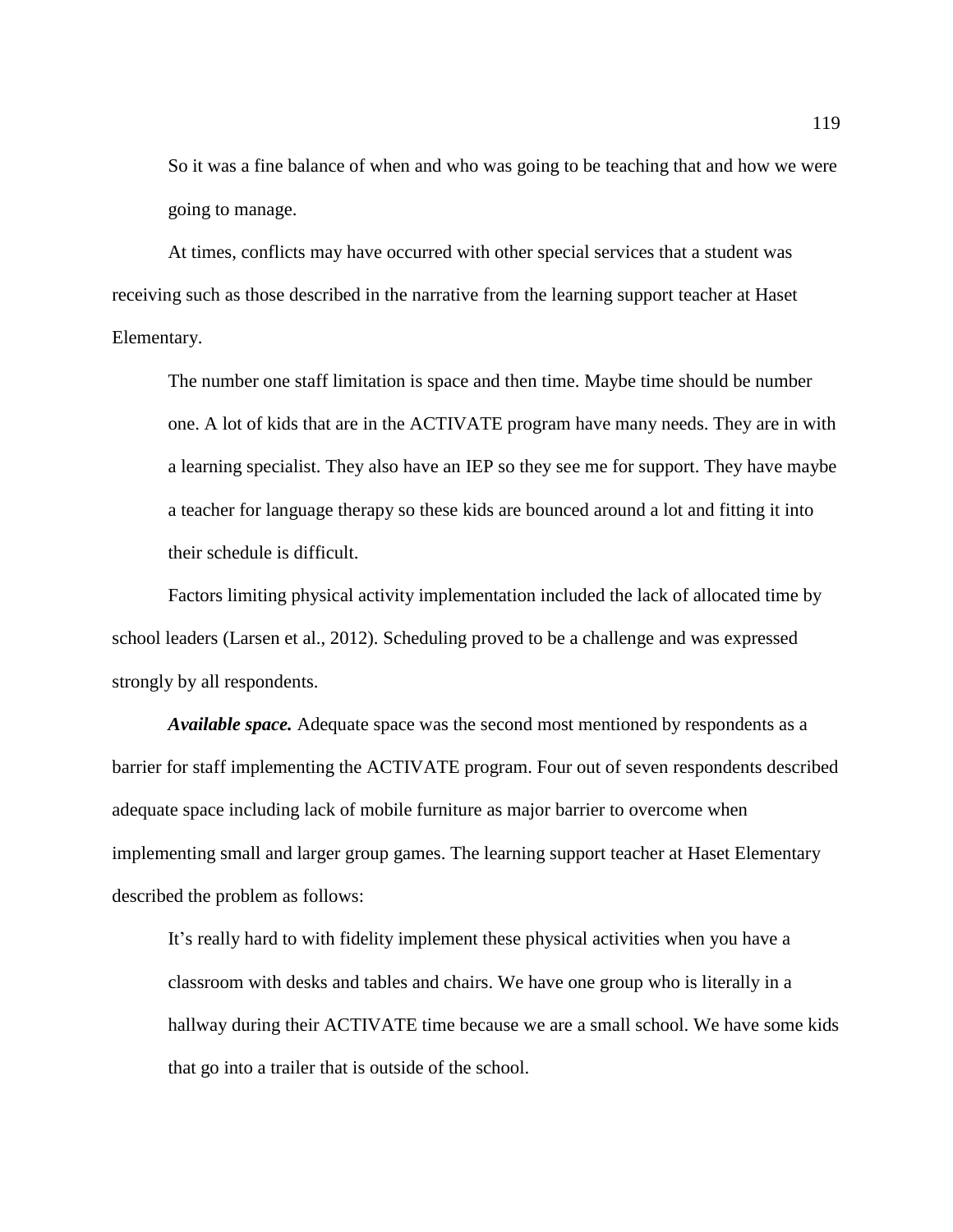In addition, construction proved a barrier as available space was reduced or temporarily unavailable. "[Jetash elementary] has struggled to maintain ACTIVATE this year compared to how we had it last year because that building has been under construction" (Reading Supervisor, District Office). The Jetash Elementary reading specialist described how the classroom was smaller than previous years and the challenge that presented:

Last year I had a bigger more spacious classroom where we could move desks, tables and chairs out of the way and we had more space to do the physical activities . . .

Unfortunately my room is smaller now and I don't have as much physical space to do the physical components of ACTIVATE. Our outdoor playground to use for larger groups is limited with construction still going on.

Adequate space due to lack of mobile furniture and the current construction plans proved to be a significant barrier to implementing the ACTIVATE program.

*Qualified and trained staff***.** Training to support implementation of the ACTIVATE program was perceived to be sufficient only by those most closely associated with that implementation (district and teacher leaders) and insufficient by others. Four of the seven staff respondents perceived that the level of training staff received was a barrier prior to and during implementation. As evidence of this claim, the reading specialist at Jetash Elementary shared this statement: "I don't think the physical activity parts were modeled very well. I feel like we could have had a guest speaker in front of us doing the training and giving more information about the physical parts of the program." Additionally, an instructional coach at the district office described the importance of intervention teachers being trained in the ACTIVATE program. If students have only one block for intervention in their schedule, then having an interventionist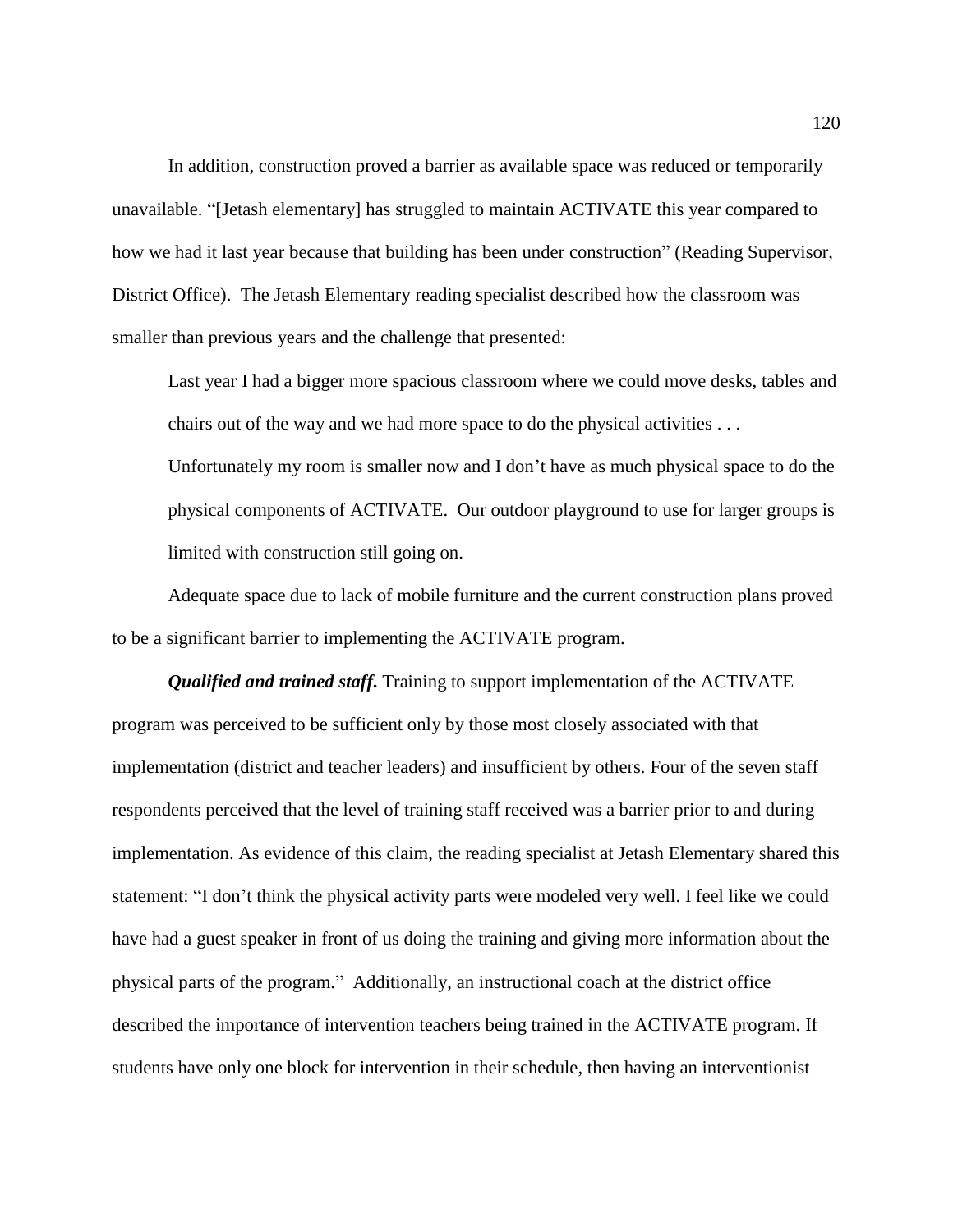who is trained in the ACTIVATE program in addition to other interventions provides greater flexibility. "You know, finding an interventionist who is trained in understanding the ACTIVATE program as well as understands executive function is critical" (Instructional Coach, District Office).

Finally, engaging and motivating the students to keep them working through program challenges was described by one staff member as a critical skill for the ACTIVATE teacher. The Principal at Haset Elementary described this need as follows:

What we found is even in the district there are some staff who did not engage students as frequently and we have seen that if the students aren't engaged and there isn't somebody there coaching along with the process then the scores really suffered as a result of that. So I think the big barrier is finding that one staff member who can do that and keep the students motivated to play a game that they have seen on a regular basis.

The principal continued to describe the importance of encouraging "principals to really educate their staff on a program like this and ways to make it motivating and encouraging to students." The principal explained that when students struggle with executive function they need teachers who can motivate them through the completion of ACTIVATE challenges. The degree of confidence that staff members have in implementing a program was consistent with conclusions reached by Larsen et al. (2012) who claimed that a lack of confidence and competence expressed by teachers was a significant factor impacting physical activity implementation.

**Research Question 4: Recommendations.** The fourth research question explored recommendations to consider for schools and school districts choosing to implement the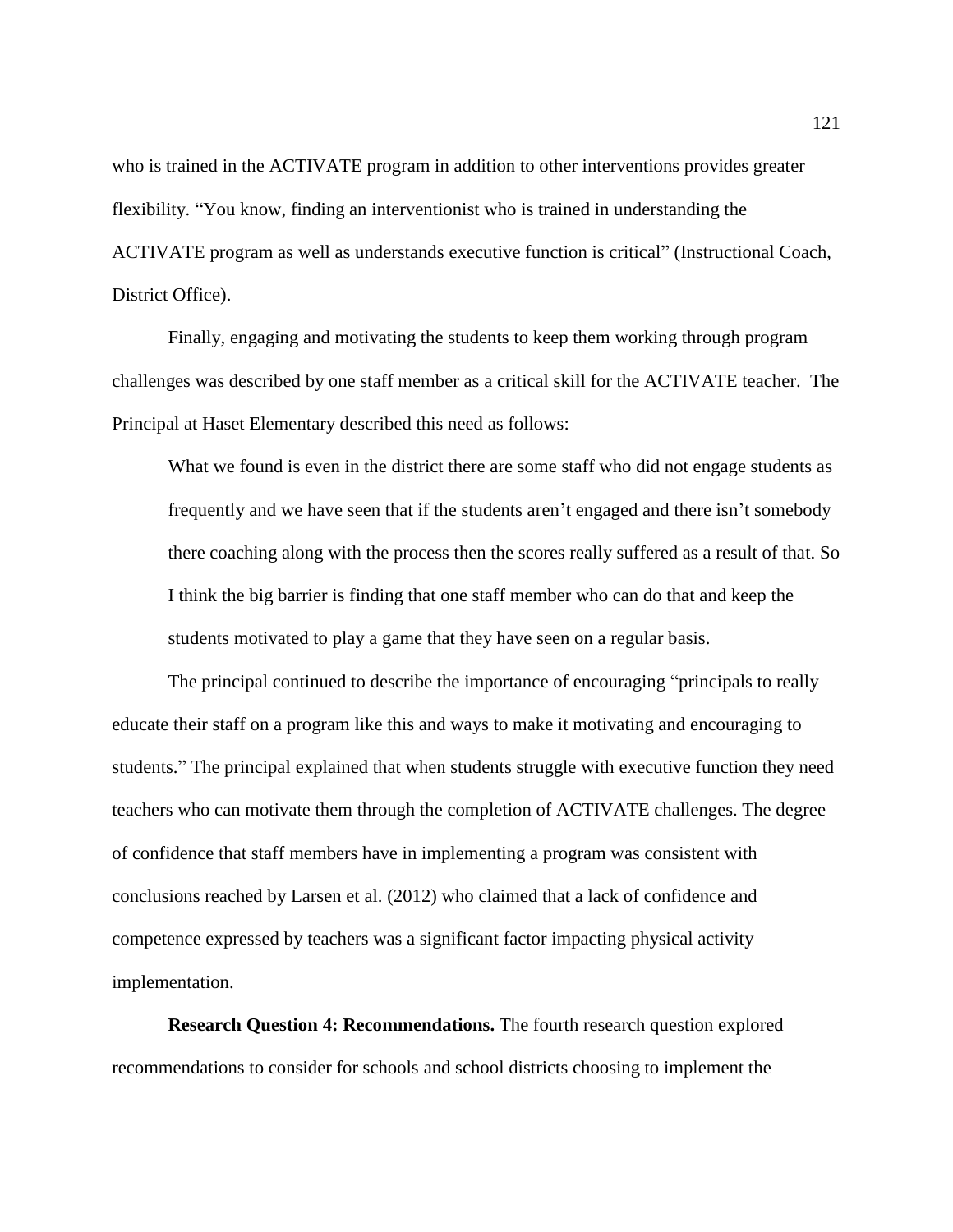ACTIVATE program in the future. Based on participant responses, recommendations for implementation were divided into three categories: (a) establishing the purpose with stakeholders, (b) providing sufficient training, and (c) integration of the ACTIVATE program into the schedule.

*Establishing the purpose.* Stakeholder understanding of the rationale for use of ACTIVATE is critical to successful implementation. Five of the seven staff interviewed mentioned the importance of explaining the purpose for using the ACTIVATE program to all stakeholders. The district office instructional coach shared "that you [have to] understand executive function first before you jump to the program. You have to understand why you are putting it into place. Your staff and your families have to understand why you're putting it into place." The principal from Haset Elementary shared similar thinking:

So I think this recommendation would certainly be number one. I think it's important to understand executive function and cognitive capacity and how they all relate to the learning process, understanding purpose for a program like this and understanding why you would go through a process like this.

The reading specialist at Raseth Elementary said to make sure you "have the ability to explain to parents and everybody about what students are doing and what they are learning." Finally, a staff member at Haset Elementary said to "explicitly teach the student what the purpose of ACTIVATE is . . . They really need explicit instruction on how to improve their executive function, why they are here, what their brain is doing, and what it should be doing."

One of the most powerful stated recommendations for explaining the rationale of the program to teachers was to help them understand how an improvement in executive function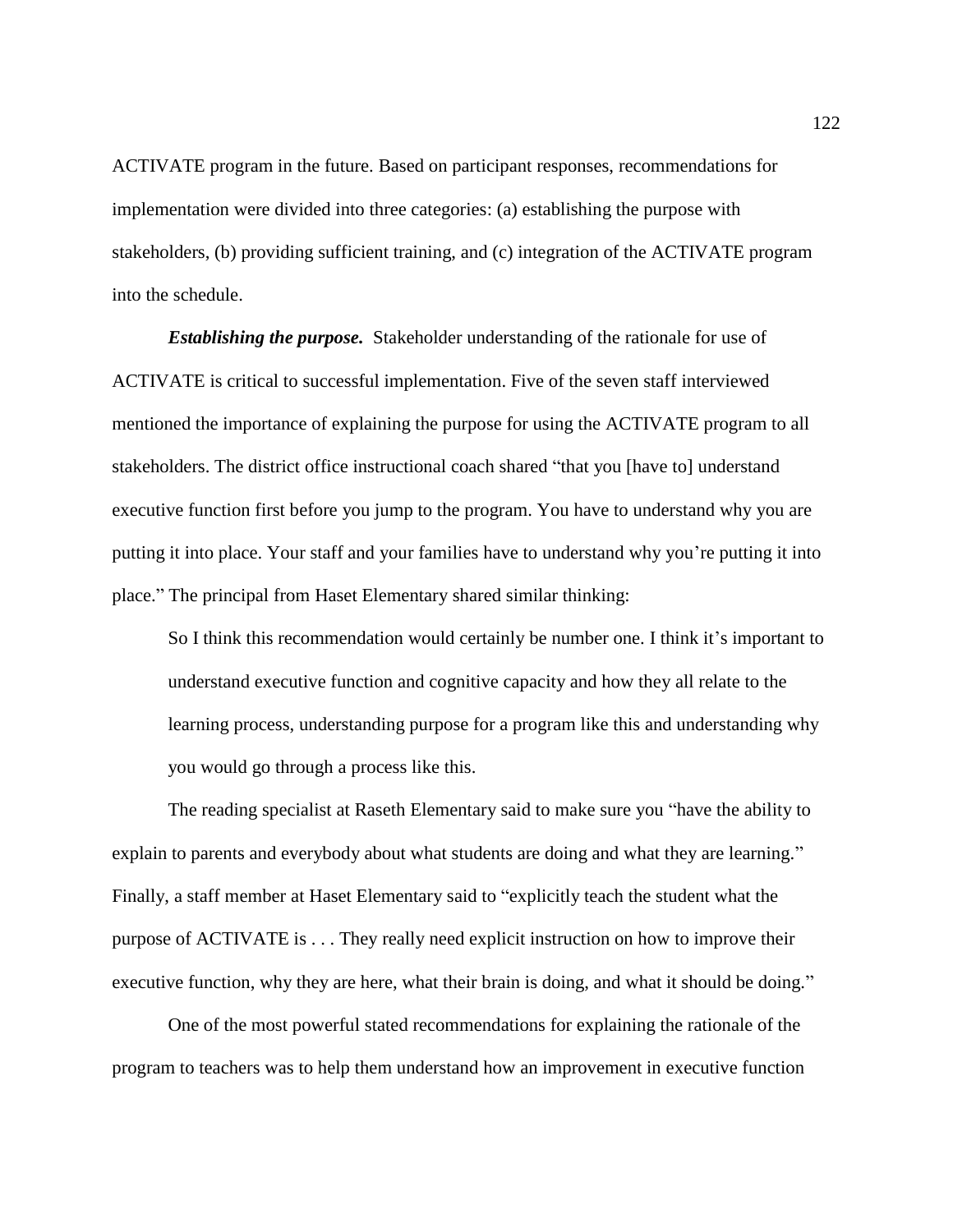development creates access to learning for a child. For example, the district office reading supervisor recommended to "help teachers understand that we can change kids' executive functioning trajectory. It doesn't have to stay the way it is and it is not something the kid is stuck with, and we can make it better." The reading specialist from Raseth Elementary School also explained how improvement in executive function creates leverage for students throughout their school experience stating that "I think the overall importance of executive function across all settings [is critical] because we are preparing our students for the future, and it can have such an impact on today, tomorrow and the rest of their schooling." The importance of knowing that improvement in executive function affects all aspects of life was described as critical to the rationale shared with stakeholders. The two statements align with the literature which express that improved executive function correlates with long term academic achievement in school (Best et al., 2011; Fuhs et al., 2014), and deficits in executive function can have life long lasting impacts related to social relationships and career success (Best et al., 2011; Bull & Lee, 2014).

*Sufficient training***.** Staff perceived that ACTIVATE program implementation would be enhanced by offering a more robust training model. Five of the seven respondents specifically recommended staff training regarding the brain and the mechanisms of learning, training on the impact of movement on executive function and learning, and use of mentors to build capacity. The principal of Haset Elementary School shared that "few universities and colleges are actually educating students about the brain and how the brain goes about learning…so one recommendation is to increase that professional development around the brain."

A rationale for training staff is to help them in understanding the brain's impact on success in the school environment. The district office reading supervisor articulated, "staff need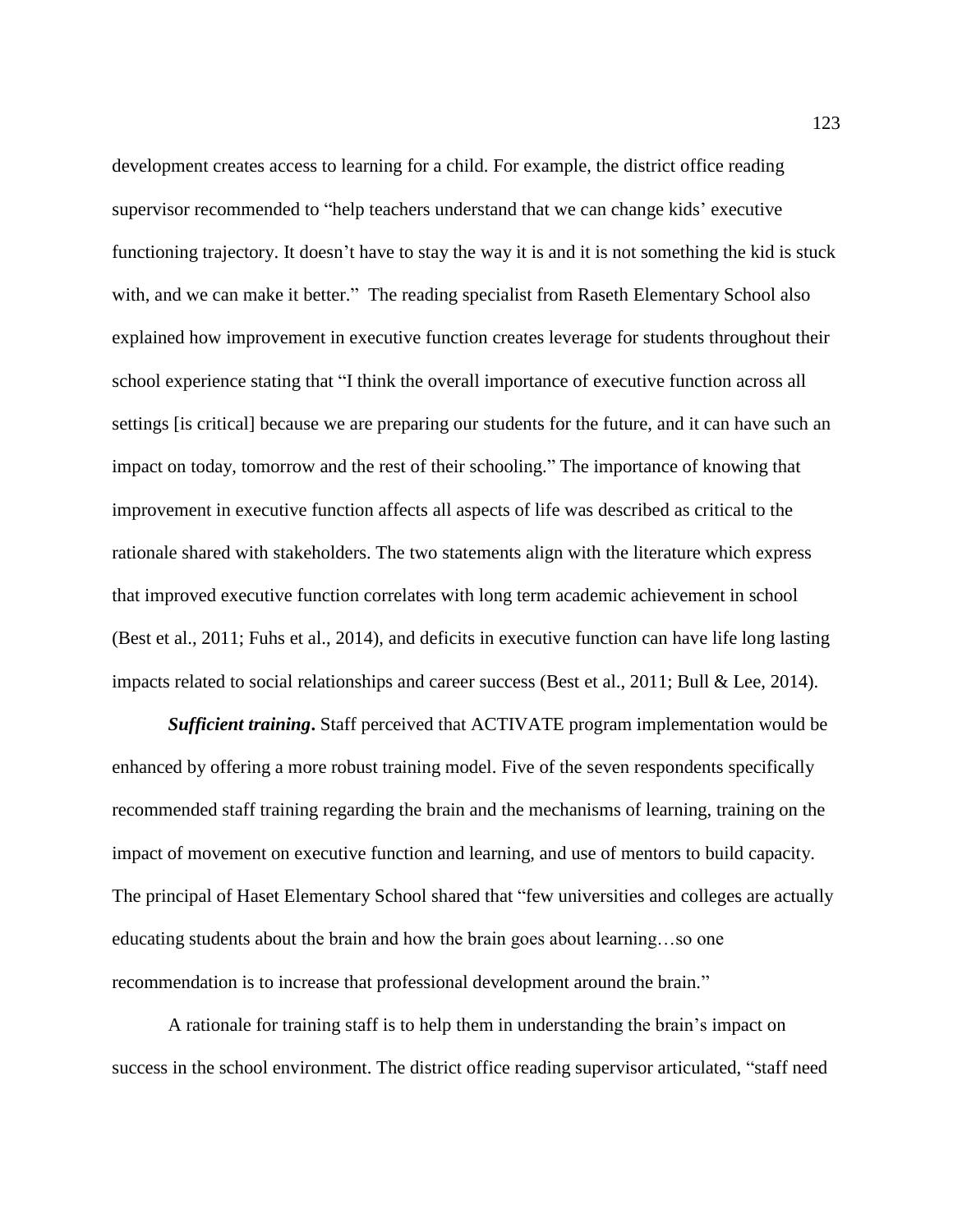an understanding of how kids learn and how executive function strengths and weaknesses fit into that. They need to have a wider lens." The reading specialist at Jetash Elementary School described learning about the importance of brain breaks for school success as follows: "Doing the brain breaks and getting more physical activities throughout the day help the struggling students' needs with being able to pay attention in their work throughout school day." Understanding how the brain works and how it relates to school success was deemed critical training by the reading specialist at Jetash Elementary School. This aligns with research from Tomporowski et al. (2015) who stated that specific physical activity interventions designed to incorporate both core executive functions and higher order cognitive processes may provide the right type of brain training to improve children's academic performance (Tomporowski et al., 2015).

The last component of training was described by one staff member as that of capacity. "Have mentors for the teachers so that you have someone to support the teachers, and they can get their questions answered in a timely fashion" (Reading Specialist, Raseth Elementary). The use of mentors was described in the interview as a method for building capacity and providing a response network for ongoing training and questions.

*Integration into the schedule.* Integrating the ACTIVATE program into the schedule was believed to be a critical component of successful implementation. Four of the seven staff interviewed mentioned the need to start small, integrate the program into the existing schedule and reduce schedule conflict impacts by streamlining the identification of the participants. The reading specialist from Haset Elementary School recommended to "start small and try to integrate as much as you can with the schedule you already have." Look at what you're already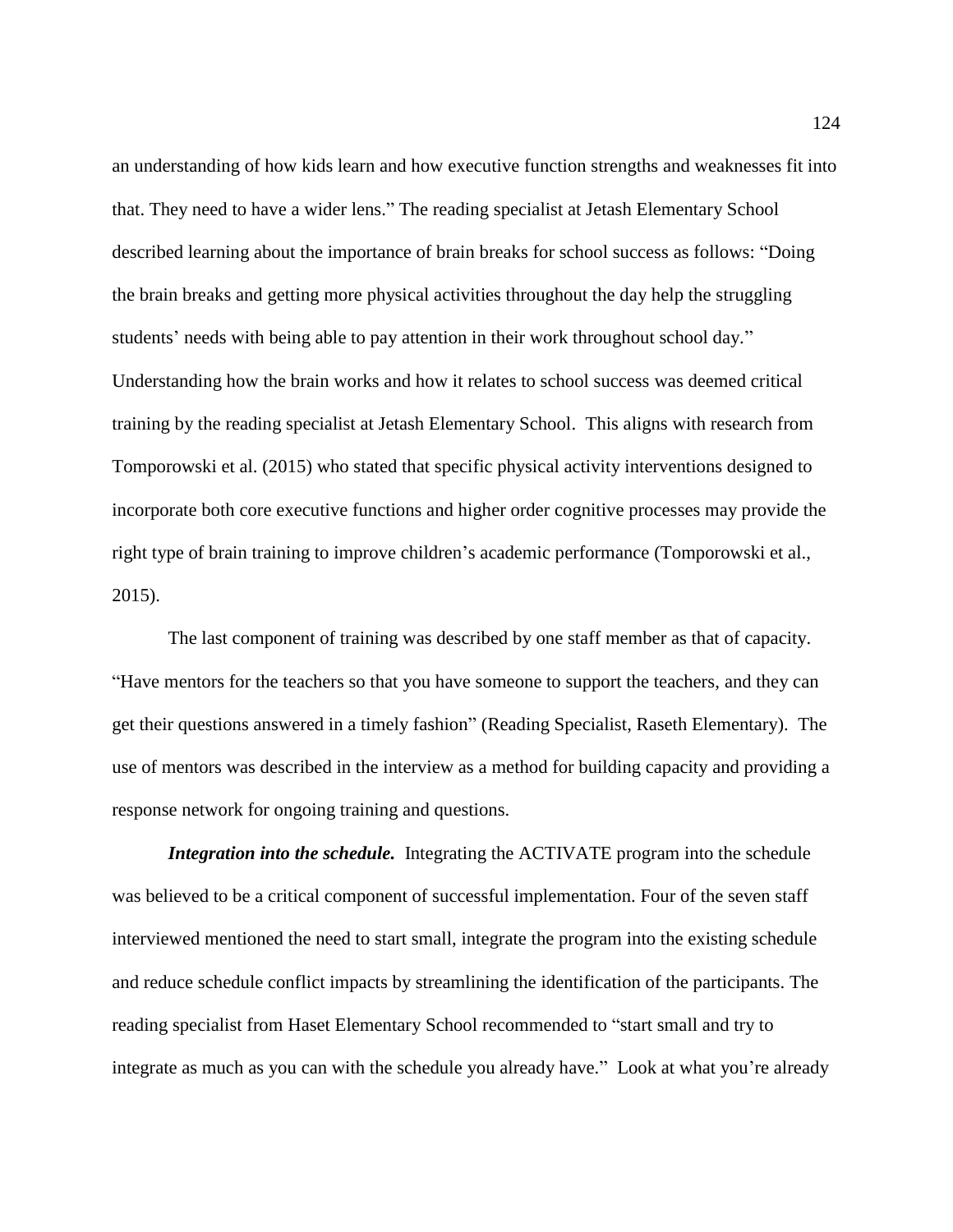doing, and then creatively include the ACTIVATE activities or expand upon them with what you're doing." Similarly, the reading supervisor at the district office stated that helping staff see how ACTIVATE fits and convincing classroom teachers that it is not simply one more task on their plate will help with the implementation. The recommendation was to:

Make sure that is has a place. Where does it fit into your school day, your day, your block, whatever is going on? If you show them how it is going to fit and that it isn't going to be one more thing on their plate, they are going to be more willing to come along with you.

Integrating the ACTIVATE program into the schedule was reported as a challenge. Even after multiple years of implementation, providing time to perform the physical component of ACTIVATE proved to be a continuous challenge for the case study schools. The principal at Haset Elementary School elaborated on this challenge stating the following:

We were able to find lots of times where the students were able to do the online component . . . The challenge is trying to find time for the physical component. That seems to be where we're struggling so ensure that you're incorporating that physical component as well as the online component.

The learning support teacher at Haset Elementary School stated that "finding time to incorporate the physical activity into their schedule is difficult, so I would be more selective about who's in the program and be okay with stopping it when it's not effective." Streamlining the identification process by restricting the participants was perceived to be a solution to scheduling conflicts.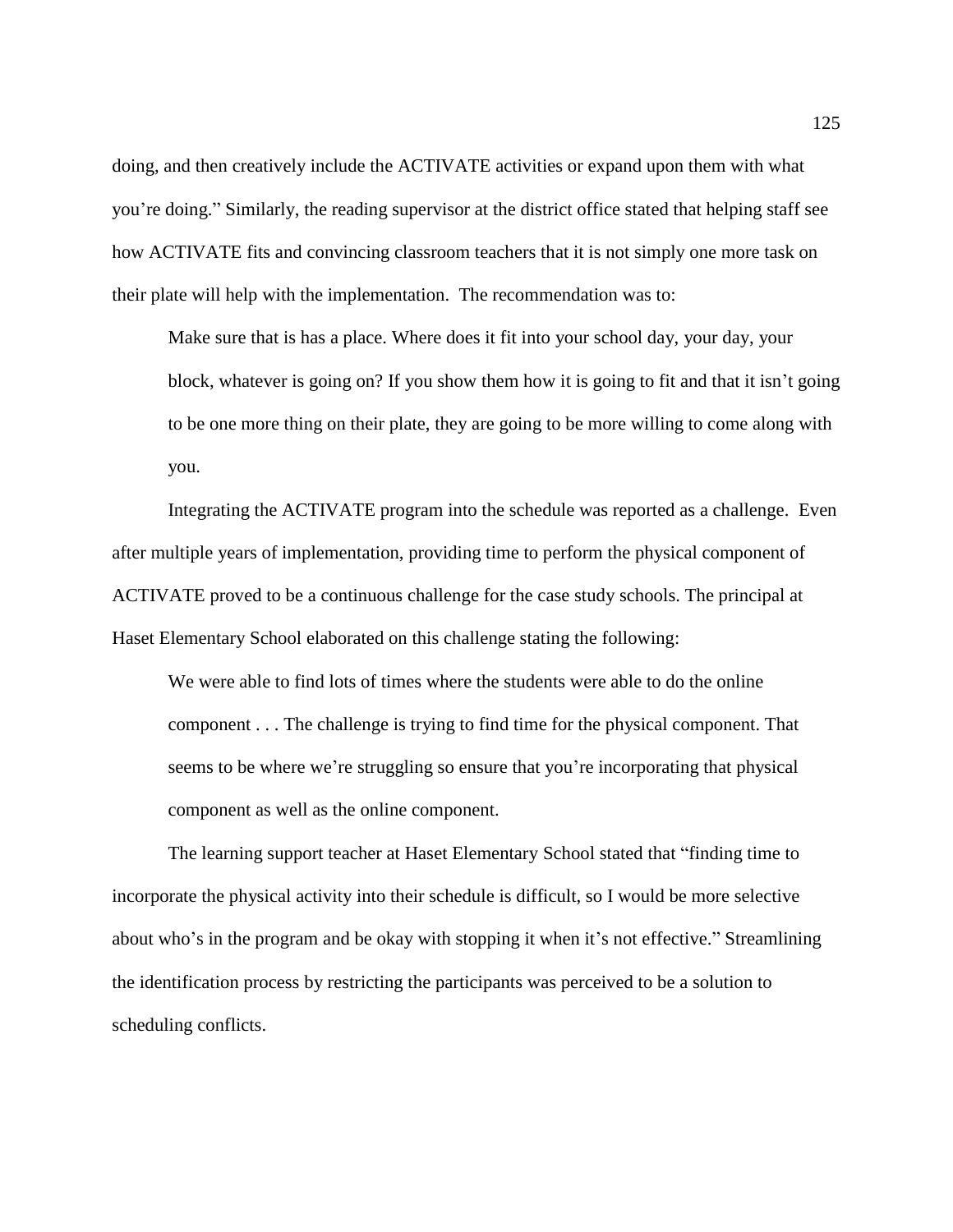The review of literature found that some factors which limit physical activity implementation included a failure by school leaders to provide allocated time (Larsen et al., 2012), a lack of confidence and competence expressed by teachers (Larsen et al., 2012), a belief teachers have that they can meet expectations, the amount of staff training, and transparent expectations of district policy (Action Schools, British Columbia, 2016). Recommendations from staff members included articulation of the program benefits to all stakeholders, implementation with a robust training model and scheduling that seamlessly incorporates the ACTIVATE program into a student's day.

### **Limitations**

Limitations of a study describe weaknesses that exist beyond the control of the researcher (Simon, 2011). The limitations of the study included the following:

- 1. The study was conducted in one school district, including three elementary schools. It was difficult to convince staff members to participate in an extended interview regarding the implementation of the ACTIVATE program. Therefore, it is difficult to generalize the results across other classrooms and schools due to the limited number of participants in the study.
- 2. Self-reported data was collected through the interview process. Staff member bias regarding the ACTIVATE program may have influenced the description of benefits and barriers of the program implementation.
- 3. Staff members may have not fully shared information regarding the implementation of the ACTIVATE program. Thus generalizability of the study results could be limited.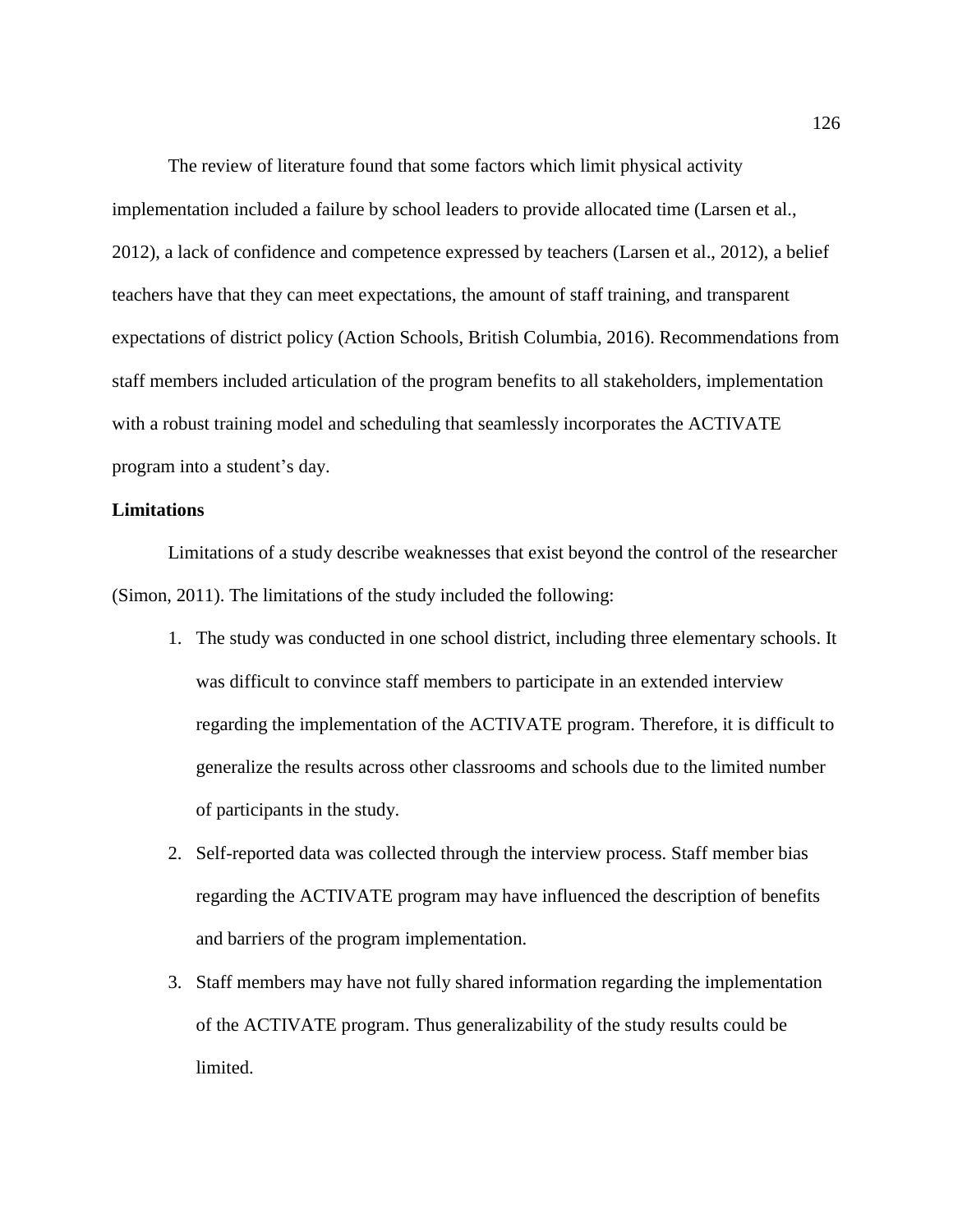# **Recommendations**

The following recommendations were generated from the case study interviews and the conclusions developed through the research study. Five recommendations were identified for successful implementation of the ACTIVATE executive function intervention program. In addition, three recommendations for future research questions were developed.

## **Recommendations for the professional practice.**

- 1. Teachers would benefit from training on how the brain learns, factors affecting executive function and how the developmental trajectory of executive function can be altered through physical activity intervention to positively impact a student's academic and life success.
- 2. School district leaders are encouraged to support implementation of ACTIVATE by articulating implementation parameters or minimal standards in their local wellness policies. School policy offers important guidance to leaders who are responsible for leading the design of learning environments at their sites. District-wide policies will also help to ensure that resources between schools are equitable et al., 2006).
- 3. School district leaders should initiate discussions about the rationale for implementation of the ACTIVATE program with stakeholders including staff, parents and students. An establishment of the rationale or the "why," with stakeholders, would create "buy-in" through shared understanding, reduce barriers related to confusion and thereby enhance implementation.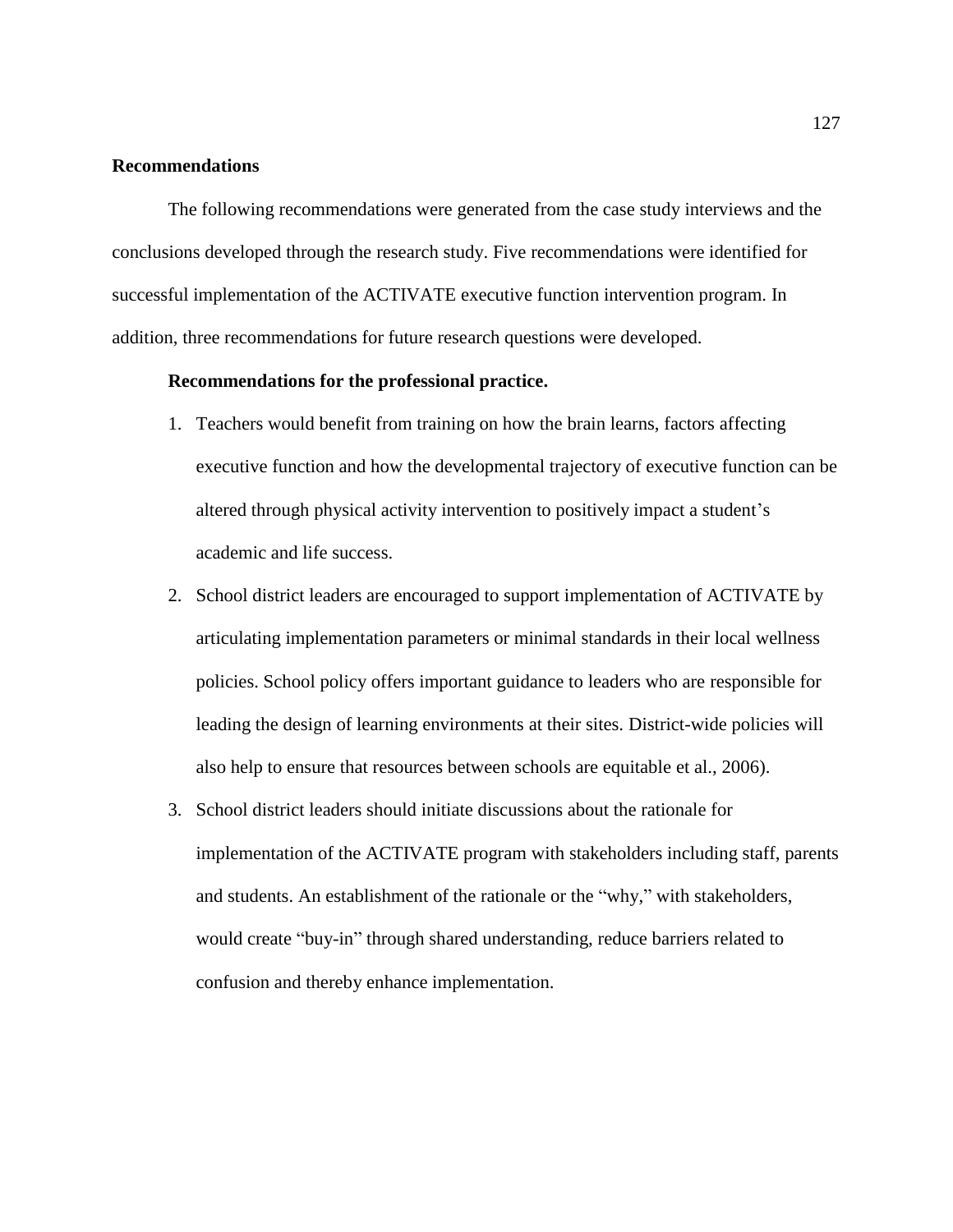- 4. Providing sufficient training for all staff involved with implementation is a critical design element for leaders to consider. A robust feedback system should be in place to monitor staff confidence, competence and needs during implementation.
- 5. Leaders should examine the resources of time and space to support an implementation being especially sensitive to the ACTIVATE physical activities. These activities require planning, set up and dedicated physical space and time. Building this into the schedule frees the classroom teachers to focus on implementing the activities and monitoring the associated impact on executive function of the children.

**Recommendations for future research**. Results of the study and review of the related literature provided context for recommendations for the following future research:

- 1. Future research should be conducted on additional schools that have implemented ACTIVATE including various stakeholders impacted by the program. Barriers (schedule, space and training) and benefits (improved executive function and academic success) reported in the study could be verified or refuted across a broader range of stakeholders to enhance generalizability.
- 2. Future research should explore the impact of the principal on the implementation of the ACTIVATE program. As an example, a factor limiting physical activity implementation includes a lack of allocated time by school leaders (Larsen et al., 2012). It would be beneficial to examine other factors associated with the principal leadership that impact implementation.
- 3. Related future research should be conducted on the intrinsic motivation of children to exercise. "Most reviews of the motivational forces behind human exercise behavior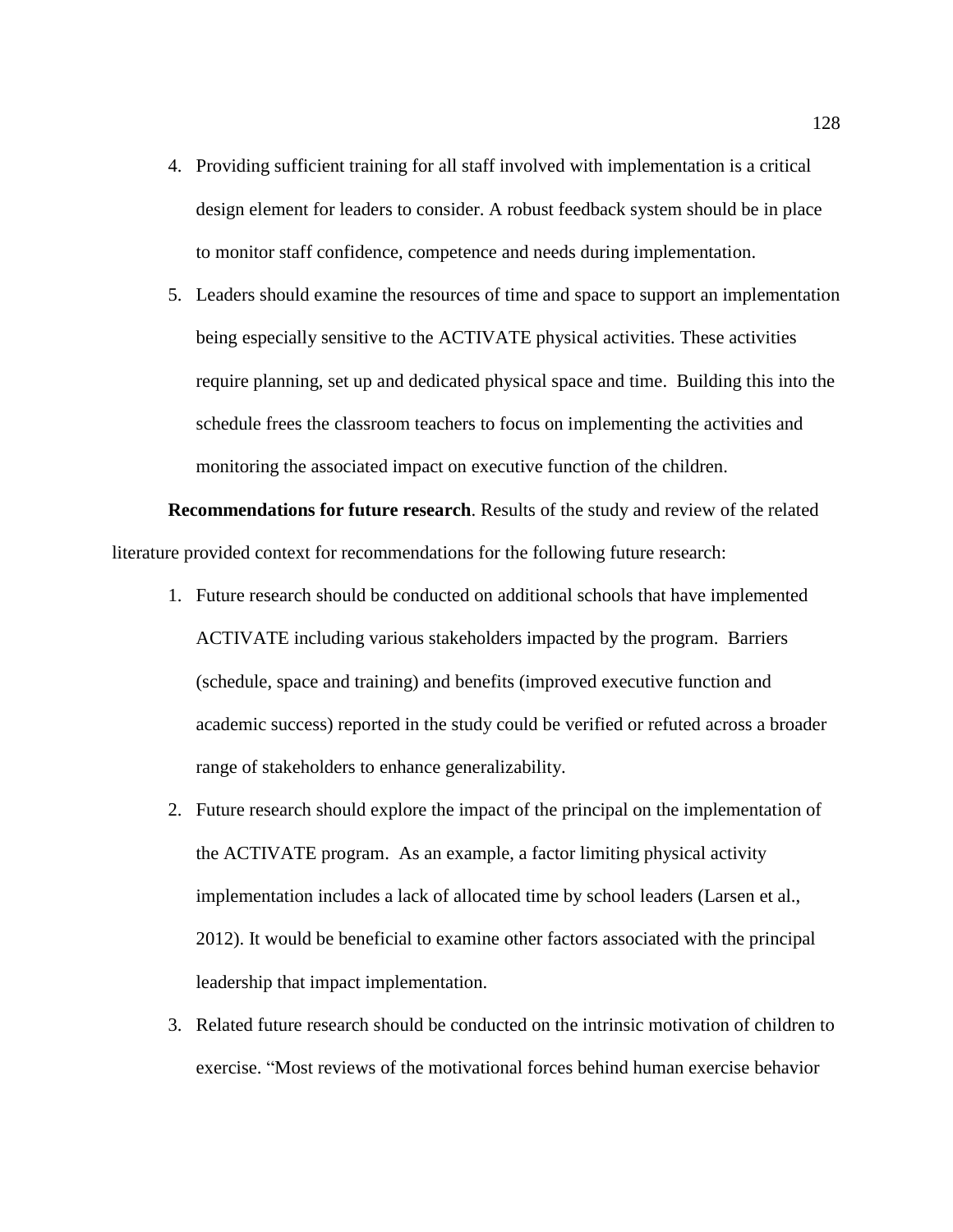still fail to recognize the role played by such affective factors as energy, exhaustion, excitement, boredom, pride, shame, gratification, embarrassment, happiness or fear" (Ekkekakis et al., 2013).

#### **Summary**

The purpose of the case study was to explore how three elementary schools implemented the ACTIVATE exercise intervention program with intentions to improve executive function in elementary aged students. The researcher investigated the practices used in these schools, the perceived benefits for children, the barriers to implementation and recommendations for schools proposing to implement this program. The researcher concluded that the types of physical activities and the way the physical activities and feedback from children were being used to target executive function aligned with practices appearing in the literature. The perceived benefits of using ACTIVATE included improvement in executive function, reading and mathematics scores while perceived barriers to the implementation included insufficient resources such as sufficient time, space and training. Staff recommendations regarding a successful implementation of ACTIVATE included establishment of the rationale with all stakeholders, sufficient training for those in the classroom and a conducive schedule for the intervention. Limitations of the case study, recommendations for implementation of the ACTIVATE program by educators and recommendations for future research studies were also presented.

Perhaps the greatest insight obtained from the case study was a staff member's statement that a small improvement in executive function at an early age makes a real and significant difference for a child. "I think the overall importance of executive function across all settings [is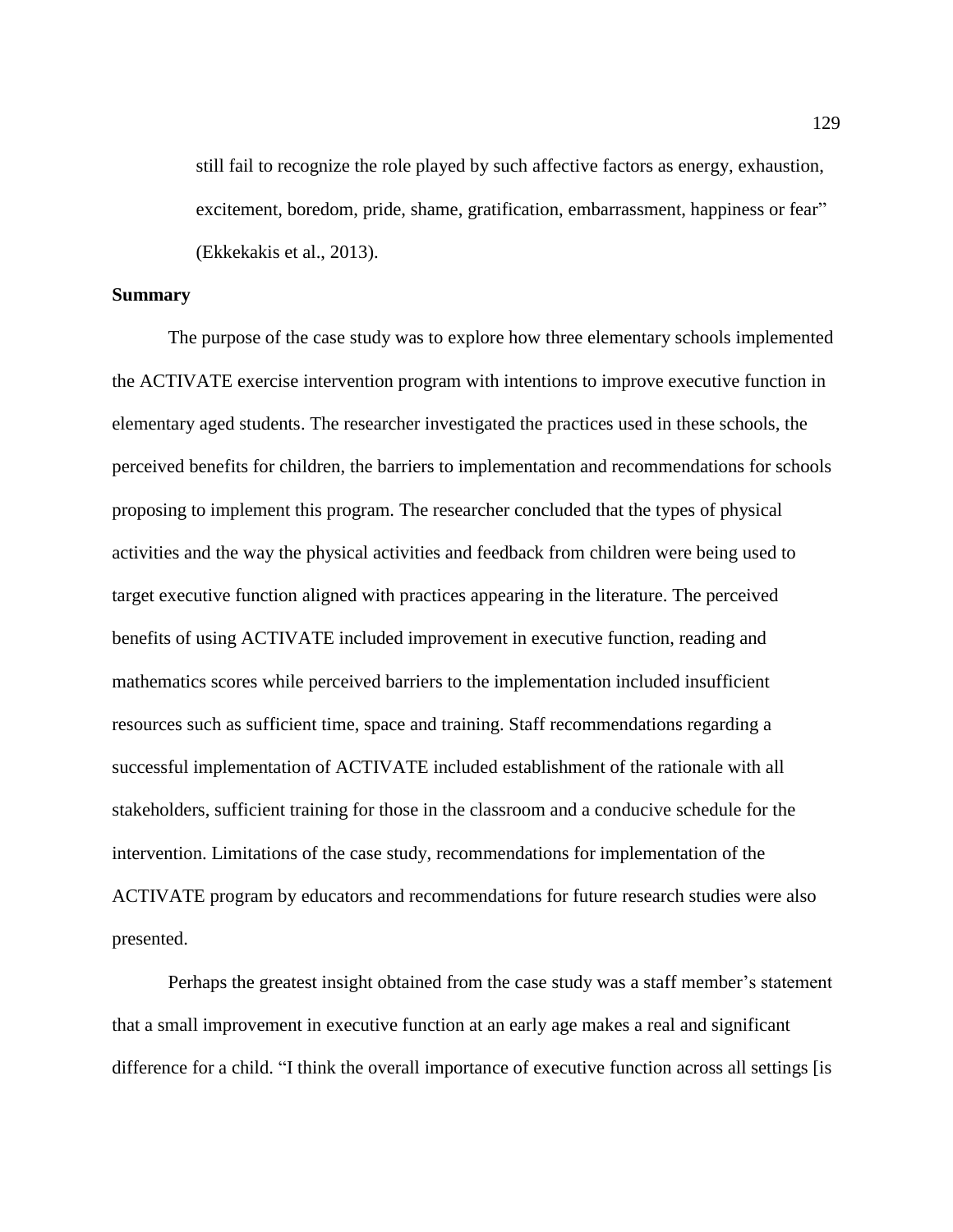critical] because we are preparing our students for the future and it can have such an impact on today, tomorrow and the rest of their schooling" (reading specialist at Raseth elementary). The insight of a small improvement in executive function altering a child's success in life provides worthy rationale to explore the topic of the exercise intervention and executive function.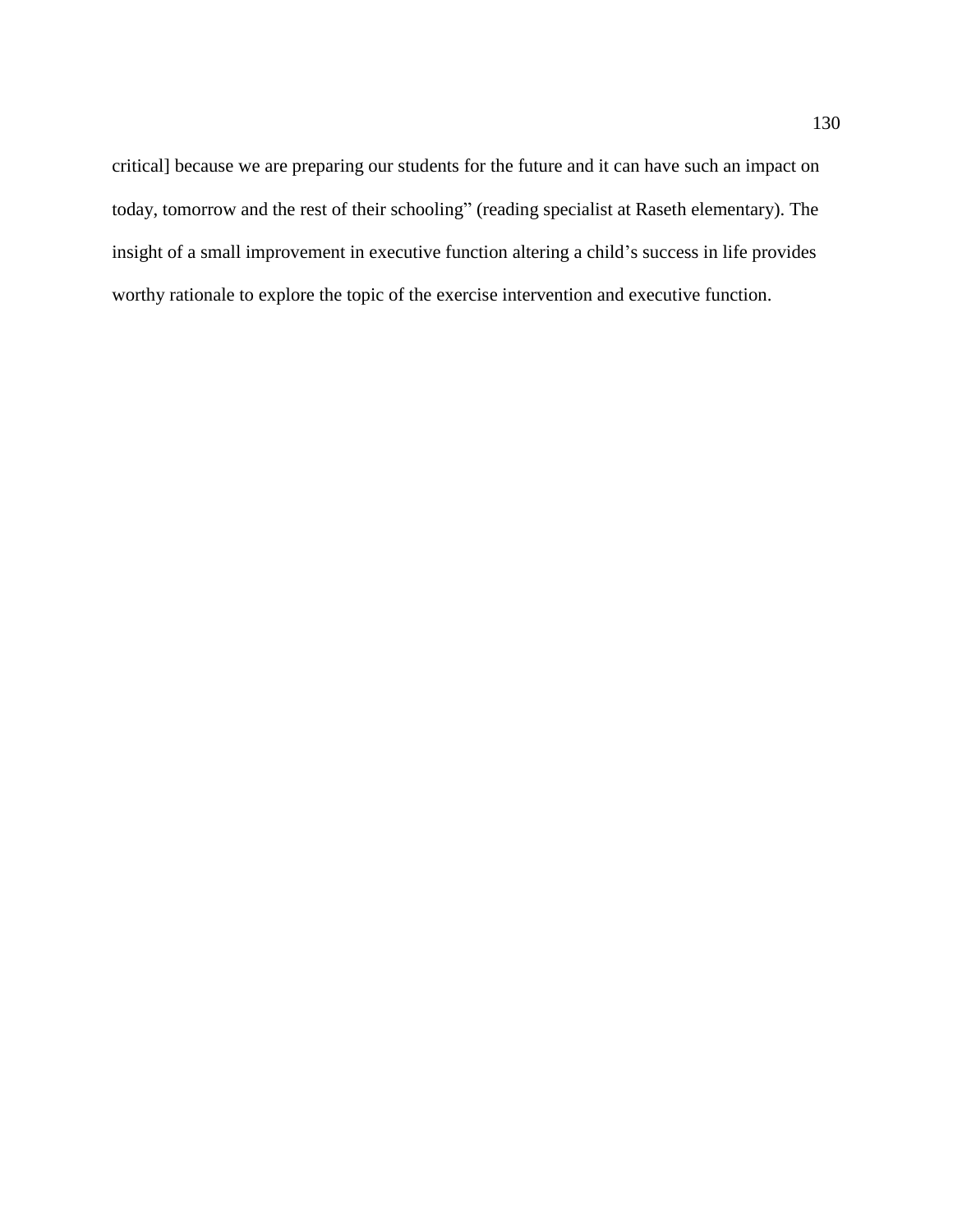#### **References**

- Action Schools! British Columbia. (2016). *Welcome to Action Schools, B. C*. Retrieved from www.actionschoolsbc.ca/
- Agron, P., Berends, V., Ellis, K., & Gonzalez, M. (2010). School wellness policies: Perceptions, barriers, and needs among school leaders and wellness advocates. *The Journal of School Health*, *80*(11), 527-535; quiz 570-572. doi.org/10.1111/j.1746-1561.2010.00538.x

Aguirre, C. (2015). *Your brain on exercise*. Available online: http://www.huffingtonpost.com/dr-claudia-aguirre/your-brain-onexercise\_b\_7066856.html

- Ainsworth, B. E., Haskell, W. L., Hermann, S. D., Meckes, N., Bassett, D. R., Tudor-Locke, C., & Leon, A. S. (2011). Compendium of physical activities: A second update of codes and MET values. *Medicine and Science of Sports Exercise, 43*(8), 1575-1581.
- Alloway T. P., & Alloway R. G. (2010). Investigating the predictive roles of working memory and IQ in academic attainment. *Journal of Experimental Child Psychology*, *106*, 20-29.
- Anderson, P. (2002). Assessment and development of executive function during childhood. Child *Neuropsychol*, *8*(2), 71-82.
- Anderson-Hanley, C., Arciero, P. J., Brickman, A. M., Nimon, J. P., Okuma, N., Westen, S. C., & Merz, M. E. (2012). Exergaming and older adult cognition: a cluster randomized clinical trial. *American Journal of Preventitive Medicine*, *42*(2), 109-119.
- Anderson-Hanley, C., Tureck, K., & Schneiderman, R. L. (2011). Autism and exergaming: Effects on repetitive behaviors and cognition. *Psychology Research and Behavior Management, 4*, 129-137.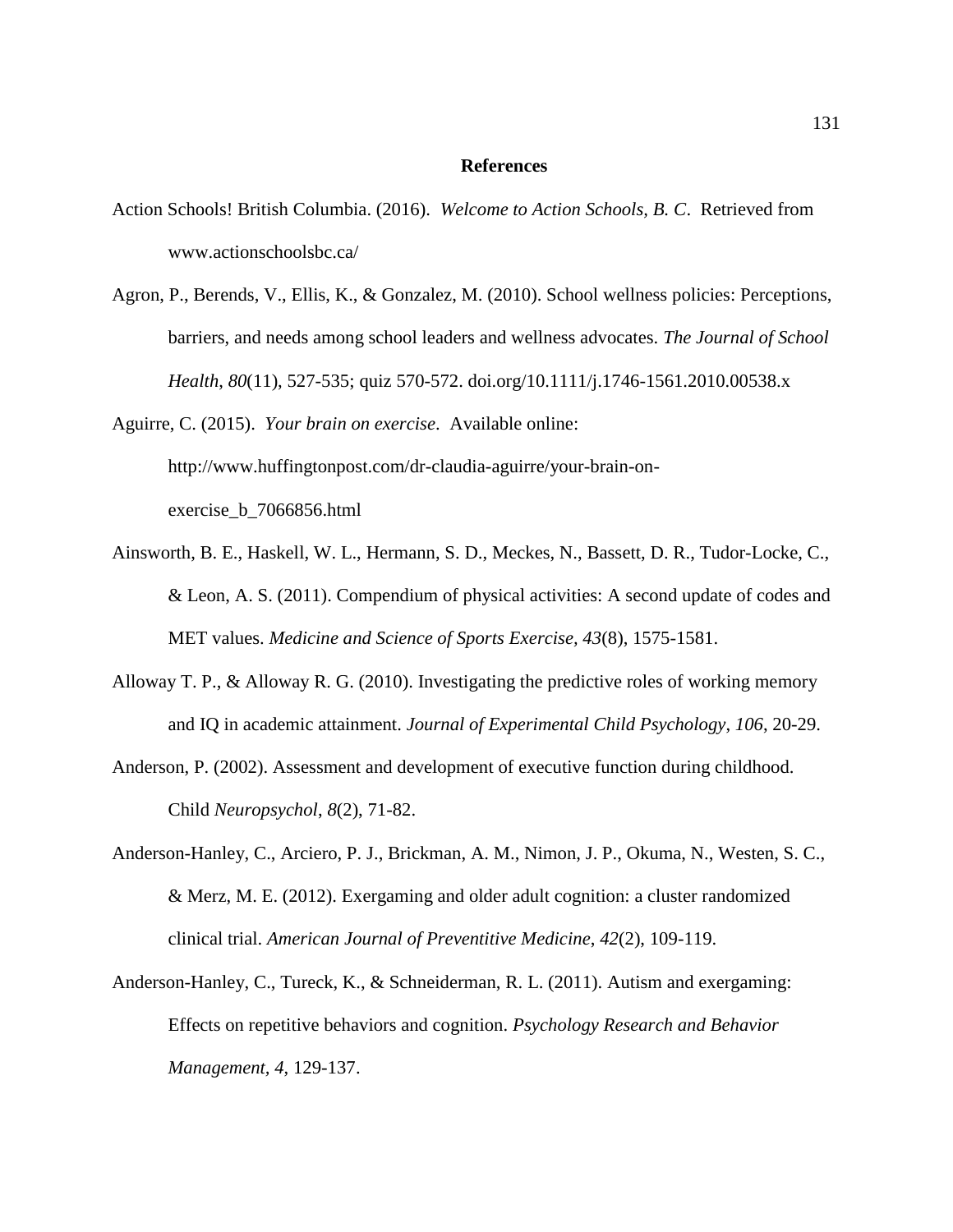- Ardila, A. (2008). On the evolutionary origins of executive functions. *Brain and Cognition, 68*, 92-99.
- Barbour, R. (2001). Checklists for improving rigour in qualitative research: a case of the tail wagging the dog? *British Medical Journal*, *322*, 1115-1117.
- Barkely, R. A. (1996). Linkages between attention and executive function*.* In G. R. Lyon & N. A. Krasnegor(Eds.), *Attention, memory, and executive function.* Baltimore, MD: Paul H. Brooks Publishing Company.
- Barkley, R. A. (1997). Behavioral inhibition, sustained attention, and executive functions: Constructing a unifying theory of ADHA. *Psychological Bulletin, 121*(1), 65-94.

Barkley, R. A. (2012). *Executive functions.* New York, NY: The Guilford Press.

- Barnett, T. A., O'Loughlin, J., Gauvin, L., Paradis, G., & Hanley, J. (2006). Opportunities for student physical activity in elementary schools: a cross-sectional survey of frequency and correlates. *Health Education & Behavior*, *33*(2), 215-232. doi.org/10.1177/1090198105277855
- Barrientos, R. M., Frank, M. G., Crysdale, N. Y., Chapman, T. R., Ahrendsen, J. T., Day, H. E. W., ... Maier, S. F. (2011). Little exercise, big effects: reversing aging and infectioninduced memory deficits, and underlying processes. *The Journal of Neuroscience*, *31*(32), 11578-11586. doi.org/10.1523/JNEUROSCI.2266-11.2011
- Bassett, D. R. (2000). Validity and reliability issues in objective monitoring of physical activity. *Research Quarterly for Exercise and Sport, 71*(S2), 530-536.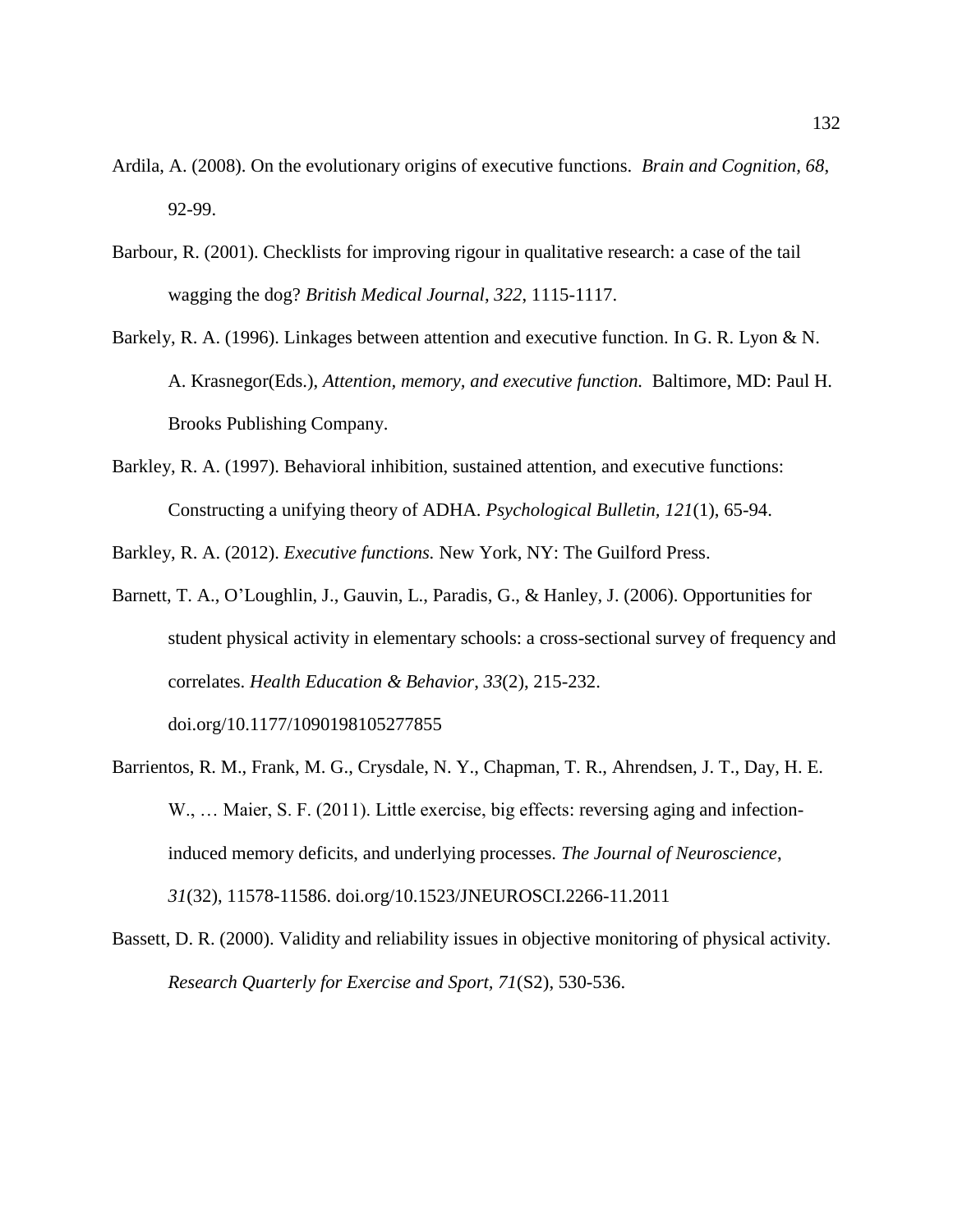- Belansky, E. S., Cutforth, N., Gilbert, L., Litt, J., Reed, H., Scarbro, S., & Marshall, J. A. (2013). *Local wellness policy 5 years later: is it making a difference for students in low-income, rural colorado elementary schools? Centers for Disease Control and Prevention* (Vol. 10). Retrieved from http://www.pubmedcentral.nih.gov/articlerender.fcgi?artid=3820520&tool=pmcentrez&r endertype=abstract
- Best, J. R. (2010). Effects of physical activity on children's executive function: Contributions of experimental research on aerobic exercise. *Developmental Review*, *30*, 331-351.
- Best, J. R. (2012). Exergaming immediately enhances children's executive function. *Developmental Psychology*, *48*(5), 1501-1510.
- Best, J. R., Miller, P. H., & Naglieri, J. A. (2011). Relations between executive function and academic achievement form ages 5 to 17 in a large, representative national sample. *Learning and Individual Differences, 21*(4), 327-336.
- Bidess, E., & Irwin, J. (2010). Active video games to promote physical activity in children and youth. *Archives of Pediatric and Adolescent Medicine, 164*(7), 664-672.
- Blair, S. N. (2009). Physical inactivity: The biggest public health problem of the  $21<sup>st</sup>$  century. *British Journal of Sports Medicine*, *43*(1), 1-2. doi.org/43/1/1 [pii]
- Blair, C., & Razz, R .P. (2007). Relating effortful control, executive function, and false belief understanding to emergying math and literacy ability in kindergarten. *Child Development, 18*(2), 647-663.
- Bogdan, R., & Biklen, S. (2007). *Qualitative research for education: An introduction to theories and methods.* Boston, MA: Allyn & Bacon.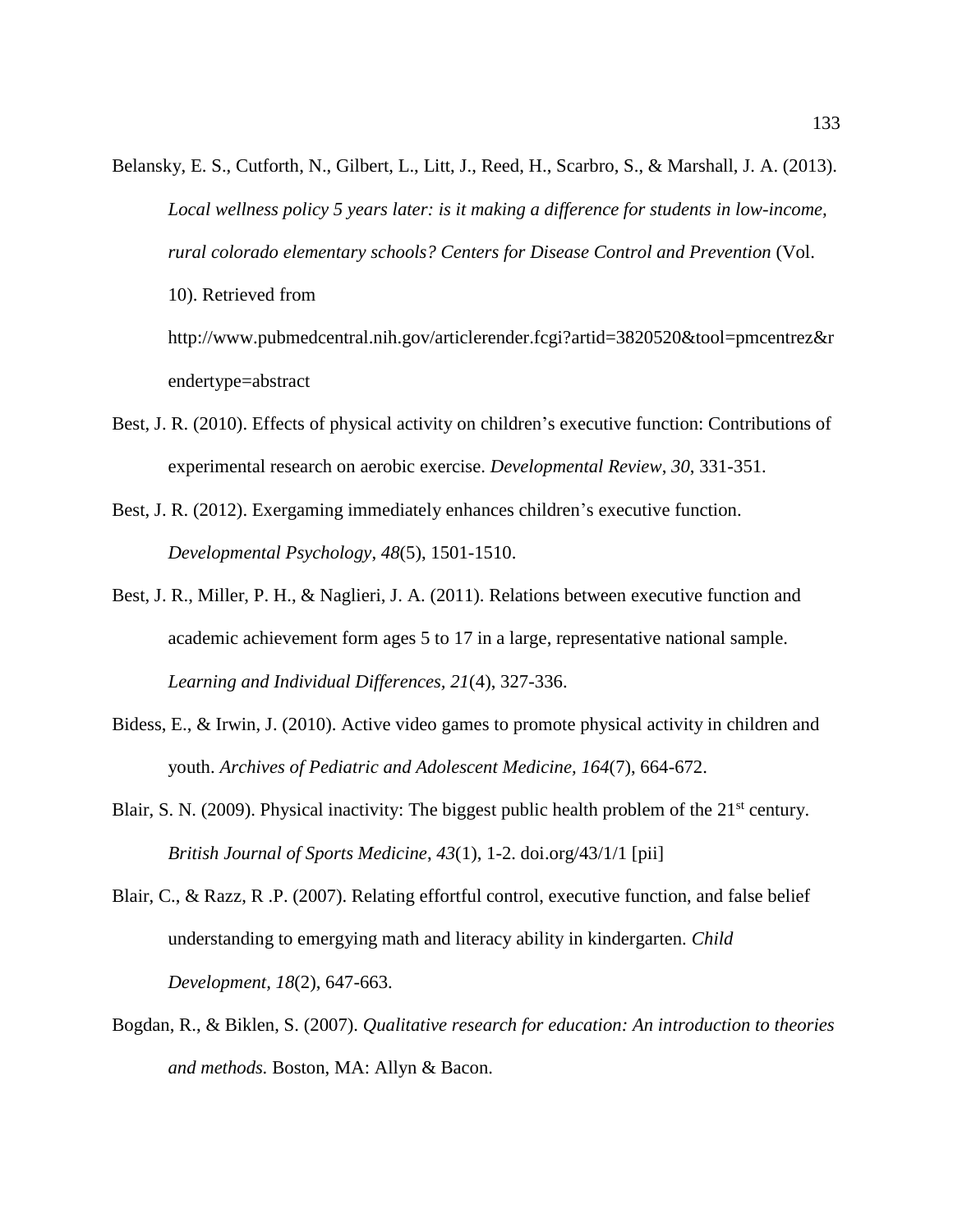- Borella E., Carretti, B., & Pelgrina, S. (2010). The specific role of inhibition in reading comprehension in good and poor comprehenders to human cognition. *Behavioral Neuroscience*, *117*, 1161-1168.
- Bottio, R. M., Ferlino, L., Ott, M., & Tavella, M. (2007). Developing strategic and reasoning abilities with computer games at primary school level. *Computers and Education, 49*, 1272-1286.
- Brocki, K. C., &Bohlin, G. (2004). Executive functions in children age 6 to 13: A dimensional and developmental study. *Developmental Neuropsycholy, 26* (2), 571-593.
- Buck, S. M., Hillman, C. H., & Castelli, D. M. (2008). The relation of aerobic fitness to stroop task performance in preadolescent children. *Medical Science Sports and Exercise, 40*(1), 166-172.
- Budde, H., Voelcker-Rehage, C., Pietrabyk-Kendziorra, S., Ribeiro, P., & Tidow, G. (2008). Acute coordinative exercise improves attentional performance in adolescents. *Neuroscience Letters, 441*, 219-223
- Bull, R., & Lee, K. (2014). Executive functioning and mathematics achievement. *Child Development Perspectives*, *8*(1), 36-41.
- Bunke, S., Apitzsch, E., & Bäckström, M. (2011). Social influence in relation to current and intended physical activity among adolescents. *European Journal of Sport Science*, *11*(4), 259-267. doi.org/10.1080/17461391.2010.509888
- Burnard, P. (1991). A method of analysing interview transcripts in qualitative research. *Nurse Education Today*, *11*, 461-466.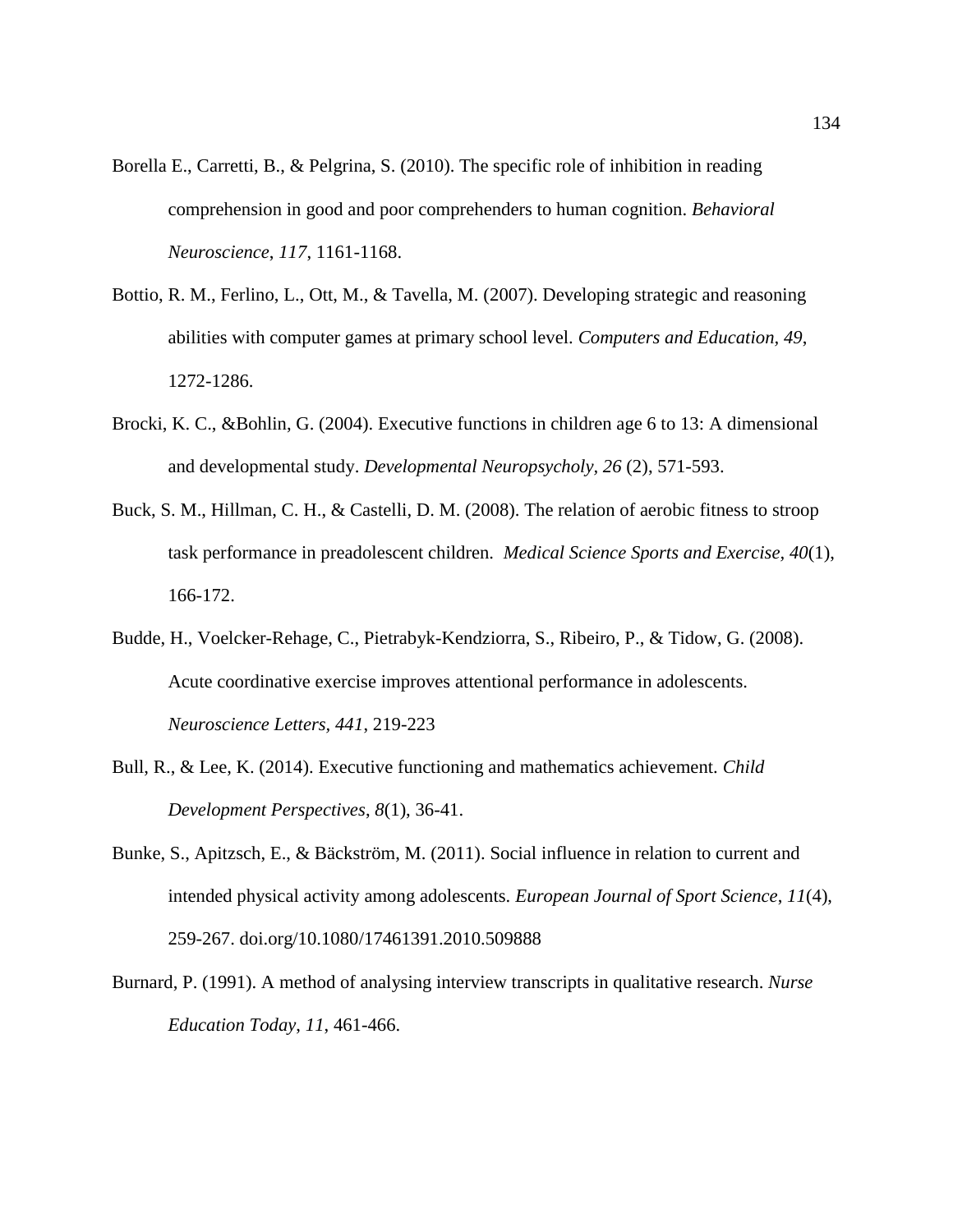- Burnard, P. (2006). A pragmatic approach to qualitative data analysis. *Research for evidence based practice*. Oxford: Blackwell Publishing
- Burnard, P., Gill, P., Stewart, K., Treasure, E., & Chadwick, B. (2008). Analysing and presenting qualitative data. *British Dental Journal, 2014*, 429-428.
- C8Sciences. (2016). Activate: Enhancing cognitive performance. Available Online from http://www.c8schools.com/executive-function/
- C8 Sciences. (2015). brain training for focus, self-control, and memory. Retrieved from http://www.c8sciences.com/
- Cahill, L., & Alkire, M. T. (2003). Epinephrine enhancement of human memory consolidation: interaction with arousal at encoding. *Journal of Neurobiology, Learning and Memory, 79,* 194-198
- California Department of Education. (2005). *A Study of the relationship between physical fitness and academic achievement in california using 2004 test results.* Sacramento, CA: California Department of Education.
- Carlson, J. A, Mignano, A. M., Norman, G. J., Mckenzie, T. L., Kerr, J., Arredondo, E. M., … Sallis, J. F. (2014). Socioeconomic disparities in elementary school practics and chilren's physical activity during school. *American Journal of Health Promotion*, *28*(3), 47-54.
- Carlson, S. A., Fulton, J. E., Lee, S. M. Maynard, L. M., Brown, D. R., & Kohl, H. W. (2008). Physical education and academic achievement in elementary school: Data from the Early Childhood Longitudinal study. *American Journal of Public Health, 98*(4), 721-727.
- Castelli, D., Hillman, C., Hirsch, J., Hirsch, A., & Drollette, E. (2011). FIT kids: Time in target heart zone and cognitive performance. *Preventive Medicine, 52*, 555-559.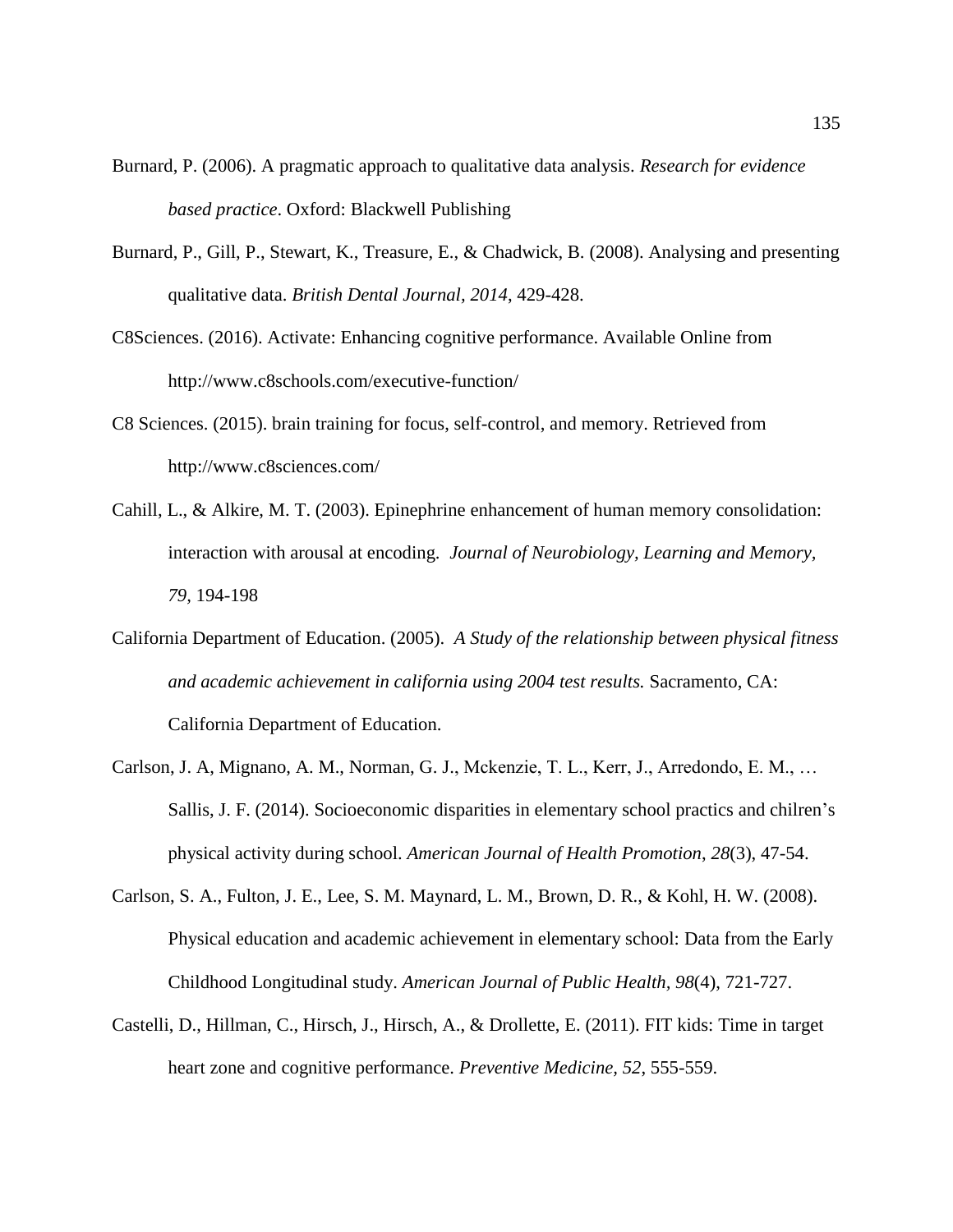- Chaddock, L., Erickson, K. I., Prakash, R. S., Voss, M. W., VanPatter, M., Pontifex, M. B., . . . Kramer, A. F. (2012). A functional MRI investigation of the association between childhood aerobic fitness and neurocognitive control. *Biological Psychology, 89*, 260- 268.
- Chaddock, L., Pontifex, M. B., Hillman, C. H., & Kramer, A. F. (2011). A review of the relation of aerobic fitness and physical activity to brain structure and function. *Journal of Internationl Neuropsychological Society*, *17*, 975-985.
- Chang, Y. K., Tsai, Y. J., & Chen, T. T. (2013). The impacts of coordinative exercise on executive function in kindergarten children: an ERP study. *Experimental Brain Research*, *225*, 187-196.
- Chowdhury, R., Guitart-Masip, M., Bunzeck, N., Dolan, R. J., & Dűzel, E. (2012). Dopamine modulates episodic memory persistence in old age. *Journal of Neuroscience, 32*, 14193- 14204.
- Christoff, K., Ream, J. M., Geddes, L. P., & Gabrieli, J. D. (2003). Evaluating self-generated information: Anterior prefrontal contributsion to human cognitivion. *Behavioral Neuroscience*, 117, 1161-1168.
- Clark, P. J., Brzezinska, W. J., Puchalski, E. K., Krone, D. A., & Justin, S. (2009). Functional analysis of neurovascular adaptations to exercise in the dentate gyrus of young adult mice associated with cognitive gain. *Hippocampus*, *19*(10), 937-950. doi.org/10.1002/hipo.20543.Functional
- Coe, D. (2006). Effect of physical education and activity levels on academic achievement in children. *Journal of Medicine, Science, Sports and Exercise, 38*(8), 1515-1519.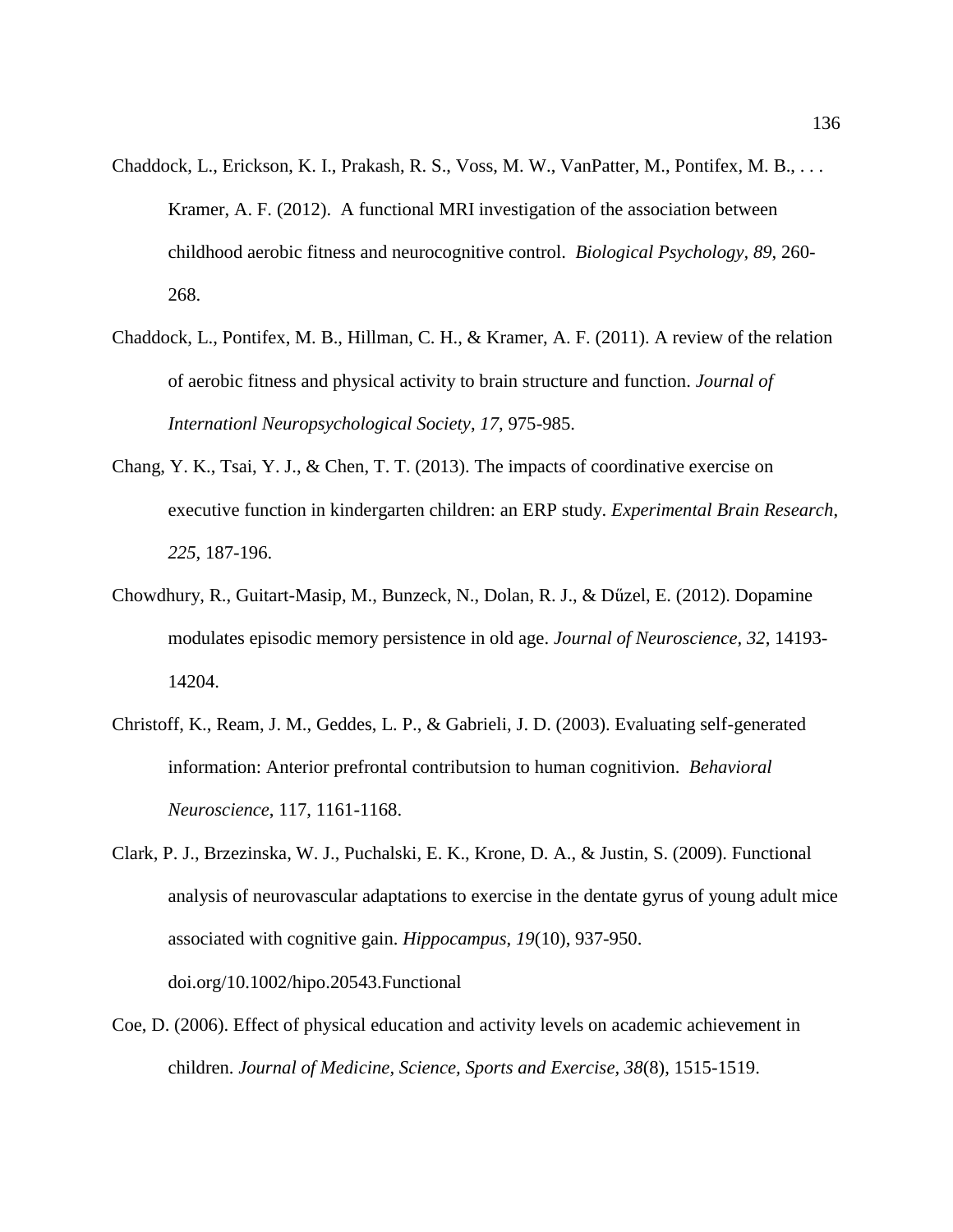- Colcombe, S. J., & Kramer, A.F. (2003). Fitness effects on the cognitive function of older adults: a meta-analytic study. *Psychological Science, 14,* 125-130.
- Collins, A., & Koechlin, E. (2012). Reasoning, learning, and creativity: Frontal lobe function and human decision making. *PLOS Biology, 10*(3). doi.org/10.1371/jounral/pbio.1001293
- Conyers, M., & Wilson, D. (2016). Smart moves: Powering up the brain with physical activity. *Phi Delta Kappan, 96*(8), 38-42.
- Cordain, L., Gotshall, R. W., Eaton, S. B., & Eaton, S. B. 3rd. (1998). Physical Activity, energy expenditure and fitness: An evolutionary perspective. *International Journal of Sports Medicine*. doi.org/10.1055/s-2007-971926
- Corden, A., & Sainsbury, R. (2006). *Using verbatim quotations in reporting qualitative social research: researchers' views.* New York, NY: The University of York. Retrieved from https://www.york.ac.uk/inst/spru/pubs/pdf/verbquotresearch.pdf.
- Creswell, J. (2007). *Qualitative inquiry and research design: Choosing among five approaches.* Thousand Oaks, CA: Sage.
- Creswell, J. W. (2009). *Research design: Qualitative, quantitative, and mixed methods approaches* (3rd ed.). Thousand Oaks, CA: Sage Publications.
- Crova, C., Struzzolino, I., Marchetti, R., Masci, I., Vannozzie, G., Forte, R., & Pesce, C. (2013). Cognitively challenging physical activity benefits executive function in overweight children. *Journal of Sports Science*, 32, 201-211.
- Daley, A. J. (2009). Can exergaming contribute to improving physical activity levels and health outcomes in children? *Pediatric,s 124*(2), 763-771.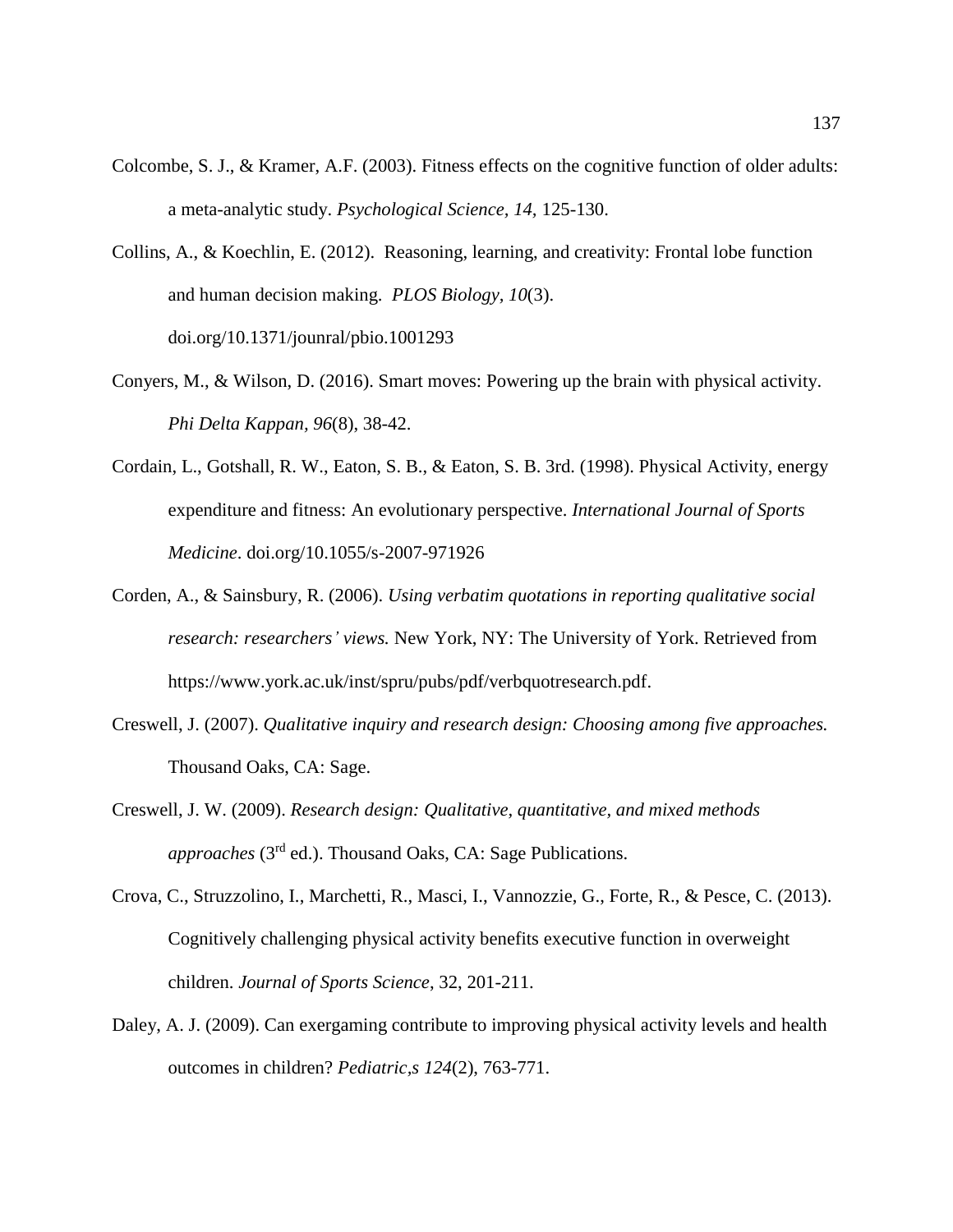- Davidson, M. C., Amso, D., Anderson, L. C., & Diamond, A. (2006). Development of cognitive control and executive functions from 4 to 13 years: Evidence from manipulations of memory, inhibition, and task switching. *Neurophsychologia, 44*(11), 2037-2078.
- Davis, C. L., Tomporowski, P. D., Boyle, C. A., Waller, J. L., Miller, P. H., & Gregoski, M. (2007). Effects of aerobic exercise on overweight children's cognitive functioning: a radomized controlled trial. *Research Quarterly for Exercise and Sport* 78 (5), 510-519.
- Davis, C.L., Tomporowski, P.D., McDowell, J. E., Austin, B. P., Miller, P. H., Yanasak N. E., . … Naqlieri, J. A. (2011). Exercise improves executive function and achievement and alters brain activation in overweight children: a randomized controlled trial. *Health Psychoilogy, 30,* 91-98.
- De Meester, F., Van Dyck, D., De Bourdeaudhuij, I., Deforche, B., & Cardon, G. (2014). Changes in Physical activity during the transition from primary to secondary school in belgian children: What is the role of the school environment? *BMC Public Health*, *14*(261), 1-15.
- Diamond, A. (2012). Activities and programs that improve children's executive functions. C*urrent Directions in Psychologcial Science, 21*, 335-341.

Diamond, A. (2013). Executive functions. *Annual Review of Psychology*, 64, 135-168.

Diamond, A. (2015). Effects of Physical exercise on executive functions: Going beyond simply moving to moving with thought. *Annals of Sports Medicine and Research, 2*(1), 1011, 1- 5.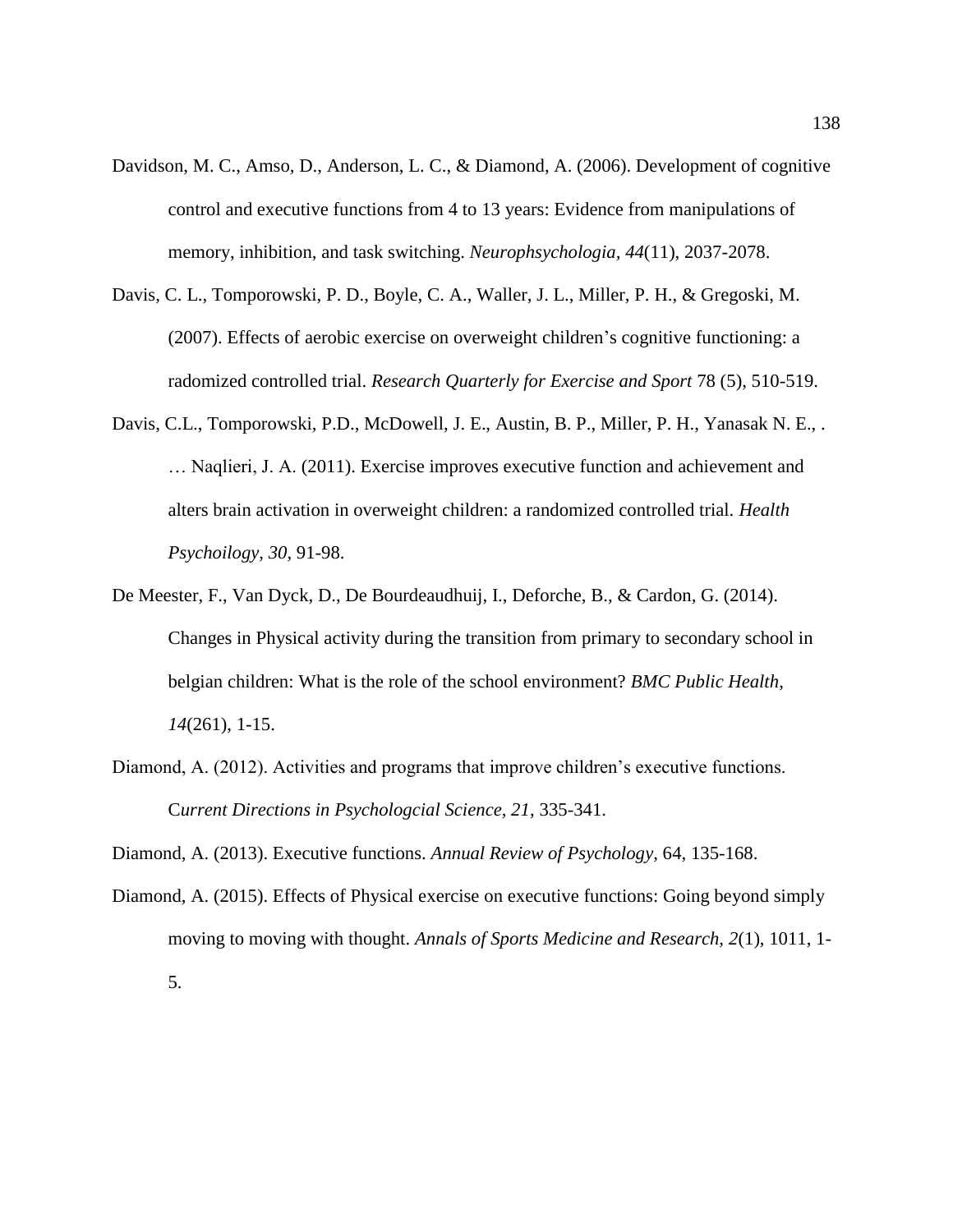- Diamond, A. (2016, November 17). *Developmental cognitive neuroscience lab of Adele Diamond.* The University of British Columbia. Retrieved from http://www.devcogneuro.com/.
- Diamond, A., & Lee, K. (2011). Interventions shown to aid executive function development in children 4 to 12 years old. *Science, 333*(6045), 959-964.
- Diamond, A., Barnett, W. S., Thomas, J., & Munro, S. (2007). Preschool program improves cognitive control. *Science, 318*, 1387-1388.
- De Lisi, R., & Wolford, J. L. (2002). Improving children's mental rotation accuracy with computer game playing. *The Journal of Genetic Pscyhology, 163*(3), 272-282.
- Dias, M., & Harris, P. L. (1990). The influence of the imagination on reasoning by young children. *British Journal of Developmental Psychology, 8*, 305-318.
- Dishman, R. K., Berthoud, H.-R., Booth, F. W., Cotman, C. W., Edgerton, V. R., Fleshner, M. R., . . . Zigmond, M. J. (2006). Neurobiology of exercise. *Journal of Obesity*, *14*(3), 345- 356. doi.org/10.1038/oby.2006.46
- Duckworth, A. L., & Seligman, M. E. P. (2005). Self-discipline outdoes IQ in predicting academic performance of adolescents. *Psychological Scienc*e, 16, 939-944.
- Ekkekakis, P. (2009). Illuminating the black box: Investigating prefrontal cortical hemodynamics during exercise with near-infrared spectroscopy. *Journal of Sport & Exercise Psychology*, *31*(4), 505-553.
- Ekkekakis, P., Hargreaves, E. A., & Parfitt, G. (2013). Introduction to the special section on affective responses to exercise. *Psychology of Sport and Exercise*, *14*(5), 749-750. doi.org/10.1016/j.psychsport.2013.04.010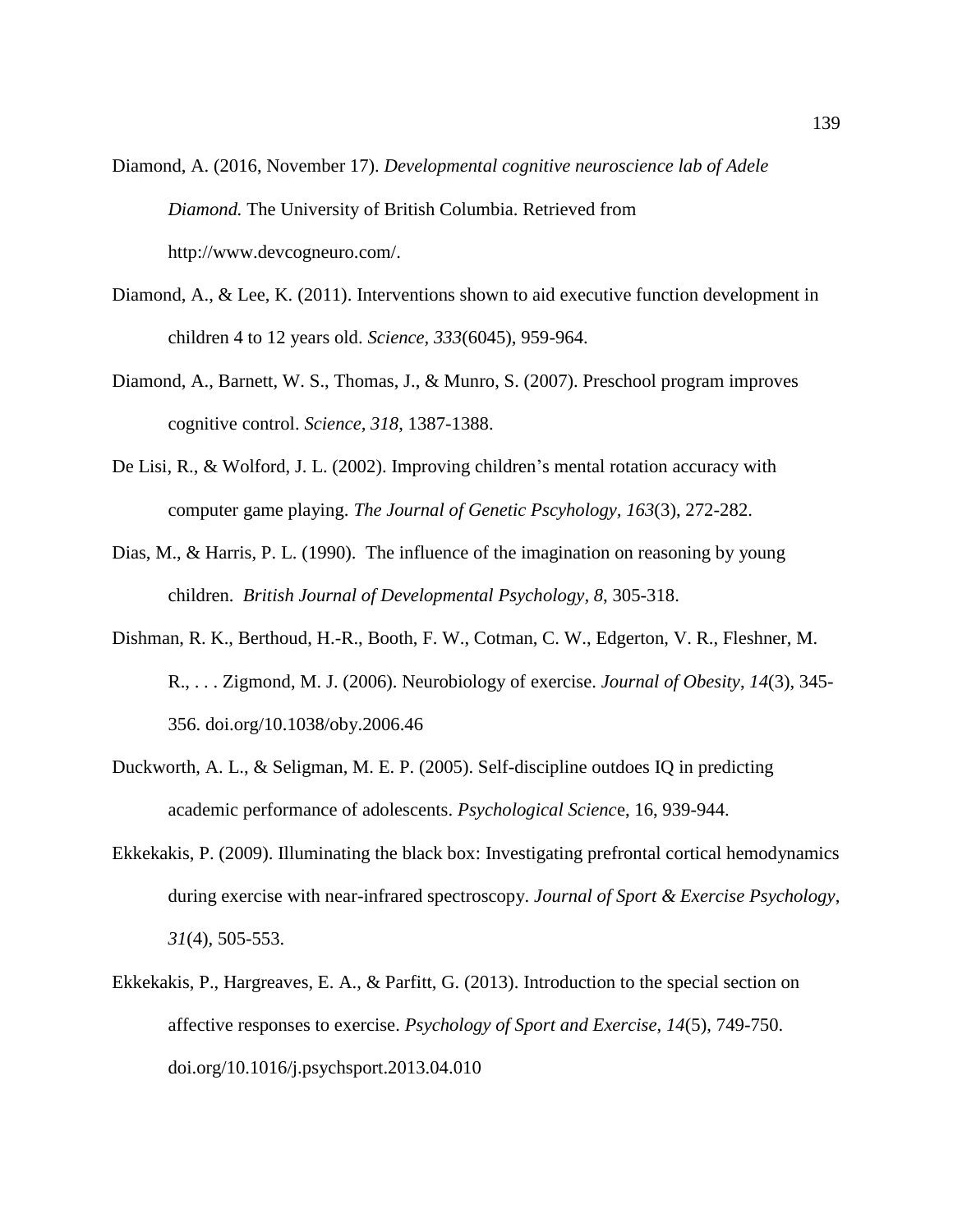- Erickson K. I., Miller, D. L., & Roecklein, K. A. (2012). The aging hippocampus: Interactions between exercise, depression and BDNF. *Neuroscientist,* 18, 82-87.
- Erickson, K. I., Voss, M. W., Prakash, R. S., Basak, C., Szabo, A., Chaddock, L., … Kramer, A. F. (2011). Exercise training increases size of hippocampus and improves memory. *Proceedings of the National Academy of Sciences of the United States of America*, *108*(7), 3017-3022. doi.org/10.1073/pnas.1015950108
- Etnier, J. L., & Chang, Y. K. (2009). The effect of physical activity on executive function: A brief commentary on definitions, measurement issues, and the current state of literature. *Journal of Sports Exercise Psychology*, *31*, 469-483.
- Ferris, L. T, Williams, J. S., & Shen, C. I. (2007). The effect of acute exercise on serum brainderived neurotrophic factor levels and cognitive function. *Journal of Medicine, Science, Sports and Exercise, 39,* 728-734.
- Fisher, A., Boyle, J., Paton, J., Tomporowski, Watson, C., McColl, J. H., & Reilly, J. J. (2011). Effects of a physical education intervention on cognitive function in young children: randomized controlled pilot study. *BMC Pediatrics 11,* 97*.*
- Floel, A., Ruscheweyh R., Kruger, K.,Willemer, C., Winter, B., Volker, K., Lohmann, H., . . .Knecht, S. (2010). Physical activity and memory functions: are neurotrophins and cerebral gray matter volume the missing link? *Neuroimage*, *49*, 2756-63.
- Flynn, R., Richart, R., Staiano, A., Wartella, E., & Calvert, S. (2014). Effects of exergame play on ef in children and adolescents at a summer camp of low incolme youth. *Journal of Educational and Developmental Psychology, 4*(1), 209-225.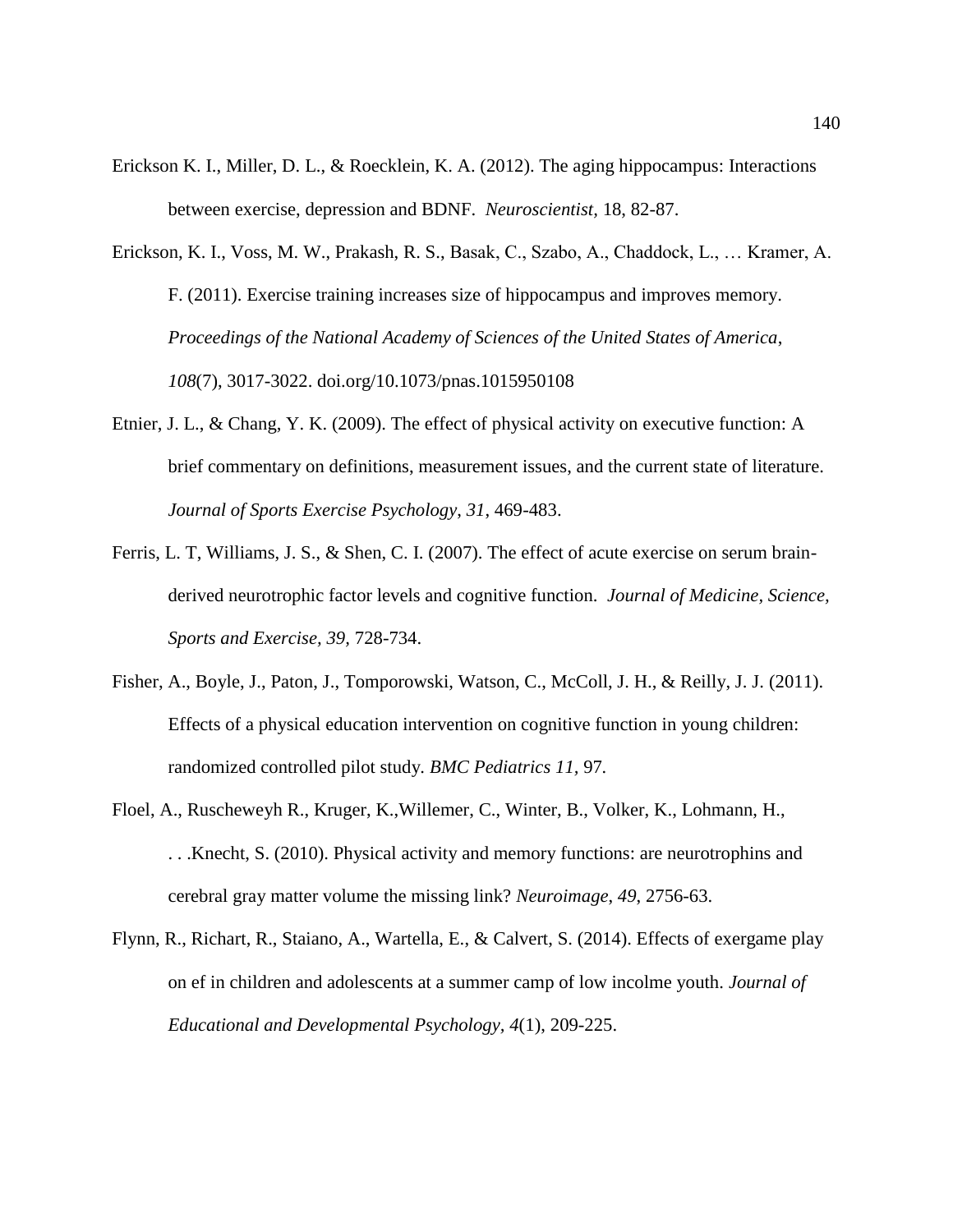- Fotuhi, M. (2013). *Boost your brain: The new art and science behind enhanced brain performance.* New York, NY: HarperOne.
- Frazier, T., Youngstrom, E. A., Glutting, J. J., & Watkins, M. W. (2007). ADHS and achievement: meta-analysis of the child, adolescent, and adult literatures and a concomitant study with college students. *Journal of Learning, 40*,49-65.
- Freedson, P. S., & Miller, K. (2000). Objective mointoring of physical activity using motion sensors. *Research Quarterly for Exercise and Sports 71*(S2), S21-S29.
- Fuhs, M. W., Nesbitt, K. T., Farran, D. C., & Dong, N. (2014). Longitudinal associations between executive functioning and academic skills across content areas. *Developmental Psychology,* 50(6), 1698-1709.
- Gabbard C., & Barton, J. (1979). Effects of physical activity on mathematical computation among young children. *Journal of Psycyologyk* 103, 287-288.
- Gapin, J., & Etnier, J. (2010). The relationship between physical activity and executive function performance in children with attention deficit hyperactivity disorder. *Journal of Sports, Exercise and Psycholog*y, 32, 753-763.
- Gomez-Pinilla, F., Vaynman, S., & Ying, Z. (2010). Brain-derived neurotrophic factor functions as a metabotrophin to mediate the effects of exercise on cognition. *European Journal of Neuroscience*, *28*(11), 2278-2287. doi.org/10.1111/j.1460-9568.2008.06524.x.Brainderived
- Graf, D. L., Pratt, L. V., Hester, C. N,. & Short, K.R. (2009). Playing active video games increases energy expenditure in children. *Pediatrics, 124*, 534-540.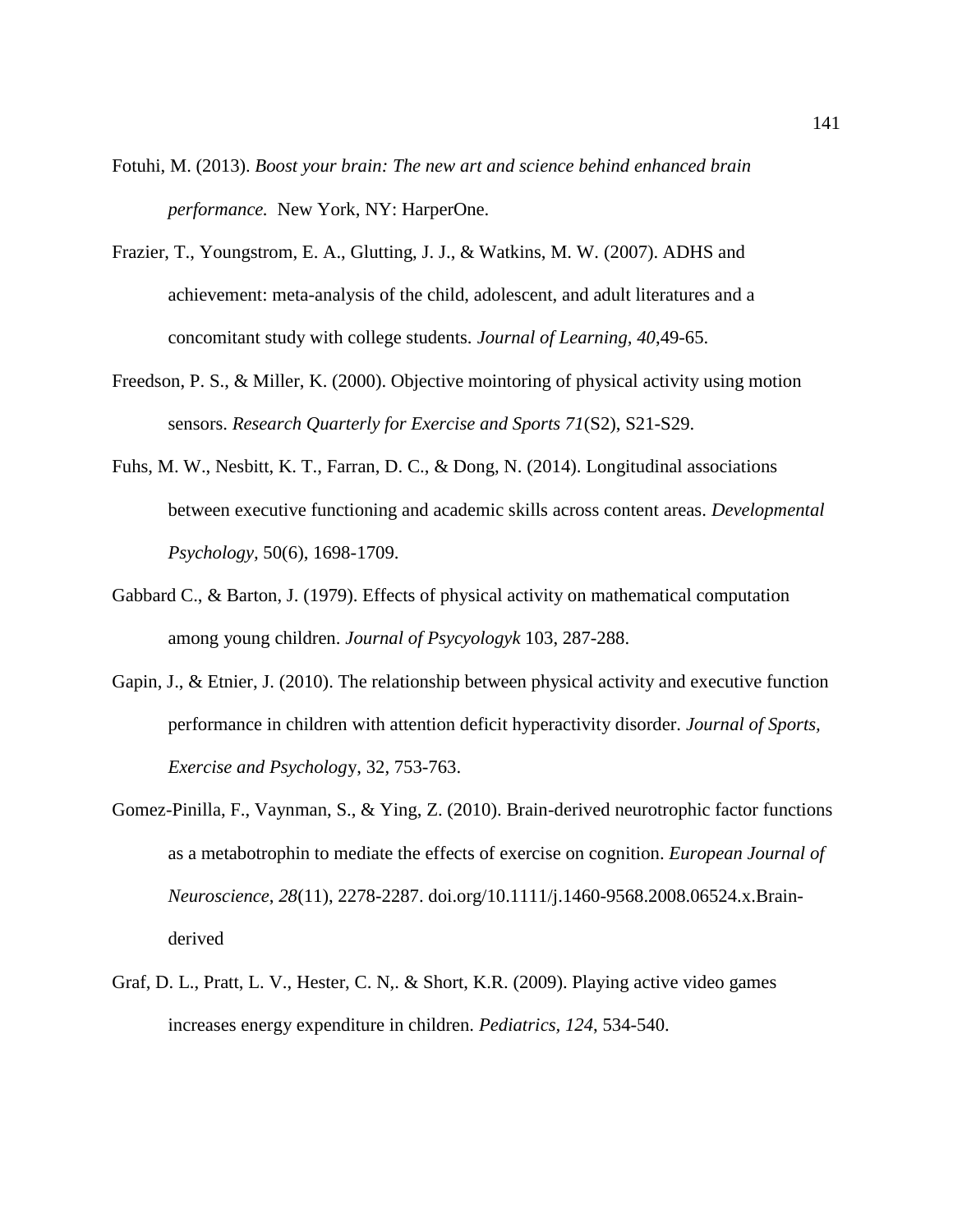- Graves, L., Ridgers, N. D., & Stratton, G. (2008). The contribution of upper limb and total body movement to adolescents' engery expenditure whilst playing Nintendo Wii. European *Journal of Applied Physiology*, *104*, 617-623.
- Graves, L., Stratton, G., & Ridgers, N. D. (2008). Energy expenditure in adolescents playing new generation comptuer games. *British Journal of Sports Medicine, 42*, 592-594.
- Green, C. S., & Bavelier, D. (2007). The cognitive neuroscience of video games. In L. Humphreys & P. Messaris (Eds.), *Digital media: Transofrmation in human communication* (pp. 211-223). New York, NY: Peter Lang.
- Hackensmith, W.C. (1966). *History of physical education.* New York, NY: Harper and Row.
- Hillman, C. H., Castelli, D., & Buck, S. (2005). Aerobic fitness and neurocognitive function in healthy preadolescent children. *Journal of Medicine & Science in Sports and Exercise*, *37*(11), 1-8.
- Hillman, C. H., Erickson, K. I., & Kramer, A. F. (2008). Be smart, exercise your heart: Exercise effects on brain and cognition. *Nature Reveiws, Neuroscience, 9*(1), 58-65.
- Hiat, J. F. (1986). Spirituality, medicine, and healing. *Southern Medical Journal, 79*(6) 736743.
- Hillman, C. H., Pontifex, M. B., Castelli, D. M., Khan, N. A., Raine, L. B., Scudder, M. R., Drollette, E. S., . . . Kamijo, K. (2014). Effects of FITKids randomized controlled trial on executive control and brain function. *Pediatrics, 134*(4), e1063-e1071.
- Hillman, C. H., Pontifex, M. B., Raine, L., Castelli, D. M., Hall, E. F., & Kramer, A. F. (2009). The effect of acute treadmill walking on cognitive control and academic achievement in preadolescent children. *Neuroscience, 159*, 1044-1054.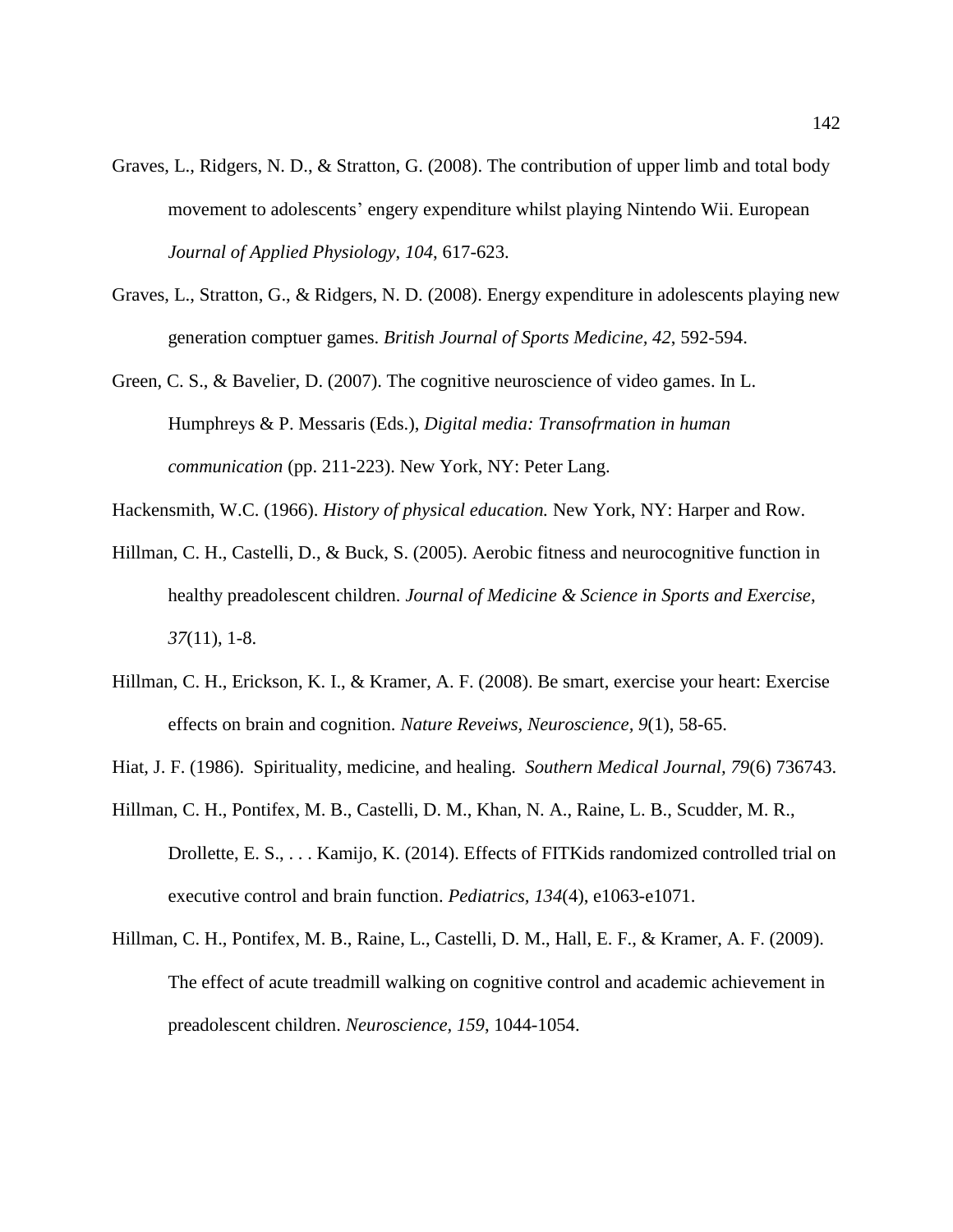- Hyman, C., Hofer, M., Barde, Y. A., Juhasz, M., Yancopoulos, G. D., Squinto, S. P., & Lindsay, R. M. (1991). BDNF is a neurotrophic fator for dopaminergic neurons of the substantia nigra. *Nature, 350,* 230-232.
- Jacob, R., & Parkinson, J. (2015). The potential for school-based interventions that target executive function to improve academic achievement: A review. *Review of Educational Research*, *XX*(X), 1-41. doi.org/10.3102/0034654314561338
- Kamijo. K., Pontifex, M. B., O'Leary, K. C., Scudder, M. R., Wu, C. T., Castelli, D. M., & Hilman, C. H. (2011). The effects of an afterschool physical activity program on working memory in preadolescent children. *Developmental Science, 14*, 1046-58.
- Kedler, S. (2012). *Relationship of physical activity to academic achievement*. YouTube Video: https://www.youtube.com/watch?v=NMBmlba3\_xY
- Knusel, B., Winslow, J. W., Rosenthal, A., Burton, L. E., Seid, D. P., Nikolics, K., & Hefti, F. (1991). Promotion of central cholinergic and dopaminergic neuron differentiation by brain-derived neurotrophic factor but not neurotrophin 3. *Proceedings of the National Academy of Science,* USA, 961-965.
- Kornuta, M. K., & Germaine, R. W. (2006). *Research in education: A student and faculty guide to writing a research study.* Bloomington, IN: Author House.
- Lakes, K., & Hoyt, W. (2004). Promoting self-regulation through school-based martial arts training. *Journal of Applied Developmental Psychology*, *25*, 283-302.
- Langbergy, J. M., Dvorsky, M. R., & Evans, S. W. (2013). What specific facets of executive function aer associated with academic functioning in youth with attentiondeficit/hyperactivity disorder? *Journal of Abnormal Child Psychology, 41*(7), 1145-1159.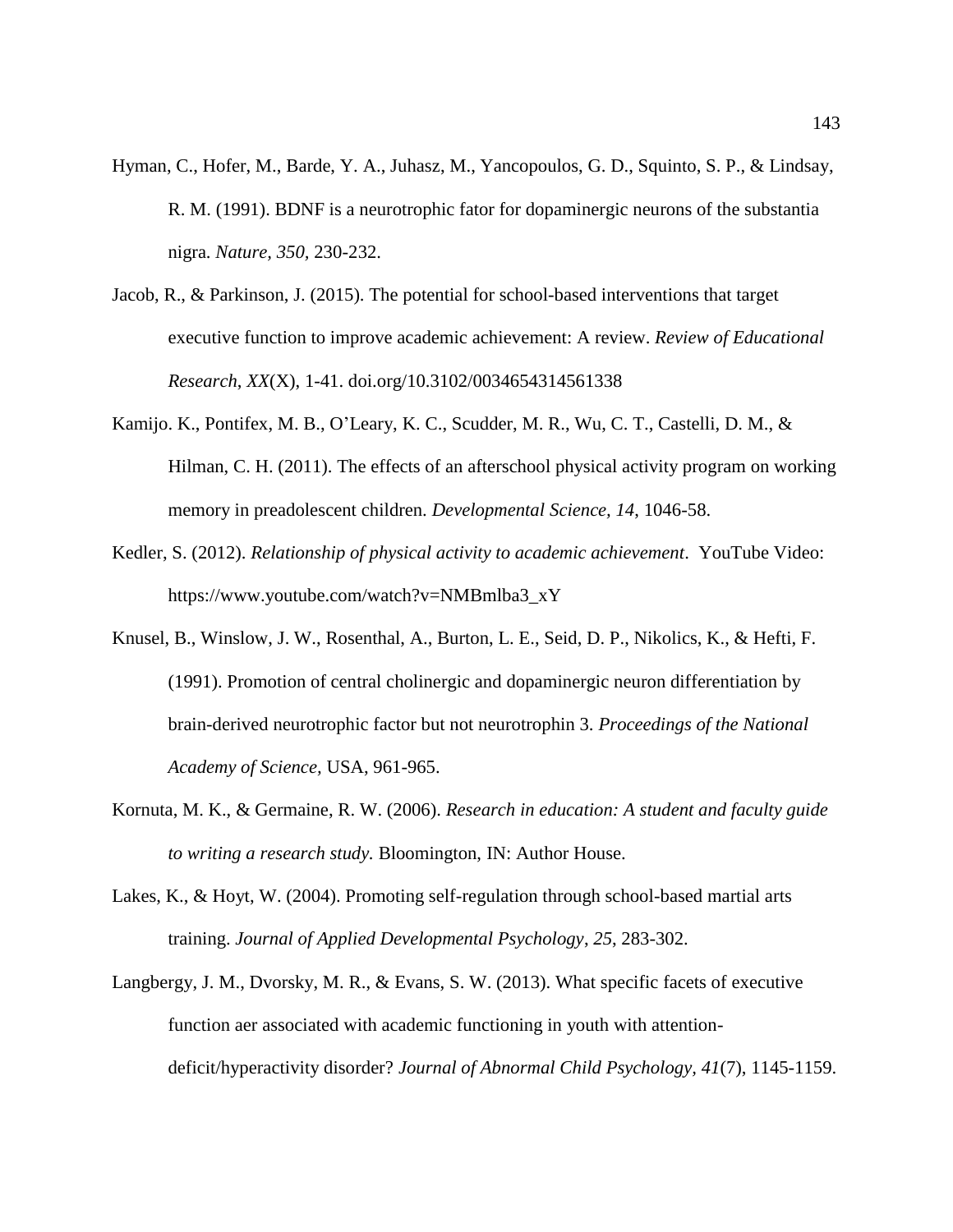- Lanningham-Foster, L., Foster, R., McCrady, S., Jensen, T., Mitre, N., & Levine, J. (2009). Activity-promoting video games and increased expenditure. *The Journal of Pediatrics, 154*(6), 819-823.
- Lanningham-Foster, L., Jensen, T., Foster, R., Redmond, A., Walker, B., & Heinz, D. (2006). Energy expenditure of sedentary screen time compared with activit time for children. *Pediatrics, 118*, e1831-e1835.
- Larsen, T., Samdal, O., & Tjomsland, H. (2012). Physical activity in schools: A qualitative case study of eight Norwegian schools' experience with the implmentation of a national policy. *Health Education*, *113*(1), 52-63. doi.org/10.1108/09654281311293637
- Laukkanen, R. M. T., & Virtanen, P. K. (1998). Heart rate monitors: State of the art. *Journal of Sports Science, 16*, 53-57.
- Let's Move Active! Active Schools. (2016). America's move to raise a healthier generation of kids. *National Archives and Records Administration*. Retrieved from letsmove.obamawhitehouse.archives.gov/
- Li, M., Peng, J., Wang, M.-D., Song, Y.-L., Mei, Y.-W., & Fang, Y. (2014). Passive movement improves learning and memory function of rats with cerebral infarction by inhibiting neuron cell apoptosis. *Molecular Neurobiology*, 49, 216-221.
- Lieberman. D. A. (2006). What can we learng from playing interactive games? In P. Vorderer & J. Bryant (Eds.)., *Playing video games: motives, responses, and consequences* (pp. 379-397). Mahwah, NJ: Erlbaum.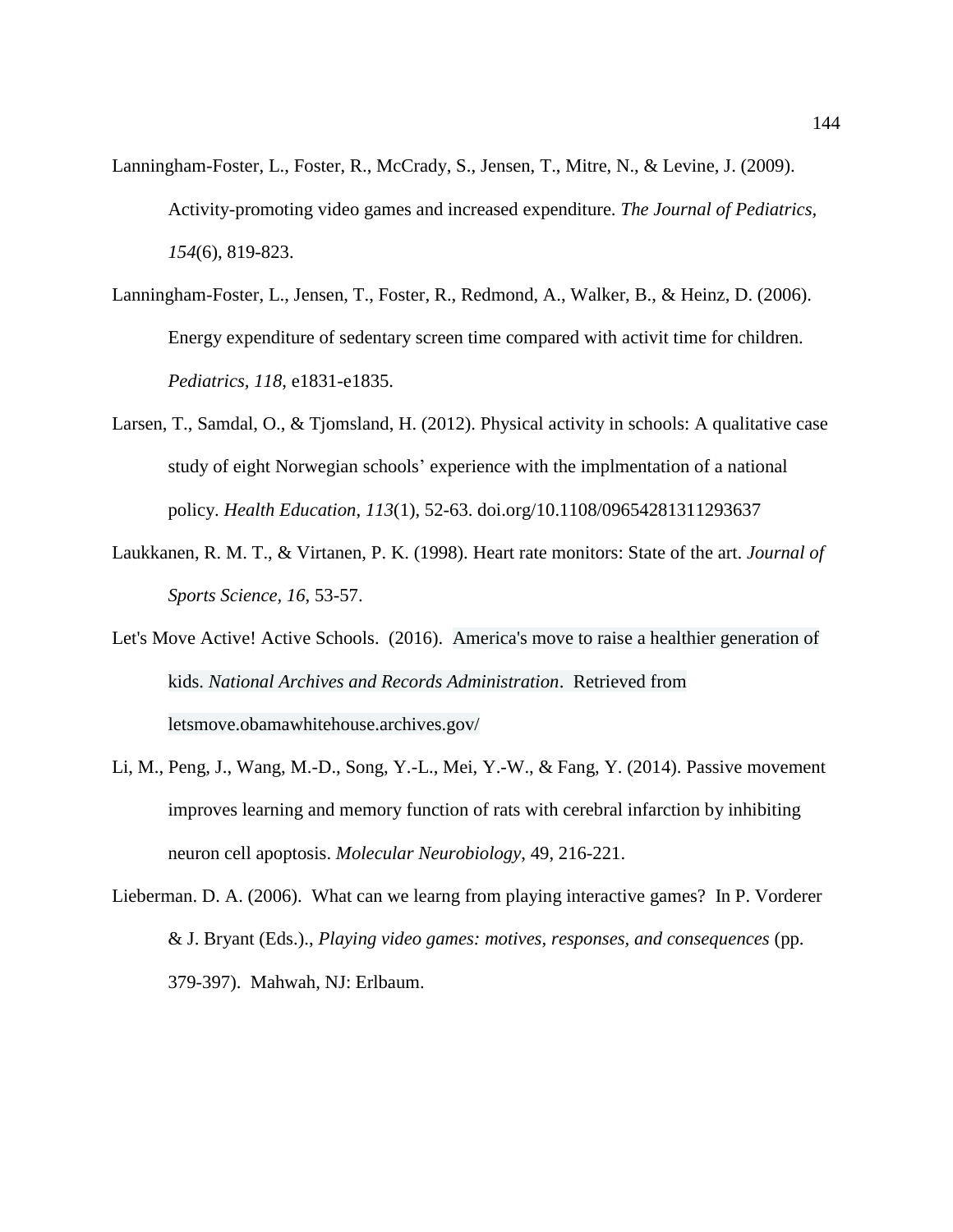- Lounsbery Monica A, McKenzie, T. L., Trost, S., & Smith, N. J. (2011). Facilitators and barriers to adopting evidence-based physical education in elementary schools. *Journal of Physical Activity & Health*, *8*(Suppl 1), S17-S25.
- Lumpkin, A. (2008). *Introduction to physical education*. *Exercise science and sport studies* (7th ed.). New York, NY: McGraw-Hill.
- Lwin, M. O., & Malik, S. (2012). The efficacy of exergames-incorporated physical education lessons in influencing drivers of physical activity: A comparison of children and preadolescents. *Psychology of Sport and Exercise, 13*(6), 756-760.
- Maddigan, B., & Hodgson, P. (2003). The effects of massage therapy and exercise therapy on children/adolescents with attention deficit hyperactivity disorder. *Canadian Child and Adolescent Psychiatry, Review, 12,*40-43.
- Madigan, J. B. (2000). News flash. *Science News, 157*(19), 291. doi.org/10.2307/4012422
- Madigan, J. B. (2009). *Action based learning: Building better brains through movement*. Murphy, TX: Author.
- Maese, R. (2015, October 20). In these Charleston, S.C., schools, children are seen, and heard, and always active. *The Washington Post*. Retrieved from ttp://www.washingtonpost.com/sf/sports/wp/2015/10/20/educational-movement/. October 20, 2015.
- Mahar, M. T., Murphy, S. K., Rowe, D. A., Golden, J., Shields, A. T., & Raedeke, T. D. (2006). Effects of a classroom-based program on physcial activity and on-task behavior. *Journal of Medicine Science, Sports and Exercise, 38*, 2086-2094.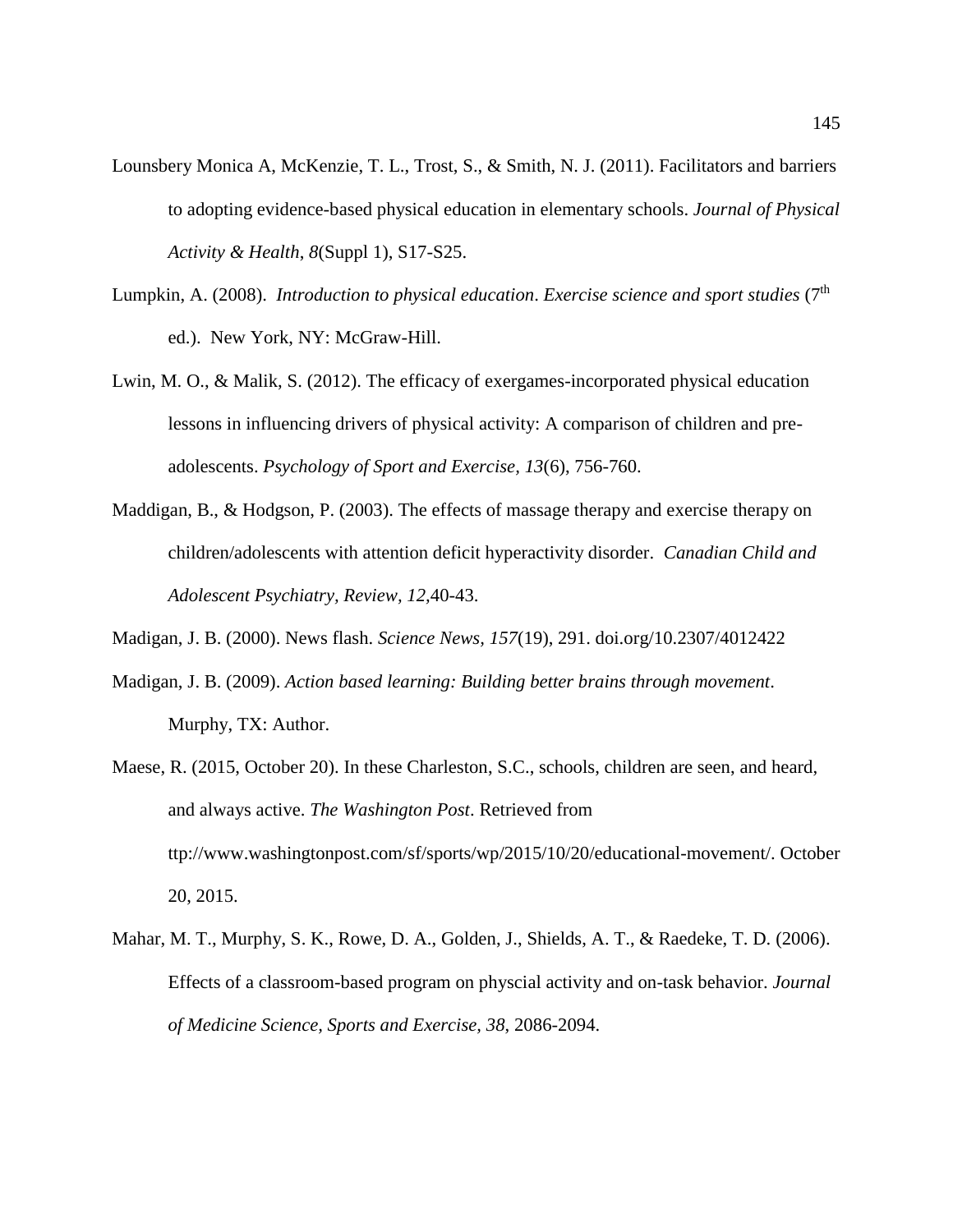- Malina, R. M., Bouchard, C., & Bar-Or, O. (2004). *Growth, maturation, and physical activity*  $(2<sup>nd</sup>$ . ed.). Champaign, IL: Human Kinetics.
- Manjunath, N., & Telles, S. (2001). Improved performance in the Tower of London test following yoga. *Indian Journal of Physiology and Pharmacology, 45*, 351-354.
- Marcus, B. H., Williams, D. M., Dubbert, P. M., Sallis, J. F., King, A. C., Yancey, A. K., … Claytor, R. P. (2006). Physical activity intervention studies: What we know and what we need to know: A scientific statement from the American Heart Association Council on nutrition, physical activity, and metabolism (Subcommittee on Physical Activity); Council on Cardiovascula. *Circulation*, *114*(24), 2739-2752. doi.org/10.1161/CIRCULATIONAHA.106.179683
- Mays, N., P& ope, C. (1995). Rigour and qualitative research. *British Medical Journal*, *311,* 109-112.
- McNaughten, D., G& abbard, C. (1993). Physcial exertion and the immediate mental performance of sixth-grade children. *Perceptual and Motor Skills Journal, 77*, 1159.
- Medina, J., Netto, T. L., Muszkat, M., Medina, A. C., Botter, D., Orbetelli, R., . . . Miranda, M., C. (2009). Exercise impact on sustained attention of ADHD children, methylphenidate effects. *Journal of Attention Deficit and Hyperactivity Disorder*, *2*, 49-58.
- Miyake, A., Friedman, N. P., Emerson, M. J., Witzki, A. H., Howerter, A., & Wager, T.D. (2000). The unity and diversity of executive functions and their contributions to complex "frontal lobe" tasks: A latent variable analysis. *Cognitive Psychology*, *41*, 49-100.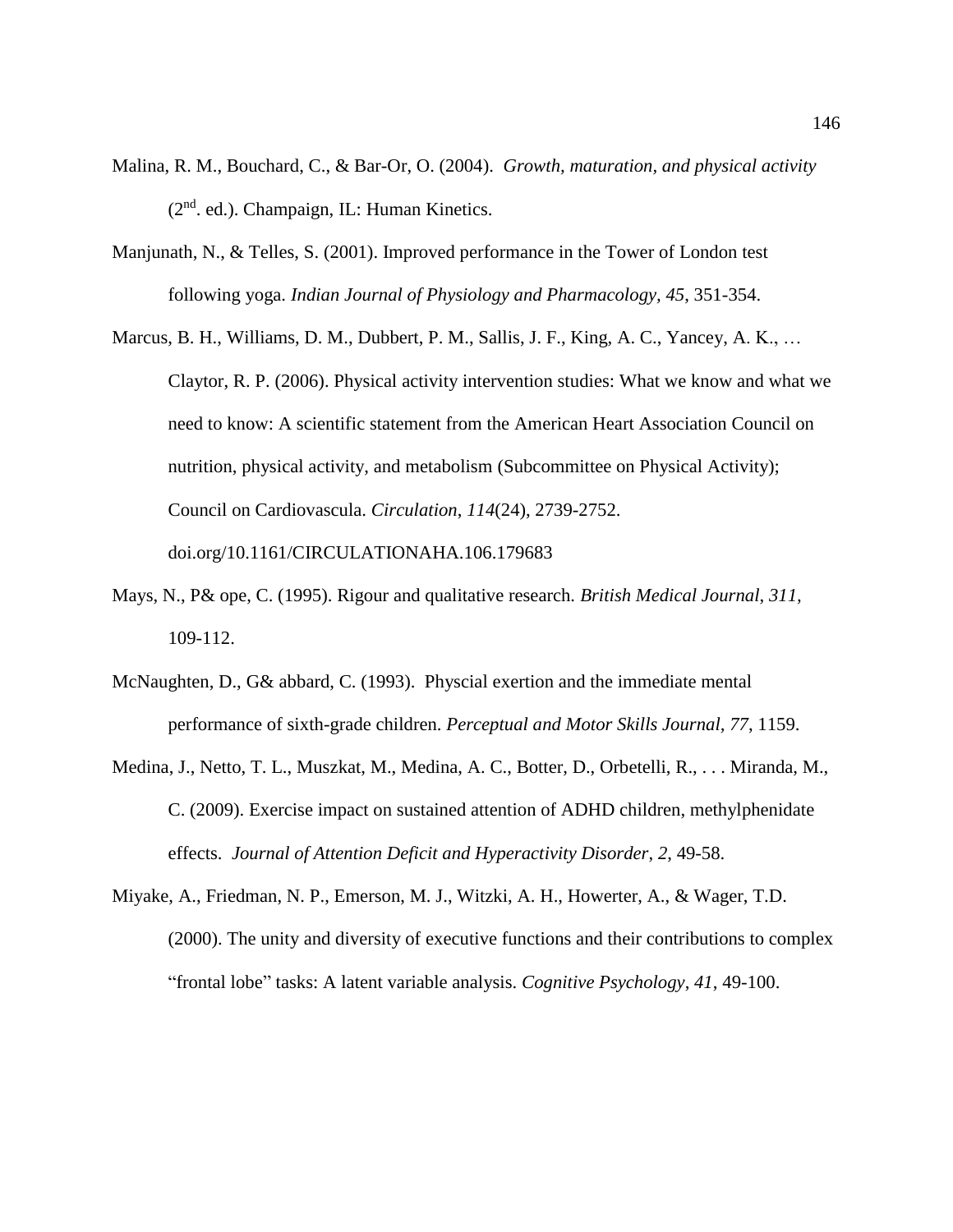- Moffitt, T. E. (2012). Childhood self-control predicts adult health, wealth and crime. Paper presented at the *Multi-Disciplinary Symposium Improving the Well-Being of Children and Youth*. Copenhagen, Denmark: Author.
- Moffitt, T. E., Aresenault, L., Belsky, D., Dickson, N., Hancox, R.J., Harrington, H., & Caspi, A. (2011). A gradient of childhood self-control predicts health, wealth, and public safety. *Proceedings of the National Academy of Sciences*, *108*, 2693-2698.
- Murer, M. G., Yan, Q., & Raisman-Vozari, R. (2001). Brain-derived neurotrophic factor in the control human brain and in Alzheimer's disease and Parkinson's disease. *Progress in Neurobiology, 63,* 71-124.
- O'Shaughnessy, T., Lane, K. L., Gresham, F. M., & Beebe-Frankenberger, M. (2003). Children placed at risk for learning and bevarioal difficulties: Implementing a school-wide system of early identification and prevention. *Remedial and Special Education*, *24*, 27-35.
- Parker, L. E., & Lepper, M. R. (1992). The effects of fantasy contexts on children's leanring and motivation: Making leanrong more fun. *Journal of Personality and Social Psychology, 62*, 625-633.
- Peat, C. (2015). *Action based learning: The benefits of physical activity on academic performance*. Flinders Park, Austrailia. Austrailian Council for Health, Physical Education, and Recreation.
- Peng, W., Lin, J. H., & Crouse, J. (2011). Is playing exergames really exercising? A metaanalysis of energy expenditure in active video games. *Cyberpsychology Behavior and Social Networking, 14*(11), 681-688.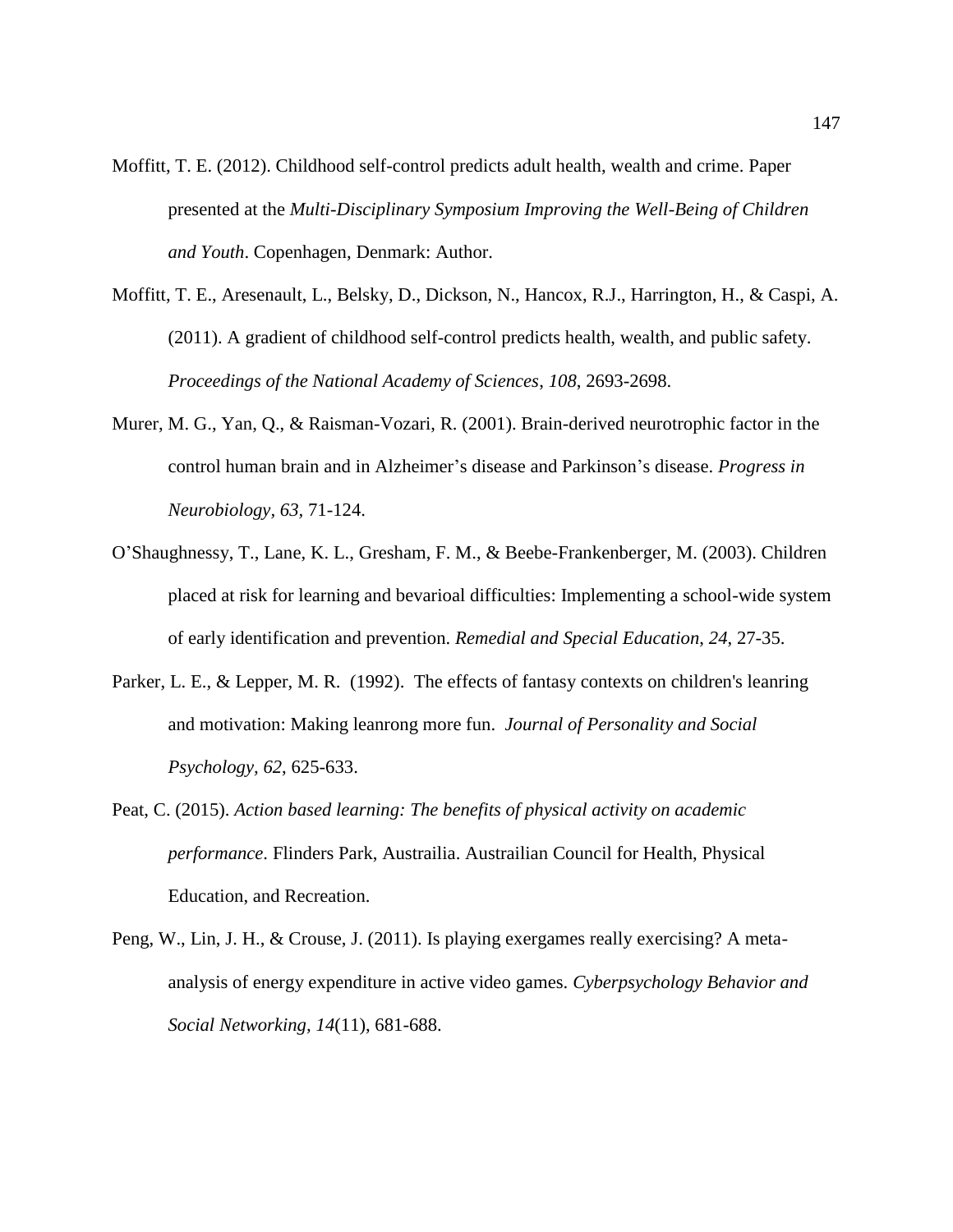- Pereira, A. C., Huddleston, D. E., Brickman, A. M., Sosunov, A. A., Hen, R., McKhann, G. M., & . . .Small, S. A. (2007). An in vivo correlate of exercise-induced neurogenesis in the adult dentate gyrus. *Proceedings of the National Academy of Sciences of the United States of America*, *104*(13), 5638-5643. doi.org/10.1073/pnas.0611721104
- Pesce, C., Crova, C., Cerreatti L., Casella, R., & Bellucci, M. (2009). Physical activity and mental performance of preadolescents: Effects of acute exercise on free-recall memory*. Mental Health and Physical Activity, Journal, 22*, 16-22.
- Planinsec, J. (2002). Relations between the motor and cognitive dimensions of preschool firls and boys. *Perceptual and Motor Skills*, *94*, 415-423.
- Pontifex, M. B., Raine L. B., & Johnson, C. R., & Chaddock, L. (2011). Cardiorespiratory fitness and the flexible modulation of cognitive control in preadolescent children. *Journal of Cognitive Neuroscience, 23*(6), 1332-1345.
- Pope, C., Ziebland, S., & Mays, N. (1999). *Qualitative research in health care: Analyzing qualitative data.* London: BMJ Books.
- Ratey, J. J. (2008). *Spark: The revolutionary new science of exercise and the brain*. New York, NY: Little, Brown and Company.
- Ratey, J. J. (2012). *How exercise regulates our emotions and optimizes our cognitive capacity*. YouTube Video: https://www.youtube.com/watch?v=-x6fxL\_KVlA&app=desktop
- Reitan, R. M. (1971). Trail making test results for normal and brain-damaged children. *Perceptual and Motor Skills, 33*(2), 575-581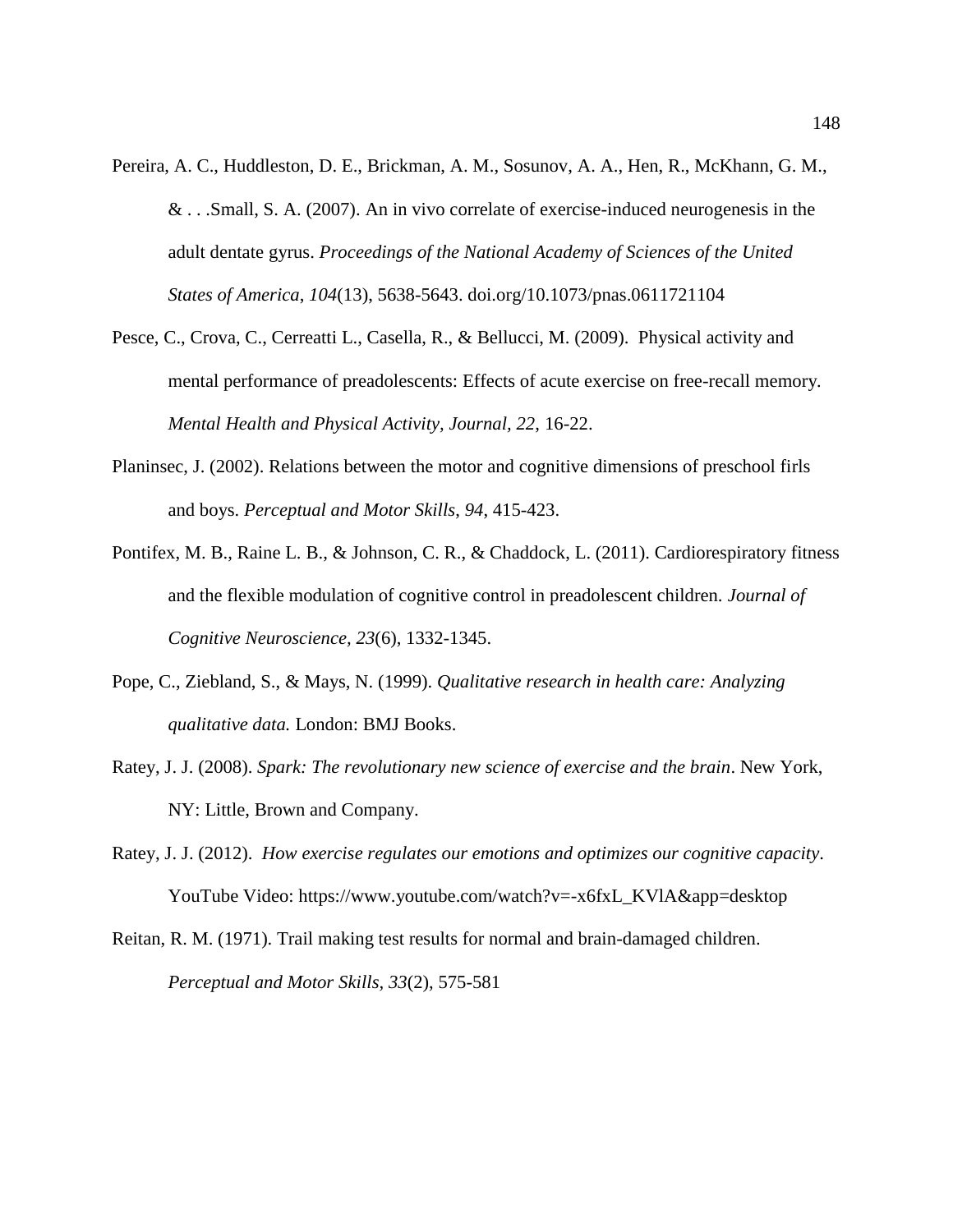- Reynolds, G. (2015, September 22). Can exercise make an old brain look younger? *New York Times, Herald-Tribune*. Retrieved from http://health.heraldtribune.com/2015/09/22/canexercise-make-an-old-brain-look-younger/
- Rice, E. A., Hutchinson, J. L., & Lee, M. (1969). *A* brief history of physical education (6<sup>th</sup> ed.). Boston, MA: McGraw-Hill.
- Rideout, V., Foehr, U., & Roberts, D. (2010). *Generation M2: Media in the lives of 810 18-yearolds*. Menlo Park, CA: Kaiser Family Founcation.
- Ridgers, N. D., Stratten, G., & Fairclough, S. J. (2005). Assessing physical activity during recess using accelerometry. *Preventive Medicine, 41,* 102-107.
- Riggs, N. R., Blair, C. B., & Greenberg, M. T. (2004). Concurrent and 2-year longitudinal relations between executive function and the behavior of 1st and 2nd grade children. *Child Neuropsychology, 9*(4), 267-276.
- Riggs, N. R., Huh, J., Chou, C., Huang, Z., & Pentz, M. (2012). Executive function and latent classes of childhood obesity risk. *Journal of Behavioral Medicine, 35*(6), 642-650.
- Roberts, C. K., Freed, B., McCarthy, & W. J. (2010). Low aerobic fitness and obesity are associated with lower standardized test scores in children. *Journal of Pediatrics, 156,.* 711-718.
- Roberts, C. M. (2010). *The dissertation journey*: *A practical and comprehensive guide to planning, writing and defending your dissertation* (2<sup>nd</sup> ed.). Thousand Oacks, CA: Corwin Press.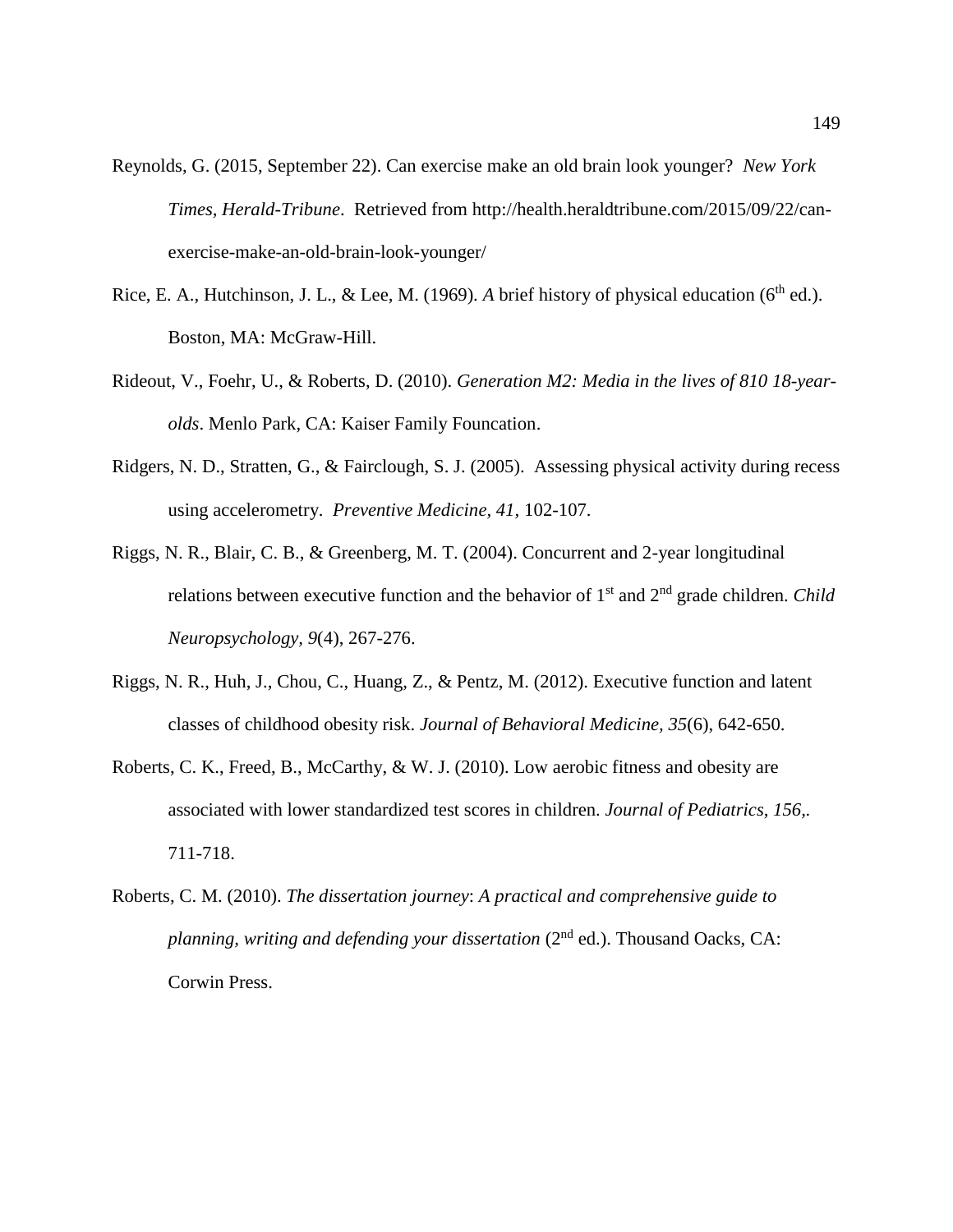- Roig, M., Nordbrandt, S., Geersten, S., & Nielsen, J. (2013). The effects of cardiovascular exercise on human memory: A review with meta-analysis. *Neuroscience and Biobehavioral Reviews, 37*, 1645-1666.
- Romero, A. J., Robinsons, T. N., Kraemer, H. C., Erickson, S. J., Haydel, K. F., Mendoza, F., & Killen, J. D. (2001). Are perceived neighborhood hazards a barrier to physical activity in children? *Archives of Pediatric and Adolescent Medicine, 155*(10), 1143-1148.
- Roslow Research Group. (2009). *Physical education trends in our nation's schools: A survey of practicing k-12 physical education teachers*. Port, WA: Author.
- Sauseng, P., Klimesch, W., Schabus, M., & Dippelmayr, M. (2005). Fronto-parietal eeg coherence in theta and upper alpha reflect Central executive functions of working memory. *International Journal of Psychophysiolog*y, 57, 97-103.
- Scheres, A., Oosterlaan, J., Geurts, H., Morein-Zamir, S., Meiran, N.,Schut, H., . . . Sergeant, J. A. (2004). Executive functioning in boys with ADHD: primarily an inhibition deficit? *Archives of Clinical Neuropsycyhology, 19,* 569-594
- Shallace, T. (1982). Specific impairments in planning. *Journal of Biological Sciences, 298*(1089), 199-209.
- Shibata, T., Shimoyama, I., Ito, T., Abla, D., Iwasa, H., & Koseki, K. (1997). The time course of interhemispheric eeg coherence during a go/no-go task in humans. *Neuroscience Letters*, *233*, 117-120.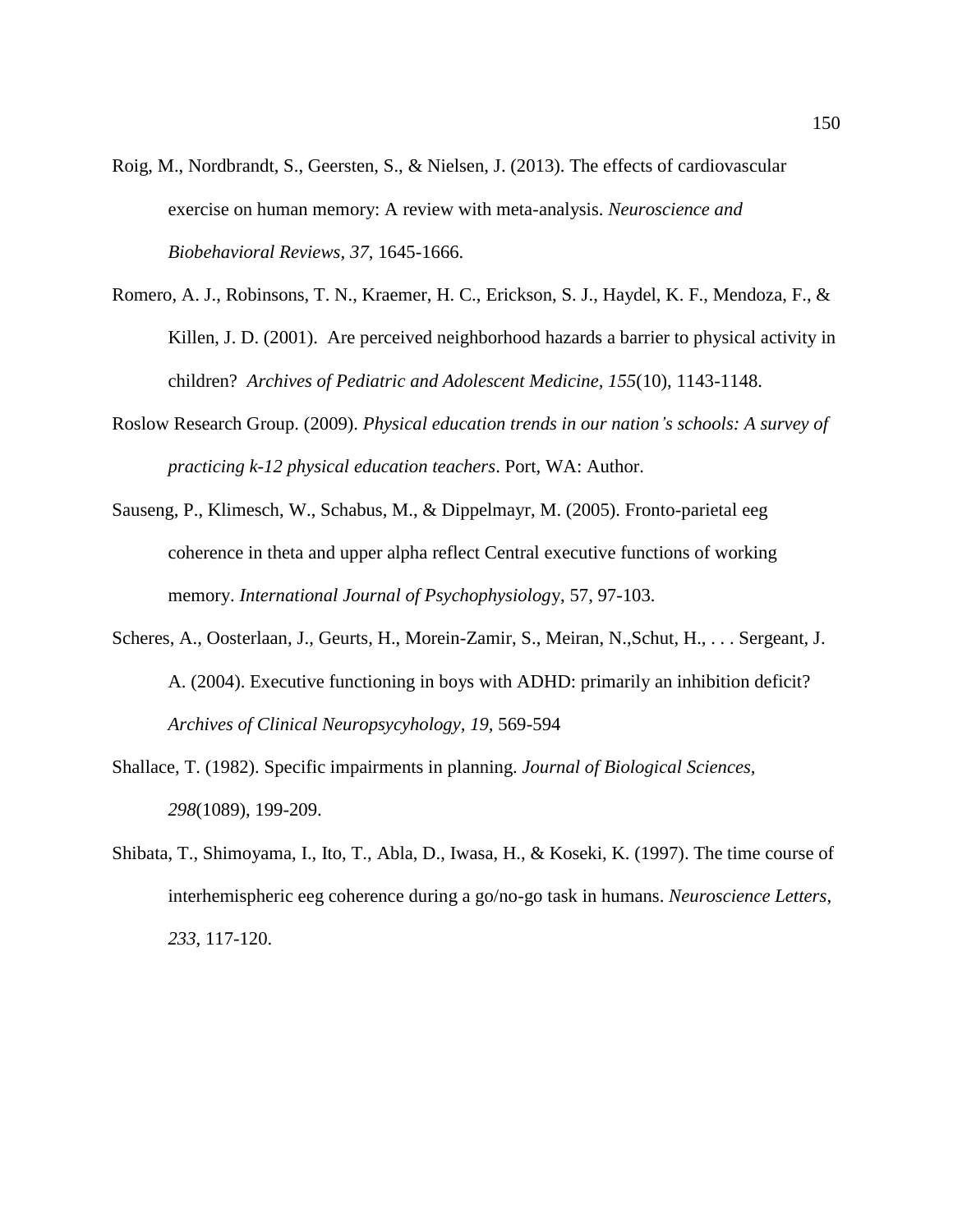- Shibata, T., Shimoyama, I., Ito, T., Abla, D., Iwasa, H., Koseki, K., N. Yamanouchia, . . . Nakajimab. Y. (1998). The sychronization between brain areas under motor inhibition process in humans estimated by event-related eeg coherence. *Neuroscience Research*, *31*, 265-271.
- Sibley, B. A., & Etnier, J. L. (2003). The relationship between physical activity and cognition in children: a meta-analysis. *Pediatric Exercise Science Journal, 15*, 243-256.
- Simon, M. K. (2011). *Dissertation and scholarly research: Recipes for succes*s. Seattle, W: Dissertation Success LLC.
- Slavin, R. E. (2007). Educatonal researach in an age of accountability. New York, NY: Pearson
- Smith, E., Hay P., Campbell, L., & Trollor, J. N. (2011). A review of the association between obesity and cognitive function across the lifespan: implications for novel approaches to prevention and treatment. *Obesity Review, 12,* 740-755.
- Staiano, A. E., Abraham, A. A,. & Calvert, S. L. (2012). Competetive versus cooperative exergame play for African American adolescents executive functioning skills: Short-term effects in a long-term training intervention. *Developmental Psychology, 48*, 337-342.
- Staiano, A. E., & Calvert, S. L. (2011). Exergames for physical edcution courses: Physical, social and cognitive benefits. *Child Development Perspectives, 5*(2), 93-98.
- Steenbergen-Hu, S., Olszweski-Kubilius, P., & Calvert, E. (2014, November). *Executive functions, intelligence, creativity, achievement, and the whole gifted.* Paper persented at the 2014 Annual Meeting of National Association for Gifted Children, Baltimore, Maryland.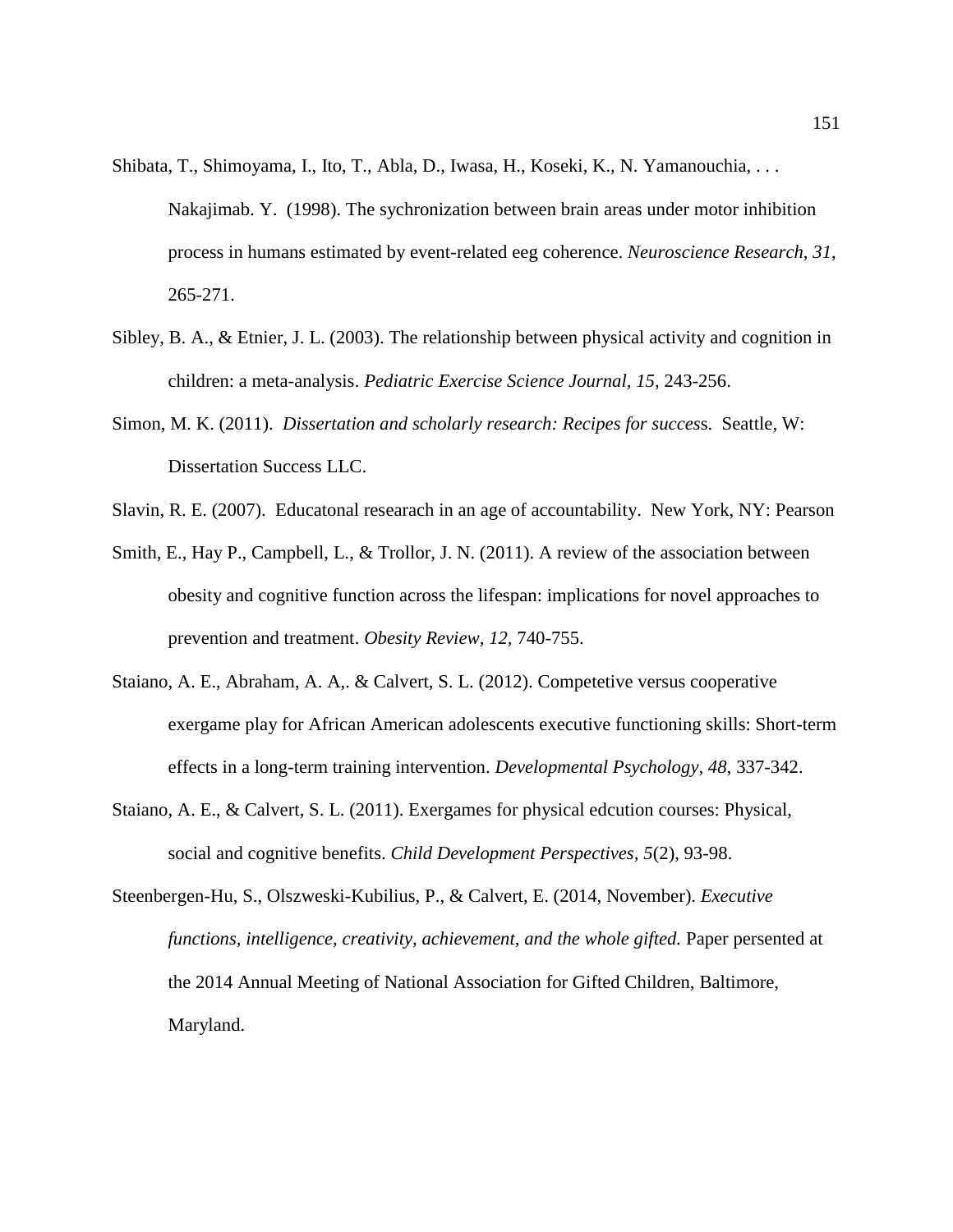- Stroth, S., Hille, K., Spitzer, M., & Reinhardt, R. (2009). Aerobic endurance exercise benefits memory and affect in young adults. *Neurophysical Rehabilitation, 19*, 223-243.
- Subrahmanyam, K., & Greenfield, P. M. (1994). Effect of video game practice on spatial skills in girls and boys. *Journal of Applied Developmental Psychology*, *15*, 13-32.
- Szuhany, K. L., Bugatti, M., & Otto, M. W. (2014). A meta-analytic review of the effects of exercise on brain-derived neurotrophic factor. *Journal of Psychiatric Research, 60*, 56- 64.
- Tantillo, M., Kesick, C. M., Hynd, G.W., & Dishman, R. K. (2002). The effects of exercise on children with attention-deficit hyperactivity. *Medicine and Science in Sports and Exercise Journal, 34,* 203-212.
- Tette, J. (2003). The effects of exercise on executive functioning in primary school aged children. *Preventitive Medicine, 52*, S70-S74.
- Thomas, M. (2012). The effect of different movement exercises on cognitive and motor abilities. *Advances in Physical Education, 2*(4)*,* 172-178.
- Tipton, C. M. (2014). The history of "Exercise Is Medicine" in ancient civilizations. *Advances in Physiology Education*, *38*(2), 109-117. doi.org/10.1152/advan.00136.2013
- Tomporowski, P. D. (2003). Effects of acute bouts of exercise on cognition. *Acta Psychologica*, *112*(3), 297-324.
- Tomporowski, P. D. (2006). Physical activity, cognition and aging: a review of reviews. In L. W. Poon, W. J. Chodzko-Zajko, & Tomporowski, P. D. (Eds.). *Active living, cognitive functioning, and aging* (pp. 14-32). Champaign, IL: Human Kinetics.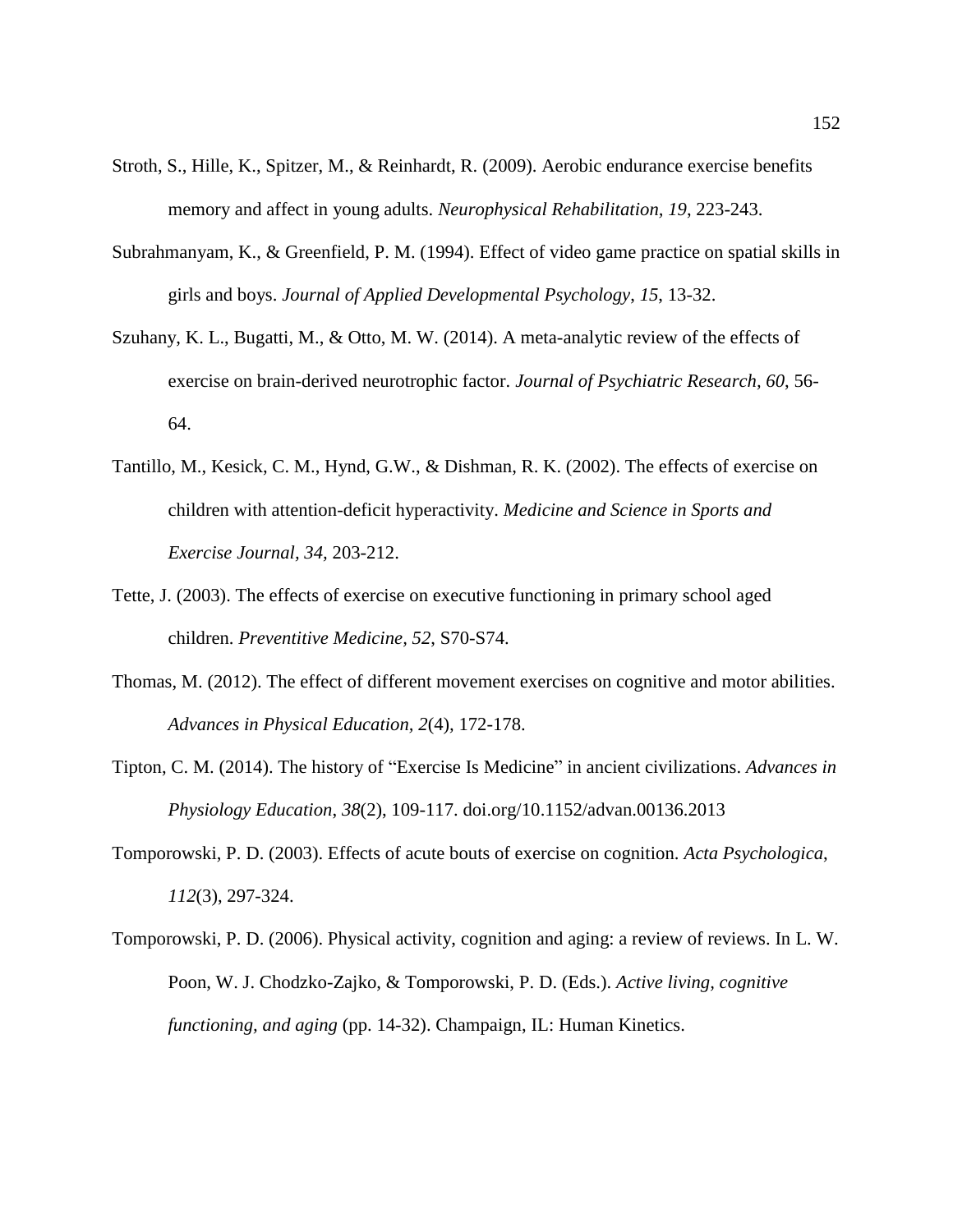- Tomporowski, P. D., Davis, C. L., Miller, P. H., & Naglieri, J. A. (2008). Exercise and children's intelligence, cognition and academic achievement. *Educational Psychology Review*, 20(2), 111-131.
- Tomporowski, P. D., Lambourne, K., & Okumura, M. S. (2011). Physical activity interventions and children's mental function: An introduction and overview. *Preventative Medicine, 52*, 53-59.
- Tomporowski, P. D., McCullick, B., Pendelton, D., & Pesce, C. (2015). Exercise and children's cognition: The role of exercise characteristics and a place for metacognition. *Journal of Sport and Health Science*, *4*, 47-55.
- Uhrich, T. A., & Swalm, R. I. (2007). a pilot study of a possible effect from a motor task on reading performance. *Perceptual and Motor Skills*, *104*, 1035-1041.
- van der Niet, A. G., Hartman, E., Smith, J., & Visscher, C. (2014). Modeling relationships between physical fitness, executive functioning, and academic achievement in primary school children. *Psychology of Sport Exercise, 15*(4), 319-325.
- van der Nieth, A. G., Smith, J., Scherder, E. J., Oosterlaan, J., Hartman, E., & Visscher, C. (2015). Associations between daily physical activity and executive functioning in primary school-aged children. *Journal of Science and Medicine in Sport, 18*(6), 673-677.
- van Praag, H. (2009). Exercise and the brain: Something to chew on. *Trends in Neuroscience, 32*(5), 283-290.
- van Praag, H., Christie, B. R., Sejnowski, T. J., & Gage, F. (1999). Running enahnces neurogenesis, learning and long-term potentiation in mice. *Proceedings of the National Academy of Science*, USA, 96, 13427-13431.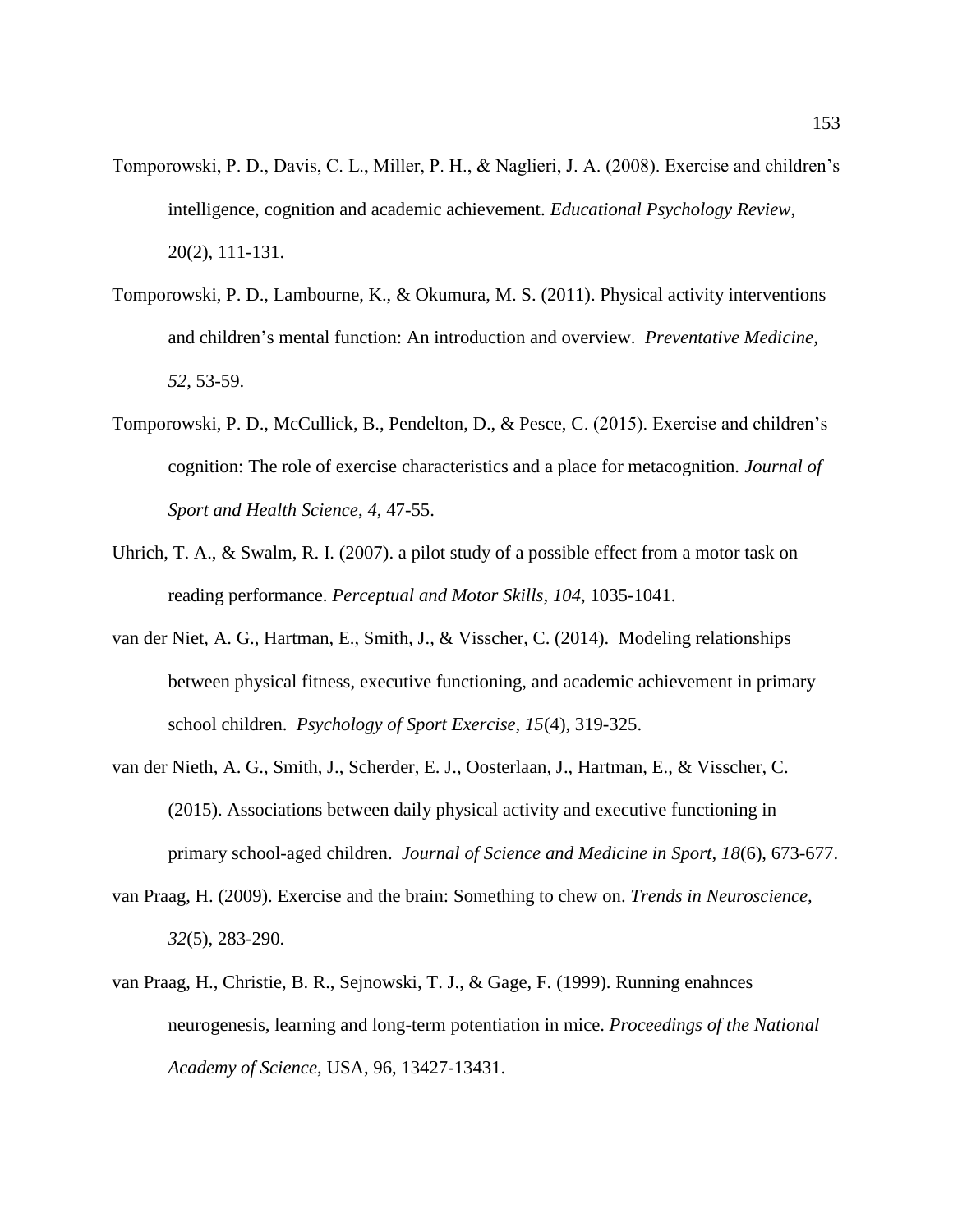- Vaynman, S., Ying, Z., &Gomez-Pinilla, F. (2004). Hippocampal BDNF mediates that efficacy of exercise on synaptic plasticity and cognition. *European Journal of Neuroscience*, *20*, 2580-2590.
- Verbugh, L., Konigs, M., Scherder, E.J.A., & Oosterlaan, J. (2013). Physical exercise and executive functions in preadolescent children, adolescents and young adults: a metaanalysis. *British Journal of Sports Medicine, 48*, 973-979.
- Viering, M. (2016). BOKS Fitness Program Gets Kids Moving-and Learning-in the Morning. *Parenting website*. http://www.parenting.com/child/health/boks-fitness-program-getskids-moving%E2%80%94and-learning%E2%80%94-morning. June 27, 2016.
- Voss, M. W., Nagamatsu L. S., Liu-Ambrose T., & & Kramer, A. F. (2011). Exercise, brain, and cognition across the life span. *Journal of Applied Physical Science, 111*, 1505-13.
- Wendt, M. (2001). *The effect of an activity program designed with intense physcial exercise on the behavior of attention-deficit hyperactivity disorder (ADHD) children*. Buffalo, NY: State University of New York at Buffalo.
- Wilcutt, E., Doyle, A. E., Nigg. J. T. Faraone, S. V., & Pennington, B. F. (2005). Validity of the executive function theory of attention-deficit/hyperactivity disorder: A meta-analytic review. *Biological Psychiatry, 57*, 1336-1346.
- Winter, B., Breitenstein, C., Mooren, F. C., Voelker, K., Lechtermann, A., Krueger, K., Fromme, A., . . . Knecht, S. (2007). High impact running improves learning. *Journal of Neurobiology, Learning and Memory*, *87*, 597-609.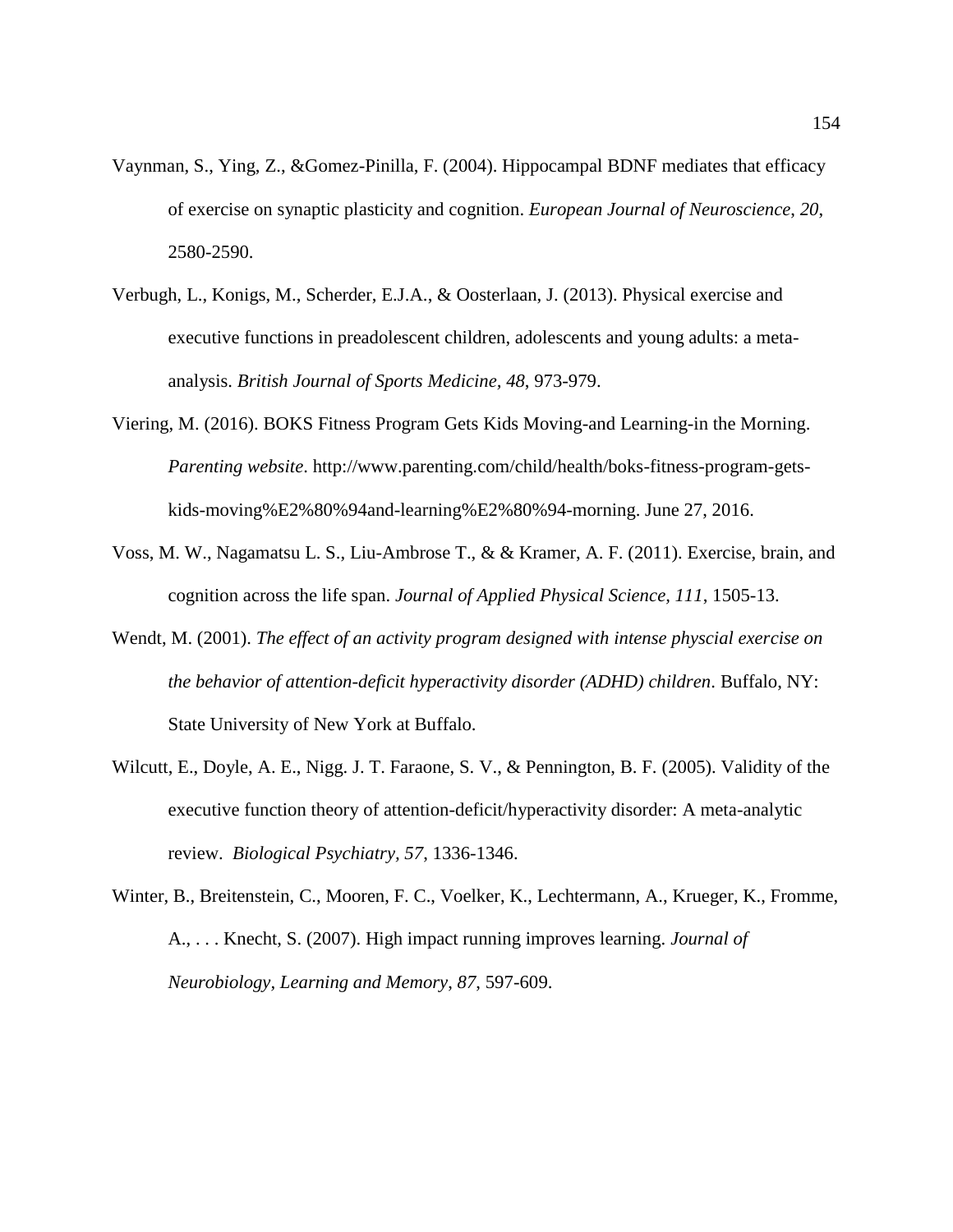- Wrann, C. D., White, J. P., Salogiannnis, J., Laznik-bogoslavski, D., Wu, J., Ma, D., . . . Spiegelman, B. M. (2014). Exercise induces hippocampal BDNF through a PGC-1/FNDC5 pathway. *Journal of Cell Metabolism*, *18*(5), 617-632. doi.org/10.1016/j.cmet.2013.09.008.Exercise
- Young, S. E., Friedman, N. P., Miyake, A., Wilcutte, E. G., Corley, R. P., Haberstick, B. C. & Hewitt, J. K. (2009). Behavioral disinhibition: Liability for externalizing sprectrum disorders and its genetic and environmental relation to response inhibition across adolescence. *Journal of Abnormal Psychology, 118*, 117-130.
- Zelazo, P. D., Carter, A., Reznick, J. S., & Frye, D. (1997). Early development of executive function: a problem-solving framework. *Review of General Psychology, 1*(2), 198-226
- Zenko, Z., & Ekkekakis, P. (2015). Knowledge of exercise prescription guidelines among certified exercise professionals. *Journal of Strength and Conditioning Research*, 1422- 1432.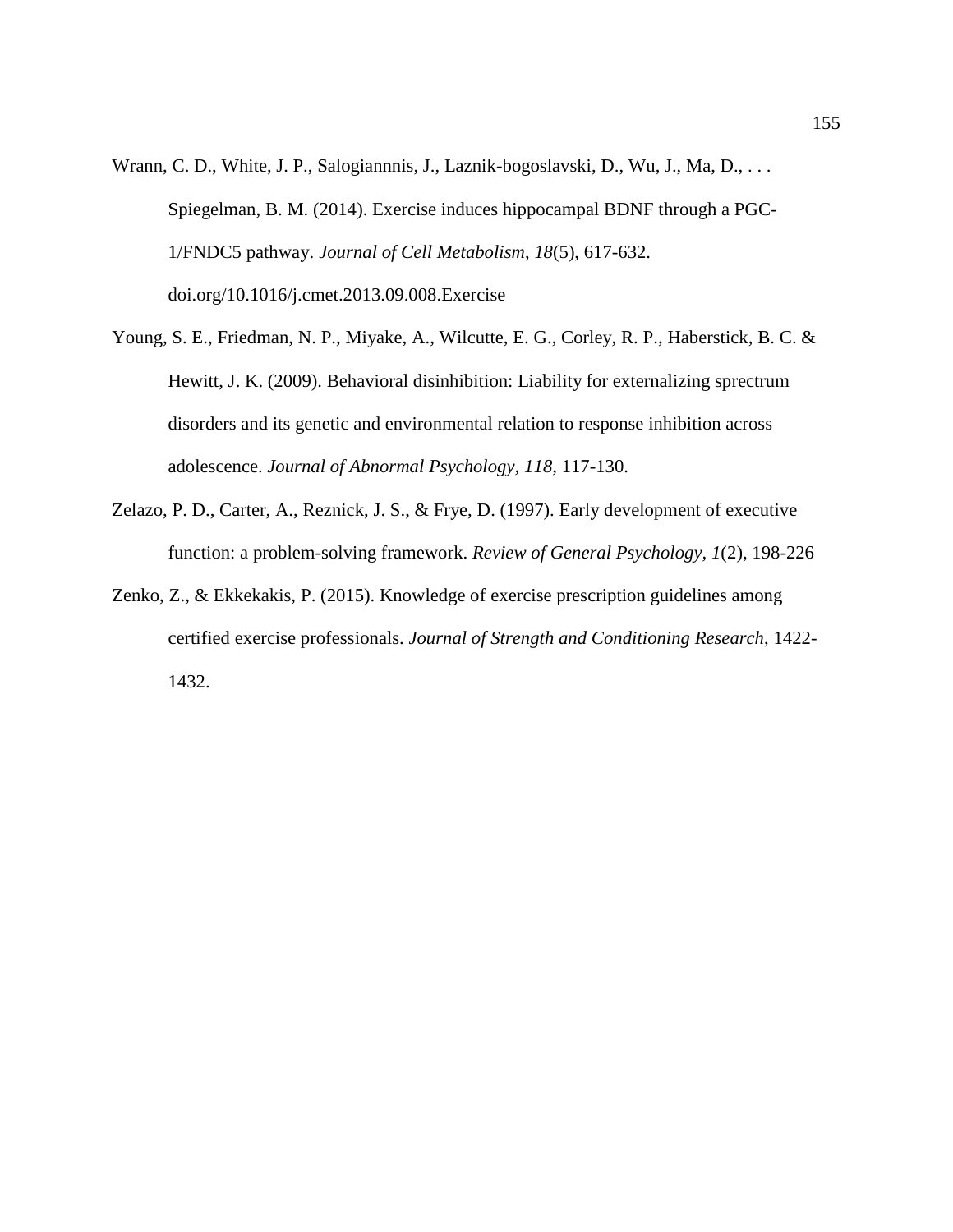### **Appendix A: Email Request for Identified Case Study School Principals/Teachers to Complete Interview**

Date:

To: (Insert Principal/Teacher Name, Title and School)

#### Hello (Principal or Teacher)

My name is Randal Jay Smasal and I am conducting a study on the implementation of the ACTIVATE program at selected elementary schools. I reached out to Dr. Wexler from C8Sciences and he recommended your school as one that could provide great insight for others hoping to implement the ACTIVATE program. I am conducting this study independent of C8Sciences and as part of the requirements of a doctoral degree in Educational Administration and Leadership at St. Cloud State University.

Thank you for taking the time to review this request and consideration of participation in this research study. Your school is on the cutting edge for its implementation of a program like ACTIVATE and your insight would be very valuable to other elementary principals and classroom teachers.

Participants who agree to participate in the case study be asked questions regarding their perspective on effective practices, barriers and benefits of implementing the ACTIVATE program in elementary schools.

The interview would take about one hour and would take place at your school building, at a location of your preference within the school district or via digital communication tools of your preference (i.e., Skype, Zoom, Google Hangout, etc.). The audio from each interview will be recorded and later transcribed. Quotes may be used from the interviews for the final dissertation, however the source of any quote will remain confidential and interview participants will be referred to as Teacher #1, #2, etc.

The anticipated benefits of this research include knowledge regarding how to effectively implement the ACTIVATE Intervention program from C8 Sciences, in order to grow the executive function of elementary age students. Although, improved executive function leads to higher achievement in school and has been associated with career success in life, the literature indicates that much is yet to be learned regarding effective implementation of programs like ACTIVATE. Barriers, challenges and successes will be investigated in this case study in order to better understand factors that affect implementation.

All participants have the option to refrain from responding if they are not comfortable with a question and know that if a participant wishes to discontinue the interview, they may do so at any time. There are no perceived risks to the participant and all data will remain confidential and anonymous. The only person who will have access to the data is the principal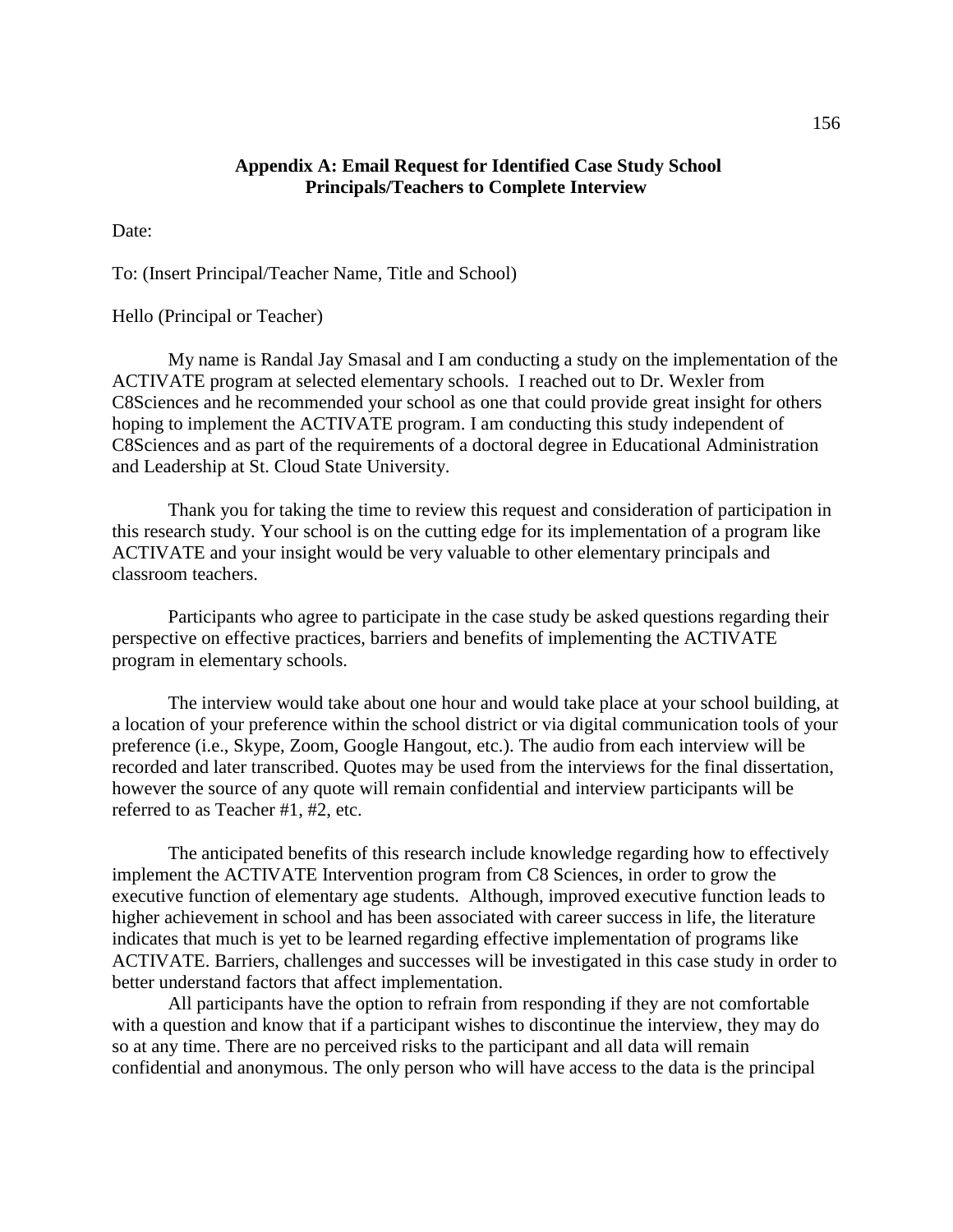researcher. Participant responses are completely confidential. The audio transcripts and interview data will be kept confidential under lock and key and will be destroyed on June 1, 2017.

Participants interested in learning more about the findings of the study, should contact me at rjsmasal@stcloudstate.edu or my adviser Dr. John Eller at jteller@stcloudstate.edu or (320) 308-4241. If you have questions right now, please ask. If you have additional questions later, you may contact me by email at rjsmasal@stcloudstate.edu or by phone at 952.484.2123.

If you agree to participate in this case study, please notify me at rjsmasal@stcloudstate.edu or by phone at 952.484.2123. I will promptly send you an informed consent form to sign. This form contains much of the same information as stated above, but ensures that you understand the purpose, benefits, and perceived risks of participating in the case study. Thank you for your time and considering this request. I look forward to your response.

Sincerely,

Randal Jay Smasal Doctoral Student, Saint Cloud State University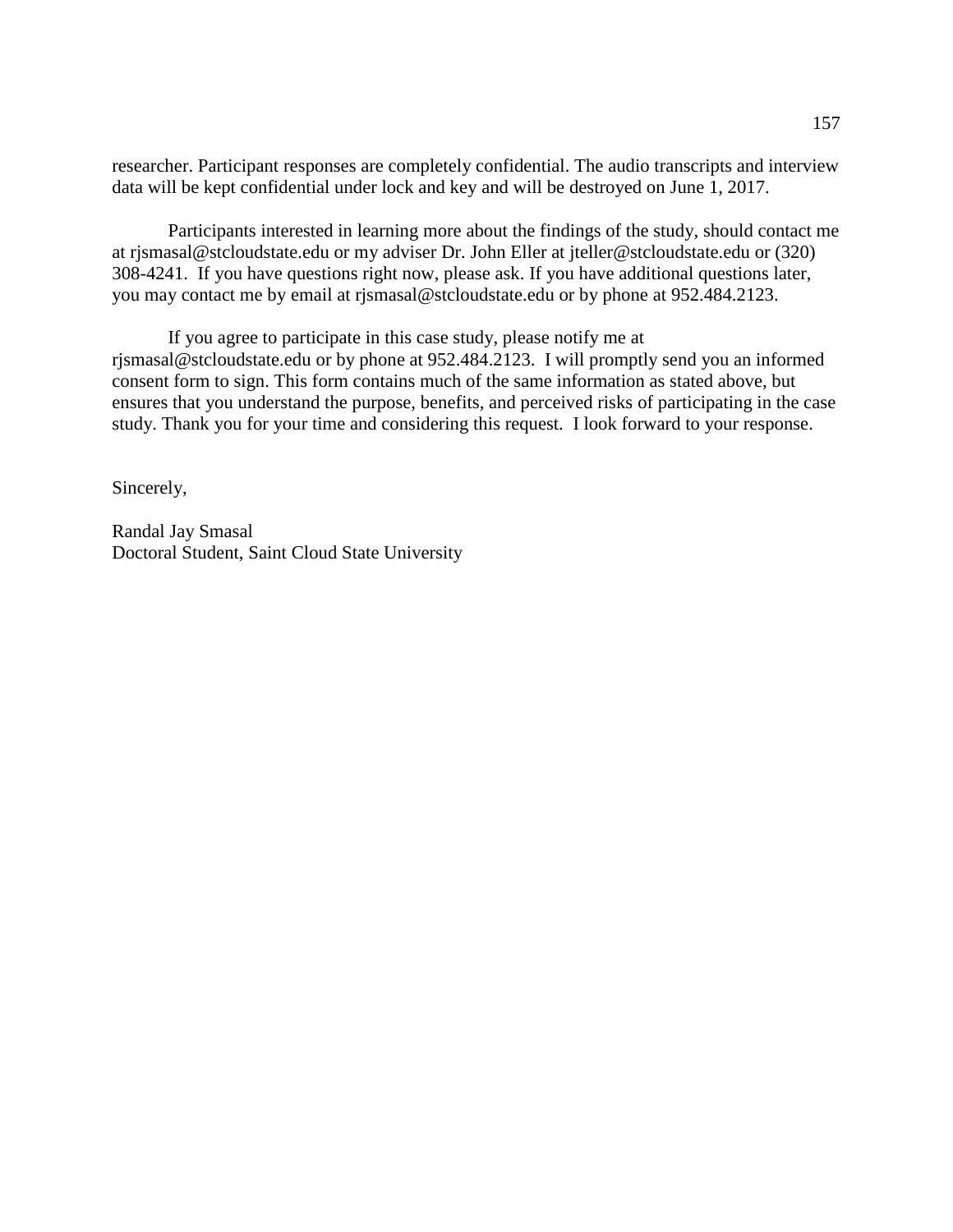### **Appendix B: Interview Protocol**

### PRE-INTERVIEW

Date: Interviewer: Randal J. Smasal School (#1, #2) Interviewee/Participant (P, T#1, T#2, T#3):

*1. Welcome the participant 2. Share information about myself and the study*

I am interested in your perspective on the implementation of the ACTIVATE program. This interview is intended to be noninvasive and confidential. You may ask questions at any time. It will last approximately one hour, and you are free to choose not to respond to a particular question or stop the interview at any time.

#### **INTERVIEW QUESTIONS**

- 1. Which students are participating in the ACTTIVATE physical activity program?
- 2. How were those students selected?
- 3. Which types of physical activity from the ACTIVATE program are used?
- 4. Why were these activities selected?
- 5. Rate how much physical activity students typically participate in each day
	- a. 0 min
	- b. Up to 10 min
	- c. 11-30 min
	- d. 31-60 min
	- e. >60 min
- 6. On a scale of 1 to 10 with one being low and 10 being high, rate the level of vigor of physical activities in which students participate.
- 7. What makes the physical activities vigorous?
- 8. Describe how other short (acute) bouts of physical activity are used throughout the school day.
- 9. Describe how the cognitive challenge of the physical activities change over time.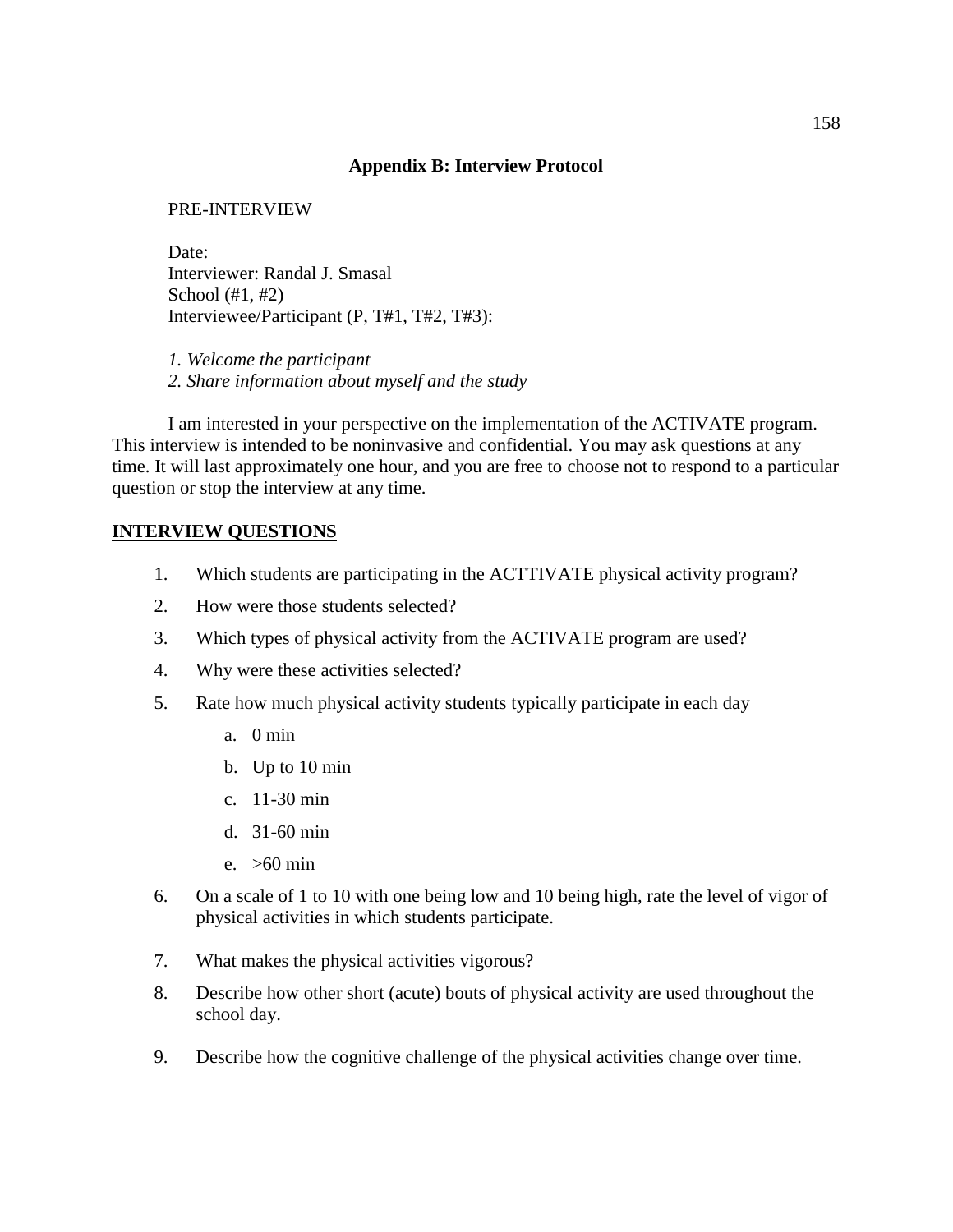- 10. How is the level of enjoyment of children engaged in physical activities being measured?
- 11. What student benefits are observed when students participate in the ACTIVATE program?
- 12. Describe your district's and or school's wellness policy and to what degree it supports the implementation of the ACTIVATE program?
- 13. What is the ratio of physical education teachers to students in your school?
- 14. To what degree was the amount of training received to implement the ACTIVATE program sufficient?
- 15. What are the barriers to implementing the ACTIVATE program?
- 16. In what ways do you role model physical activity for improving your brain?
- 17. On a scale of 1 -10, 10 being the highest, how knowledgeable are you about the impact of exercise on the brain?
- 18. What did you learn through the implementation of the ACTIVATE program?
- 19. What would you do differently if you were starting over with the implementation?
- 20. What are three recommendations you would give others elementary schools who are implementing a program like this?

### **POST-INTERVIEW**

- 1. What questions or comments do you have?
- 2. *Thank the participant for their participation.*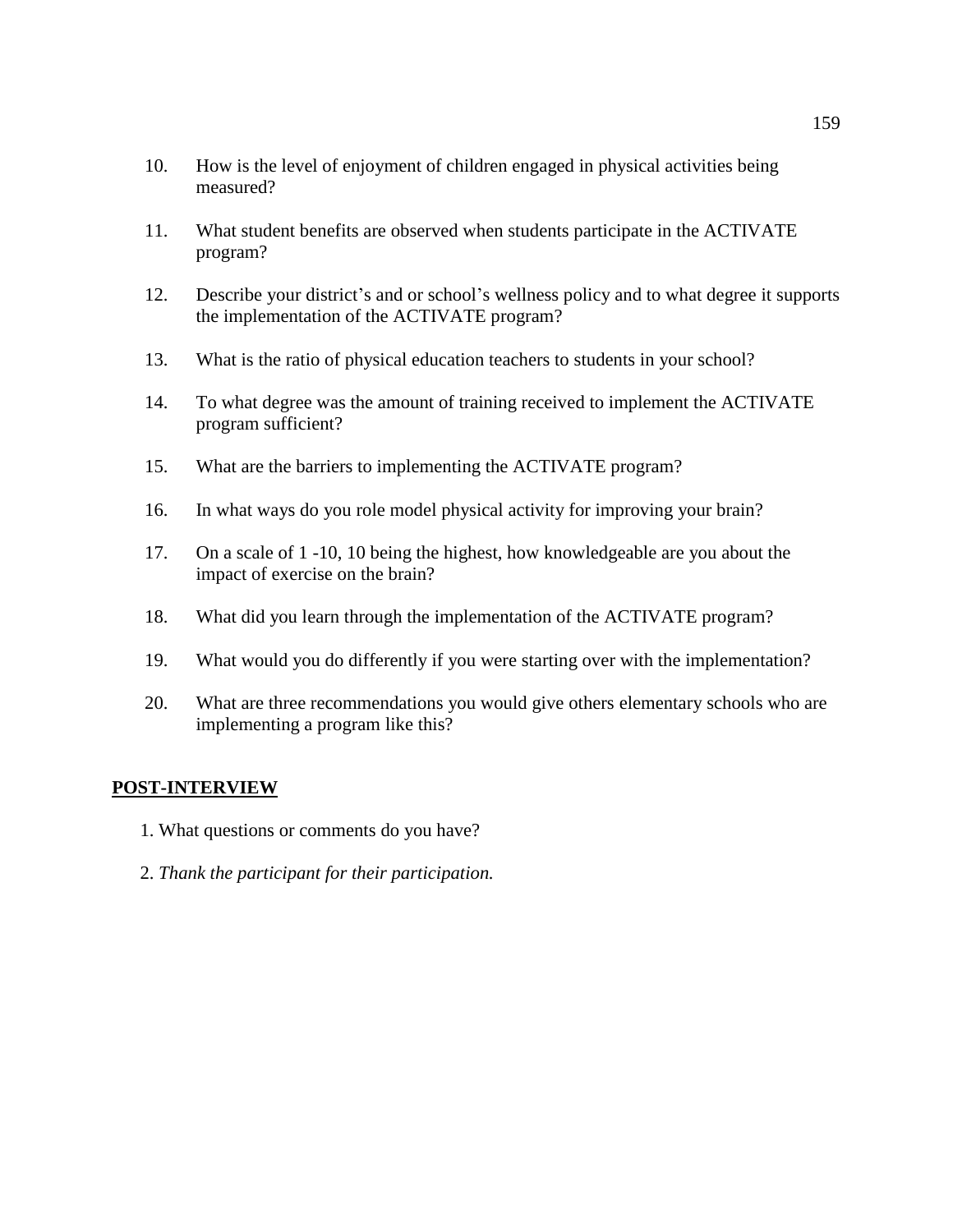# **Appendix C: Matrix of Research Questions, Interview Questions, and Relevant Literature**

This matrix aligns the research questions, interview questions, and relevant literature for this study. Research questions and interview questions were generated from articulated studies.

| <b>Research Question</b>                                               | <b>Interview Questions</b>                                             | <b>Research Summary</b>                                                     |
|------------------------------------------------------------------------|------------------------------------------------------------------------|-----------------------------------------------------------------------------|
| What practices were used in the<br>case study schools to implement the | Which students are participating in<br>the ACTTIVATE physical activity | Deficits in executive function often<br>grow larger over time (Riggs, Blair |
| <b>ACTIVATE</b> executive function                                     | program?                                                               | & Greenburg, 2003;                                                          |
| intervention program?                                                  |                                                                        | O'Shaughnessy, Lane, Gresham &                                              |
|                                                                        |                                                                        | Beebe-Frankenberger, 2003)                                                  |
|                                                                        |                                                                        |                                                                             |
|                                                                        |                                                                        | Long-term impacts in life include                                           |
|                                                                        |                                                                        | poorer health, less income, lower<br>levels of happiness and higher         |
|                                                                        |                                                                        | likelihood of committing crime                                              |
|                                                                        |                                                                        | (Moffitt, 2012; Moffitt et al., 2011)                                       |
|                                                                        | How were those students selected?                                      | More boys than girls participate in                                         |
|                                                                        |                                                                        | physical activity and students with                                         |
|                                                                        |                                                                        | lower social economic status tend                                           |
|                                                                        |                                                                        | to participate in less physical                                             |
|                                                                        |                                                                        | activity (Bunke, Apitzsch, &                                                |
|                                                                        |                                                                        | Backstrom, 2011)                                                            |
|                                                                        | Which types of physical activity                                       | The following activities improve                                            |
|                                                                        | from the ACTIVATE program are<br>used?                                 | cognitive function: Tennis (Crova<br>et al., 2013), Soccer (Chang, Tsai,    |
|                                                                        |                                                                        | & Chen, 2013) and Exergames                                                 |
|                                                                        |                                                                        | (Hillman, Erickson, & Kramer,                                               |
|                                                                        |                                                                        | 2008; Tomporowski, 2003)                                                    |
|                                                                        |                                                                        |                                                                             |
|                                                                        |                                                                        | Tae Kwon Doe improves the                                                   |
|                                                                        |                                                                        | executive function inhibition                                               |
|                                                                        |                                                                        | (Diamond, 2014) and group games                                             |
|                                                                        |                                                                        | improve core executive function of                                          |
|                                                                        |                                                                        | inhibition, working memory and<br>cognitive flexibility (Best, 2010)        |
|                                                                        | Why were these activities selected?                                    | Motor coordination physical                                                 |
|                                                                        |                                                                        | activity improves attention                                                 |
|                                                                        |                                                                        | (Planinsec, 2002) and reading                                               |
|                                                                        |                                                                        | comprehension (Uhrich & Swalm,                                              |
|                                                                        |                                                                        | 2007; Budde et al., 2008)                                                   |
|                                                                        | Rate how much physical activity                                        | Only 25% of children ages 6-15 are                                          |
|                                                                        | students typically participate in                                      | active for the recommended 60                                               |
|                                                                        | each day                                                               | minutes each day (American                                                  |
|                                                                        | $0 \text{ min}$<br>a.                                                  | College of Sports Medicine, 2014)                                           |
|                                                                        | Up to 10 min<br>b.                                                     |                                                                             |
|                                                                        | $11-30$ min<br>c.<br>31-60 min<br>d.                                   |                                                                             |
|                                                                        | $>60$ min<br>e.                                                        |                                                                             |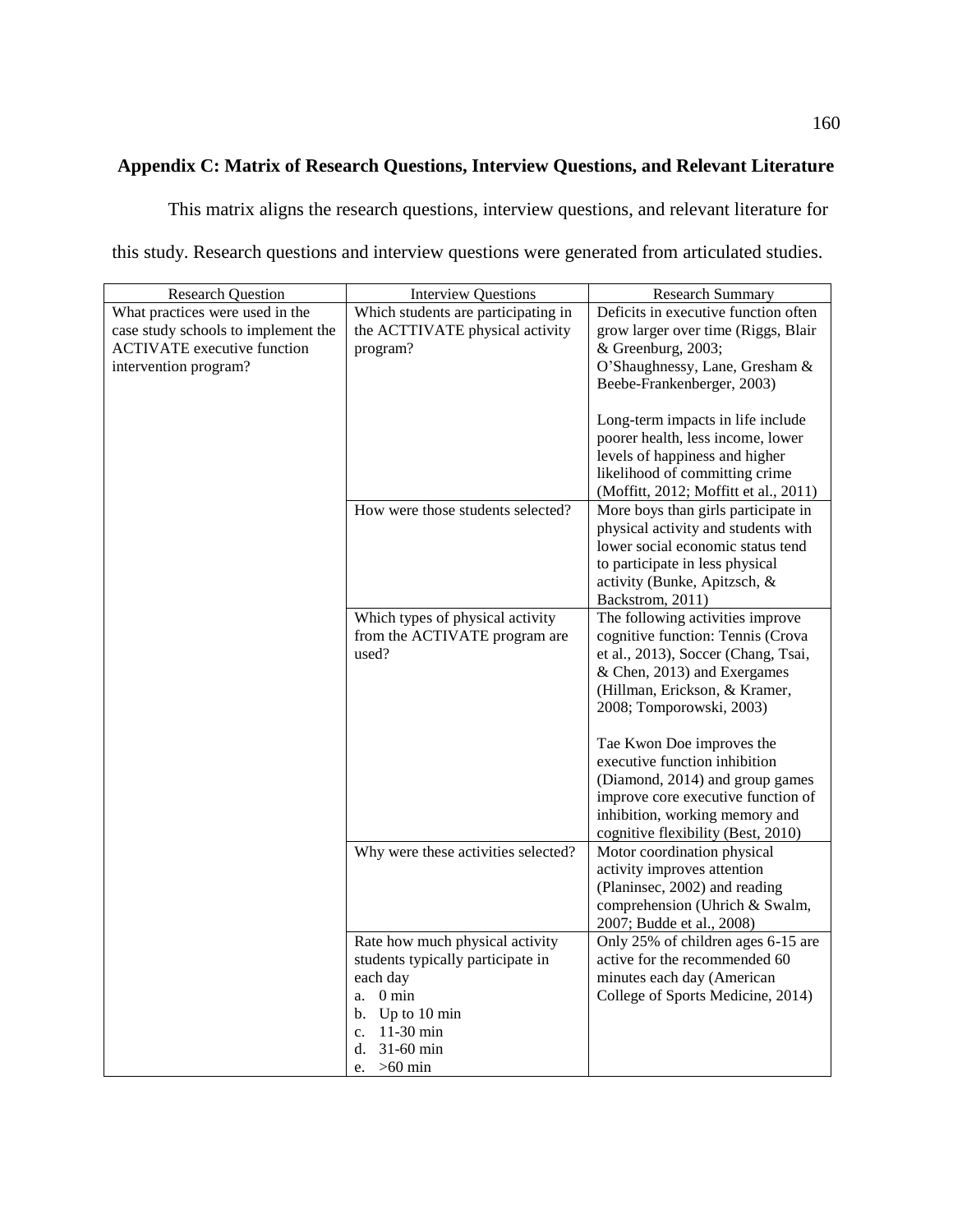|                                                                                                 | On a scale of 1 to 10 with one being<br>low and 10 being high, rate the<br>level of vigor of physical activities<br>in which students participate in. | Physical activity improves<br>executive function (Best, 2010;<br>Davis et al., 2011; Fisher et al.,<br>2011), the more vigorous the more<br>the physical activity improves<br>executive function in ADHD<br>diagnosed children (Gapin &<br>Etnier, 2010)                                                                              |
|-------------------------------------------------------------------------------------------------|-------------------------------------------------------------------------------------------------------------------------------------------------------|---------------------------------------------------------------------------------------------------------------------------------------------------------------------------------------------------------------------------------------------------------------------------------------------------------------------------------------|
|                                                                                                 | What makes the physical activities<br>vigorous?                                                                                                       |                                                                                                                                                                                                                                                                                                                                       |
|                                                                                                 | Describe how other short (acute)<br>bouts of physical activity are used<br>throughout the school day.                                                 | 10 min bouts of exercise improve<br>on task behavior (Mahar, 2006)                                                                                                                                                                                                                                                                    |
|                                                                                                 | Describe how the cognitive<br>challenge of the physical activities<br>change over time.                                                               | Increasing the cognitive challenge<br>of the physical activity improves<br>executive function Diamond et al.,<br>2007, Diamond, 2011; Manjunath<br>& Telles, 2001)                                                                                                                                                                    |
|                                                                                                 | How is the level of enjoyment of<br>children engaged in physical<br>activities being measured?                                                        | Intensity of physical activity and<br>enjoyment are critical design<br>factors for motivation in children<br>(van der Niet et al., 2015)                                                                                                                                                                                              |
| What benefits were reported for<br>students who participated in the<br><b>ACTIVATE</b> program? | What student benefits are observed<br>when students participate in the<br><b>ACTIVATE</b> program?                                                    | Improved executive function<br>correlates with improved<br>achievement (Jacob and Parkinson,<br>2015), problem solving (Zelazo,<br>Carter, Reznick, & Frye, 1997) and<br>increased reading and math abilities<br>(Blair & Razz, 2007; Riggs, Blair,<br>& Greenberg, 2004)                                                             |
| What barriers challenged the<br>implementation of the ACTIVATE<br>program?                      | Describe your district's and or<br>school's wellness policy and to<br>what degree it supports the<br>implementation of the ACTIVATE<br>program?       | Barriers to implementing wellness<br>policies in adequate funding,<br>competing priorities for time and<br>education, and support from various<br>stakeholders (Agron et al., 2010)                                                                                                                                                   |
|                                                                                                 | What is the ratio of physical<br>education teachers to students in<br>your school?                                                                    | Schools with higher poverty tend to<br>have fewer physical education<br>teachers and less recess time<br>(Carlson et al., 2014)                                                                                                                                                                                                       |
|                                                                                                 | To what degree was the amount of<br>training received to implement the<br><b>ACTIVATE</b> program sufficient?                                         | Factors impacting physical activity<br>implementation include lack of<br>confidence and competence<br>expressed by teachers (Larsen et al.,<br>2012), belief teachers have that they<br>can meet expectations, amount of<br>staff training, and transparent<br>expectations via district policy<br>(Action Schools, British Columbia) |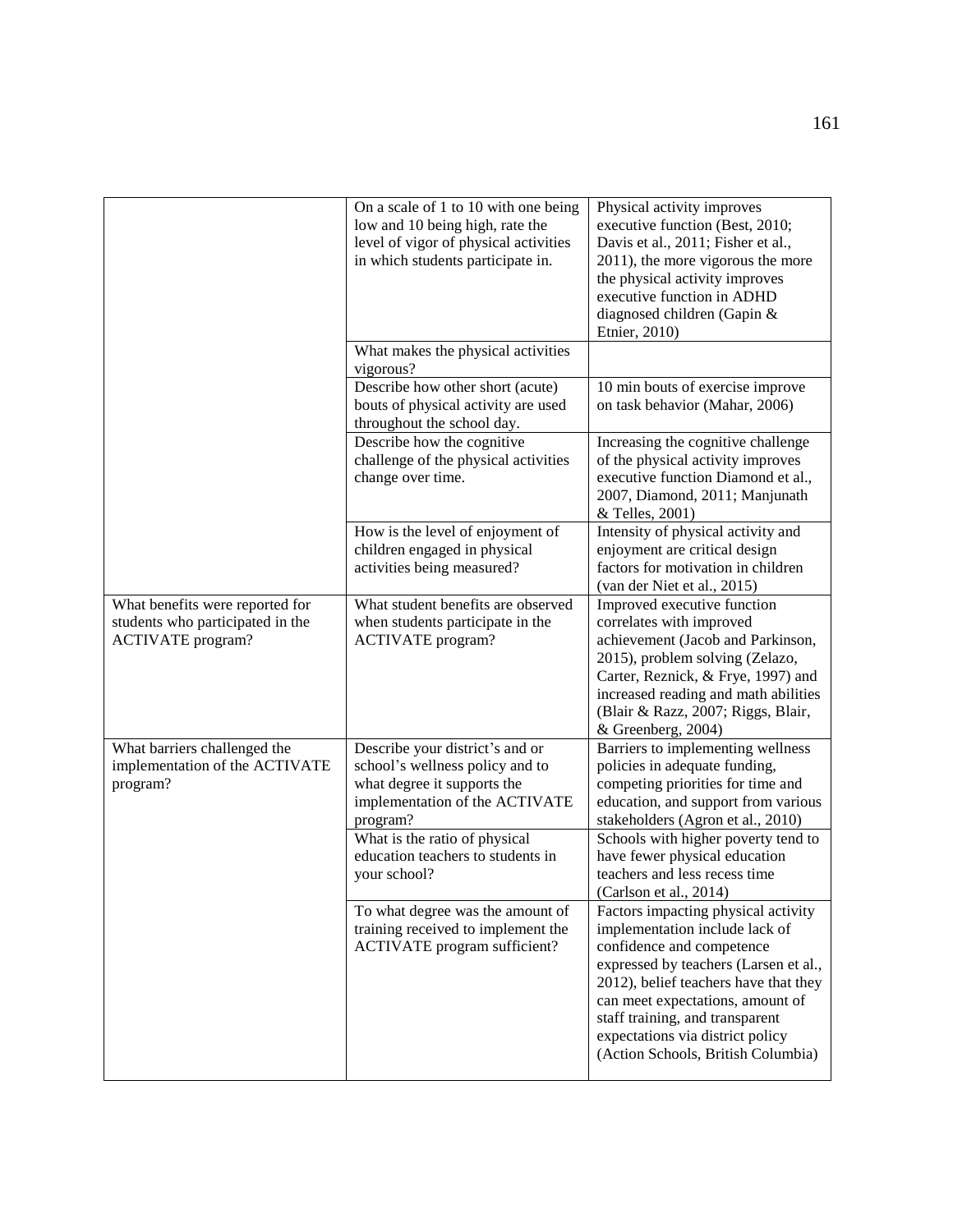| What are the barriers to                | Limited research has explored the                                                                                                               |
|-----------------------------------------|-------------------------------------------------------------------------------------------------------------------------------------------------|
|                                         | barriers and promotors of healthy                                                                                                               |
|                                         | eating and physical activity for 5- to                                                                                                          |
|                                         | 12-year-olds (Romero et al., 2001)                                                                                                              |
|                                         |                                                                                                                                                 |
|                                         | Factors limiting physical activity                                                                                                              |
|                                         | implementation include lack of                                                                                                                  |
|                                         | allocated time by school leaders                                                                                                                |
|                                         | (Larsen et al., 2012)                                                                                                                           |
| In what ways do you role model          | There are more opportunities for                                                                                                                |
| physical activity for improving your    | physical activity in schools when                                                                                                               |
| brain?                                  | role modeled by the principal                                                                                                                   |
|                                         | (Barnett, O'Loughlin, Gauvin,                                                                                                                   |
|                                         | Paradis, & Hanley, 2006)                                                                                                                        |
| On a scale of $1 - 10$ , $10$ being the | Principals have a general lack of                                                                                                               |
| highest, how knowledgeable are          | knowledge regarding physical                                                                                                                    |
| you about the impact of exercise on     | education (Lounsbery et al., 2011)                                                                                                              |
| the brain?                              |                                                                                                                                                 |
| What did you learn through the          |                                                                                                                                                 |
| implementation of the ACTIVATE          |                                                                                                                                                 |
| program?                                |                                                                                                                                                 |
|                                         |                                                                                                                                                 |
|                                         |                                                                                                                                                 |
| you were starting over with the         |                                                                                                                                                 |
| implementation?                         |                                                                                                                                                 |
| What are three recommendations          |                                                                                                                                                 |
|                                         |                                                                                                                                                 |
|                                         |                                                                                                                                                 |
| program like this?                      |                                                                                                                                                 |
|                                         | implementing the ACTIVATE<br>program?<br>What would you do differently if<br>you would give others elementary<br>schools who are implementing a |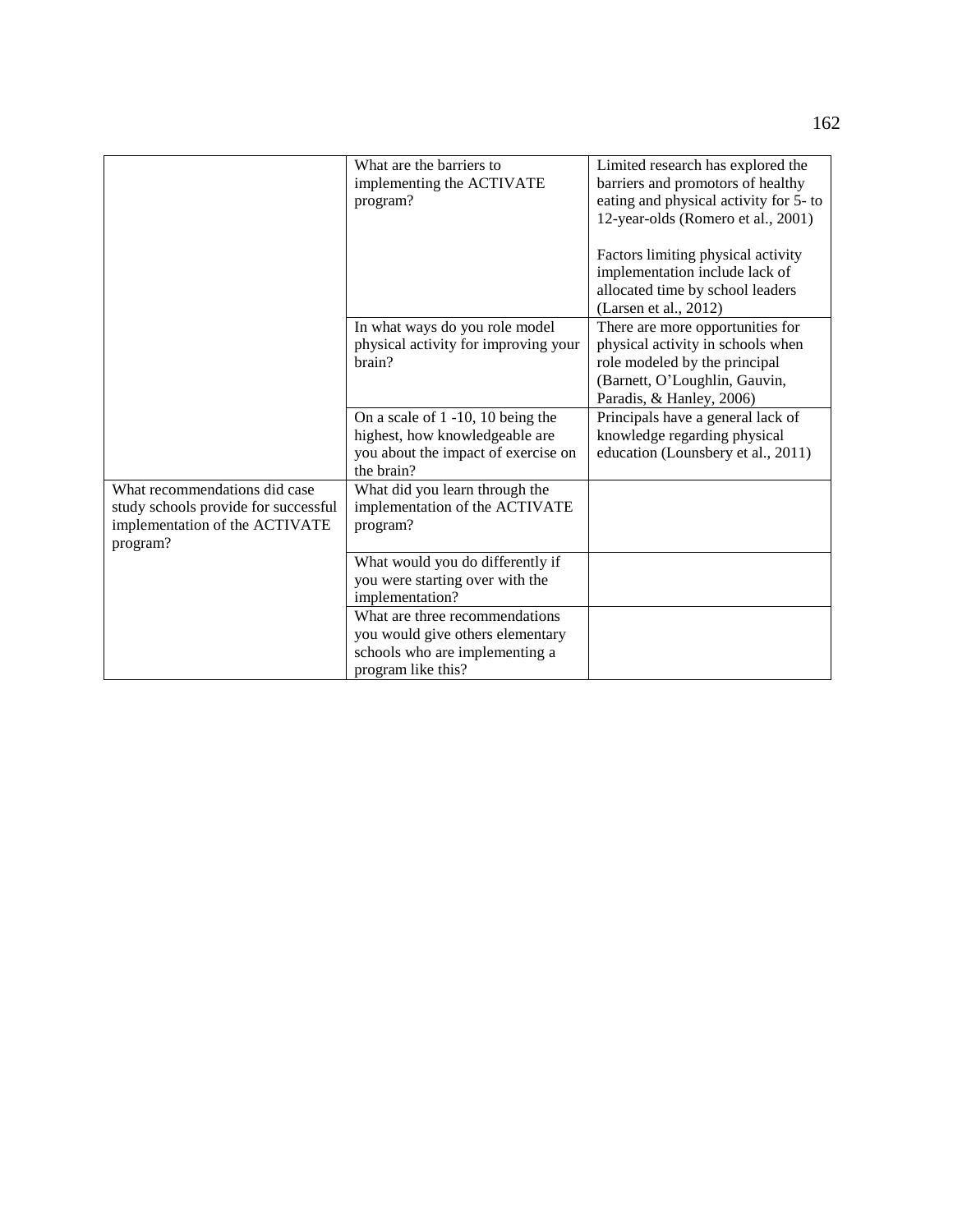#### **Appendix D: IRB Application**



Name:

Email:

**Address** 

# **Institutional Review Board (IRB)**

720 4th Avenue South AS 210, St. Cloud, MN 56301-4498

| Randal Jay Smasal         |     | <b>IRB PROTOCOL</b>   |
|---------------------------|-----|-----------------------|
| Saint Cloud, MN 56301     | USA | <b>DETERMINATION:</b> |
| rismasal@stcloudstate.edu |     | <b>Exempt Review</b>  |

Project Title: A case study of implementation of an exercise intervention program to improve executive funciton in elementary aged students

Advisor Dr. John Eller

The Institutional Review Board has reviewed your protocol to conduct research involving human subjects. Your project has been: APPROVED

Please note the following important information concerning IRB projects:

- The principal investigator assumes the responsibilities for the protection of participants in this project. Any adverse events must be reported to the IRB as soon as possible (ex. research related injuries, harmful outcomes, significant withdrawal of subject population, etc.).

- For expedited or full board review, the principal investigator must submit a Continuing Review/Final Report form in advance of the expiration date indicated on this letter to report conclusion of the research or request an extension.

-Exempt review only requires the submission of a Continuing Review/Final Report form in advance of the expiration date indicated in this letter if an extension of time is needed.

- Approved consent forms display the official IRB stamp which documents approval and expiration dates. If a renewal is requested and approved, new consent forms will be officially stamped and reflect the new approval and expiration dates.

- The principal investigator must seek approval for any changes to the study (ex. research design, consent process, survey/interview instruments, funding source, etc.). The IRB reserves the right to review the research at any time.

If we can be of further assistance, feel free to contact the IRB at 320-308-3290 or email ri@stcloudstate.edu and please reference the SCSU IRB number when corresponding.

**IRB Institutional Official:** 

Dr. Latha Ramakrishnan Interim Associate Provost for Research Dean of Graduate Studies

Today's Date: 1/9/2017

3rd Year Approval Date:

3rd Year Expiration Date:

**OFFICE USE ONLY** 

SCSU IRB# 1658 - 2073 1st Year Approval Date: 1/9/2017 1st Year Expiration Date: 1/8/2017

**Type: Exempt Review** 2nd Year Approval Date: 2nd Year Expiration Date: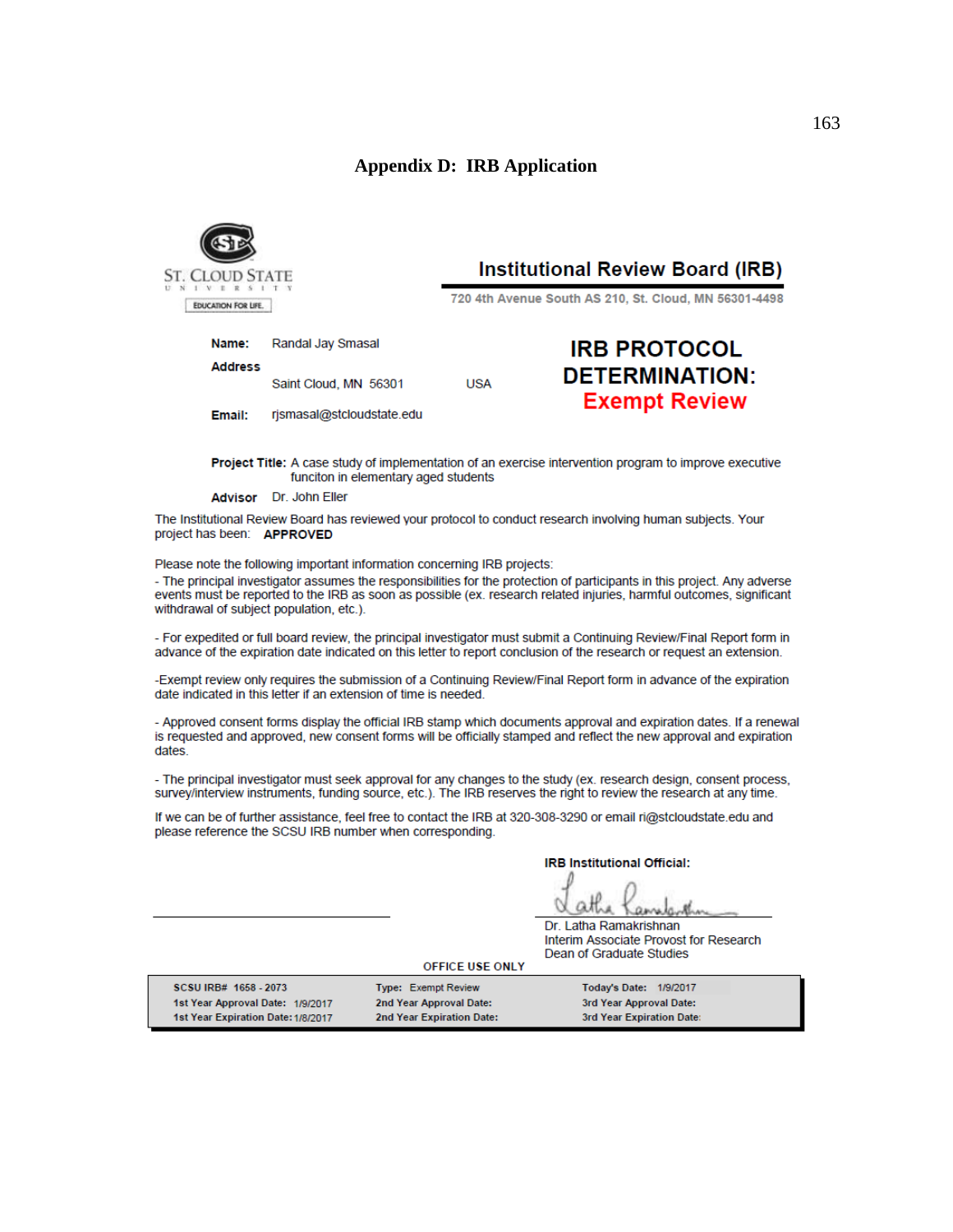# **Appendix E: Informed Consent Form and Stamp**

Primary Investigator: Randal Jay Smasal

Advisor: Dr. John Eller

Thank you for taking the time to participate in a research study on the implementation of the ACTIVATE executive function intervention program. Your school is unique in its implementation of the ACTIVATE program and you were selected as a participant because of your insight regarding this implementation.

This research study is being conducted by Randal Jay. Smasal to satisfy the requirements of a doctoral degree in Educational Administration and Leadership at St. Cloud State University.

### **Background Information and Purpose**

Some identified elementary schools are implementing programs that utilize exercise to improve executive function in elementary age students. The purpose of this study is to gather your perspective on effective practices, barriers, and benefits of implementing the ACTIVATE program in your school.

#### **Procedures**

If you decide to participate, you will be asked a list of questions that will take approximately one hour to verbally respond to. The interview will take place at your school building, at a location of your preference within the school district or via digital communication tools of your preference (i.e. Skype, Zoom, Google Hangout, etc.). The audio from the interview will be recorded and transcribed. Quotes may be used from the interview for the dissertation, however the source of any quote will remain confidential and interview participants will be referred to as Teacher #1, #2, etc. Please feel free to refrain from responding if you are not comfortable with a question and know that at any point, if a participant wishes to discontinue the interview, they may do so at any time.

#### **Benefits**

The anticipated benefits of this research include knowledge regarding how to effectively implement the ACTIVATE Intervention program from C8 Sciences, in order to grow the executive function of elementary age students. Core executive functions include working memory, inhibition response, and cognitively flexibility. Improved executive function leads to higher achievement in school and has been associated with career success in life. The literature indicates that there are barriers to implementing programs such as the ACTIVATE program. These barriers, challenges and successes will be investigated in this case study in order to better understand practices, benefits and barriers to implementing the ACTIVATE program.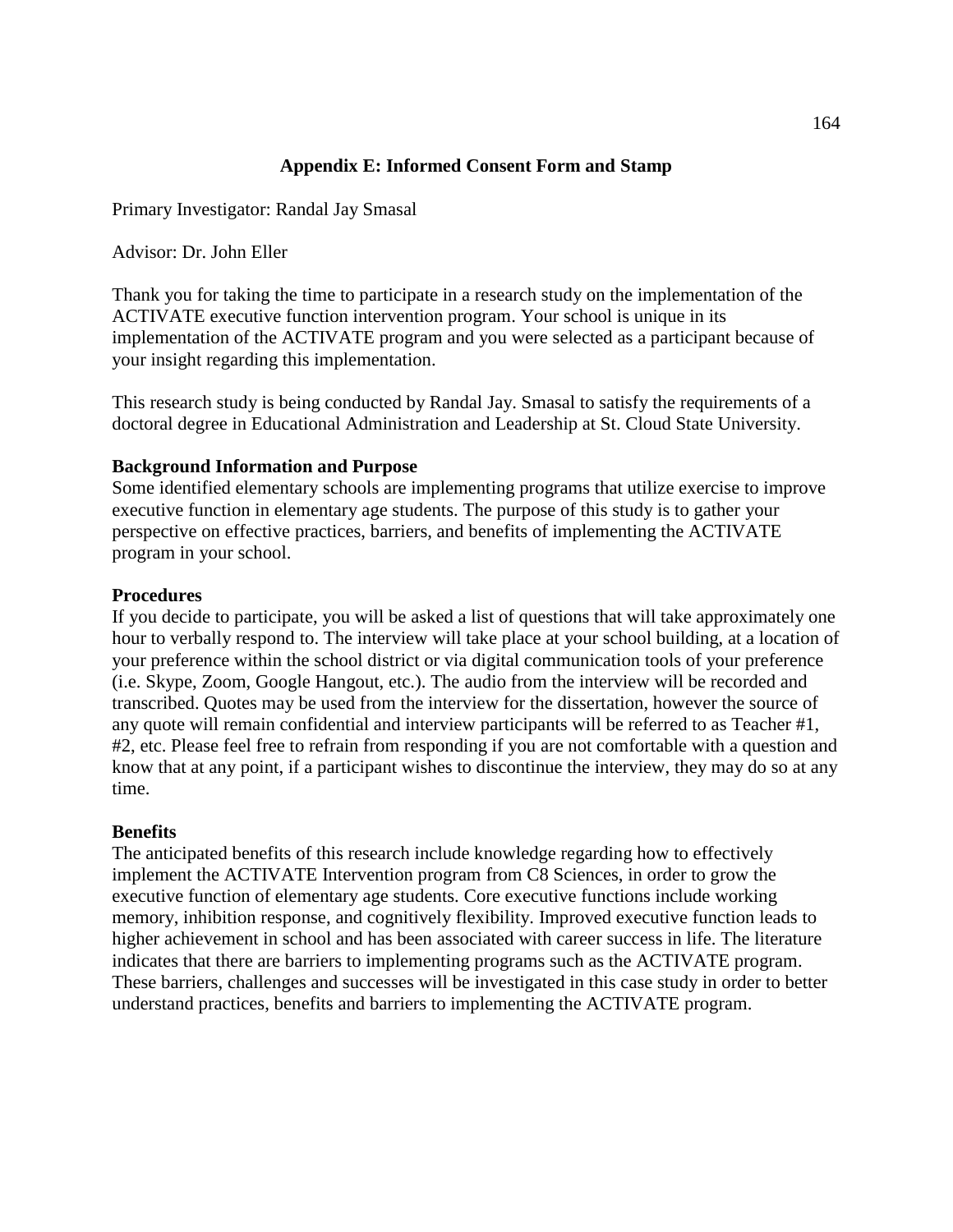### **Confidentiality**

The only person who will have access to the data is the principal researcher. Your responses are completely confidential. In addition, data will be presented with no more than 1-2 demographic descriptors presented together. In the dissertation study, interview participants will be referred to as Principal #1, Teacher #1, Teacher #2, Teacher #3, etc. The audio transcripts and interview data will be kept confidential under lock and key and will be destroyed on June 1, 2017.

# **Study Results**

If you are interested in learning more about the findings of the study, feel free to contact me at rjsmasal@stcloudstate.edu or John Eller at jteller@stcloudstate.edu or (320) 308-4241.

# **Contact Information**

If you have questions right now, please ask. If you have additional questions later, you may contact me by email at rjsmasal@stcloudstate.edu or by phone at 952.484.2123. You will be given a copy of this form for your records.

# **Voluntary Participation/Withdrawal**

Participation is voluntary. Your decision whether or not to participate will not affect your current or future relations with St. Cloud State University or the researcher. You may request to stop the interview at any time or refrain from responding to questions you choose not to answer.

### **Acceptance to Participate**

I understand that I may withdraw from the study at any time without penalty after signing this form. I have read all the information on this consent from and agree to participate in the study

Signature Date

.

Note: My advisor changed from Dr. John Eller, to Dr. Kay Worner after data collection was completed.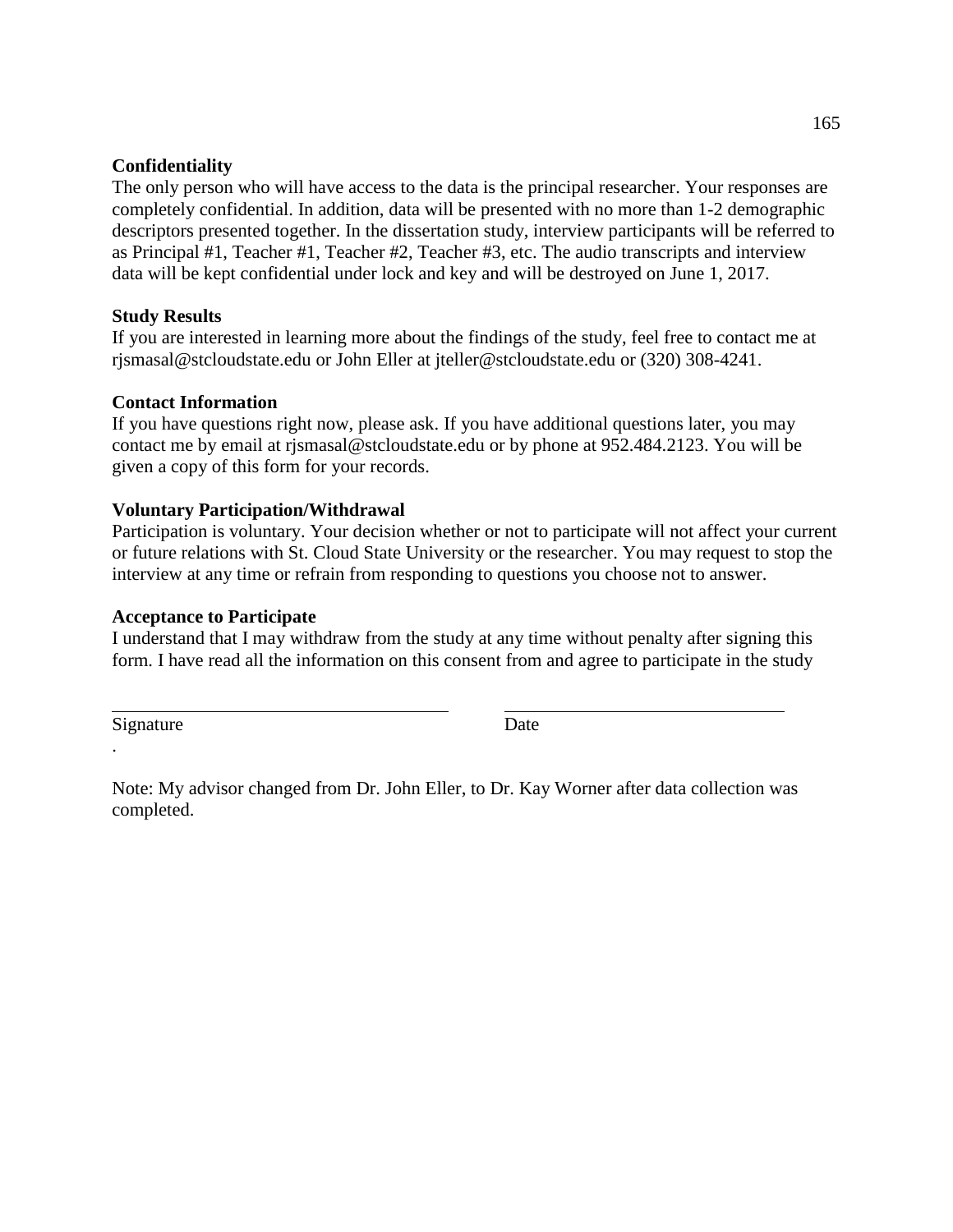# **Appendix F: Descriptions of Common Executive Function Tests Referred to in the Literature Review**

| <b>Executive Function</b>       | <b>Test</b>                      | <b>Test Description</b>                                                                                                                                                                                                                                                                                                                                                                                                |
|---------------------------------|----------------------------------|------------------------------------------------------------------------------------------------------------------------------------------------------------------------------------------------------------------------------------------------------------------------------------------------------------------------------------------------------------------------------------------------------------------------|
| Inhibition (Inhibitory Control) | <b>Flanker Task</b>              | The person being assessed is informed to pay                                                                                                                                                                                                                                                                                                                                                                           |
|                                 |                                  | attention to a central stimulus while distractor stimuli                                                                                                                                                                                                                                                                                                                                                               |
|                                 |                                  | are presented on the perimeter to create confusion.                                                                                                                                                                                                                                                                                                                                                                    |
|                                 | <b>Stroop Task</b>               | A set of colored-words appear in colors that match or<br>contradict the words themselves. The person being<br>assessed has to carefully classify each presented word<br>as a match or mismatch. For example, the word Red                                                                                                                                                                                              |
|                                 |                                  | may appear in green print, which would be a<br>mismatch.                                                                                                                                                                                                                                                                                                                                                               |
| <b>Working Memory</b>           | Visual Memory                    | The child has to replicate in reverse order a sequence                                                                                                                                                                                                                                                                                                                                                                 |
|                                 | Span test                        | of movements made by the researcher pointing at<br>colored squares on a paper (van der Niet et al., 2015).                                                                                                                                                                                                                                                                                                             |
|                                 | Digit Span Test                  | For the Digit Span Test, a child has to repeat in<br>backward order a sequence of spoken numbers from<br>the researcher (van der Niet et al., 2015).                                                                                                                                                                                                                                                                   |
| <b>Cognitive Flexibility</b>    | Trailmaking<br>Test              | For this test, children are asked to connect circles in<br>either a numerical or an alphabetical order by drawing<br>from one point to another as quickly as they can (van<br>der Niet et al., 2015).                                                                                                                                                                                                                  |
|                                 | Wisconsin<br><b>Sorting Task</b> | The person being assessed sorts a set of illustrated<br>cards into piles. The person doing the test is not told<br>how to do the sorting but have to figure out their own<br>system based on instructions by the person conducting<br>the test. Then, the person conducting the test, changes<br>a sorting instruction and the person being assessed<br>must adapt the new instruction and figure out the new<br>rule. |
| Planning                        | Tower of<br>London               | These are related puzzle-based tasks where the subject<br>generally has to figure out how to move different-<br>sized discs or balls between different locations, in a<br>particular order, in order to produce a stack where the<br>discs or balls are ordered by size or in a particular<br>order. (van der Niet et al., 2015)                                                                                       |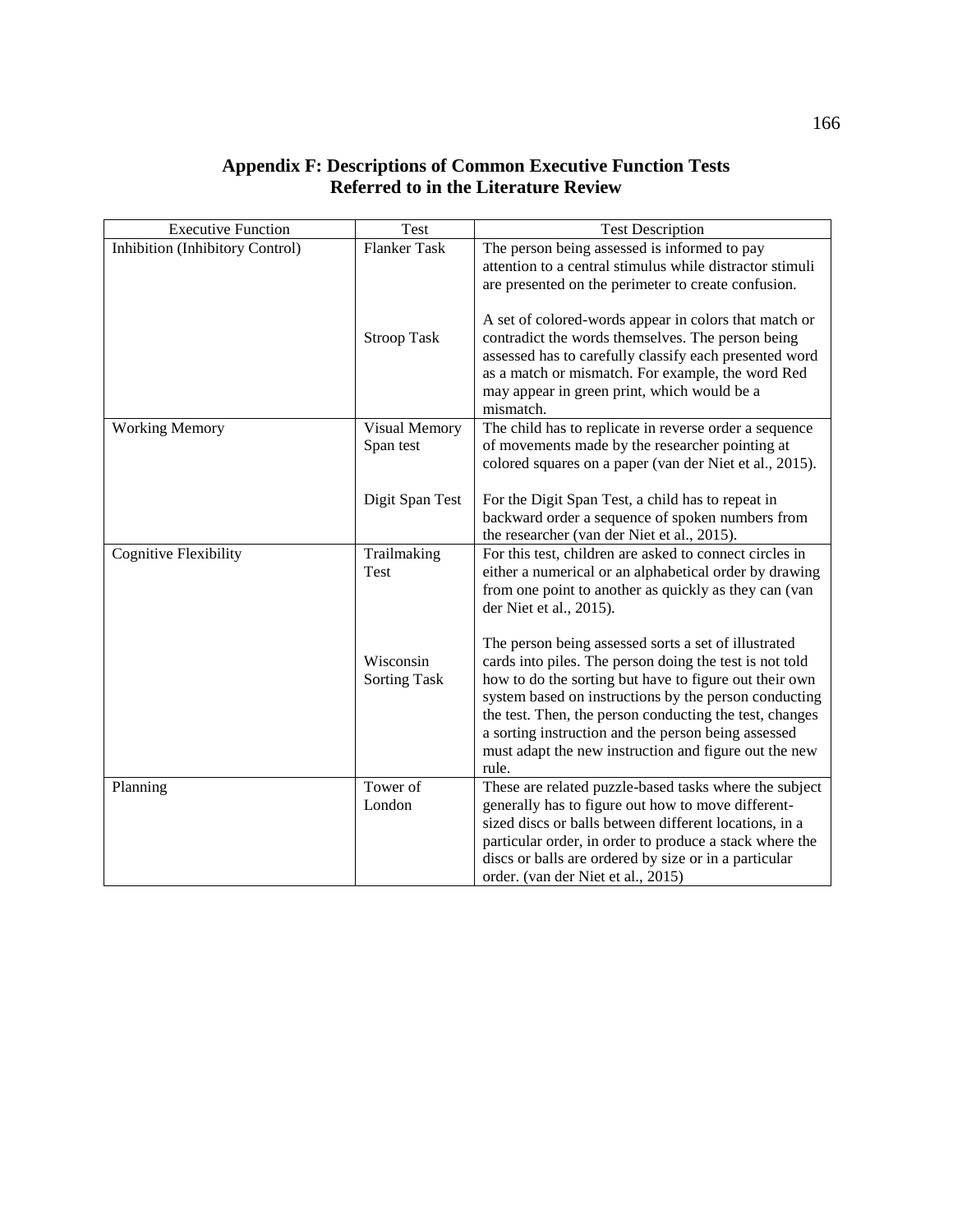#### **Appendix G: Excerpts from Interviews**

#### *Which students are participating in the ACTTIVATE physical activity program*?

So this year we were allotted unlimited licenses to the ACTIVATE program as a thank you for participating in some webinars with them. We were gifted with some unlimited licenses. So this year we have mostly have primary, kindergarten, 1st and 2nd grades using it. They're doing this whole class and they're all doing it a little bit differently and then consistently for the past four years we've had students participate in small groups with ACTIVATE. We have about seven classrooms doing it whole class then we have a group of about 20, fourth and fifth graders who are doing it less frequently during intervention time which turns out to be three or four days per six-day school cycle. Then we have about 10 third graders who are doing it daily. We have six fourth and fifth graders who are in a small group doing it daily and this is the ACTIVATE program. On the activity days for the kids who are doing it daily they do activity days two out of six days and I'm not sure how the teachers are incorporating the physical part into the whole group. When we do ACTIVATE how we've consistently done it and identifying a small population of students pulling them into another classroom and doing that daily we have six-day cycles numbered one through six. We do physical activities on days  $2 + 4$ . It was always consistent and it was always routine.

#### *How were those students selected?*

So when we first started, and we started a while ago, I think it was 4 or 5 years ago, and it was myself and one other teacher and that teacher did not really do it correctly in the building and they had stopped after one year. They were kind of like a trial for the ACTIVATE program. At that time, we looked at our neediest population. These were all kids severely below grade level, had IEPs, had learning difficulties, behavior difficulties and we said oh here's another thing we can give them to help them. After doing that for about two years we kind of took a step back and said they might not have executive dysfunction so just because we have this program and they are needy students doesn't mean they would qualify for this program. So then, we started trying to find students who showed signs of executive dysfunction, poor time management, messy desk area, can't stay organized, can't follow routines, poor working memory, all of those things. We don't have a standardized assessment for executive function and I don't know if there is one out there somewhere, but we don't have one so instead what we did was we asked the classroom teacher and gave them a check list and said look for these signs and asked them do you have students who you think would fit this profile. Then we also have an assessment which assesses biological processing and in there is a rapid naming subtest which taps into working memory. The students who scored very low on this assessment we would look at that as a qualifier for the program as well. Now that we have unlimited licenses, teachers are doing this with their whole class because we don't feel that it's going to hurt them to be in ACTIVATE.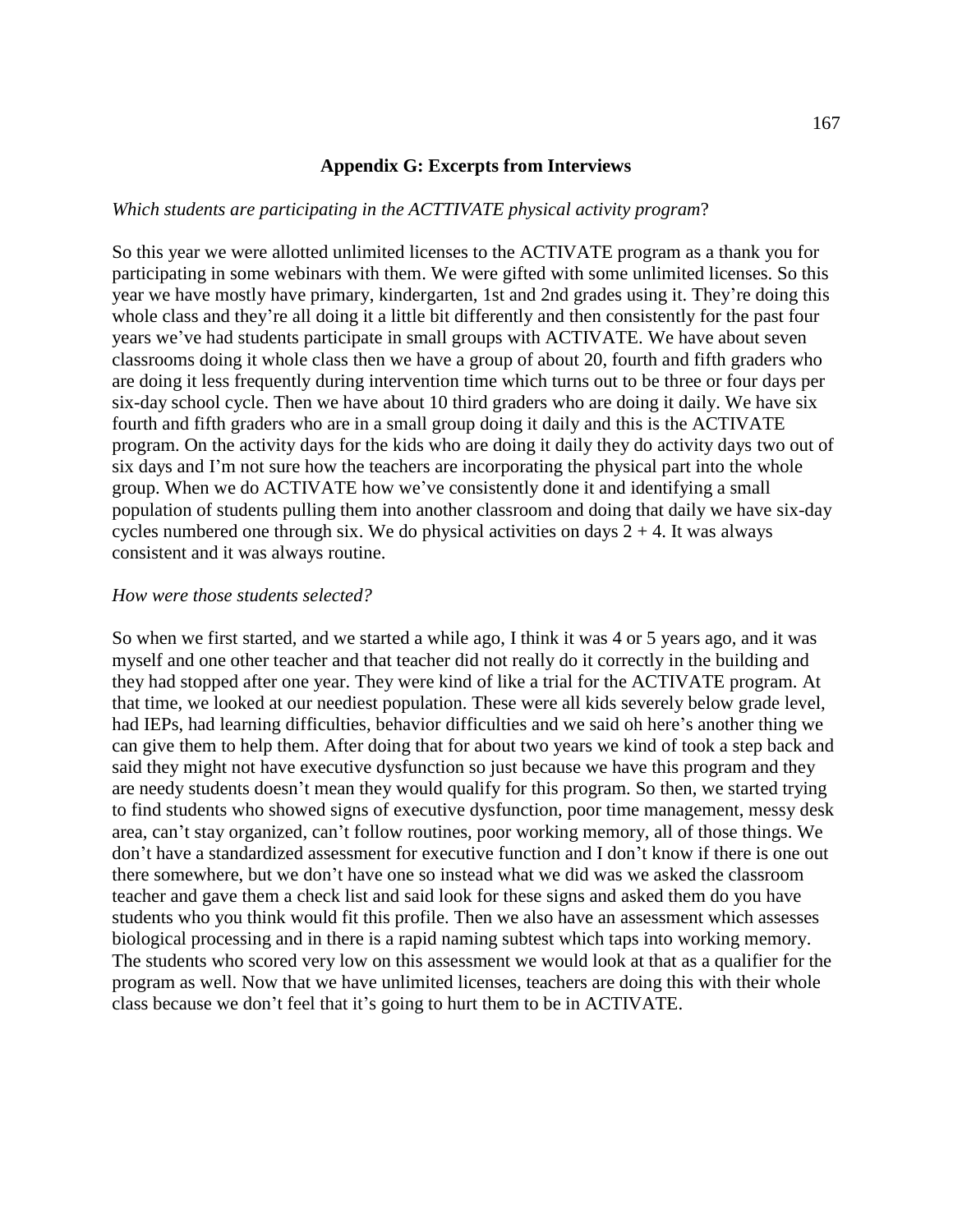### *Which types of physical activity from the ACTIVATE program are being used?*

The physical activities are called Large group, Small group, Energizer and Cognitive supplement activities and the types of activities used are based on the number of students in the group and the type of grouping. Teachers choose from different activities if the group is in the classroom or being pulled out of the classroom for a session. Many of the activities we use are balancing activities, yoga, martial arts, relay and specific activities that involve direction and changing direction, catching, and throwing activities. The kids love the variety of activities.

### *Why were these activities selected?*

The activities were selected based on the executive function areas of need. C8 Sciences centers the need around the eight core cognitive processes and this includes sustained attention, multiple simultaneous attention, impulse control, working memory, cognitive flexibility, task initiation, and speed of processing. All of those activities target one of those executive functions areas or multiple function areas at the same time.

### *Describe how the cognitive challenge of the physical activities change over time.*

The cognitive challenge of the physical activity changes over time because the demand and vigor of the activities change over time. More executive function capacity can be placed on the student as they complete the task. For example, in the beginning of a tossing activity the only demand may be simply catching or throwing the ball with a partner. Then the demand can increase by having the student throw and catch at a greater distance from their partner. Next, you could add a group of students who could work to throw and catch a ball in a specific sequence. As the students are successful with the sequence, you can add more balls to the sequence. Having multiple balls being thrown at the same time really challenges all the different capacities that students have to do such as paying attention, focusing, and coordination. The sequence can also be reversed, challenging students to be flexible with working memory.

### *How is the level of enjoyment of children engaged in physical activities being measured?*

I have written down teacher observations and what students say. They are very vocal about whether that was a fun game or not. A lot of times if I didn't have time to prepare something I would just say okay let's take a vote. They would give suggestions of what games we should play and I wrote them on the board and then we voted. So getting their input to let you know what games they like and then if they're running around kids seem to do this thing that if they're happy and they're running, they scream. So the level of screaming is a sign that they're enjoying it. Smiling faces or at the same time pouts, stomps and refusal let you know that they're not having a great time.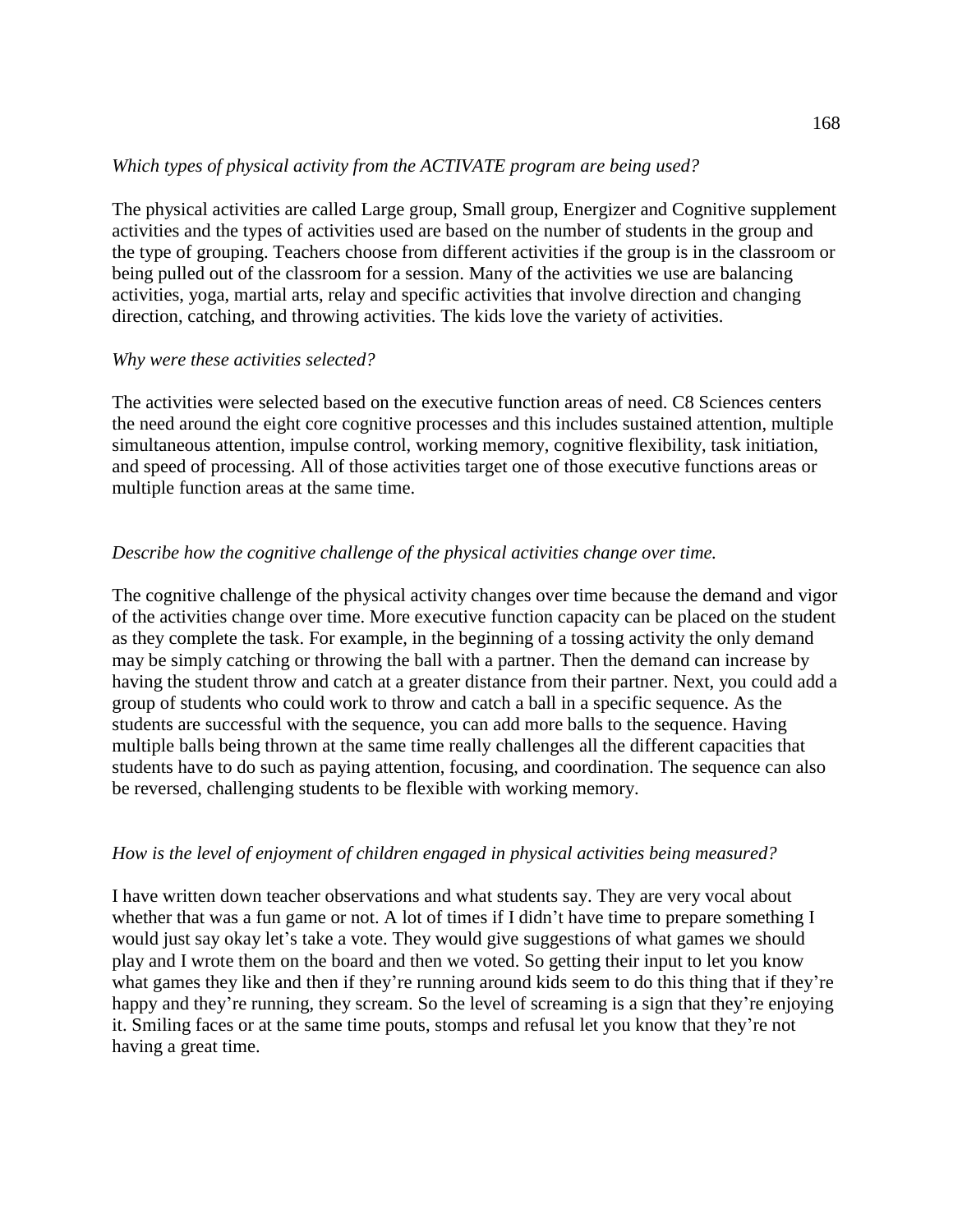#### *What student benefits are observed when students participate in the ACTIVATE program?*

We've done a couple of studies internally and we've looked at the longest data that we have and it's on those students who are the most needy students with executive weakness. What we found is that on achievement they score higher than our students who are participating in just a tier 3 intervention. So a student who is participating in ACTIVATE will go to that program and then to their tier 3 intervention which might be a tier 3 reading intervention. We've measured them compared to peers who didn't have the ACTIVATE program (control group) but have a similar assessment profile who went to the exact same tier 3 interventions. So if you take two students, one goes to Wilson (an intervention), one goes to Wilson and ACTIVATE then the students that are participating in the ACTIVATE program are actually having more success with our benchmark assessments and our state assessments and they're scoring higher on those different assessments. We have looked at this for multiple years with those 25 students. We have looked at it across the board to see how they're performing and it is showing an increase in their student achievement scores and we were able to see that over a number of years. And are next step is about how to expand that beyond those 25 most needy students and we talked a lot about the ACTIVATE program for all of us and for even the adults who have executive function weaknesses. Some of us are really good with organization, some of us are really good with selfcontrol, some of us are really good with cognitive flexibility, et cetera. So we are trying to move to a larger scale and to say how can we try to read some of these executive function weaknesses that students have and how do we develop them and increase them to help the students get better at those executive function weaknesses. That's something that we really want to see in terms of long-term. So if we had a particular grade level or an entire class in that ACTIVATE program and we're doing it consistent and pervasively how did their scores look compared to what they were scoring the year before or compared to class before. There are some larger studies that we would like to try to expand upon once we are really able to incorporate this more on a larger scale. We found that achievement increases across the board in terms of reading and math because we looked at our state assessment in math and reading and across the board we saw improvement in that.

# *Describe your district's and or school's wellness policy and to what degree it supports the implementation of the ACTIVATE program?*

We do yes. We do have one. I am not positive about how it has affected our ACTIVATE implementation. I do know that it does support lifelong skills and creates lifelong enhancing benefits. In my mind this is their executive functioning that they are going to need every day for the rest of their lives. So I would say that it falls under the Instruction and Skills part of our policy that they remain physically active. It's just another way to incorporate that into their day.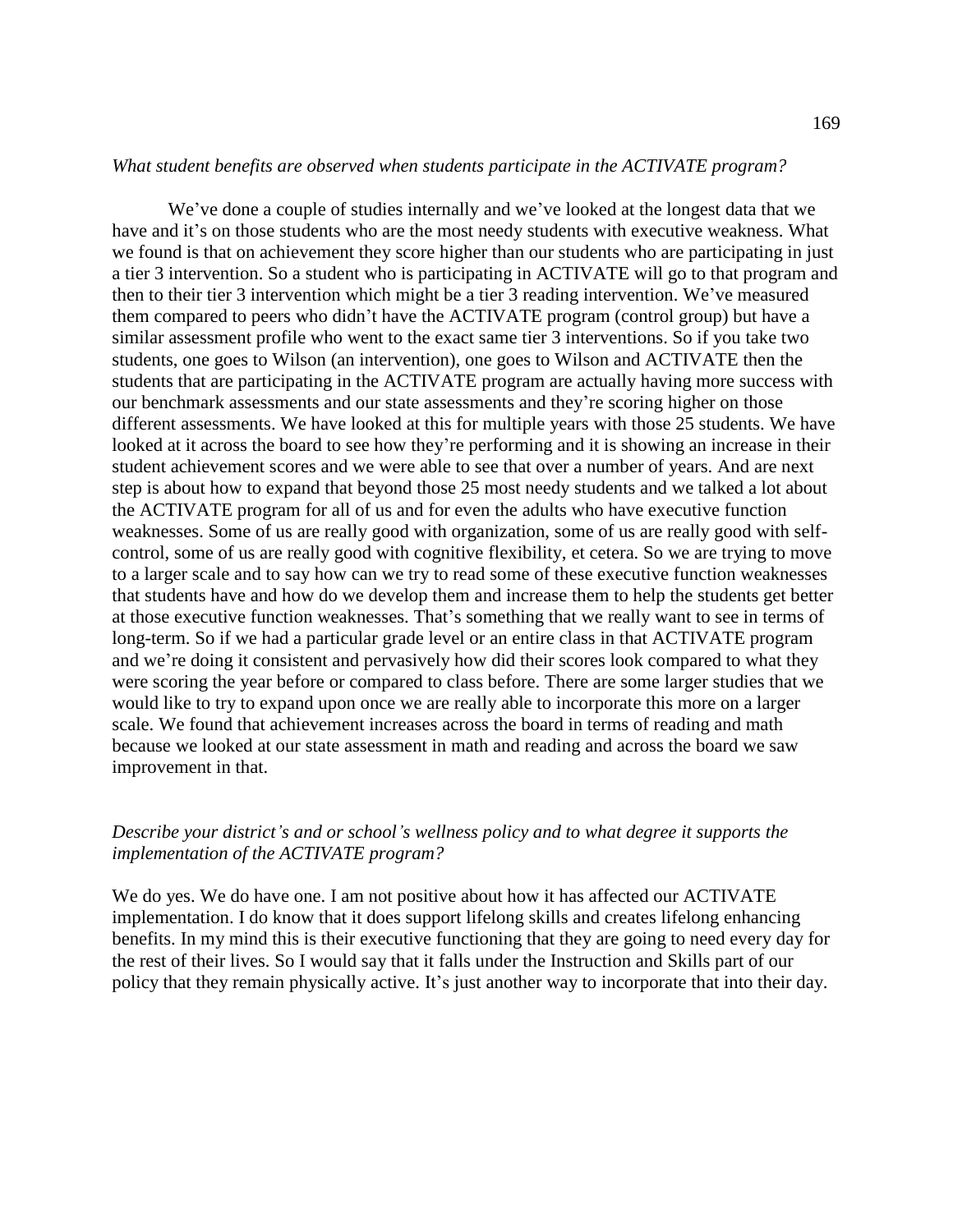# *To what degree was the amount of training received to implement the ACTIVATE program sufficient?*

We did not really have a lot of training per se. There was a webinar on the portal site that we watched. It was kind of like a learn as you go situation. So a lot of it fell on us to train ourselves. We did have a conversation since we got in with ACTIVATE when they were relatively new. They were still trying to extend their reach, so they worked really well with us and we had conversations with them and I was also able to Pilot an updated version of the program so again that put me in direct communication with the people behind ACTIVATE. As far as professional development and training there was really not a lot. I see that since we have unlimited licenses this year we kind of gave them (teachers) an iPad, some games and some kids and it really does take more development and training than that. So, I would say it was not very sufficient.

### *What are the barriers to implementing the ACTIVATE program?*

Number one is staff limitations, space and time. Maybe time should be number one. A lot of kids that are in the ACTIVATE program have many needs. They are in with a learning specialist. They also have an IEP, so they see me for support. They have maybe a teacher for language therapy, so these kids are bounced around a lot and fitting it into their schedule is difficult. For the classroom teachers they have a very rigorous day of learning every day. So finding time to implement ACTIVATE, if we're doing a small group then staffing that, is a problem. It's really hard to, with fidelity; implement these physical activities when you have a classroom with desks and tables and chairs. We have one group who is literally in a hallway during their ACTIVATE time because we are a small school. We have some kids that go into a trailer that is outside of the school. So space, time and staffing.

#### *What did you learn through the implementation of the ACTIVATE program?*

So I have found that it's not just something that you can give a student or assign a student to the ACTIVATE program, give them an iPad, tell them how to play a game, a physical game and it will work. They really need explicit instructions on how to improve their executive function. Why are they here, what is their brain doing, what should it be doing? Students need coaching when they're playing the program and the physical activity. It's not something that we can let them do on their own. I mean you kind of can but you need to keep an eye on them and make sure they're actually doing the program correctly and we try to implement it with fidelity as it's not written to be a stand-alone piece to support executive function. So if we see a student who is very disorganized and we think okay that's executive function and they come in here and play on an iPad and they play a game and they go back to their disorganized desk and if we didn't give them a plan to be organized and follow through with that and check in with that and reward that then it's not going to make an impact. So it's one piece but it's also a piece that has to be done correctly. So there has to be follow-through and something else to support the kids.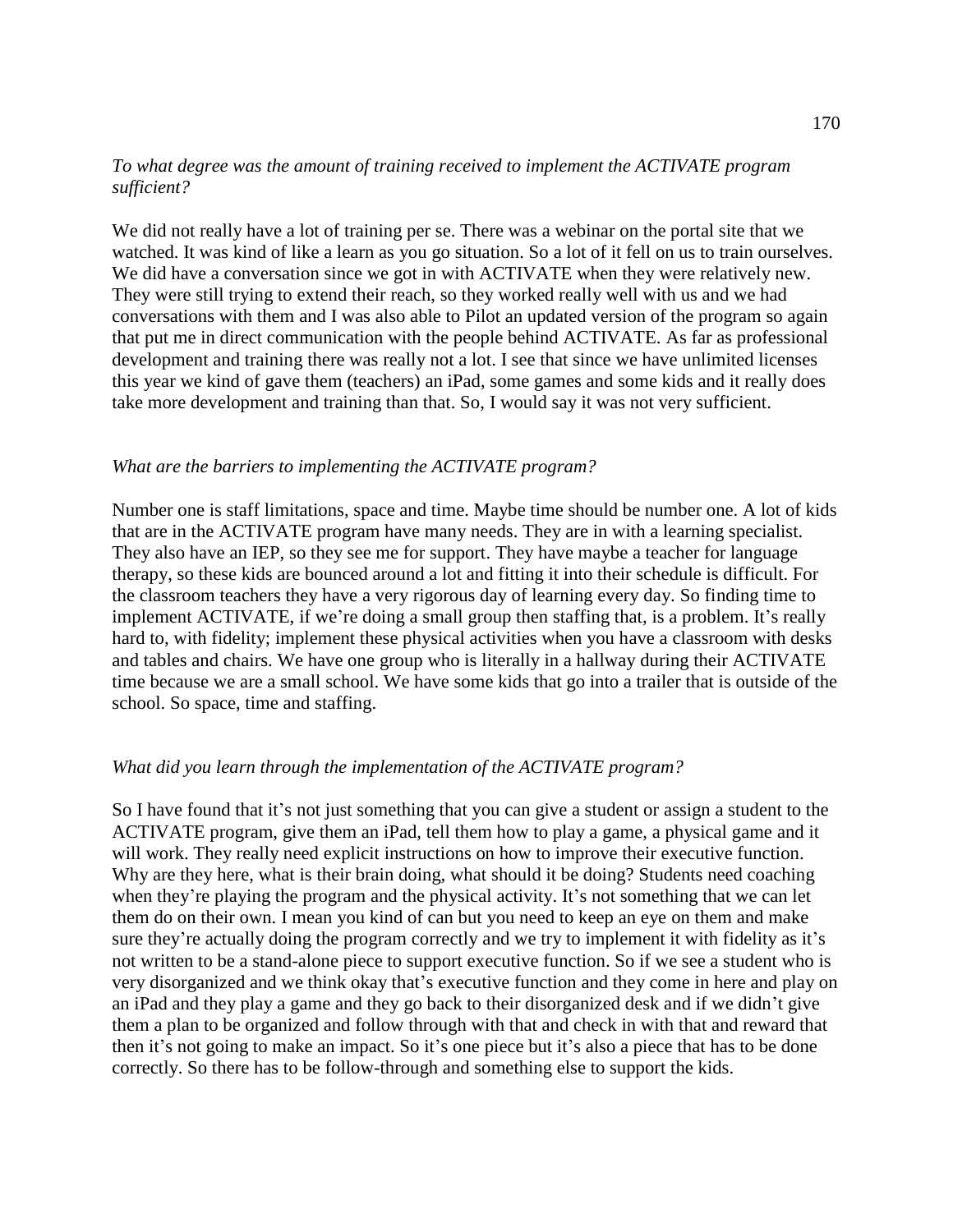### *What would you do differently if you were starting over with the implementation?*

I would make sure we had enough space and time instead of trying to fit the program into what we have. I would try to make our resources better rather than fit the program into them. I would like to see the training and the development, and I think there has to be some kind of, you don't ever want to stop the kids unless they become disinterested but it's every year that our fifth graders who have been in it for the longest time, they just don't care anymore. They're not as motivated. Seeing a monkey's face pop up on the screen doesn't do anything for them. Finding time to incorporate the physical activity into their existing schedule is difficult. So I would be more selective about who's in the program and be okay with stopping it when it's not effective.

### *What are three recommendations you would give others elementary schools who are implementing a program like this?*

So I think this recommendation would certainly be number one. I think it's important to understand executive function and cognitive capacity and how they all relate to the learning process, basically understanding the purpose for a program like this and understanding why you would go through a process like this. A lot of that is professional development that takes time and as educators we are trained in a lot of things but I think few universities and colleges are actually educating students on the brain and how the brain goes about learning and so we talk about all these great strategies and these great things that we can try and these tips to build a little teacher-toolbox but we don't really talk about how it affects the brain and the internal components of that. So one recommendation is to increase that professional development around the brain.

The other one I think is kind of going back to the barriers that we experienced and encouraging principals to really educate their staff on a program like this and ways to make it motivating and encouraging for the students and helping teachers understand that many students do have executive function weaknesses. They are struggling in these areas and that that can be really hard for the students.

The third one would be that one of the things we recognize that is special about ACTIVATE is that physical component. This is something that is held to be true here at xxxx. And in all the years that we've been implementing this program we've really maintained one day of doing the online component and one day of doing the physical component. There were numerous times with the stress of schedules and the stress of trying to get through curriculum that we were engaged in conversations regarding whether we stop doing the physical component and just do the online component or have them participate in some other intervention for some curriculum or instructional need that they have. We truly kept coming back to the importance of that physical component due to the overall success that they've had in the ACTIVATE program. So, I think it's very easy to kind of push the physical component off to the side and not have students participate with that but we really saw a lot of value with that and that's why as we go a little bit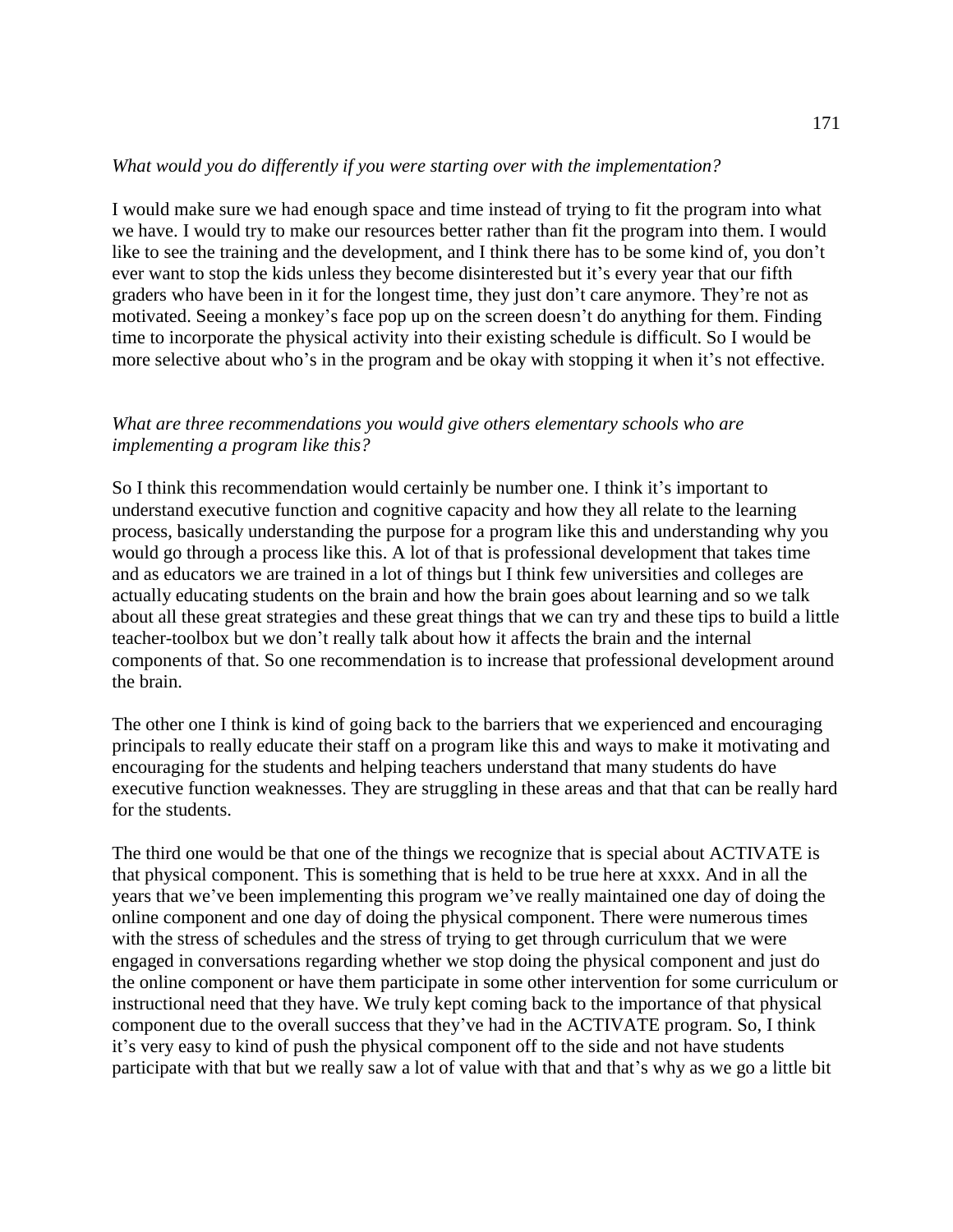more global with this and we try to encourage more teachers and try to get more students on board. We're really trying to find creative ways to solve the physical component and finding time for the physical component. We were able to find lots of times where the students were able to do the online component. We can find that time. The challenge is trying to find time for the physical component. That seems to be where we're struggling so ensure that you're incorporating that physical component as well as the online component.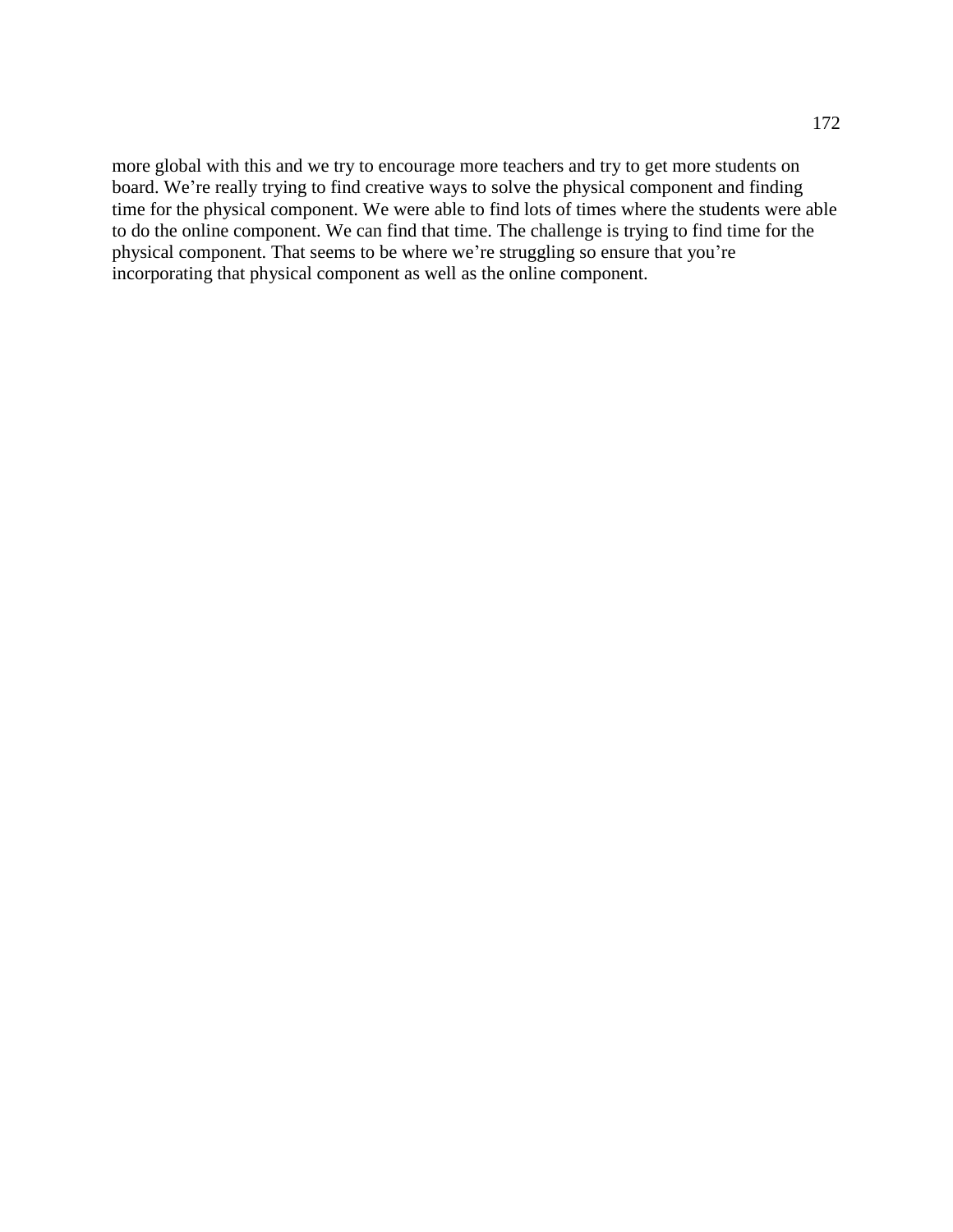| What benefits were reported for students who participated in the ACTIVATE program? |                                                  |                                    |             |   |  |                |
|------------------------------------------------------------------------------------|--------------------------------------------------|------------------------------------|-------------|---|--|----------------|
| Themes                                                                             |                                                  |                                    | Frequencies |   |  |                |
|                                                                                    |                                                  | District Haset Raseth Jetash Total |             |   |  |                |
|                                                                                    | Increased reading scores                         |                                    |             |   |  |                |
| Achievement                                                                        | Increased math scores                            |                                    |             |   |  |                |
|                                                                                    | Helps in other classes                           |                                    |             |   |  |                |
|                                                                                    | Imrpoved executive function overall              |                                    | 3           |   |  | 3              |
| Executive                                                                          | Increased attention span, self regulation, focus | 3                                  |             | 3 |  | 8              |
| Function                                                                           | Increased working memory                         |                                    |             |   |  | $\overline{2}$ |
| Improvement                                                                        | Improved cognitive flexibility                   |                                    |             |   |  |                |
|                                                                                    | Using more time to think                         |                                    |             |   |  |                |
|                                                                                    | Increased ability to follow multi-step problems  |                                    |             |   |  | $\overline{2}$ |
| Awareness of                                                                       |                                                  |                                    |             |   |  |                |
| Executive                                                                          |                                                  |                                    |             |   |  |                |
| Function                                                                           | Increased awareness of the executive function    |                                    |             |   |  |                |
| Cooperation                                                                        |                                                  |                                    |             |   |  |                |
| skills                                                                             | Improved cooperation skills                      |                                    |             |   |  |                |
|                                                                                    | Totals                                           | 8                                  | 8           | 5 |  | 23             |

# **Appendix H: Coding Samples**

| What barriers challenged the implementation of the ACTIVATE program? |                                               |                              |    |   |   |       |
|----------------------------------------------------------------------|-----------------------------------------------|------------------------------|----|---|---|-------|
| <b>Themes</b>                                                        |                                               | Frequencies                  |    |   |   |       |
|                                                                      |                                               | District Haset Raseth Jetash |    |   |   | Total |
|                                                                      | Boredome and complacency of students, reach   |                              |    |   |   |       |
| <b>Students</b>                                                      | platuea in games                              |                              | ി  |   |   |       |
|                                                                      | Many needs of kids, size of groups            |                              |    |   |   |       |
|                                                                      | Technology                                    |                              |    |   |   | 3     |
|                                                                      | Cost                                          |                              |    |   |   |       |
|                                                                      | Limited resources                             |                              |    |   |   |       |
|                                                                      | Resources Time (schedule)                     |                              | 3  |   |   |       |
|                                                                      | Space, lack of mobile furniture               |                              | ◠  |   | ◠ | 4     |
|                                                                      | Staffing (qualified, healthy, program needs a |                              |    |   |   |       |
|                                                                      | coach)                                        |                              | 2  |   |   |       |
|                                                                      | Total                                         |                              | 10 | 4 |   | 24    |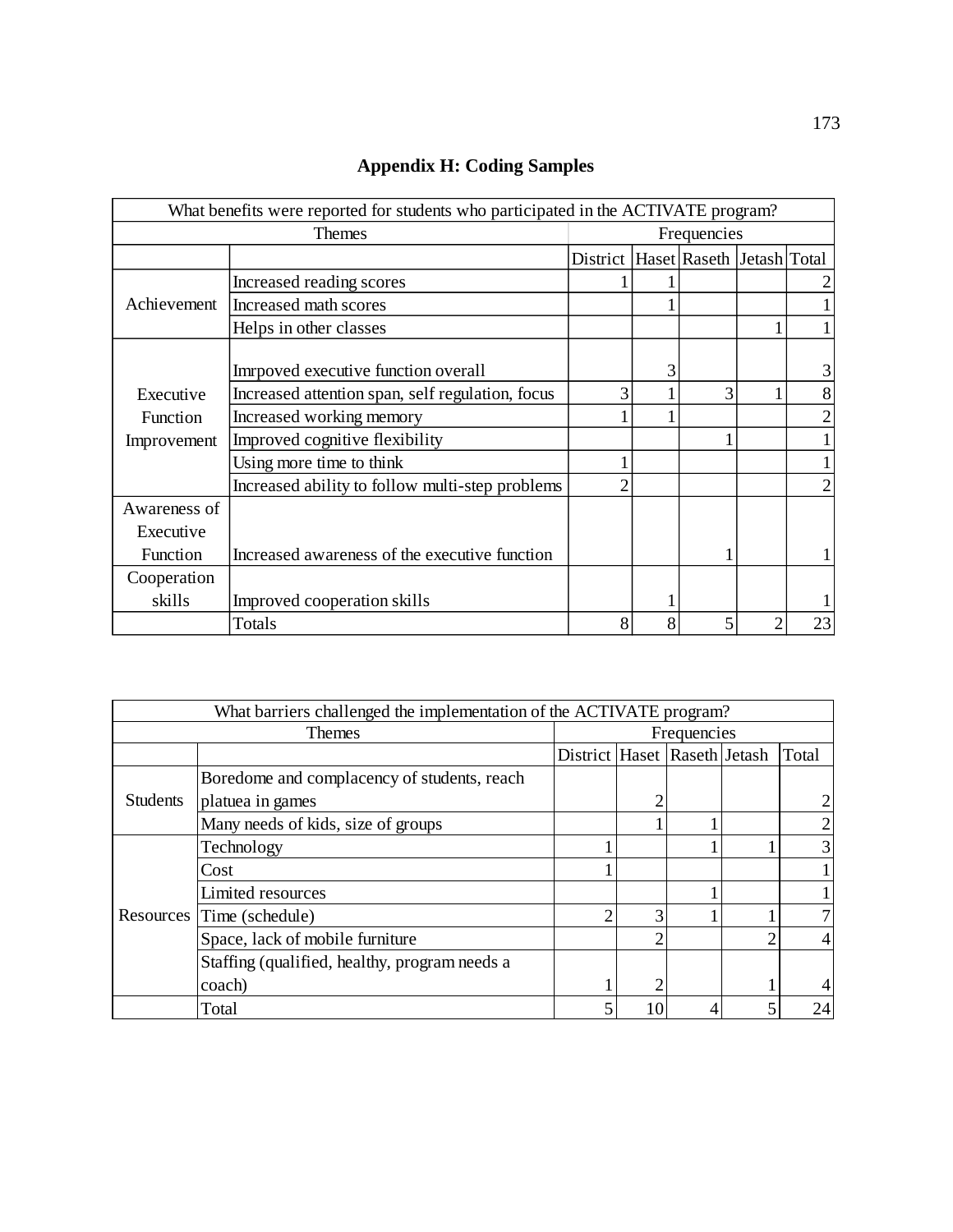| What recommendations did case study schools provide for successful implementation of the<br><b>ACTIVATE</b> program? |                                                        |                                    |                |   |   |                |
|----------------------------------------------------------------------------------------------------------------------|--------------------------------------------------------|------------------------------------|----------------|---|---|----------------|
| Themes                                                                                                               |                                                        | Frequencies                        |                |   |   |                |
|                                                                                                                      |                                                        | District Haset Raseth Jetash Total |                |   |   |                |
|                                                                                                                      | The Why: Research on impact of Executive               |                                    |                |   |   |                |
|                                                                                                                      | <b>Function on Learning</b>                            | 3                                  | 3              |   |   |                |
|                                                                                                                      | Research behind ACTIVATE program/benefits              |                                    |                |   | 3 | 6              |
|                                                                                                                      | How physical activity and brain breaks help            |                                    |                |   |   |                |
| Professional                                                                                                         | struggling learners                                    |                                    |                |   |   | $\overline{2}$ |
| Development                                                                                                          | Resources offered by ACTIVATE portal                   |                                    |                |   |   |                |
|                                                                                                                      | Specific activities to use for executive function      |                                    |                |   |   |                |
|                                                                                                                      | needs                                                  |                                    |                |   |   | $\mathfrak{2}$ |
|                                                                                                                      | Need for mentor teachers/train the trainer model       |                                    |                |   |   | 1              |
|                                                                                                                      | Sufficient materials for physcial                      |                                    |                |   |   |                |
|                                                                                                                      | activities/games                                       |                                    |                |   |   |                |
|                                                                                                                      | Sufficient technology                                  |                                    |                |   |   | 1              |
|                                                                                                                      | Implementation   Build into schedule (sufficient time) |                                    | $\overline{2}$ |   |   | 3              |
|                                                                                                                      | Don't skip physical component (fidelity)               |                                    | $\overline{2}$ |   |   | $\mathfrak{2}$ |
|                                                                                                                      | Start small, expand upon what is currently being       |                                    |                |   |   |                |
|                                                                                                                      | done, i.e. movement and brain breaks                   |                                    | $\overline{c}$ |   |   | $\overline{c}$ |
|                                                                                                                      | Totals                                                 | 8                                  | 12             | 3 |   | 28             |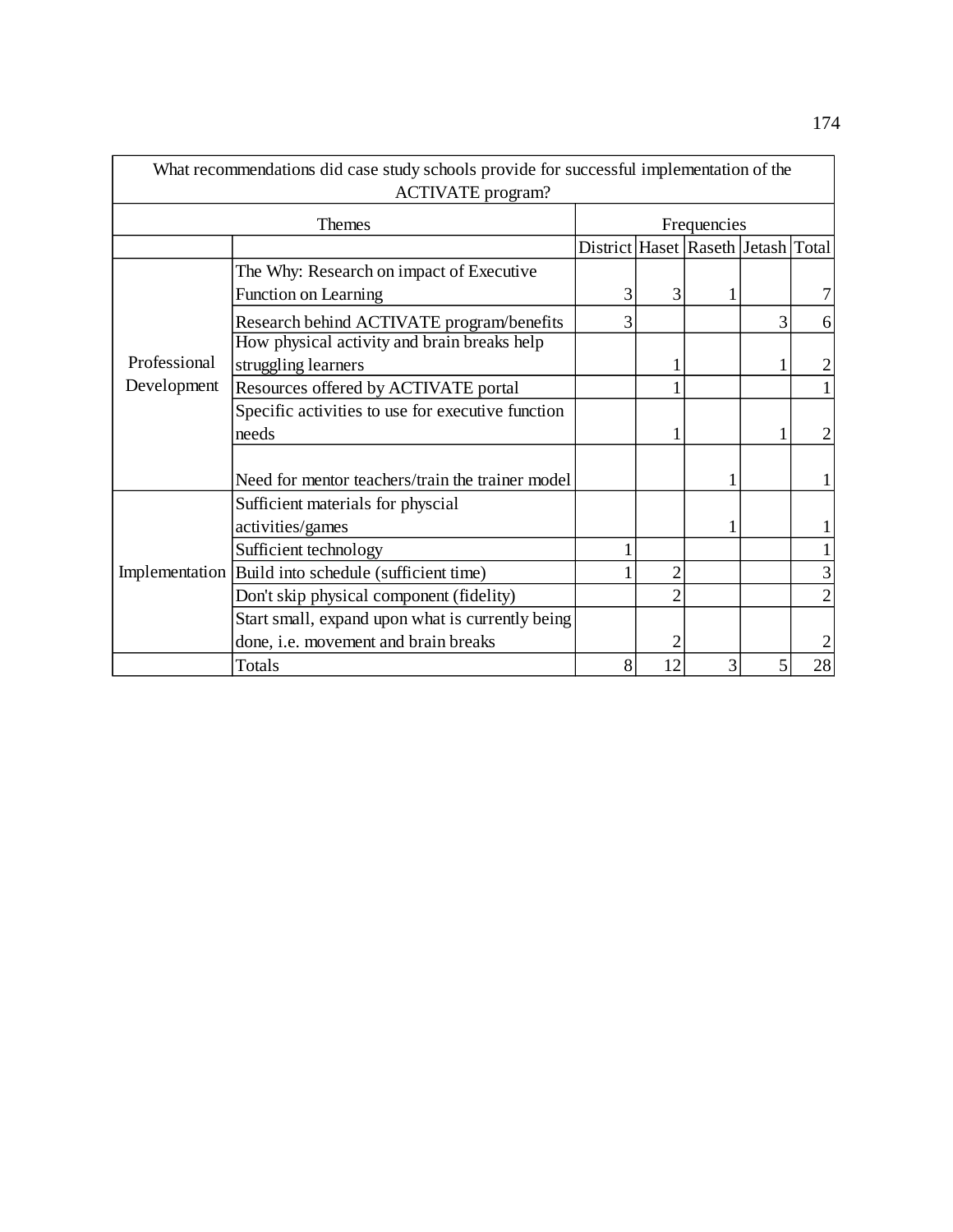#### **Appendix I: Websites Utilized in Participant Searches and Selection Criteria Development**

2016 Let's Move! Active Schools National Award Recipients:

http://static1.squarespace.com/static/53b1a843e4b0dcbabf4b4b85/t/55eed98ae4b0d8cb341a611f/14417166

18610/2015+LMAS+National+Awardees.pdf

Action Based Learning: http://actionbasedlearning.3dcartstores.com/

Action Schools! BC: http://www.actionschoolsbc.ca/node/3900

Adele Peters Blog: https://www.fastcoexist.com/3036607/this-school-has-bikes-instead-of-desks-and-it-turns-out-

thats-a-better-way-to-learn

BOKS (Build Our Kids Success): https://www.bokskids.org/

Brain Gym International: http://www.braingym.org/

C 8Sciences: http://www.c8sciences.com/c8-sciences-founder-bruce-wexler-awarded-4-million-nih-grant-for-adhd-

research/

Developmental Cognitive Neuroscience Lab of Adele Diamond: http://www.devcogneuro.com/

FIT KIDS: http://www.fitkids.org/

Great Schools: http://www.greatschools.org/gk/articles/spark-exercise-and-the-brain/

Healthy Zone Schools: https://www.healthyzoneschool.com/

Human Kinetics: http://www.humankinetics.com/products/all-products/Enhancing-Childrens-Cognition-With-

Physical-Activity-Games-Online-CE-Course

National Dance Institute: http://www.nationaldance.org/

PLAY 60 Kids: http://www.nflrush.com/play60/kids/

Polar Showcase Schools: http://education.polarusa.com/education/teachercorner/showcaseschools.asp

Shape America: http://www.shapeamerica.org/recognition/awards/teacherof-theyear-intro.cfm

SPARK: http://www.sparkpe.org/

The Cooper Institute FITNESSGRAM: https://www.cooperinstitute.org/youth/fitnessgram

The Physical Activity and Learning PAL program: https://dar.uga.edu/funder/campaigns/the-physical-activity-and-

learning-pal-program/